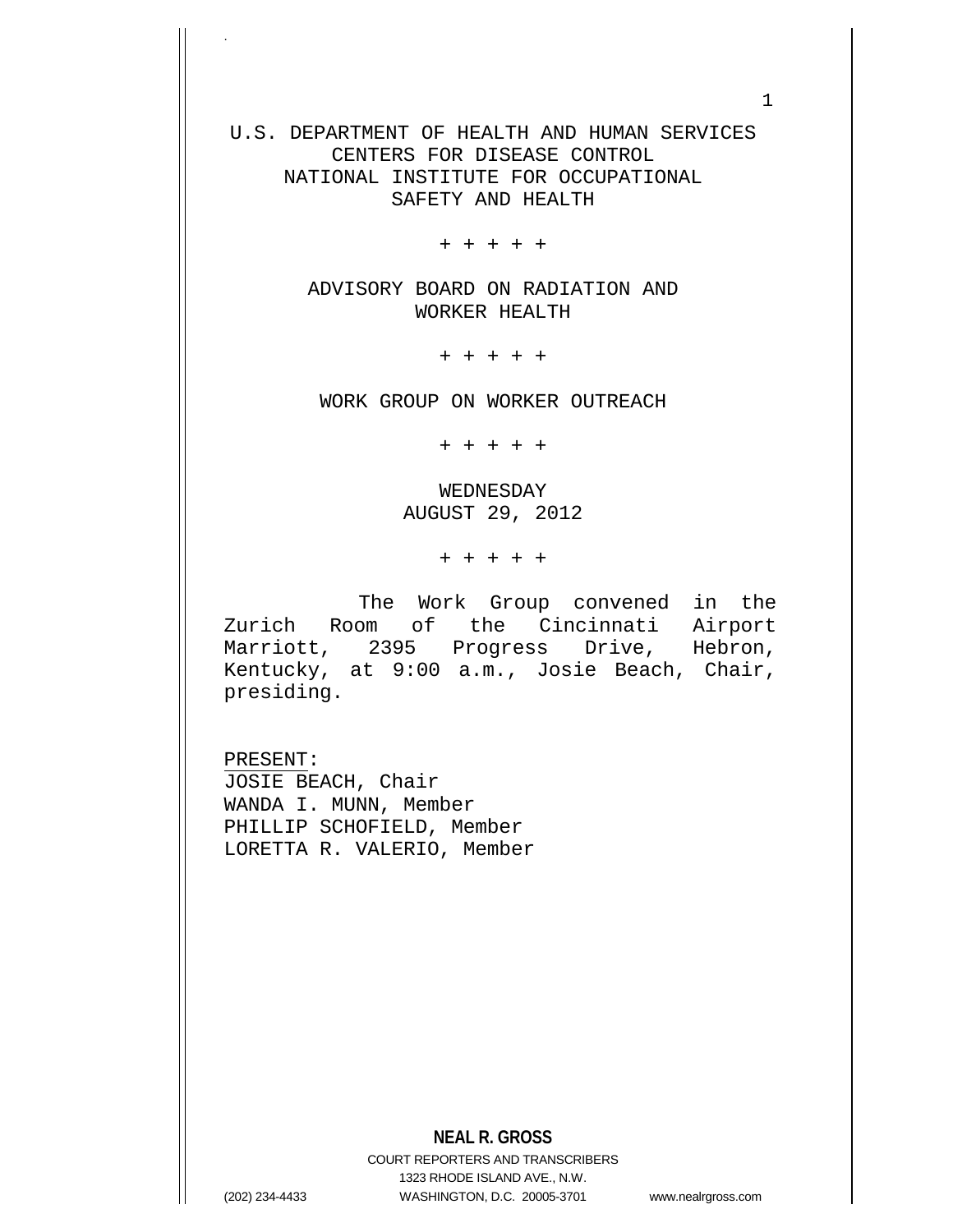#### ALSO PRESENT:

.

TED KATZ, Designated Federal Official ISAF AL-NABULSI, DOE\* LYNN AYERS, SC&A MARY ELLIOTT, ATL CHRIS ELLISON, DCAS\* MORIAH FERULLO, DOE\* JOE FITZGERALD, SC&A STU HINNEFELD, DCAS J.J. JOHNSON, DCAS MARK LEWIS, ATL VERNON MCDOUGALL, ATL ARJUN MAKHIJANI, SC&A\* JOHN MAURO, SC&A\* L. MICHAEL RAFKY, HHS\* JOHN STIVER, SC&A\*

\*Participating via telephone

## **NEAL R. GROSS**

COURT REPORTERS AND TRANSCRIBERS 1323 RHODE ISLAND AVE., N.W. (202) 234-4433 WASHINGTON, D.C. 20005-3701 www.nealrgross.com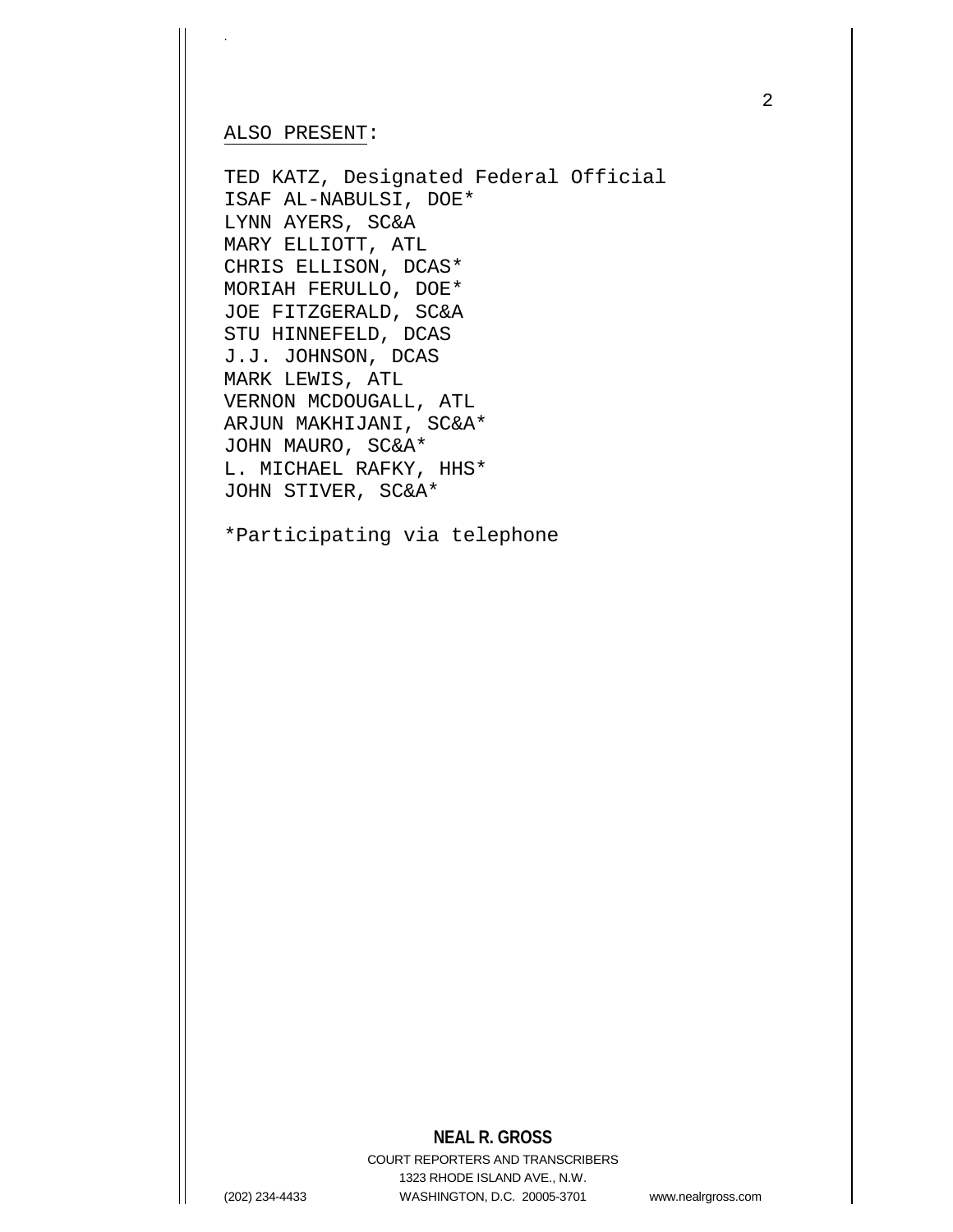#### T-A-B-L-E O-F C-O-N-T-E-N-T-S

.

Welcome and Roll-Call/Introductions ....... 4 Review of OCAS-PR-012 Procedure (NIOSH) and SC&A Issue Matrix (SC&A) ..................... 6 Break ..................................... 96 Review Worker Outreach Pilot (SC&A) ...... 145 Lunch .................................... 197 Feedback ................................. 198 Ten-Year Review: Quality of Service Action Items (NIOSH) ............................ 232 Break .................................... 255 Next Steps for Worker Outreach (All) ..... 256 Meeting Adjourned .......................... 291

# **NEAL R. GROSS**

COURT REPORTERS AND TRANSCRIBERS 1323 RHODE ISLAND AVE., N.W. (202) 234-4433 WASHINGTON, D.C. 20005-3701 www.nealrgross.com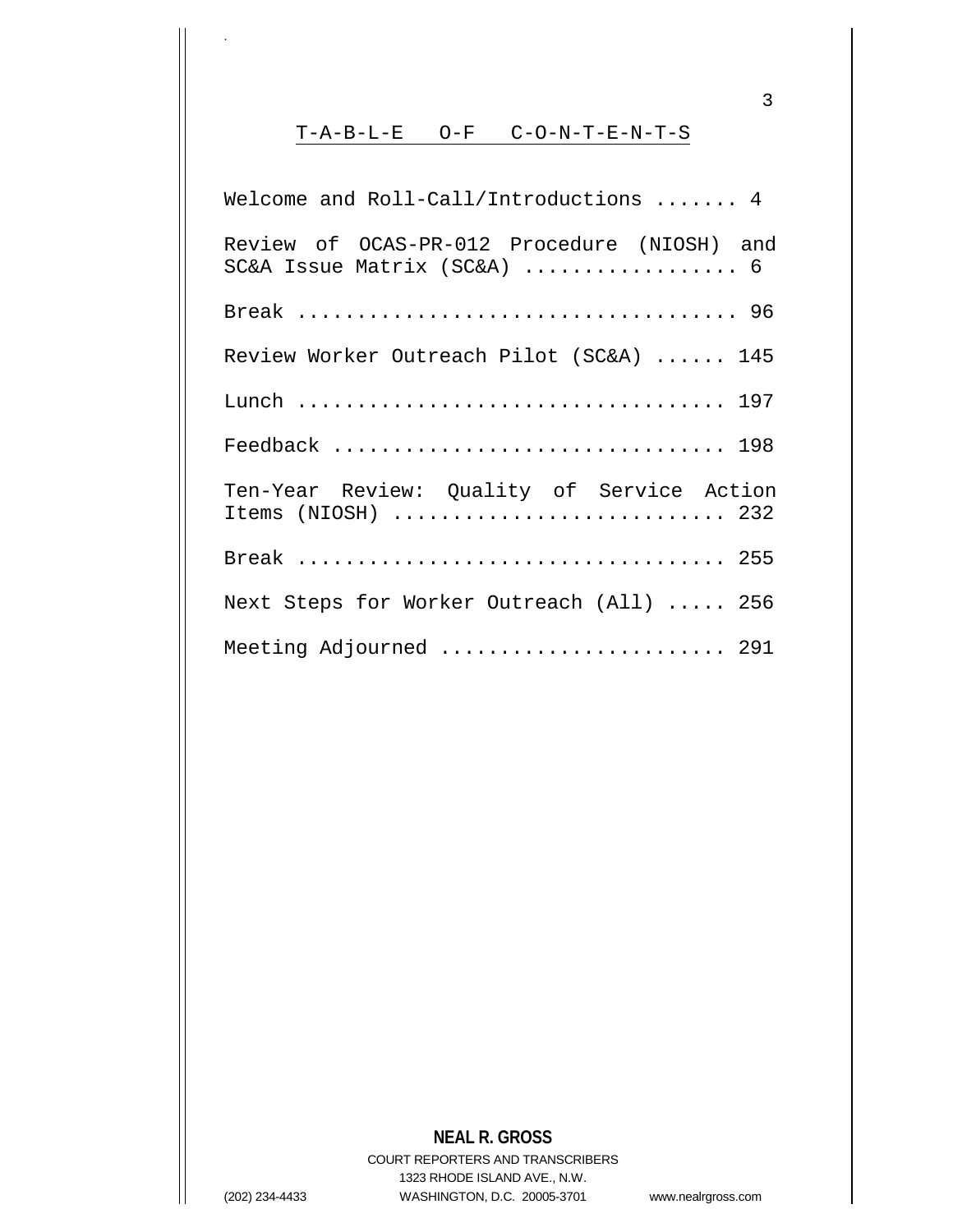**NEAL R. GROSS** COURT REPORTERS AND TRANSCRIBERS 1323 RHODE ISLAND AVE., N.W. (202) 234-4433 WASHINGTON, D.C. 20005-3701 www.nealrgross.com 4 1 P-R-O-C-E-E-D-I-N-G-S 2  $\parallel$  9:00 a.m. 3 MR. KATZ: Okay. Good day, 4 | everyone. The Advisory Board on Radiation and 5 Worker Health, Worker Outreach Work Group, and 6 we have mail. 7 (Laughter.) 8 Welcome, everyone, and let's get 9 | started with roll call. We are speaking about 10 materials related to one site, Rocky Flats,  $11$  today. 12 || So, please speak to conflict of 13 || interest with respect to Rocky Flats. Let's 14 go with Board members, beginning with the 15 Chair. 16 (Roll Call.) 17 || MR. KATZ: Very good. The 18 materials that are publicly releasable and 19 available, are available on the website under 20 | the Work Group section of the website. 21 || The agenda for this meeting is  $22$  | there as well, and it's your agenda, Josie.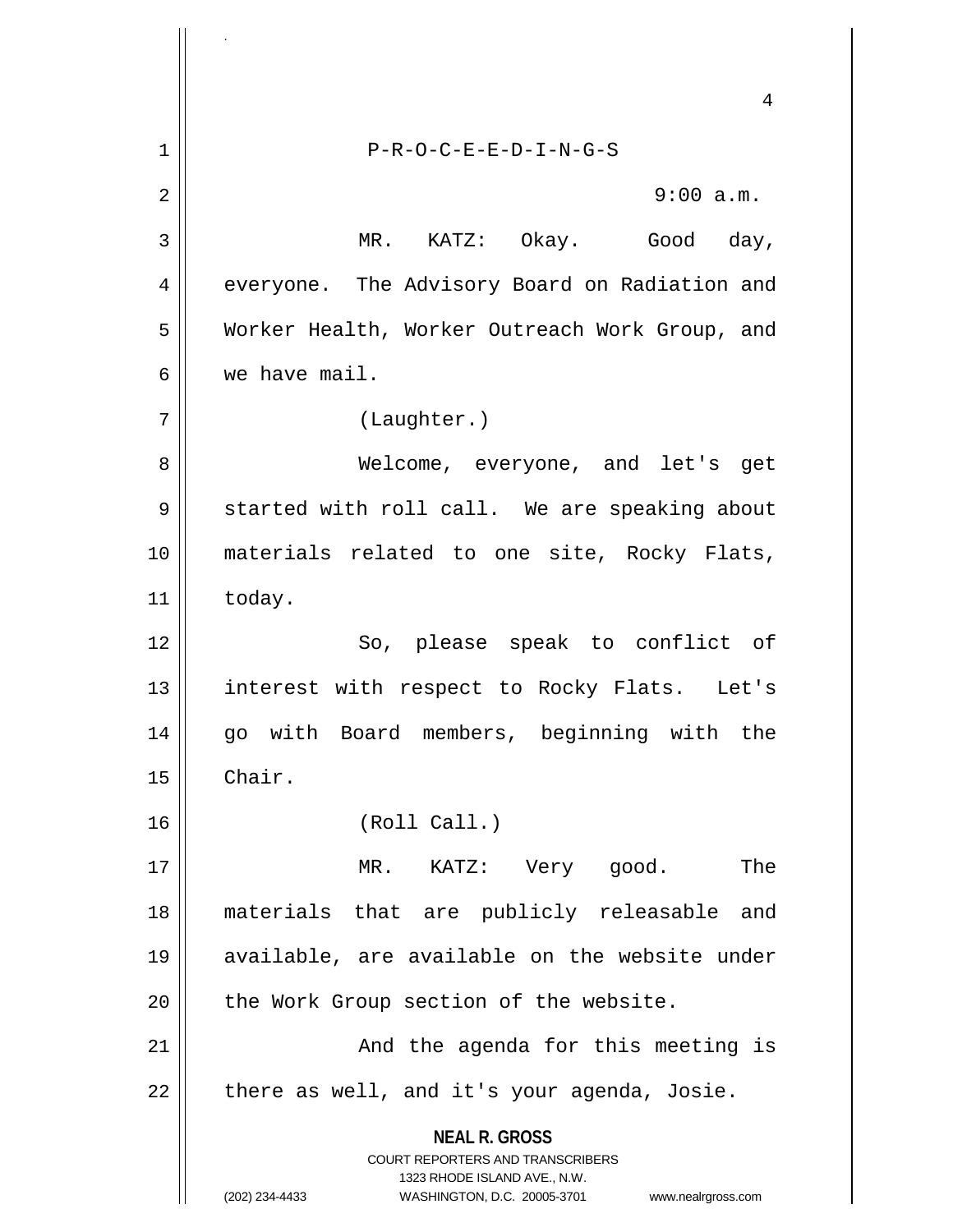|    | 5                                                                                                                                                            |
|----|--------------------------------------------------------------------------------------------------------------------------------------------------------------|
| 1  | CHAIR BEACH: Okay, thank you.                                                                                                                                |
| 2  | We do have a very full agenda                                                                                                                                |
| 3  | today. I do want to welcome Loretta. Thank                                                                                                                   |
| 4  | you for joining us. There's a lot of work and                                                                                                                |
| 5  | we're happy that you signed up to help us with                                                                                                               |
| 6  | that.                                                                                                                                                        |
| 7  | Anyway, we do have a full agenda,                                                                                                                            |
| 8  | like I said. We're going to start with the                                                                                                                   |
| 9  | procedure, the issues matrix.                                                                                                                                |
| 10 | J.J., did you have anything that                                                                                                                             |
| 11 | you wanted to start with on the procedure or                                                                                                                 |
| 12 | have any comments on it? Otherwise, I was                                                                                                                    |
| 13 | going to go ahead and let Joe go through the                                                                                                                 |
| 14 | matrix, but I'd like to<br>give you an                                                                                                                       |
| 15 | opportunity first if --                                                                                                                                      |
| 16 | MR. JOHNSON: No, I think on my                                                                                                                               |
| 17 | part, I think Joe is good to go.                                                                                                                             |
| 18 | MR. HINNEFELD: We'll<br>have                                                                                                                                 |
| 19 | discussion. As we go through the matrix,                                                                                                                     |
| 20 | we'll have some discussion on various things.                                                                                                                |
| 21 | CHAIR BEACH: Various issues.                                                                                                                                 |
| 22 | MR. HINNEFELD: Yes, but we don't                                                                                                                             |
|    | <b>NEAL R. GROSS</b><br>COURT REPORTERS AND TRANSCRIBERS<br>1323 RHODE ISLAND AVE., N.W.<br>(202) 234-4433<br>WASHINGTON, D.C. 20005-3701 www.nealrgross.com |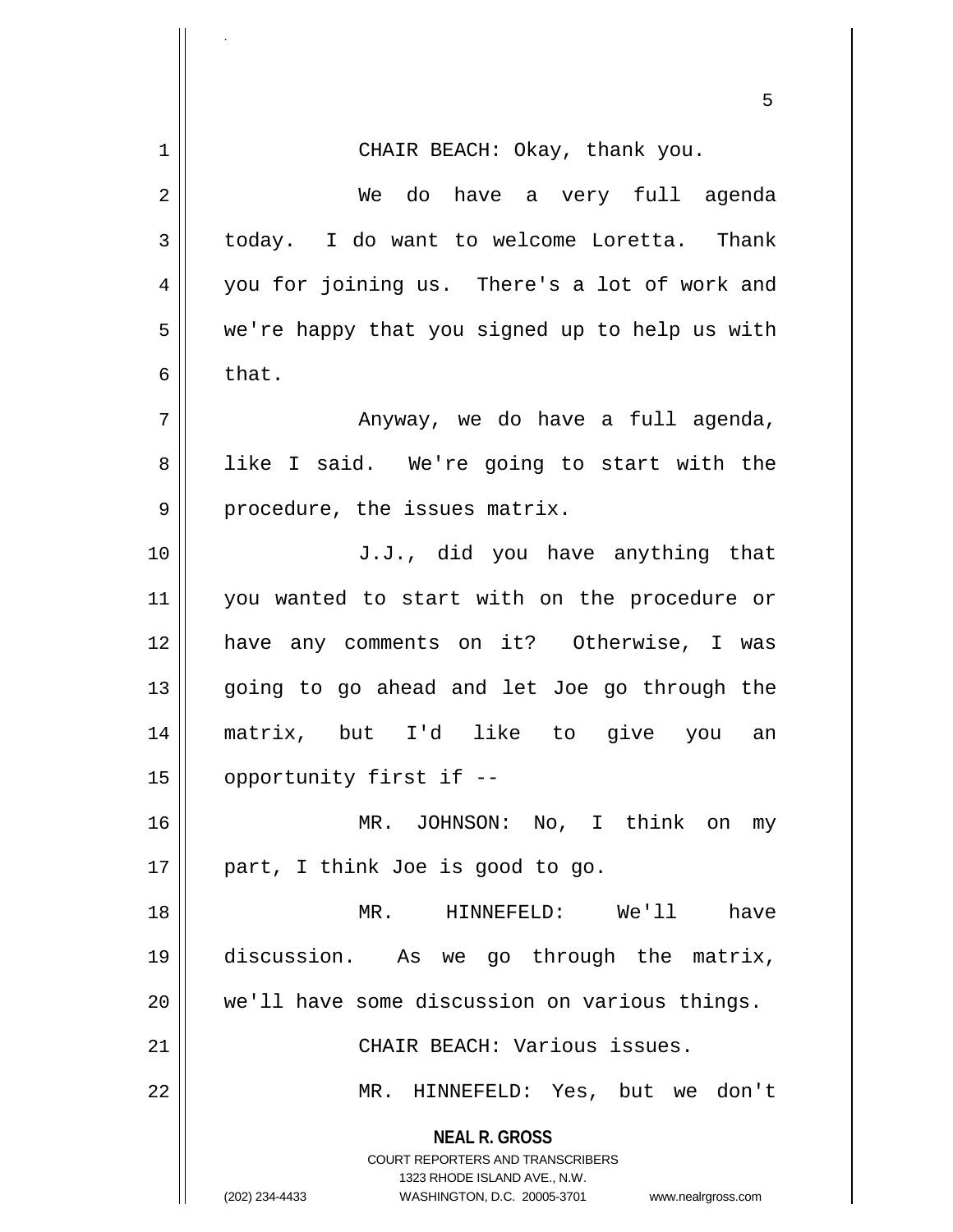$1$  have anything to really start with.

.

| $\overline{2}$ | CHAIR BEACH: Okay. I do want to                                                                                                                                 |
|----------------|-----------------------------------------------------------------------------------------------------------------------------------------------------------------|
| 3              | thank everyone for all the hard work. I know                                                                                                                    |
| 4              | this has been quite a task, this first pilot,                                                                                                                   |
| 5              | the Rocky Flats pilot, and it's good work on                                                                                                                    |
| 6              | all parts.                                                                                                                                                      |
| 7              | So, I guess we'll go ahead and get                                                                                                                              |
| 8              | started on the matrix with Joe and Lynn.                                                                                                                        |
| 9              | MR. FITZGERALD: Yes, just I want                                                                                                                                |
| 10             | to give a little, quick background. I did                                                                                                                       |
| 11             | explain this in an email I sent to the Work                                                                                                                     |
| 12             | Group, NIOSH, and the parties at the table.                                                                                                                     |
| 13             | We went ahead and streamlined the                                                                                                                               |
| 14             | matrix. This is different than what you've                                                                                                                      |
| 15             | seen before.                                                                                                                                                    |
| 16             | And I thought at this stage, given                                                                                                                              |
| 17             | the history, it was getting a little complex.                                                                                                                   |
| 18             | And this is taking it back to something                                                                                                                         |
| 19             | that's a little easier to follow and can be                                                                                                                     |
| 20             | as a tool just to facilitate the<br>used                                                                                                                        |
| 21             | discussion.                                                                                                                                                     |
| 22             | The biggest change between a year                                                                                                                               |
|                | <b>NEAL R. GROSS</b><br>COURT REPORTERS AND TRANSCRIBERS<br>1323 RHODE ISLAND AVE., N.W.<br>(202) 234-4433<br>WASHINGTON, D.C. 20005-3701<br>www.nealrgross.com |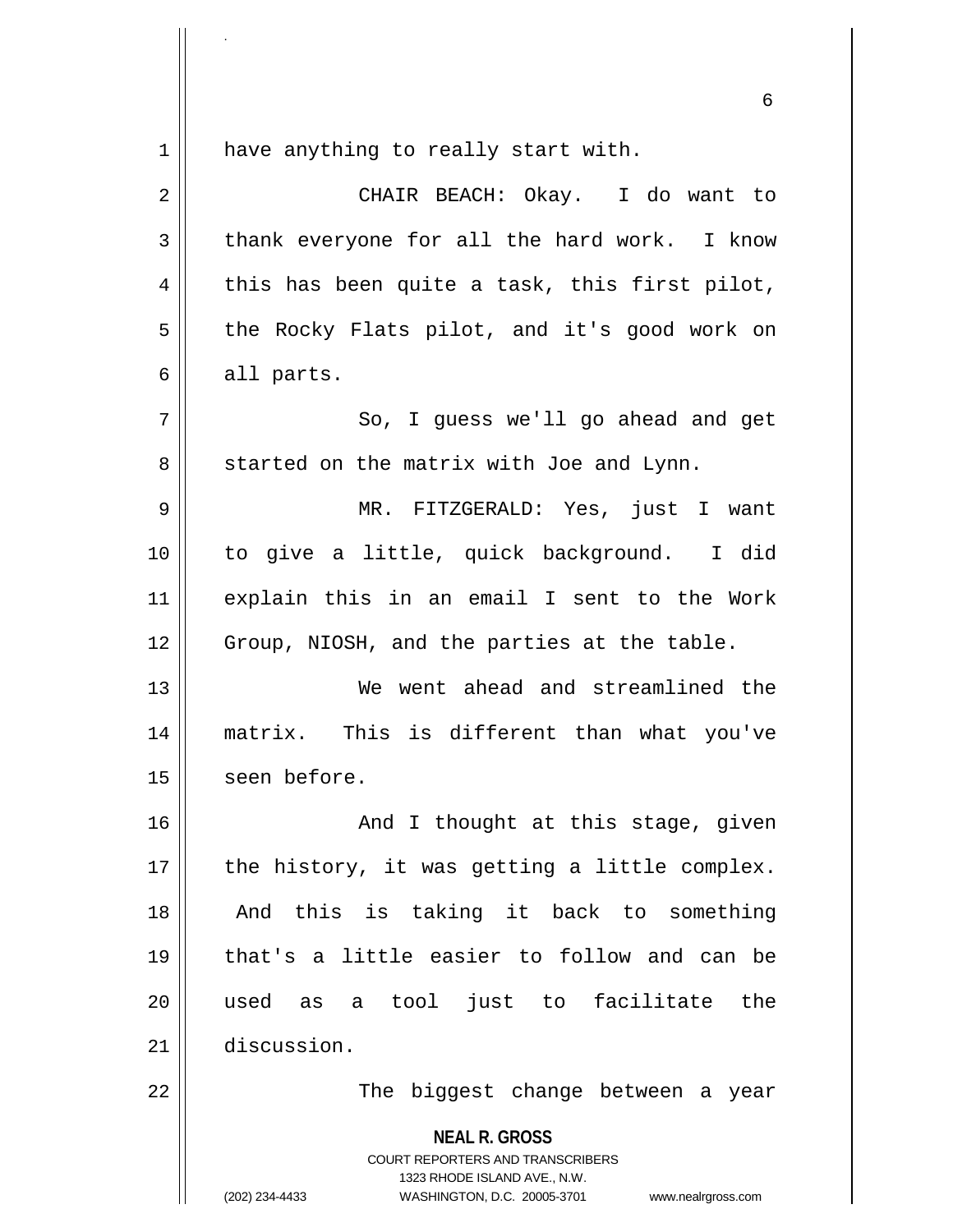1 ago and now, obviously, is the Work Group 2 || wanted to see the changes that were being 3 discussed in the Work Group sessions actually 4 manifest in the draft procedure, which, in 5 fact, it's been issued twice now since that 6  $\parallel$  last Work Group meeting, I believe, in June of  $7 \parallel$  last year and in June of this year. 8 So, we wanted to reflect that and 9 what actually was introduced in there, and we 10 || didn't go much further than that. 11 || Think that's certainly what the 12 Work Group wants to discuss and elicit some 13 || discussion on is what those changes mean, how  $14$  significant they are, how responsive they are. 15 So, we didn't go any further than just 16 highlight what was done in terms of response 17 | to a particular issue. 18 We did have some questions of 19 clarification we went ahead and jotted down as 20 more of a placeholder in the matrix to include 21 | in discussion.

22 What I would suggest is Lynn Ayers

**NEAL R. GROSS**

COURT REPORTERS AND TRANSCRIBERS 1323 RHODE ISLAND AVE., N.W. (202) 234-4433 WASHINGTON, D.C. 20005-3701 www.nealrgross.com

.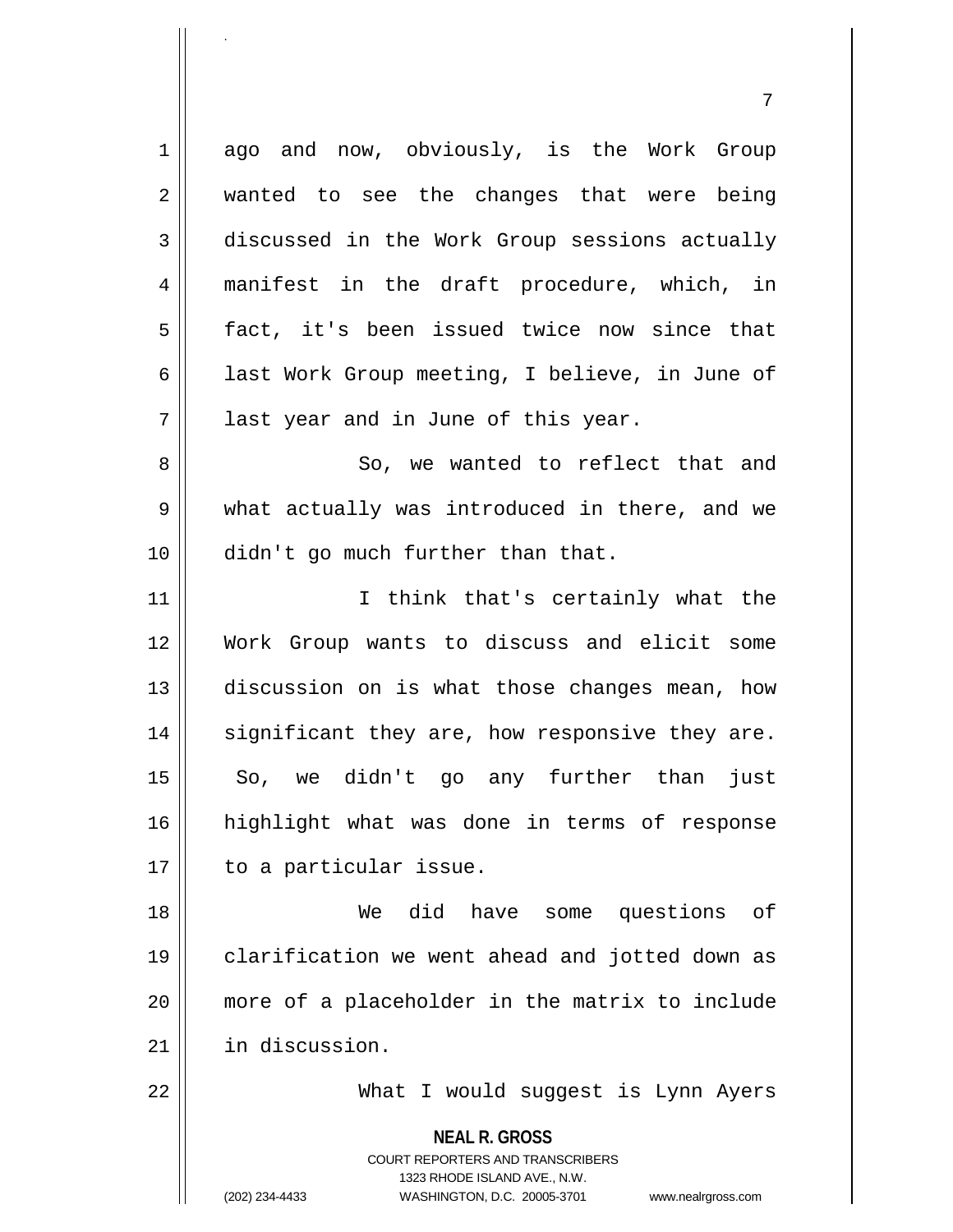1 has been doing the absolute yeoman's work. I  $2 \parallel$  give her a lot of credit. You look at the 3 hundreds of pages. You're looking at the 4 person who actually had to work through much  $5 \parallel$  and we're the beneficiary of that close  $6 \parallel$  analysis.

7 || So, I'd like to have her since 8 she's the continuity going back on this 9 procedure, just sort of walk through each 10 item. Maybe bring the Work Group, since it's 11 been a while, bring the Work Group up to date 12 as to where that issue came from, where it was  $13$  || left and maybe a little perspective on, you 14 || know, some of the discussion that took place  $15$  on it.

16 || Then, certainly turn to J.J. and 17 whomever, maybe Stu, to provide the current  $18$  || status. That would probably be a good plan.

19 MS. AYERS: Okay. Continuity-wise 20 I probably haven't met most of you. I was 21 || sort of working in the background for a few 22 years.

**NEAL R. GROSS**

COURT REPORTERS AND TRANSCRIBERS 1323 RHODE ISLAND AVE., N.W. (202) 234-4433 WASHINGTON, D.C. 20005-3701 www.nealrgross.com

.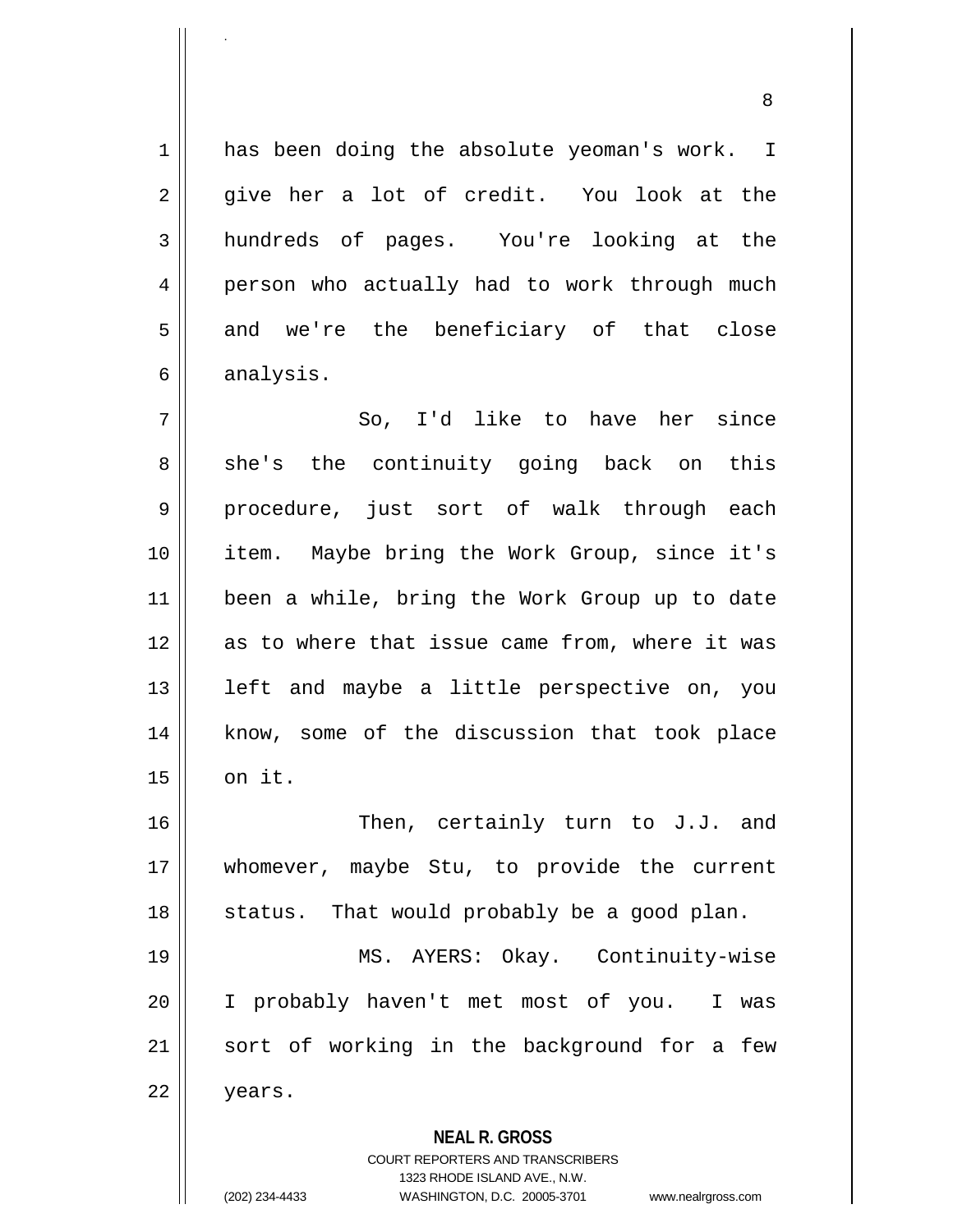**NEAL R. GROSS** COURT REPORTERS AND TRANSCRIBERS 1323 RHODE ISLAND AVE., N.W. (202) 234-4433 WASHINGTON, D.C. 20005-3701 www.nealrgross.com 1 || I did support Kathy in the initial 2 || review in 2010 that we released in April. And  $3 \parallel$  then Kathy was pretty much still taking the 4 || lead at that point. So, I was involved 5 || largely at her discretion where she needed  $6 \parallel$  support in that, but did contribute to that 7 | report. 8 and other than that for the 18 and other than that for 9 matrix, though, pretty much dug through 10 documents that she left behind and primarily 11 relying heavily on the Work Group meeting 12 || transcripts from October and December of 2010.  $13$  || And also, there was one in June, I believe, 14 of 2011. 15 || So, in terms of anybody's position  $16$  on anything, that's where I tried to pull that 17 || from. And apologize in advance if -18 CHAIR BEACH: A lot of work. 19 || MS. AYERS: - we've made any  $20$  | errors of interpretation there. 21 || MEMBER MUNN: Thank you for pulling  $22$  | that together. It's still terribly confusing,

9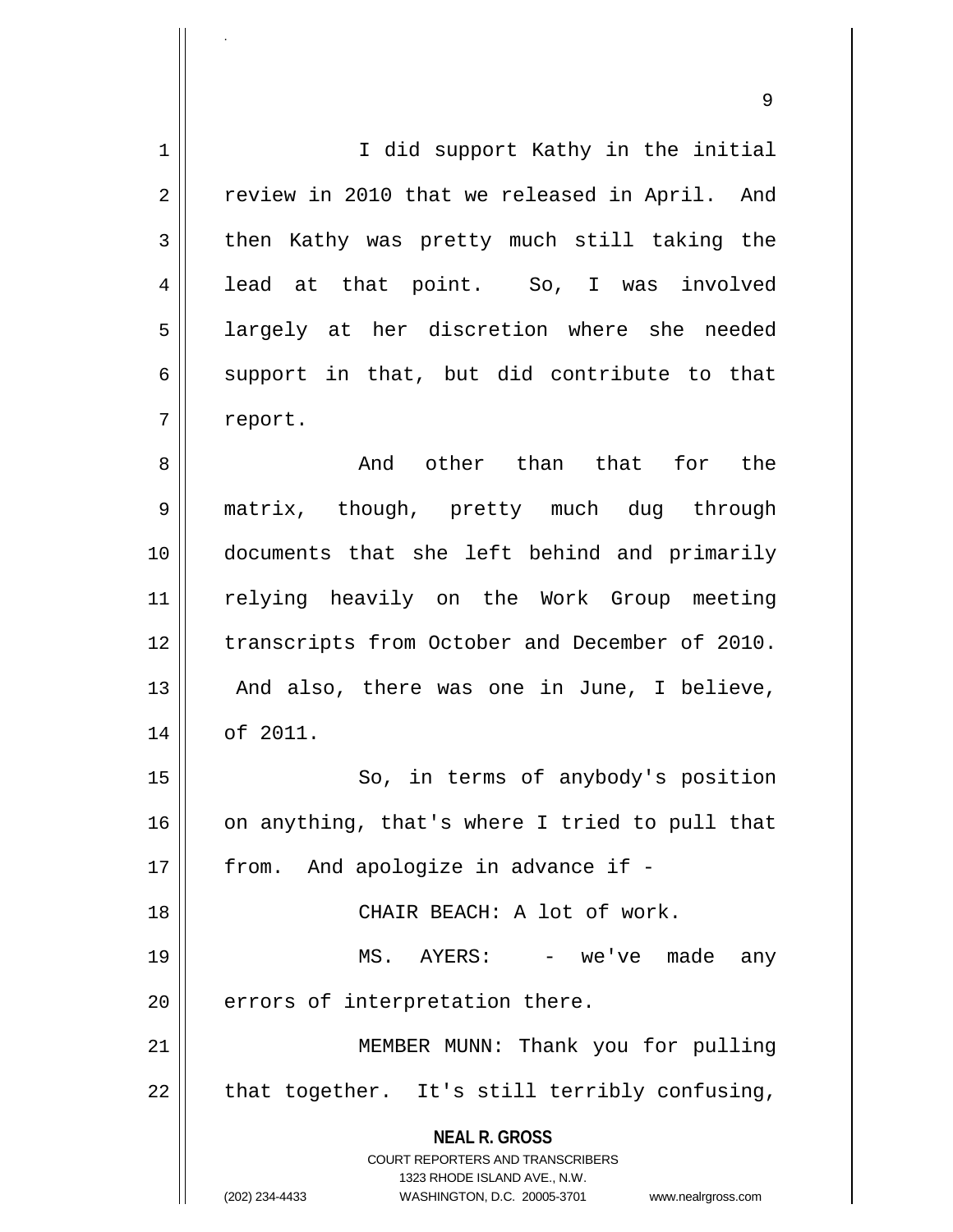|    | 10                                                                                                                                                              |
|----|-----------------------------------------------------------------------------------------------------------------------------------------------------------------|
| 1  | but it's a lot better than it was.                                                                                                                              |
| 2  | CHAIR BEACH: Absolutely.                                                                                                                                        |
| 3  | MS. AYERS: Thank you.                                                                                                                                           |
| 4  | We did mention - I don't know if                                                                                                                                |
| 5  | it was in Joe's email or somewhere, but                                                                                                                         |
| 6  | there's a little bit of reorganization of some                                                                                                                  |
| 7  | action items in terms of which finding or                                                                                                                       |
| 8  | observation they're associated with.                                                                                                                            |
| 9  | There was a couple that I<br>just                                                                                                                               |
| 10 | looked at and it kind of - I know there's a                                                                                                                     |
| 11 | lot of overlap in these issues. And so,                                                                                                                         |
| 12 | sometimes it just didn't quite make sense to                                                                                                                    |
| 13 | me.                                                                                                                                                             |
| 14 | And then when I look back -                                                                                                                                     |
| 15 | MR.<br>That's<br>FITZGERALD:<br>the                                                                                                                             |
| 16 | purpose, yes.                                                                                                                                                   |
| 17 | MS. AYERS: - it seemed like it                                                                                                                                  |
| 18 | was, yes, oriented under the -                                                                                                                                  |
| 19 | MR. FITZGERALD: That's the purpose                                                                                                                              |
| 20 | of the footnotes in some cases.                                                                                                                                 |
| 21 | MS. AYERS: Yes.                                                                                                                                                 |
| 22 | MR. FITZGERALD: We did reorder the                                                                                                                              |
|    | <b>NEAL R. GROSS</b><br>COURT REPORTERS AND TRANSCRIBERS<br>1323 RHODE ISLAND AVE., N.W.<br>(202) 234-4433<br>WASHINGTON, D.C. 20005-3701<br>www.nealrgross.com |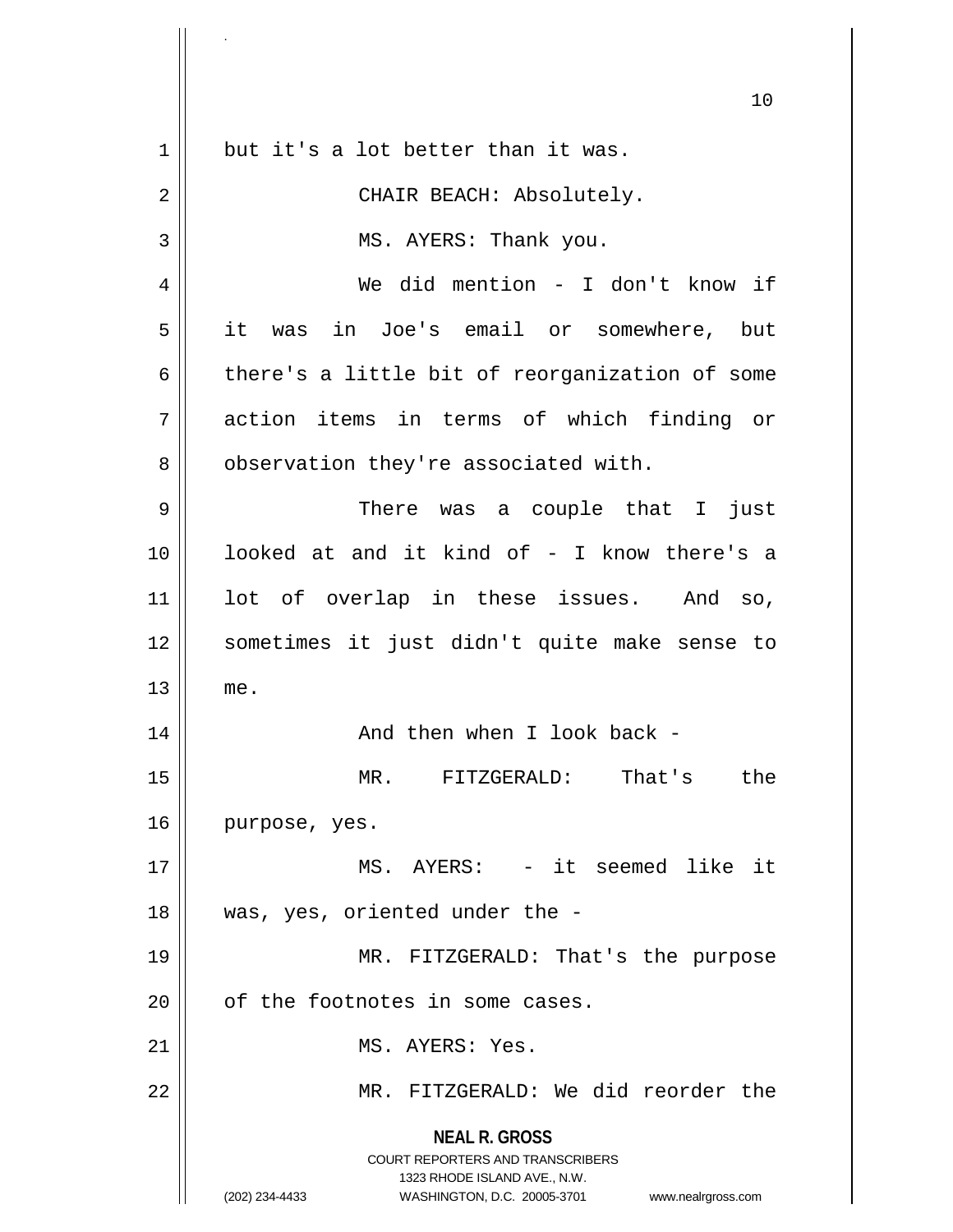11 1 || numbering, and the footnote explains where it 2 | came from. 3 MS. AYERS: So, hopefully we can 4 || follow this. 5 All right. To start, then, I  $6 \parallel$  guess -7 CHAIR BEACH: Yes. 8 MS. AYERS: - Finding 1, again, 9 || this drives back to the April 2010 report. 10 The procedure does not provide direction for 11 | tracking training, evaluating or responding to 12 worker input. 13 || The center section there, some 14 of the specific concerns that have been 15 discussed along the way include minutes and 16 notes, gathering the information from 17 information-gathering meetings such as focus 18 groups and outreach, capturing substantive 19 comments from other forms of meetings that are  $20$  || not primarily intended to gather information, 21 workshops, town halls, tracking of comment  $22$   $\parallel$  resolution and training of recurrent issues.

> **NEAL R. GROSS** COURT REPORTERS AND TRANSCRIBERS 1323 RHODE ISLAND AVE., N.W.

.

(202) 234-4433 WASHINGTON, D.C. 20005-3701 www.nealrgross.com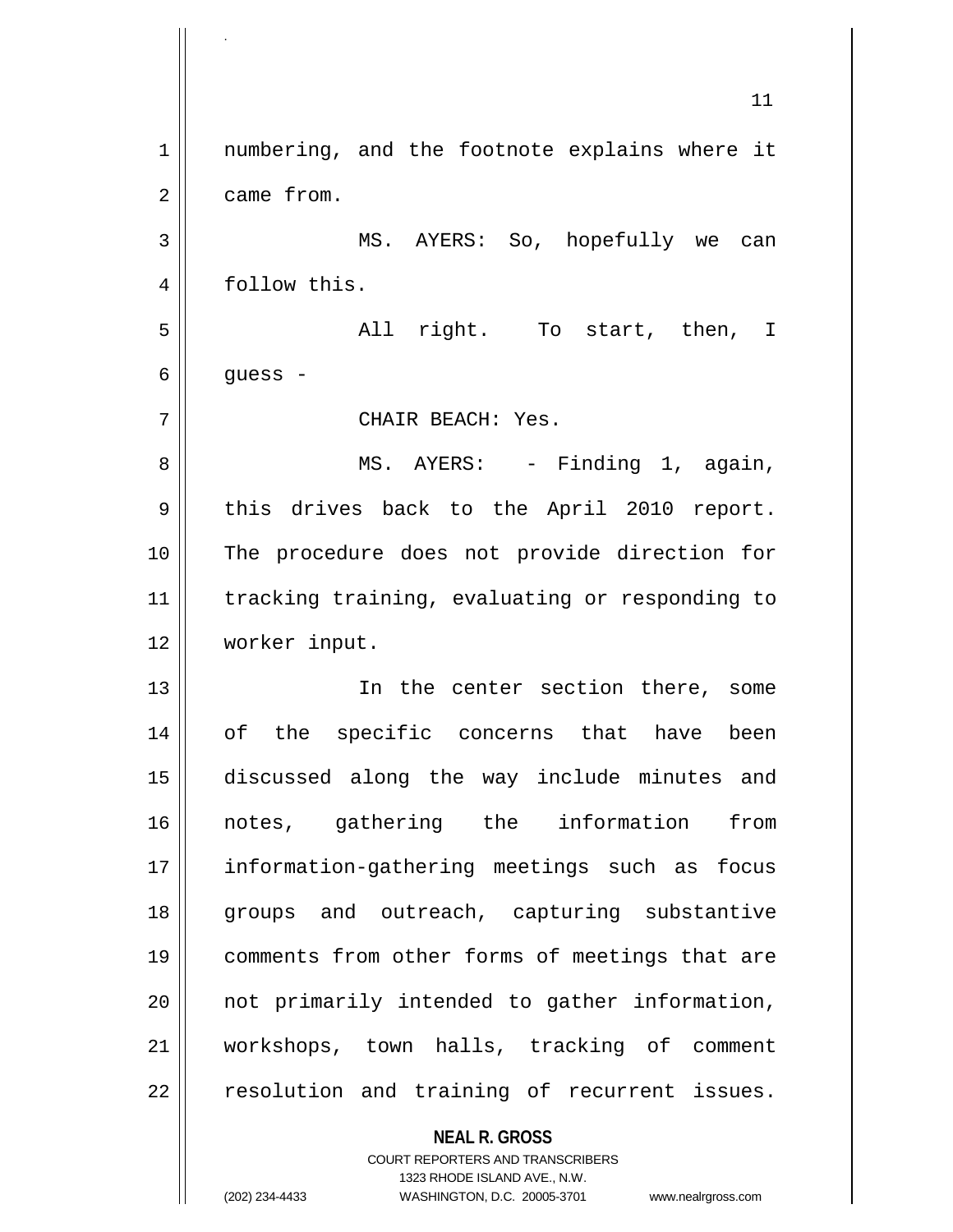**NEAL R. GROSS** 1 || There was a concern about the scarcity of  $2 \parallel$  action items that were present at the time in 3 the OTS database. And just the whole 4 integration of this procedure, how does it 5 **f** eed into other efforts at NIOSH and how does  $6 \parallel$  the information collected get in to the people  $7 \parallel$  that are dealing with the technical work 8 documents. 9 MR. FITZGERALD: I think the 10 || overview on this one as I see it, is sort of 11 || the perpetual balance we have with procedures 12 as to how much direction, explicit direction  $13$  || and detail do you want in a procedure. 14 You can go to an extreme where it 15 becomes almost unusable, but certainly you 16 || need enough direction where it does clarify 17 what needs to be done as well. 18 || So, I think that's sort of the 19 natural tension that we're talking about in 20 || this one is, you know, what level, what 21 balance of direction does one need in the 22 || procedure to effect what's expected in terms

> COURT REPORTERS AND TRANSCRIBERS 1323 RHODE ISLAND AVE., N.W.

.

(202) 234-4433 WASHINGTON, D.C. 20005-3701 www.nealrgross.com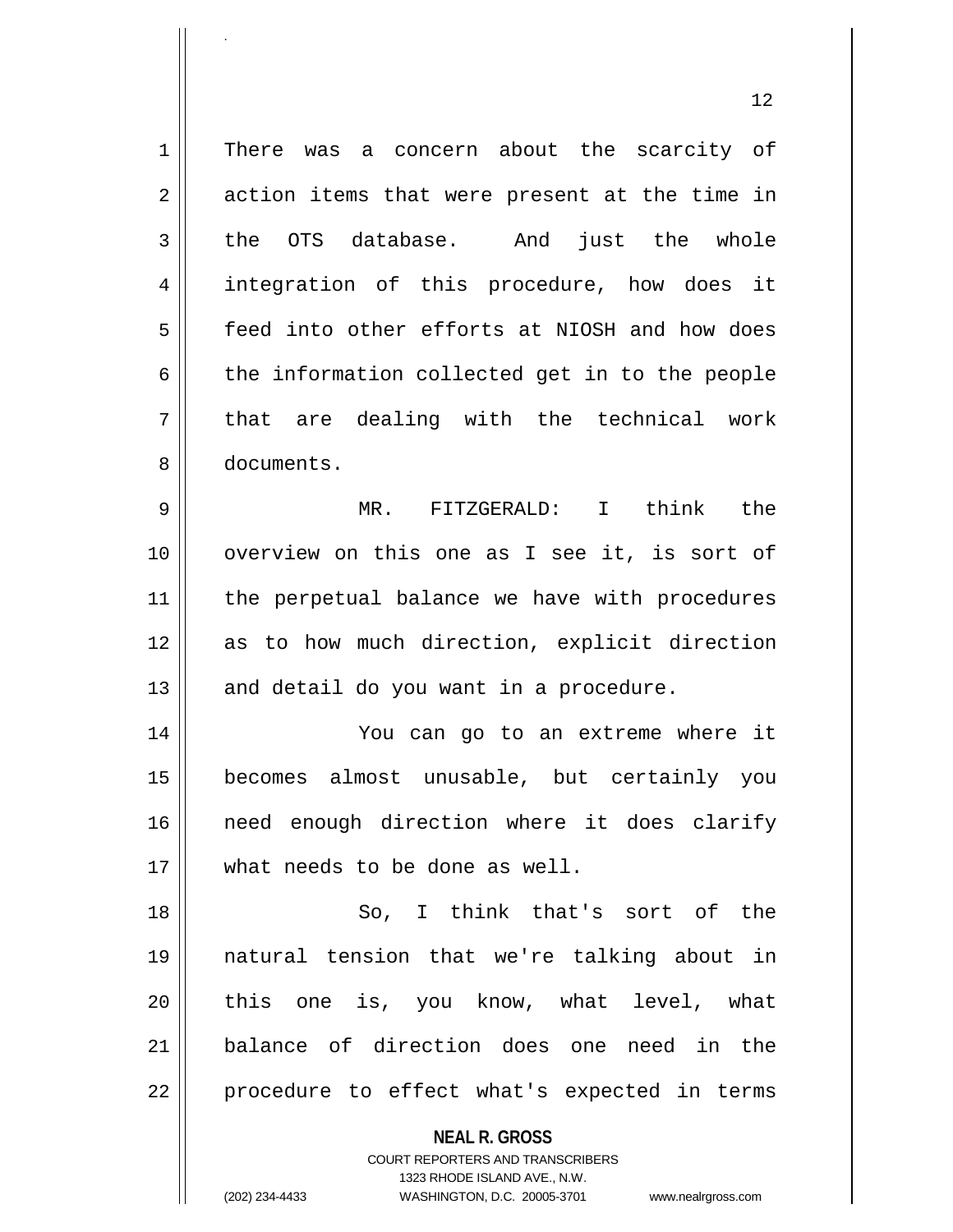1 of an outreach? And this covers the 2 documentation, evaluation and response to 3 comments.

4 And I think our comments, again, 5 | from an overview standpoint, were that we felt  $6 \parallel$  it was not necessarily clear in all cases. 7 || And I think the Work Group has some specific 8 actions to sort of ticket that a little bit  $9 \parallel$  and see if there could be more explicitness in 10 | the procedure.

11 || Thave a general observation. And 12 || this, you know, again, this may be an artifact 13 || of the way procedure is written. But maybe 14 it's from too many years of looking at Federal 15 Register Notices, but, you know, it's a 16 procedure that has a section on procedure.

17 || So, it sort of - the first 18 question that came to my mind when we were 19 looking at sort of the additions that were 20 made to this particular revision of the 21 procedure was, you know, a lot of it's in the 22 || appendices, some of it's in the front end.

> **NEAL R. GROSS** COURT REPORTERS AND TRANSCRIBERS 1323 RHODE ISLAND AVE., N.W. (202) 234-4433 WASHINGTON, D.C. 20005-3701 www.nealrgross.com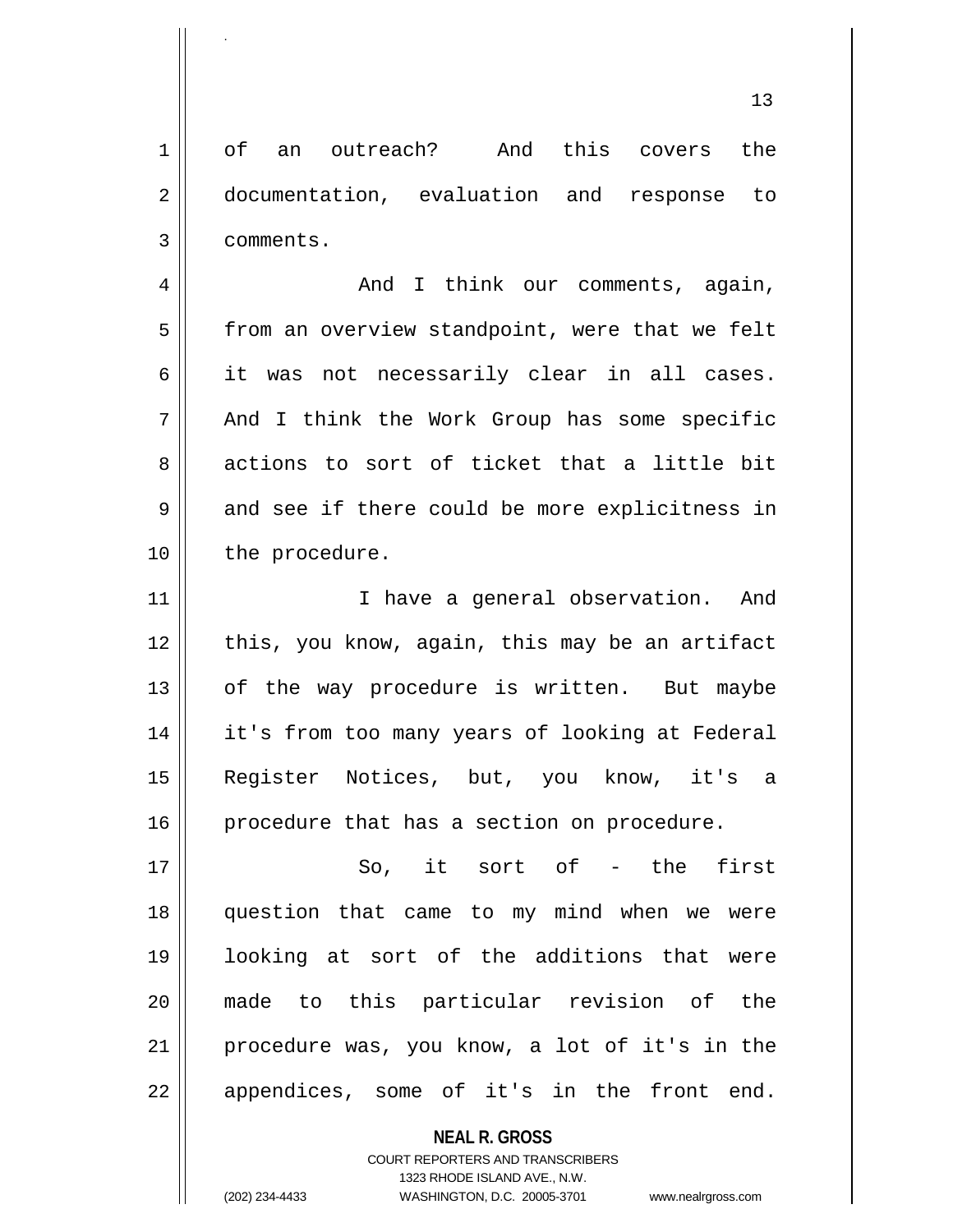$1 \parallel$  So, the front end, back end. And I quess my 2 || general question was, you know, what's the  $3 \parallel$  status of, you know, the information? 4 || The a lot of cases, information, 5 || prospectus and guidelines that fall outside of 6 the section called "Procedures," which to me  $7 \parallel$  is the section that says this is what you're 8 going to do, one, two, three, four, but may 9 fall in an appendix which provides 10 information, background information, other 11 guidelines and whatnot. That wasn't really 12 | clear to me. 13 || The Mode of times you looked for 14 something from the Procedure section of a 15 procedure or a rule or a regulation that 16 || references the Appendix or references that

17 particular piece of information that ties it 18 in, that makes it a part of the actionable 19 requirement of the procedure, and I didn't see  $20$   $\parallel$  that.

21 I didn't see that reference that  $22 \parallel$  says, you know, you're going to do it and, oh,

> **NEAL R. GROSS** COURT REPORTERS AND TRANSCRIBERS

> > 1323 RHODE ISLAND AVE., N.W.

.

(202) 234-4433 WASHINGTON, D.C. 20005-3701 www.nealrgross.com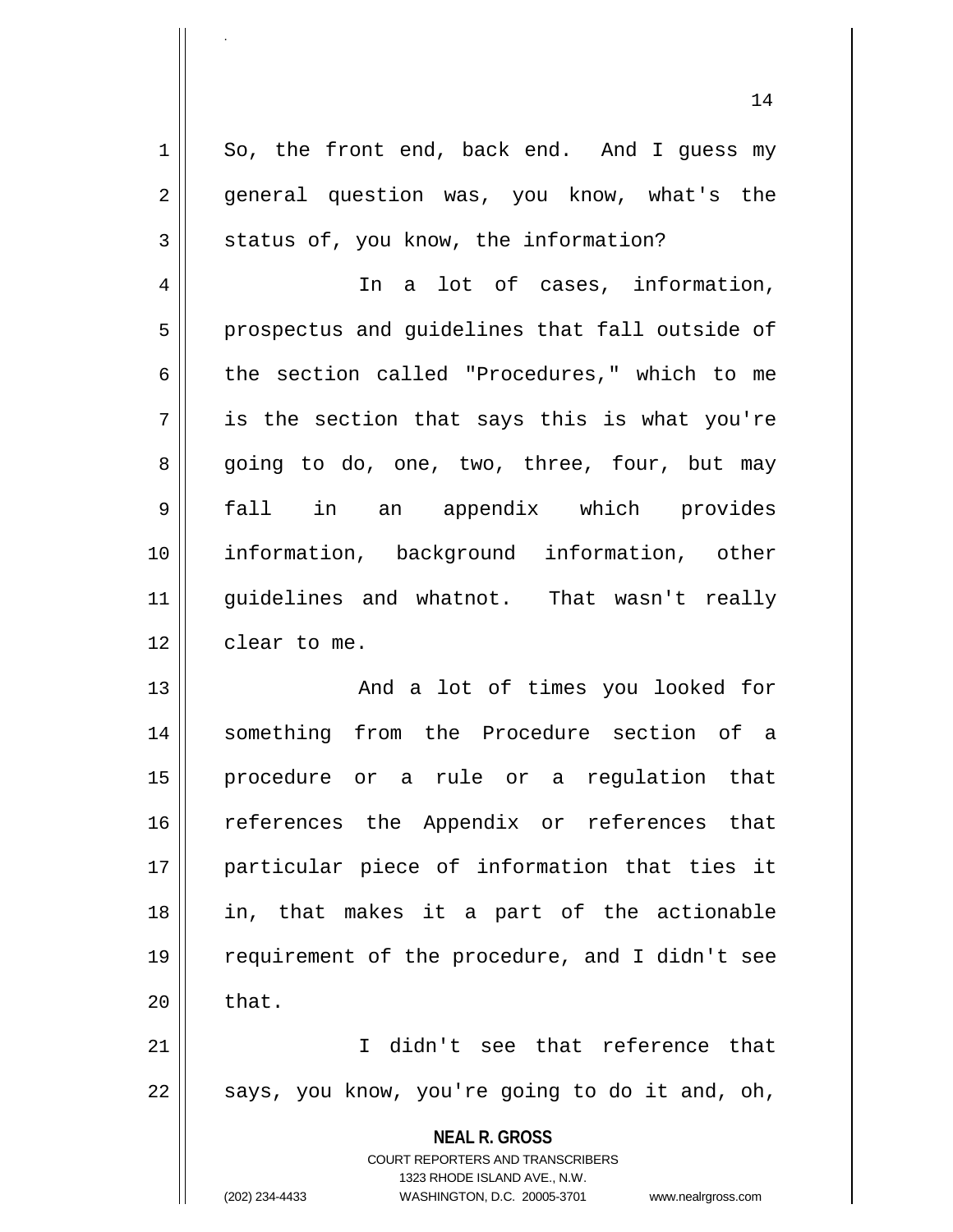| 15                                                                                                  |
|-----------------------------------------------------------------------------------------------------|
| by the way, Appendix F, you know, gives you<br>1                                                    |
| the criteria that you're going to use.<br>2                                                         |
| 3<br>So, what I found was sort of a                                                                 |
| standalone Appendix F that provided criteria,<br>4                                                  |
| 5<br>but wasn't clear that the expectation was that                                                 |
| that will be applied as a matter of course by<br>6                                                  |
| this procedure.<br>7                                                                                |
| Does that make sense? That was<br>8                                                                 |
| sort of a format issue. Maybe it turns out<br>9                                                     |
| the entire procedure is implemented as written<br>10                                                |
| 11<br>and perhaps just needs to be clarified that                                                   |
| 12<br>way.                                                                                          |
| 13<br>That was the<br>comment that was                                                              |
| 14<br>written as a general observation as far as how                                                |
| that was written. And I think we're going to<br>15                                                  |
| 16<br>get into that.                                                                                |
| 17<br>MS. AYERS: Right.                                                                             |
| MR. FITZGERALD: There's a lot of<br>18                                                              |
| the enhancements, in fact, and the addition of<br>19                                                |
| the various appendices and some of the<br>20                                                        |
| references that are made in the procedure.<br>21                                                    |
| 22<br>But, again, is that going to be, you know, is                                                 |
| <b>NEAL R. GROSS</b>                                                                                |
| <b>COURT REPORTERS AND TRANSCRIBERS</b>                                                             |
| 1323 RHODE ISLAND AVE., N.W.<br>(202) 234-4433<br>WASHINGTON, D.C. 20005-3701<br>www.nealrgross.com |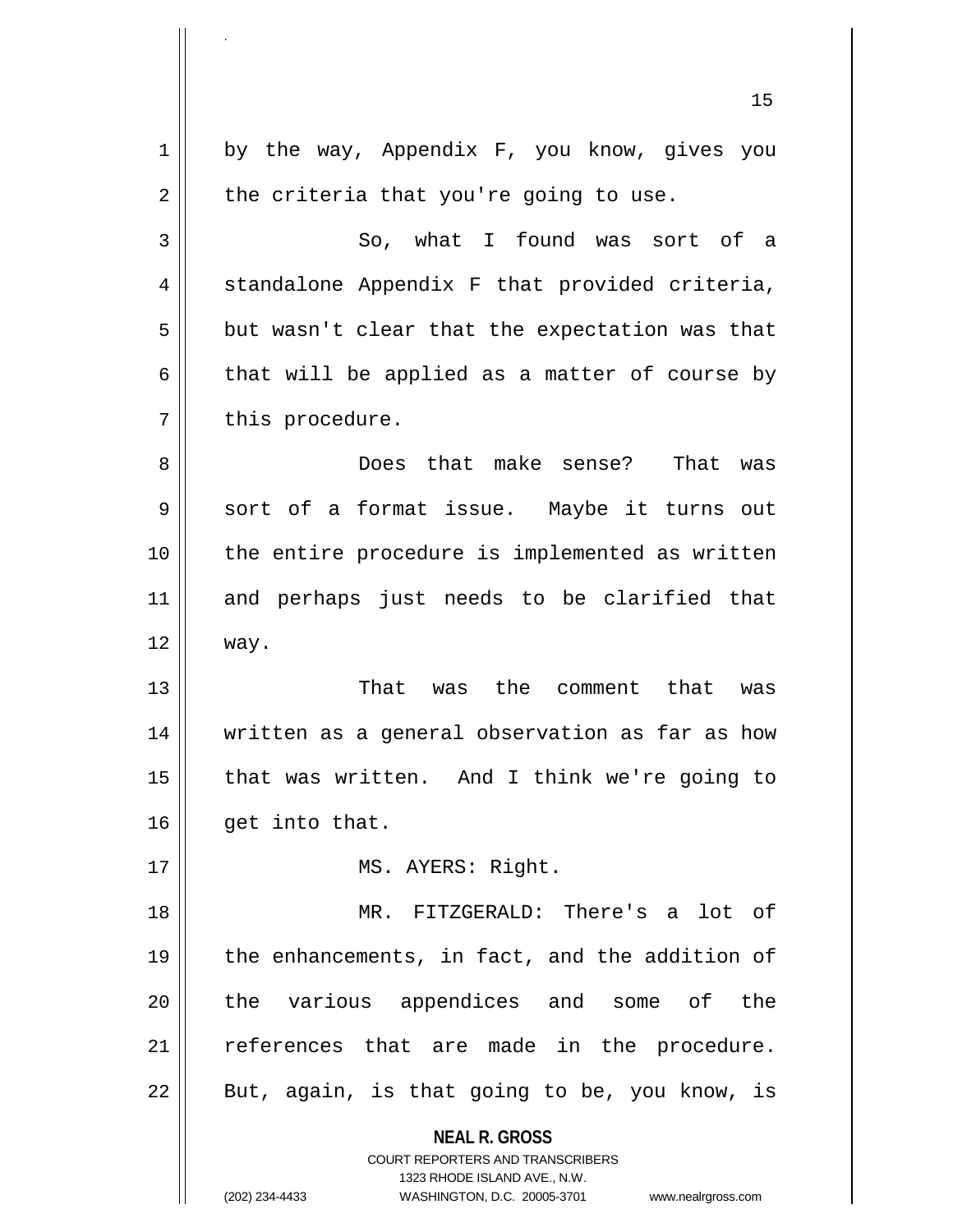**NEAL R. GROSS** COURT REPORTERS AND TRANSCRIBERS 1323 RHODE ISLAND AVE., N.W. (202) 234-4433 WASHINGTON, D.C. 20005-3701 www.nealrgross.com 1 || staff and organizations going to become 2 | accountable to those provisions or not? 3 || CHAIR BEACH: Good question. 4 | (Laughter.) 5 || MR. JOHNSON: I'm in the hot seat,  $6 \parallel$  right? 7 MR. FITZGERALD: Yes. 8 MR. JOHNSON: The appendices are 9 || referenced in Section 5.0. And with regards  $10$  | to that, that's - the expectation is that the 11 individuals that fall into and under this 12 || procedure, they use those guidelines to follow 13 through on their work when it comes to 14 | observing information from respective meetings 15 or following through and putting it into an 16 issues matrix for follow up and such like  $17 \parallel$  that. 18 MR. FITZGERALD: You're saying 19 Section 5.0? 20 || MS. AYERS: Yes. 21 || CHAIR BEACH: You see right here? 22 || MR. FITZGERALD: Oh, okay. Right.

.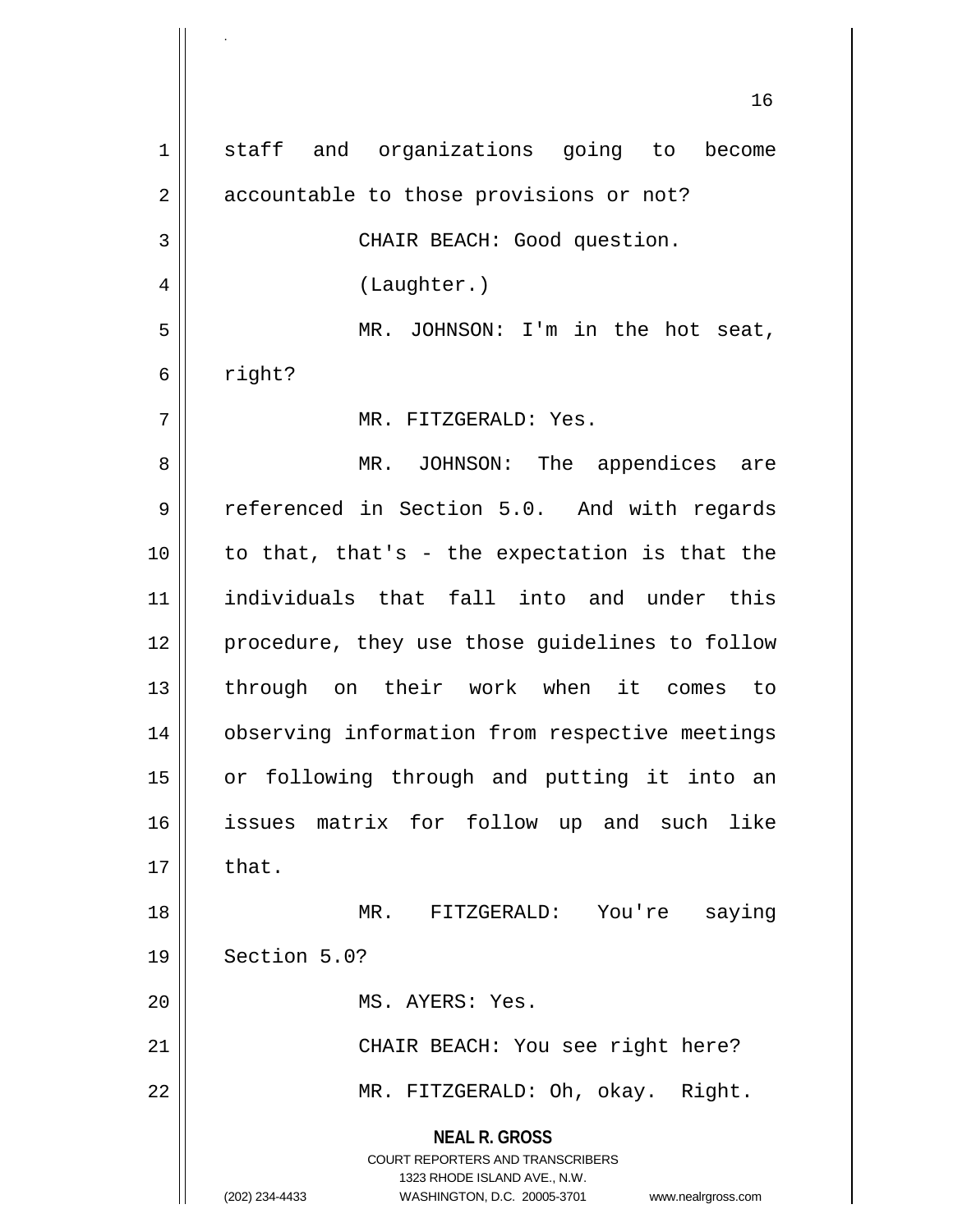|             | 17                                                                  |
|-------------|---------------------------------------------------------------------|
| $\mathbf 1$ | Why - I guess, again, I just want                                   |
| 2           | to clarify. How does that contrast with the                         |
| 3           | next section, which is the Procedure section?                       |
| 4           | Not to get too semantic, but, again, I guess                        |
| 5           | I understand what you're saying that in                             |
| 6           | general these appendices ought to be                                |
| 7           | referenced, but it seems to me that the                             |
| 8           | Procedure Section 6.0, is actually the guts of                      |
| 9           | what would be - what everyone would be held                         |
| 10          | accountable to if you made the requirement                          |
| 11          | part of this.                                                       |
| 12          | MR. JOHNSON: 6.0 is going through                                   |
| 13          | and identifying what the need is for an                             |
| 14          | outreach event and how it's to be performed.                        |
| 15          | Those references, those sections,                                   |
| 16          | appendices can be referenced in here. I just                        |
| 17          | have to look at and verify that they can be                         |
| 18          | placed in the appropriate sections reasonably                       |
| 19          | and make sure that it flows well enough.                            |
| 20          | But I'm sure I can go back and                                      |
| 21          | look at it and - if you will, a lot of these -                      |
| 22          | some of these appendices were put in there as                       |
|             | <b>NEAL R. GROSS</b><br><b>COURT REPORTERS AND TRANSCRIBERS</b>     |
|             | 1323 RHODE ISLAND AVE., N.W.                                        |
|             | (202) 234-4433<br>WASHINGTON, D.C. 20005-3701<br>www.nealrgross.com |

<sup>(202) 234-4433</sup> WASHINGTON, D.C. 20005-3701 www.nealrgross.com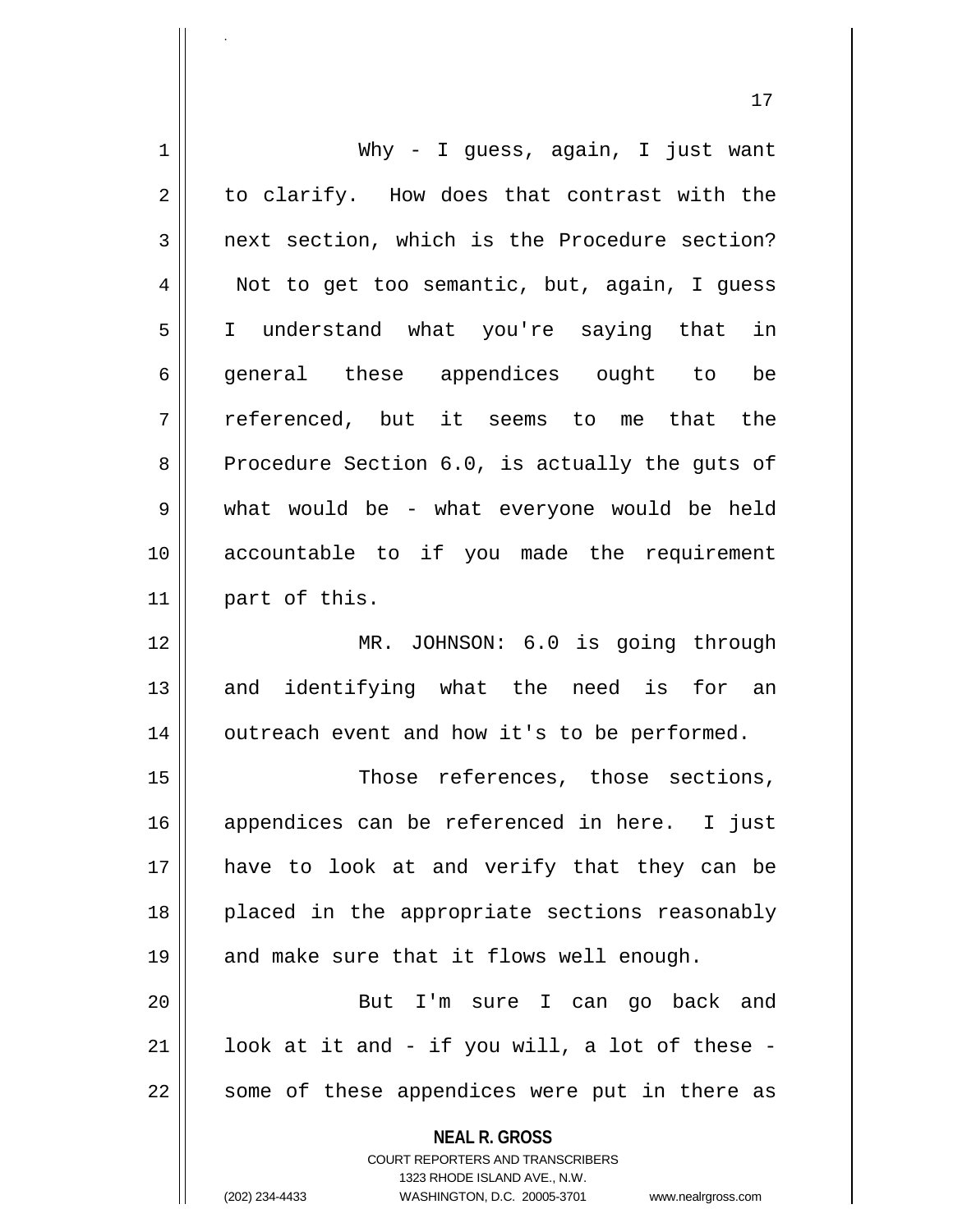|    | 18                                                                                       |
|----|------------------------------------------------------------------------------------------|
| 1  | kind of like a back fit because of issues that                                           |
| 2  | up in previous - and then<br>came<br>some                                                |
| 3  | consequently.                                                                            |
| 4  | That's how Section 5 was updated                                                         |
| 5  | with regards to reference to the appendices                                              |
| 6  | and the development of appendices.                                                       |
| 7  | MR. FITZGERALD: Yes, I think                                                             |
| 8  | that's probably an effective way to do it,                                               |
| 9  | because I would suspect that we will be                                                  |
| 10 | tweaking this as lessons are learned.                                                    |
| 11 | And instead of having to always                                                          |
| 12 | rewrite the core of the procedure, you can                                               |
| 13 | attach guidelines like that.                                                             |
| 14 | I<br>think what you're saying has                                                        |
| 15 | merit though. I think maybe anchoring those                                              |
| 16 | additions over time into the body of the                                                 |
| 17 | procedure, which is Section $6.0 - 6.0$ , to me,                                         |
| 18 | sort of strikes me as if you were looking at                                             |
| 19 | process needs to be<br>implemented, you<br>what                                          |
| 20 | would look at 6.0.                                                                       |
| 21 | That served as the - it's sort of                                                        |
| 22 | the A to B to C to D of what you need to                                                 |
|    | <b>NEAL R. GROSS</b><br>COURT REPORTERS AND TRANSCRIBERS<br>1323 RHODE ISLAND AVE., N.W. |
|    | (202) 234-4433<br>WASHINGTON, D.C. 20005-3701<br>www.nealrgross.com                      |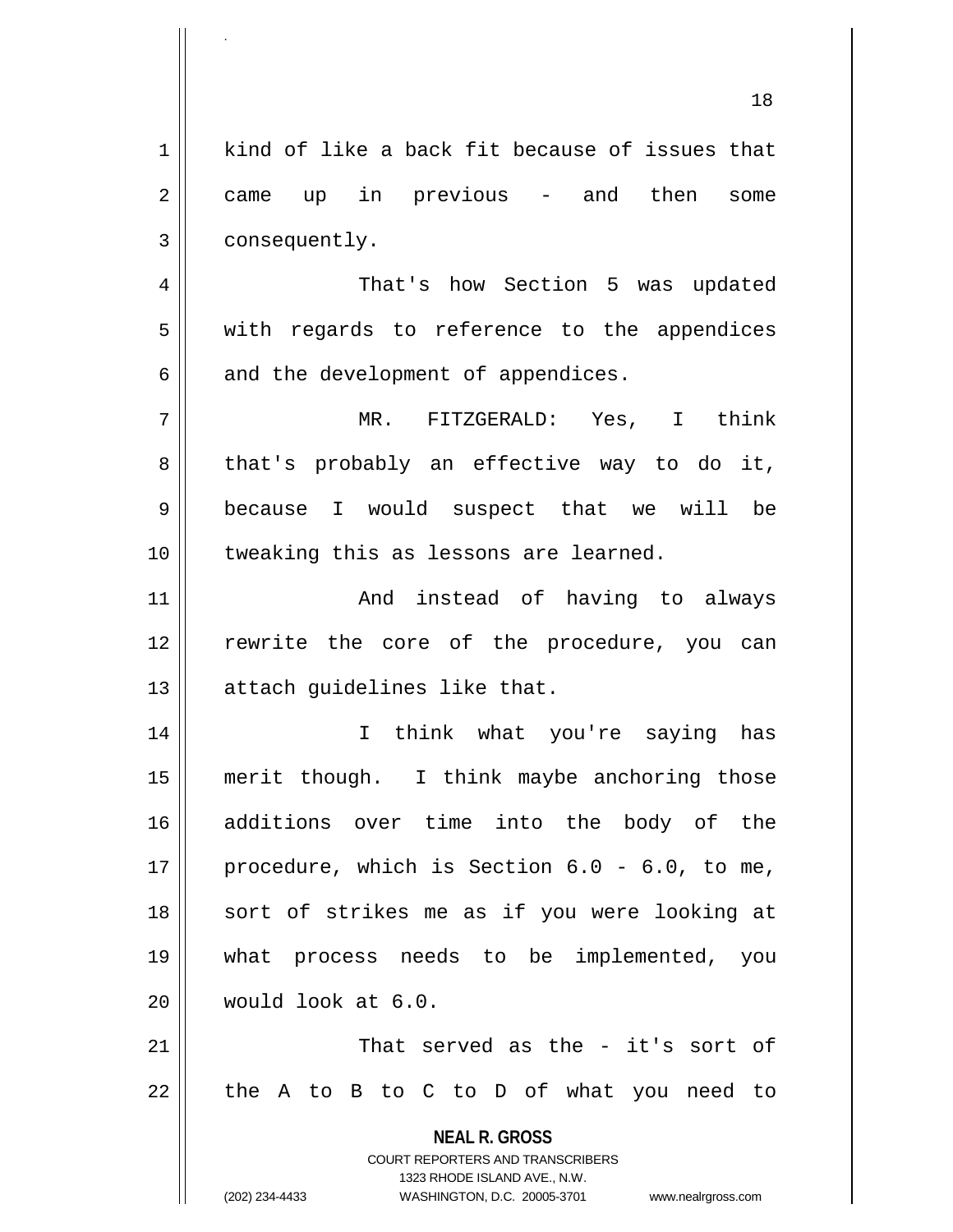1 accomplish depending on the type of meetings  $2 \parallel$  and what have you, and I think that's very  $3 \parallel$  good. 4 I think by pointing to the  $5 \parallel$  appendices that carry some of these details, 6 it sort of makes it very clear to the 7 implementer that those appendices aren't 8 Simply there for FYI. 9 Actually, they're part of what 10 || needs to be applied. 11 || MR. JOHNSON: Right. 12 MR. FITZGERALD: I think that was 13  $\parallel$  the intent. But when I was going through this 14 it wasn't quite clear, because the general 15 || section, you know, some people may interpret 16 that to be introduction more than the - or 17 | background more than the actual procedure. 18 MR. JOHNSON: Also, in the future 19 when this procedure is approved and presenting 20 it to everybody and having the folks 21 understand what the procedure is, those 22 || appendices will be identified as expectations.

> **NEAL R. GROSS** COURT REPORTERS AND TRANSCRIBERS

> > 1323 RHODE ISLAND AVE., N.W.

.

(202) 234-4433 WASHINGTON, D.C. 20005-3701 www.nealrgross.com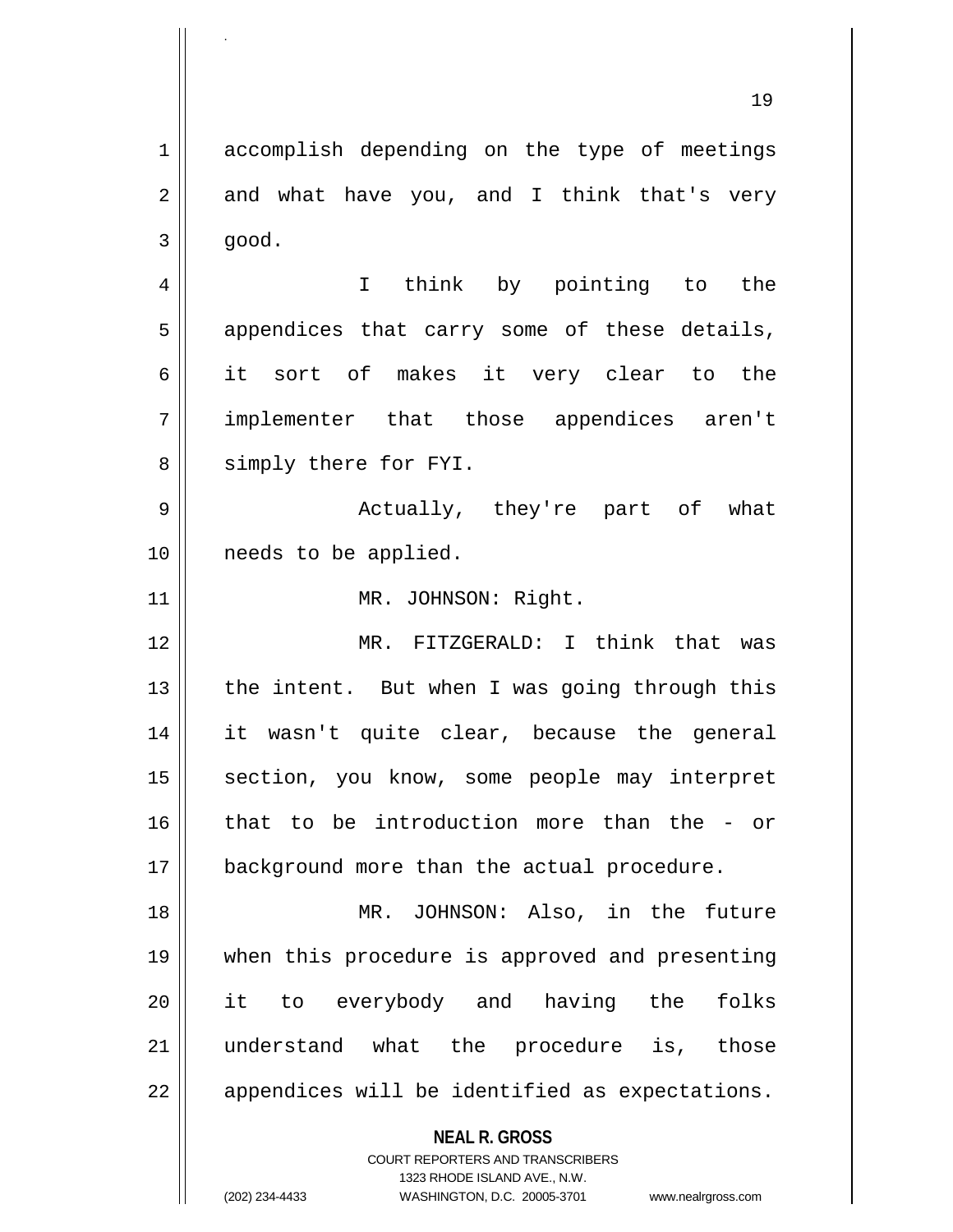|                | 20                                                                                                                                                              |
|----------------|-----------------------------------------------------------------------------------------------------------------------------------------------------------------|
| $\mathbf 1$    | CHAIR BEACH: Instead of general.                                                                                                                                |
| $\overline{2}$ | MR. JOHNSON: Right.                                                                                                                                             |
| 3              | CHAIR BEACH: Yes.                                                                                                                                               |
| 4              | MR. HINNEFELD: You know, we wrote                                                                                                                               |
| 5              | these things, you know, we've developed a set                                                                                                                   |
| 6              | of expectations for these meetings. And                                                                                                                         |
| 7              | we've, you know, we've incorporated a lot of                                                                                                                    |
| 8              | advice from this Work Group in developing                                                                                                                       |
| 9              | these.                                                                                                                                                          |
| 10             | And, to me, the execution is far                                                                                                                                |
| 11             | more important than the structure of the                                                                                                                        |
| 12             | procedure.                                                                                                                                                      |
| 13             | So, it certainly - mind you,<br>I.                                                                                                                              |
| 14             | probably bother J.J. more than he cares to in                                                                                                                   |
| 15             | saying that, you know, the Work Group is                                                                                                                        |
| 16             | giving us good advice on something here that                                                                                                                    |
| 17             | is one of the items that I felt really I                                                                                                                        |
| 18             | wanted to address when I got this job.                                                                                                                          |
| 19             | I can't believe it's been two and                                                                                                                               |
| 20             | a half years since I got this job. Sometimes                                                                                                                    |
| 21             | feels like 80.                                                                                                                                                  |
| 22             | But one of the things that was                                                                                                                                  |
|                | <b>NEAL R. GROSS</b><br>COURT REPORTERS AND TRANSCRIBERS<br>1323 RHODE ISLAND AVE., N.W.<br>(202) 234-4433<br>WASHINGTON, D.C. 20005-3701<br>www.nealrgross.com |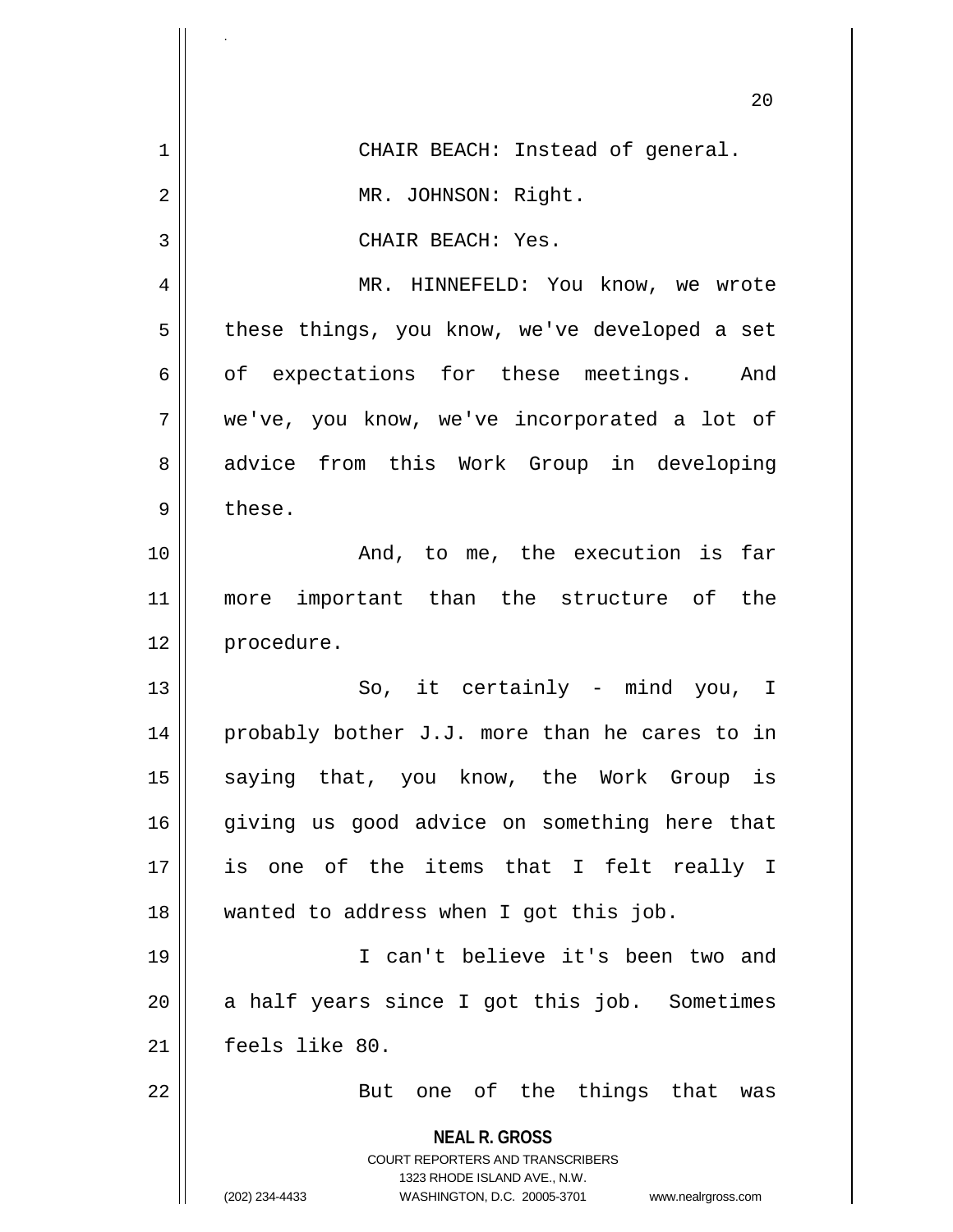1 clear to me was we need to make sure that we  $2 \parallel$  are carefully listening to what we're hearing  $3 \parallel$  and carefully considering what we're hearing. 4 And so, for that reason we've  $5 \parallel$  really valued these discussions and we really  $6 \parallel$  want to be responsive to the things we hear 7|| and make sure that they are weighed 8 || appropriately, you know. 9 No matter what we write in the 10 procedure, there are going to be various, you 11 || know, there's going to be a various degree of 12 ardor on the part of whoever is our 13  $\parallel$  representative with respect to that. 14 || So, it's just up to us in the 15 execution to make sure that we accomplish  $16$  these things that we intend to accomplish at 17 || these outreach meetings, and that we gather 18 the information and treat the information 19 appropriately. 20 || So, to me, I understand exactly

21 what you're saying. Usually you go to the  $22$  || procedure part of a procedure and that says,

> **NEAL R. GROSS** COURT REPORTERS AND TRANSCRIBERS

> > 1323 RHODE ISLAND AVE., N.W.

.

(202) 234-4433 WASHINGTON, D.C. 20005-3701 www.nealrgross.com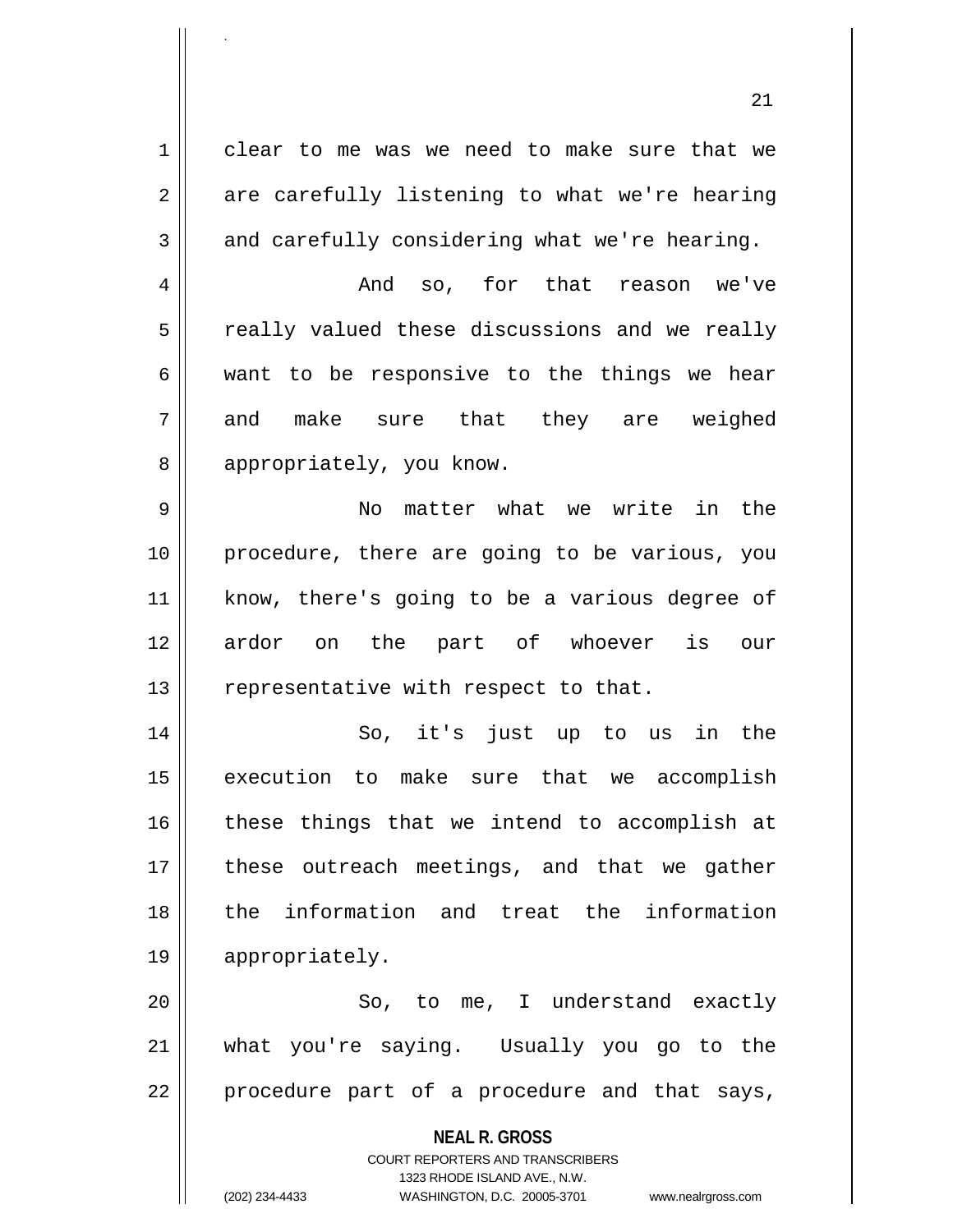$1 \parallel$  this is what I have to do. And I understand  $2 \parallel$  that comment.

.

3 Joe, I think what I understood you 4 to say is maybe working the references into 5 || the procedure part as we get some experience,  $6 \parallel$  might be an appropriate way to go here.

7 MR. FITZGERALD: Let me just second 8 || what you just said. I think the expectation 9 written in an upstream procedure is less 10 important than the actual execution and the 11 commitment of the staff to actually make it 12 happen.

13 But since the context of this 14 | discussion today is upstream of the procedure, 15 again I thought anything we can do to make  $16$  | that procedure as clear as possible would be a 17 | qood thing to do.

18 And I think there's no 19 disagreement that sort of as these are all  $20$  || add-ons and sort of like a house that has all  $21$  these sort of rooms that have been attached,  $22$   $\parallel$  we can integrate that and reference them in.

**NEAL R. GROSS**

COURT REPORTERS AND TRANSCRIBERS 1323 RHODE ISLAND AVE., N.W. (202) 234-4433 WASHINGTON, D.C. 20005-3701 www.nealrgross.com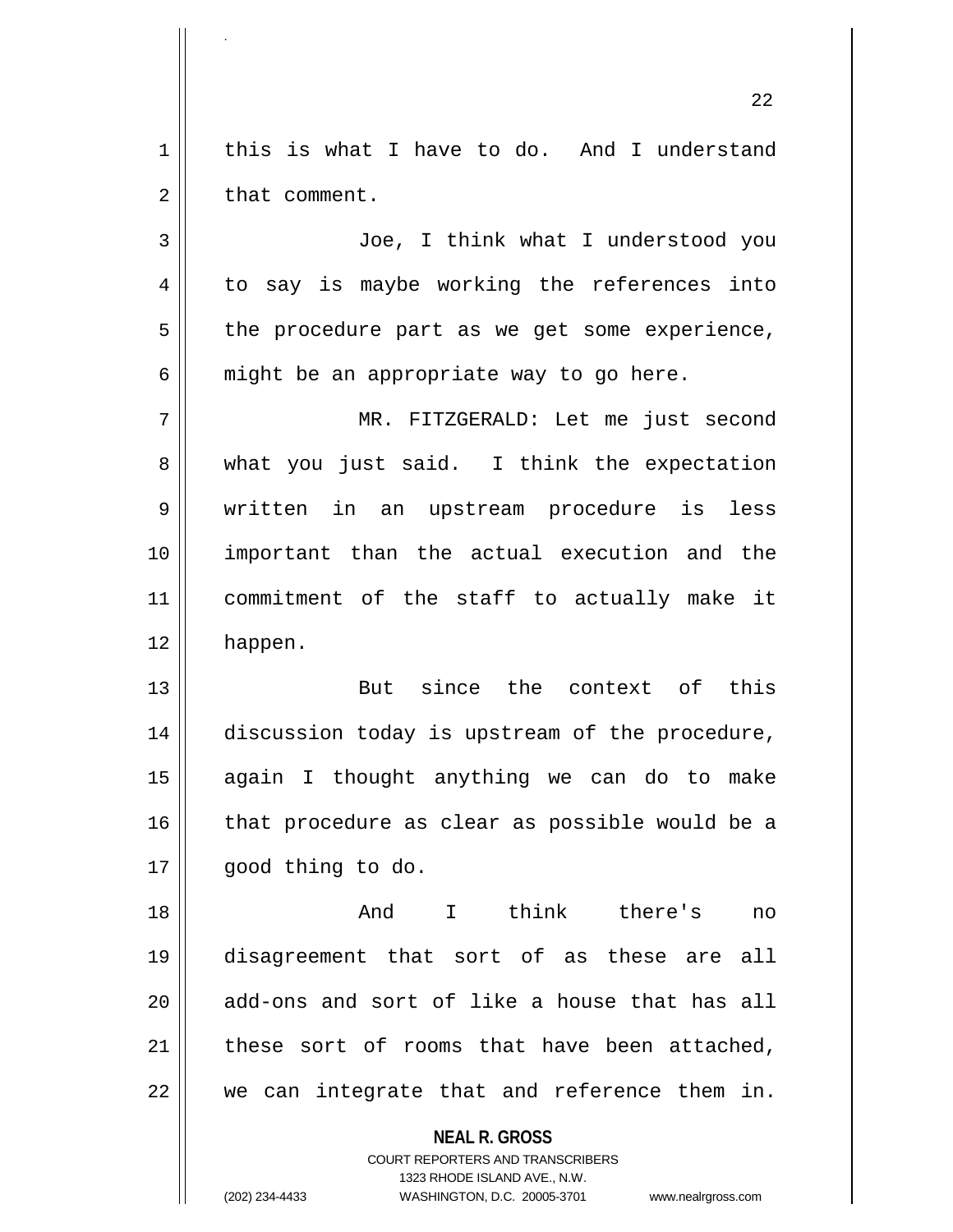**NEAL R. GROSS** COURT REPORTERS AND TRANSCRIBERS 1323 RHODE ISLAND AVE., N.W. 1 || Even if you leave them as attachments, that's 2 || going to make it clearer to somebody that 3 theses aren't simply tacked-on informational 4 || things, but actually part of the procedure and 5 we execute it as such. 6 CHAIR BEACH: So, I did capture  $7 \parallel$  that in an action - oh, sorry, Wanda. 8 MEMBER MUNN: Well, wouldn't the 9 meat of your concern with respect especially 10 || to meeting minutes and things of that sort, be 11 captured by simply adding the appropriate 12 || statement under the five headings of Section 13 || 6, which are NIOSH sections? The other one 14 || being DOL, and you can't do much about that. 15 || MR. FITZGERALD: Right. 16 || MEMBER MUNN: But if you simply add 17 a statement under issues of those five 18 headings to the effect that minutes should be 19 taken with regard to concerns expressed and  $20$  || integrated into the OTS, that's really -21 MR. FITZGERALD: Yes. 22 MEMBER MUNN: - the only thing

.

(202) 234-4433 WASHINGTON, D.C. 20005-3701 www.nealrgross.com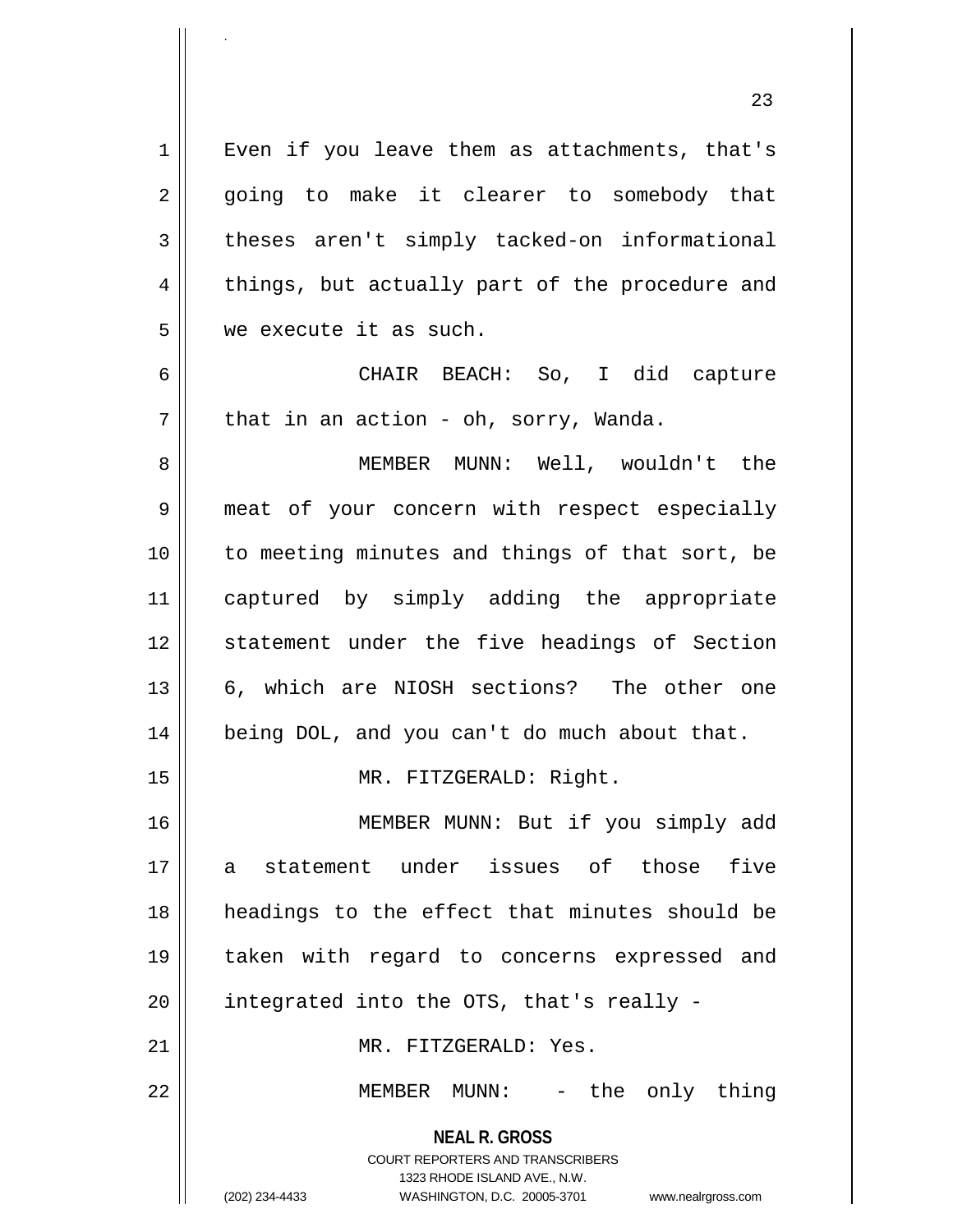|    | 24                                                                                               |
|----|--------------------------------------------------------------------------------------------------|
| 1  | that needs to be done, right?                                                                    |
| 2  | MR. FITZGERALD: This is simply                                                                   |
| 3  | almost a format clarification thing.                                                             |
| 4  | MEMBER MUNN: Yes.                                                                                |
| 5  | MR. FITZGERALD: It's not a major                                                                 |
| 6  | thing. It's just I thought that was the                                                          |
| 7  | intention. But because of the history of the                                                     |
| 8  | procedure as things were added on, it became a                                                   |
| 9  | little less clear how that was going to be                                                       |
| 10 | referenced.                                                                                      |
| 11 | MEMBER MUNN: Well, it was pretty                                                                 |
| 12 | cumbersome. Actually, it's a bit of a                                                            |
| 13 | cumbersome procedure.                                                                            |
| 14 | MR. FITZGERALD: Yes. It's almost                                                                 |
| 15 | like housekeeping. Go back and actually add                                                      |
| 16 | the references in and make sure it's very                                                        |
| 17 | clear that these add-ons are actually now part                                                   |
| 18 | of the mainstream procedure even if they were                                                    |
| 19 | sort of tacked on the back.                                                                      |
| 20 | MEMBER MUNN: But you don't even                                                                  |
| 21 | have to tack it on the back. You just need to                                                    |
| 22 | have an additional heading under those five -                                                    |
|    | <b>NEAL R. GROSS</b><br><b>COURT REPORTERS AND TRANSCRIBERS</b>                                  |
|    | 1323 RHODE ISLAND AVE., N.W.<br>(202) 234-4433<br>WASHINGTON, D.C. 20005-3701 www.nealrgross.com |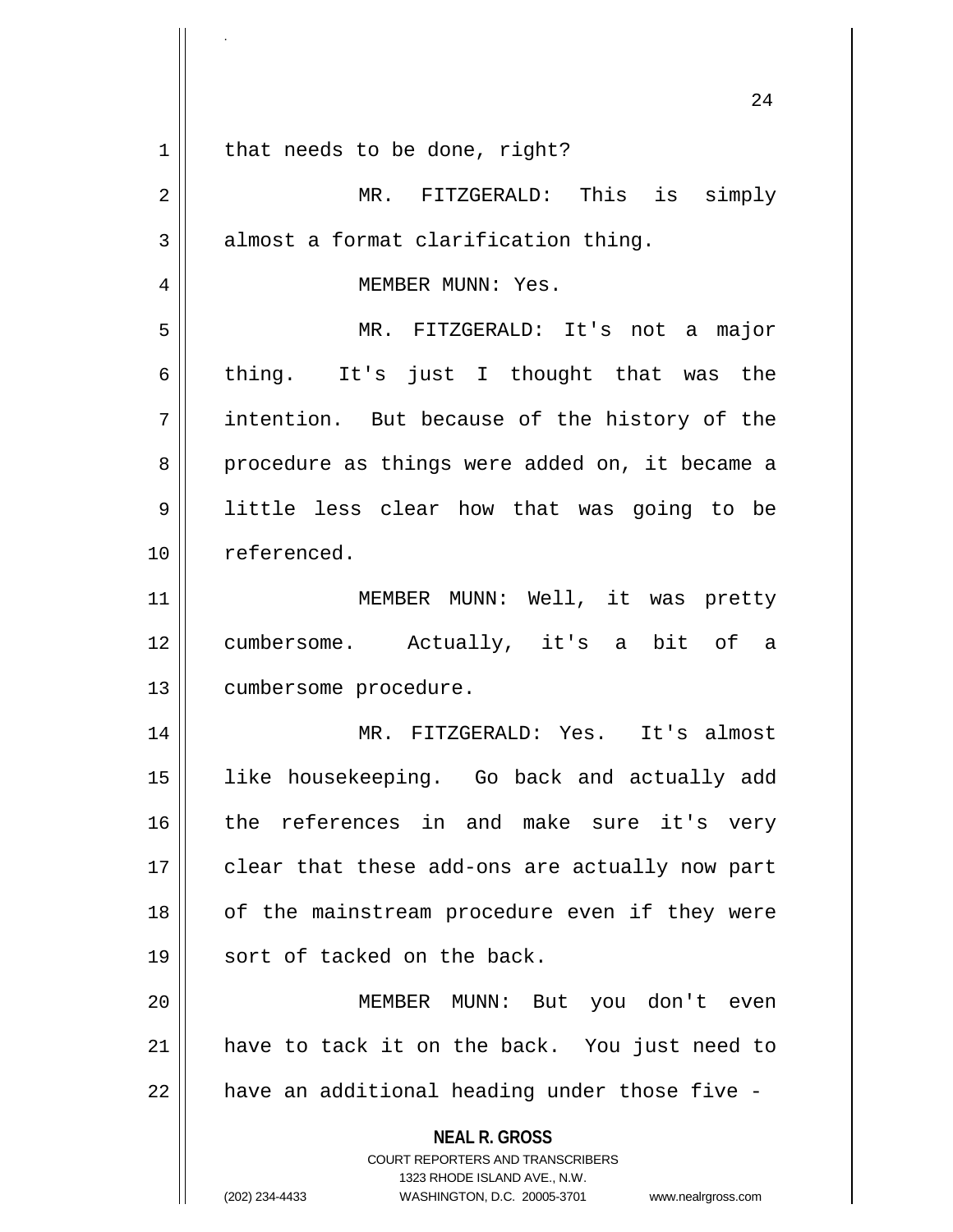**NEAL R. GROSS** COURT REPORTERS AND TRANSCRIBERS 1323 RHODE ISLAND AVE., N.W. (202) 234-4433 WASHINGTON, D.C. 20005-3701 www.nealrgross.com 25 1 MR. FITZGERALD: I think how you do  $2 \parallel$  it is something that NIOSH -3 | MEMBER MUNN: Section 6. 4 MR. FITZGERALD: Yes. 5 CHAIR BEACH: So, I captured that  $6 \parallel$  as a NIOSH action item to add the references  $7 \parallel$  in Section 6.0 and the procedure for the -8 | reference the Appendix section. 9 All right. Next step. 10 || MR. FITZGERALD: Well, I think then 11 || you get into more of the specific actions that 12 || the Work Group arrived at, at the last Work 13 || Group meeting and trying to bring them up to  $14 \parallel$  date. 15 || So, I'll kind of go back to Lynn  $16$  and start going through those specific ones. 17 MS. AYERS: Okay. So, Page 3, I  $18$  | believe, begins the action items that we have  $19 \parallel$  on the table related to this finding. 20 Action 1 was to add guidance in 21 || PR-012 to identify the types of events for 22 || which meeting minutes will be taken.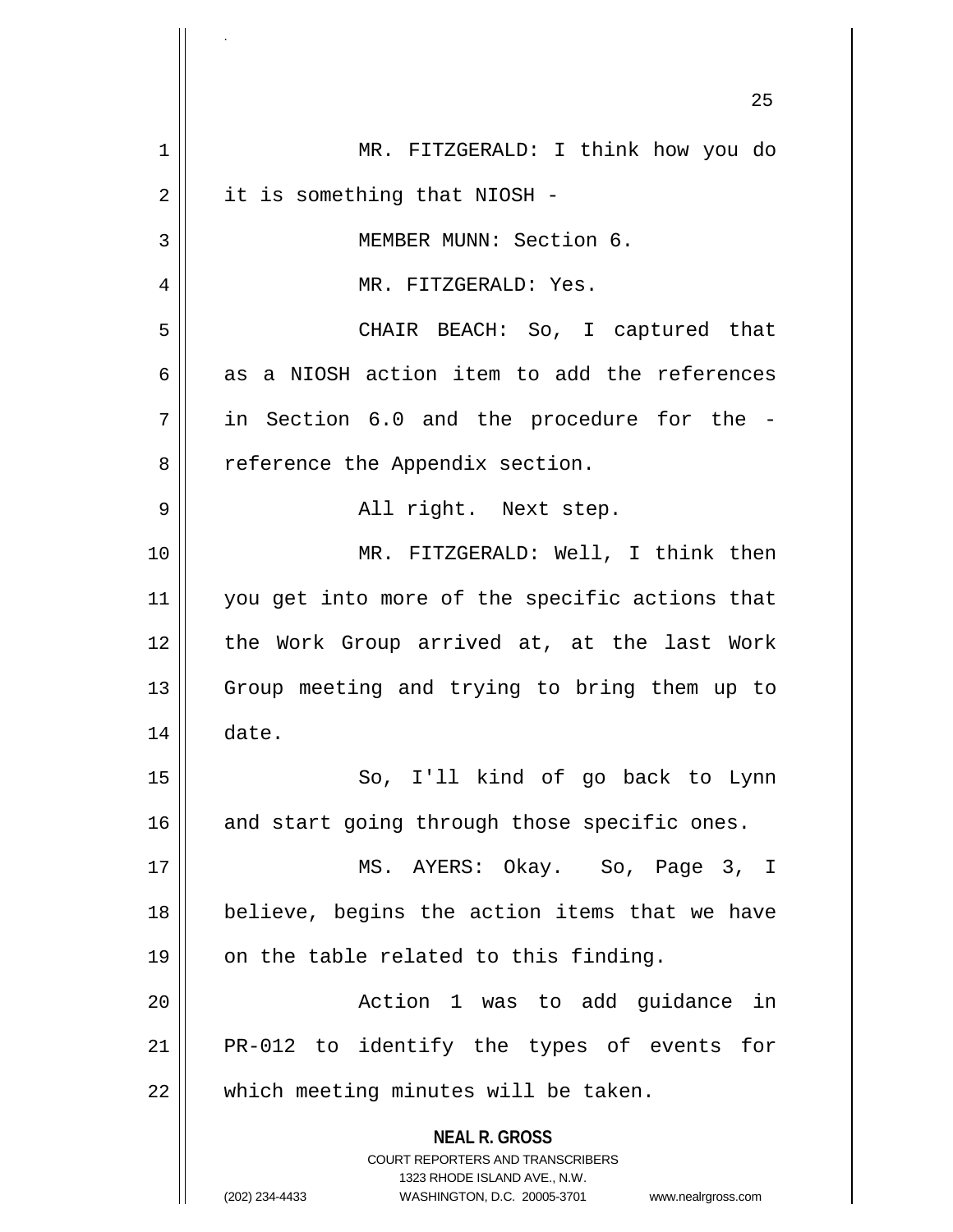**NEAL R. GROSS** COURT REPORTERS AND TRANSCRIBERS 1323 RHODE ISLAND AVE., N.W. (202) 234-4433 WASHINGTON, D.C. 20005-3701 www.nealrgross.com 1 And again there, I think, on first  $2 \parallel$  read through the procedure, what struck us was  $3 \parallel$  there was language in there that said, you  $4 \parallel$  know, minutes are typically taken. 5 And as an outsider looking - I'm 6 sure it's been clarified over time that there 7 was a semantic issue, minutes versus notes and 8 what that means in terms of who produces them  $9 \parallel$  and how they're done. 10 But where it strikes one on their 11 first read was that it's optional to take a 12 || record, and that was obviously not what was 13 intended. 14 And we want to make sure that, 15 obviously, you know, from what Stu just said - 16 MR. JOHNSON: What it typically 17 means is such that as you go through into 18 further Section 5.0, it talks about minutes  $19 \parallel$  and notes. 20 || And so, you address, I mean, I can 21 || take the word "typically" out. If you just  $22 \parallel$  give me a word that you would like in there, I

.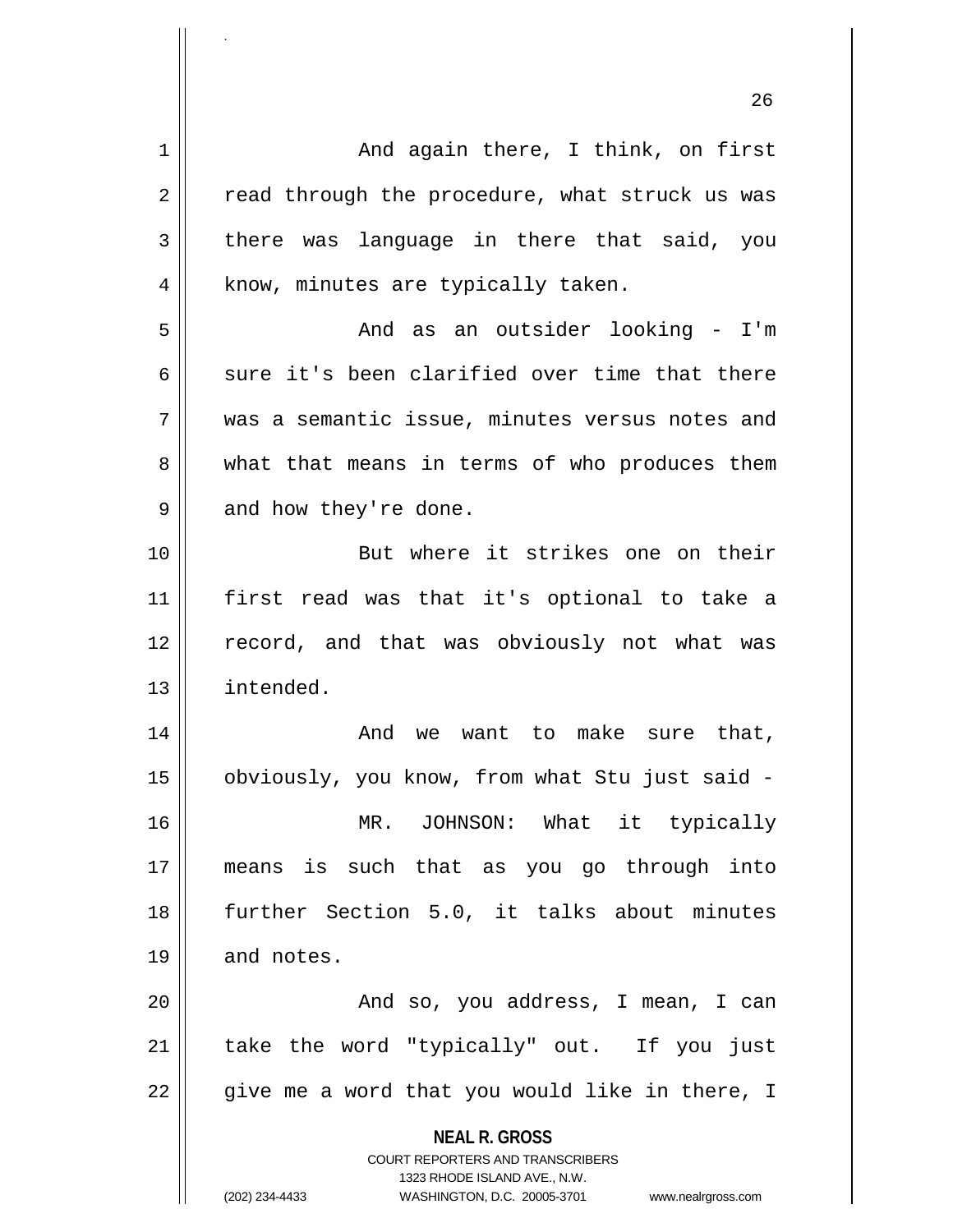**NEAL R. GROSS** COURT REPORTERS AND TRANSCRIBERS 1323 RHODE ISLAND AVE., N.W. (202) 234-4433 WASHINGTON, D.C. 20005-3701 www.nealrgross.com 1 can put that there. But it's used as a 2 || flexibility, because there aren't necessarily  $3 \parallel$  minutes always or notes always. 4 MS. AYERS: Right. And we 5 understand that now after it's been discussed 6 || in some of the Work Groups. 7 I was just saying it kind of 8 matters the first time when we read it, it 9 || looked like, oh, my gosh, minutes are 10 || optional. 11 || The Contract And that's part of - I'm just 12 describing where the finding and the concern 13 came from. 14 || MR. JOHNSON: Oh, okay. 15 || MS. AYERS: We're not still there. 16 CHAIR BEACH: 2010. 17 || MS. AYERS: Right. So, anyway -18 MR. FITZGERALD: There's no closure 19 | on that item though. 20 || MS. AYERS: Right. 21 MR. FITZGERALD: I think the Work 22 || Group had left it to let's see how it's

27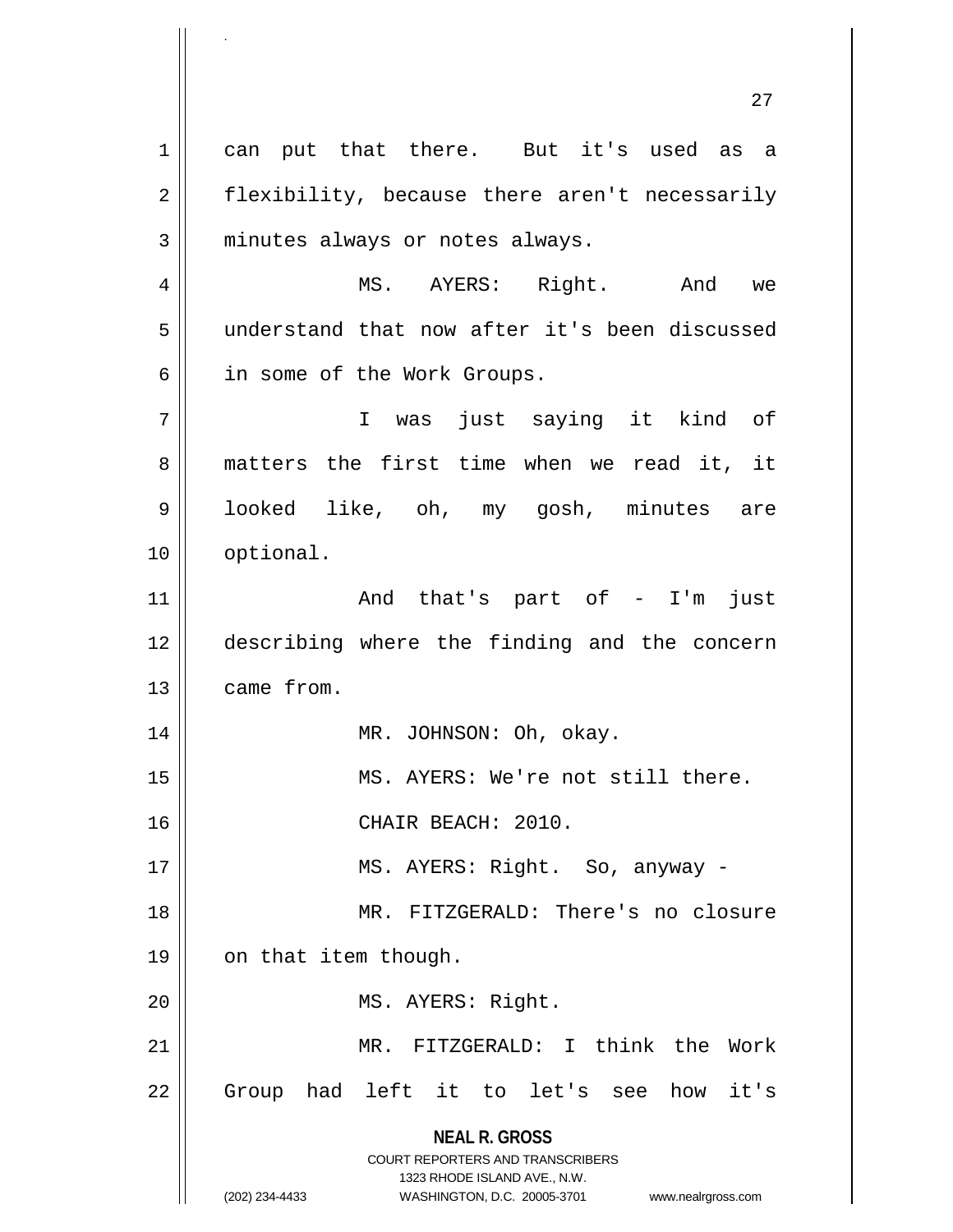1 crafted -

.

2 | MS. AYERS: Right. 3 || MR. FITZGERALD: - in the revised 4 procedure. And of course we didn't have that 5 || revision in front of us. The last Work Group 6 | meeting predated that.  $7 \parallel$  So, I quess the question is, is 8 || the Work Group satisfied with what's in the 9 Tevision, the OCAS 2012 Section 5, Page 4 and 10 5. And this is exactly an excerpt of what's 11 in there now. 12 CHAIR BEACH: My read through, I 13 didn't have any issues with it. How about 14 | other Work Group Members? Phil or Wanda?

15 || MEMBER MUNN: No. And in practice 16 as I've observed in recent months, seems to be 17 doing well. In most cases, the notes and/or 18 minutes have been in concert with my memory of 19 the actions that had taken place in the 20 meetings.

 $21$   $\parallel$  So, I think that's the - that had 22 || been the real point of concern in the Work

> **NEAL R. GROSS** COURT REPORTERS AND TRANSCRIBERS 1323 RHODE ISLAND AVE., N.W. (202) 234-4433 WASHINGTON, D.C. 20005-3701 www.nealrgross.com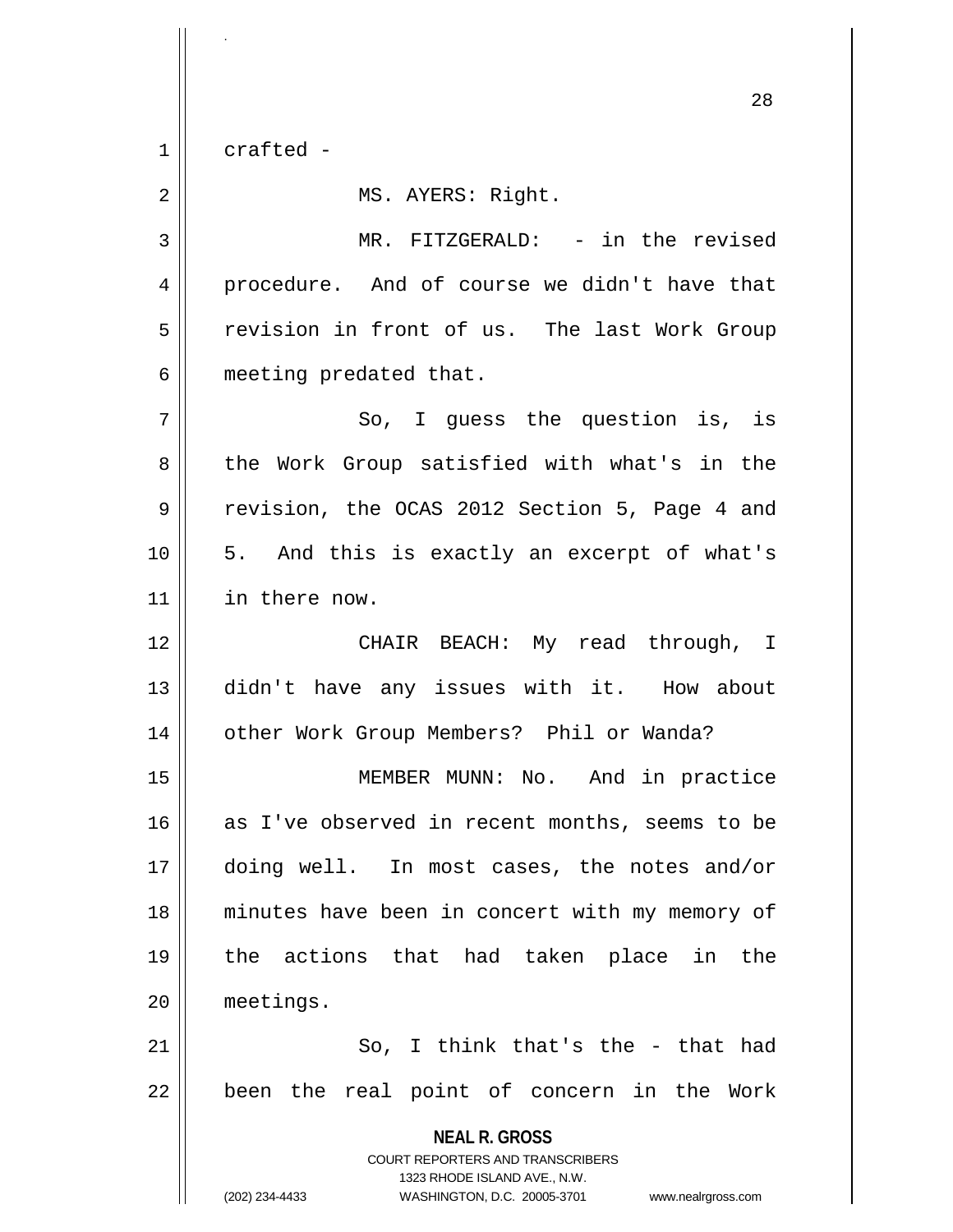**NEAL R. GROSS** COURT REPORTERS AND TRANSCRIBERS 1323 RHODE ISLAND AVE., N.W. 1 Group is to make sure that the meat of any 2 || comments especially that were made by workers 3 or others, were captured and were married into  $4 \parallel$  OTS. 5 And it seems to have been  $6 \parallel$  happening in the minutes recently that I've  $7 \parallel$  seen. Of course, I haven't seen them all, but 8 || you guys did a good job. 9 MR. FITZGERALD: And going back to 10 Lynn's comment, I think the only hesitation 11 back when - and this is going back almost a 12 year and a half, was the interpretation of 13 "typically" and, you know, as well as 14 || "likely." 15 || MEMBER MUNN: Likely. 16 MR. FITZGERALD: And I think J.J., 17 || I think, shed some light on that perspective 18 || that really there was an expectation there, 19 but it may not be universal in all instances, 20 | I think is what you're saying. 21 || MR. JOHNSON: Right. 22 MR. FITZGERALD: That you wanted to

.

(202) 234-4433 WASHINGTON, D.C. 20005-3701 www.nealrgross.com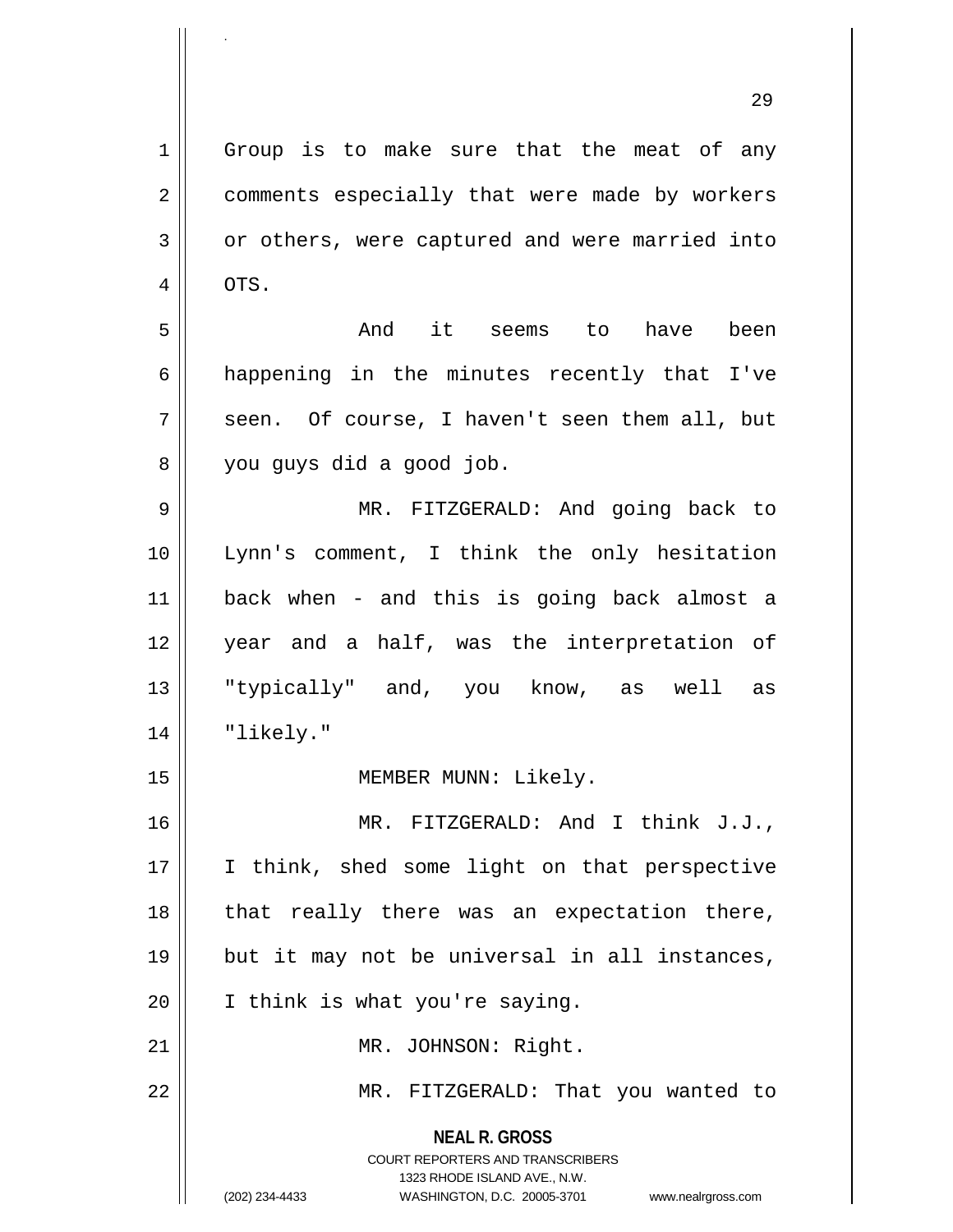| $\mathbf 1$ | make clear that, you know, certainly the       |
|-------------|------------------------------------------------|
| 2           | expectation is that you will do that, but, you |
| 3           | know, it's not going to necessarily be a       |
| 4           | hundred percent of all cases.                  |
| 5           | CHAIR BEACH: Well, yes, in the DOE             |
| 6           | world it's "should" or "shall." So, "should"   |
| 7           | means kind of likely, and "shall" means you    |
| 8           | will do it. So, there' just a terminology      |
| 9           | difference.                                    |
| 10          | MS. AYERS: Right. I think where                |
| 11          | they're trying to maintain the flexibility     |
| 12          | between one form and another, but the "shall"  |
| 13          | should apply to there shall be a record of the |
| 14          | substantive issues discussed in the meeting.   |
| 15          | That could precede the sentence                |
| 16          | that says "minutes shall typically be taken."  |
| 17          | And then you would - there would be a clear    |
| 18          | statement that there's going to be a record.   |
| 19          | And then you can get into it might be this and |
| 20          | it might be this, which I think would -        |
| 21          | something like - I think that was actually     |
| 22          | suggested in one of the prior meetings.        |

COURT REPORTERS AND TRANSCRIBERS 1323 RHODE ISLAND AVE., N.W.

**NEAL R. GROSS**

.

(202) 234-4433 WASHINGTON, D.C. 20005-3701 www.nealrgross.com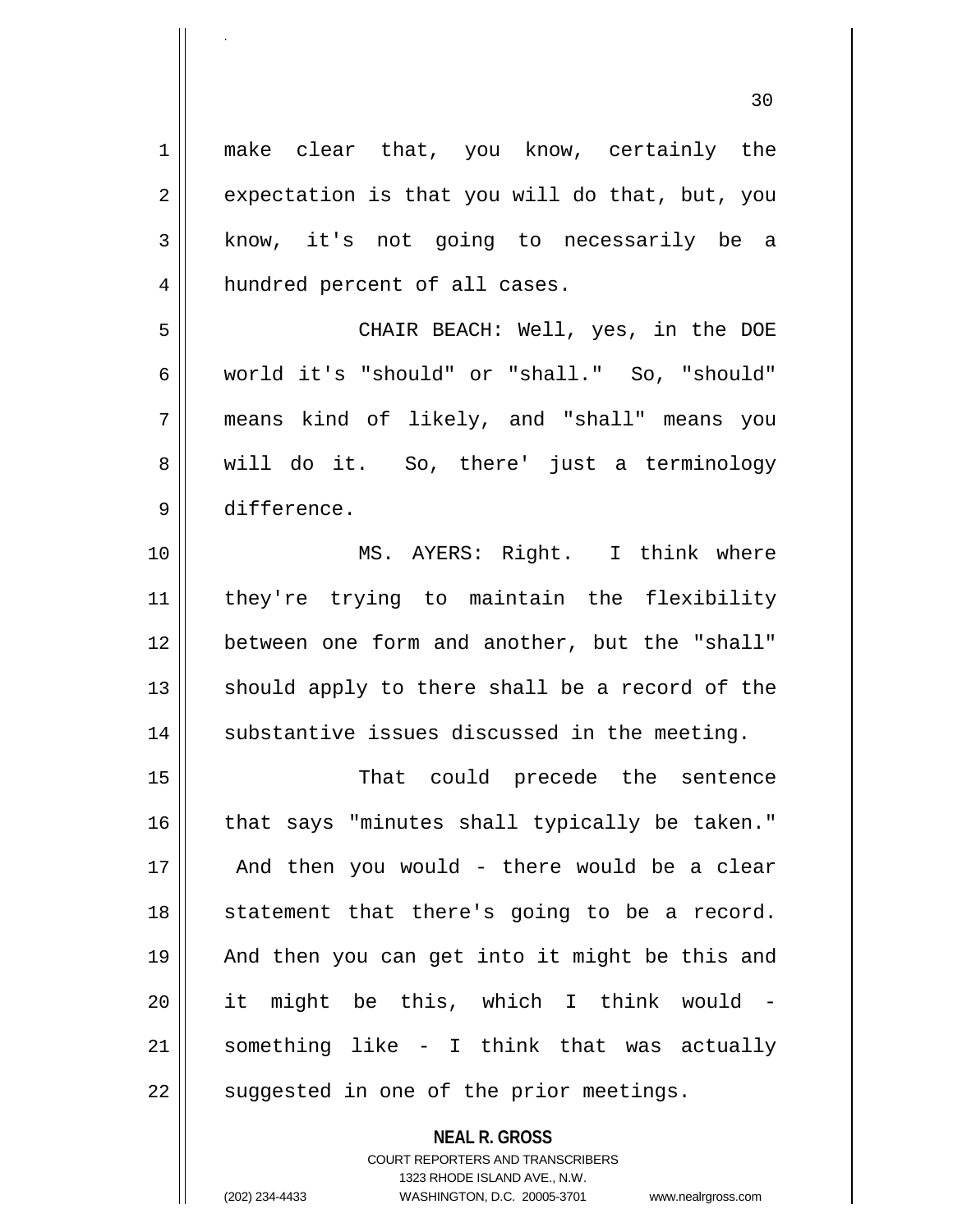**NEAL R. GROSS** COURT REPORTERS AND TRANSCRIBERS 1323 RHODE ISLAND AVE., N.W. (202) 234-4433 WASHINGTON, D.C. 20005-3701 www.nealrgross.com 31 1 CHAIR BEACH: So, are you talking 2 || in both places? Appendix F, and in 5.0? 3 || MR. AYERS: This is more, I think,  $4 \parallel$  at 5.0 because - on Page 5 you've got that 5 || minutes are typically taken, but notes may be  $6 \parallel$  taken for smaller groups. 7 CHAIR BEACH: Well, Page 4 8 || references minutes are typically taken as 9 well. 10 MR. FITZGERALD: So, it's the form  $11$  of the -12 MS. AYERS: Oh, that's a specific 13 meeting. 14 || CHAIR BEACH: Yes. 15 MR. FITZGERALD: It's the form of 16 || the record which is optional and needs to be 17 flexible. But the fact that there's a record  $18$  should not - it should not be - there should, 19 in fact, always be a record of these kinds of  $20$  || things, focus groups and -21 || MS. AYERS: I suppose that would be  $22 \parallel$  Page 4, I guess, the very first time where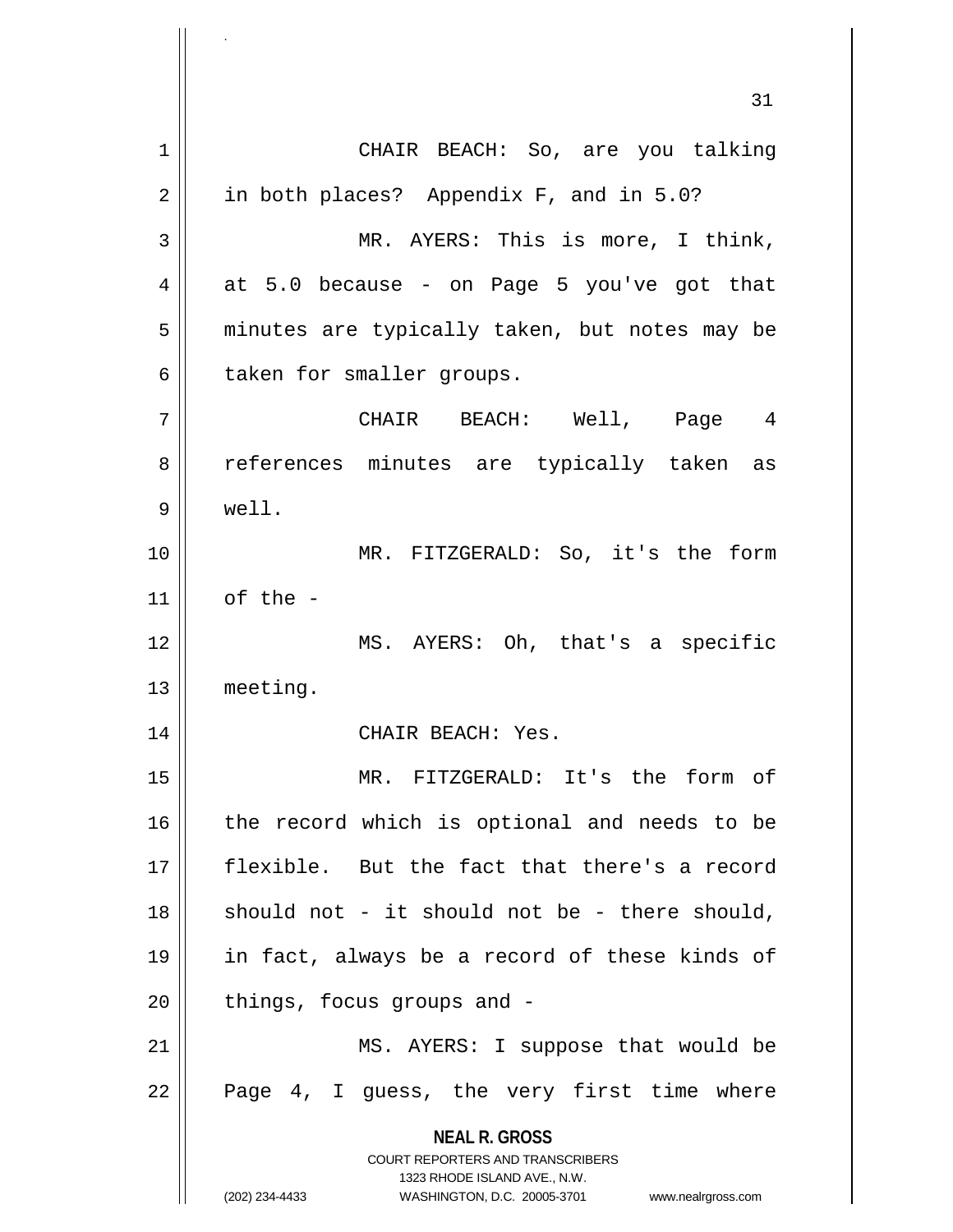**NEAL R. GROSS** COURT REPORTERS AND TRANSCRIBERS 32 1 || it's mentioned in the general description,  $2 \parallel$  might be the place to say -3 MR. JOHNSON: So, a record of 4 || pertinent information will be - and then 5 | followed by minutes or notes, you know. 6 MEMBER MUNN: Well, the response,  $7 \parallel$  though, in the issue status as Josie points 8 || out, Appendix F says minutes are likely for  $9 \parallel$  SEC, outreach and town hall meetings, and 10 meeting notes are likely for focus groups,  $11$  right? 12 || Isn't that clear enough? 13 CHAIR BEACH: Well, "likely" is  $14$  | still kind of a wishy-washy word. 15 MEMBER MUNN: If you have no 16 || significant issues that are brought up that 17 || are new, we've already discussed in previous 18 meetings the fact that if you're talking about 19 the same issue repeatedly and no new 20 information is forthcoming, then there is not 21 || any purpose achieved by repeatedly entering  $22$  || the same issue again and again in OTS.

1323 RHODE ISLAND AVE., N.W.

.

(202) 234-4433 WASHINGTON, D.C. 20005-3701 www.nealrgross.com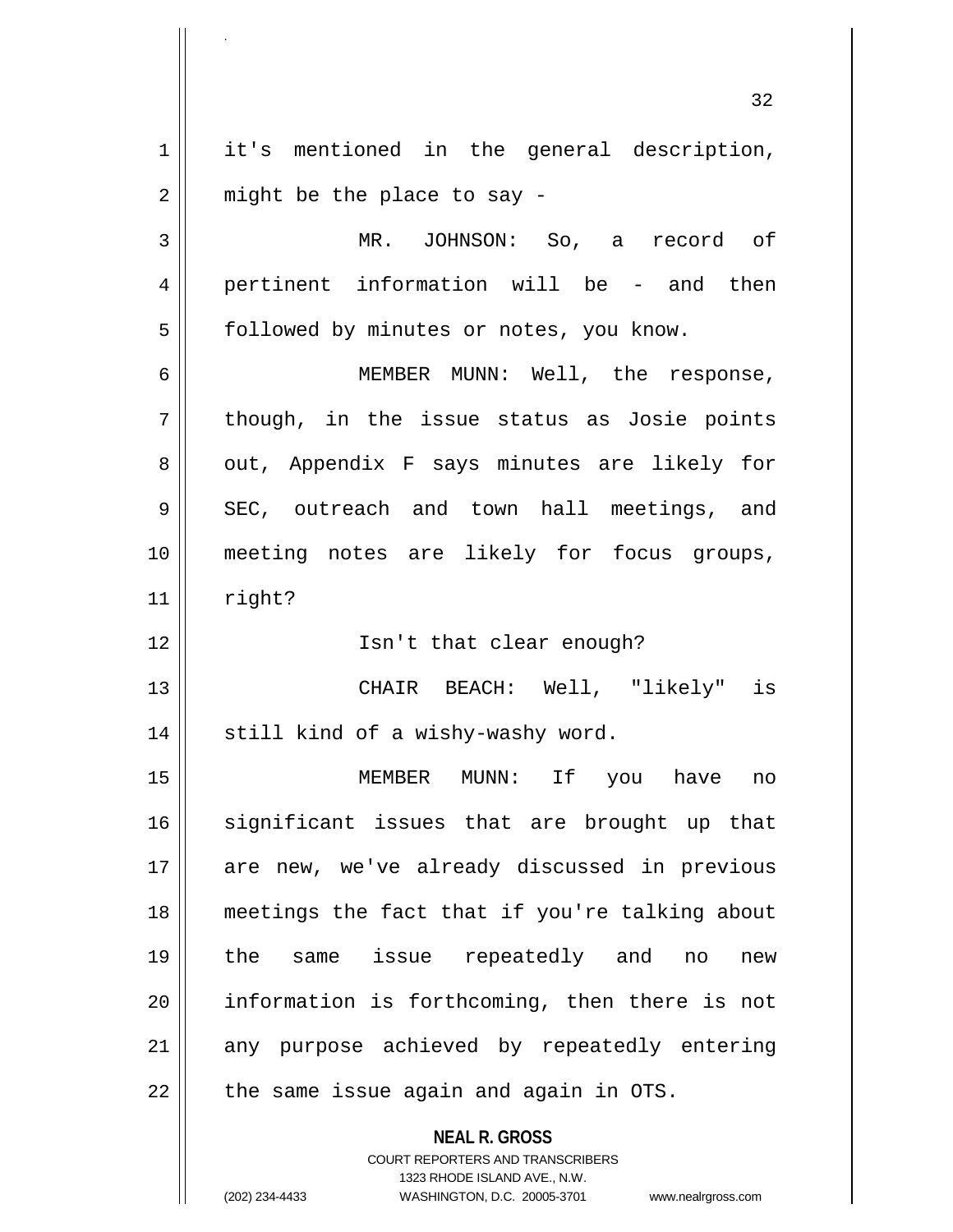**NEAL R. GROSS** COURT REPORTERS AND TRANSCRIBERS 1323 RHODE ISLAND AVE., N.W. (202) 234-4433 WASHINGTON, D.C. 20005-3701 www.nealrgross.com 1 And that's what we're trying to do  $2 \parallel$  here, is it not, is capture the concerns of  $3 \parallel$  the workers? That's our point, right? That's 4 | | our name, Worker Outreach Group. 5 || If the workers are not expressing  $6 \parallel$  any new concerns, if all of the concerns that  $7 \parallel$  we had have been recorded, then the only major  $8 \parallel$  concern we have is assuring the worker that we 9 have heard them and that a response is 10 underway for their - 11 CHAIR BEACH: Right. And while 12 || that's true on some meetings, the first one we 13 were talking about is a focus group, and 14 that's typically a meeting that NIOSH 15 || initiates looking for information. 16 || MEMBER MUNN: Right. 17 CHAIR BEACH: Isn't that one that 18 you generally take notes at instead of 19 | typically? 20 || MEMBER MUNN: Well, it says meeting 21 notes are likely. 22 MR. JOHNSON: It can go either way.

.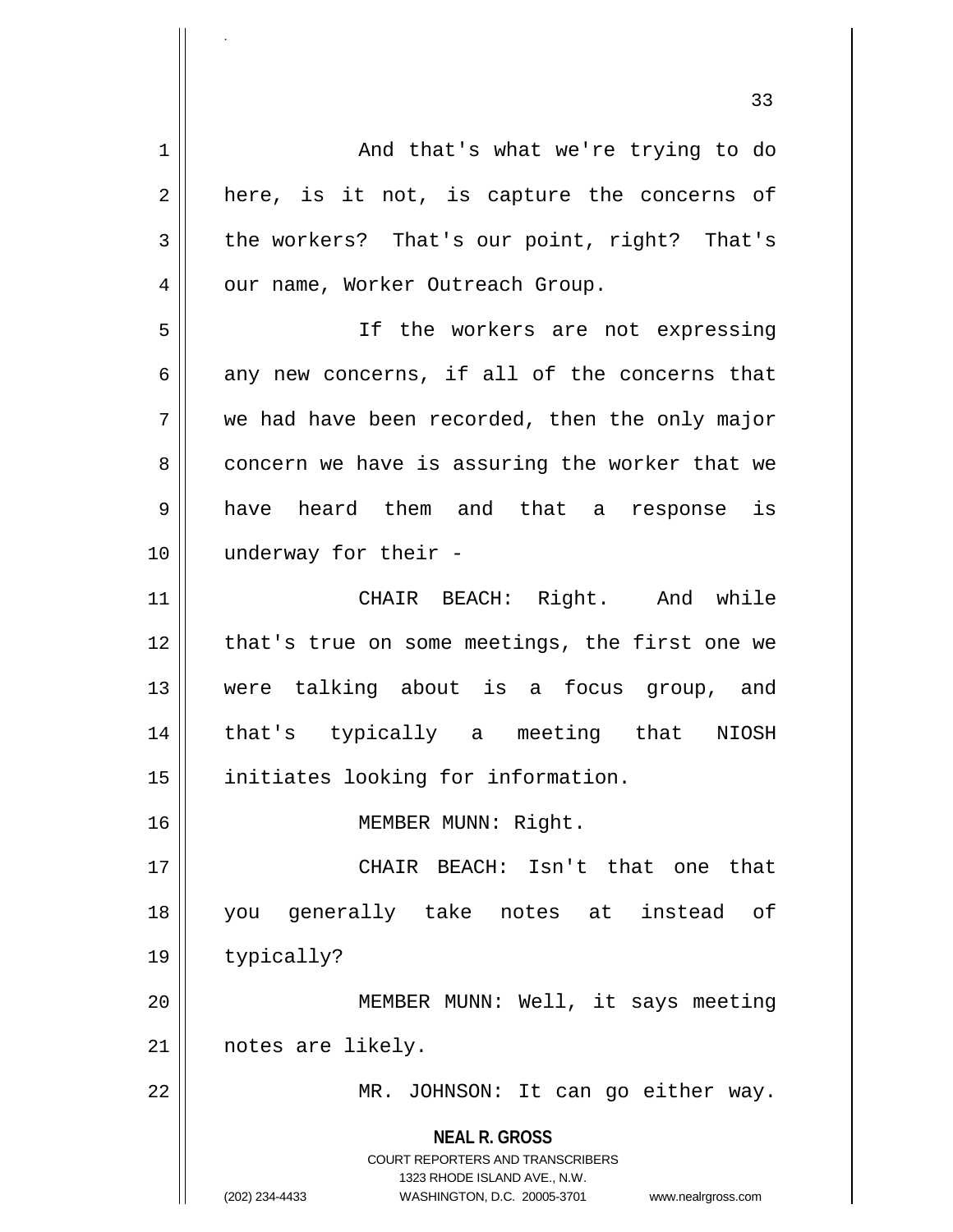|    | 34                                                                                                                                                           |
|----|--------------------------------------------------------------------------------------------------------------------------------------------------------------|
| 1  | If it's kind of like a closed meeting and we                                                                                                                 |
| 2  | don't have ATL there to support development of                                                                                                               |
| 3  | minutes, we use notes and that's the                                                                                                                         |
| 4  | difference.                                                                                                                                                  |
| 5  | If there is classified material                                                                                                                              |
| 6  | being discussed, you have notes.                                                                                                                             |
| 7  | CHAIR BEACH: Right.                                                                                                                                          |
| 8  | MEMBER MUNN: Well, let's be very                                                                                                                             |
| 9  | clear in our instruction to NIOSH if we want                                                                                                                 |
| 10 | them to use specific language. Let's tell                                                                                                                    |
| 11 | them what to use.                                                                                                                                            |
| 12 | CHAIR BEACH: Well, that's what                                                                                                                               |
| 13 | we're discussing.                                                                                                                                            |
| 14 | MR. HINNEFELD: Well, we started                                                                                                                              |
| 15 | out with just saying, you know, we could                                                                                                                     |
| 16 | insert a statement that says a record of the                                                                                                                 |
| 17 | meeting shall be generated.                                                                                                                                  |
| 18 | MEMBER MUNN: Shall be kept.                                                                                                                                  |
| 19 | then<br>MR. HINNEFELD: And<br>just                                                                                                                           |
| 20 | saying it could be notes or minutes, you know.                                                                                                               |
| 21 | CHAIR BEACH: That's exactly -                                                                                                                                |
| 22 | HINNEFELD: Whether there's<br>MR.                                                                                                                            |
|    | <b>NEAL R. GROSS</b><br>COURT REPORTERS AND TRANSCRIBERS<br>1323 RHODE ISLAND AVE., N.W.<br>(202) 234-4433<br>WASHINGTON, D.C. 20005-3701 www.nealrgross.com |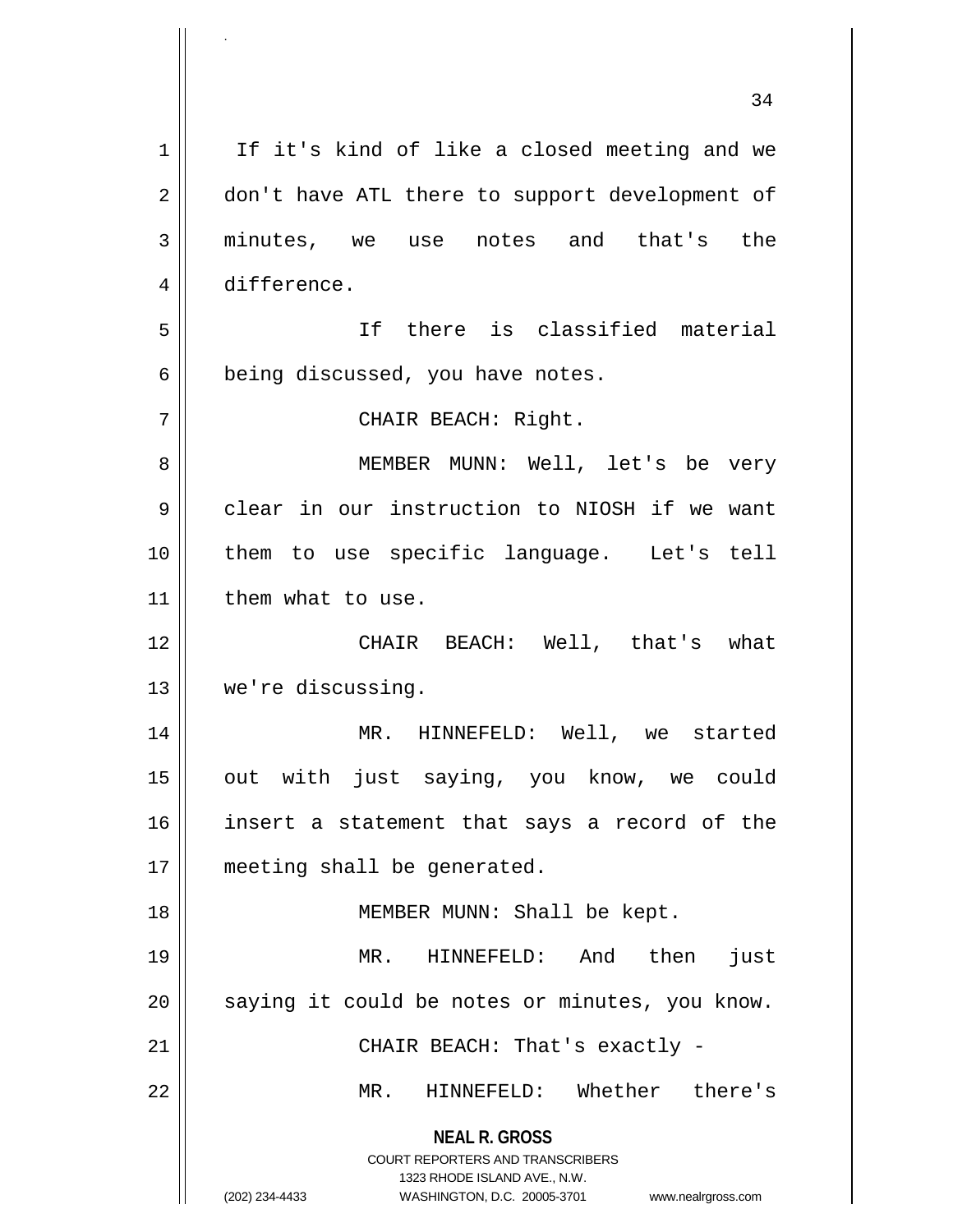|             | 35                                                                                                                                                                  |
|-------------|---------------------------------------------------------------------------------------------------------------------------------------------------------------------|
| $\mathbf 1$ | anything new or not, somebody is going to be                                                                                                                        |
| 2           | sitting there writing these things down                                                                                                                             |
| 3           | anyway. There's going to be something taken                                                                                                                         |
| 4           | in the meeting.                                                                                                                                                     |
| 5           | MEMBER MUNN: Right, right.                                                                                                                                          |
| 6           | MR. HINNEFELD: So, I don't know                                                                                                                                     |
| 7           | that anything other than that, you know, if                                                                                                                         |
| 8           | that's what - if you'd like to say there shall                                                                                                                      |
| 9           | be a written record of the meeting -                                                                                                                                |
| 10          | MEMBER MUNN: Are you going to take                                                                                                                                  |
| 11          | it and do we want it recorded in OTS then?                                                                                                                          |
| 12          | MR. HINNEFELD: Well, we can get to                                                                                                                                  |
| 13          | OTS later on.                                                                                                                                                       |
| 14          | MR.<br>FITZGERALD:<br>You<br>have<br>to                                                                                                                             |
| 15          | determine that and - but I think that's where                                                                                                                       |
| 16          | we had left that, that with that preparatory                                                                                                                        |
| 17          | statement, then the rest of it makes a lot of                                                                                                                       |
| 18          | sense, because you need flexibility as far as                                                                                                                       |
| 19          | what form you record the information on.                                                                                                                            |
| 20          | But the fact that you're going to                                                                                                                                   |
| 21          | record it shouldn't be a -                                                                                                                                          |
| 22          | MR. HINNEFELD: Right.                                                                                                                                               |
|             | <b>NEAL R. GROSS</b><br><b>COURT REPORTERS AND TRANSCRIBERS</b><br>1323 RHODE ISLAND AVE., N.W.<br>(202) 234-4433<br>WASHINGTON, D.C. 20005-3701 www.nealrgross.com |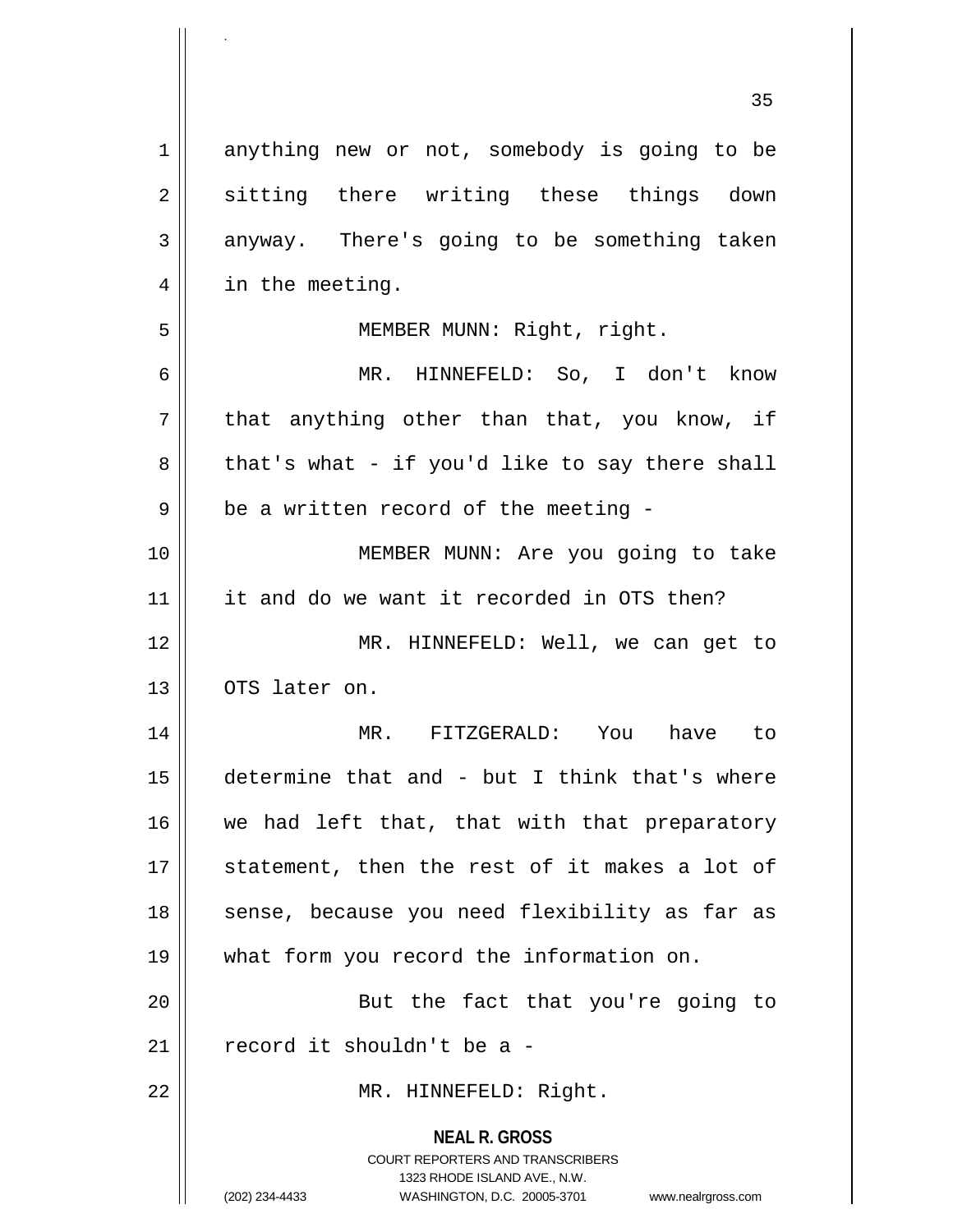|    | 36                                                                  |
|----|---------------------------------------------------------------------|
| 1  | MR. FITZGERALD: - discretion.                                       |
| 2  | CHAIR BEACH: Right. Okay.                                           |
| 3  | Got that?                                                           |
| 4  | MS. AYERS: All right. Okay, Item                                    |
| 5  | 2. Action Item 2 under Finding 1 was                                |
| 6  | referenced as appropriate DCAS procedures.                          |
| 7  | And that was probably completed as of December                      |
| 8  | of 2010.                                                            |
| 9  | They've added references to                                         |
| 10 | several policies and PROC-10 is their data and                      |
| 11 | interview procedure. That's a<br><b>DOE</b>                         |
| 12 | classification review procedure.                                    |
| 13 | So, those were the ones that had                                    |
| 14 | been committed to being added.                                      |
| 15 | MR. FITZGERALD: Which I think was                                   |
| 16 | the $-$                                                             |
| 17 | MS. AYERS: As far as I know --                                      |
| 18 | MR. FITZGERALD: - scope of what                                     |
| 19 | the $--$                                                            |
| 20 | CHAIR BEACH: Right.                                                 |
| 21 | MS. AYERS: - that was completed.                                    |
| 22 | MR. FITZGERALD: - Work Group was                                    |
|    | <b>NEAL R. GROSS</b><br>COURT REPORTERS AND TRANSCRIBERS            |
|    | 1323 RHODE ISLAND AVE., N.W.                                        |
|    | (202) 234-4433<br>WASHINGTON, D.C. 20005-3701<br>www.nealrgross.com |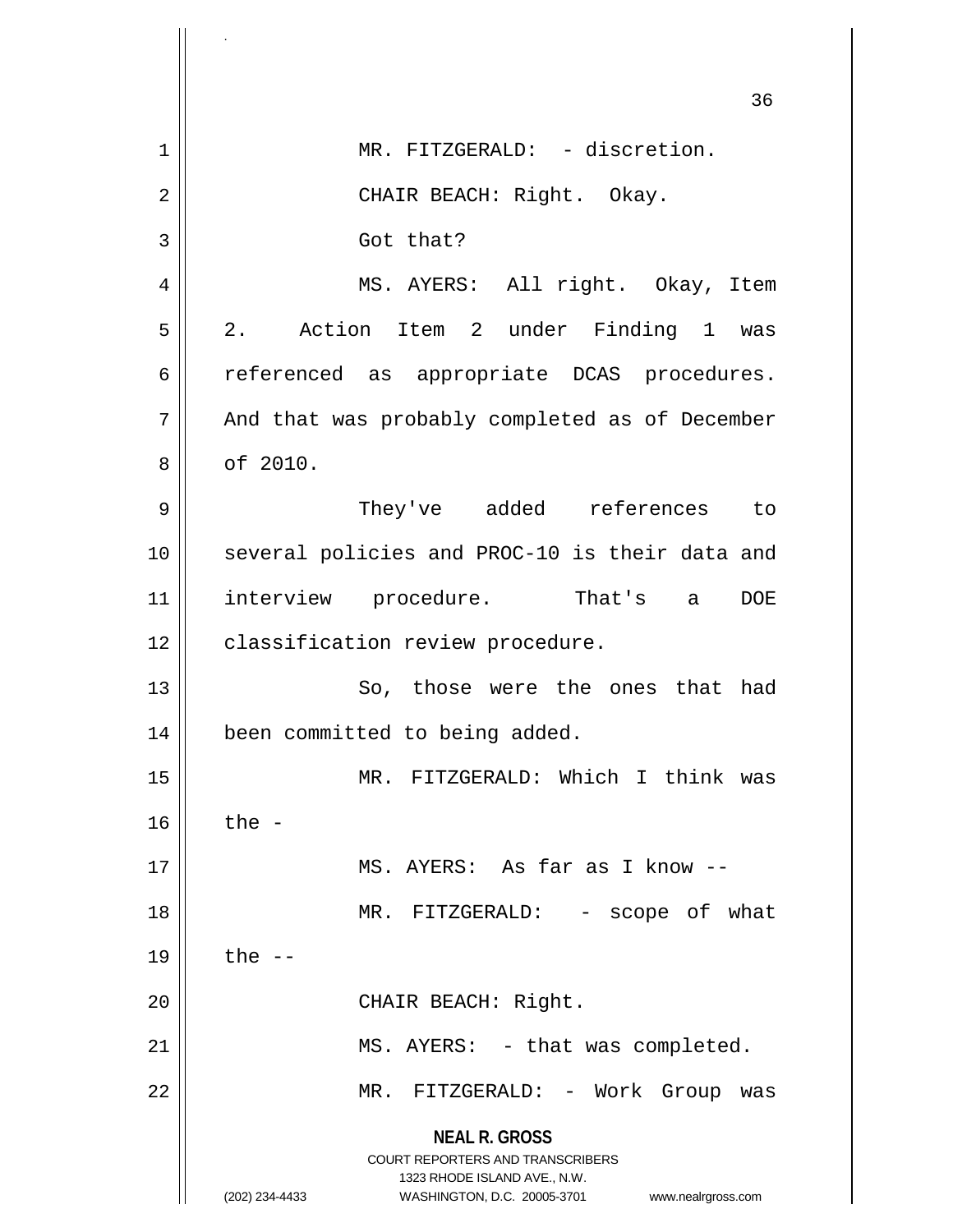**NEAL R. GROSS** COURT REPORTERS AND TRANSCRIBERS 1323 RHODE ISLAND AVE., N.W. (202) 234-4433 WASHINGTON, D.C. 20005-3701 www.nealrgross.com 37 1 || interested in. I think that pretty much is 2 | completed. 3 CHAIR BEACH: Okay. So, I think 4 || that's completed, closed. Unless there's any  $5 \parallel$  objections to Number 2, I think that's been  $6 \parallel$  done. 7 MR. FITZGERALD: Number 3. 8 THE COURT REPORTER: Could I just 9 remind people to please try and speak one 10 || person at a time? 11 CHAIR BEACH: Thank you. Thank 12 you. 13 MS. AYERS: Okay. Number 3, 14 develop appropriate wording characterizing the 15 requirements to capture worker input from 16 information-gathering meetings. So, this is 17 more like the focus groups, what we're talking 18 about there. 19 Let's see. The Work Group meeting 20 || transcript indicates the procedure should  $21$  clearly require an accurate account - oh, this  $22 \parallel$  is what we've really been just discussing is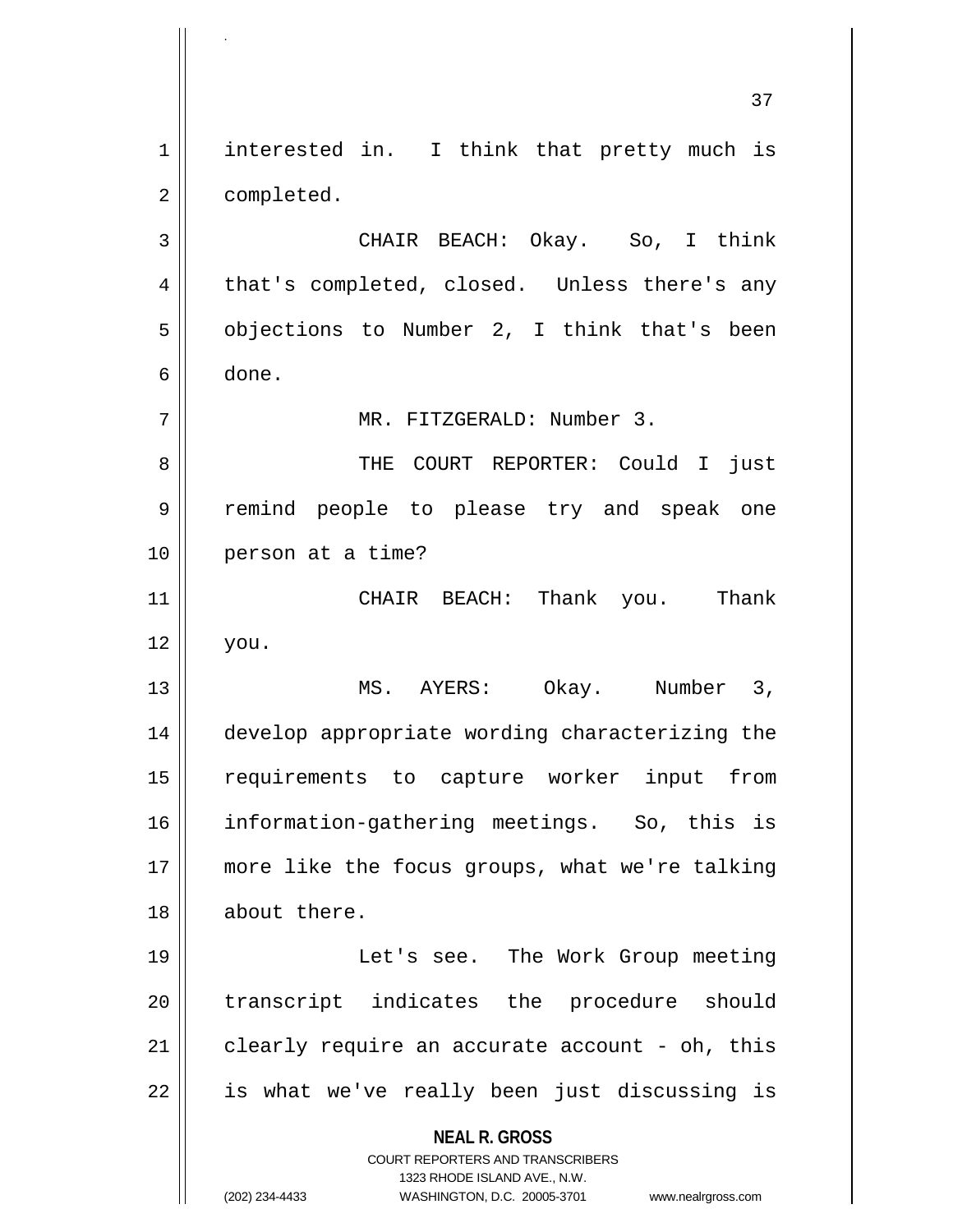**NEAL R. GROSS** COURT REPORTERS AND TRANSCRIBERS 1323 RHODE ISLAND AVE., N.W. (202) 234-4433 WASHINGTON, D.C. 20005-3701 www.nealrgross.com 38 1 || Number 3 there. We did talk about that 2 | language. 3 MR. FITZGERALD: Which is the 4 | preparatory statement. 5 MS. AYERS: Right, the preparatory 6 | statement. 7 || MR. FITZGERALD: Right. 8 MS. AYERS: Regardless of whether  $9 \parallel$  the format is minutes or notes, just make it 10 clear that there shall be a record. 11 || MR. FITZGERALD: Right. 12 MS. AYERS: And that was still 13 lacking and we've just discussed that under 14 Item 1. 15 CHAIR BEACH: Okay. So, we can say 16 || we are going to make it clear that notes will 17 be taken and this Item Number 3 can be closed 18 || as well or considered complete? 19 Does everybody agree with that? 20 | MR. HINNEFELD: Yes. 21 || CHAIR BEACH: Okay. 22 MR. HINNEFELD: One of the notes we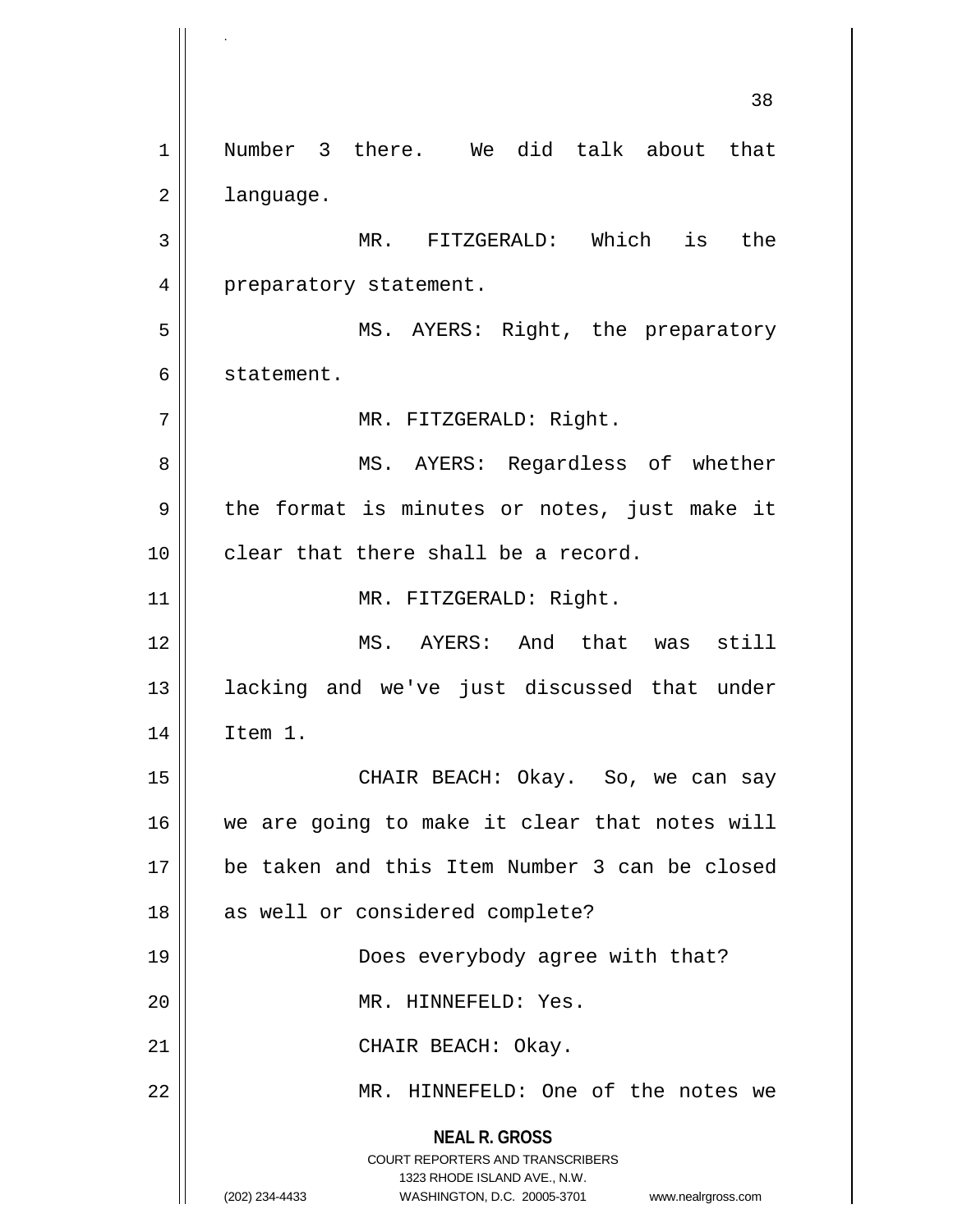|    | 39                                                                                                                                                                     |
|----|------------------------------------------------------------------------------------------------------------------------------------------------------------------------|
| 1  | took is that we would include that statement.                                                                                                                          |
| 2  | MS. AYERS: Right. Okay. Page 4,                                                                                                                                        |
| 3  | Item 4, evaluate the OTS and WISPR database                                                                                                                            |
| 4  | compatibility to determine if comments and                                                                                                                             |
| 5  | action items from WISPR can be added to OTS.                                                                                                                           |
| 6  | CHAIR BEACH: Vern, I think -                                                                                                                                           |
| 7  | MS. AYERS: And I think that was in                                                                                                                                     |
| 8  | progress.                                                                                                                                                              |
| 9  | CHAIR BEACH: I think this one's                                                                                                                                        |
| 10 | yours, Vern.                                                                                                                                                           |
| 11 | MR. McDOUGALL: Okay. All of the                                                                                                                                        |
| 12 | action items, all of the comments and action                                                                                                                           |
| 13 | items in WISPR have been transferred to OTS.                                                                                                                           |
| 14 | And we invite you to go in and look at them                                                                                                                            |
| 15 | there.                                                                                                                                                                 |
| 16 | CHAIR BEACH: You know, I actually                                                                                                                                      |
| 17 | went in and looked, but I didn't - I couldn't                                                                                                                          |
| 18 | tell that everything had been transferred.                                                                                                                             |
| 19 | So, you actually -                                                                                                                                                     |
| 20 | FITZGERALD:<br>What's<br>the<br>MR.                                                                                                                                    |
| 21 | effective date? Was it recently or -                                                                                                                                   |
| 22 | MR. McDOUGALL: About a week<br>ago.                                                                                                                                    |
|    | <b>NEAL R. GROSS</b><br><b>COURT REPORTERS AND TRANSCRIBERS</b><br>1323 RHODE ISLAND AVE., N.W.<br>(202) 234-4433<br>WASHINGTON, D.C. 20005-3701<br>www.nealrgross.com |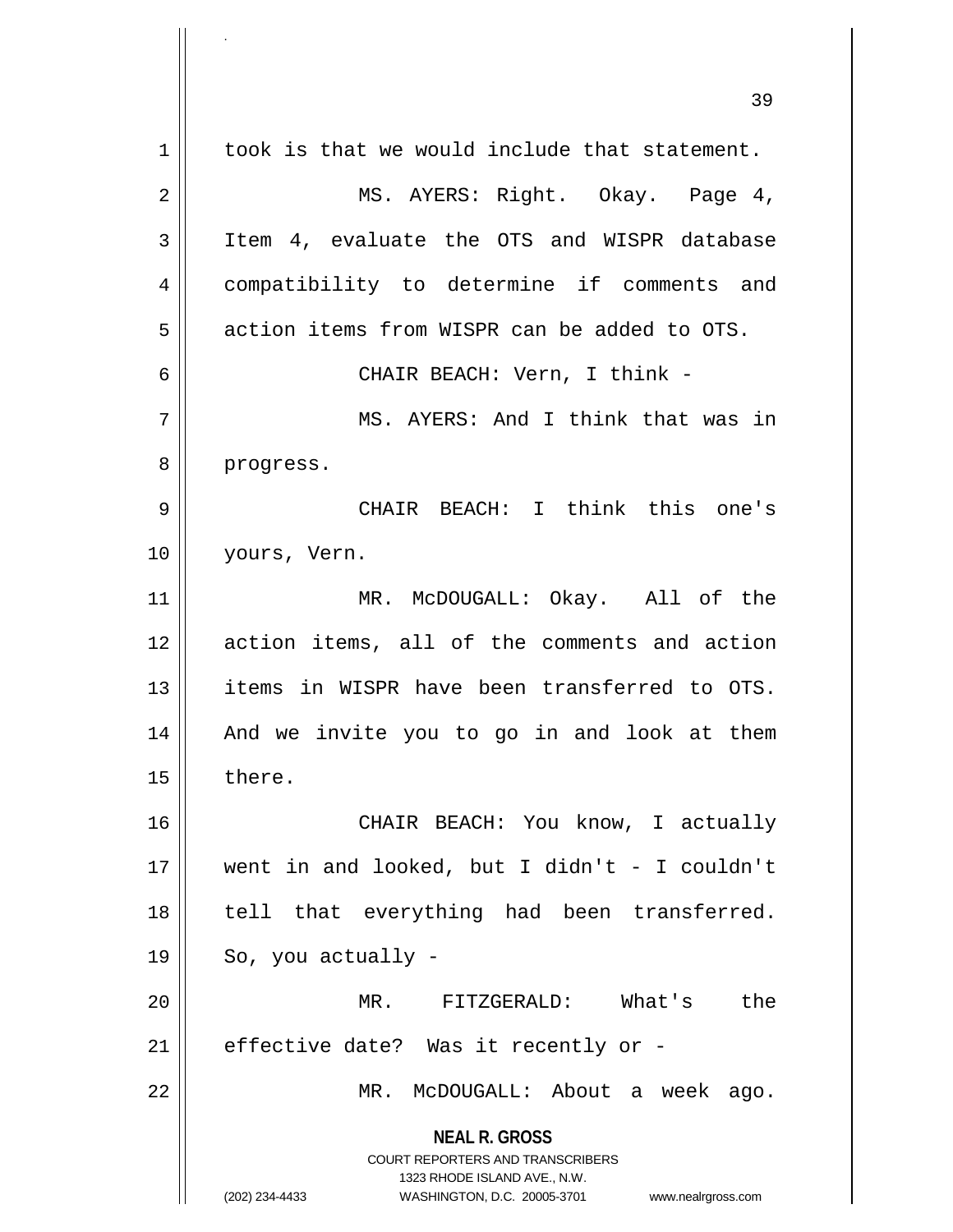|    | 40                                                                  |
|----|---------------------------------------------------------------------|
| 1  | I don't know that there's an easy way to                            |
| 2  | navigate it to see which ones came from WISPR.                      |
| 3  | But I think the best thing we need                                  |
| 4  |                                                                     |
| 5  | CHAIR BEACH: Yes.                                                   |
| 6  | MR. McDOUGALL: We really have to                                    |
| 7  | pick a meeting from that era and go in and                          |
| 8  | look at the individual to test it. Kind of go                       |
| 9  | in and look at the notes on that particular                         |
| 10 | meeting.                                                            |
| 11 | CHAIR BEACH: Okay.                                                  |
| 12 | MR. McDOUGALL: It's pretty old                                      |
| 13 | now. I don't think anything is - when did we                        |
| 14 | end this program?                                                   |
| 15 | CHAIR BEACH: 2007. Okay. So, all                                    |
| 16 | data has been transferred as of last week.                          |
| 17 | MR. McDOUGALL: Yes.                                                 |
| 18 | MS. ELLIOTT: And that may be                                        |
| 19 | either meeting or site action items or into                         |
| 20 | the individual meetings.                                            |
| 21 | CHAIR BEACH: Okay, perfect. I                                       |
| 22 | guess that's to other actions proposed or                           |
|    | <b>NEAL R. GROSS</b><br><b>COURT REPORTERS AND TRANSCRIBERS</b>     |
|    | 1323 RHODE ISLAND AVE., N.W.                                        |
|    | (202) 234-4433<br>WASHINGTON, D.C. 20005-3701<br>www.nealrgross.com |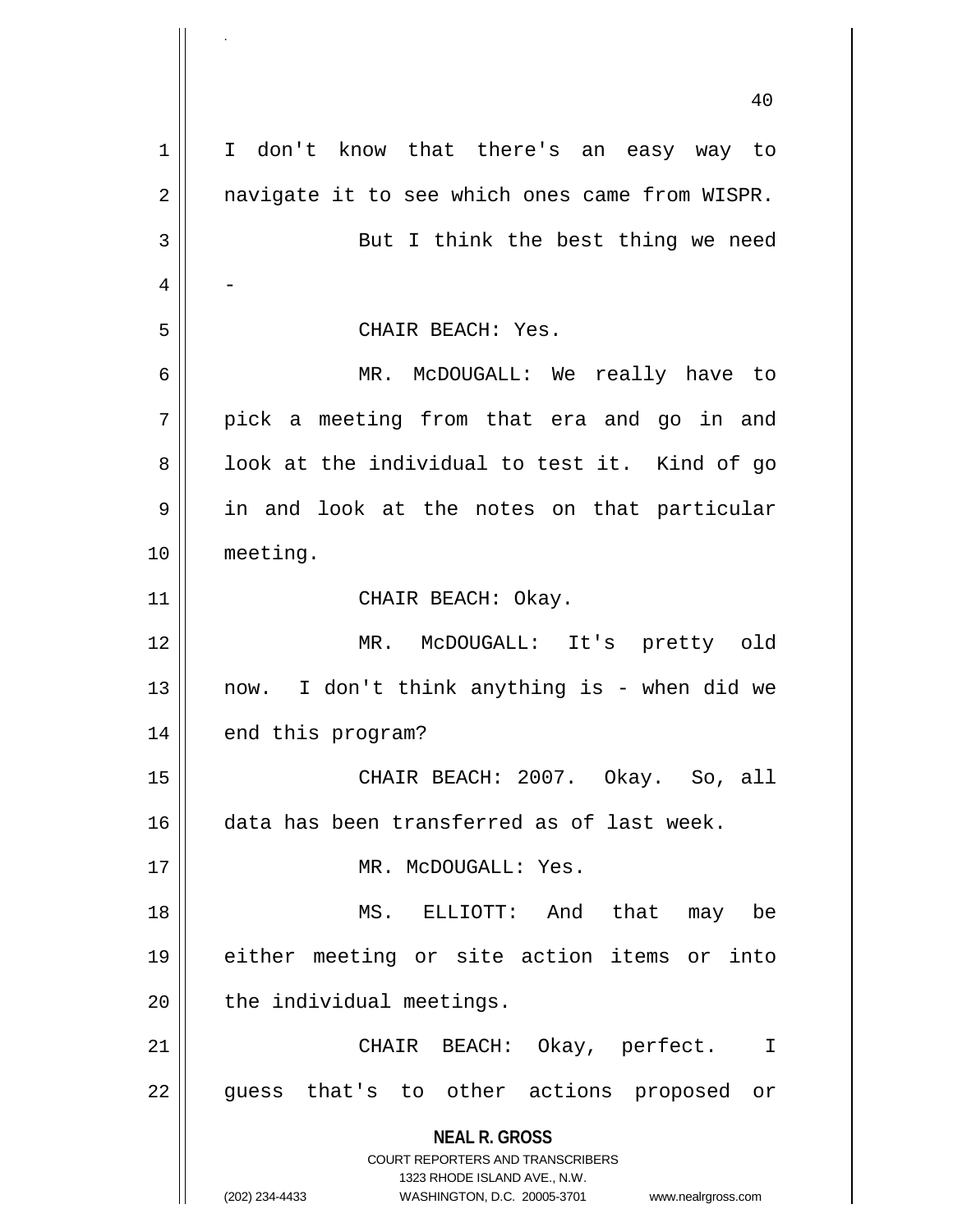1 considered.

.

**NEAL R. GROSS** 2 MS. AYERS: Okay. So, NIOSH  $3 \parallel$  proposes adding an appendix, Appendix E, 4 describing the criteria for determining action 5 items. 6 That has definitely been done, but 7 we're going to cover that in more length under 8 | Finding 2 where it's more directly applicable. 9 B, let's see, the importance of 10 documenting comments and questions from 11 information-gathering, giving or information-12 giving meetings. So, this is in lieu of 13 | taking formal meeting minutes or notes. 14 || So, basically, in the context of 15 || the Work Group meeting, there seemed to be 16 agreement between NIOSH and SC&A and the Work 17 || Group that that was an important objective to 18 make sure that we captured those regardless of 19 what kind of meeting they came from. And we 20 had recommended that that be reflected 21 | somewhere in the procedures. 22 || Now, for town hall meetings there

> COURT REPORTERS AND TRANSCRIBERS 1323 RHODE ISLAND AVE., N.W.

(202) 234-4433 WASHINGTON, D.C. 20005-3701 www.nealrgross.com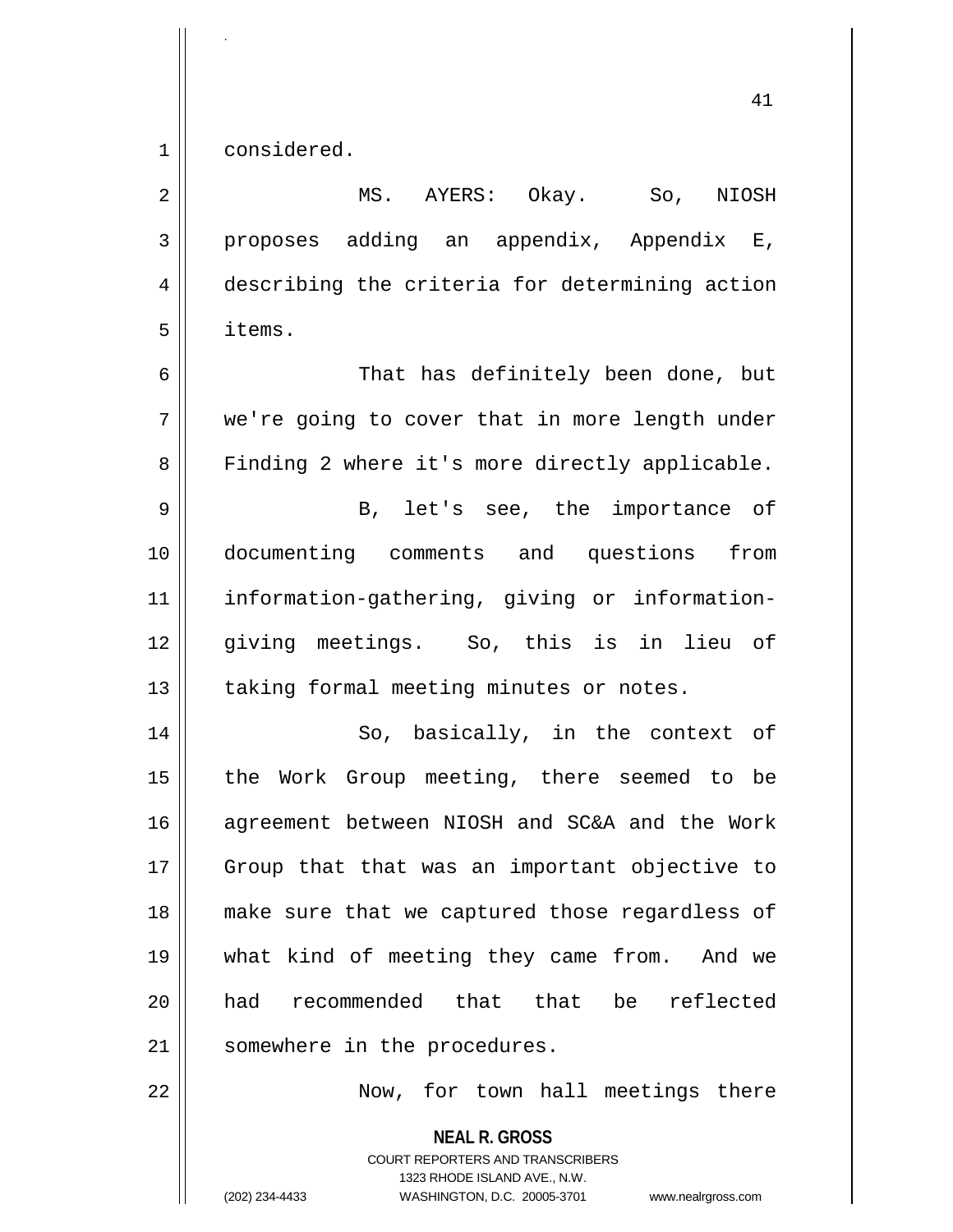|    | 42                                                                  |
|----|---------------------------------------------------------------------|
| 1  | is a statement. Let me see what page it is.                         |
| 2  | CHAIR BEACH: It is on Page 5 and                                    |
| 3  | it says, minutes will be taken. It was added,                       |
| 4  | because it's -                                                      |
| 5  | MS. AYERS: No, this isn't about                                     |
| 6  | the minutes.                                                        |
| 7  | CHAIR BEACH: Okay.                                                  |
| 8  | MS. AYERS: Oh, just that there was                                  |
| 9  | a potential for them to receive - it's under                        |
| 10 | the specific description of that meeting.                           |
| 11 | Page 5. This was actually already in the                            |
| 12 | original text of the procedure.                                     |
| 13 | Typically, NIOSH<br>not<br>may<br>be                                |
| 14 | seeking any new information from the audience                       |
| 15 | in a town hall meeting. However, comments for                       |
| 16 | new information may be obtained and, yes,                           |
| 17 | minutes are taken because of the nature of                          |
| 18 | that meeting.                                                       |
| 19 | CHAIR BEACH: So, then they're                                       |
| 20 | captured.                                                           |
| 21 | MS. AYERS: Yes, that's the only                                     |
| 22 | information-giving/gathering type of meeting                        |
|    | <b>NEAL R. GROSS</b><br>COURT REPORTERS AND TRANSCRIBERS            |
|    | 1323 RHODE ISLAND AVE., N.W.                                        |
|    | (202) 234-4433<br>WASHINGTON, D.C. 20005-3701<br>www.nealrgross.com |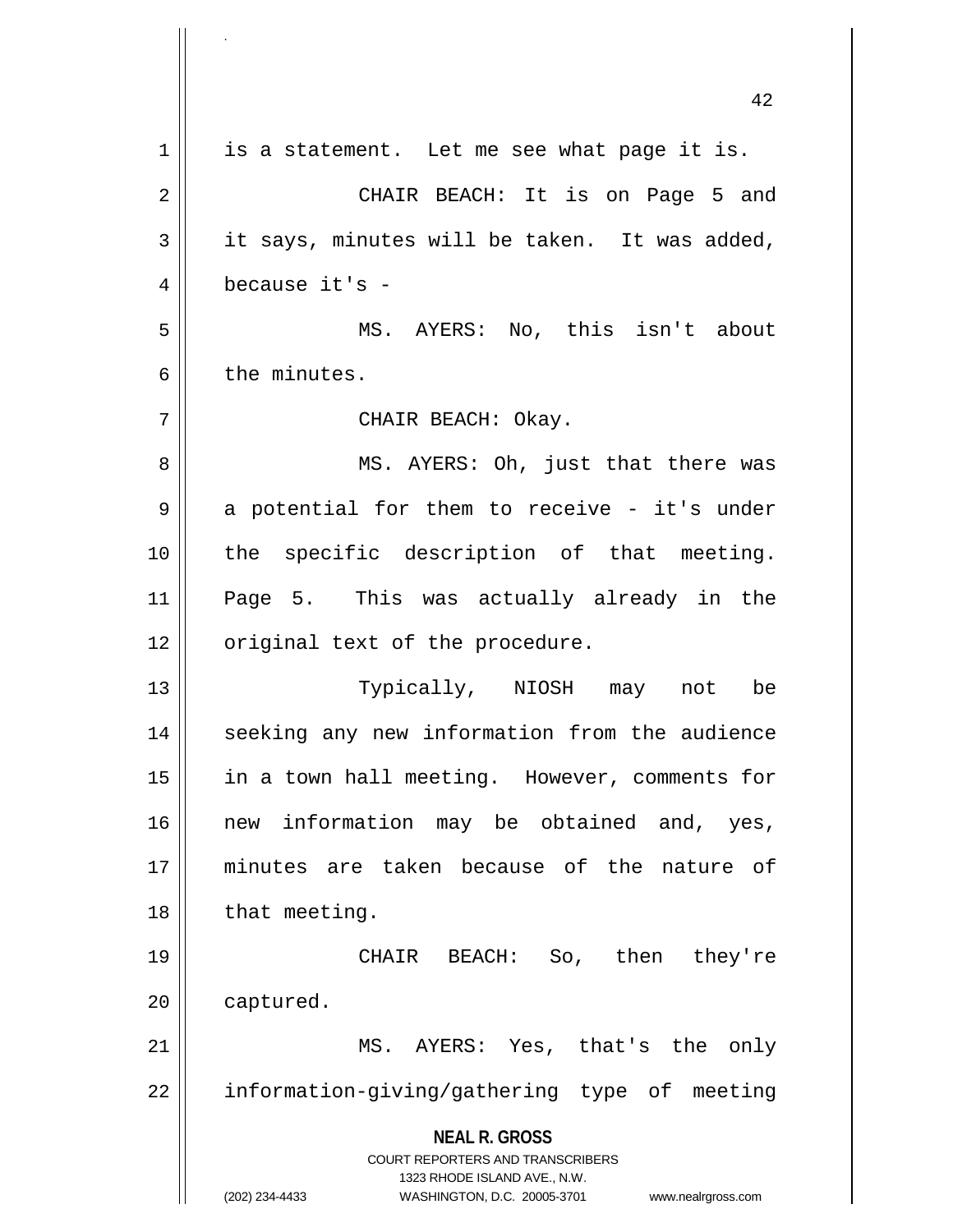1 | that actually says that kind of thing that  $2 \parallel$  there is a potential for us.

.

3 | Even though it's not the primary 4 | objective of the meeting, there's a potential 5 for us to receive new information that's 6 celevant to dose reconstructions and general 7 || work products and we want to capture them. 8 || MR. FITZGERALD: So, are we saying  $9 \parallel$  that that language is now there or was there? 10 || MS. AYERS: No, it was there only 11 | for that one kind of meeting. 12 MR. FITZGERALD: Just the town 13 || hall. Town hall meeting.

14 || MR. JOHNSON: But by virtue of the  $15$  expectation of a town hall meeting or a focus 16 | group meeting, we want to capture information.

17 || MS. AYERS: Right.

18 || MR. JOHNSON: So, whether I say it 19 or not, that's why we have the meeting, the 20 expectation.

21 And, therefore, the appendices for  $22 \parallel$  attempting to identify through information

> **NEAL R. GROSS** COURT REPORTERS AND TRANSCRIBERS

1323 RHODE ISLAND AVE., N.W. (202) 234-4433 WASHINGTON, D.C. 20005-3701 www.nealrgross.com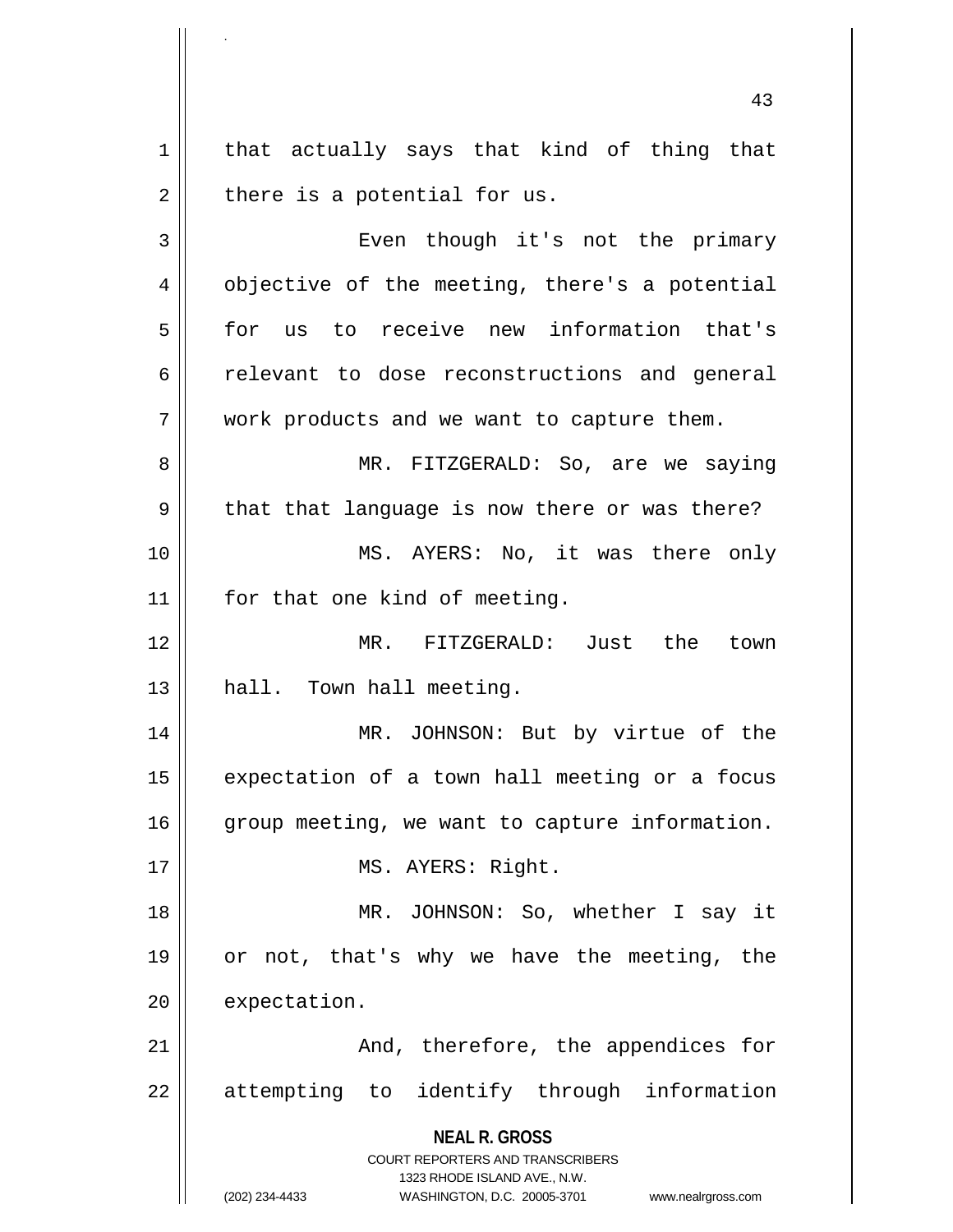**NEAL R. GROSS** COURT REPORTERS AND TRANSCRIBERS 1323 RHODE ISLAND AVE., N.W. (202) 234-4433 WASHINGTON, D.C. 20005-3701 www.nealrgross.com 1 | that either affects a TBD or new information  $2 \parallel$  or issues that may not be able to be addressed  $3 \parallel$  at that point in time, have to come back and 4 provide feedback to the individual that asked  $5 \parallel$  the question. 6 CHAIR BEACH: So, if I'm reading 7 || this right, you're not worried about the town 8 || hall. Because if you look under the actions 9 || proposed, it says with the exception of the 10 town hall. 11 || MS. AYERS: Right. 12 CHAIR BEACH: So, you're interested  $13$  || in other meetings where -14 MS. AYERS: Right. Other types of 15 information - 16 CHAIR BEACH: Okay. 17 || MS. AYERS: - giving, gathering. 18 || So, over on the other side, workshops, invited 19 forums, joint outreach meetings, DOL meetings  $20$ 21 || CHAIR BEACH: So -22 || MS. AYERS: So, any kind of meeting

.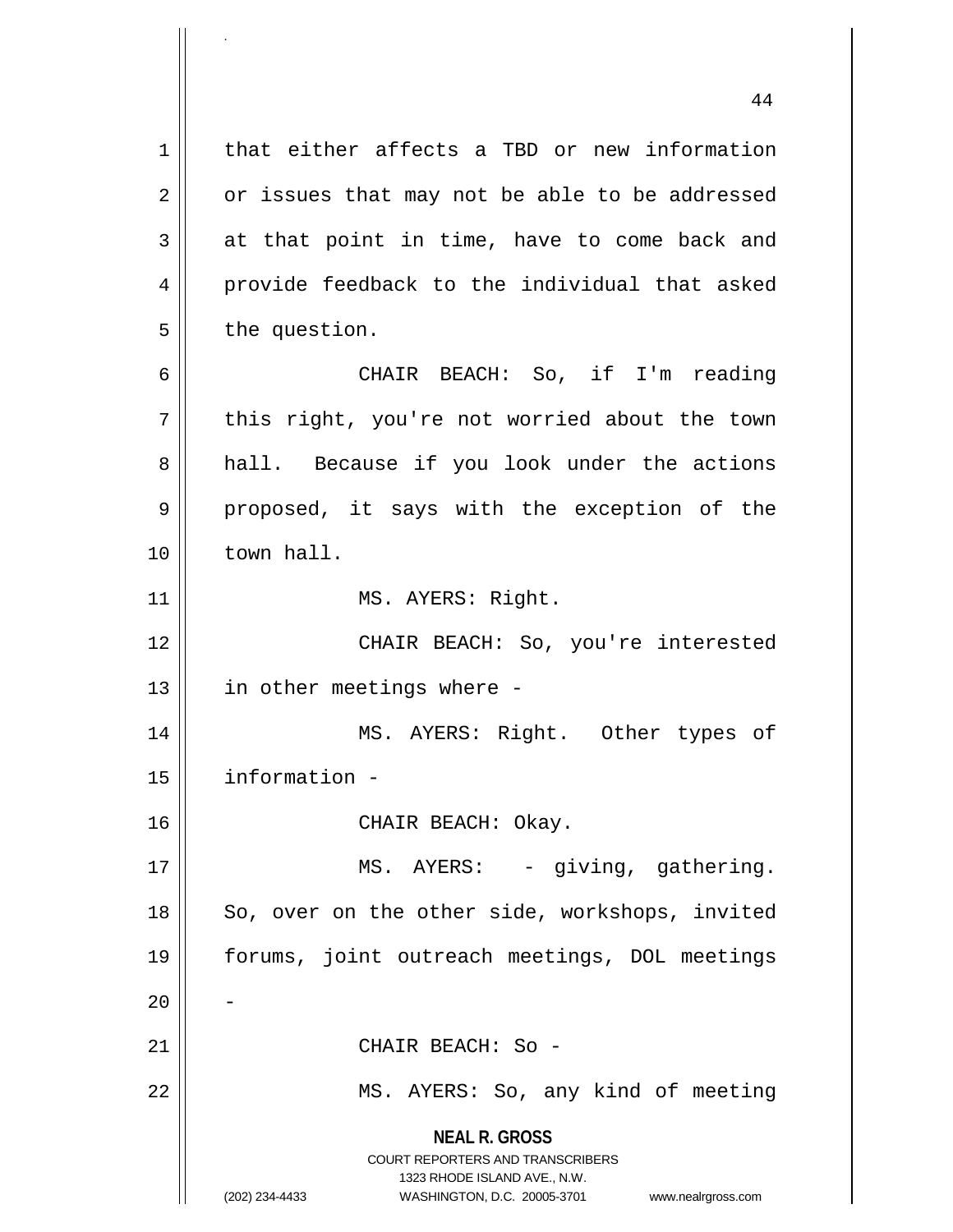**NEAL R. GROSS** COURT REPORTERS AND TRANSCRIBERS 1323 RHODE ISLAND AVE., N.W. (202) 234-4433 WASHINGTON, D.C. 20005-3701 www.nealrgross.com  $1 \parallel$  that they have, there's a potential for new  $2 \parallel$  information to come. Which, as you said, the  $3 \parallel$  Appendix E covers what you're looking for. 4 CHAIR BEACH: So, Mark Lewis, you 5 | have a town hall - or you have a workshop 6 meeting, you invite people from DOE side, you  $7 \parallel$  may get information there that is important  $8 \parallel$  that - I think that's what the reason for this 9 | comment was to gather that. 10 || MS. AYERS: Right. 11 CHAIR BEACH: And you guys 12 || typically, you take notes at some point, don't 13 || you, during those meetings, or not at all? 14 MR. LEWIS: More commonly we make  $15$  sure that they know - me and Steve, we make 16  $\parallel$  sure that the site that they're talking to, we 17 || make sure that they get with the person that's 18 | from the site. 19 Like, if it's - 20 || CHAIR BEACH: Yes. 21 || MR. LEWIS: - WR Grace, we'll make 22 || sure they give them to Tom. Tom's, you know,

.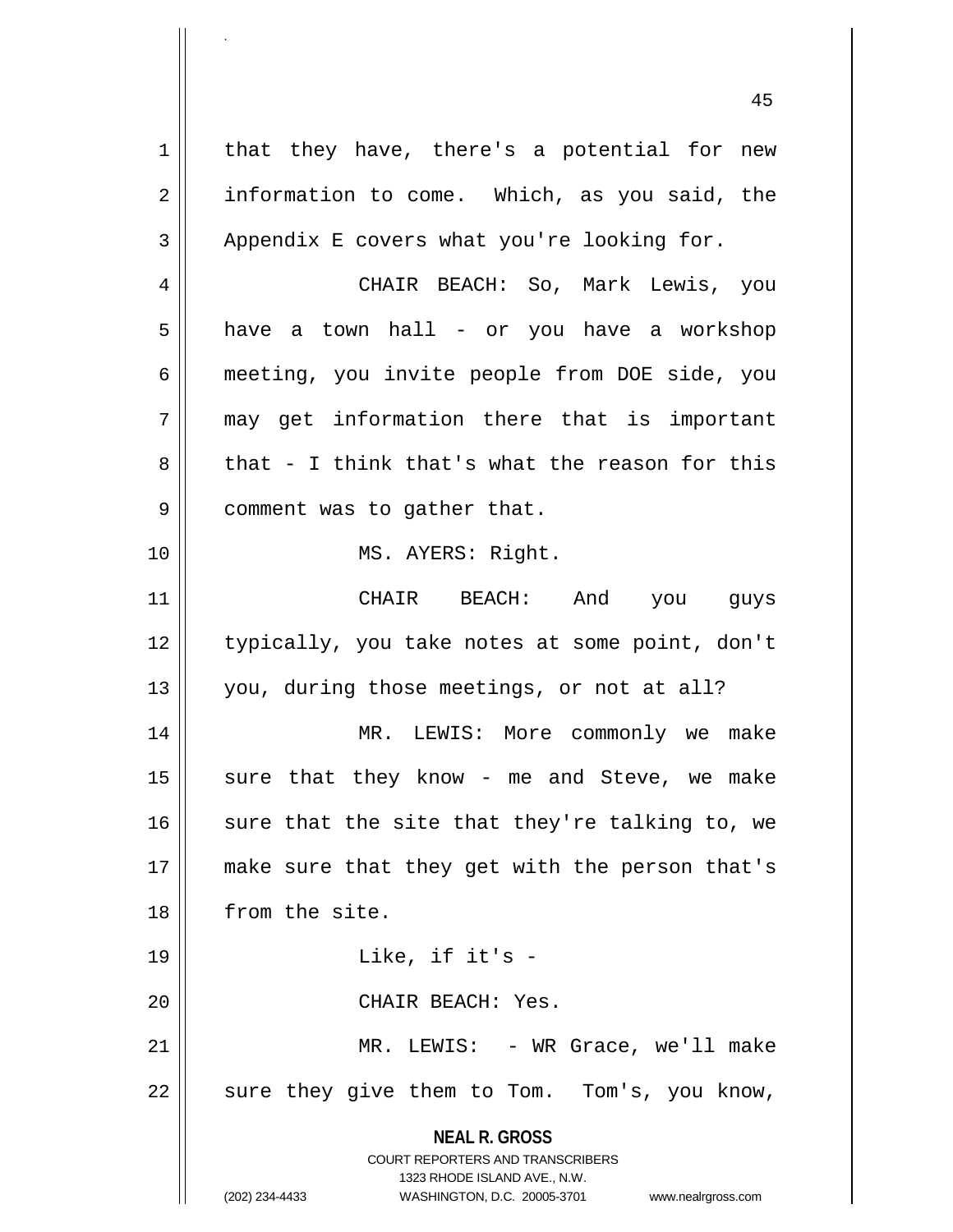**NEAL R. GROSS** COURT REPORTERS AND TRANSCRIBERS 1323 RHODE ISLAND AVE., N.W. (202) 234-4433 WASHINGTON, D.C. 20005-3701 www.nealrgross.com 1 | the person there. Make sure they get the 2 || feedback to there and they get the 3 | communication line set up. 4 CHAIR BEACH: But because of your - 5 || MR. LEWIS: I don't get it and say,  $6 \parallel$  could you write that down, or I don't document  $7 \parallel$  it. 8 CHAIR BEACH: Right, right, right. 9 MR. LEWIS: I just make sure that 10 they - especially if it's in a workshop and 11 we're close there, you know, I just may hook  $12$  | them up right there face to face, you know,  $13$  || but I'll make sure that they communicate with 14 || a person from the site. 15 CHAIR BEACH: I think that's a 16 || reasonable expectation and - comments on this  $17 \parallel$  one? Any other -18 MR. FITZGERALD: Does it need to be 19 clarified in the procedure, or is that the way 20 it is? I mean, guess that's the issue, right? 21 CHAIR BEACH: Yes. 22 || MS. AYERS: I guess Appendix F does

.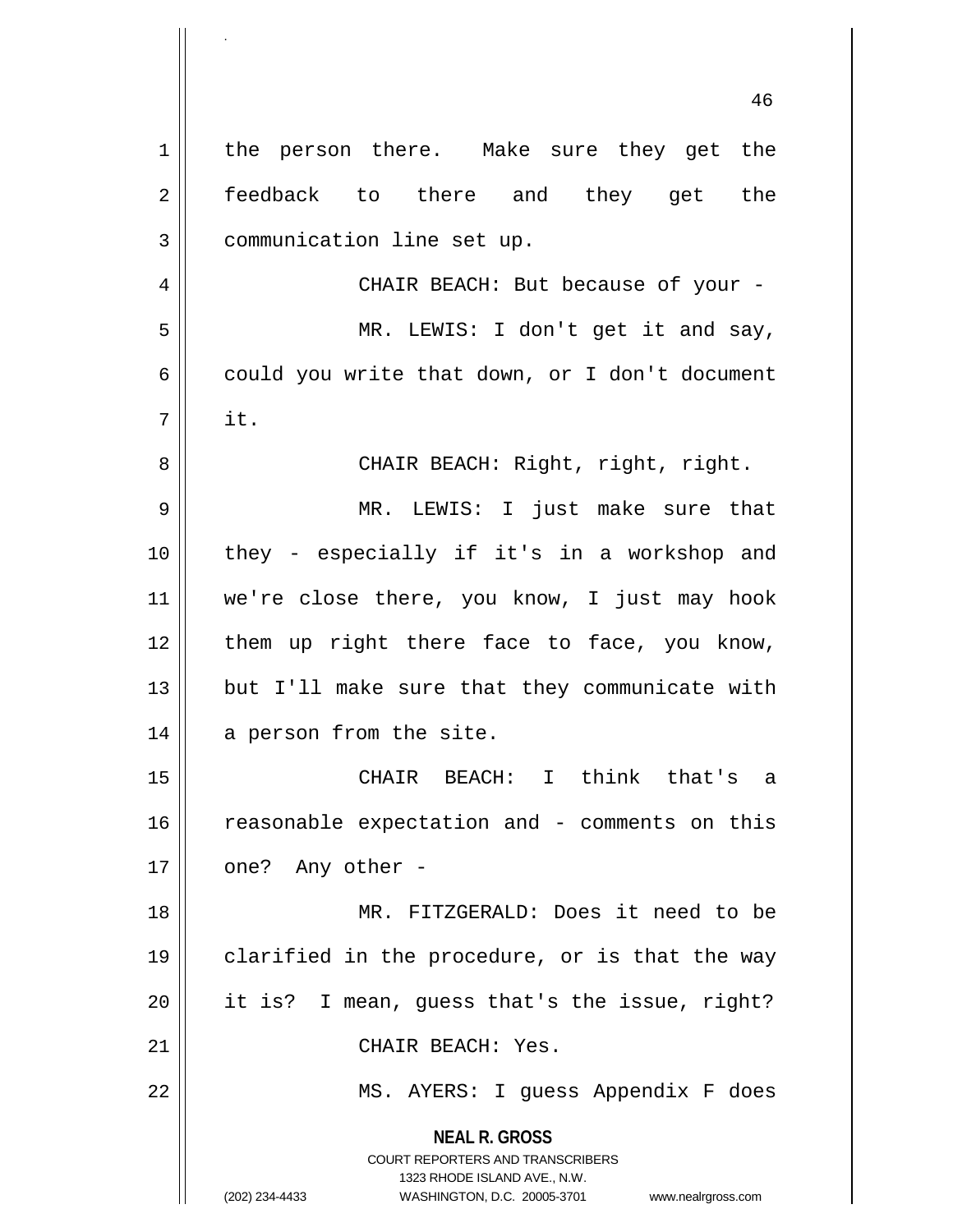**NEAL R. GROSS** COURT REPORTERS AND TRANSCRIBERS 1323 RHODE ISLAND AVE., N.W. (202) 234-4433 WASHINGTON, D.C. 20005-3701 www.nealrgross.com 47 1 state this in the observation. Appendix F 2 | does list action items as a potential product  $3 \parallel$  of all types of outreach. 4 So, there's an implication there  $5 \parallel$  that, yes, we might have action items 6 contact regardless of what type of meeting it is. And  $7 \parallel$  that's kind of what this point is about. 8 || Is that clear enough? Are you  $9 \parallel$  satisfied with that? 10 MR. FITZGERALD: Could that be 11 addressed as part of referencing the 12 || appendices into the procedure process? 13 Because Section 6 is where you 14 actually site these different types of 15 meetings, provide a process that you would 16 follow. 17 || The Solombo And we were talking about, you 18 || know, sort of referencing to the appendices 19 and F seems to be the one that actually 20 | provides -21 MS. AYERS: E is the one. 22 MR. FITZGERALD: Or E. I'm sorry.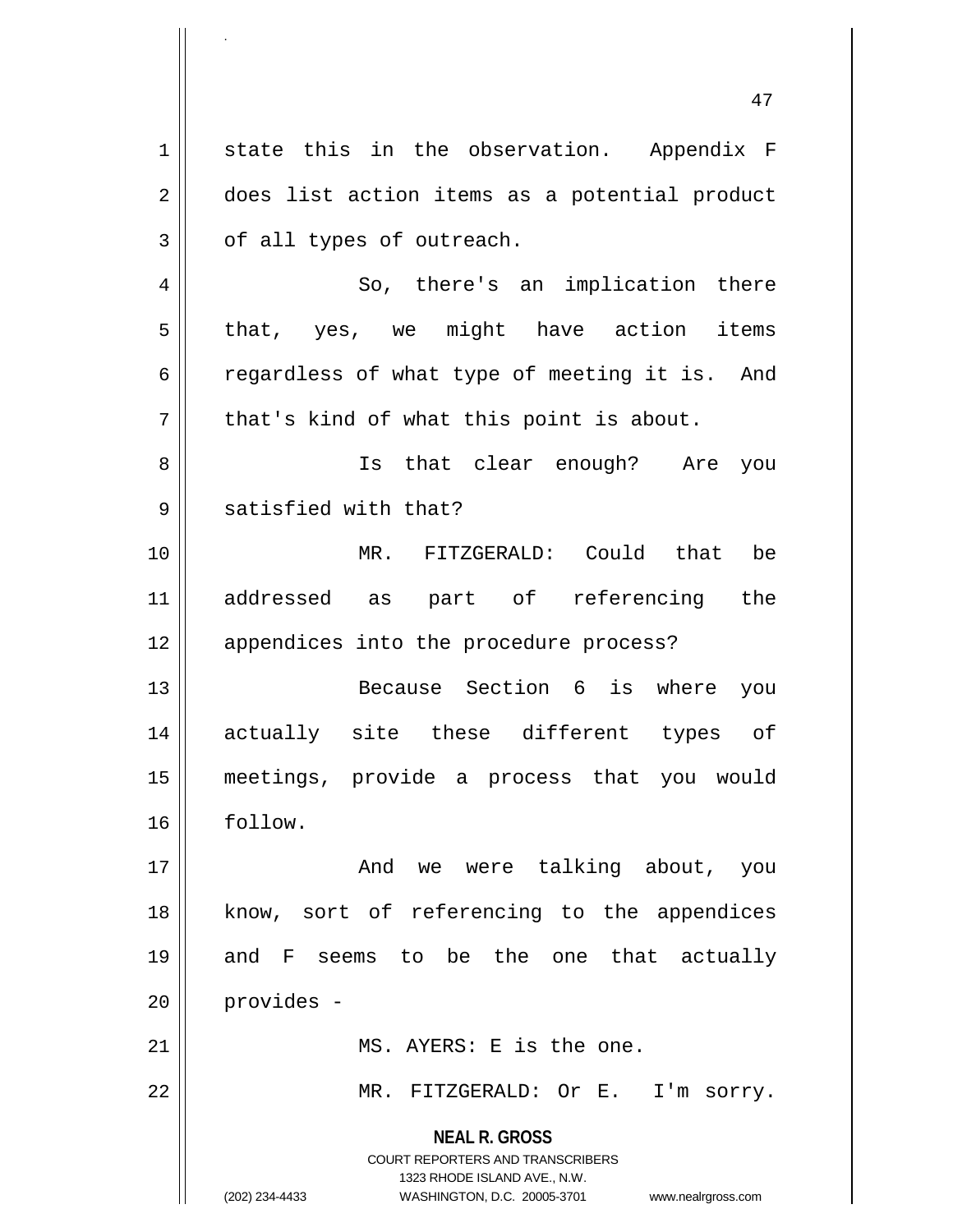**NEAL R. GROSS**  $1 \parallel$  The expectation that if you referenced E as  $2 \parallel$  enveloping these different meeting types, that 3 would be it. I mean, it just sounds like a 4 || little bit of a clarification, but sort of in 5 the context of what we were talking about  $6$  earlier which is, you know, some of this new 7 stuff that you've added actually kind of 8 addresses this, but it's sort of, you know, it 9 doesn't tie back into, or, in this case, the 10 different types of meetings. 11 || The It's only kind of referencing the 12 town hall, but you really intend it to be  $13$  | broader than just the town hall. 14 MR. JOHNSON: Kind of like a dotted 15 || line versus a solid line. 16 MR. FITZGERALD: Yes. So, you 17 know, I think when one is trying to format 18 || this and referencing the appendices, I think 19 that's an easy fix by just saying, you know,  $20$  || tying Appendix E back into the, you know, the 21 full spectrum of meetings rather than just  $22$  || having town hall be the only place that you

> COURT REPORTERS AND TRANSCRIBERS 1323 RHODE ISLAND AVE., N.W.

.

(202) 234-4433 WASHINGTON, D.C. 20005-3701 www.nealrgross.com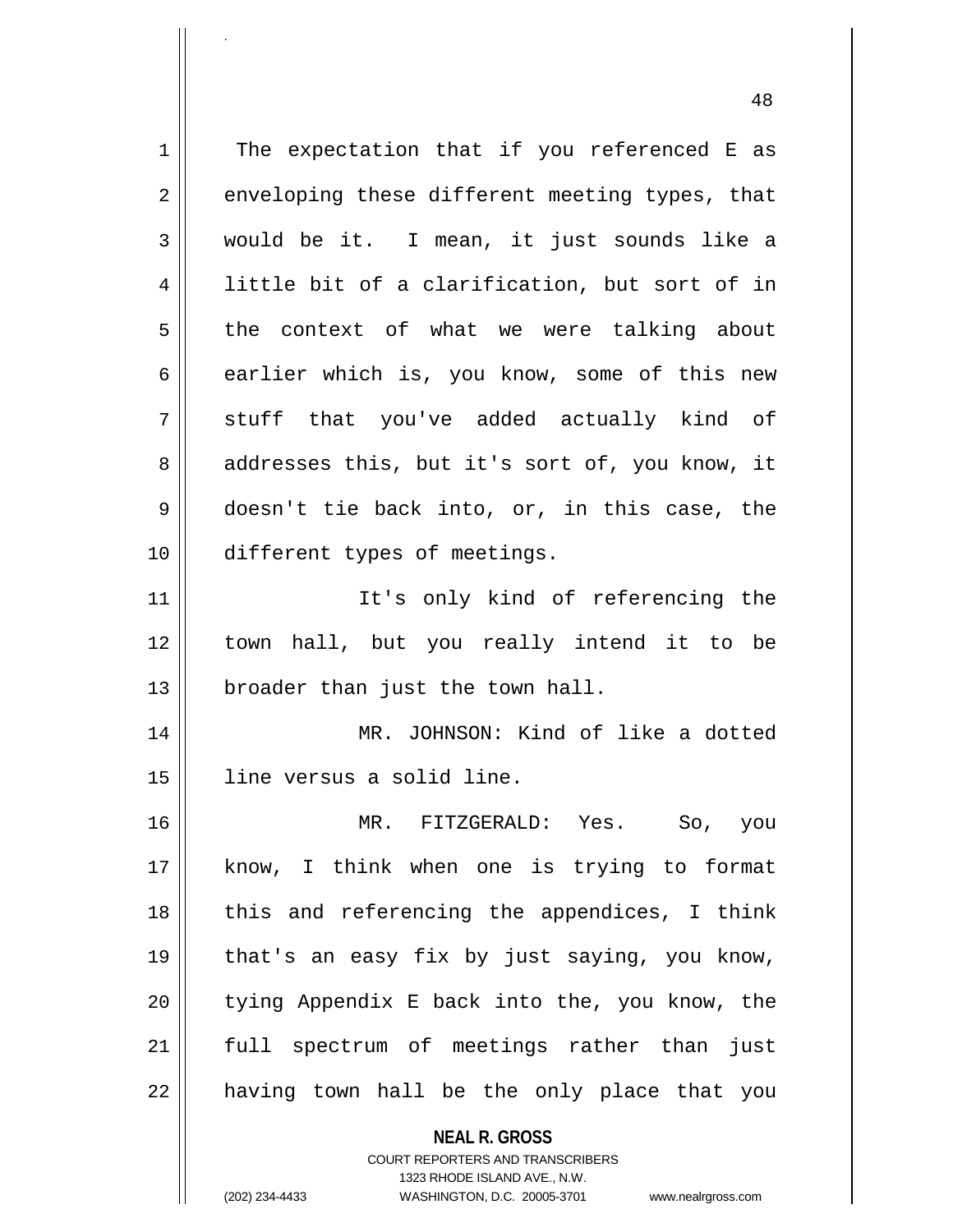**NEAL R. GROSS** COURT REPORTERS AND TRANSCRIBERS 1323 RHODE ISLAND AVE., N.W. (202) 234-4433 WASHINGTON, D.C. 20005-3701 www.nealrgross.com 49 1 || kind of explicitly reference it. 2 And I think it's the explicit part  $3 \parallel$  that you're looking for, right? 4 MS. AYERS: It's similar to the  $5$  || other one more like a -6 MR. FITZGERALD: Yes, I don't think  $7 \parallel$  - a lot of these are -8 MS. AYERS: The general section  $9 \parallel$  that -10 MR. FITZGERALD: I don't hear any 11 disagreement. A lot of what you're saying,  $12 \parallel$  J.J., is pretty much what, you know, you were  $13$  || saying. Of course the intention is to take 14 || the notes and to look beyond just town hall 15 | for that purpose. 16 || So, I think it's a matter of just 17 || clarifying it very simply, not too much effort 18 in the formatting of the procedure as we 19 discussed it. I don't think it's going to  $20$  | take that much at all. 21 || CHAIR BEACH: I agree. 22 Okay, ready for C?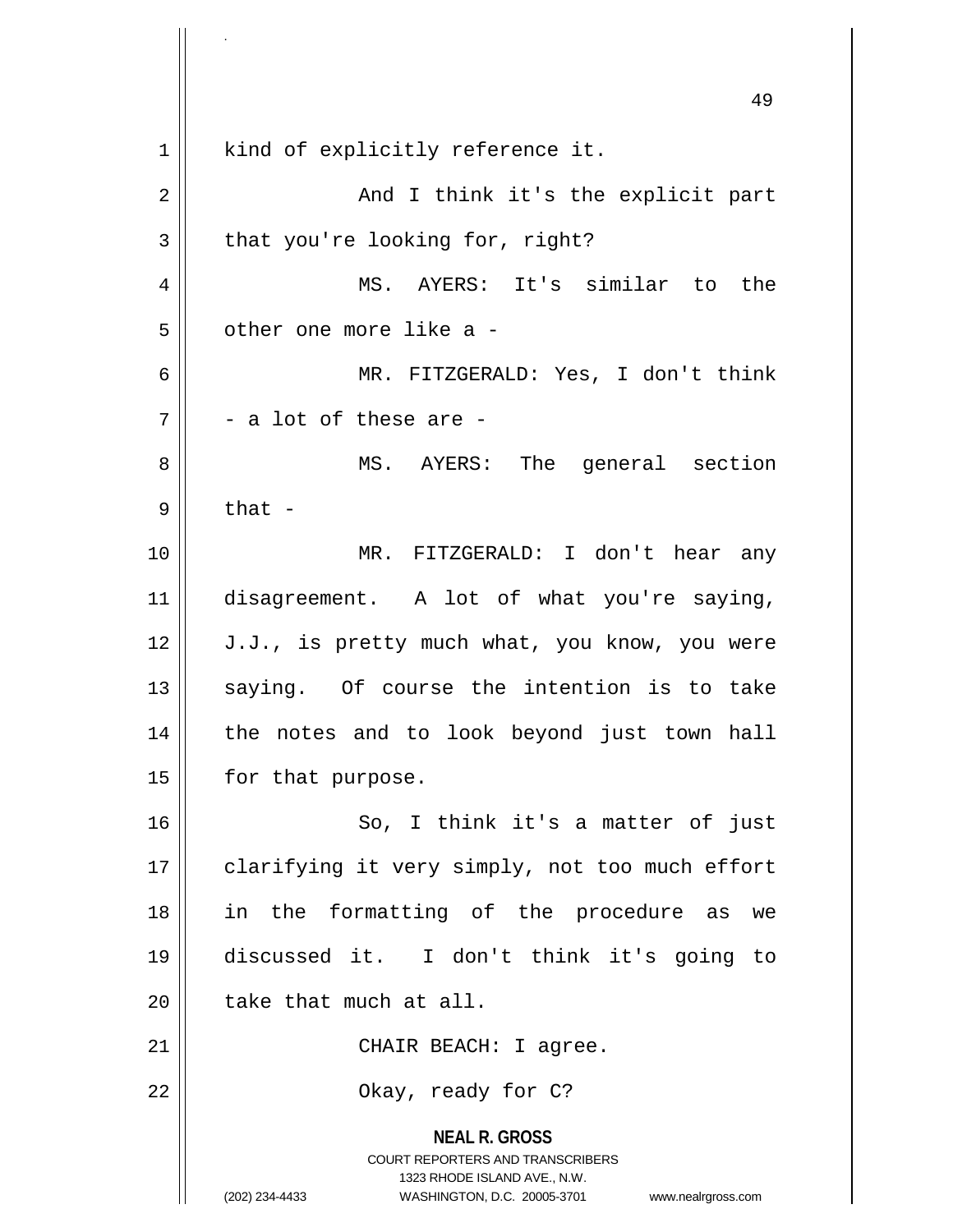|    | 50                                                                                                                                                              |
|----|-----------------------------------------------------------------------------------------------------------------------------------------------------------------|
| 1  | MS. AYERS: Yes.                                                                                                                                                 |
| 2  | MR. FITZGERALD: Trying to fix it                                                                                                                                |
| 3  | is much easier than the issue.                                                                                                                                  |
| 4  | MS. AYERS: Well, it's very easy                                                                                                                                 |
| 5  | when it's something that you're already doing,                                                                                                                  |
| 6  | and you just have to say that you're already                                                                                                                    |
| 7  | doing it. That's the nice kind of procedure                                                                                                                     |
| 8  | change I like to make.                                                                                                                                          |
| 9  | MR. FITZGERALD: Anyway, so are you                                                                                                                              |
| 10 | going to C?                                                                                                                                                     |
| 11 | CHAIR BEACH: Yes.                                                                                                                                               |
| 12 | MS. AYERS: Item C, tracking and                                                                                                                                 |
| 13 | trending. NIOSH has indicated that tracking                                                                                                                     |
| 14 | and trending can be performed on just about                                                                                                                     |
| 15 | any field in the OTS. And the particular                                                                                                                        |
| 16 | discussion was regarding action items.                                                                                                                          |
| 17 | There aren't any recommendations                                                                                                                                |
| 18 | in the procedure to do so. I don't - I guess                                                                                                                    |
| 19 | that would be up to the Work Group to                                                                                                                           |
| 20 | determine if that was a concern or not.                                                                                                                         |
| 21 | CHAIR BEACH: Well, that<br>the                                                                                                                                  |
| 22 | procedure would tell them to go in to put the                                                                                                                   |
|    | <b>NEAL R. GROSS</b><br>COURT REPORTERS AND TRANSCRIBERS<br>1323 RHODE ISLAND AVE., N.W.<br>(202) 234-4433<br>WASHINGTON, D.C. 20005-3701<br>www.nealrgross.com |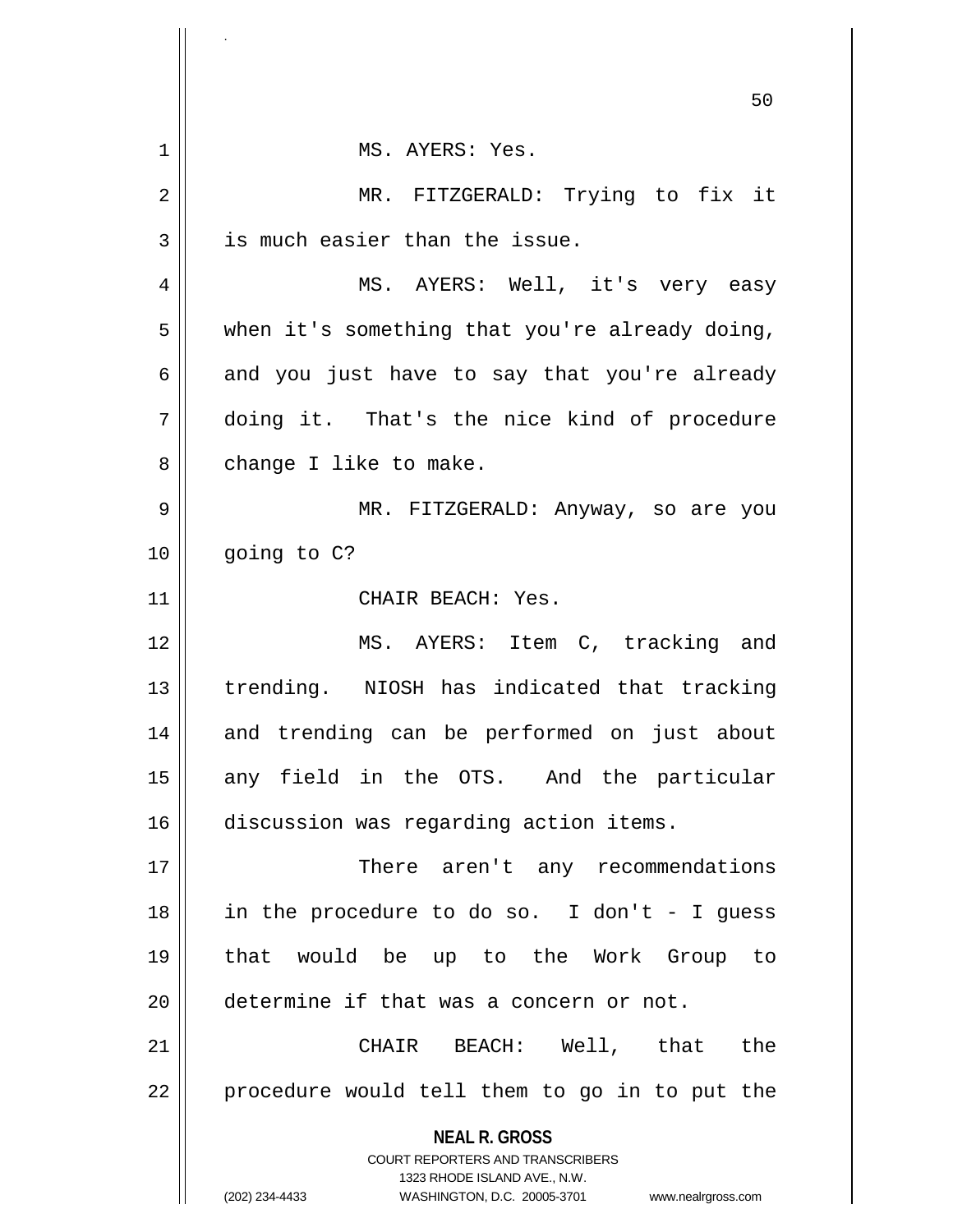1 information into OTS.

.

**NEAL R. GROSS** COURT REPORTERS AND TRANSCRIBERS 1323 RHODE ISLAND AVE., N.W. (202) 234-4433 WASHINGTON, D.C. 20005-3701 www.nealrgross.com 2 MS. AYERS: Let's see. No, this is  $3 \parallel -$ 4 MR. JOHNSON: This is addressing  $5 \parallel$  the tracking and trending on either likely a 6 periodic basis and/or - and I've left it such  $7 \parallel$  so that ad hoc reports can be generated based 8 || upon management's need for a trend, not 9 necessarily to go out there and look for a 10 trend. 11 Because if you, like was 12 addressed, there aren't that many points out 13 || there. And to trend a couple issues doesn't 14 make a lot of sense, you know, until which  $15$  || time - and I would assume that's why the 16 || expectation was to go back and repopulate the 17 issues in WISPR so that there would be 18 something out there that there would be a 19 tracking and trending capability. At least a 20 **database** for that. 21 So, it was left open as a 22 management tool for their capability, but with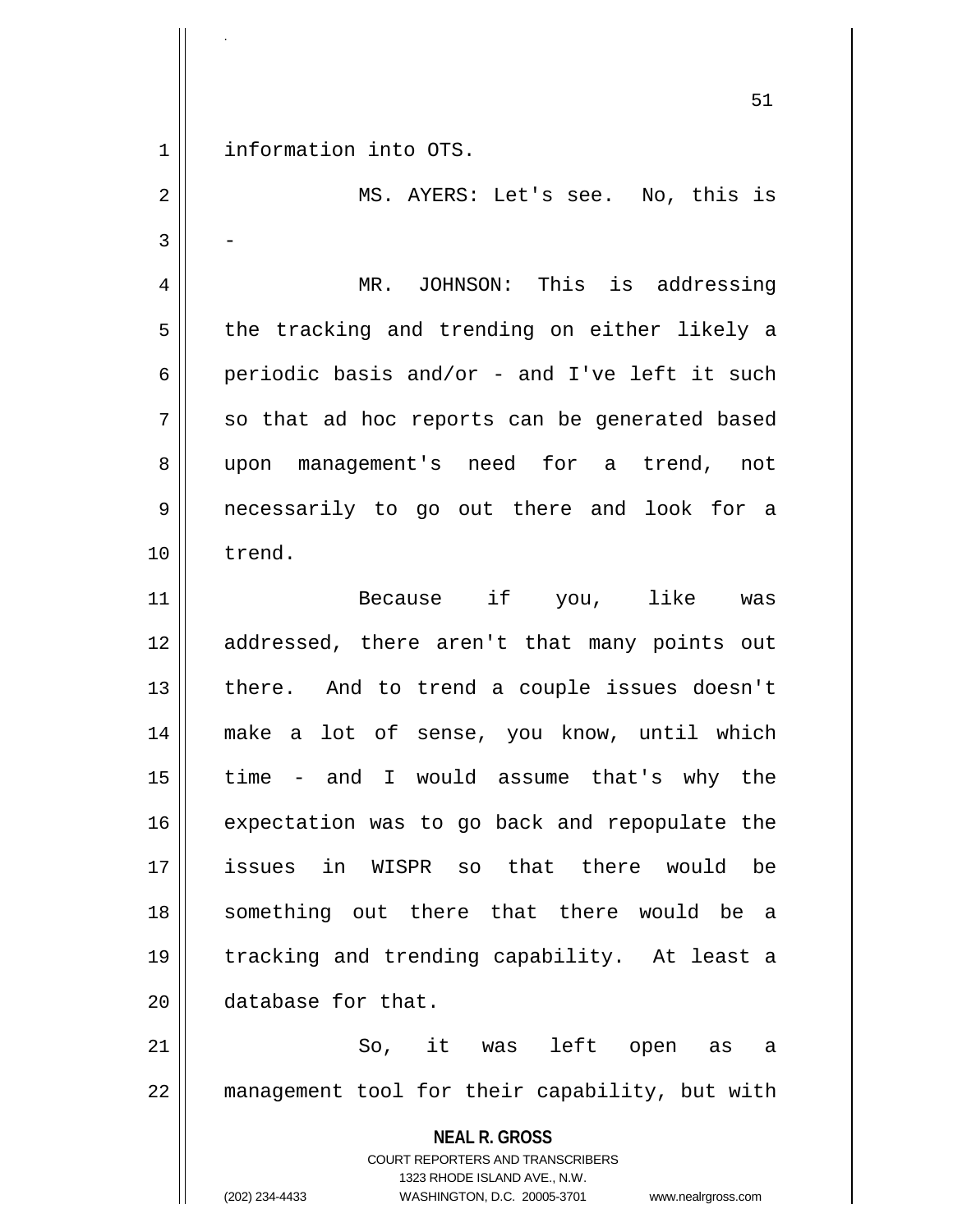$1$  no expectation of a periodic review.

| $\overline{2}$ | CHAIR BEACH: Okay. That makes                                                                                                                                   |
|----------------|-----------------------------------------------------------------------------------------------------------------------------------------------------------------|
| 3              | sense. I mean, it should be at your                                                                                                                             |
| $\overline{4}$ | discretion or NIOSH's discretion when they                                                                                                                      |
| 5              | need that information, I would say.                                                                                                                             |
| 6              | Do we need something in the                                                                                                                                     |
| 7              | procedure? That's the question.                                                                                                                                 |
| 8              | MS. AYERS: Well, the procedure                                                                                                                                  |
| 9              | does say pretty much what J.J. just said.                                                                                                                       |
| 10             | CHAIR BEACH: Okay.                                                                                                                                              |
| 11             | MS. AYERS: It says it is possible                                                                                                                               |
| 12             | to do it.                                                                                                                                                       |
| 13             | MR. JOHNSON: Right.                                                                                                                                             |
| 14             | CHAIR BEACH: Perfect.                                                                                                                                           |
| 15             | MS. AYERS: And as far as tracking                                                                                                                               |
| 16             | individual thing through to resolution,<br>an                                                                                                                   |
| $17\,$         | your Appendix E does deal with that as well.                                                                                                                    |
| 18             | And we will get to that in the -                                                                                                                                |
| 19             | CHAIR BEACH: Okay.                                                                                                                                              |
| 20             | That<br>MUNN:<br>the<br>MEMBER<br>was                                                                                                                           |
| 21             | expectation here.                                                                                                                                               |
| 22             | MR.<br>FITZGERALD:<br>And<br>the<br>SO,                                                                                                                         |
|                | <b>NEAL R. GROSS</b><br>COURT REPORTERS AND TRANSCRIBERS<br>1323 RHODE ISLAND AVE., N.W.<br>(202) 234-4433<br>WASHINGTON, D.C. 20005-3701<br>www.nealrgross.com |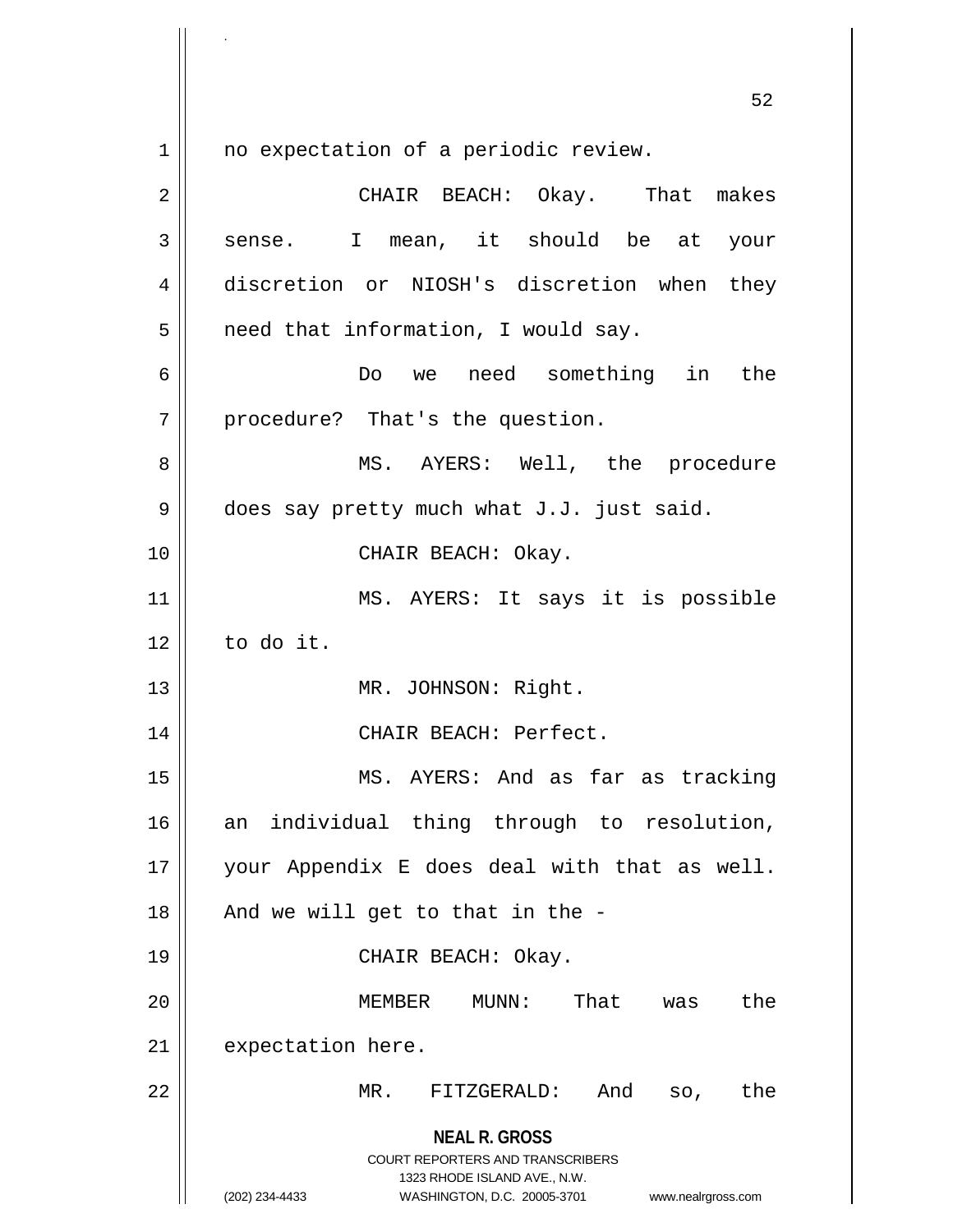**NEAL R. GROSS** COURT REPORTERS AND TRANSCRIBERS 1323 RHODE ISLAND AVE., N.W. 53 1 || previous version of the procedure was silent,  $2 \parallel$  but now there's actually some statement that 3 it can be done at discretion. There's a 4 | second part. 5 || CHAIR BEACH: Second part. 6 MR. FITZGERALD: Which gets to the  $7 \parallel$  status of the OTS tracking system, which we 8 heard a little bit about in terms of the 9 uploading of the legacy items from WISPR. 10 || T guess the question that we would 11 || have is there were six action items literally 12 in OTS back two years ago or whatever when 13 || somebody looked at it. Then the Rocky Flats 14 was added, and you have since added WISPR in.  $15$  | So, there's some larger number. 16 Are there action items, I'm 17 assuming, from other sources or ongoing 18 || sources that are being added as you go in 19 addition to these pieces, the Rocky Flats 20 || piece, the WISPR piece? 21 And then I guess there were  $22$  | originally six action items that were reviewed

.

(202) 234-4433 WASHINGTON, D.C. 20005-3701 www.nealrgross.com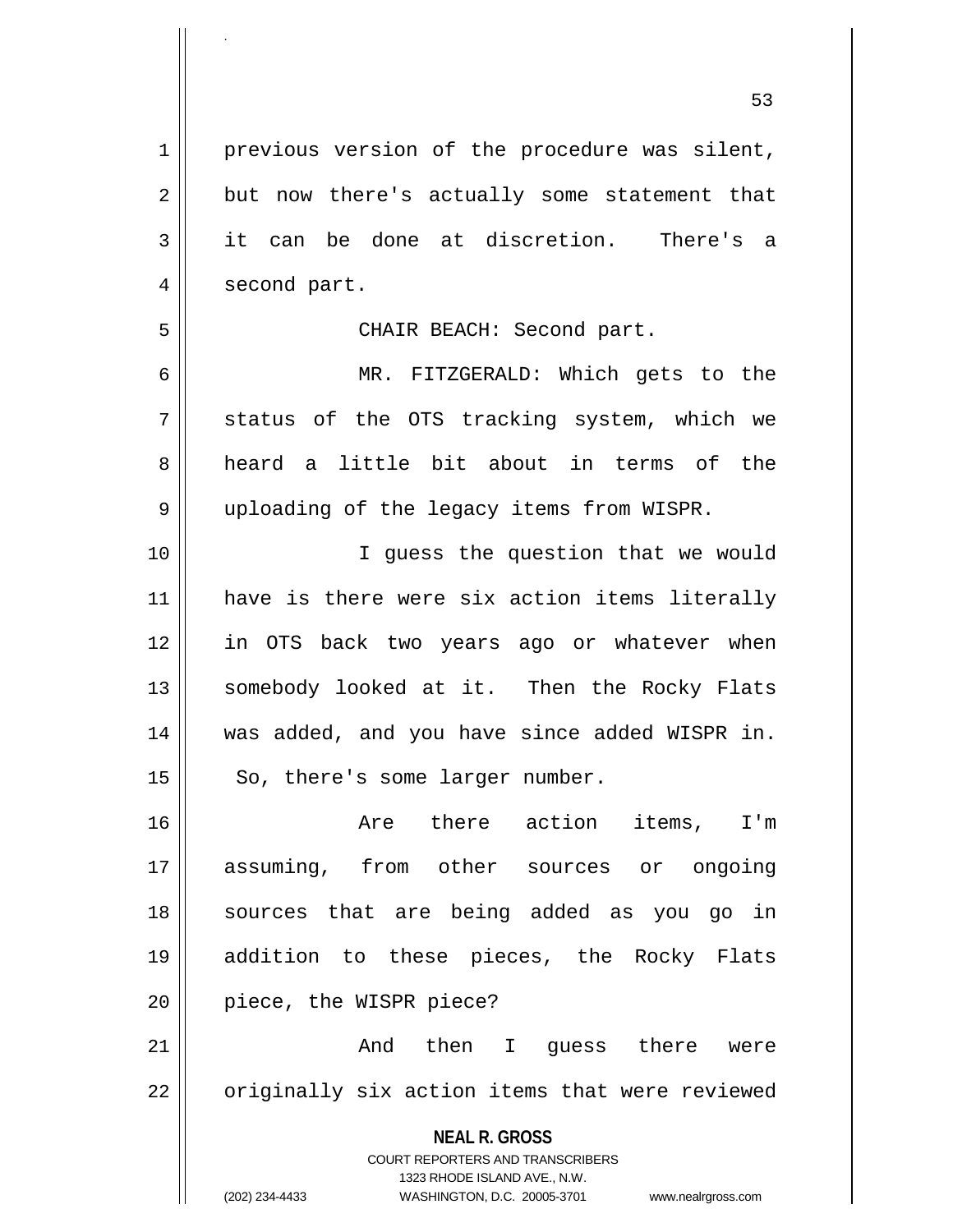**NEAL R. GROSS** COURT REPORTERS AND TRANSCRIBERS 1323 RHODE ISLAND AVE., N.W. 1 at the very beginning of this Work Group. 2 || It's kind of hard to discern that. 3 You say it's kind of, you know, you're just 4 || looking at this grouping, but have you been  $5 \parallel$  adding in real-time, action items and is there  $6 \parallel$  some sense about, you know, what the numbers  $7$  || might be over the course of a year or -8 MR. McDOUGALL: I don't know that  $9 \parallel$  they're identified as action items. We've 10 done a lot of focus group-type meetings in the 11 last year, but I don't know that the records 12 || of those themselves - I think it's implied, 13 you know, that NIOSH is going to take this 14 information and use it largely in evaluating 15 || SEC petitions. 16 I don't know that there's written  $17$  | into those specific tasking. 18 MR. FITZGERALD: The reason I'm 19 asking, you know, sort of what's emerging is 20 || some thought to what kind of criteria might  $21$  || inform identifying the action item. I mean,  $22$  || that's one of the appendices.

.

(202) 234-4433 WASHINGTON, D.C. 20005-3701 www.nealrgross.com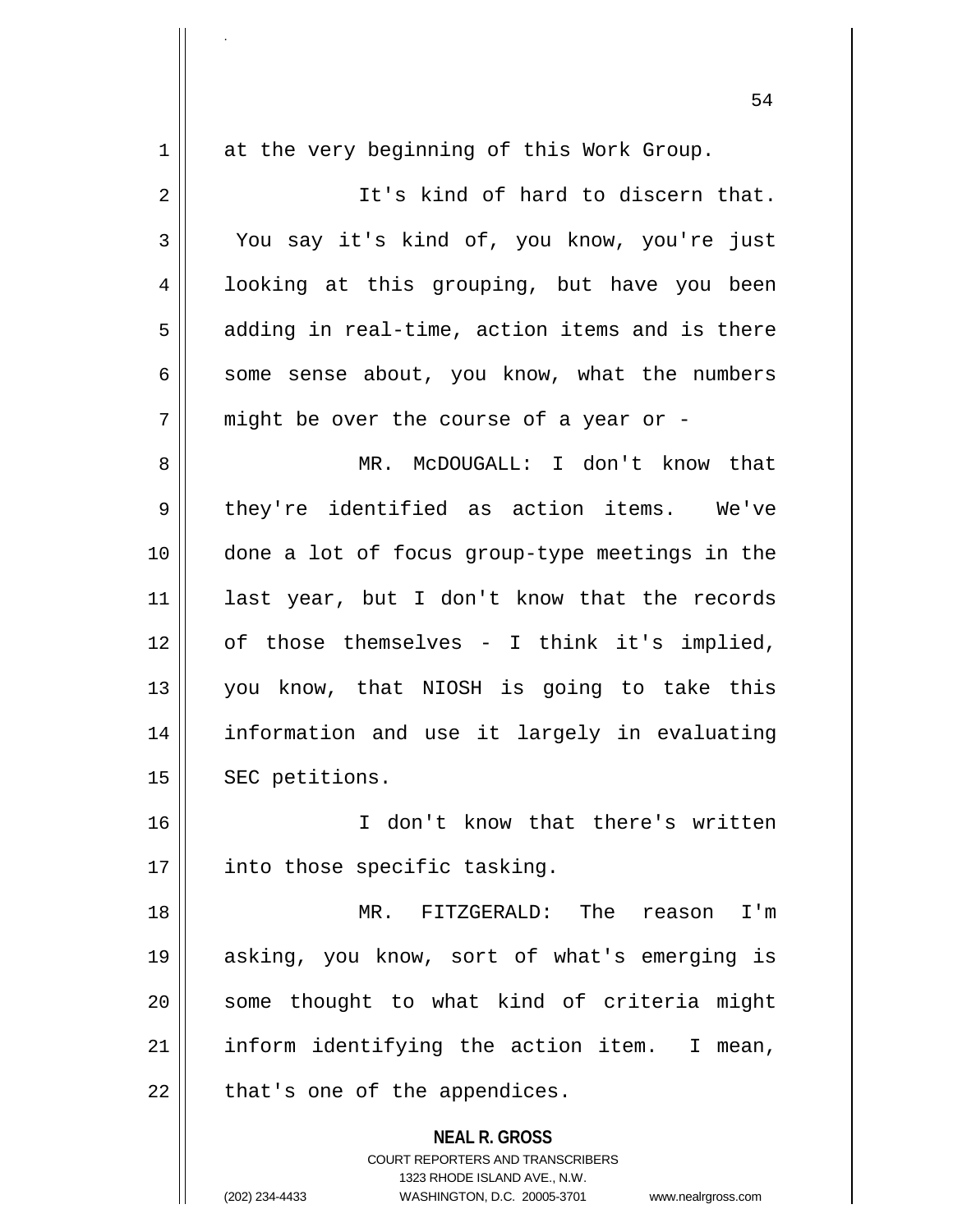| $\mathbf 1$ | And, clearly, there's some thought                                  |
|-------------|---------------------------------------------------------------------|
| 2           | that, yes, you probably do need to have some                        |
| 3           | basis for plucking out of these meetings those                      |
| 4           | items which need some significance and attach                       |
| 5           | - and management attention attached to them.                        |
| 6           | And I was wondering, you know, in                                   |
| 7           | addition to sort of this nascent here is some                       |
| 8           | criteria that we need to think about, is there                      |
| 9           | any process that's ongoing to pull out items                        |
| 10          | that would be considered action items?                              |
| 11          | I can understand you're inheriting                                  |
| 12          | action items, but are you generating action                         |
| 13          | items?                                                              |
| 14          | MR. McDOUGALL: Okay. Well, I can                                    |
| 15          | say -                                                               |
| 16          | MR. HINNEFELD: You go ahead<br>and                                  |
| 17          | say what you were going to say.                                     |
| 18          | MR. McDOUGALL: Okay. I can<br>say                                   |
| 19          | we're not generating action items. If<br>you                        |
| 20          | think about these meetings, if you take, for                        |
| 21          |                                                                     |
|             | example, the Nuclear Metals meeting, okay -                         |
| 22          | meetings - I think it's implied that the                            |
|             | <b>NEAL R. GROSS</b>                                                |
|             | <b>COURT REPORTERS AND TRANSCRIBERS</b>                             |
|             | 1323 RHODE ISLAND AVE., N.W.                                        |
|             | (202) 234-4433<br>WASHINGTON, D.C. 20005-3701<br>www.nealrgross.com |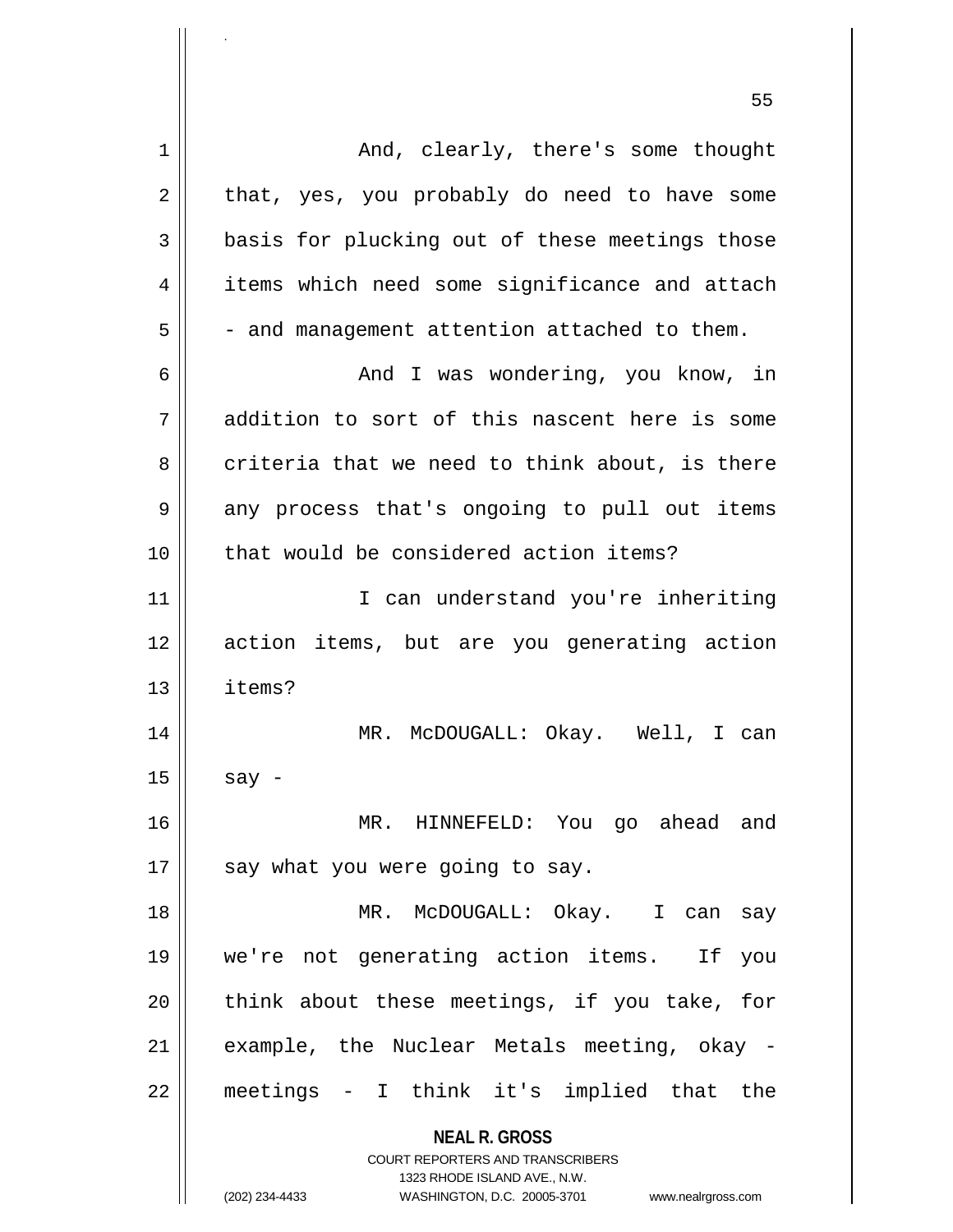1 | health physicists that were in those meetings  $2 \parallel$  are going to go back and digest what they  $3 \parallel$  heard and apply it in the Petition Evaluation.

4 Is anybody writing specific 5 || tasking, you know, kind of sketching out 6 specific tasking, you know, look at this  $7$  || issue, look at this issue, look at this issue?  $8 \parallel$  And that's certainly - that's certainly 9 | beyond our - beyond our expertise.

10 MR. HINNEFELD: But, again, this 11 kind of points out - maybe I'll review again 12 for flexibility here, because the recent 13 || efforts are things like Nuclear Metals, which 14 || was done specifically for an SEC, you know.

15 We had an SEC Petition. And so, 16 we initiated this focus group with workers as 17 part of the preparation process for the 18 || Evaluation Report.

19 It was done at Rocky Flats. It 20 was done someplace up at Fort Wayne, Indiana 21 | at Joslyn or something.

22 || They were done for that

**NEAL R. GROSS** COURT REPORTERS AND TRANSCRIBERS 1323 RHODE ISLAND AVE., N.W.

.

(202) 234-4433 WASHINGTON, D.C. 20005-3701 www.nealrgross.com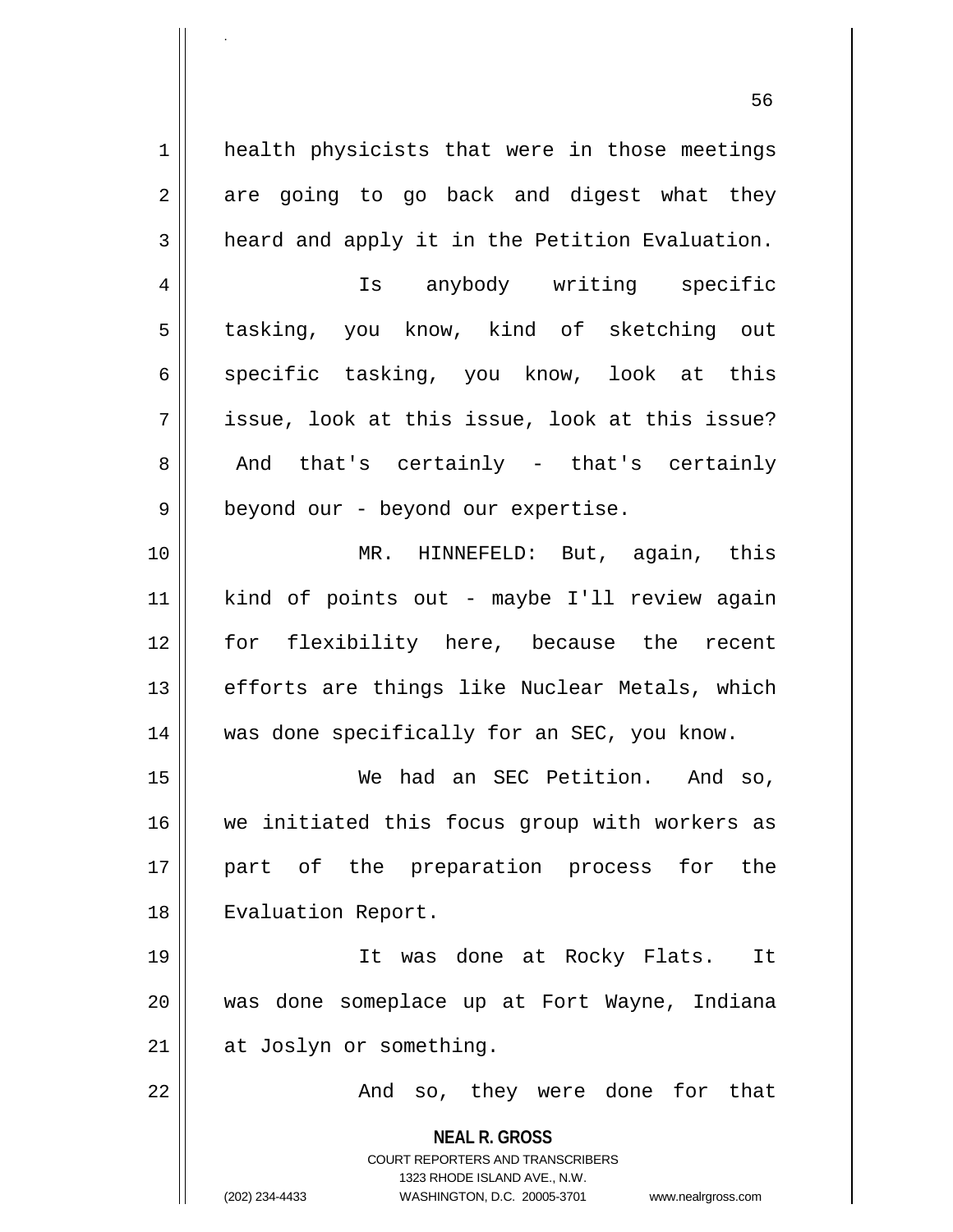$1 \parallel$  specific purpose. And so, the HP rather than 2 || go through the meeting minutes and his notes  $3 \parallel$  from those meetings and decide what are these  $4 \parallel$  things I have to act on, he takes the body of 5 information whether - his notes in combination 6  $\parallel$  with the minutes, and uses that in 7 constructing a new document, Evaluation 8 || Report, for the SEC Petition.  $9 \parallel$  So, it's not really - it doesn't, 10 you know, we kind of crafted this, this part 11 || of this procedure as though, well, we've got a 12 || Site Profile, we're doing, you know, we're 13 || presenting it or we're doing some other sort 14 of worker outreach, and there's a technical 15 document that is influenced by the 16 information. And they say okay, guys, we've 17 || qot this existing technical document that we 18 || should go back and here's some things that we 19 || probably should make sure we cover, you know, 20 || sufficiently in our existing approaches and 21 | technical documents and things like that.

22 For these meetings that are

**NEAL R. GROSS** COURT REPORTERS AND TRANSCRIBERS

1323 RHODE ISLAND AVE., N.W.

.

(202) 234-4433 WASHINGTON, D.C. 20005-3701 www.nealrgross.com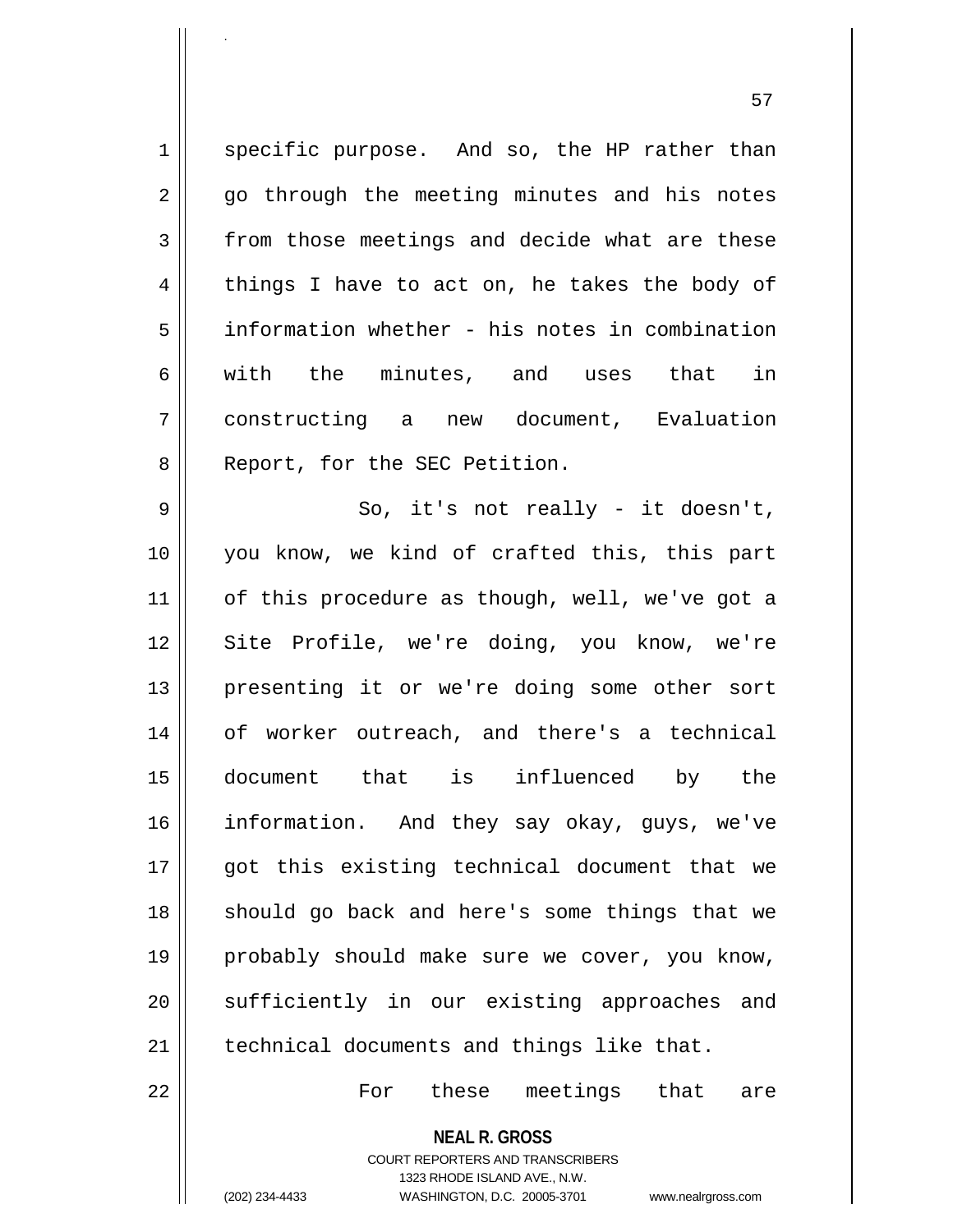1 | written specifically for the purpose of 2 || writing a new document, the idea of going 3 through there and saying here's an action  $4 \parallel$  item, here's an action item is a little - it 5 || places an additional burden on the health  $6 \parallel$  physicist, which he was going to do that  $7 \parallel$  anyway. 8 He's going to go through there and 9 || say, these are the important things that I 10 have - that have to be considered. But to

11 then to build this administrative system is 12 | just sort of artificial act.

13 And so, I think for that reason 14 || you won't see a lot of action items coming out 15 || of an SEC focus group, because it's just not -16 it doesn't fit the process.

17 || Those will come out of other types 18 of meetings where there's an established 19 || practice that we need to consider whether this 20 input causes us to alter or establish 21 practice.

.

 $22 \parallel$  So, for that reason, I don't see -

**NEAL R. GROSS**

COURT REPORTERS AND TRANSCRIBERS 1323 RHODE ISLAND AVE., N.W. (202) 234-4433 WASHINGTON, D.C. 20005-3701 www.nealrgross.com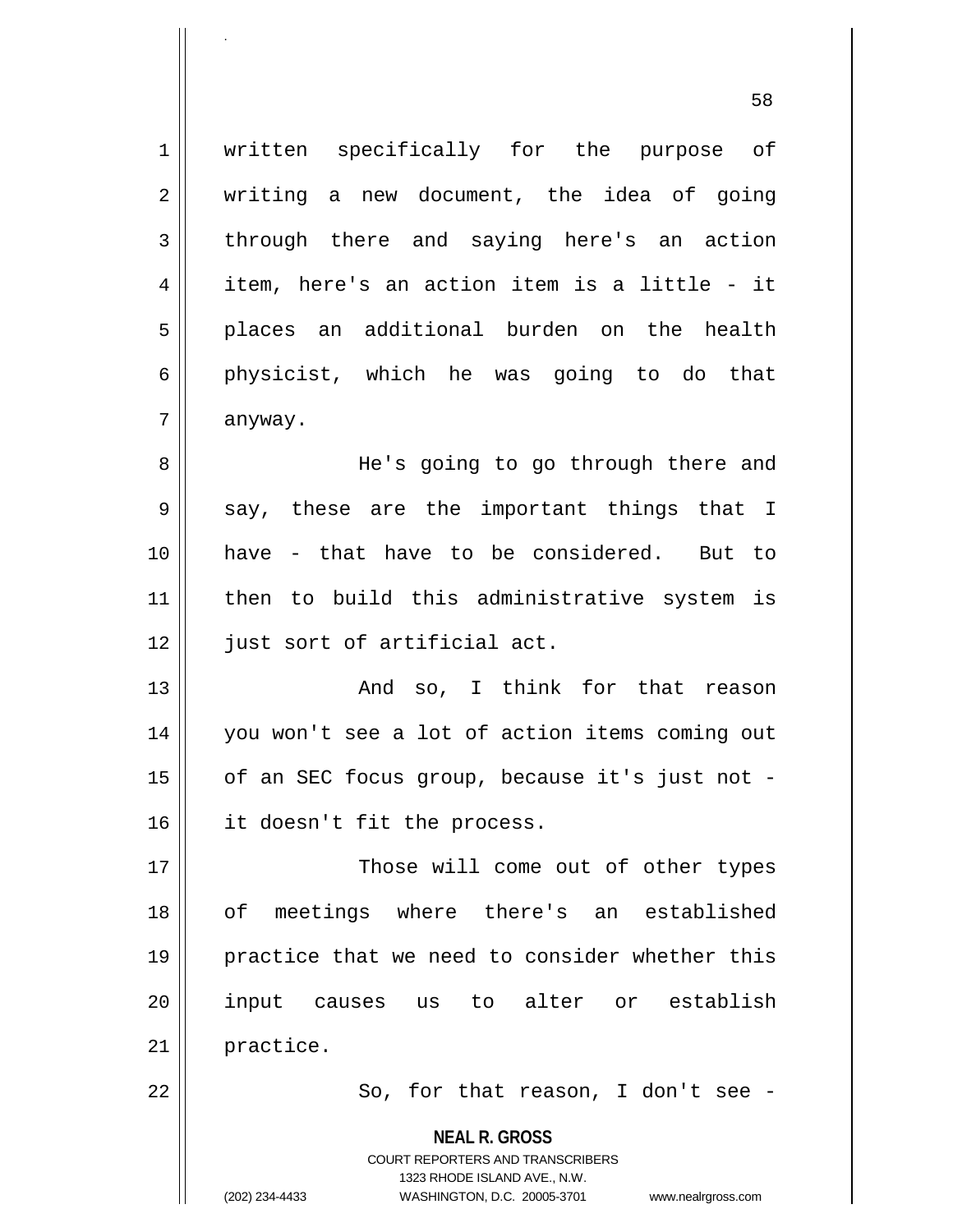**NEAL R. GROSS** COURT REPORTERS AND TRANSCRIBERS 1323 RHODE ISLAND AVE., N.W. (202) 234-4433 WASHINGTON, D.C. 20005-3701 www.nealrgross.com 59  $1 \parallel$  and, boy, lately I think we've done mainly SEC 2 | focus groups, haven't we?  $3 \parallel$  So, I don't see a lot of actions 4 || being generated this past several months  $5 \parallel$  anyway, because we mainly have done SEC focus 6 groups. 7 MR. FITZGERALD: I kind of agree  $8 \parallel$  with that. I think we certainly saw that in  $9 \parallel$  the Rocky Flats study as well. 10 || T think the analogue is where the 11 Advisory Board as a whole came to a couple 12 || years ago where, you know, the question was 13 || you sort of have a lot of comments added and, 14 you know, what do you do to disposition and 15 not lose those comments? And a tracking 16 || system such as it is and was, was set up for 17 | the Board. 18 || But clearly, you know, when you 19 have sort of a Board meeting at a SEC site, 20 || you get, you know, a lot of commentary that 21 || goes directly to the SEC. 22 I think the notion there which is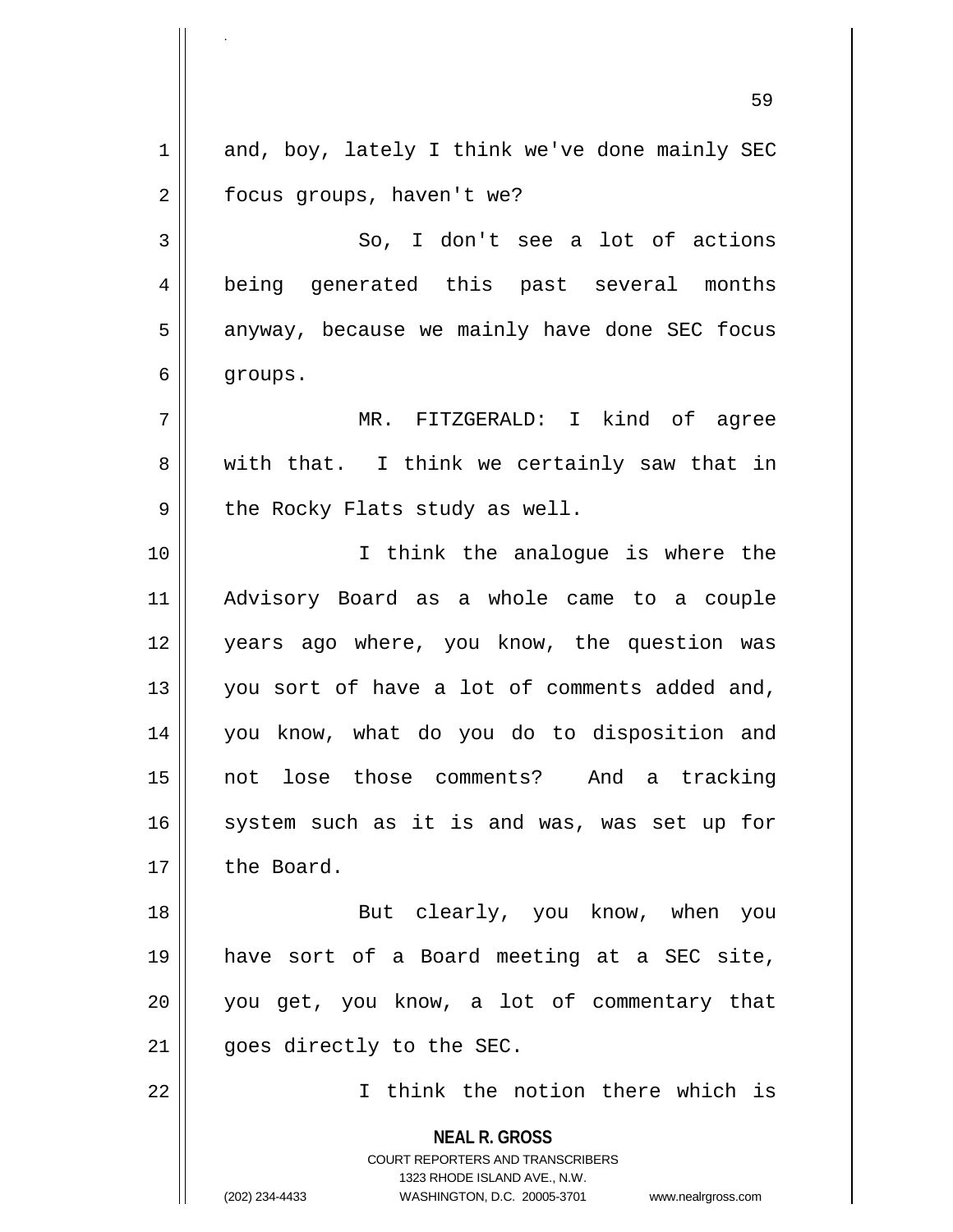**NEAL R. GROSS** COURT REPORTERS AND TRANSCRIBERS 1323 RHODE ISLAND AVE., N.W. (202) 234-4433 WASHINGTON, D.C. 20005-3701 www.nealrgross.com 1 || similar to what you're saying is that, you  $2 \parallel$  know, the Board doesn't need to capture that  $3 \parallel$  so much as to make sure that NIOSH and the 4 Work Group and SC&A hear those comments and 5 include those comments as part of the  $6 \parallel$  proceedings. 7 || But on the other hand, you do get 8 || some generic comments made that may not bear  $9 \parallel$  on that particular site and you don't want to 10 || lose those. 11 And I think that sort of the real 12 || reason for the tracking system is to make sure  $13$  || that those go to some sort of disposition, and 14 || I think this is the case here. 15 And I hear what you're saying  $16$  | that, you know, if the worker outreach program 17 || is 95 percent devoted to SEC focus groups, 18 || that's the answer. 19 You're not going to have a lot of 20 || actions generated just by the sheer notion  $21$  | that, you know, it wouldn't make any sense.  $22$  |  $\blacksquare$  And I agree with that.

60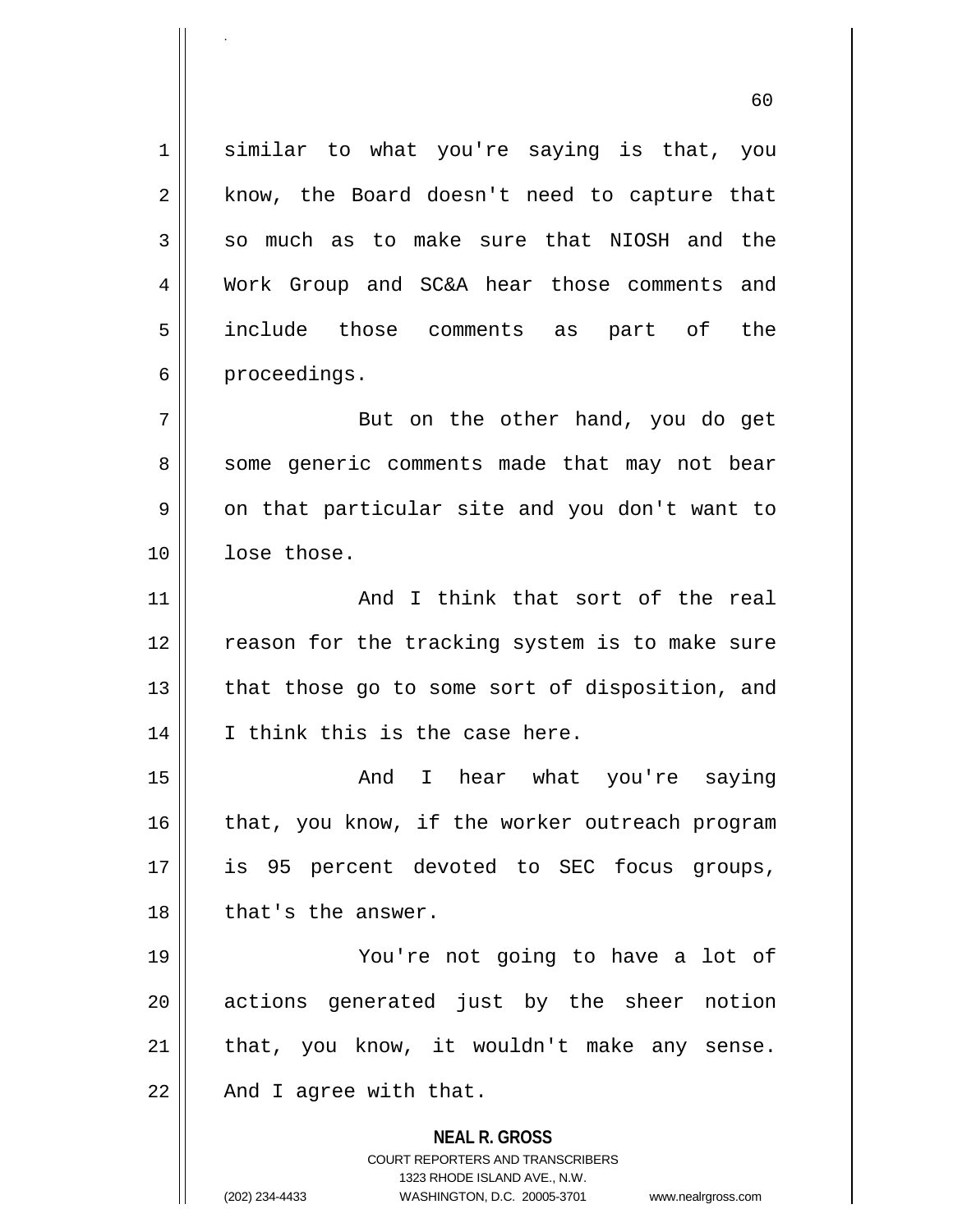| 1  | I was kind of getting at, you                                                                                                                                          |
|----|------------------------------------------------------------------------------------------------------------------------------------------------------------------------|
| 2  | know, in having different worker outreach                                                                                                                              |
| 3  | meetings, not just the SEC focus groups, but                                                                                                                           |
| 4  | other forums, you would have a process, I                                                                                                                              |
| 5  | would assume, given the Appendix and some of                                                                                                                           |
| 6  | the discussion in this procedure, to both                                                                                                                              |
| 7  | record, capture, and then attribute<br>some                                                                                                                            |
| 8  | significance to items that should be elevated                                                                                                                          |
| 9  | if - any that come from left field, but it                                                                                                                             |
| 10 | seems like it's a technical issue that may not                                                                                                                         |
| 11 | have been addressed before. You wouldn't want                                                                                                                          |
| 12 | to lose it and I was interested in the                                                                                                                                 |
| 13 | process.                                                                                                                                                               |
| 14 | Certainly the criteria is a good                                                                                                                                       |
| 15 | start. It gives you some sense about how you                                                                                                                           |
| 16 | judge the significance and<br>would<br>make                                                                                                                            |
| 17 | something an action, but I - when I read that                                                                                                                          |
| 18 | I was thinking, what's the process?                                                                                                                                    |
| 19 | Who actually, you know, given the                                                                                                                                      |
| 20 | source of information of this SEC focus group,                                                                                                                         |
| 21 | that's the answer. All those issues in that                                                                                                                            |
| 22 | context are going to go to who's handling the                                                                                                                          |
|    | <b>NEAL R. GROSS</b><br><b>COURT REPORTERS AND TRANSCRIBERS</b><br>1323 RHODE ISLAND AVE., N.W.<br>(202) 234-4433<br>WASHINGTON, D.C. 20005-3701<br>www.nealrgross.com |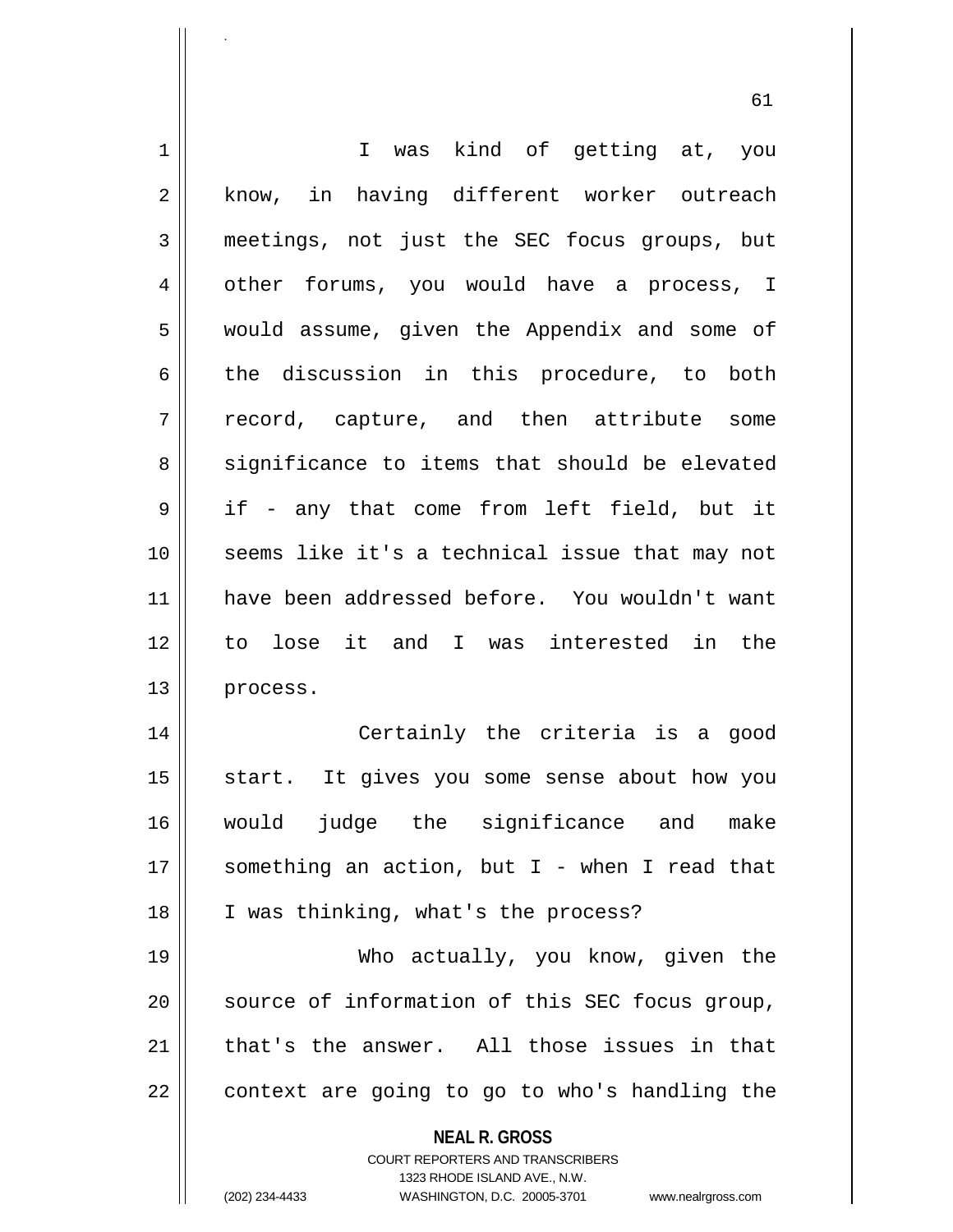$1 \parallel$  SEC.

.

| $\overline{a}$ | But for everything else, you know,                                                                                                                                     |
|----------------|------------------------------------------------------------------------------------------------------------------------------------------------------------------------|
| $\mathfrak{Z}$ | what's the process if you were to kind of                                                                                                                              |
| $\overline{4}$ | scratch your head and say, you know, that's                                                                                                                            |
| 5              | kind of an important issue. How can we make                                                                                                                            |
| 6              | sure it doesn't get lost in the process?                                                                                                                               |
| 7              | And you're saying you can't really                                                                                                                                     |
| 8              | - and I agree with you. You can't apply the                                                                                                                            |
| 9              | technical judgment necessarily at the meeting                                                                                                                          |
| 10             | level, but how does that go from your                                                                                                                                  |
| 11             | capturing it to maybe an HP in DCAS saying,                                                                                                                            |
| 12             | you know, that's something we haven't seen                                                                                                                             |
| 13             | before, we probably need to spend some time                                                                                                                            |
| 14             | looking at that.                                                                                                                                                       |
| 15             | It may be a generic issue, it                                                                                                                                          |
| 16             | might be a site-specific issue, but make sure                                                                                                                          |
| 17             | it doesn't get lost. That - and I think then                                                                                                                           |
| 18             | the criteria makes sense.                                                                                                                                              |
| 19             | Somebody will apply the criteria,                                                                                                                                      |
| 20             | maybe an HP, but, you know, going from you to                                                                                                                          |
| 21             | the HP, it's not clear to me how that happens.                                                                                                                         |
| 22             | MR. HINNEFELD: Well, I can speak                                                                                                                                       |
|                | <b>NEAL R. GROSS</b><br><b>COURT REPORTERS AND TRANSCRIBERS</b><br>1323 RHODE ISLAND AVE., N.W.<br>(202) 234-4433<br>WASHINGTON, D.C. 20005-3701<br>www.nealrgross.com |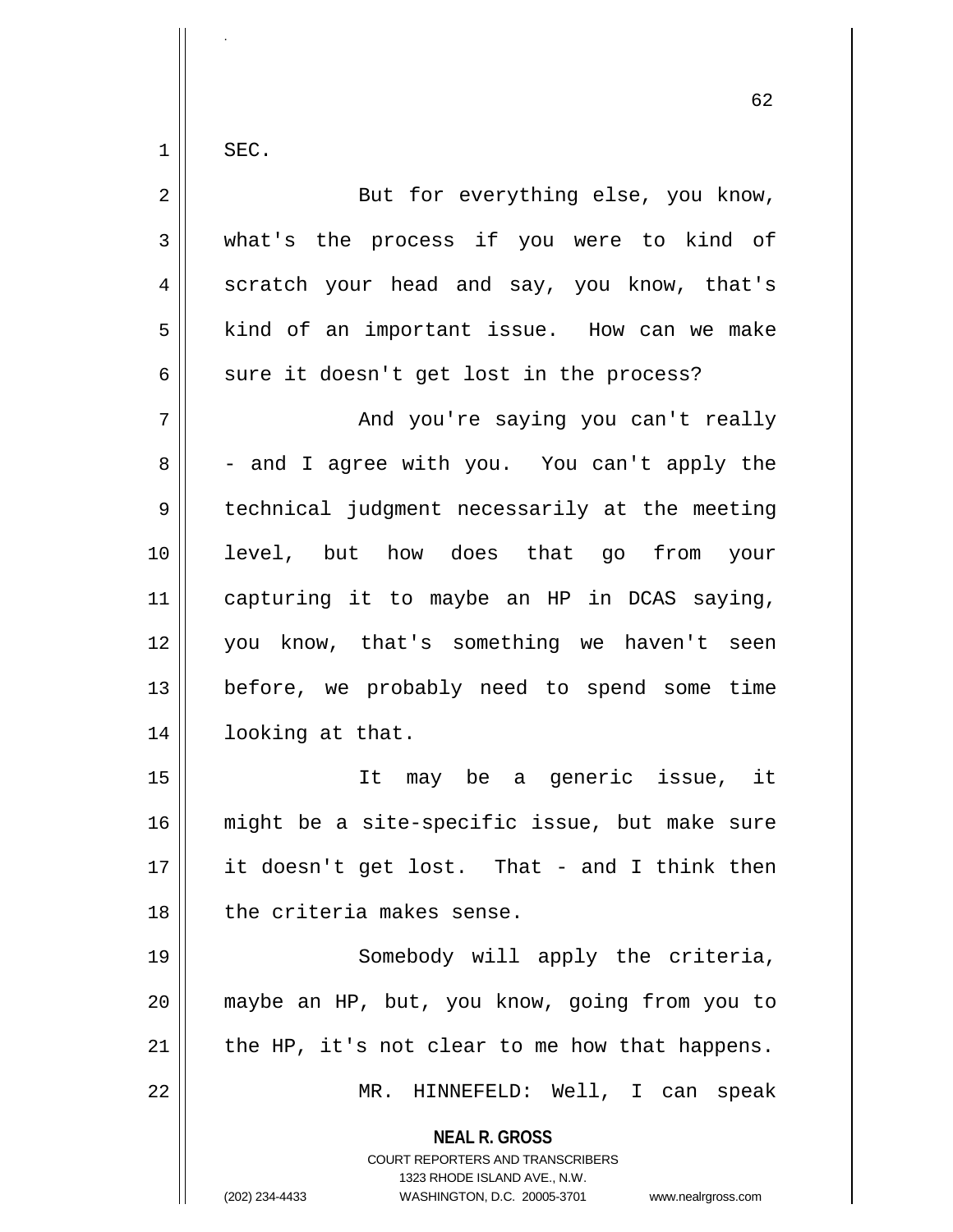$1 \parallel$  to that. And actually, you made me rethink my  $2 \parallel$  last statement a little bit.

.

3 || In these SEC evaluations, 4 meetings, SEC focus meetings, first of all, it 5 depends upon where we fall on our Evaluation 6 Report whether the comments - whether there 7 might be additional comments beyond what's 8 | being written into the Evaluation Report.

9 For instance, if we - if we in our 10 Evaluation Report conclude that we - dose 11 reconstruction is infeasible throughout the 12 | cover period, most of the stuff we're going to 13 hear will be wrapped up in the Evaluation 14 Report.

15 If in our evaluation process we 16 say, well, we believe doses can be  $17$   $\parallel$  reconstructed, then there could be items that 18 we hear or even if can be reconstructed 19 proportionately, there might be items that we 20 hear in this meeting that relate to these 21 || people's work experience that are outside the  $22$  | covered period or inside.

> **NEAL R. GROSS** COURT REPORTERS AND TRANSCRIBERS 1323 RHODE ISLAND AVE., N.W. (202) 234-4433 WASHINGTON, D.C. 20005-3701 www.nealrgross.com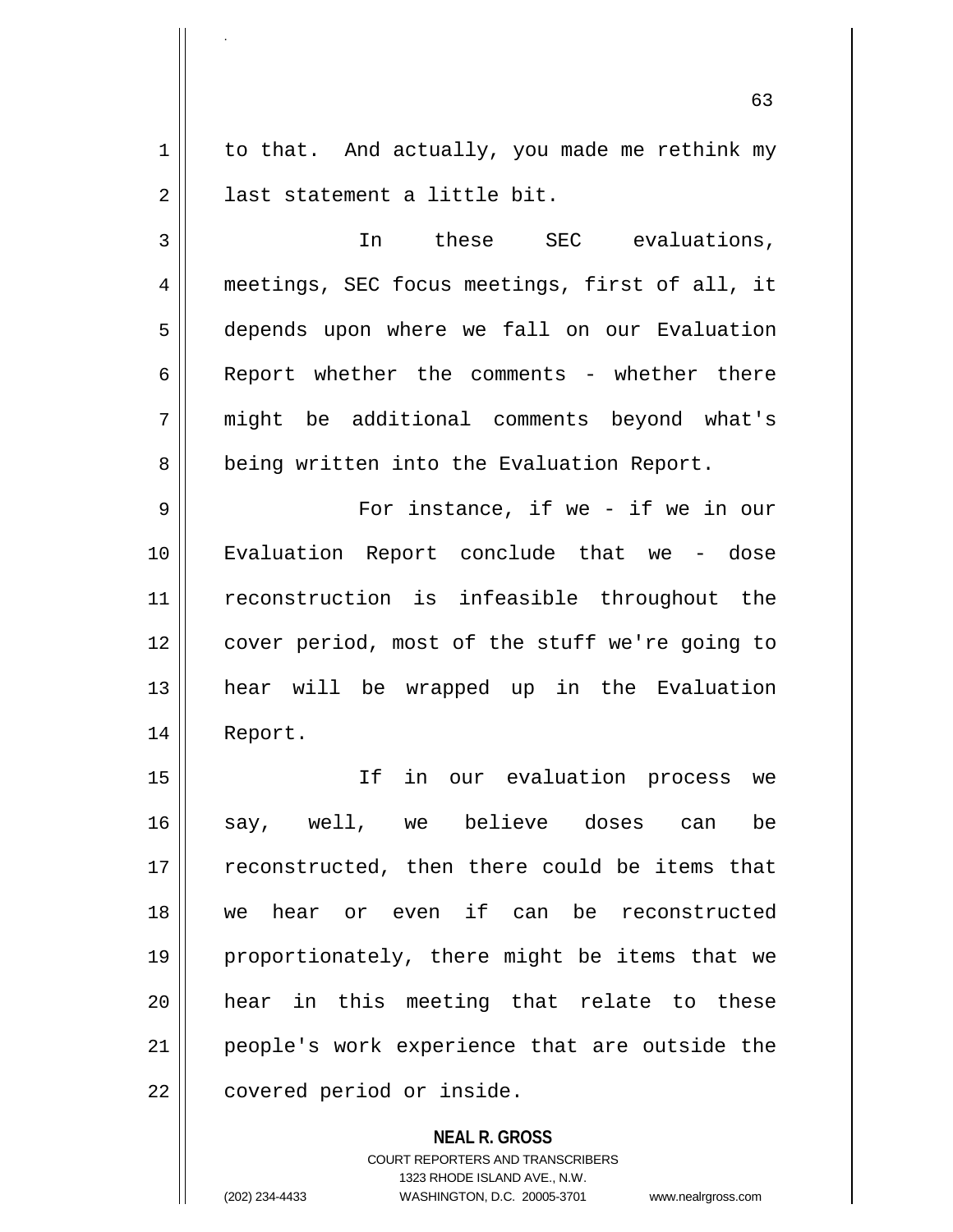**NEAL R. GROSS** COURT REPORTERS AND TRANSCRIBERS 1323 RHODE ISLAND AVE., N.W. 64 1 And so, we need - I think if we're  $2 \parallel -I$  think we'll address certain of them more  $3 \parallel$  specifically. 4 And I'm thinking exactly of Rocky 5 Flats now when we had a 1973 event and actions 6 were taken after 1973 at Rocky Flats where 7 they say, okay, we know better, we've got 8 things under hand, but we got comments 9 | certainly from people who worked after 1975. 10 And so, those areas we need to 11 || look carefully and make sure we're considering 12 what they're telling us in the context of the 13 whole - other information we received there 14 since 1975. 15 || So, to me, I'm going to relax my 16 last statement a little bit. I think you're 17 || right and we need to make sure we carefully do 18 || things like that even on these SEC outreach. 19 Now, we have yet, so you won't see  $20$  any action items in here yet, but that might  $21$  | be something - because I think we're going to 22 || get that later on in terms of process of

.

(202) 234-4433 WASHINGTON, D.C. 20005-3701 www.nealrgross.com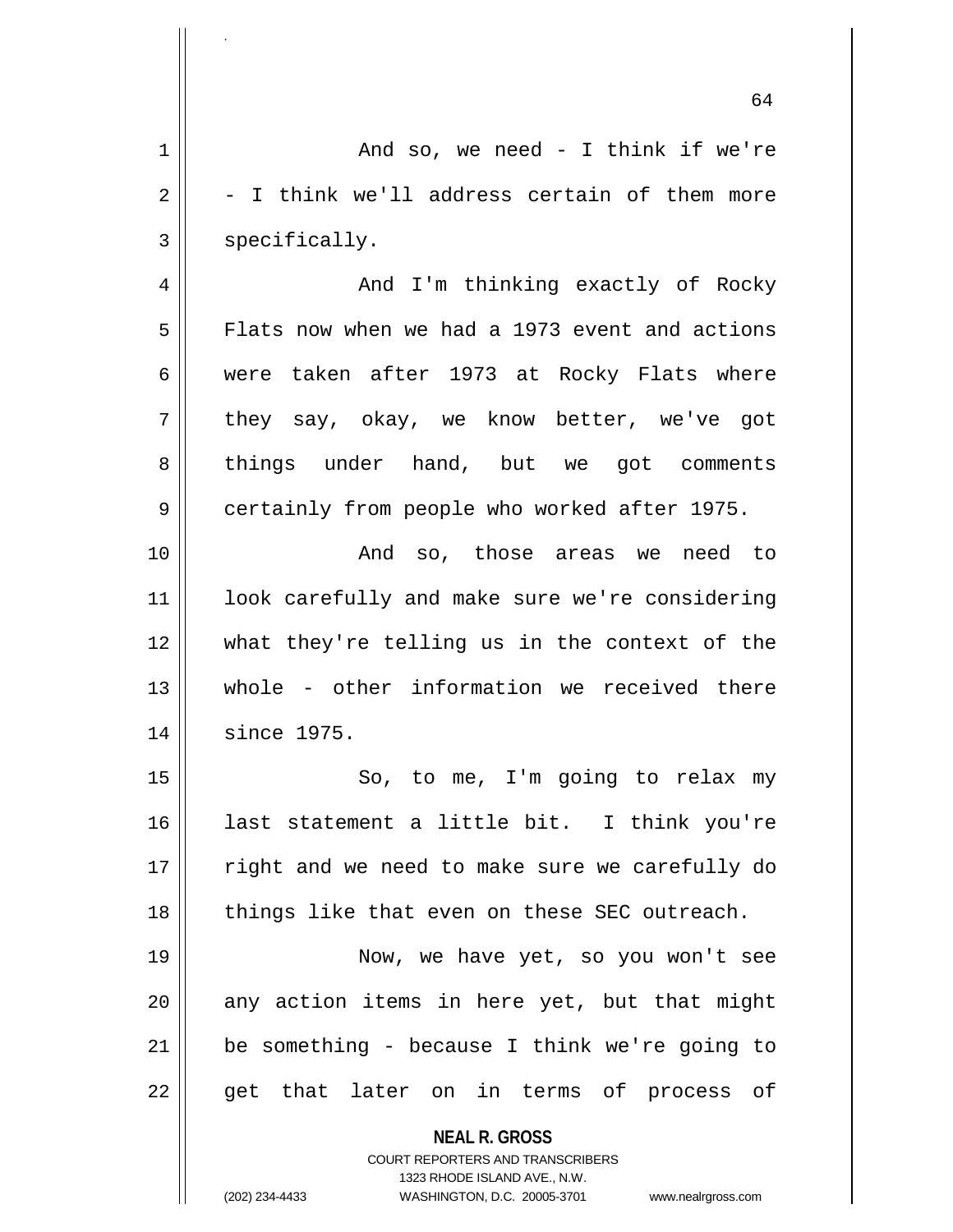65

1 | identifying action items. We're going to get  $2 \parallel$  to that, I think, a little later on in the 3 | procedure.

.

4 And so, there is a process, we're  $5 \parallel$  going to get to it, and maybe I should just be  $6 \parallel$  quiet and wait until we get to the procedure.

7 But I think I do want to relax 8 that last statement. Just because we're in an  $9 \parallel$  SEC focus meeting, does not mean - that does 10 not relieve us of the responsibility of 11 looking through notes and minutes to see 12 whether or not there are action items that 13 need to be addressed beyond the technical 14 | document we're currently writing.

15 MR. FITZGERALD: We've been 16 through, for example, some of the Site Profile 17 revisits. And there are still some issues 18 || that require some disposition on a technical 19 level, but are fairly significant even though 20 || they weren't of SEC significance. And it just 21 || seems like there's a number of items that you 22 | want to capture.

> **NEAL R. GROSS** COURT REPORTERS AND TRANSCRIBERS 1323 RHODE ISLAND AVE., N.W. (202) 234-4433 WASHINGTON, D.C. 20005-3701 www.nealrgross.com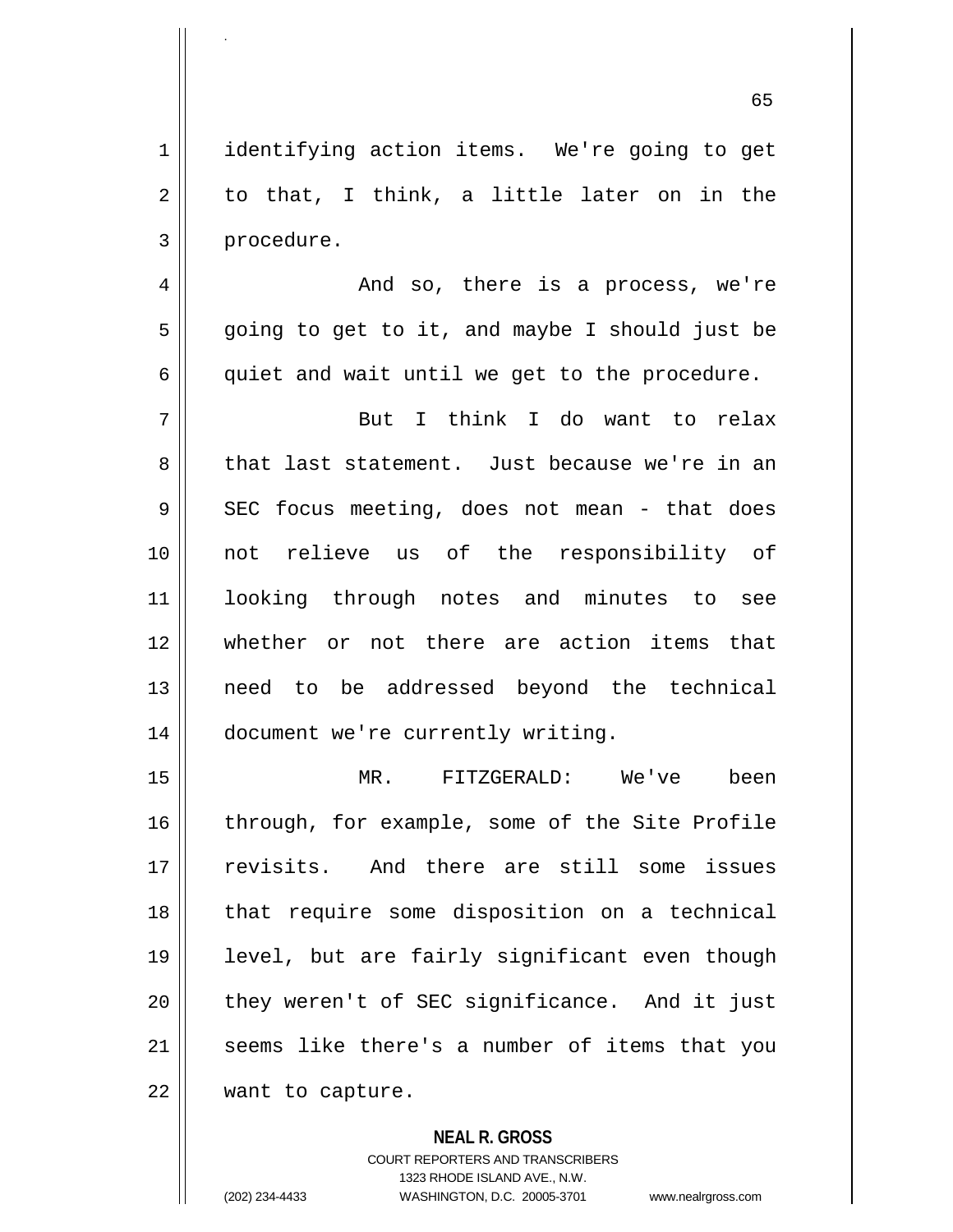| $\mathbf 1$    | And I thought the criteria were                                                                     |
|----------------|-----------------------------------------------------------------------------------------------------|
| $\overline{2}$ | good criteria, just without getting ahead of                                                        |
| 3              | myself, but I - sort of a hip bone connected                                                        |
| $\overline{4}$ | to the leg bone type of thing. I wasn't quite                                                       |
| 5              | sure how those things would get to the                                                              |
| 6              | individual who could apply those criteria and                                                       |
| 7              | sort of say, yes, this is something that                                                            |
| 8              | should be nailed down better and we need to                                                         |
| 9              | track it. It needs to go into some kind of                                                          |
| 10             | system so it doesn't get lost, and that                                                             |
| 11             | process wasn't clear.                                                                               |
| 12             | MR. HINNEFELD: Well, we'll have to                                                                  |
| 13             | - we've got a process now. We'll have to                                                            |
| 14             | maybe look at some of those kinds of meetings,                                                      |
| 15             | you know, maybe look back at some of the old                                                        |
| 16             | meetings and see whether we can go through                                                          |
| 17             | that process there.                                                                                 |
| 18             | I was just going to suggest that                                                                    |
| 19             | coming out of here we could - we'll work with                                                       |
| 20             | the ATL to identify some of those types of SEC                                                      |
| 21             | or Site Profile revisit meetings.                                                                   |
| 22             | I don't want to go back, you know,                                                                  |
|                |                                                                                                     |
|                | <b>NEAL R. GROSS</b>                                                                                |
|                | <b>COURT REPORTERS AND TRANSCRIBERS</b>                                                             |
|                | 1323 RHODE ISLAND AVE., N.W.<br>(202) 234-4433<br>WASHINGTON, D.C. 20005-3701<br>www.nealrgross.com |
|                |                                                                                                     |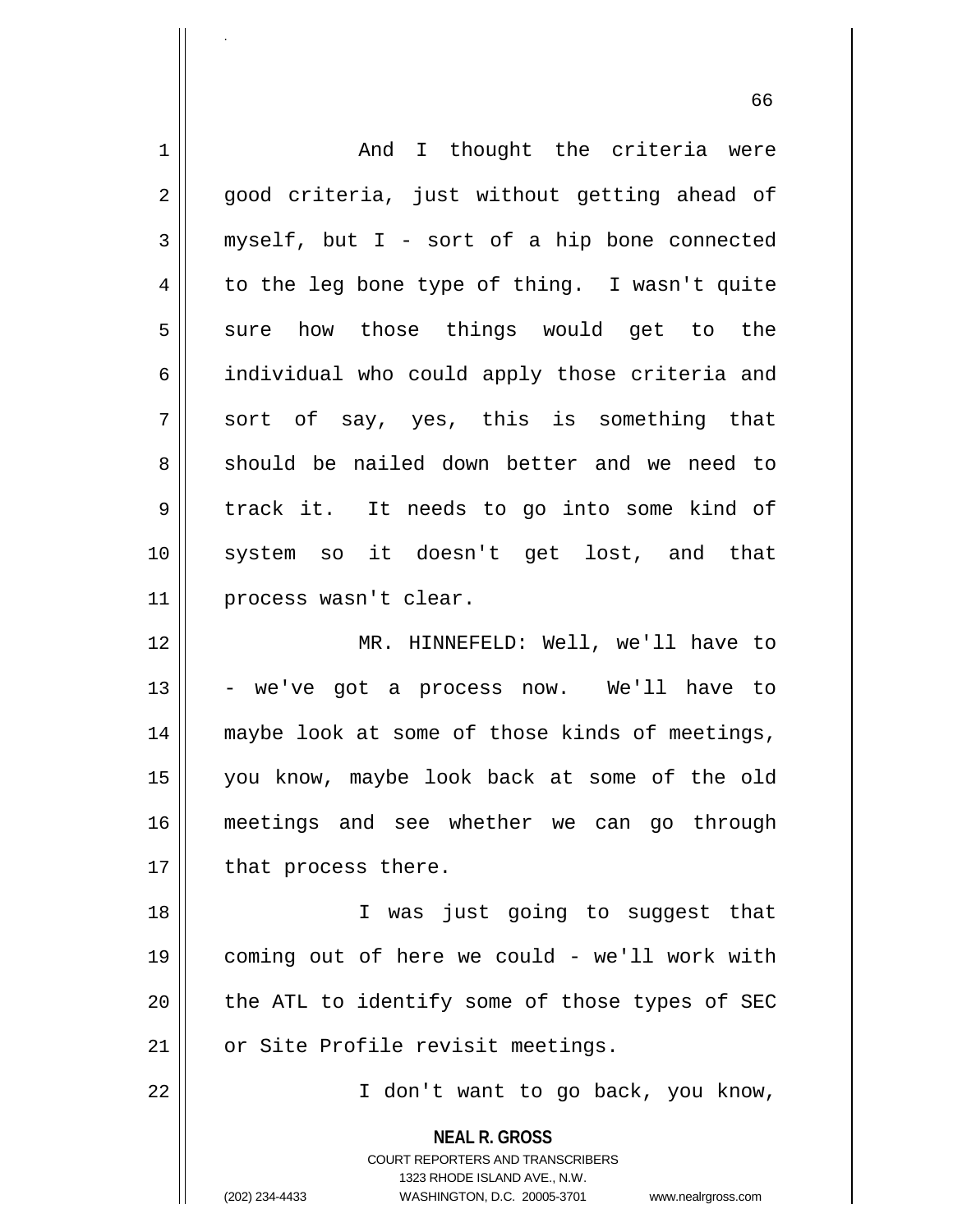**NEAL R. GROSS** COURT REPORTERS AND TRANSCRIBERS 1323 RHODE ISLAND AVE., N.W. (202) 234-4433 WASHINGTON, D.C. 20005-3701 www.nealrgross.com 1 eight or nine years, but we can go back a  $2 \parallel$  couple anyway and then go through the process  $3 \parallel$  with the record from those meetings whether 4 || it's meeting minutes or notes. 5 || Then, the process is all on our 6  $\parallel$  side. We'll just work with the ATL to 7 identify which are those meetings. And we'll 8 go through that process on our side and see if  $9 \parallel$  we can arrive at - see if we arrive at actions  $10$  | and see if we can go back a little bit. 11 Like I said, I don't want to go 12 way back, but I'm willing to go back a couple 13 years. 14 MR. FITZGERALD: Now, this process 15 is outreach-oriented. This is really the ATL-16 || oriented just to clarify. I mean, everything 17 || else that comes open transom, you know, 18 wouldn't fall into this venue at all. 19 || MR. HINNEFELD: Right. 20 MR. FITZGERALD: I mean, if 21 somebody writes in and says, you know, I'm at  $22 \parallel$  such and such a site and I've got this

.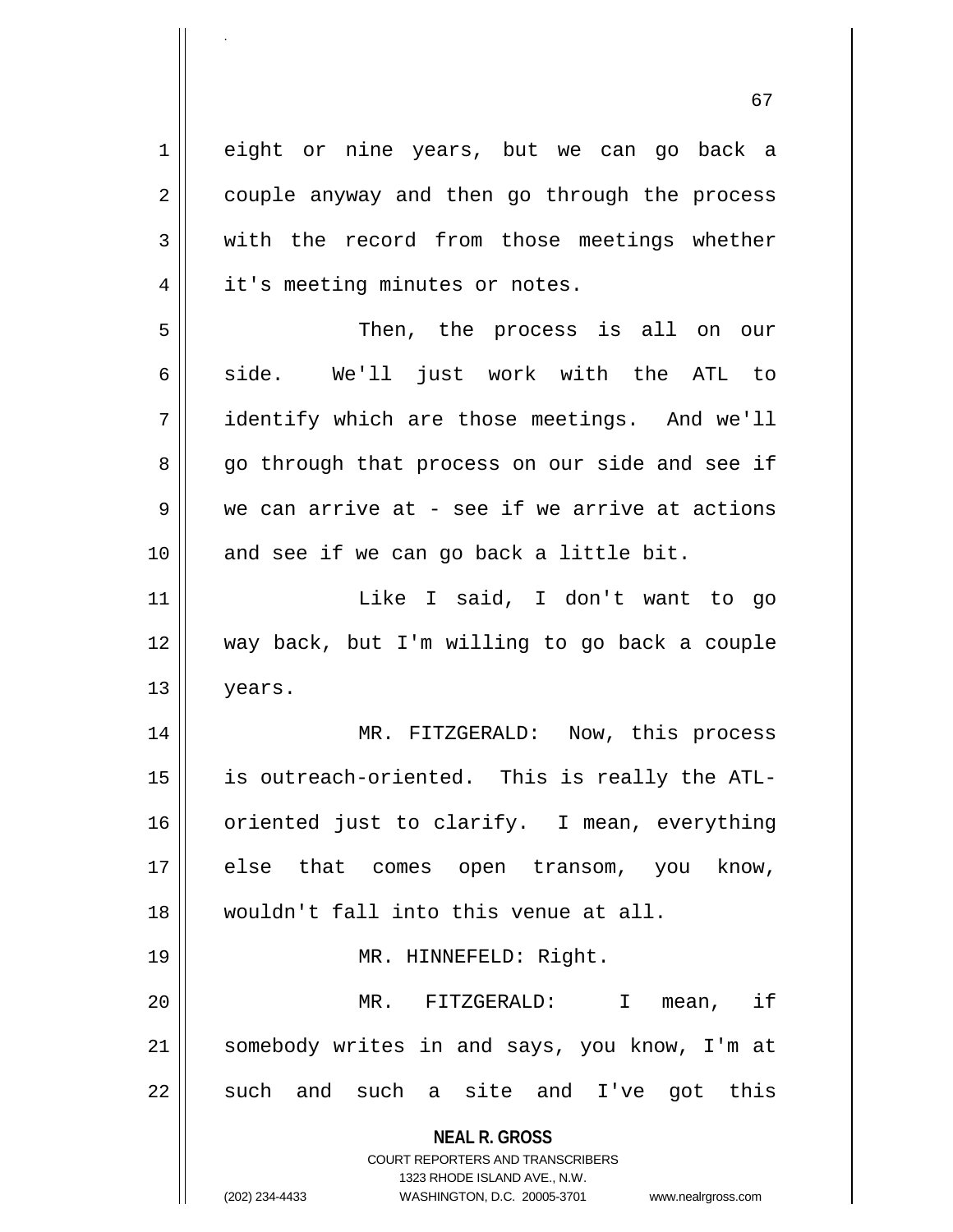1 | technical issue, you would disposition that as  $2 \parallel$  a separate response.

.

3 MR. HINNEFELD: And I know Chris 4 had to drop off our phone call and she's 5 || probably not on right now. And Chris in the 6 || past six months has been - had a detail or she  $7 \parallel$  had like a - I forget - eight-month detail as 8 deputy director of the division, our division. 9 and she just started a detail on the World 10 || Trade Center for the majority of her time.

11 || So, progress on some items are not 12 || qoing, you know, have not gone as quickly as 13 || they would have otherwise, but the - but our 14 || view is that we don't want to try to address 15 all those various inputs in what we call an 16 || output procedure. We want to address them,  $17$  and we want to have a system for addressing  $18 \parallel$  them.

19 And so, that has not proceeded as 20 far as maybe it would have had we not had 21 | other conflicting resource demands.

22 MR. FITZGERALD: So, there is

**NEAL R. GROSS** COURT REPORTERS AND TRANSCRIBERS

1323 RHODE ISLAND AVE., N.W.

(202) 234-4433 WASHINGTON, D.C. 20005-3701 www.nealrgross.com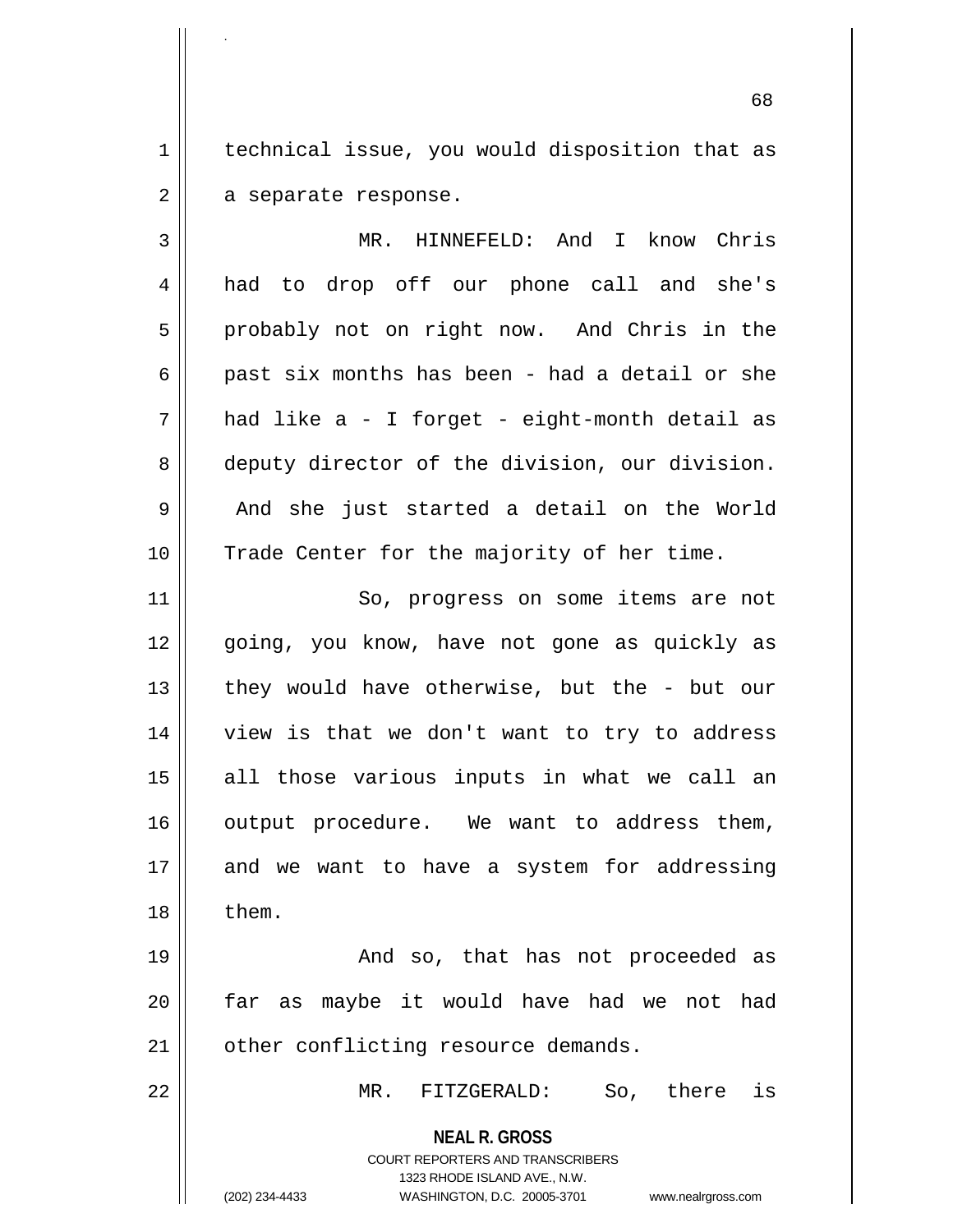1 certainly an intent to integrate -

.

2 || MR. HINNEFELD: The same kind of 3 || process. We expect to use the same kind of 4 || process, which is having the cognizant health 5 physicist from our side go through the 6 information as provided whether it comes from  $7 \parallel$  an outreach meeting, whether it comes in 8 || through, you know, any of the various sundry 9 ways that information just pops into us, go 10 || through the same thing and determine, okay, 11 || what is, you know, what is the thing here, are 12 there action items here, and capture it in 13 Some fashion.

14 || Probably not in outreach tracking, 15 but something akin to outreach tracking or 16 maybe into an integrated system that include 17 || both the outreach tracking system and actions  $18$  || and things that come in otherwise.

19 CHAIR BEACH: Okay. So, on the 20 matrix, the second portion I'm going to call 21 completed, because I think the essence of it 22 was the WISPR.

**NEAL R. GROSS**

COURT REPORTERS AND TRANSCRIBERS 1323 RHODE ISLAND AVE., N.W. (202) 234-4433 WASHINGTON, D.C. 20005-3701 www.nealrgross.com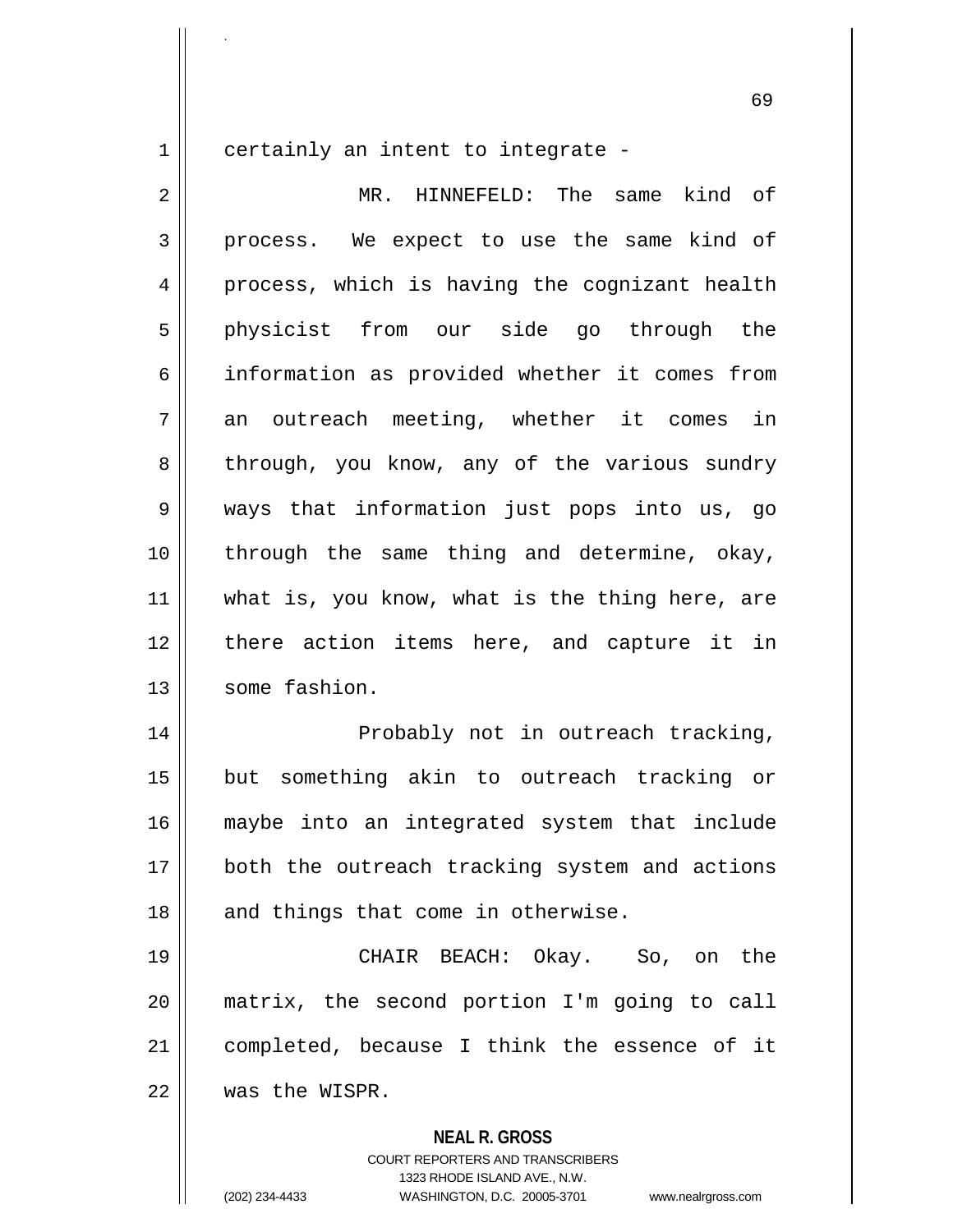|    | 70                                                       |
|----|----------------------------------------------------------|
| 1  | MR. FITZGERALD: This more<br>gets                        |
| 2  | into -                                                   |
| 3  | MS. AYERS: These specific things                         |
| 4  | are done.                                                |
| 5  | CHAIR BEACH: Yes, okay.                                  |
| 6  | MS. AYERS: And the others<br>are                         |
| 7  | going to come up later, probably.                        |
| 8  | CHAIR BEACH: So, that will put us                        |
| 9  | into this F2. You're going to jump on that               |
| 10 | one?                                                     |
| 11 | MS. AYERS: All right. Finding 2,                         |
| 12 | the procedure does not specify criteria for              |
| 13 | identifying action items or evaluating the               |
| 14 | adequacy and timeliness of response                      |
| 15 | resolution.                                              |
| 16 | So, here we go. Okay. So, this                           |
| 17 | is leading right into what we're talking about           |
| 18 | already. The procedure described a process               |
| 19 | for documenting action items rather than every           |
| 20 | comment that was collected. And, therefore,              |
| 21 | identifying/capturing those action items is a            |
| 22 | key element of being responsive toward                   |
|    | <b>NEAL R. GROSS</b><br>COURT REPORTERS AND TRANSCRIBERS |

1323 RHODE ISLAND AVE., N.W.

 $\overline{\phantom{a}}$  $\prod_{i=1}^{n}$ 

(202) 234-4433 WASHINGTON, D.C. 20005-3701 www.nealrgross.com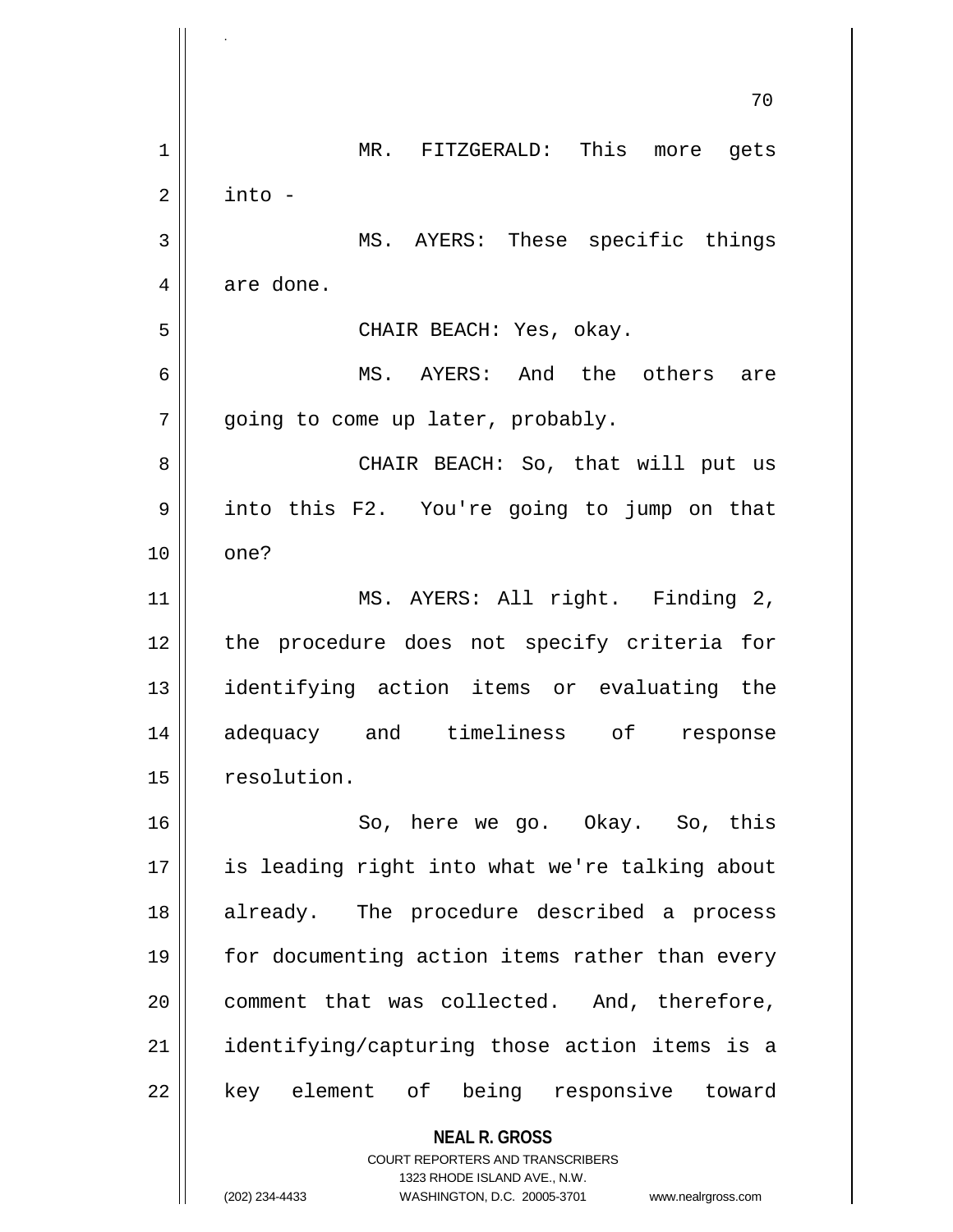1 comments and getting them considered just as  $2 \parallel$  we have said. So, that's what this one was  $3 \parallel$  about.

.

4 | Work Group-recommended actions; 5 Number 1, additional guidance will be 6 incorporated into PR-012 to address action 7 items final disposition determination. 8 || Responsible address commitment date, review 9 | for technical adequacy, designation of whether 10 technical document requires an update and 11 identification of how the action item was 12 closed.

13 || And that is all coming through in 14 Appendix E.

15 MR. FITZGERALD: And that was 16 discussed in the very last Work Group meeting, 17 but had not been manifested in the revision of 18 || the procedure before the Work Group.

19 So, now it has been. So, it's 20 consistent with the direction or the 21 | recommendation of the Work Group. So, that's 22 where it stands.

> **NEAL R. GROSS** COURT REPORTERS AND TRANSCRIBERS

1323 RHODE ISLAND AVE., N.W. (202) 234-4433 WASHINGTON, D.C. 20005-3701 www.nealrgross.com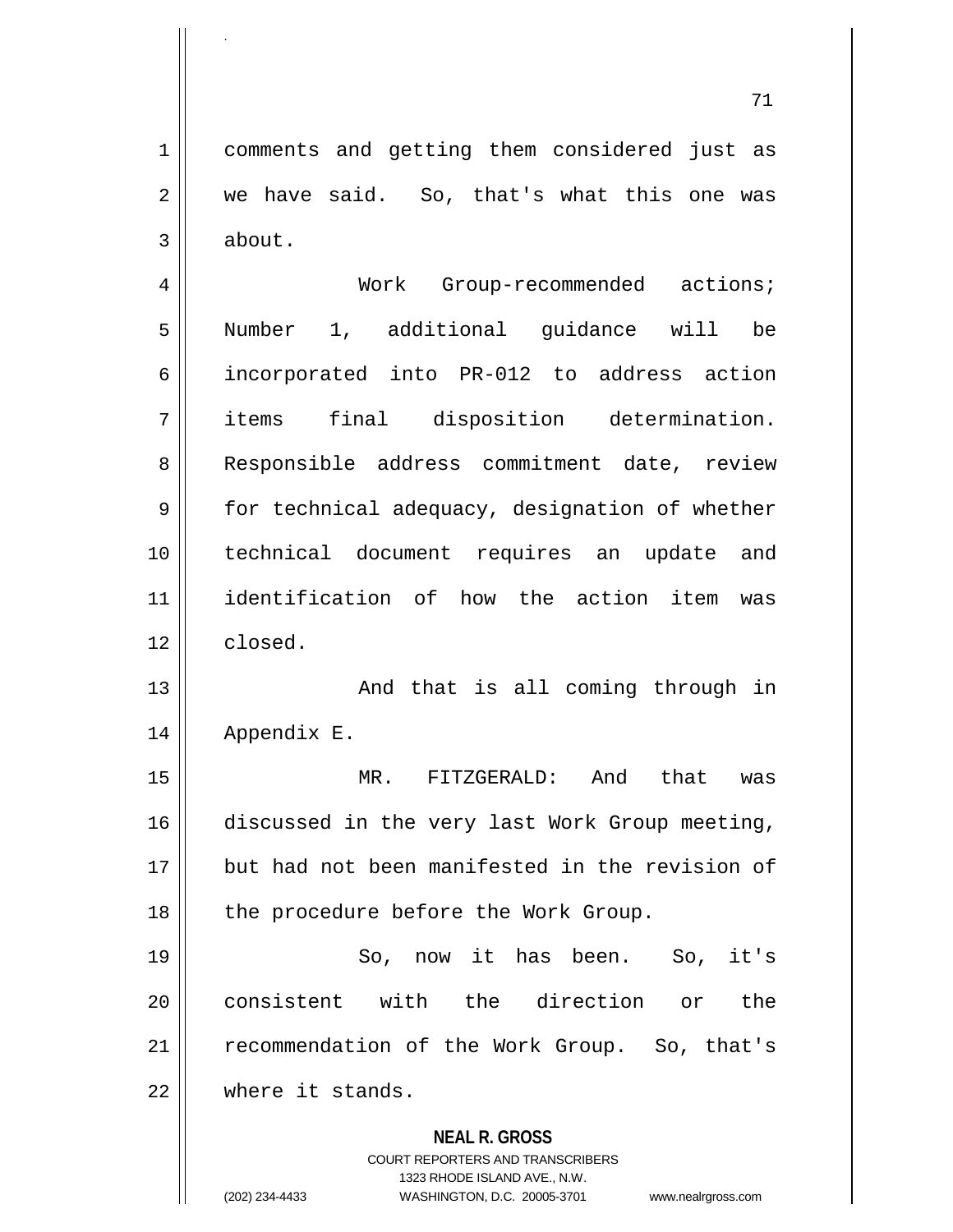**NEAL R. GROSS** COURT REPORTERS AND TRANSCRIBERS 1323 RHODE ISLAND AVE., N.W. (202) 234-4433 WASHINGTON, D.C. 20005-3701 www.nealrgross.com 72 1 || CHAIR BEACH: So, that one is 2 | considered completed, unless I hear otherwise.  $3 \parallel$  So, Number 2. 4 || MS. AYERS: Actually, Number 2 -5 | Number 1 and Number 2 are both -6 CHAIR BEACH: Exactly the same. 7 MS. AYERS: They're pretty much in 8 l the same boat. 9 CHAIR BEACH: And thank you for 10 || referencing the transcript, too, to be able to 11 go back and look at that. That was helpful. 12 MS. AYERS: Got to keep my brain  $13$  | straight to make sure -14 CHAIR BEACH: That was very 15 helpful. You did a good job, Lynn. 16 MS. AYERS: Okay. Oh, there's the 17 || three - oh, WISPR comments. I guess it  $18$  || affected a lot of things. So, I guess -19 MR. FITZGERALD: I think we 20 | discussed that. 21 || MS. AYERS: Appears to be -22 CHAIR BEACH: Make sure there's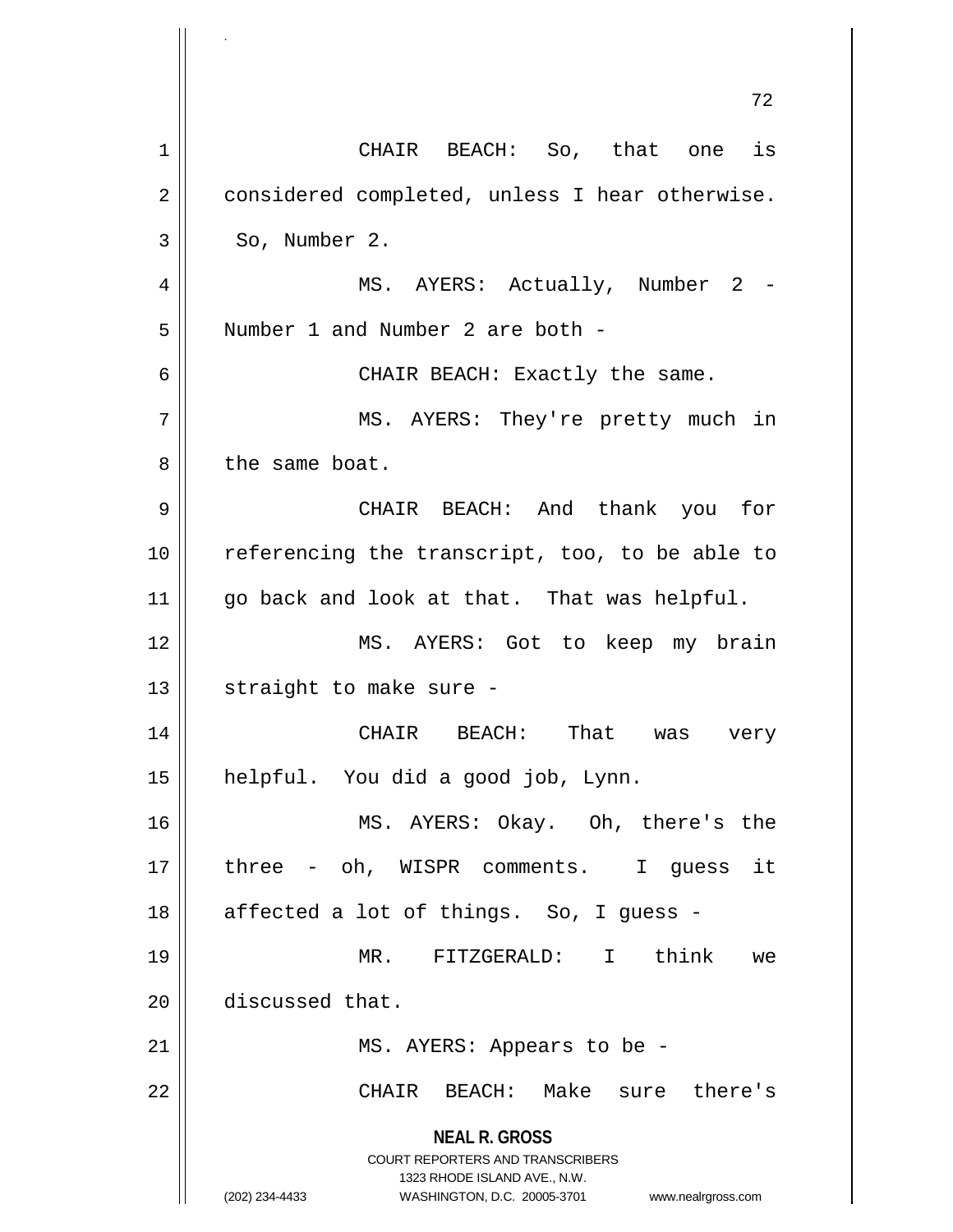**NEAL R. GROSS** COURT REPORTERS AND TRANSCRIBERS 1323 RHODE ISLAND AVE., N.W. 73 1 || nothing missing. 2  $\parallel$  MS. AYERS: This was the end of F2. 3 MR. FITZGERALD: The same as the 4 | previous one. 5 || MS. AYERS: Right. 6 CHAIR BEACH: Okay. So, we're  $7 \parallel$  calling F3 completed - never mind. I got it. 8 || MS. AYERS: We haven't gotten to F3  $9 \parallel$  yet. 10 || CHAIR BEACH: Okay, go ahead. 11 MS. AYERS: Okay. F3 is the 12 majority of expected documentation is not 13 || available at the time of the review in OTS for 14 || the meetings conducted within the effective 15 | period of PROC-12. 16 || Kathy did prepare a follow-up 17 || review in - when was that? December of 2010. 18 It included several recommendations. 19 Incorporate guidance provided in those extra  $20$  || informational - I think they might have been 21 || slides at the meeting. Classification of 22 || worker outreach meetings and types of NIOSH

.

(202) 234-4433 WASHINGTON, D.C. 20005-3701 www.nealrgross.com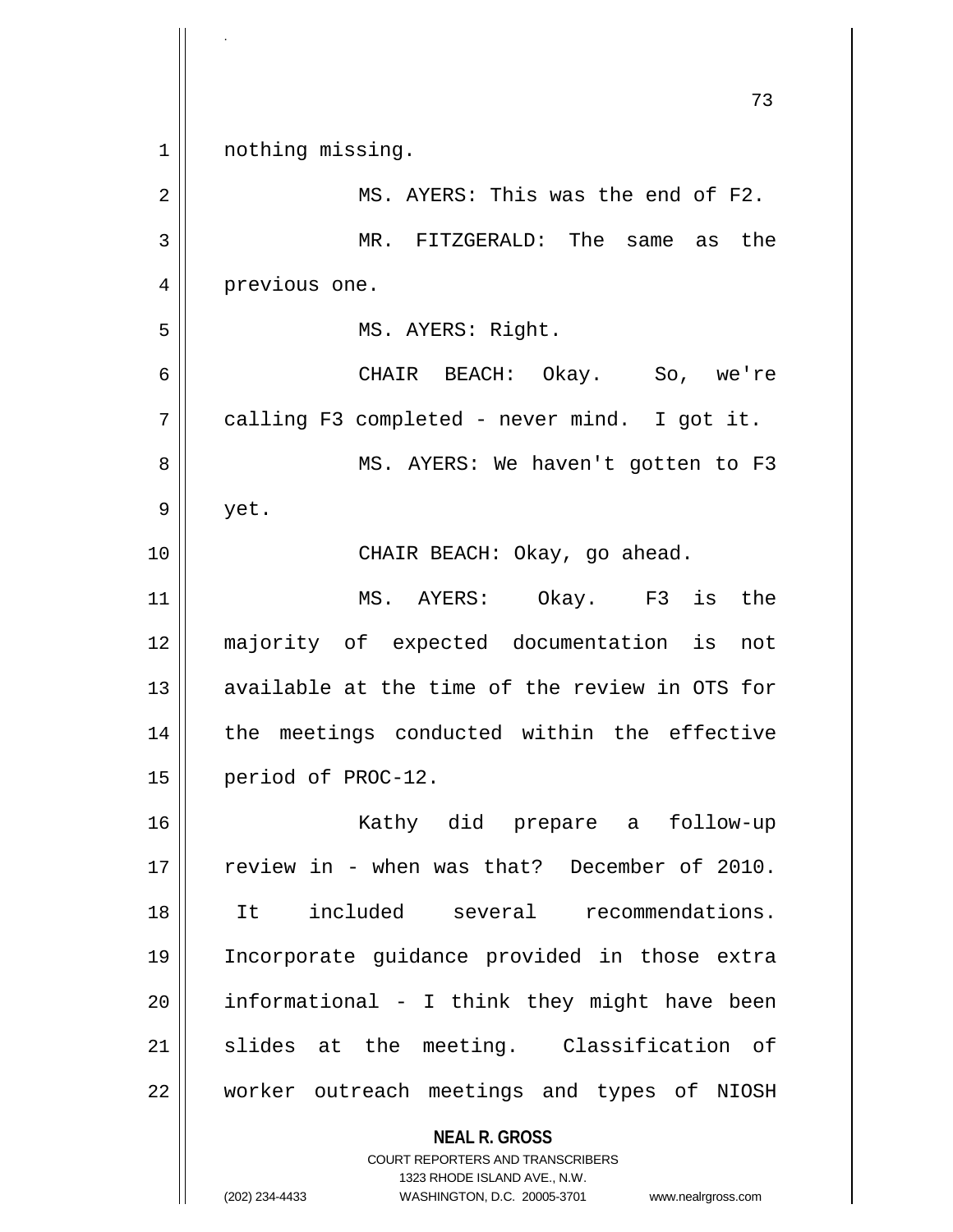1 meetings. I believe that's been done in one 2 | of the appendices.

.

3 | Complete communication and 4 || training of facilitators and hold them 5 accountable. So, those were our  $6 \parallel$  recommendations for the follow-up for it. 7 || So, action items, SC&A had an

 $8 \parallel$  action item to validate one of the updates of  $9 \parallel$  OTS result that concerned under Finding 3. 10 That's the report from 2010, what we just 11 described.

12 NIOSH action items. Number 1, 13 || reevaluate the meeting minutes from meetings 14 conducted since the implementation of OCAS-PR-15 012 based on the new criteria and determine if 16 || there are additional action items.

17 MR. JOHNSON: And we did that and 18 we identified what meetings had minutes or 19 were required to have minutes. And I sent a 20 || memo out to the respective HPs.

21 || They reviewed the minutes and 22 || responded back in all cases indicating that

> **NEAL R. GROSS** COURT REPORTERS AND TRANSCRIBERS 1323 RHODE ISLAND AVE., N.W.

(202) 234-4433 WASHINGTON, D.C. 20005-3701 www.nealrgross.com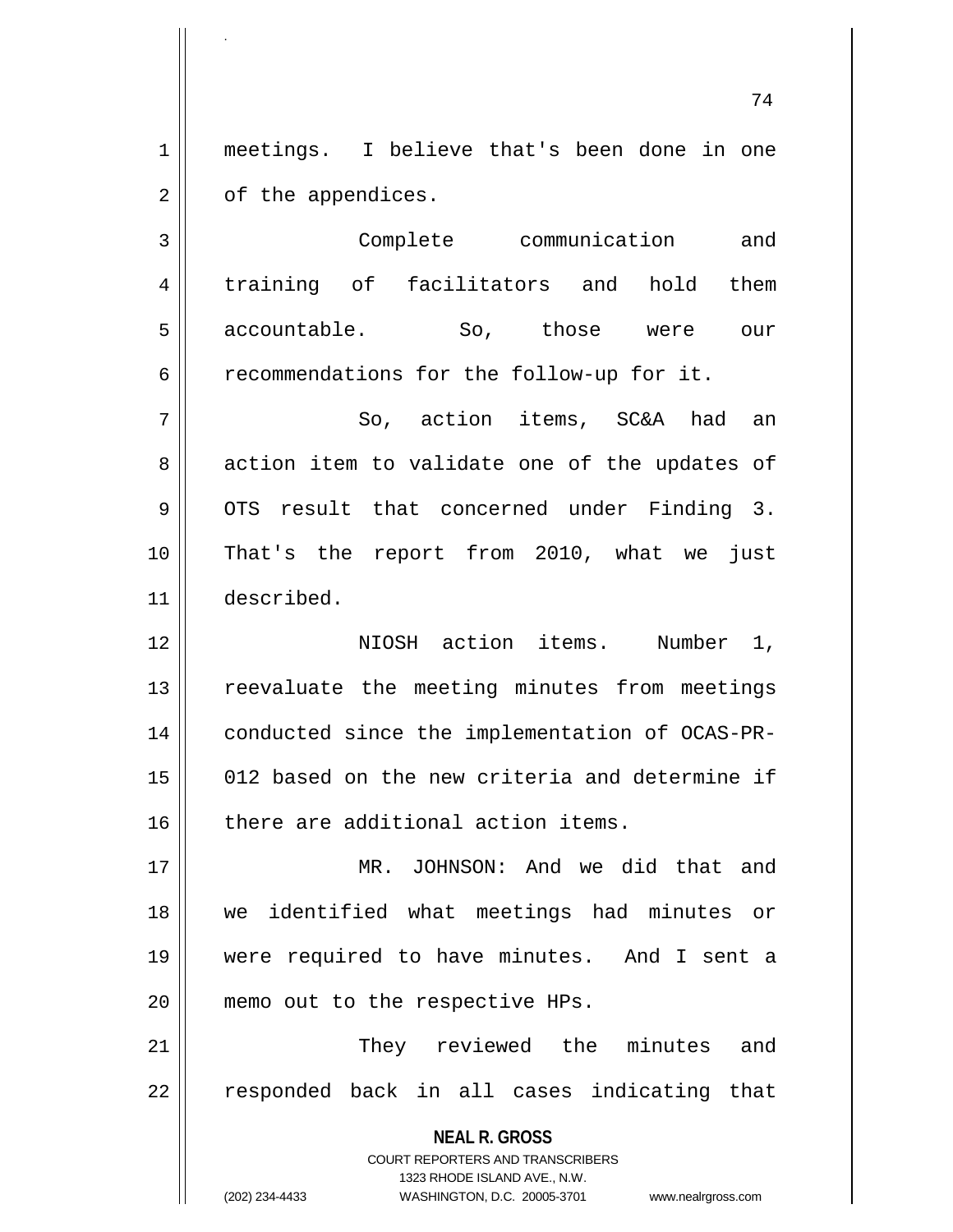**NEAL R. GROSS** COURT REPORTERS AND TRANSCRIBERS 1323 RHODE ISLAND AVE., N.W. (202) 234-4433 WASHINGTON, D.C. 20005-3701 www.nealrgross.com 75 1 there were no additional action items 2 || identified in the minutes. 3 CHAIR BEACH: So, is that captured  $4 \parallel$  anywhere? It's not, is it, in the procedure.  $5 \parallel$  That's -6 MR. HINNEFELD: Well, I mean, 7 || there's really nowhere in the procedure to 8 || write something like this. 9 CHAIR BEACH: Yes. 10 MR. HINNEFELD: That's more of a 11 historical actions taken. 12 CHAIR BEACH: Yes. 13 MR. HINNEFELD: It occurs to me 14 that's a one-point decision, you know. One 15 person looks at it and says there's nothing 16 new. 17 || CHAIR BEACH: Yes. 18 MR. HINNEFELD: I'm toying with 19 whether or not there may be a sampling of  $20$  | those ought to be looked at by a second person 21 | on our side or your side or something. 22 || MS. AYERS: You have a list of the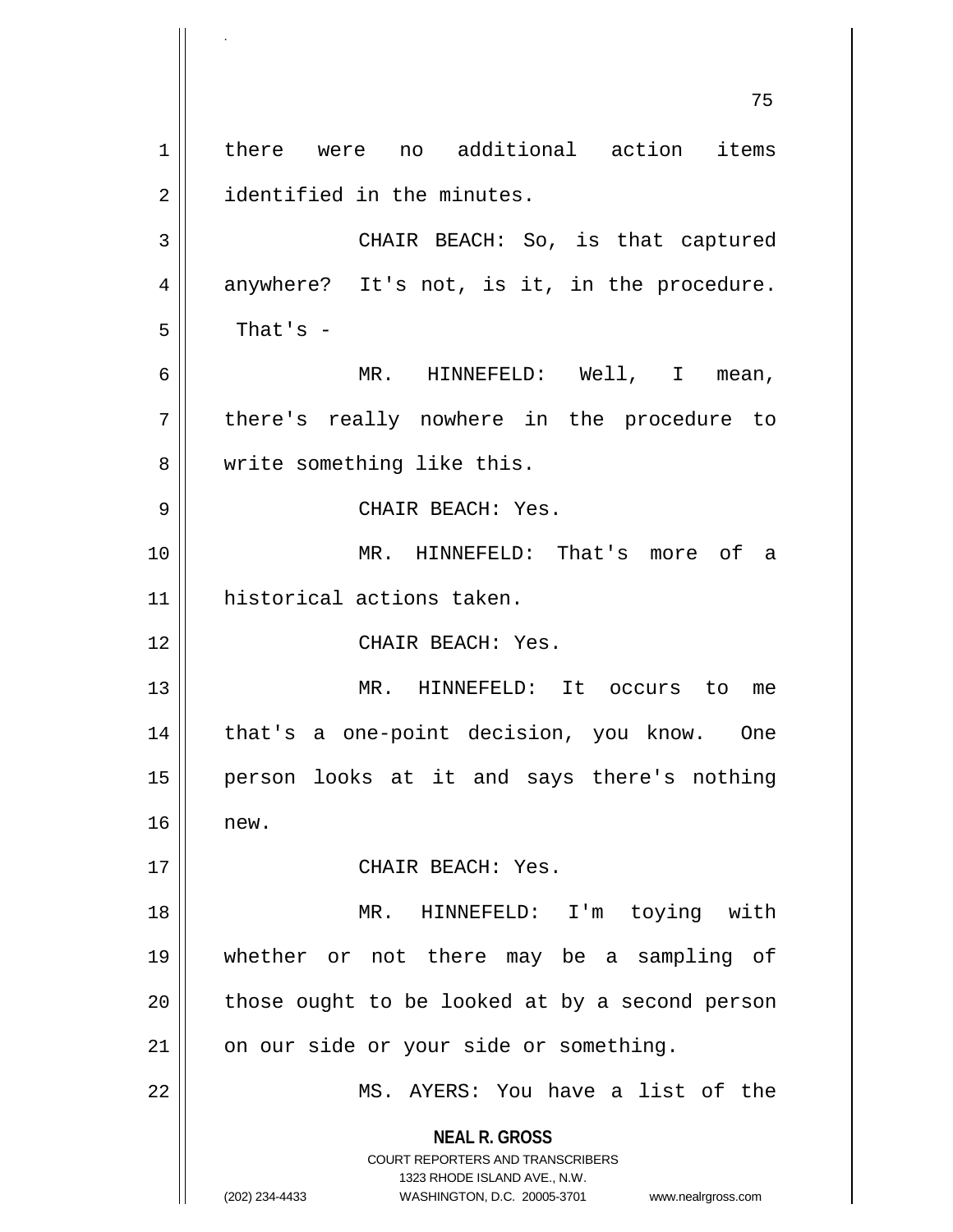**NEAL R. GROSS** COURT REPORTERS AND TRANSCRIBERS 1323 RHODE ISLAND AVE., N.W. (202) 234-4433 WASHINGTON, D.C. 20005-3701 www.nealrgross.com 76 1 || meetings that we reviewed in that matter? 2 || MR. JOHNSON: This is a listing of 3 the procedures in yellow. And those were the  $4 \parallel$  folks that were - that it was sent to. And  $5 \parallel$  then attached to it is their responses. 6 MR. HINNEFELD: Okay. Well, in the 7 essence of cooperation, I think I'd like to  $8 \parallel$  look at this and maybe share it with the Work  $9 \parallel$  Group and SC&A, rather than say, okay, well, 10 || our people said it's okay, so it's okay, you  $11$  | know. I'd like to look at it for  $-$ 12 CHAIR BEACH: So, could we do 13 || something, some kind of a sampling? 14 MR. HINNEFELD: Well, I mean -- 15 || MR. JOHNSON: How many are there? 16 It might not - 17 CHAIR BEACH: Yes, how many are 18 ll there? 19 MR. HINNEFELD: There are - well,  $20$  || in terms of number of sites, there are - or 21 || number of meetings. These are eight meetings. 22 || Two of the meetings are GE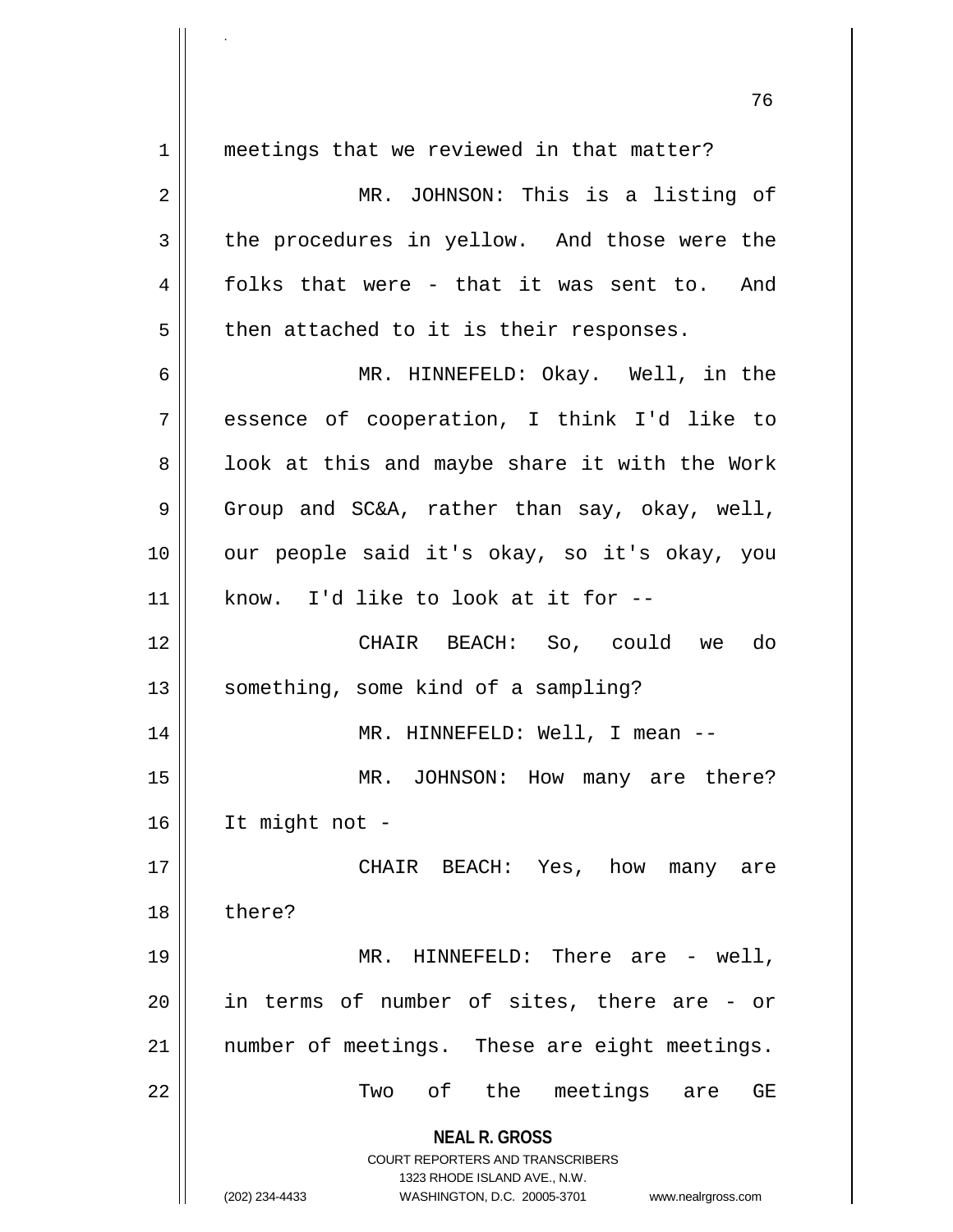**NEAL R. GROSS** COURT REPORTERS AND TRANSCRIBERS 1323 RHODE ISLAND AVE., N.W. (202) 234-4433 WASHINGTON, D.C. 20005-3701 www.nealrgross.com 77 1 || Evendale, which is an NCC approval period.  $2 \parallel$  Two of the meetings are Paducah. They've got  $3$  six sites. 4 The others are Kansas City, Weldon 5 | Springs, Huntington Pilot Plant and Simonds, 6 | or "Simmons," Saw and Steel. 7 We've been calling it Simonds. 8 | Somebody from the neighborhood up there called 9 | it "Simmons" one time. So, we were wondering 10 || if maybe we were wrong. 11 (Laughter.) 12 MR. FITZGERALD: These are outreach 13 meetings, not the SEC focus meetings. We've  $14$  | had eight of those since the -15 || MR. HINNEFELD: Well, the earliest 16 || one on here is on August of 2009. And the 17 latest one looks like it's in July of 2010.  $18$  || And these were - well, let me think. 19 I think there may have been a 20 || variety of reasons for having these. I'm not  $21$  | really sure. 22 MR. FITZGERALD: Just seems like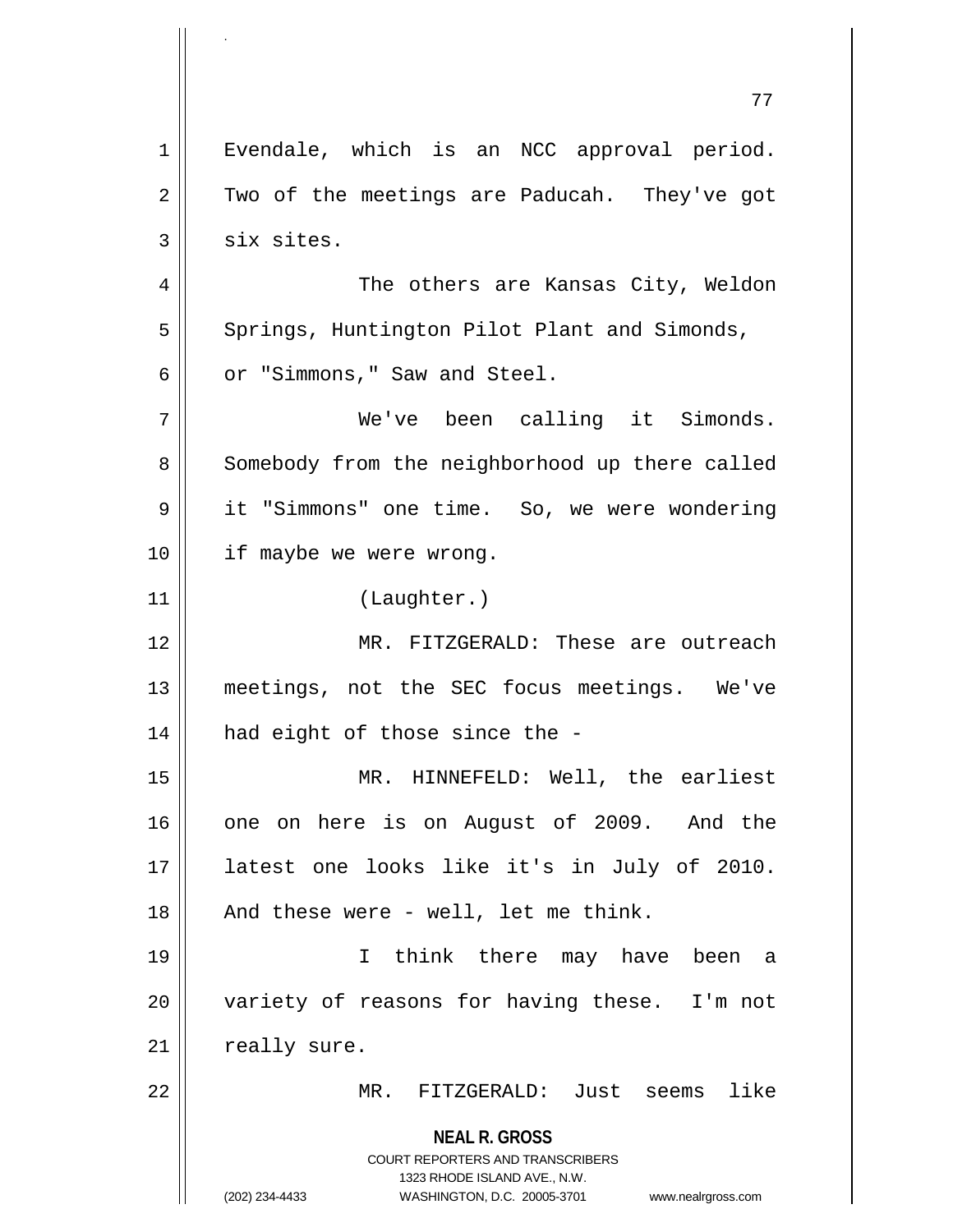$1 \parallel$  eight --

.

| $\overline{2}$ | MR. HINNEFELD: GE<br>Evendale, I                                                                                                                                |
|----------------|-----------------------------------------------------------------------------------------------------------------------------------------------------------------|
| 3              | believe, was the focus group meetings we had                                                                                                                    |
| 4              | when we were trying to finalize that                                                                                                                            |
| 5              | Evaluation Report and to vote on the                                                                                                                            |
| 6              | Evaluation Report, because we were having a                                                                                                                     |
| 7              | series of focus meetings with those people.                                                                                                                     |
| 8              | That's probably what those were.                                                                                                                                |
| 9              | Paducah in December of `09, Chuck                                                                                                                               |
| 10             | Nelson was there - or at least he's the guy                                                                                                                     |
| 11             | who looked at the - he's the one who looked at                                                                                                                  |
| 12             | the minutes.                                                                                                                                                    |
| 13             | MEMBER MUNN: Well, certainly eight                                                                                                                              |
| 14             | meetings would not be burdensome for us to                                                                                                                      |
| 15             | take a look at.                                                                                                                                                 |
| 16             | MR. FITZGERALD: No, no. I thought                                                                                                                               |
| 17             | it would be more than that.                                                                                                                                     |
| 18             | MEMBER MUNN: Yes.                                                                                                                                               |
| 19             | CHAIR BEACH: So, Jim, do you want                                                                                                                               |
| 20             | to take a look at those and then share them                                                                                                                     |
| 21             | with the Work Group, SC&A possibly?                                                                                                                             |
| 22             | HINNEFELD: I would love for<br>MR.                                                                                                                              |
|                | <b>NEAL R. GROSS</b><br>COURT REPORTERS AND TRANSCRIBERS<br>1323 RHODE ISLAND AVE., N.W.<br>(202) 234-4433<br>WASHINGTON, D.C. 20005-3701<br>www.nealrgross.com |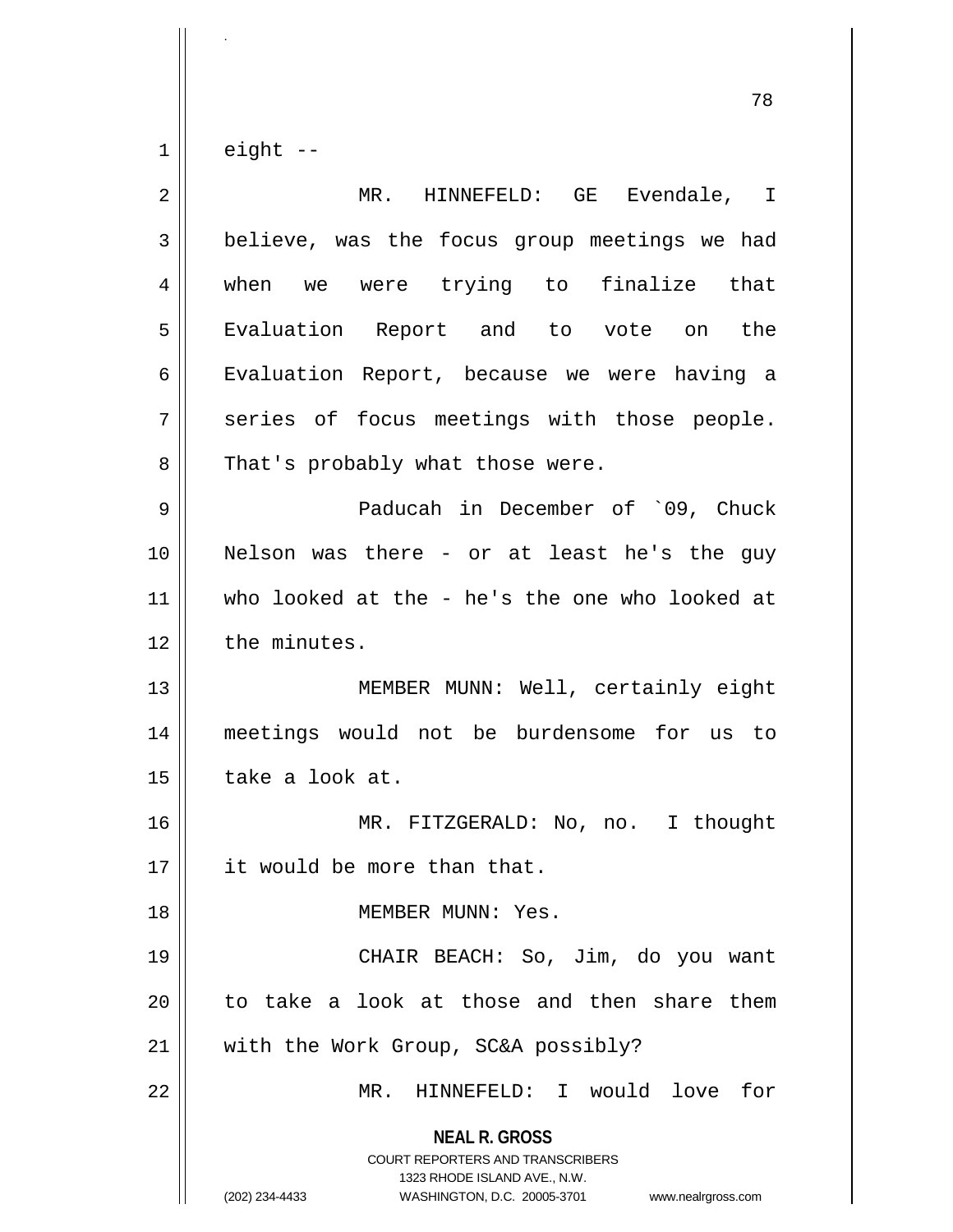**NEAL R. GROSS** COURT REPORTERS AND TRANSCRIBERS 1323 RHODE ISLAND AVE., N.W. (202) 234-4433 WASHINGTON, D.C. 20005-3701 www.nealrgross.com 79 1 | Jim to do that, but I'm afraid I'm going to  $2 \parallel$  have to. 3 (Laughter.) 4 CHAIR BEACH: I'm sorry, Stu. I  $5 \parallel$  was with Jim all day yesterday. I was with 6 | Jim all day yesterday. 7 Okay. So, Stu, would you like to  $8$  || take a look at those and then --9 MR. HINNEFELD: Nobody on our golf 10 league can tell us apart either and we've been 11 || playing in that league for five years. 12 CHAIR BEACH: Oh, so I don't feel  $13 \parallel$  so bad. 14 || MR. HINNEFELD: No, no. 15 CHAIR BEACH: How do you want to  $16$  share that? 17 MR. HINNEFELD: I'd like to read it  $18$  || first, and then I'll just - it's an email. 19 || CHAIR BEACH: Right. 20 MR. HINNEFELD: They can send me 21 || the email version and then I want to go  $22$  | through it and see what I think, and then I'll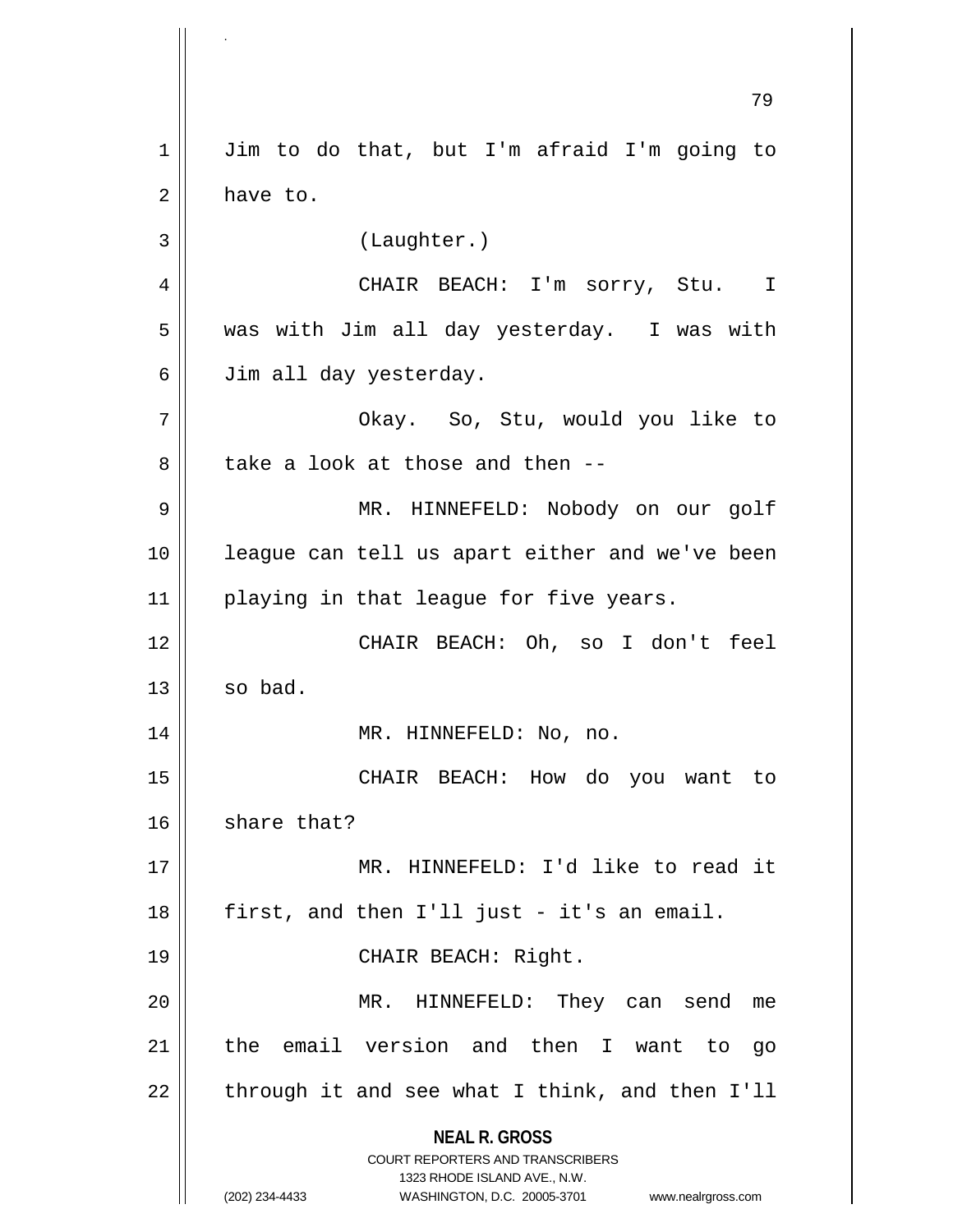**NEAL R. GROSS** COURT REPORTERS AND TRANSCRIBERS 1323 RHODE ISLAND AVE., N.W. (202) 234-4433 WASHINGTON, D.C. 20005-3701 www.nealrgross.com 80  $1 \parallel$  just add it on to the --2 || CHAIR BEACH: Okay. So, the action  $3 \parallel$  is for Stu to review and then to send it on to 4 | the Work Group. 5 MR. FITZGERALD: Just for  $6 \parallel$  curiosity's sake, any action items come out of  $7 \parallel$  the  $-$ 8 || MR. HINNEFELD: Well, the HPs all  $9 \parallel$  said there's nothing new. 10 || CHAIR BEACH: Okay. 11 || MR. FITZGERALD: Nothing new, okay. 12 MR. HINNEFELD: See, the problem  $13$  with that is it's a - it's beneficial to you 14 || to say there are no new action items if you're 15  $\parallel$  the HP, because you're the HP that's going to 16 have to deal with it. So, that's why I'm 17 thinking about the one point - it's a one-18 || point decision. 19 All these people are good people 20 and conscientious people. I think they 21 | probably made the right decision. 22 CHAIR BEACH: Sure.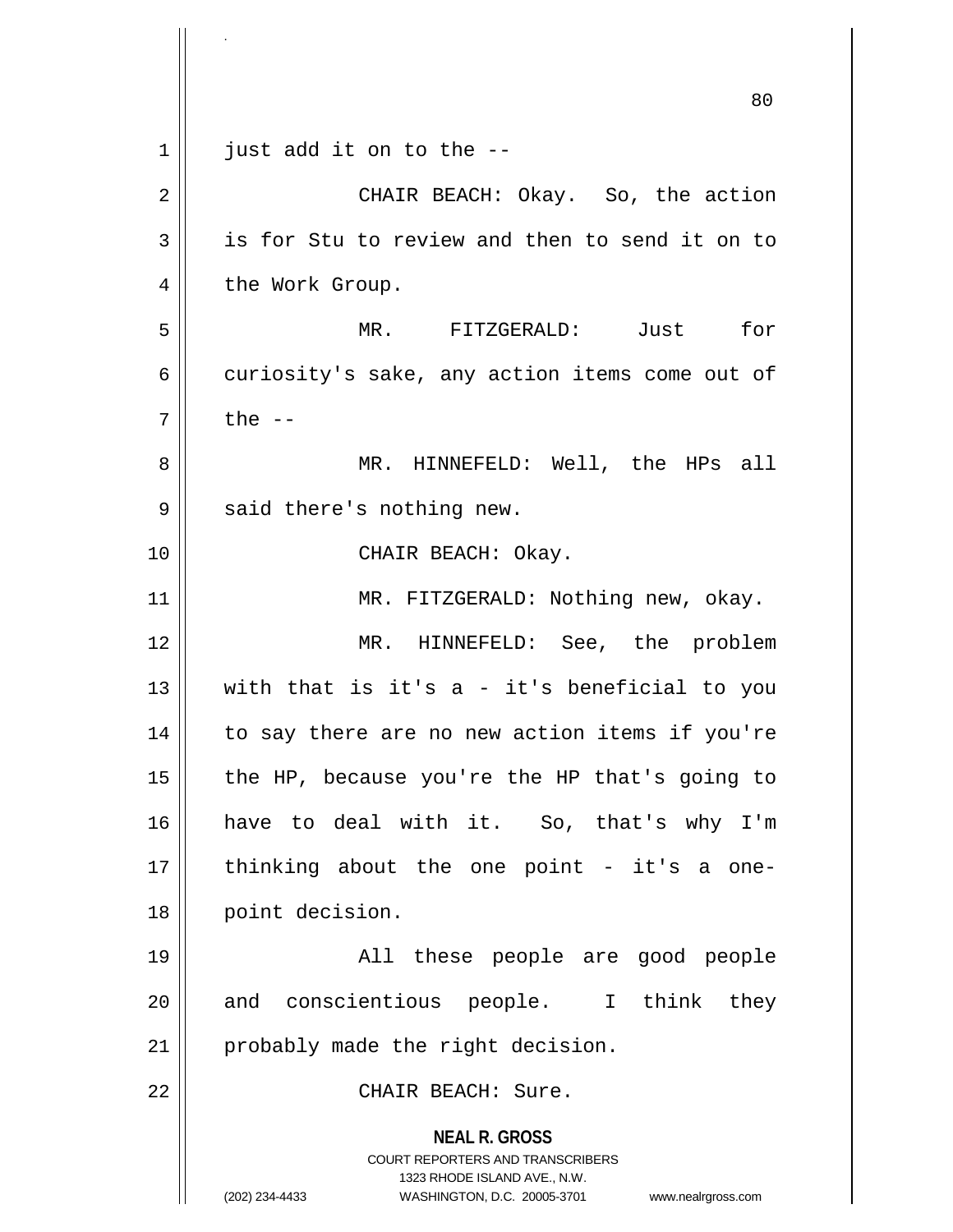**NEAL R. GROSS** COURT REPORTERS AND TRANSCRIBERS 1323 RHODE ISLAND AVE., N.W. 81 1 || MR. HINNEFELD: But I just like to 2 || know what we're saying. Unfortunately, we 3 don't all think alike in our organization. 4 || CHAIR BEACH: Okay. 5 MR. HINNEFELD: Or maybe 6 | fortunately. 7 CHAIR BEACH: So, we'll put that as 8 an action coming from you, Stu. I even put 9 || your name down spelled correctly. 10 || Chay. So, two. 11 || MS. AYERS: Two, incorporate 12 || quidance for classification of worker outreach 13 meetings and types of NIOSH meetings into PR-14 012 or internal guidance document. NIOSH 15 || added Appendix F, examples of likely outreach 16 meeting documents. So, that would be the 17 | response to that issue. 18 CHAIR BEACH: Okay. And I'm going 19 to assume we're all happy with these being 20  $\parallel$  completed as they are - as we go through them, 21 || unless I hear differently.  $22 \parallel$  So, F4.

.

(202) 234-4433 WASHINGTON, D.C. 20005-3701 www.nealrgross.com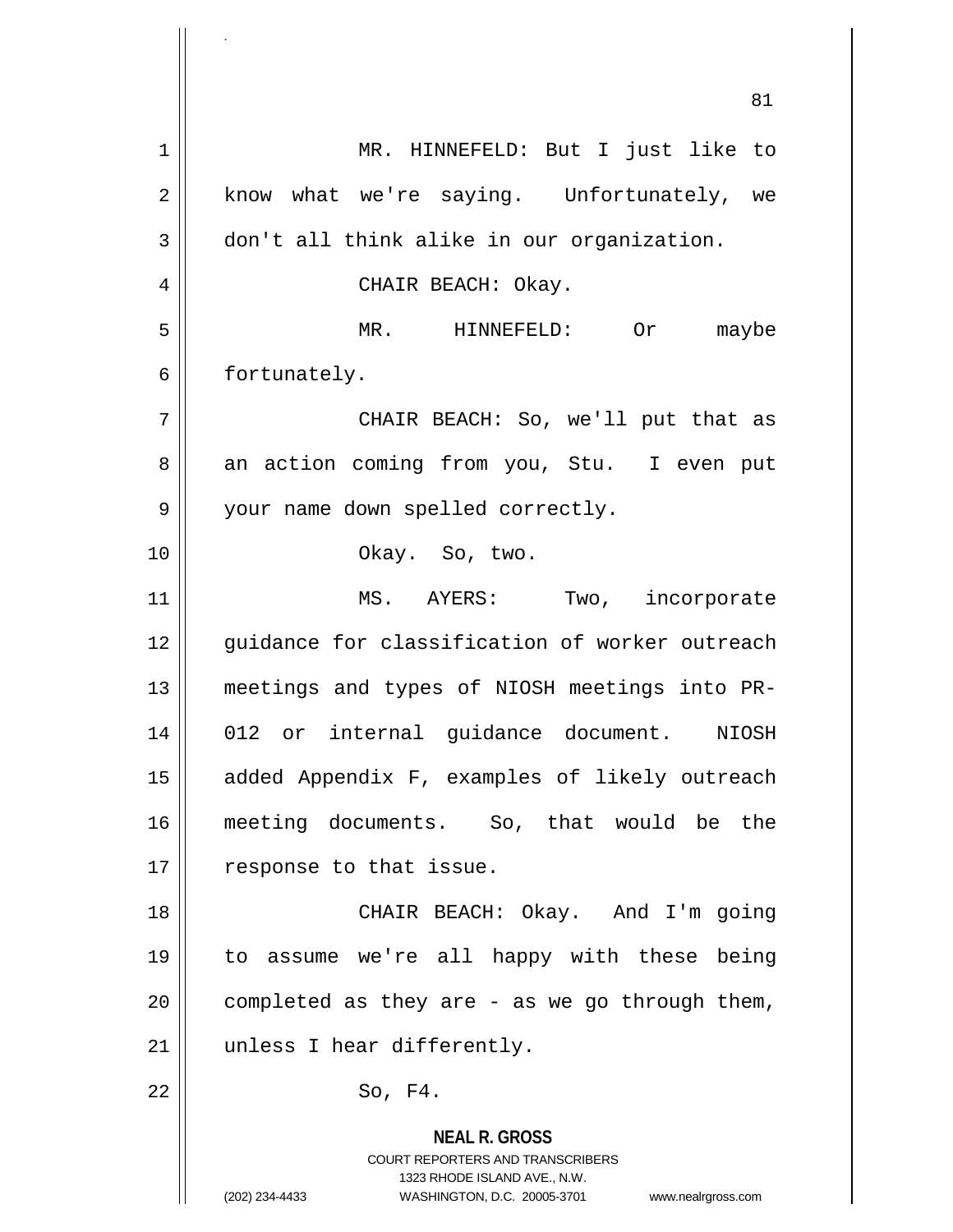**NEAL R. GROSS** COURT REPORTERS AND TRANSCRIBERS 1323 RHODE ISLAND AVE., N.W. (202) 234-4433 WASHINGTON, D.C. 20005-3701 www.nealrgross.com 82 1 MS. AYERS: Page 7, F4. 2 CHAIR BEACH: Moving right along. 3 MS. AYERS: Finding 4, the 4 procedure fails to consider other venues of 5 | worker outreach. The multiple venues are not 6 || subjected to equivalent standards for 7 documentation. Of particular concern is the 8 | two-track system for obtaining and documenting 9 worker input that appears to give site expert 10 interview records more weight than worker 11 || input obtained through outreach meetings. 12 Okay. Background here. Some of  $13$  || the venues that were brought up include, but 14 || are not limited to, Advisory Board meetings, 15 || the OCAS website, docket, CATIs and close-out 16 interviews. 17 || This is specifically not when 18 information may be discussed in one of those 19 interviews that goes beyond the application to 20 | just the individual case. 21 General information, emails, 22 || letters, inside expert interviews. Some of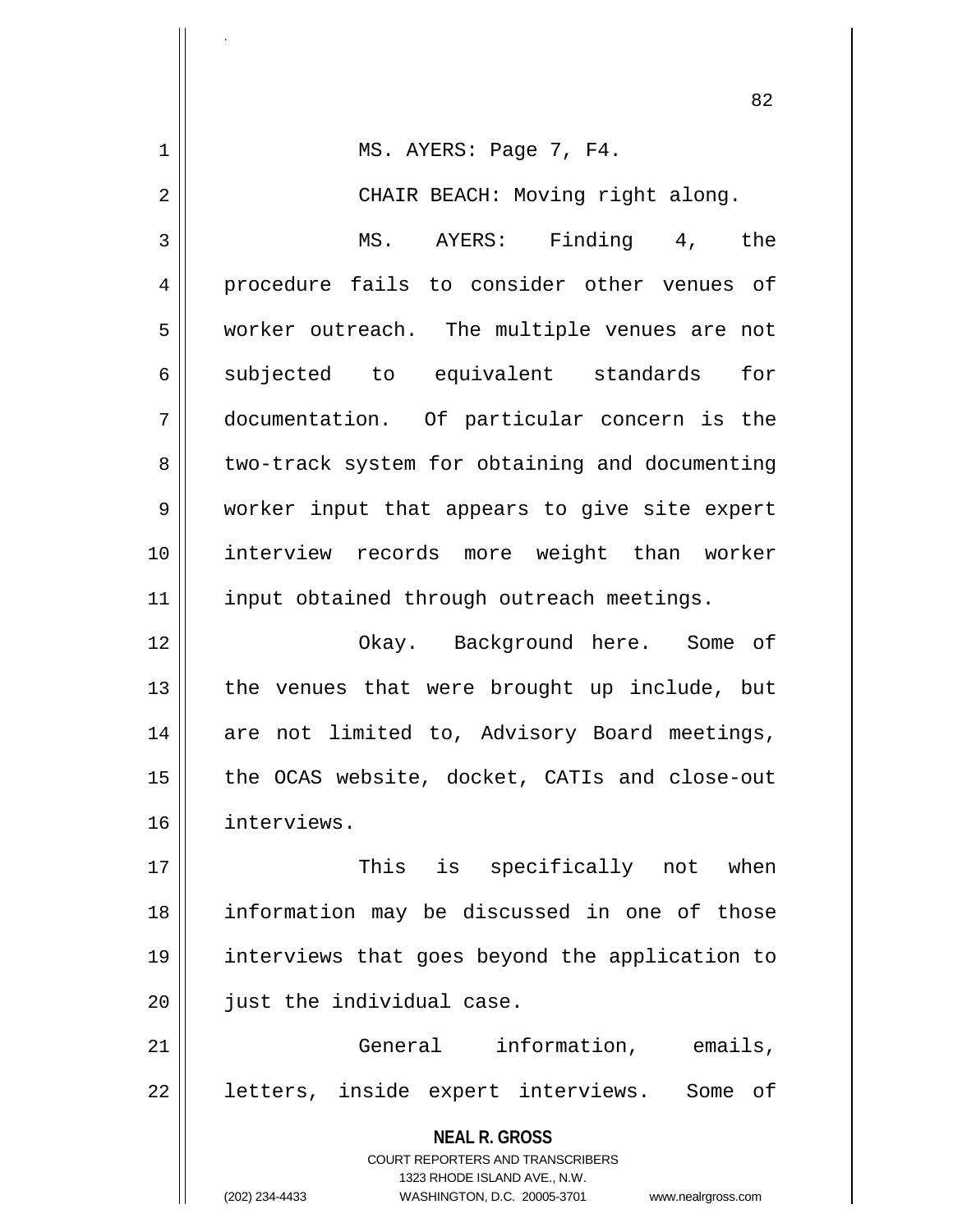**NEAL R. GROSS** COURT REPORTERS AND TRANSCRIBERS 1 | those procedures are formalized, but existing 2 || procedures don't provide a mechanism by which  $3 \parallel$  site-specific - general site-specific 4 | information may be captured for consideration 5 || and technical work products. 6 MR. FITZGERALD: Yes, if I may,  $7 \parallel$  this sounds like what Stu was referring to as 8 | Chris' project, a thankless project --9 MR. HINNEFELD: Yes. 10 MR. FITZGERALD: - to find a - to 11 develop an integrated tracking system that 12 would somehow envelope both the outreach 13 meetings as well as other sources. And I 14 would assume that includes interview sources  $15 \parallel$  as well. 16 Just make sure that significant 17 inputs aren't lost by virtue of where they  $18$  | came from, I guess, is the best way to put it. 19 || T guess the only question there 20 would be - for the Work Group would be, you  $21$  know, a little bit of sense of time frame. 22 I guess Chris sounds like she is

1323 RHODE ISLAND AVE., N.W.

83

.

(202) 234-4433 WASHINGTON, D.C. 20005-3701 www.nealrgross.com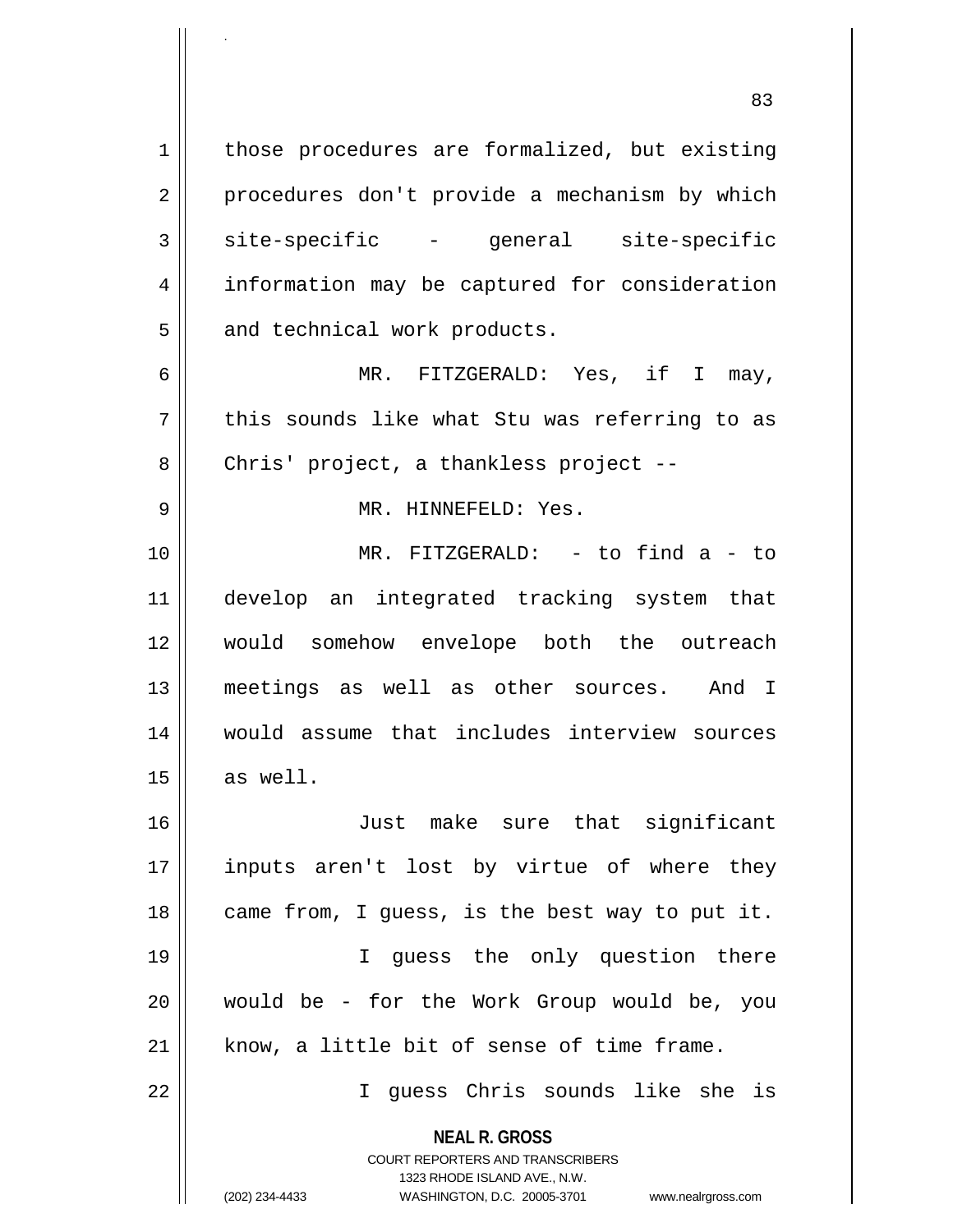|                | 84                                                                                                                                                              |
|----------------|-----------------------------------------------------------------------------------------------------------------------------------------------------------------|
| $\mathbf 1$    | pretty busy.                                                                                                                                                    |
| $\overline{2}$ | CHAIR BEACH: So, that gets us back                                                                                                                              |
| 3              | to Number 1, right?                                                                                                                                             |
| 4              | MR. FITZGERALD: Right.                                                                                                                                          |
| 5              | CHAIR BEACH: And the action was                                                                                                                                 |
| 6              | status unknown. So, I guess NIOSH - Stu, if                                                                                                                     |
| 7              | you could maybe tell us what you're thinking                                                                                                                    |
| 8              | on that time frame-wise or --                                                                                                                                   |
| 9              | MR. HINNEFELD: Well, sitting here                                                                                                                               |
| 10             | today I don't really have a good answer. This                                                                                                                   |
| 11             | is also - and I don't think you should expect                                                                                                                   |
| 12             | that this is going to be complete any time                                                                                                                      |
| 13             | soon.                                                                                                                                                           |
| 14             | And the reason I say that is some                                                                                                                               |
| 15             | of these input avenues you've talked about are                                                                                                                  |
| 16             | going to be complicated. CATI in particular                                                                                                                     |
| 17             | is going to be very complicated. Close-out                                                                                                                      |
| 18             | interview may be not quite as complicated.                                                                                                                      |
| 19             | And then some of them won't be                                                                                                                                  |
| 20             | very complicated, you know, like matching this                                                                                                                  |
| 21             | to the docket or to our inbox, our email                                                                                                                        |
| 22             | inbox. I mean, building a system for those                                                                                                                      |
|                | <b>NEAL R. GROSS</b><br>COURT REPORTERS AND TRANSCRIBERS<br>1323 RHODE ISLAND AVE., N.W.<br>(202) 234-4433<br>WASHINGTON, D.C. 20005-3701<br>www.nealrgross.com |
|                |                                                                                                                                                                 |

.

 $\mathop{\text{||}}$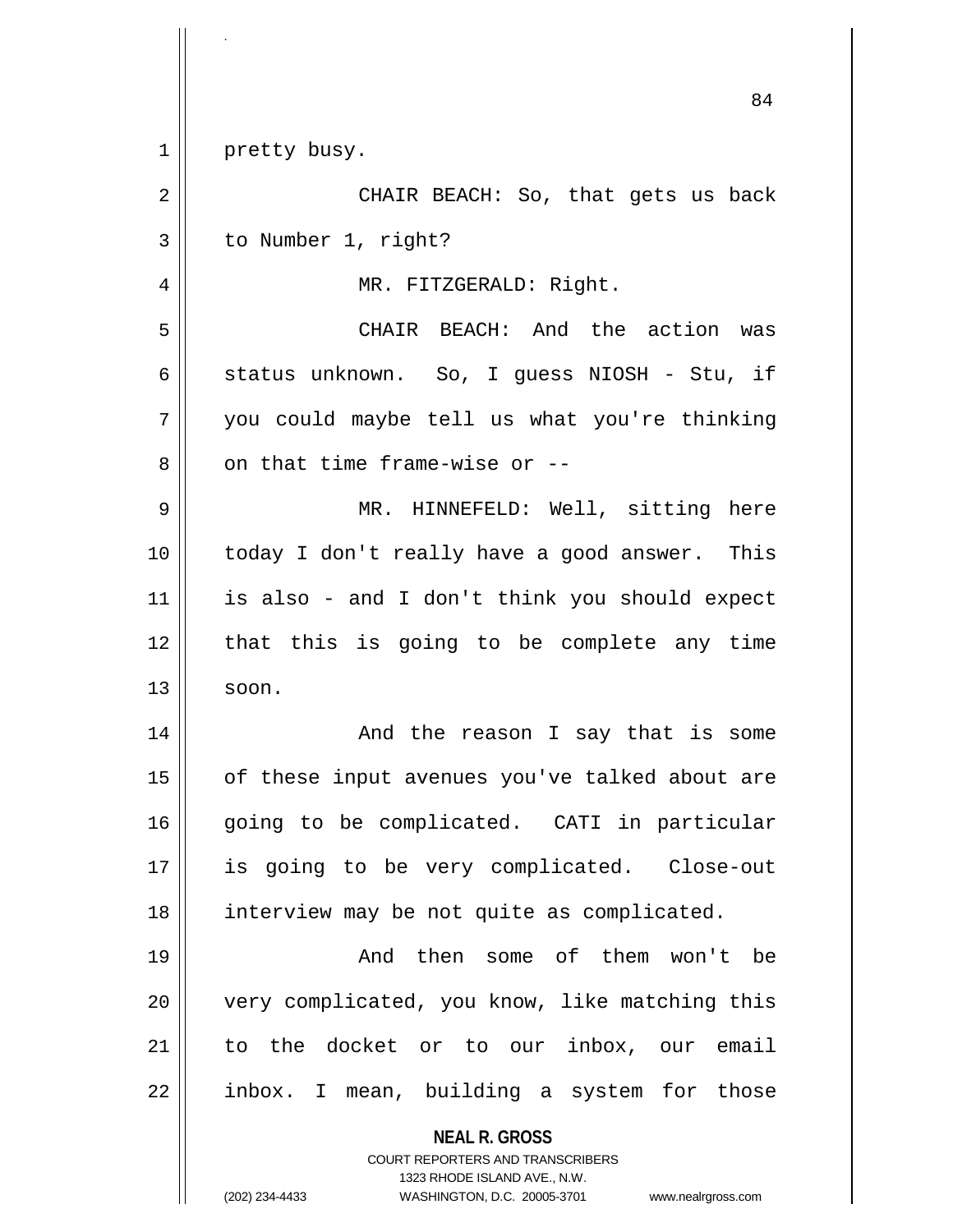**NEAL R. GROSS** COURT REPORTERS AND TRANSCRIBERS 1323 RHODE ISLAND AVE., N.W. (202) 234-4433 WASHINGTON, D.C. 20005-3701 www.nealrgross.com 85 1 || will not be very complicated, but some of 2 || these other avenues are going to be 3 | complicated and difficult. 4 | And by difficult, I mean resource-5 intensive to impose, to put something like 6 this in. 7 MEMBER MUNN: But the Advisory 8 | Board meetings is done. 9 MR. HINNEFELD: Yes, the Advisory 10 || Board meetings are done. 11 || MEMBER MUNN: That's a big lump. 12 CHAIR BEACH: Yes, start with the 13 || small, simple. And I think some of this was 14 in the ten-year review, too. 15 || MR. HINNEFELD: Yes. 16 CHAIR BEACH: And I know Chris is 17 || going to report on that later today when she's 18 back on the line and when we get to that 19 | section. 20 MR. FITZGERALD: Just to go back, I 21 mean, yes, I think this is a complex 22 undertaking. Programmatically you're crossing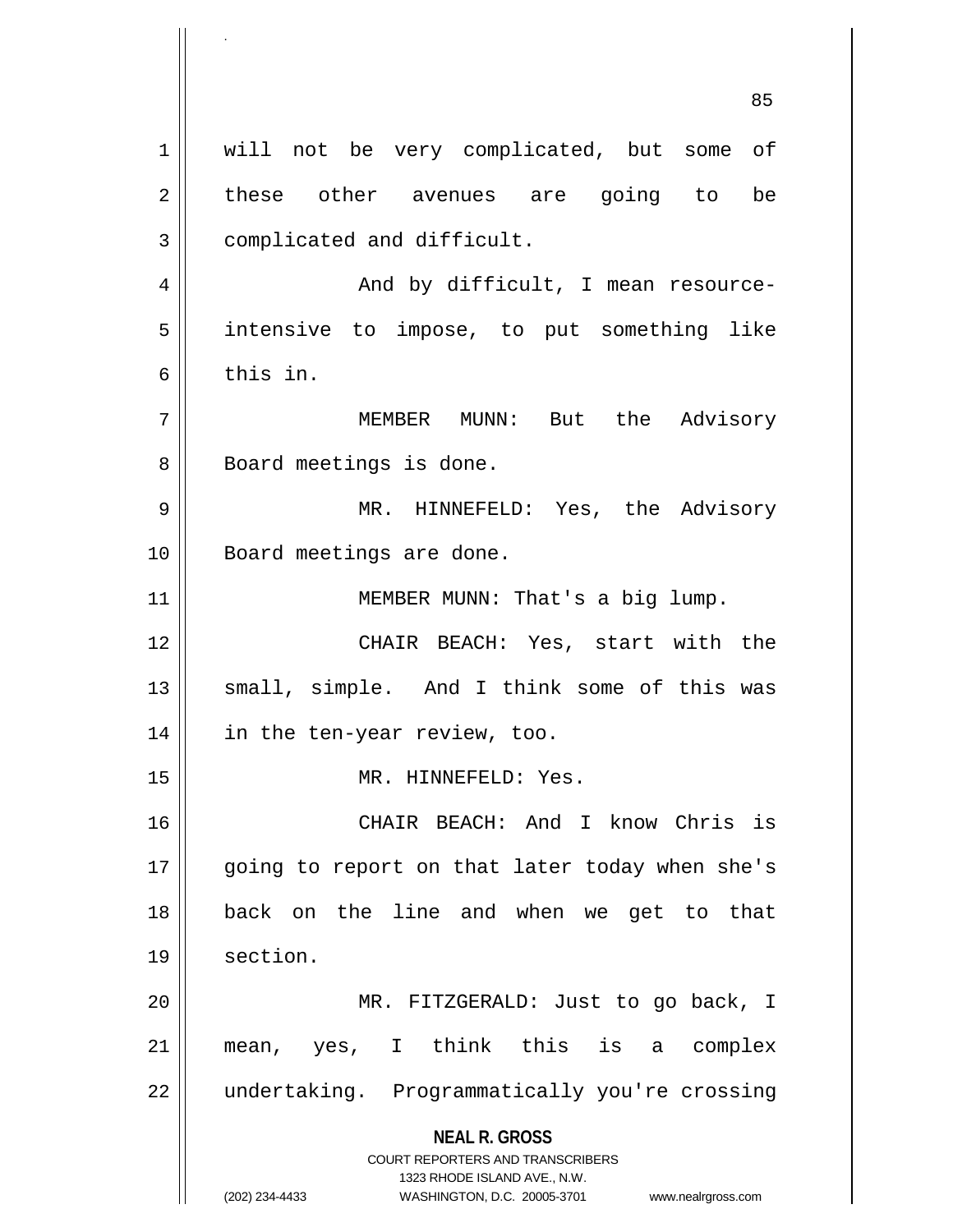1 different venues, different sources and  $2 \parallel$  they're not very much the same. The form of  $3 \parallel$  the input is very much different. So, it's 4 || not an easy thing to do. 5 What I think we emphasize, though, 6 was the importance of proceeding, because in a  $7 \parallel$  way, the concern that we had originally going 8 || back a year or two is that somehow it was  $9 \parallel$  almost like the tail wagging the dog. 10 || The tracking system, the rigor of 11 || the process, the attention given to that  $12 \parallel$  process could very well - and, I think, in the 13 || opinion of our reviewers in the past, did -14 influence what inputs got, you know, what 15 visibility in the system. 16 That because outreach, because of 17 || the good efforts of ATL and others, there was 18 a fairly rigorous process of capturing, you 19 know, what was being said in these worker  $20$  | outreach meetings and some of the venues. 21 || That came out with a pilot study,

 $22 \parallel$  in fact, that, you know, these, just by virtue

**NEAL R. GROSS** COURT REPORTERS AND TRANSCRIBERS

1323 RHODE ISLAND AVE., N.W.

.

(202) 234-4433 WASHINGTON, D.C. 20005-3701 www.nealrgross.com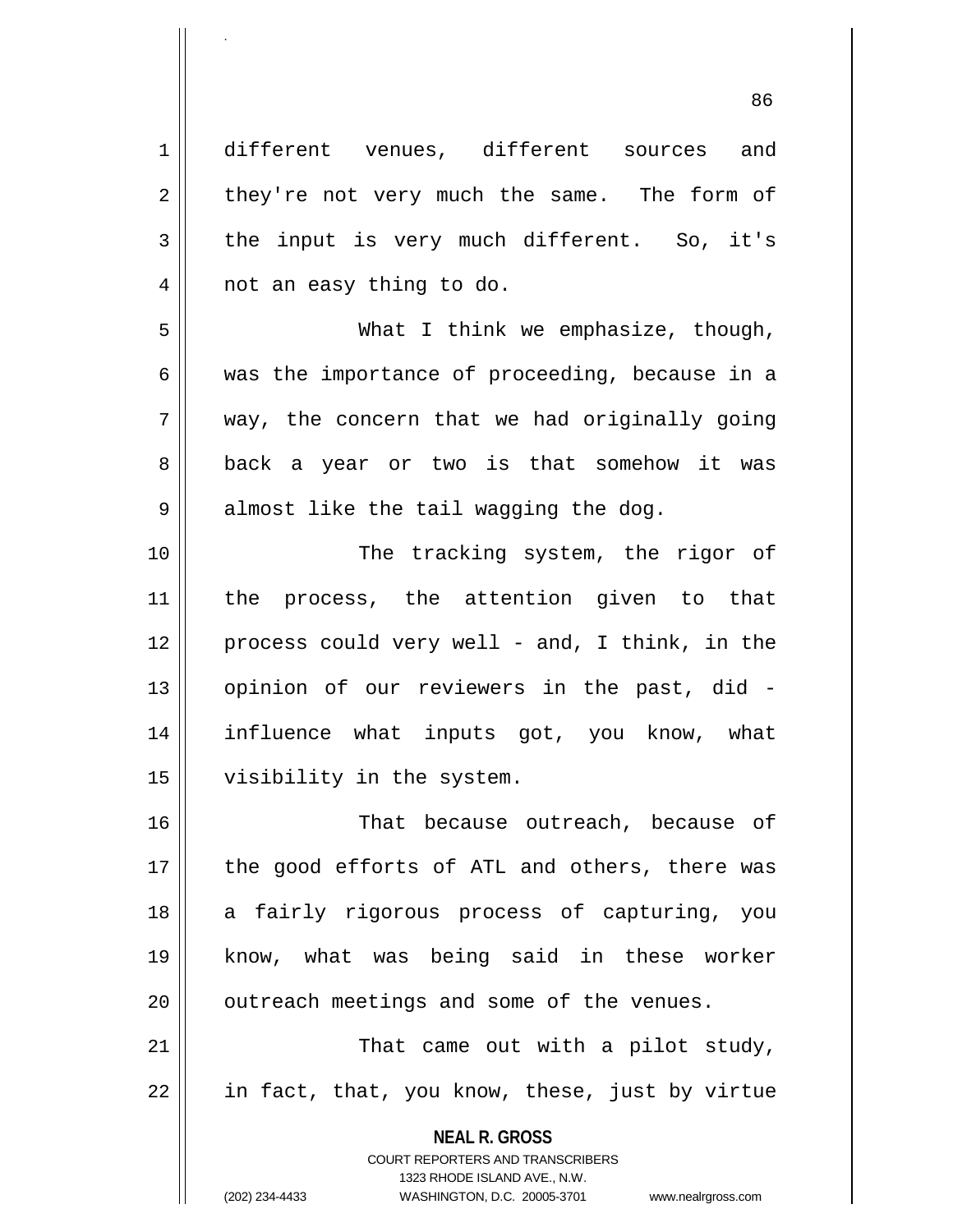1 of the way they were handled, were more 2 || readily captured, more readily handled and  $3$  | managed.

.

4 Other venues were less so and not  $5 \parallel$  because there was any intent not to give them  $6 \parallel$  attention. It's just the regime, the tracking  $7 \parallel$  system, the process, was not quite as rigorous 8 and they didn't necessarily wind up in the 9 || same place as perhaps the SEC focus groups or 10 || some of these other rather intense spotlight-11 | type worker outreach things.

12 || So, I think, if anything, what 13 || Chris is doing is a leveling effort. It sort 14 of levels the playing field, you know. In 15 || terms of comments, they're going to be given 16 attention by virtue of their significance 17 || apart from where they came from and how they  $18$  || came into the organization, which I think is a 19 pretty important thing, but it's not an easy  $20$  | thing.

21 || So, I just wanted to throw that in  $22$   $\parallel$  because I think the basis for the concern came

**NEAL R. GROSS**

COURT REPORTERS AND TRANSCRIBERS 1323 RHODE ISLAND AVE., N.W. (202) 234-4433 WASHINGTON, D.C. 20005-3701 www.nealrgross.com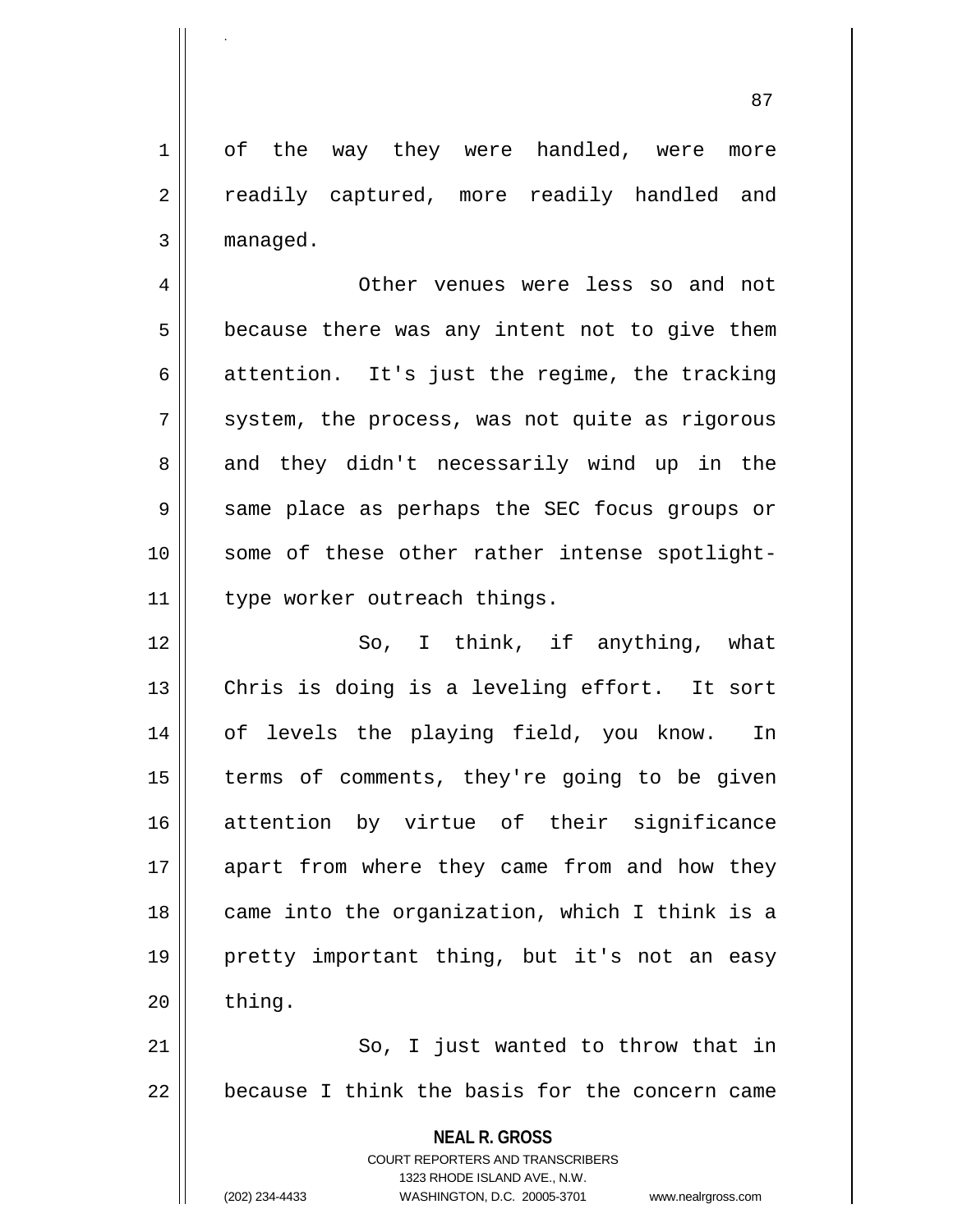**NEAL R. GROSS** COURT REPORTERS AND TRANSCRIBERS 1323 RHODE ISLAND AVE., N.W. (202) 234-4433 WASHINGTON, D.C. 20005-3701 www.nealrgross.com 1 | from a sense that there was maybe a two-level 2 || process or, you know, sort of a bifurcated 3 process of which, you know, one source wasn't 4 quite given the visibility that the other  $5 \parallel$  source was, not by intention, just by virtue  $6 \parallel$  of the process that had been originally set  $7 \parallel \quad \text{up.}$ 8 || The Mondellinow, you know, eight, ten 9 nine, ten years into it and that's where I 10 think the ten-year review gets into it, 11 looking back realize that, okay, this is the 12 || way things proceeded over time. 13 || But if you want to make it much 14 more homogeneous, then you certainly would  $15$  || look at how you would actually do it if you 16 were to do it today. And you'd probably make 17 it more leveling, you know, more inclusive  $18$  | than maybe it is now. 19 || And I think looking at some of the  $20$  || stuff, Rocky was the notion that, yes, back in  $21$  | 2004, the context and the focus was how can  $22$  || one capture the specific information to be the

.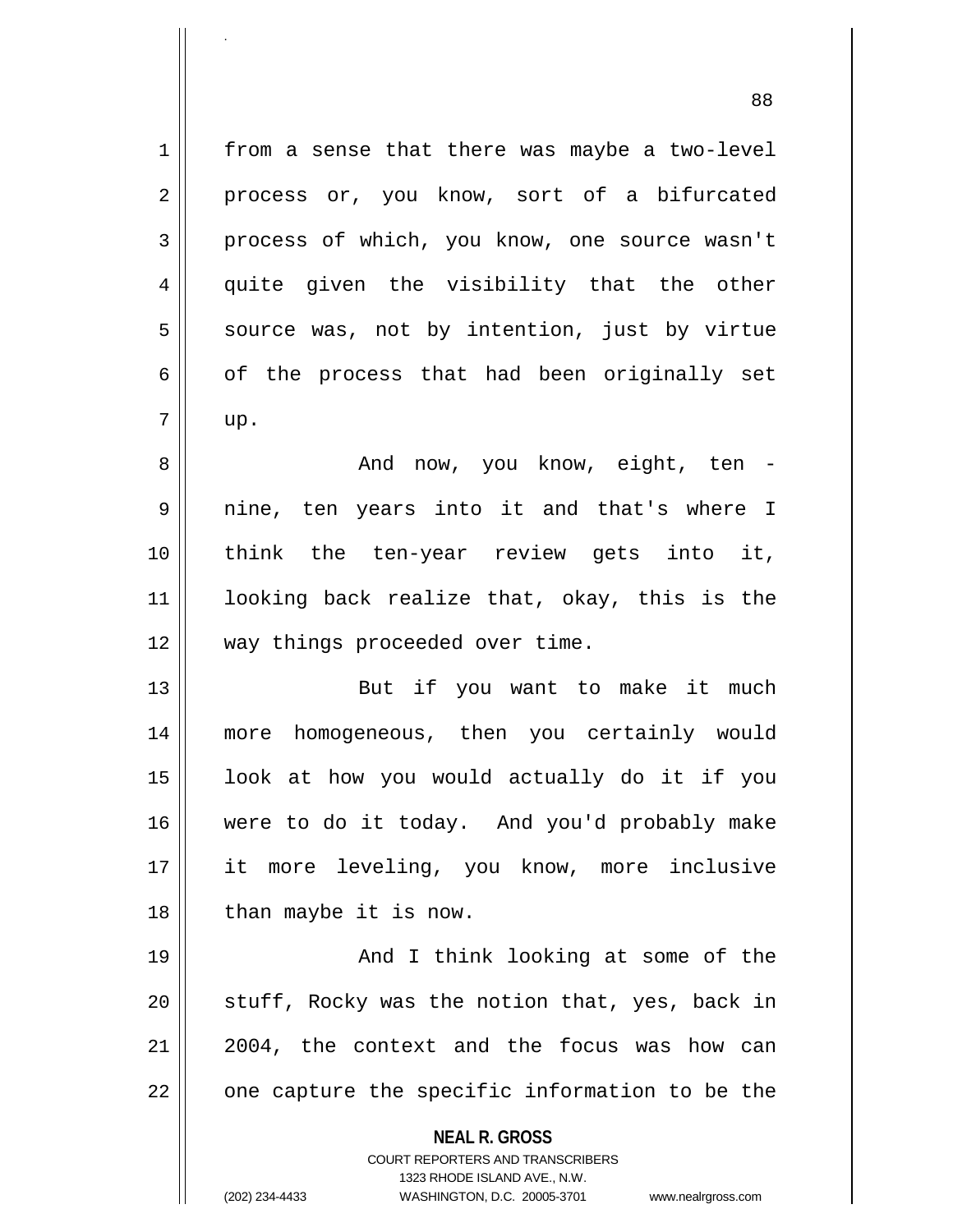**NEAL R. GROSS** COURT REPORTERS AND TRANSCRIBERS 1323 RHODE ISLAND AVE., N.W. (202) 234-4433 WASHINGTON, D.C. 20005-3701 www.nealrgross.com 89 1 || Site Profile and to get into an SEC review,  $2 \parallel$  and that was it. 3 I mean, that was, you know, sort 4 | of remember those days, you know. You really 5 | didn't have much time for anything else. 6 Now, it's gotten to be a little 7 bit different in terms of the tempo and what's 8 being looked at. And I think that's where it 9 || makes more sense to sort of step back and say, 10 can you do that. And it sounds like it's 11 | going that way. 12 MR. HINNEFELD: I just really can't 13 || offer up a time today for sure. And Chris 14 isn't a hundred percent on the World Trade 15 || Center. So, I can still go talk to her about  $16$   $\parallel$  it. 17 MEMBER SCHOFIELD: Seems like the 18 || CATIs, particularly the close-out interviews, 19 are at a higher risk of HIPAA violations that 20 you almost have to - you almost walk on  $21$  | eqgshells in some of those cases. 22 You get the information that could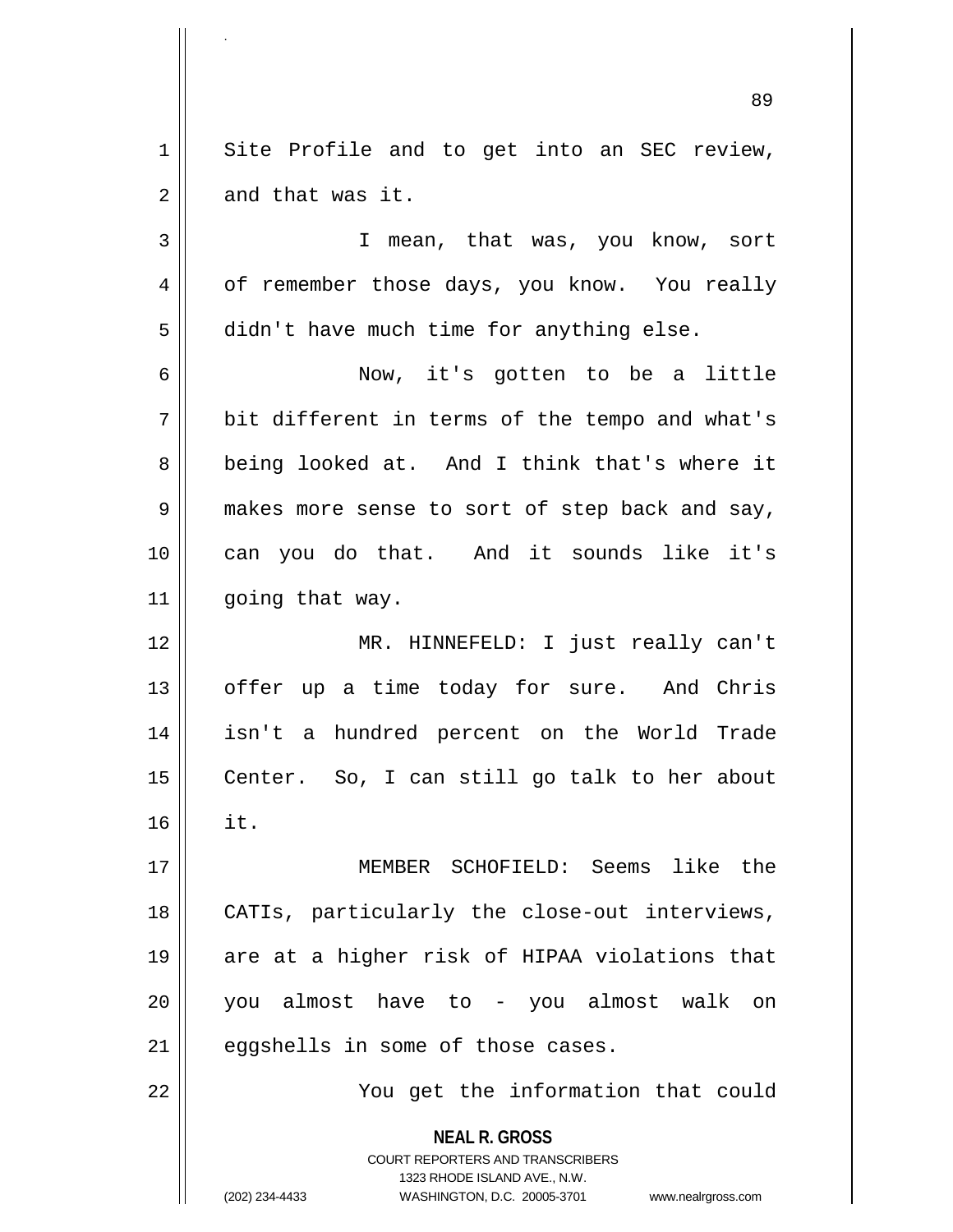**NEAL R. GROSS** COURT REPORTERS AND TRANSCRIBERS 1323 RHODE ISLAND AVE., N.W. (202) 234-4433 WASHINGTON, D.C. 20005-3701 www.nealrgross.com 90 1 be used in this database, but still not have  $2 \parallel$  any type of personal identifiers. 3 MR. HINNEFELD: Well, depending 4 || upon, you know, as long as this database stays 5 || within the program, it's not a problem where  $6 \parallel$  the privacy - we are all Privacy Act-trained. 7 We all know our responsibilities under the 8 || Privacy Act. 9 So, the difficulty becomes when 10 you want to make information part of the 11 || public and it becomes a little more difficult. 12 || But it would seem to me that we 13 could deal with it as an internal resource, 14 meaning internal to all of us who work the 15 | project. 16 || The difficult thing, to me, is 17 that there are so many CATIs and so many 18 || close-out interviews. And the people who do 19 those interviews are very good at doing the 20 | interviews, but they're not health physicists. 21 || The Rand so, to get health physics to 22 || interject into that process to determine, you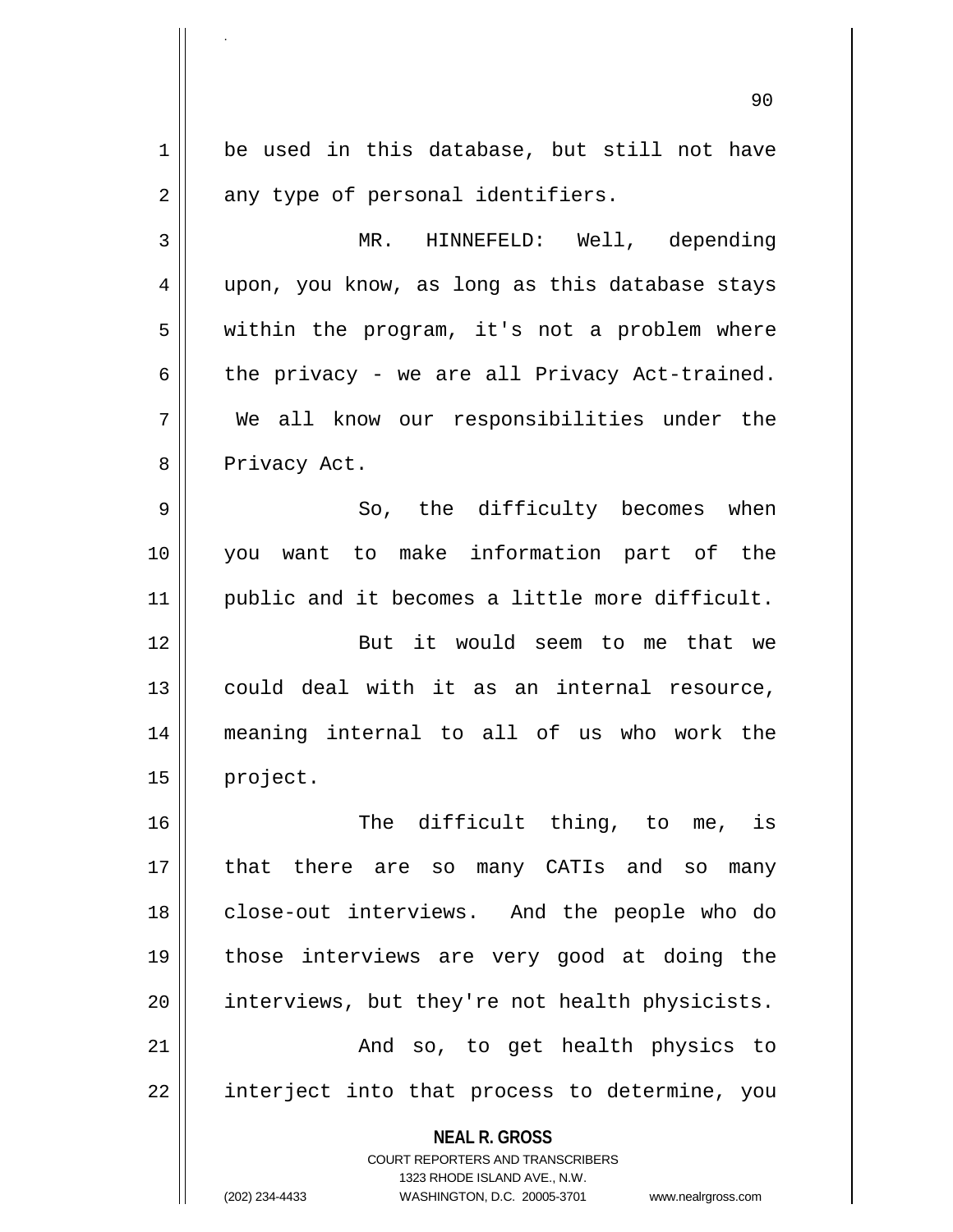**NEAL R. GROSS** 1 know, and this has got to be the health 2 || physicist who's knowledgeable about the site 3 you're talking about where the person worked  $4 \parallel$  at. So, it can't just be anybody. 5 To go through that and determine  $6 \parallel$  this is a generic comment that this person 7 || made. That they made it in the context of 8 their own claim, but it's generically 9 applicable. And so, that is just a huge 10 undertaking. 11 And my mantra whenever we talk 12 about things like this in any Work Group 13 meeting is, the effort we spend on this is 14 || effort we're not spending on doing new dose 15 || reconstructions and evaluating SEC Evaluation 16 Reports and, you know, going back and 17 || revisiting Site Profiles, many of which have a 18 || number of open findings on them. 19 || So, for that reason I try to be a 20 || little bit stingy in trying to really promise  $21$  | that we're going to put HP resources into this  $22$  || effort when, by and large, the comments you

> COURT REPORTERS AND TRANSCRIBERS 1323 RHODE ISLAND AVE., N.W.

.

(202) 234-4433 WASHINGTON, D.C. 20005-3701 www.nealrgross.com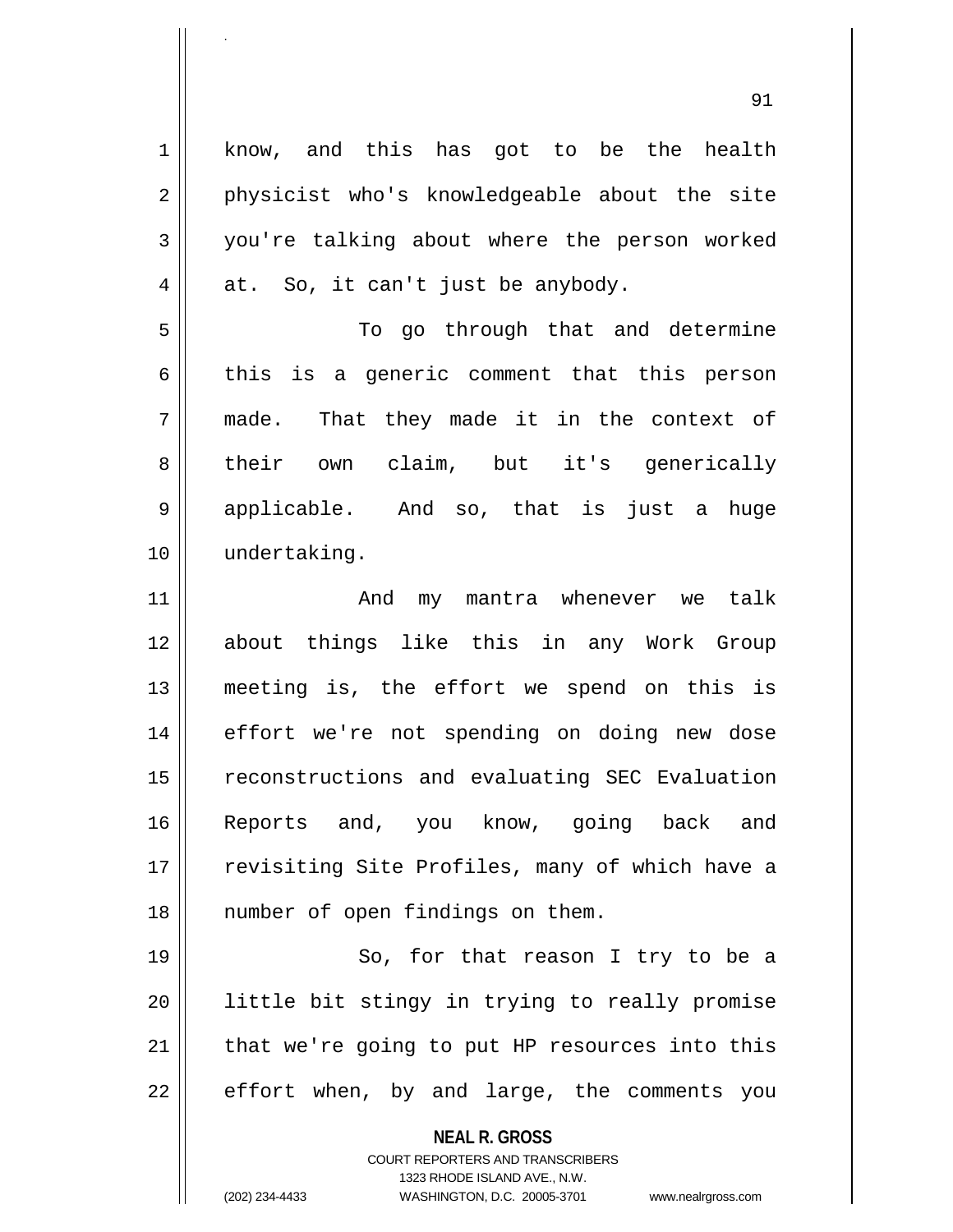**NEAL R. GROSS** COURT REPORTERS AND TRANSCRIBERS 1323 RHODE ISLAND AVE., N.W. 1 hear on CATI and close-out interview are 2 | claim-specific and you don't understand my  $3 \parallel$  experience or things to that event, you know. 4 | Here's what I know about what I did. 5 And what we hear normally is 6 consistent with our understanding of how  $7 \parallel$  things worked at the site, but this person may 8 tell us something about their personal 9 || situation that maybe we would not have 10 || realized otherwise.  $11$   $\parallel$  So, to me, it's a lot - it seems 12 || to me like a big investment. And the only way 13 || you're going to do it is to look at every one. 14 You've got to have somebody with the 15 | technical expertise at each one. 16 and so, that one, to me, is one 17 || that I don't relish taking on any time in the 18 near future. Some of the other avenues I 19 think we can take care of relatively 20 | straightforwardly. 21 MEMBER SCHOFIELD: Well, I think 22 || you addressed one of my concerns is basically

.

(202) 234-4433 WASHINGTON, D.C. 20005-3701 www.nealrgross.com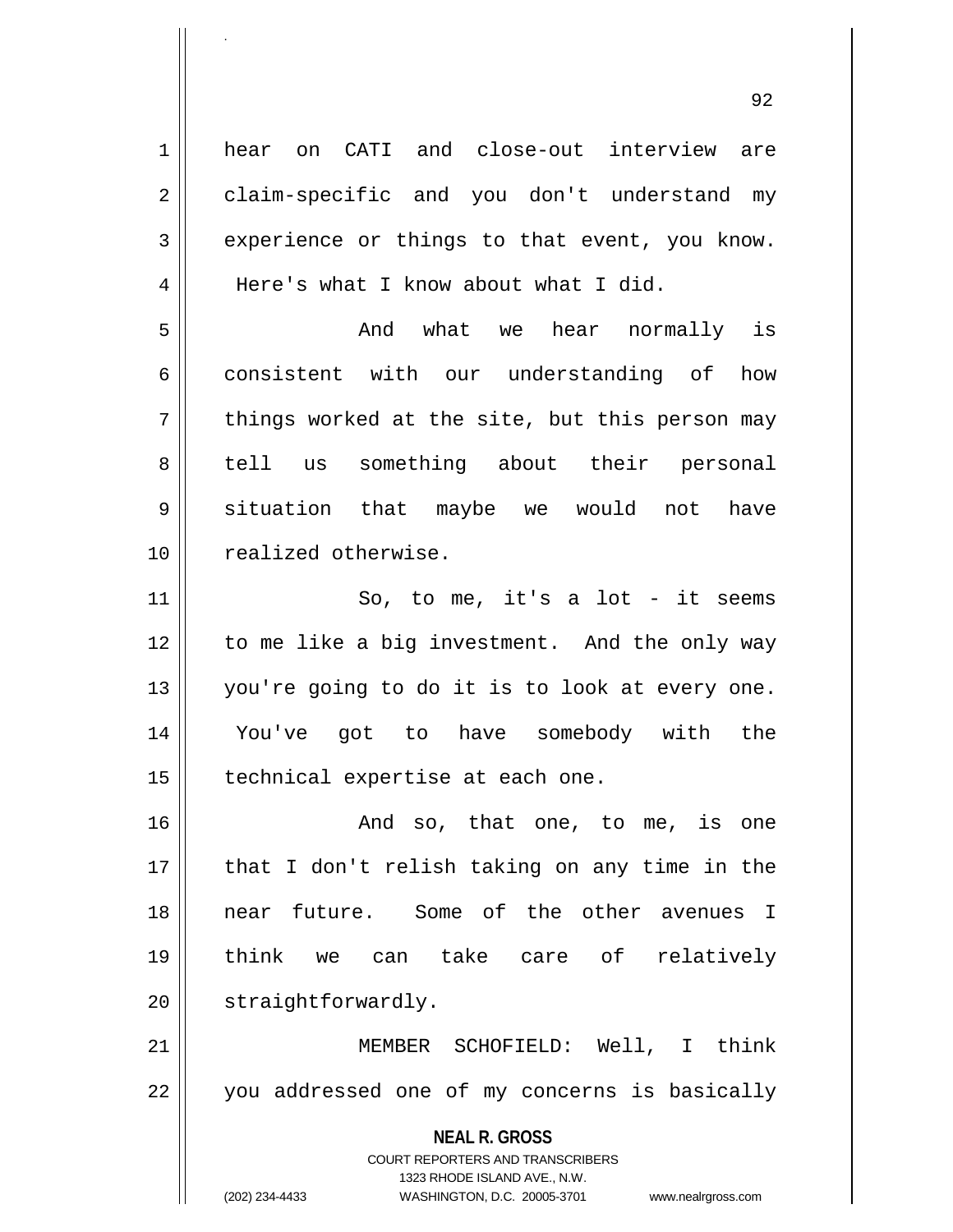**NEAL R. GROSS** COURT REPORTERS AND TRANSCRIBERS 1323 RHODE ISLAND AVE., N.W. (202) 234-4433 WASHINGTON, D.C. 20005-3701 www.nealrgross.com 1 || keeping CATIs internalized and giving that 2 || interviewer the opportunity if they see  $3 \parallel$  something they feel is, you know, applicable  $4 \parallel$  site-wide, then they can take that out of the 5 CATI interview. 6 Obviously, it's going to have to 7 be cleaned up and then transferred over and 8 then someone else can take a look at it, but 9 otherwise - 10 || MR. HINNEFELD: We have discussion 11 || with our contractor ORAU, our other 12 | contractor, about what might be done. 13 A couple of the CATI people are 14 technically smart - or, I mean, technically 15 | competent. 16 MR. LEWIS: They're not health 17 | physicists. 18 MR. KATZ: Doesn't the DR person 19 for a claim review the CATI interview? 20 || MR. HINNEFELD: Well, that's the 21 other thing. The dose reconstructor will  $22 \parallel$  look, you know. So, there is always an HP

.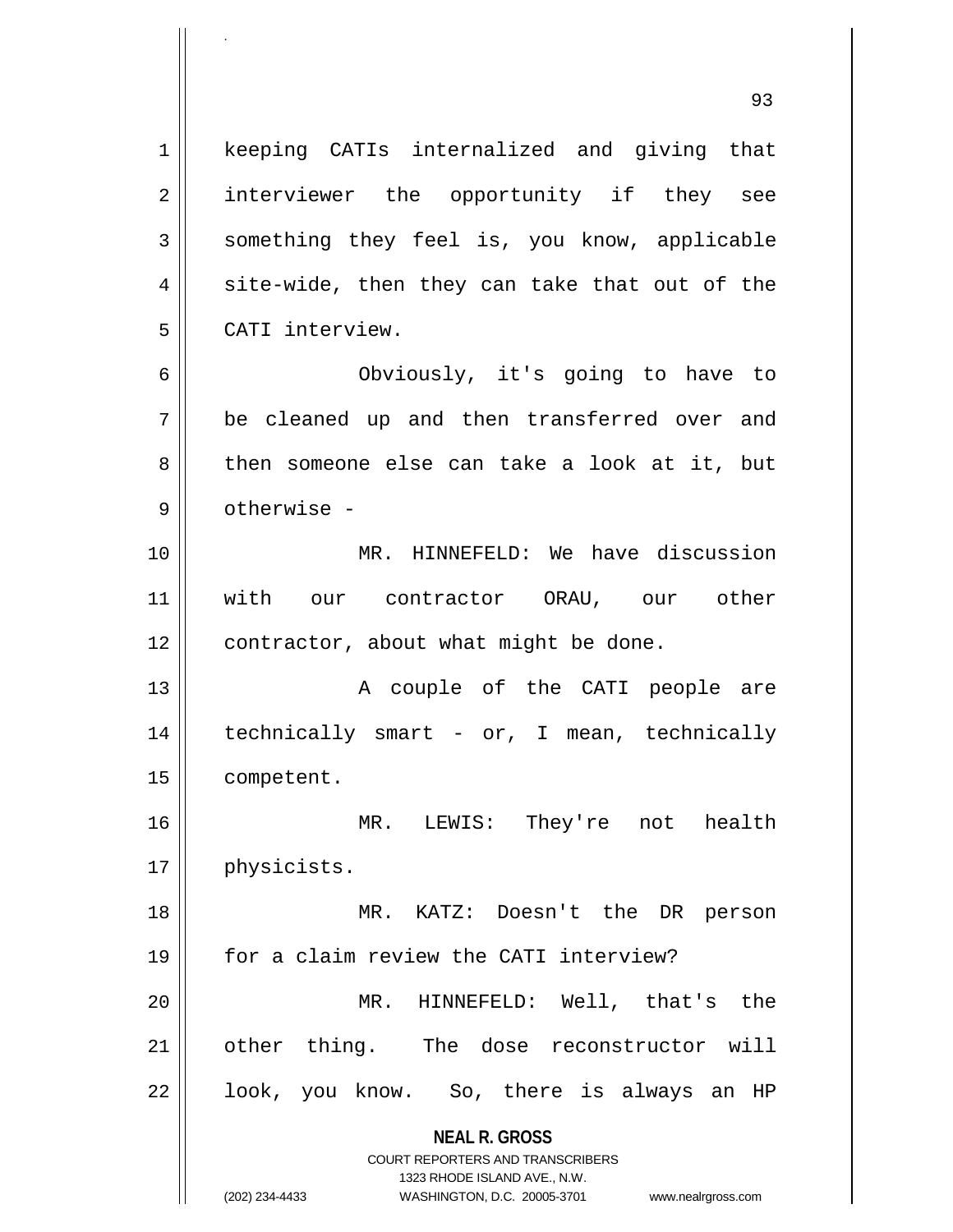**NEAL R. GROSS** COURT REPORTERS AND TRANSCRIBERS 1323 RHODE ISLAND AVE., N.W. (202) 234-4433 WASHINGTON, D.C. 20005-3701 www.nealrgross.com 94 1 || that looks at the CATI. 2 || MR. KATZ: Right. 3 || MR. HINNEFELD: It might be able to  $4 \parallel$  catch it at that. So, that would be something 5 | for us to talk to ORAU about. 6 MR. KATZ: Yes. 7 CHAIR BEACH: So, let's go ahead 8 and talk about Two, and then we'll take our 9 || morning break. 10 So, let's finish that one up. 11 || We've discussed some of it, but -12 MS. AYERS: Okay. Two said, 13 || "develop a proposal for resolving the dual-14 || track system for site expert interviews and 15 worker outreach meetings. This will take into 16 || consideration different types of comments, 17 various sources and how it informs the review 18 || preparation of technical work documents. 19 Consideration given to resolving how comments 20 || from different types of workers or site 21 | experts are weighted." 22 || This feels like it's all part of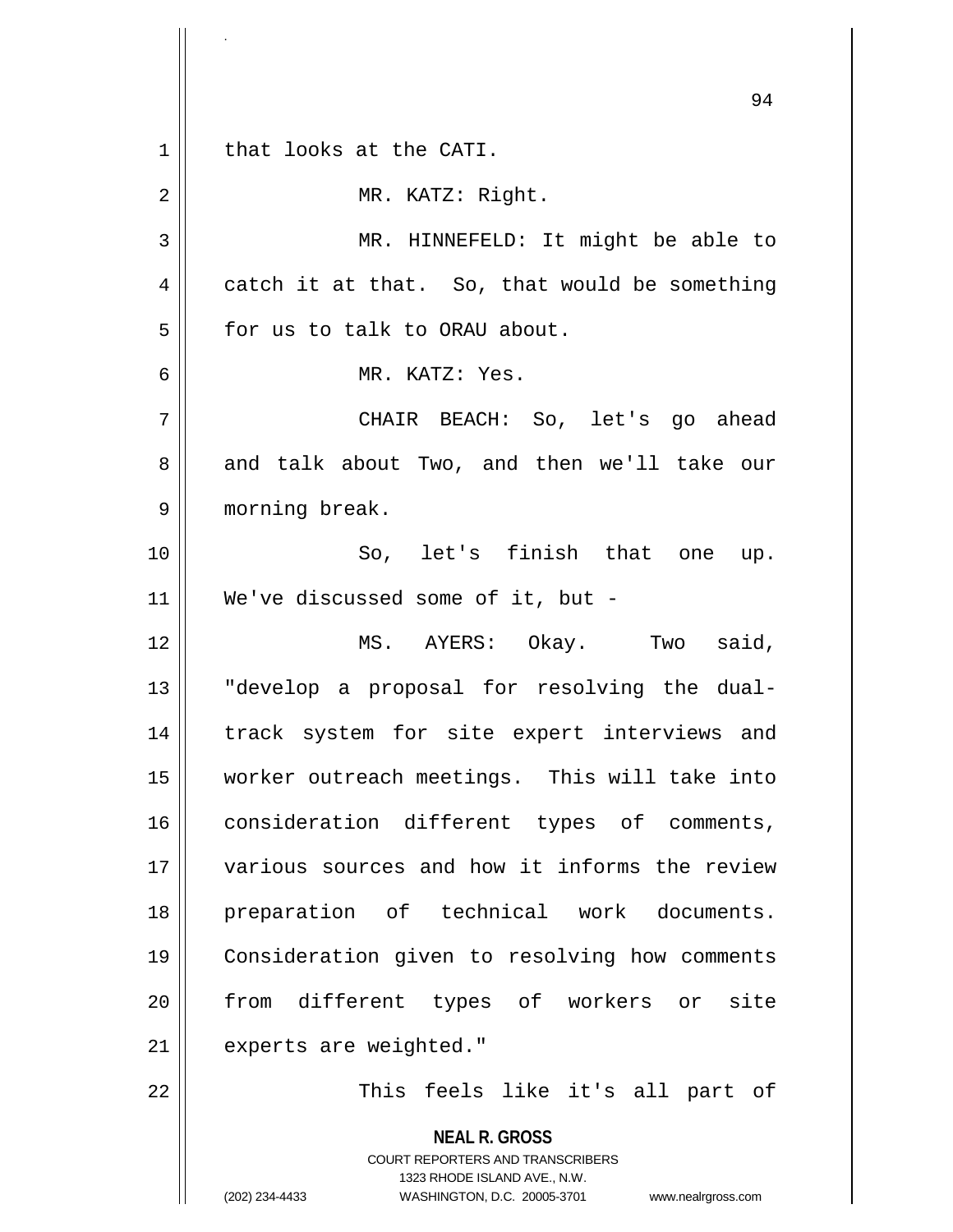**NEAL R. GROSS** COURT REPORTERS AND TRANSCRIBERS 1323 RHODE ISLAND AVE., N.W. (202) 234-4433 WASHINGTON, D.C. 20005-3701 www.nealrgross.com 95 1 || one conversation, so I'm not quite sure what  $2 \parallel$  that might look like. 3 Obviously, Appendix E is dealing 4 || specifically with the outreach meetings. And  $5$  | that piece is complete. 6 CHAIR BEACH: And it's captured in 7 Appendix E. 8 MS. AYERS: Right. NIOSH has 9 already said that PR-012 is not going to 10 attempt to cover the broad range of venues. 11 || So, we don't know exactly what actions they 12 would be taking in that regard. 13 CHAIR BEACH: Well, we're still 14 || looking for a proposal of how they're going to 15 || resolve that issue. And I think that goes 16 back to Stu to, number one, a timeline. And I 17 || think that's kind of on you, NIOSH, to kind of 18 | answer. 19 || MR. HINNEFELD: Yes. 20 CHAIR BEACH: So, they're coming  $21$  | together. It's partially answered. 22 Okay. Anything else? Joe, any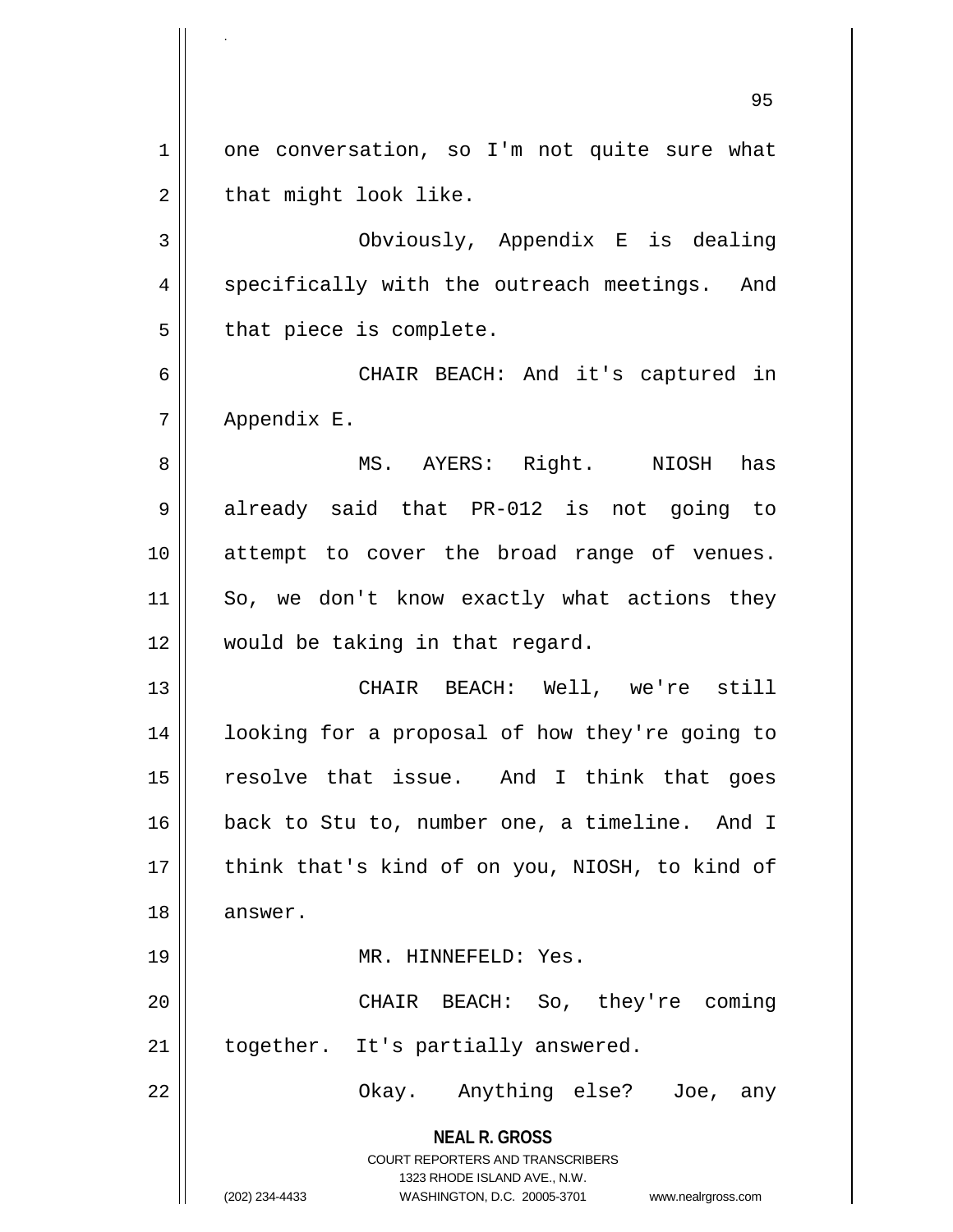**NEAL R. GROSS** COURT REPORTERS AND TRANSCRIBERS 1323 RHODE ISLAND AVE., N.W. (202) 234-4433 WASHINGTON, D.C. 20005-3701 www.nealrgross.com 96  $1 \parallel$  other --2 | MR. FITZGERALD: No. 3 CHAIR BEACH: Okay. Let's go ahead 4 and take a 15-minute break. Everyone okay 5 with that? 6 (Whereupon, the above-entitled  $7$  || matter went off the record at 10:26 a.m. and  $8 \parallel$  resumed at  $10:44$  a.m.) 9 MR. KATZ: We are back, re-10 convening after a short break. Worker 11 | Outreach Work Group. Josie? 12 CHAIR BEACH: Okay. So, we are on 13 to Number F5. And, again, I'll have Lynn go 14 || ahead and go through that. 15 MS. AYERS: Okay. Finding 5, the 16 procedure does not describe a process for 17 assuring that worker feedback is accurately 18 || and completely documented. 19 This was dealing primarily with 20 the affirmative sign-off by meeting 21 participants who provided input and the 22 | destruction of audiotapes which might prevent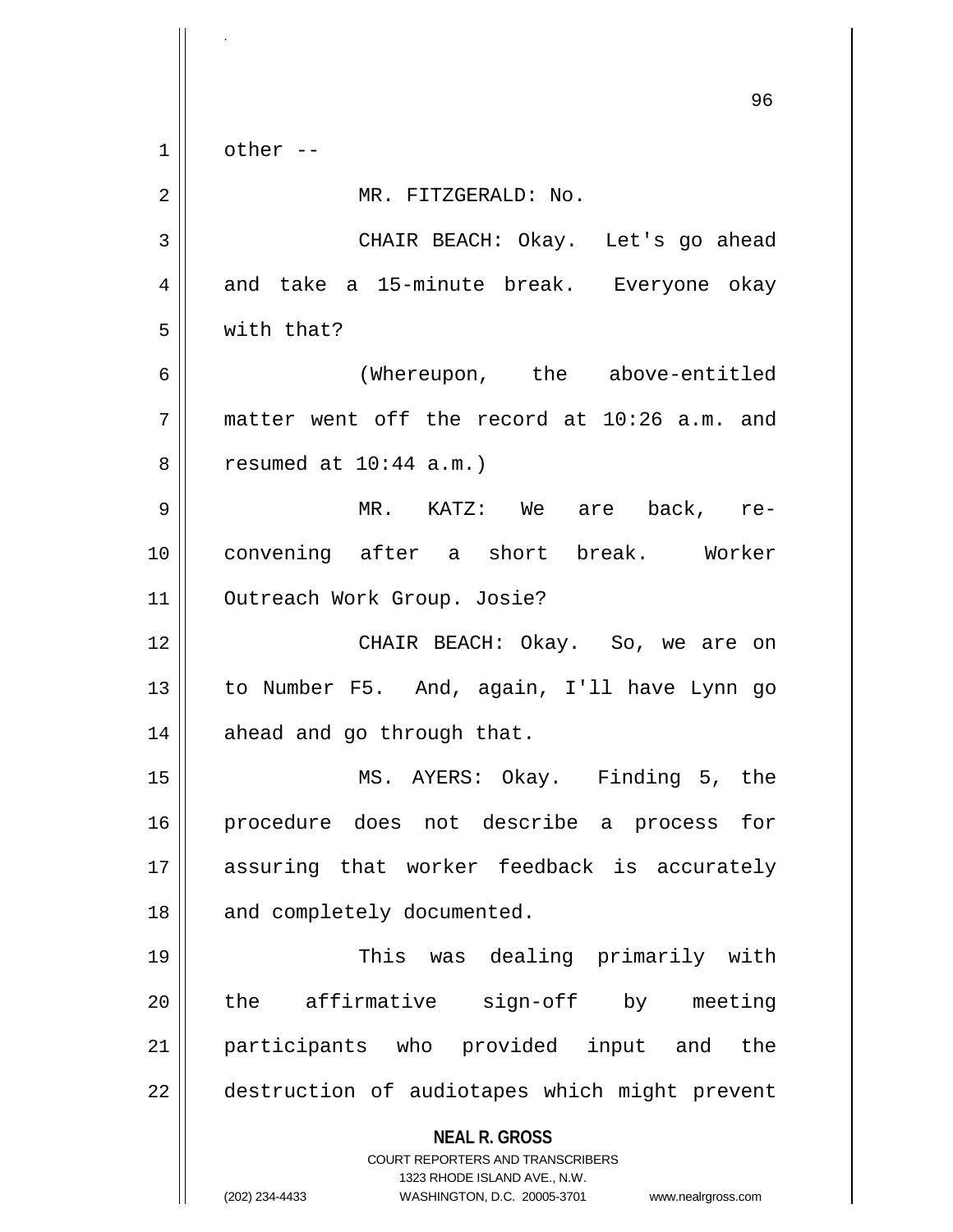**NEAL R. GROSS** COURT REPORTERS AND TRANSCRIBERS 1 | the resolution of issues that might arise 2 | regarding omissions or misrepresentation. 3 SC&A recommended a feedback loop, 4 including a specified review period for 5 | verifying accuracy and completeness of meeting 6 minutes, notes or interview summaries. 7 Furthermore, the procedure should address how 8 comments provided during - well, we talked 9 about that already - comments during 10 information-giving meetings are to be 11 documented and resolved. 12 Okay. So, action item - oh, SC&A 13 || recommended that the invitation letter should 14 include a disclosure that tapes being made by 15 || NIOSH and its contractor will be destroyed, so 16 that participants can bring their own 17 equipment if they desire to record the 18 | proceedings. 19 So, Action Item 1 for NIOSH in 20 || OCAS-PR-012, "include additional wording at 21 || the end of the statement addressing the  $22$   $\parallel$  recording of the meeting stating that copies

1323 RHODE ISLAND AVE., N.W.

.

(202) 234-4433 WASHINGTON, D.C. 20005-3701 www.nealrgross.com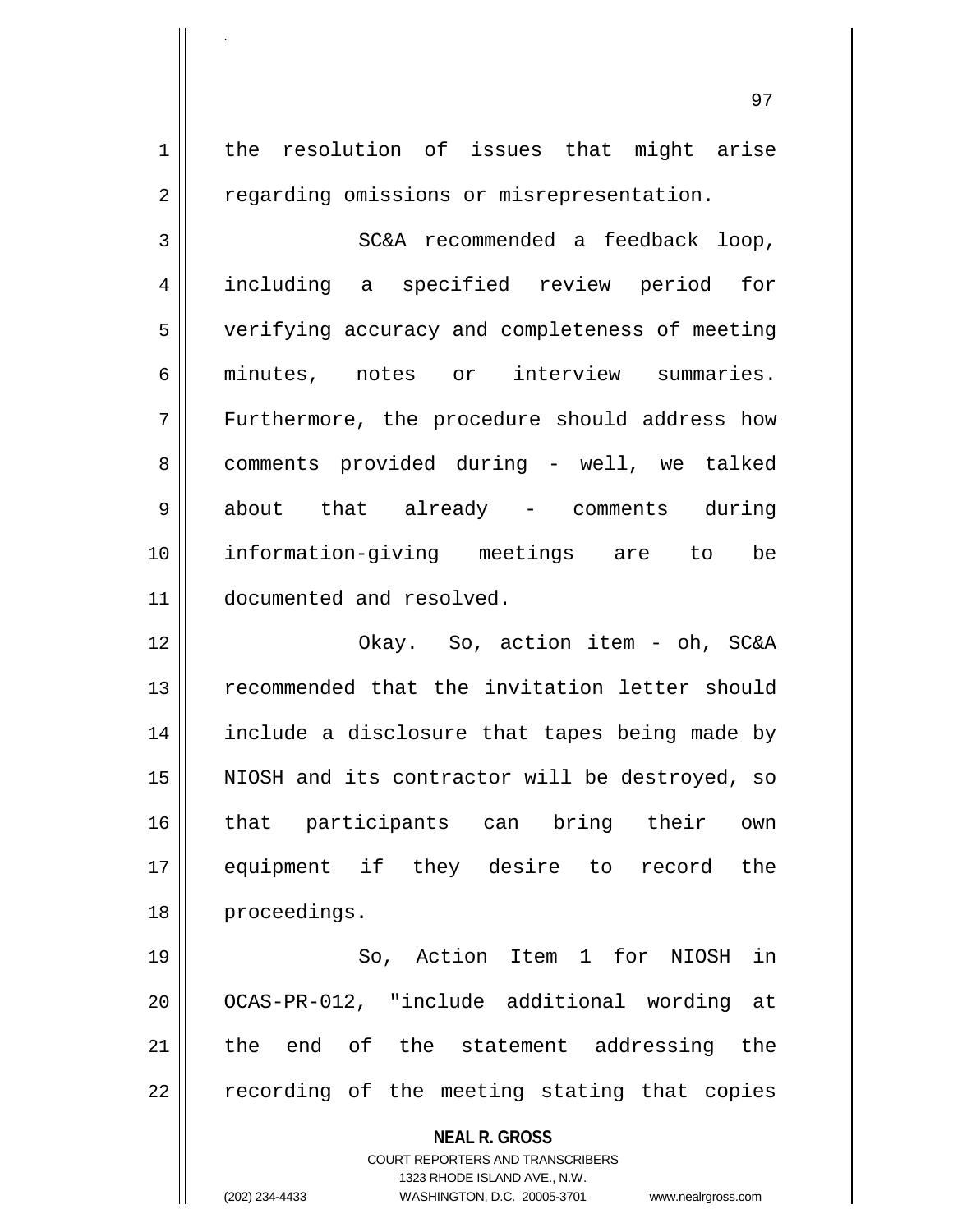1 will not be available for public 2 distribution."

.

 $3 \parallel$  So, that is in Appendix A, general 4 meeting structure and discussion points and  $5 \parallel$  announcement made at the start of the - oh,  $6$  || that's where it's addressed.

7 And SC&A remaining observation is  $8 \parallel$  that if they just make the announcement at the 9 Start of the meeting, that wouldn't 10 necessarily address this opportunity for 11 people to be able to bring their own 12 equipment, if they want, to record the 13 | proceedings.

14 MR. HINNEFELD: Unless we announce, 15 as we announce the meeting, unless we tell  $16$  them the meeting is going to be recorded, and 17 || then at the meeting tell them, well, it's 18 going to be recorded, but it's going to be 19 destroyed, it's not available - 20 || MS. AYERS: Right. 21 MR. HINNEFELD: - what would 22 || prevent them if they wanted to record it, what

> **NEAL R. GROSS** COURT REPORTERS AND TRANSCRIBERS

> > 1323 RHODE ISLAND AVE., N.W.

(202) 234-4433 WASHINGTON, D.C. 20005-3701 www.nealrgross.com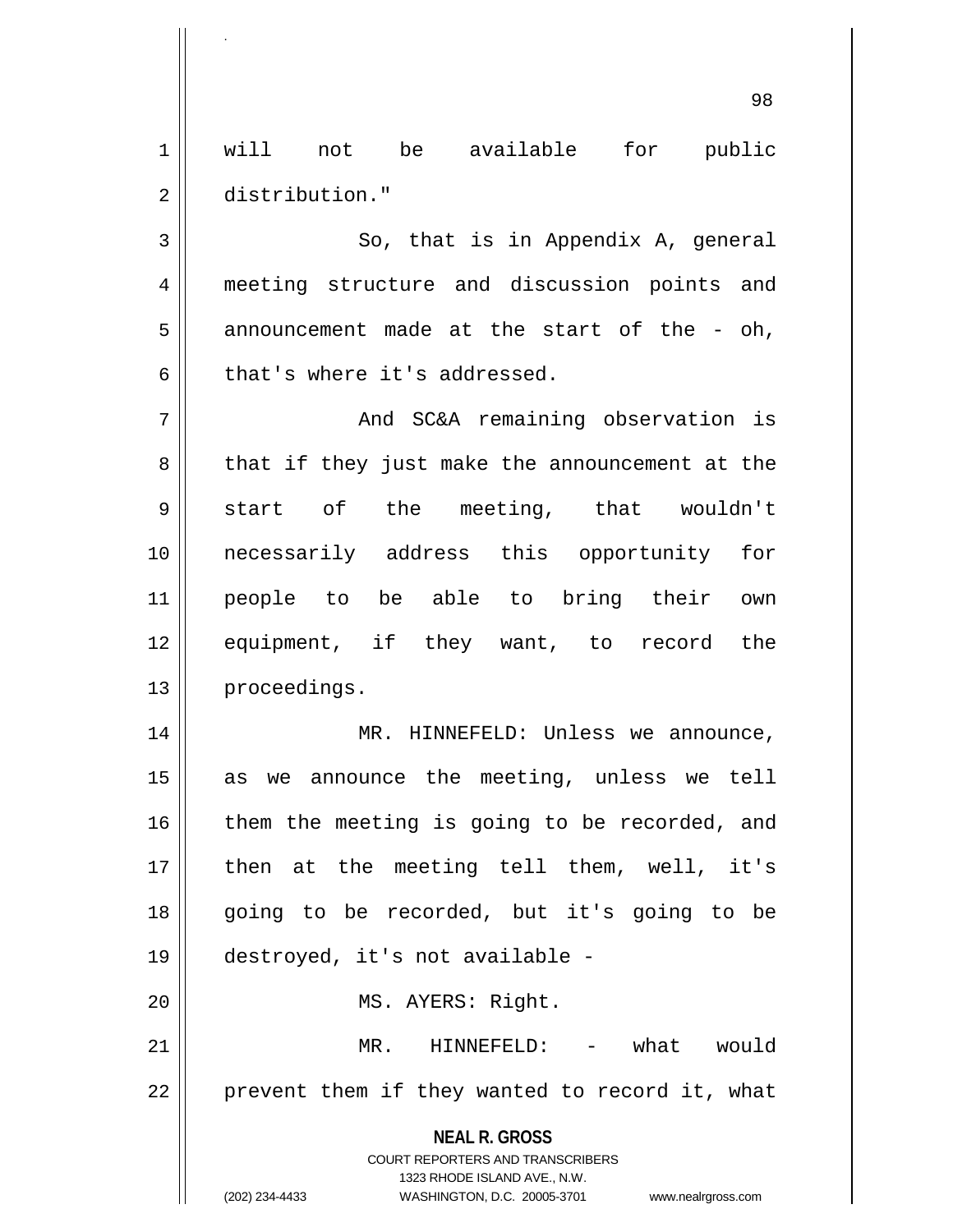**NEAL R. GROSS** COURT REPORTERS AND TRANSCRIBERS 1323 RHODE ISLAND AVE., N.W. (202) 234-4433 WASHINGTON, D.C. 20005-3701 www.nealrgross.com 99 1 || would prevent them from bringing it anyway? 2 || If they want to record the meeting  $3 \parallel$  and we don't say anything about it being  $4 \parallel$  recorded, if they want a recording of it, they 5 | would bring their own equipment. 6 We don't ever promise - we don't  $7 \parallel$  say anything about recording until we're 8 l there. 9 MEMBER MUNN: Given the state of 10 digital technology now, anyone who wants to  $11$  | record anything can record it. 12 MR. HINNEFELD: Can record 13 || anything, yes. Find yourself on YouTube. 14 || MEMBER MUNN: It's not 2005. 15 MS. AYERS: So, the announcement's 16 there. 17 MR. HINNEFELD: I just don't - I 18 don't think there's a need to do that. I 19 || think that if they want a recording, they can  $20$  | bring their equipment, they can record it. 21 CHAIR BEACH: Well, as I looked at 22  $\parallel$  the procedure, Appendix 8 is four pages long.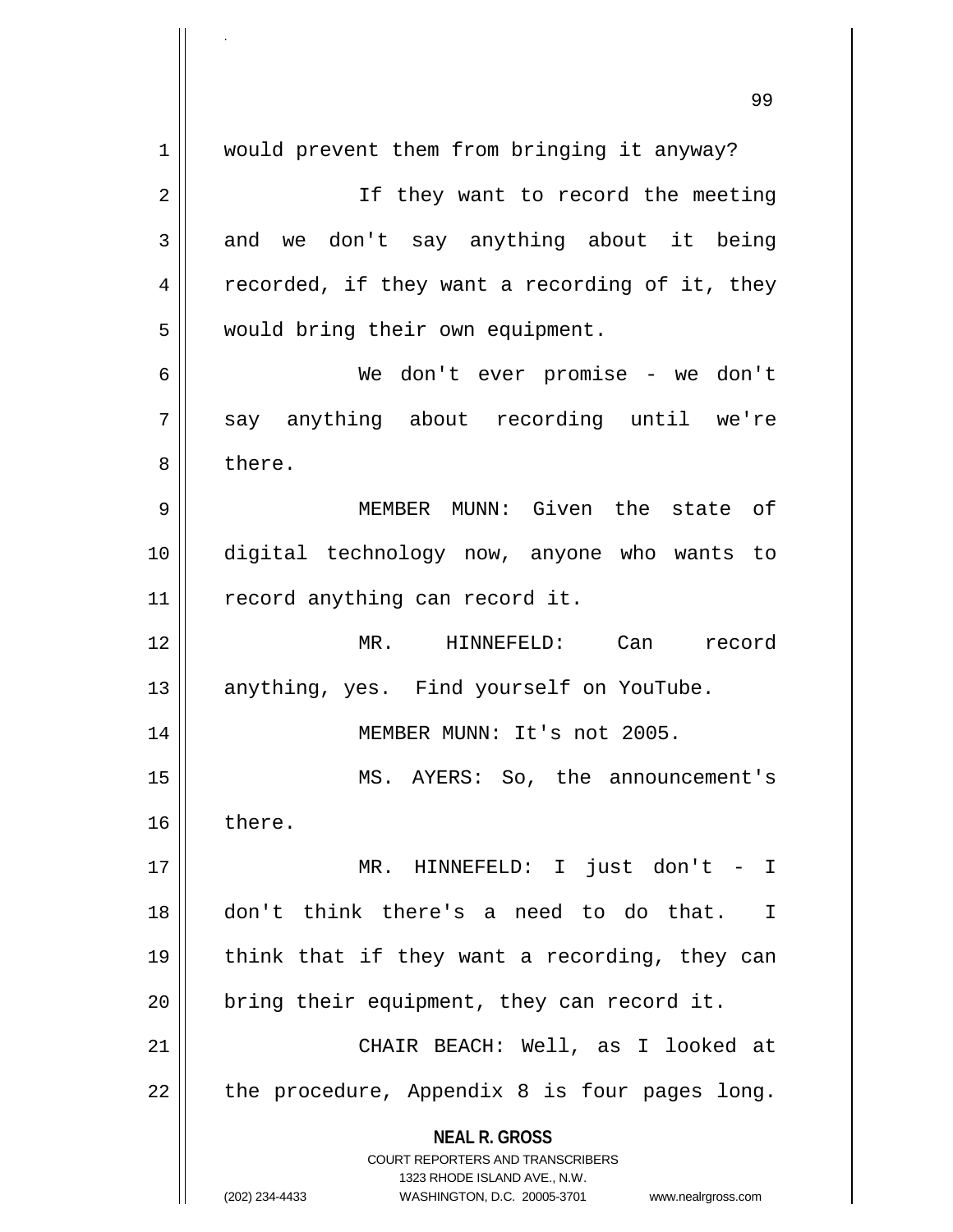**NEAL R. GROSS** COURT REPORTERS AND TRANSCRIBERS 1323 RHODE ISLAND AVE., N.W. (202) 234-4433 WASHINGTON, D.C. 20005-3701 www.nealrgross.com  $1 \parallel$  It's a long appendix. And I made a note that 2 || what you added under the focus meeting on Page 3 13, "makes announcement addressing the 4 || recording of the meeting." And I said it 5 || needs a better explanation of "recording of 6 the meeting." But then when you go back to  $7 \parallel$  Page 16, it tells you this meeting is being 8 | recorded. So, it just seems cumbersome to me. 9 I guess I was wondering why what 10 was noted on Page 16 wasn't on Page 13. 11 MS. AYERS: Is it just because it 12 | comes up in each different meeting type? 13 CHAIR BEACH: I don't know. 14 MS. AYERS: Do you want it repeated  $15$  | each time? 16 CHAIR BEACH: I'm not sure. I was 17  $\parallel$  qoing to ask J.J. about -18 || MR. JOHNSON: Because what is on 16 19 | is what is announced, made as an announcement. 20 || CHAIR BEACH: Okay. So, then the 21 double asterisk, what was the purpose of that 22 | on Page 13, makes the announcement?

100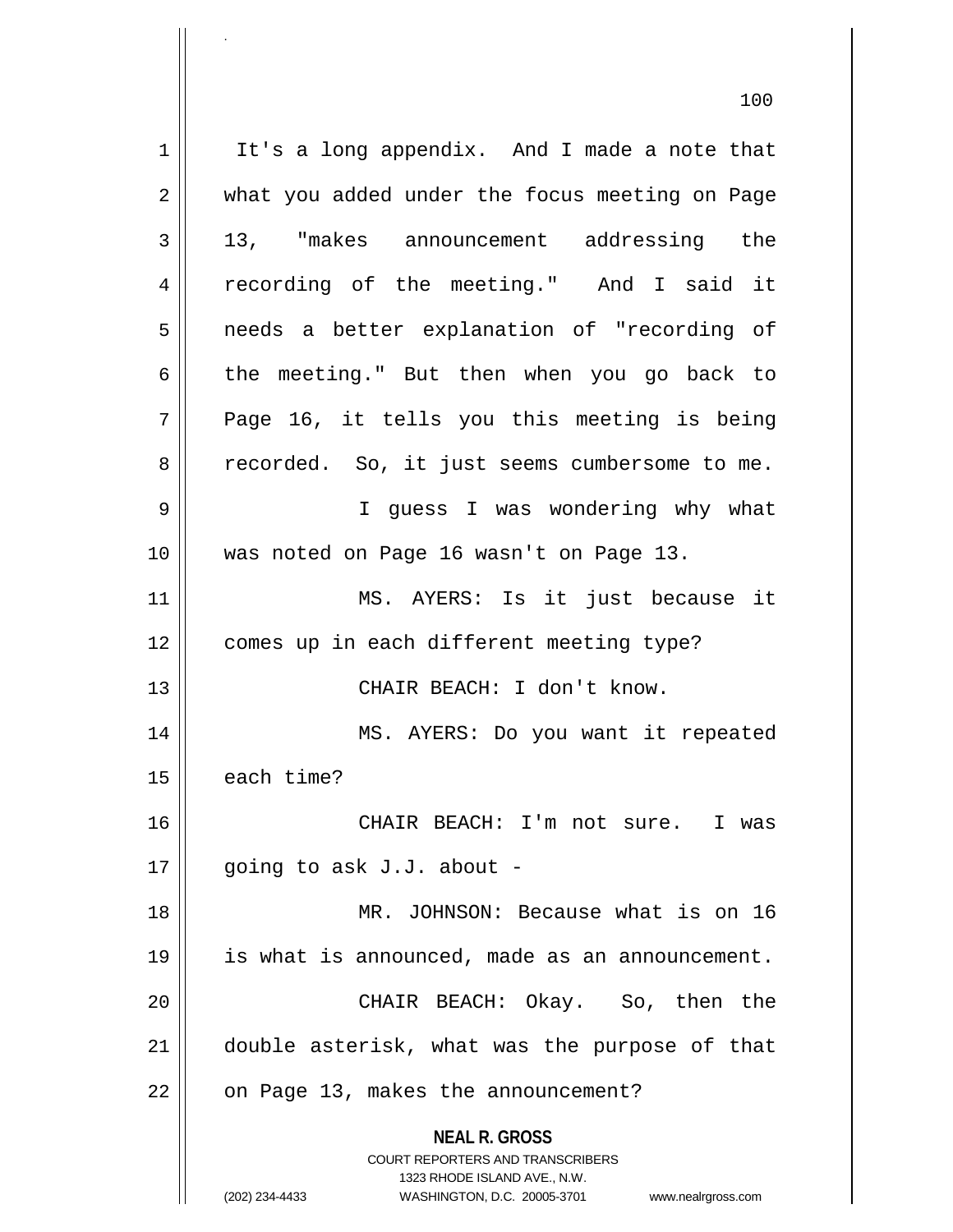|    | 101                                                                                                                                                                    |
|----|------------------------------------------------------------------------------------------------------------------------------------------------------------------------|
| 1  | So, does the double asterisk, does                                                                                                                                     |
| 2  | that mean that it's going to be an                                                                                                                                     |
| 3  | announcement or - I was trying to figure that                                                                                                                          |
| 4  | out.                                                                                                                                                                   |
| 5  | It's just kind of confusing, I                                                                                                                                         |
| 6  | guess. I'm a little confused by this.                                                                                                                                  |
| 7  | MR. JOHNSON: The thing is, I put                                                                                                                                       |
| 8  | the double asterisk so that a person can go                                                                                                                            |
| 9  | back here and see what is being said about the                                                                                                                         |
| 10 |                                                                                                                                                                        |
| 11 | MEMBER MUNN: Read the quote.                                                                                                                                           |
| 12 | MR. JOHNSON: Pardon?                                                                                                                                                   |
| 13 | MEMBER MUNN: I said perhaps you                                                                                                                                        |
| 14 | should read the quote, so everyone can hear                                                                                                                            |
| 15 | what that says.                                                                                                                                                        |
| 16 | CHAIR BEACH: Oh, at the bottom of                                                                                                                                      |
| 17 | Page 15.                                                                                                                                                               |
| 18 | MEMBER MUNN: Yes.                                                                                                                                                      |
| 19 | "This meeting is being recorded.                                                                                                                                       |
| 20 | The purpose of the recording is to help                                                                                                                                |
| 21 | prepare accurate meeting minutes. Thus, the                                                                                                                            |
| 22 | recording is a tool and will be destroyed once                                                                                                                         |
|    | <b>NEAL R. GROSS</b><br><b>COURT REPORTERS AND TRANSCRIBERS</b><br>1323 RHODE ISLAND AVE., N.W.<br>(202) 234-4433<br>WASHINGTON, D.C. 20005-3701<br>www.nealrgross.com |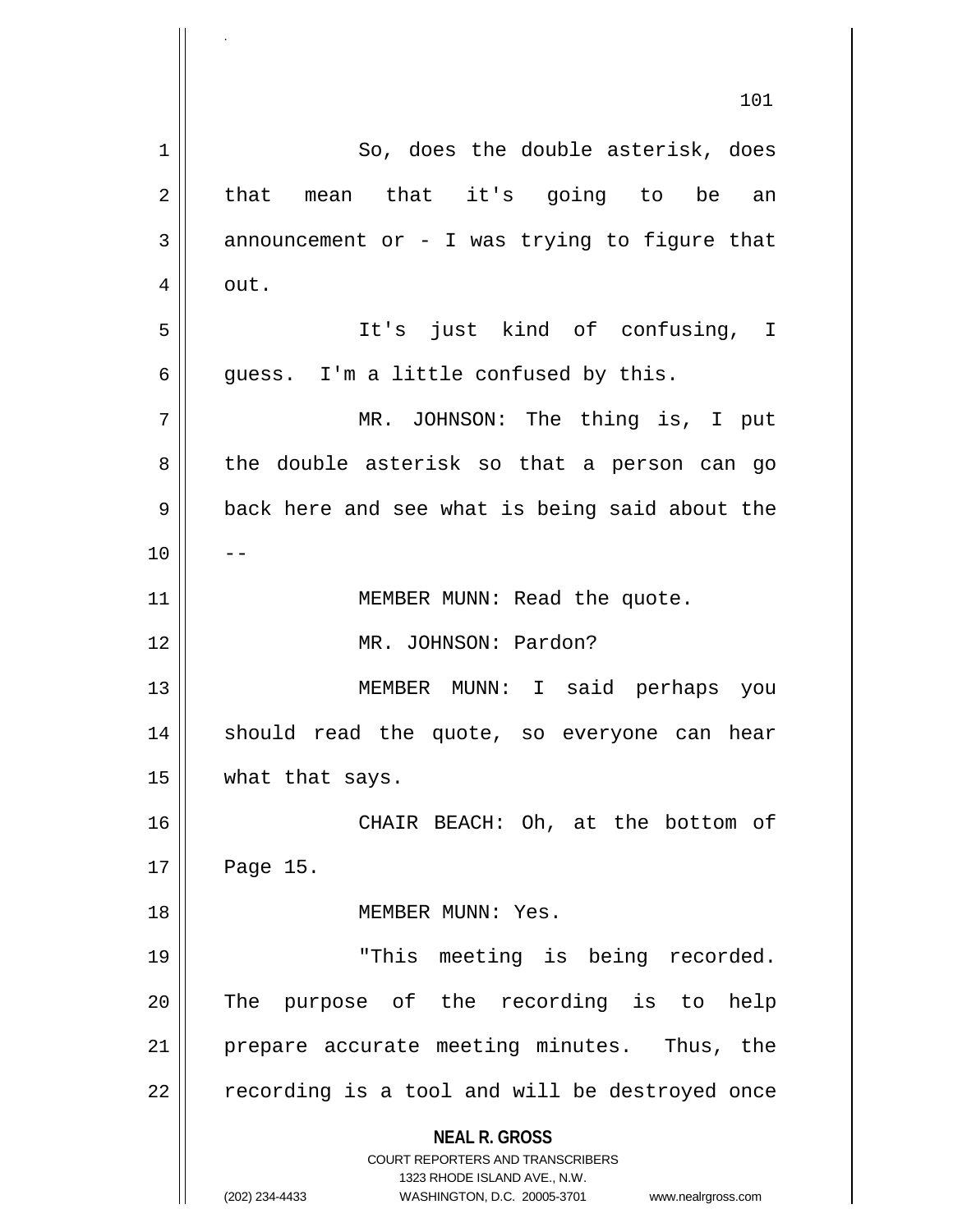**NEAL R. GROSS** COURT REPORTERS AND TRANSCRIBERS 1323 RHODE ISLAND AVE., N.W. (202) 234-4433 WASHINGTON, D.C. 20005-3701 www.nealrgross.com 102 1 | the minutes of this meeting have been 2 || finished. Does anyone object to the use of  $3 \parallel$  the recording?" 4 If there's no objection, you 5 record. 6 CHAIR BEACH: Okay. 7 MEMBER MUNN: If there are  $8 \parallel$  objections, then we have to resolve it on the  $9 \parallel$  spot. 10 || CHAIR BEACH: And then on Page 16, 11 you've got the double asterisk. And 12 additionally as appropriate at the beginning 13 || of the meeting interview, OCAS team facility 14 or DCAS representative will address and 15 discuss the sensitive classified material. 16 Okay. It just seemed a little 17 disjointed to me. Maybe that's just a flow  $18$  | thing for me. 19 MR. JOHNSON: I'll look at it and  $20$  | see what I can do to kind of streamline it. 21 || MR. HINNEFELD: Yes, I think it was  $22$  || constructed that way because at least in two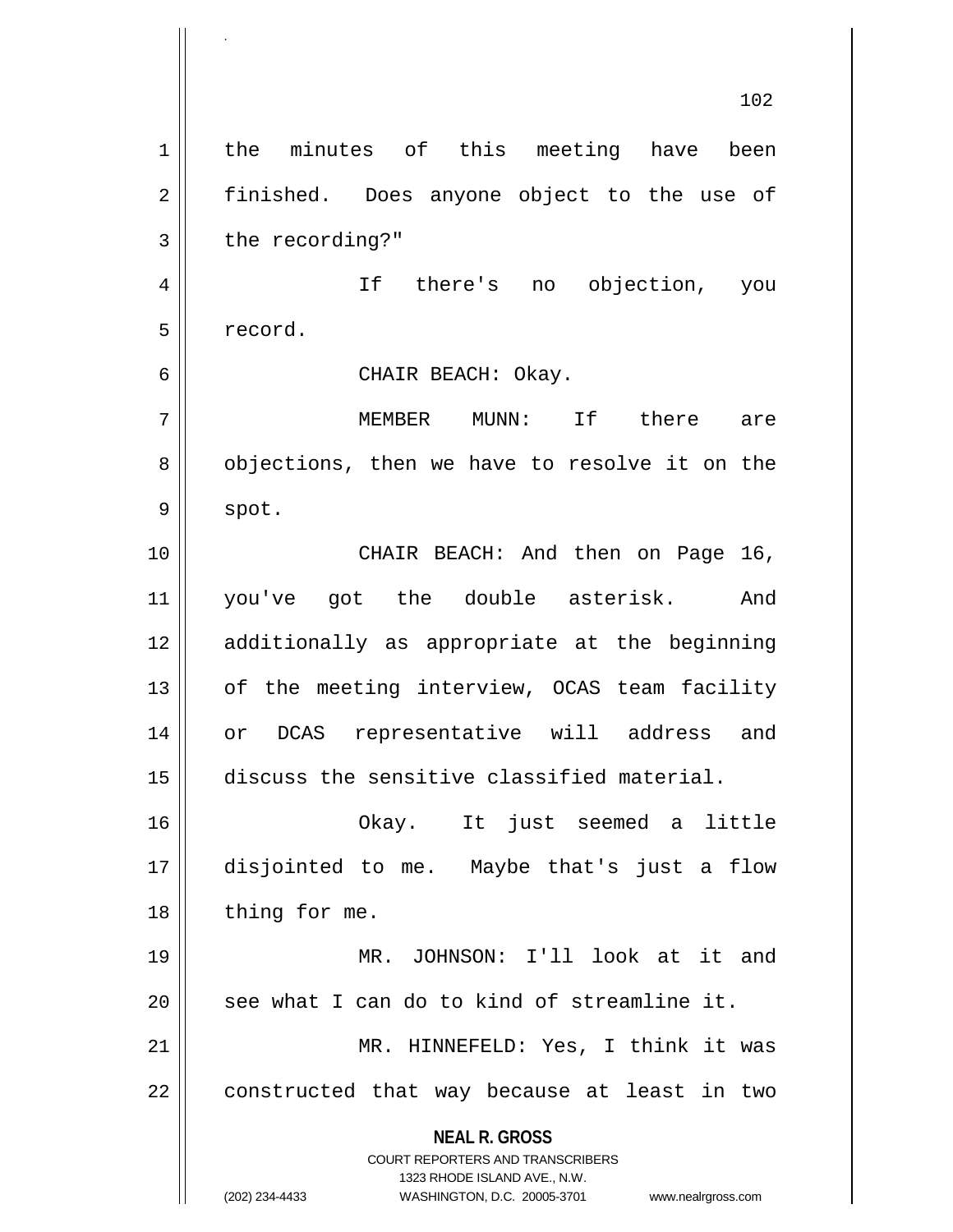1 | locations, one under the focus group for 2 | outreach and another one under the worker  $3 \parallel$  outreach town hall meetings, both those 4 | announcements are made. 5 So, rather than repeat those  $6 \parallel$  fairly lengthy announcements in two places, 7 || there's just a discussion of recording 8 || announcement with an asterisk. 9 Then you look at the asterisk, and 10 then it tells you what the recording 11 announcement is, and the security 12 announcement, which is two asterisks. Then 13 || you look at the two asterisks and you see what 14 security means. It's to abbreviate the 15 procedure rather than write those two 16 | announcements out twice.

.

17 CHAIR BEACH: That's clearer now 18 looking at it. It was a few days ago that I 19 || actually wrote that comment, but okay. 20 || So, everything is covered, it just 21 || - it's just cumbersome. It's four pages  $22 \parallel$  there.

> **NEAL R. GROSS** COURT REPORTERS AND TRANSCRIBERS 1323 RHODE ISLAND AVE., N.W. (202) 234-4433 WASHINGTON, D.C. 20005-3701 www.nealrgross.com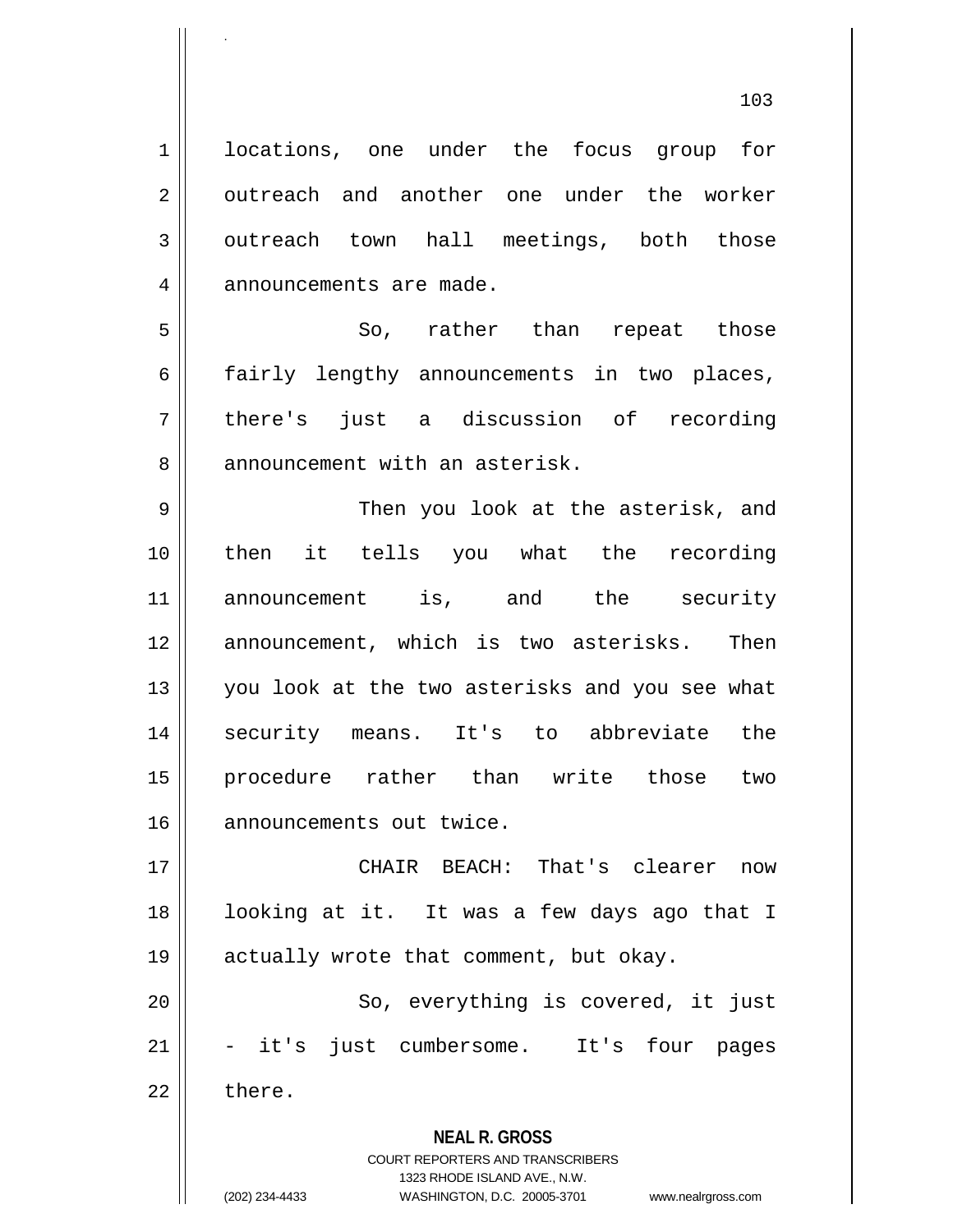**NEAL R. GROSS** COURT REPORTERS AND TRANSCRIBERS 1323 RHODE ISLAND AVE., N.W. 1 MEMBER SCHOFIELD: Yes, but Mark 2 || can tell you from his experience, and the  $3 \parallel$  number of them that I have attended, a lot of 4 people if they see you taking notes, they  $5 \parallel$  think you're taking - they need to understand 6 that it is verbatim what's being said. Then  $7 \parallel$  some of them will come back and say, well, 8 where's the transcript, you know? So, if they 9 || expect a transcript, you know, or there isn't 10 one being done, it definitely should be 11 || addressed up front so people understand this. 12 MR. HINNEFELD: I mean, they don't  $13$  say it a lot of times. Maybe it's not in here 14 || that there's no transcript. 15 It would be easy enough to put in 16 || the recording, you know, saying, "there won't 17 || be a transcript prepared, but the recording is 18 used to help prepare the minutes of the 19 meeting, but there won't be a transcript 20 | prepared." 21 MEMBER SCHOFIELD: I think that 22 would be sufficient.

.

(202) 234-4433 WASHINGTON, D.C. 20005-3701 www.nealrgross.com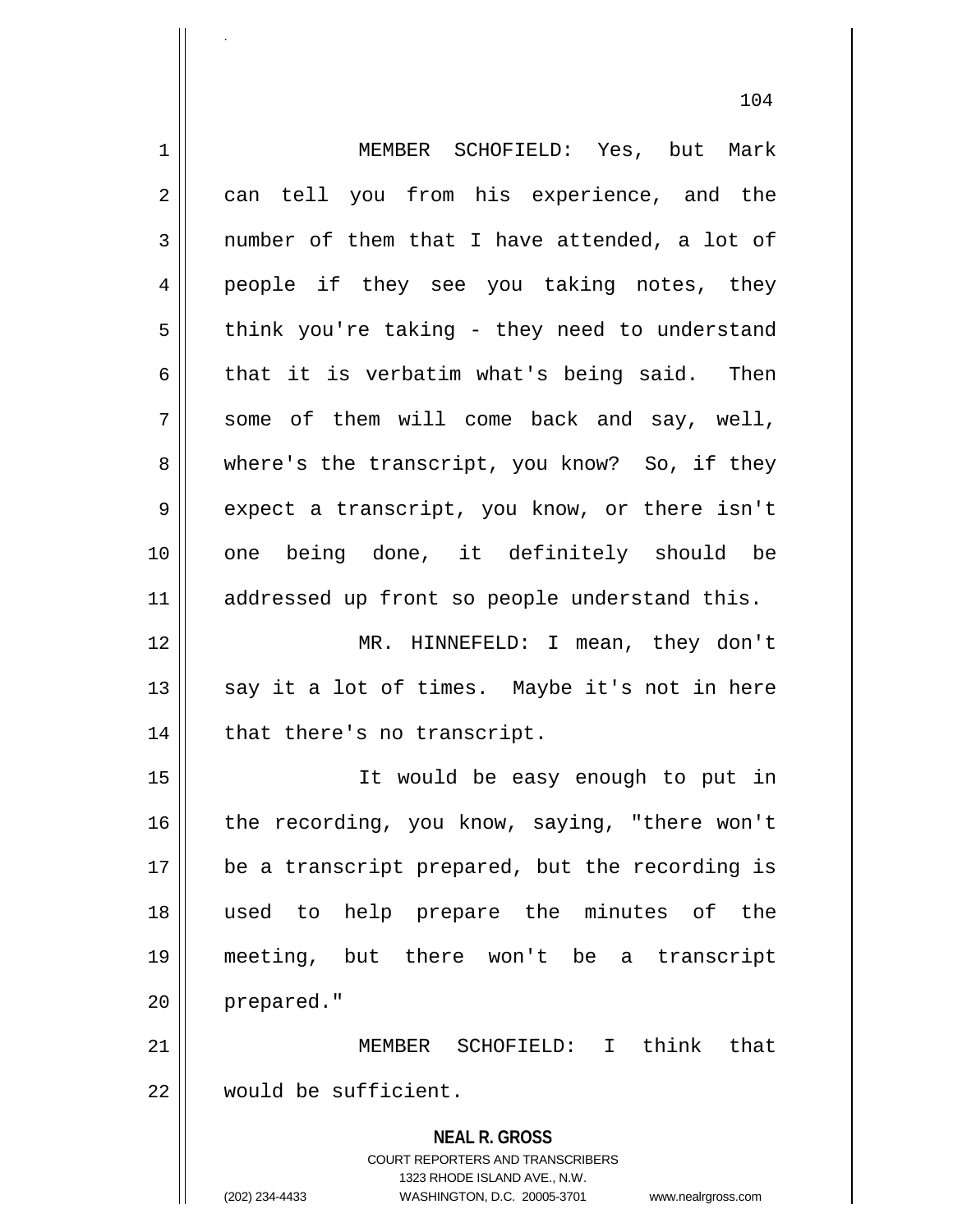**NEAL R. GROSS** 105 1 MEMBER MUNN: It says minutes of  $2 \parallel$  the meeting. 3 | MR. HINNEFELD: Okay. 4 || MEMBER MUNN: It says minutes. 5 CHAIR BEACH: Okay. Anything else 6 |  $\vert$  on Appendix A covered in this Topic Number 1? 7 (No response.) 8 CHAIR BEACH: We'll go ahead and go  $9 \parallel$  to Two if there's no objection. 10 MS. AYERS: Two, evaluate the 11 feasibility of incorporating a feedback loop 12 into PR-O12. Feedback for a large group 13 meeting may be obtained from the meeting 14 || organizer after a specified target date. Lack 15 of response is interpreted as consent or 16 agreement. It's a little bit cumbersome here. 17 || Chay. Appendix G of the draft 18 describes a feedback loop in which draft 19 outreach meeting minutes are distributed to  $20$  || the post  $-$  organization and posted on the 21 website for 60 days. So, that's NIOSH's 22 | action.

> COURT REPORTERS AND TRANSCRIBERS 1323 RHODE ISLAND AVE., N.W.

(202) 234-4433 WASHINGTON, D.C. 20005-3701 www.nealrgross.com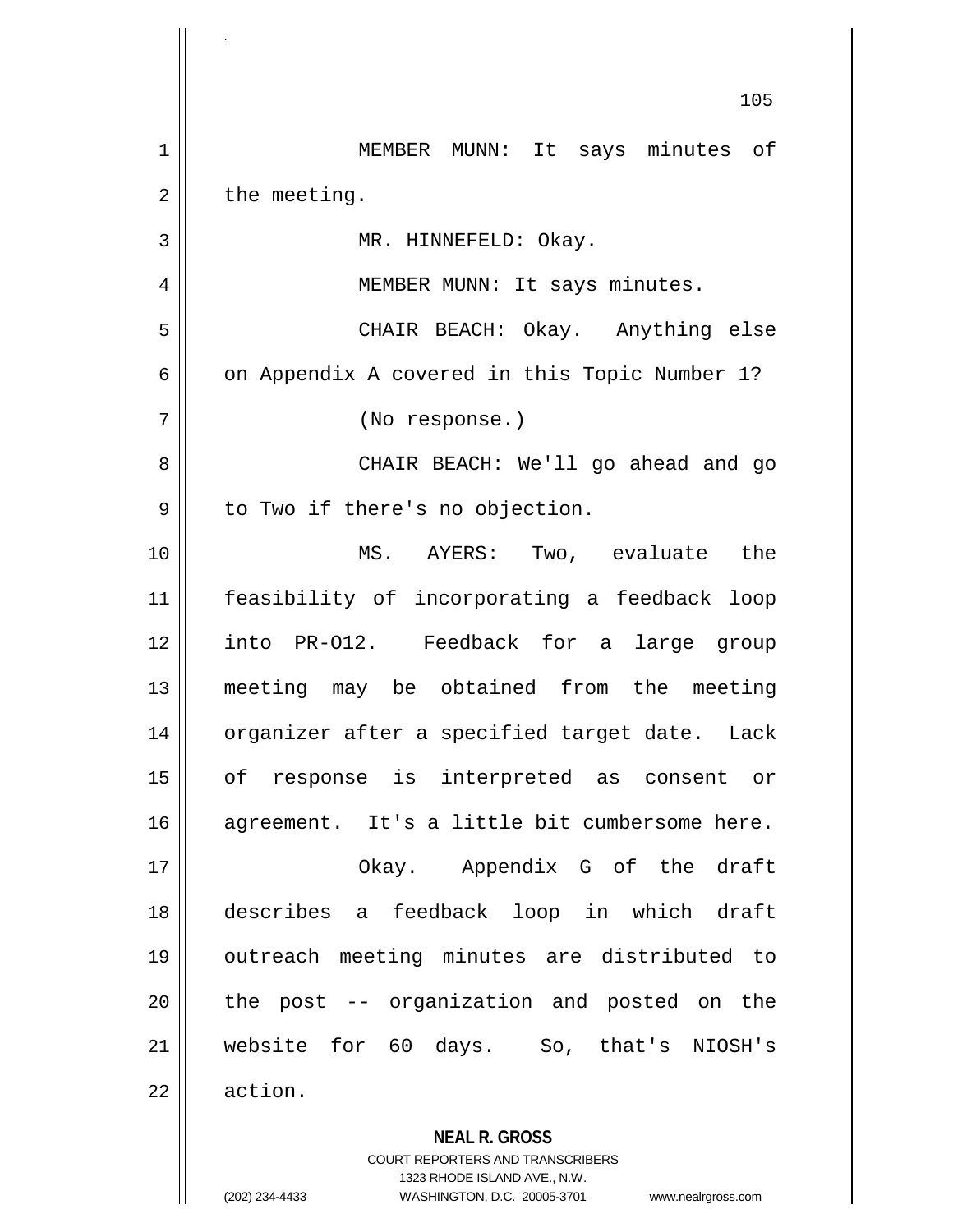**NEAL R. GROSS** COURT REPORTERS AND TRANSCRIBERS 1323 RHODE ISLAND AVE., N.W. (202) 234-4433 WASHINGTON, D.C. 20005-3701 www.nealrgross.com 106 1 | And I wrote a comment: to promote  $2 \parallel$  review and comment by individual participants, 3 | I suggest that we could inform participants at  $4 \parallel$  the time of the meeting that the minutes will  $5 \parallel$  be posted for their validation after all these  $6 \parallel$  steps are completed so they might know to look  $7 \parallel$  for it, that they would have that opportunity 8 | to give feedback. 9 CHAIR BEACH: So, that's a 10 || recommendation that came out of -11 || MS. AYERS: Right. That's our 12 | observation. 13 CHAIR BEACH: And Appendix G - 14 || Appendix G was all written after our last Work 15 | Group meeting, correct? After the June 29th? 16 MS. AYERS: Yes. 17 CHAIR BEACH: So, this is sort of a 18 || new section, yes. 19 Did you get a chance to review 20 || Section G? Any comments on it? 21 MS. AYERS: I think that's the end 22 l of the comment.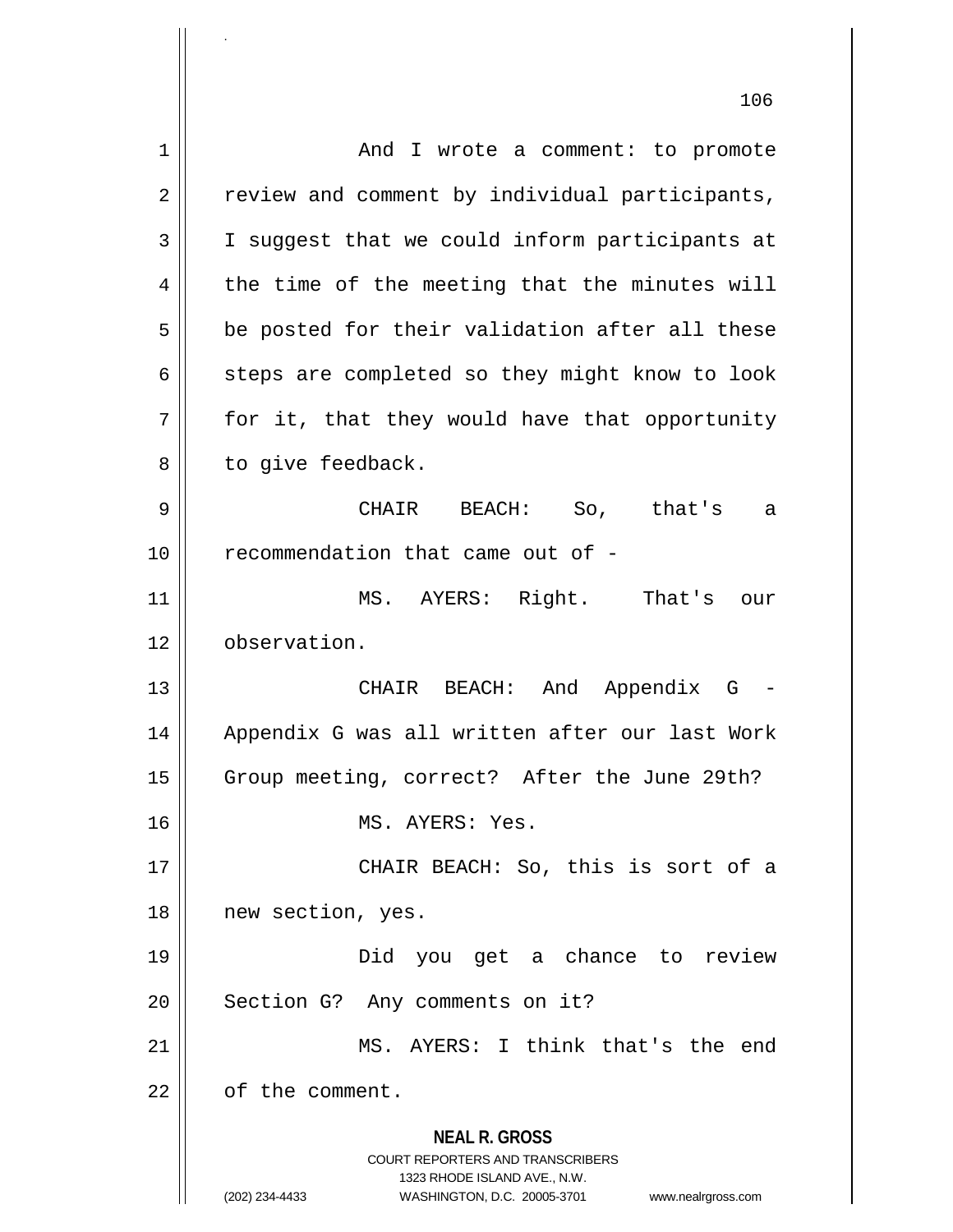**NEAL R. GROSS** COURT REPORTERS AND TRANSCRIBERS 1323 RHODE ISLAND AVE., N.W. (202) 234-4433 WASHINGTON, D.C. 20005-3701 www.nealrgross.com 107 1 || CHAIR BEACH: That's the end 2 | comment there, okay. 3 || MS. AYERS: But I tended to do more  $4 \parallel$  of an observational thing. This is what they 5 did and, you know, leave it to the Work Group  $6 \parallel$  to determine if they were satisfied with it. 7 So, Appendix G is on Page - 8 || CHAIR BEACH: 30. 9 MS. AYERS: - 30. 10 || CHAIR BEACH: And 31. 11 MS. AYERS: That's the whole 12 development process for the worker outreach 13 minutes. 14 CHAIR BEACH: So, J.J., is that 15 | comment doable, SC&A's comment recommending 16 informing the participants at the time of the 17 meeting that the minutes will be posted for 18 || their validation? 19 || Is that something that's --20 MR. JOHNSON: I can put a triple 21 || asterisk on here. 22 || (Laughter.)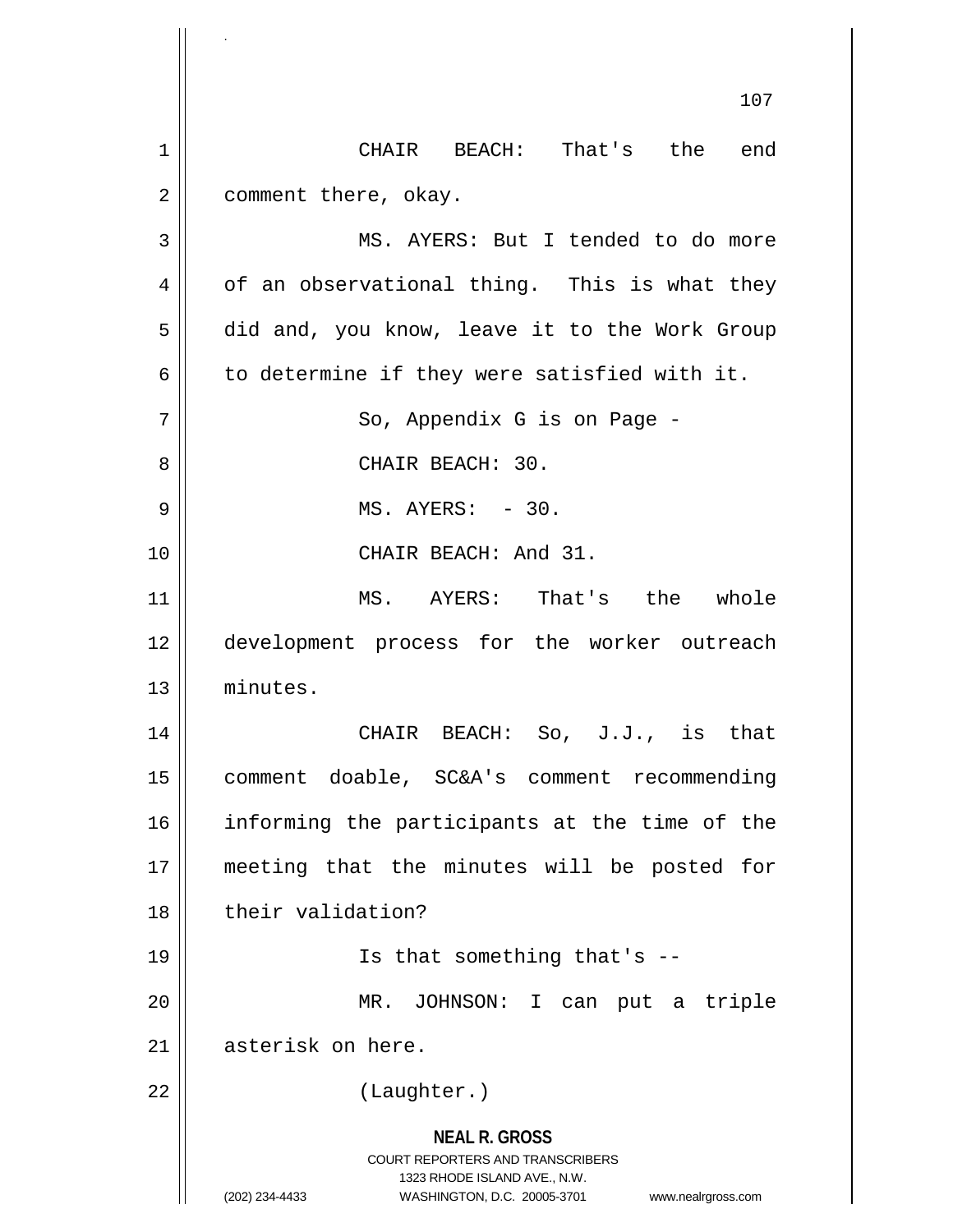**NEAL R. GROSS** COURT REPORTERS AND TRANSCRIBERS 1323 RHODE ISLAND AVE., N.W. (202) 234-4433 WASHINGTON, D.C. 20005-3701 www.nealrgross.com 108 1 || MR. JOHNSON: And add that in, you  $2 \parallel$  know, as a comment right up front. 3 MR. HINNEFELD: It kind of fits 4 || with the recording. 5 MS. AYERS: With the recording,  $6 \mid$  yes. 7 MR. HINNEFELD: You can put it in 8 || the recording part, because that's where 9 || you're talking about preparing minutes. 10 MR. KATZ: You can stick with just 11 | two asterisks. 12 CHAIR BEACH: Well, we've already 13  $\parallel$  qot two asterisks used. So, we have to -14 (Simultaneous speakers.) 15 MS. AYERS: Would the notes be 16 posted in a meeting that you weren't 17 | recording? 18 || MR. JOHNSON: Say that again. 19 MS. AYERS: Would the minutes/notes  $20$  | be posted in the same way if there wasn't a 21 || recording? I'm just wondering if there's an  $22$   $\parallel$  either/or there.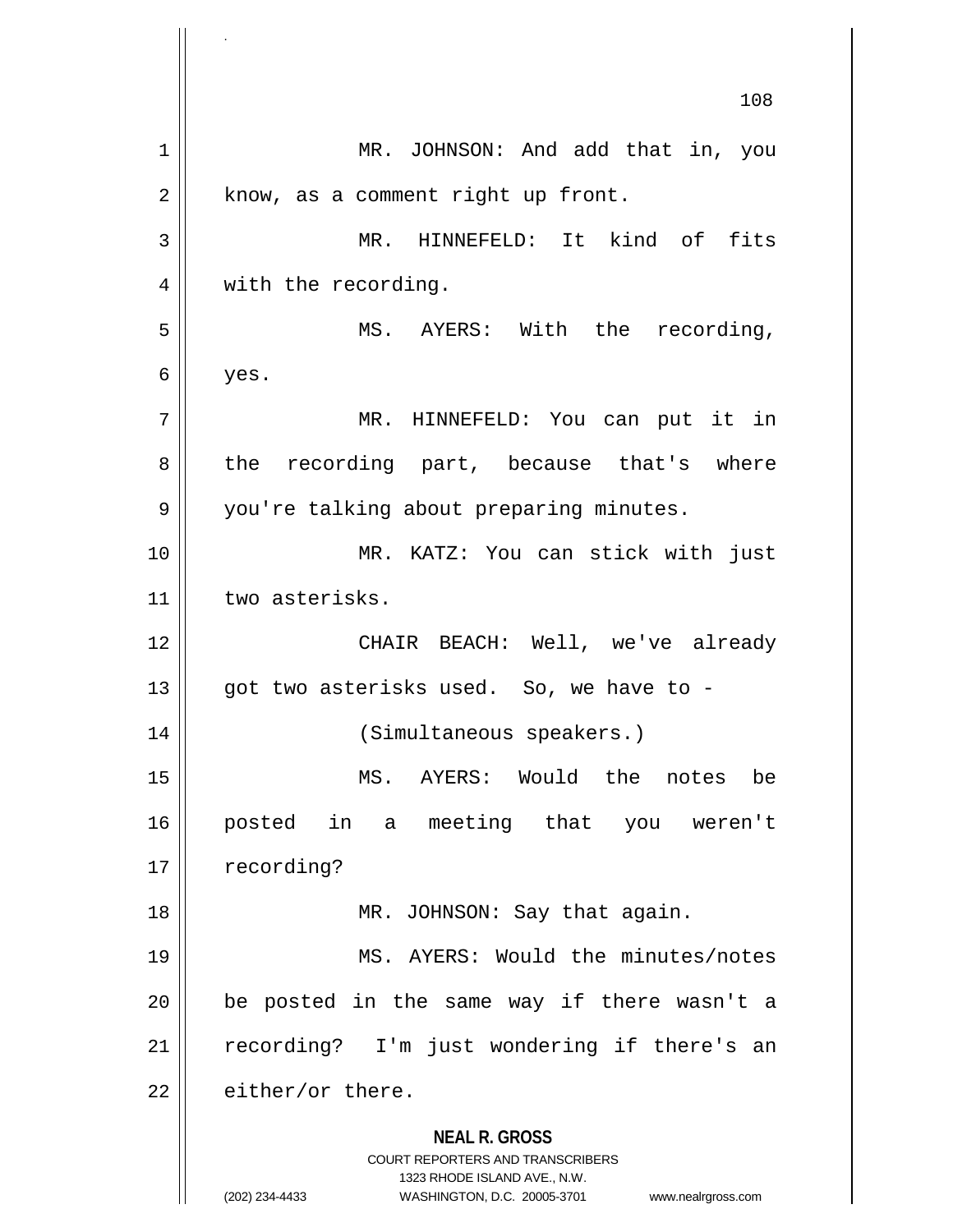**NEAL R. GROSS** COURT REPORTERS AND TRANSCRIBERS 1323 RHODE ISLAND AVE., N.W. (202) 234-4433 WASHINGTON, D.C. 20005-3701 www.nealrgross.com 1 | MR. McDOUGALL: For our meetings,  $2 \parallel$  there's never been not a recording. 3 MS. AYERS: Right. So, the only 4 || ones are like the focus groups and things 5 where ATL is not represented wouldn't have a 6 || recording, would they post the minutes for  $7 \parallel$  that? Would there be this feedback loop? 8 Because that would be the only 9 reason you wouldn't put it right in with the 10 || recording is if you could sometimes have the 11 minutes available for review when there's not  $12 \parallel$  a recording. 13 || MR. JOHNSON: That would -14 || MR. McDOUGALL: Well, in practice, 15 || there's not minutes. If we're not involved, 16 there's not minutes. All there is, is an HP's 17 notes. 18 || MS. AYERS: So, when there's an 19 HP's notes, is there a feedback loop for 20 participants to agree that it's been captured 21 | correctly? 22 MR. JOHNSON: Not necessarily. I

.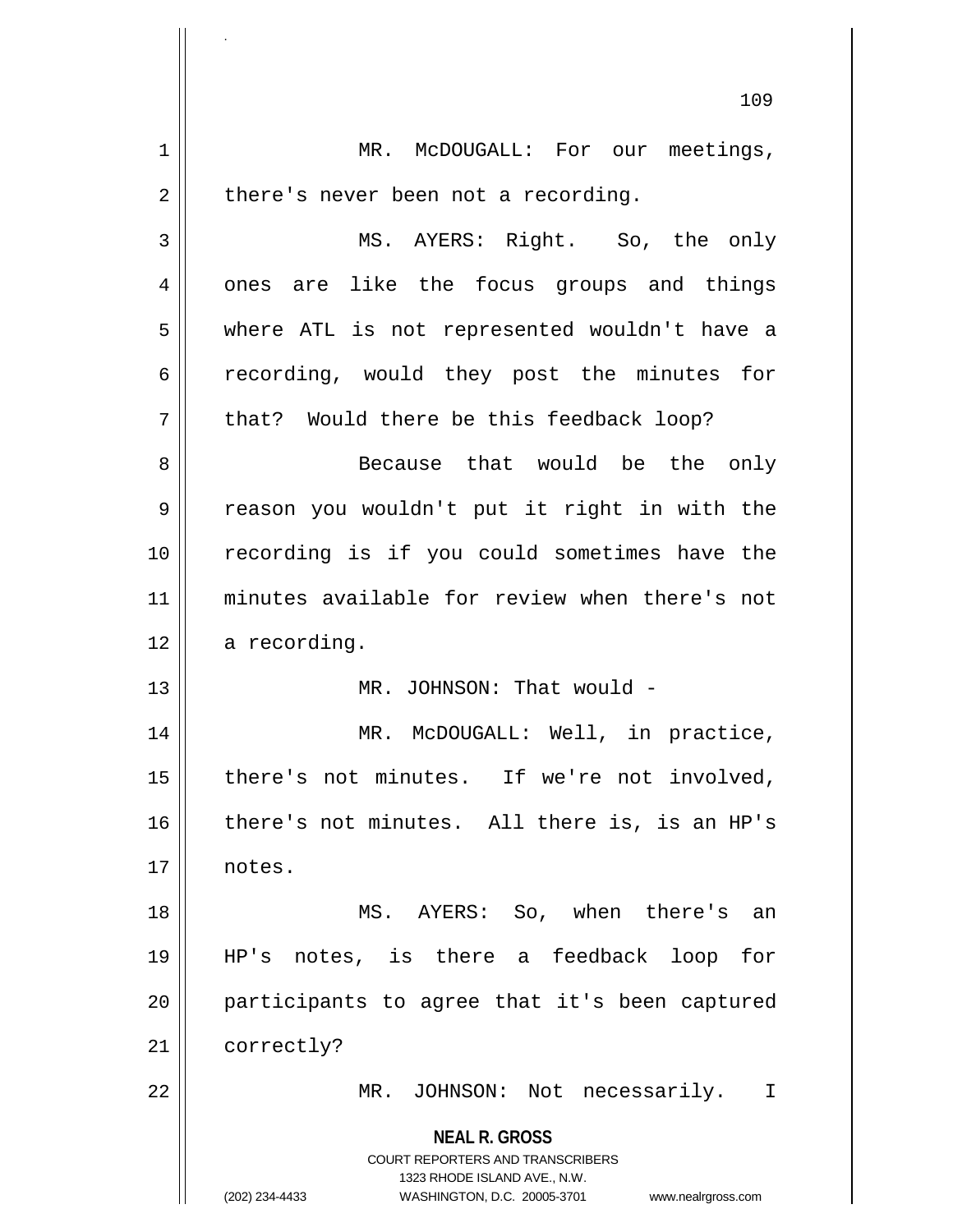**NEAL R. GROSS** COURT REPORTERS AND TRANSCRIBERS 1323 RHODE ISLAND AVE., N.W. (202) 234-4433 WASHINGTON, D.C. 20005-3701 www.nealrgross.com 110 1 || can someplace address that to make sure that 2 the notes are either reviewed by the 3 participants or gone over with the 4 | participants. 5 CHAIR BEACH: Okay. Does that  $6 \parallel$  answer your question sufficiently or -7 || MS. AYERS: I think so. 8 MR. FITZGERALD: Yes, I mean, you 9 || know, I think the process is pretty detailed 10 || and the assignment of responsibilities by 11 | organization is pretty clear. 12 || So, you know, I think with that 13 addition I don't have any problems with the 14 way it's laid out. 15 || MS. AYERS: If they add that they 16 would have them. 17 MR. FITZGERALD: Yes, I think as a 18 | postscript. 19 CHAIR BEACH: My only other 20  $\parallel$  comment, J.J., for Appendix G is you use a lot 21 of acronyms. And I know this is an in-house  $22$  | procedure, but there's no, like, acronyms list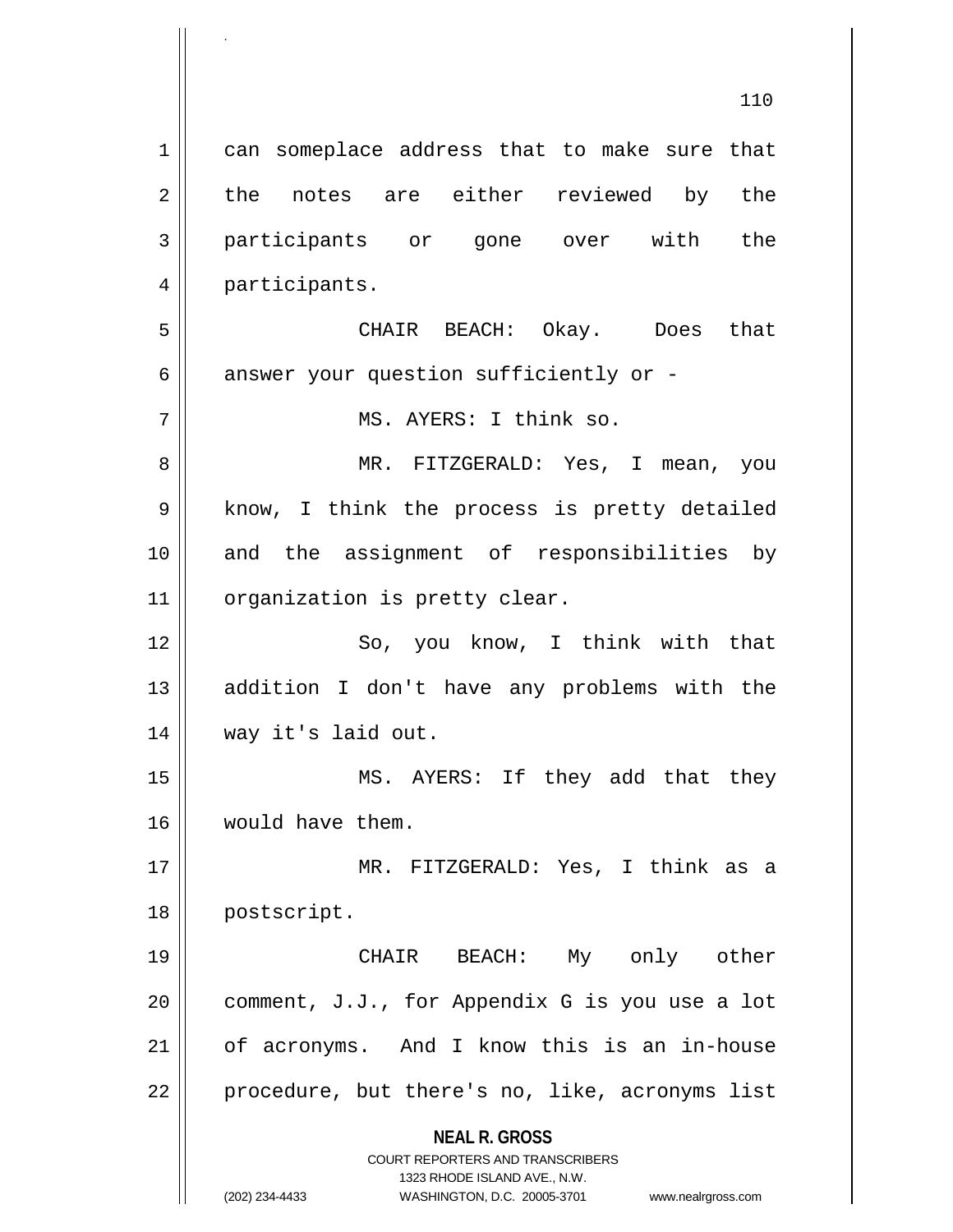**NEAL R. GROSS** COURT REPORTERS AND TRANSCRIBERS 1323 RHODE ISLAND AVE., N.W. (202) 234-4433 WASHINGTON, D.C. 20005-3701 www.nealrgross.com 111  $1 \parallel$  at the front to say -2 || MR. HINNEFELD: It's at the back. 3 || CHAIR BEACH: Is it at the back? 4 || Oh, I looked at the front. Where is it at?  $5 \parallel$  Oh, right there. Okay, 31. 6 MS. AYERS: Is that just for that 7 piece? 8 CHAIR BEACH: That's just for that  $9 \parallel$  piece, and I didn't notice it anywhere else. 10 MR. JOHNSON: No, that was just the  $11$  style that I woke up with that morning. 12 (Laughter.) 13 CHAIR BEACH: Okay. All right. 14 || That takes care of that then. All right. Any 15 | other comments on this particular finding? 16 (No response.) 17 CHAIR BEACH: So, action out of 18  $\parallel$  that, could you - J.J., did you get an action  $19 \parallel$  that I neglected to write down? 20 MR. JOHNSON: I would add or 21 include into the discussion of sharing or  $22$  | readdressing or covering notes -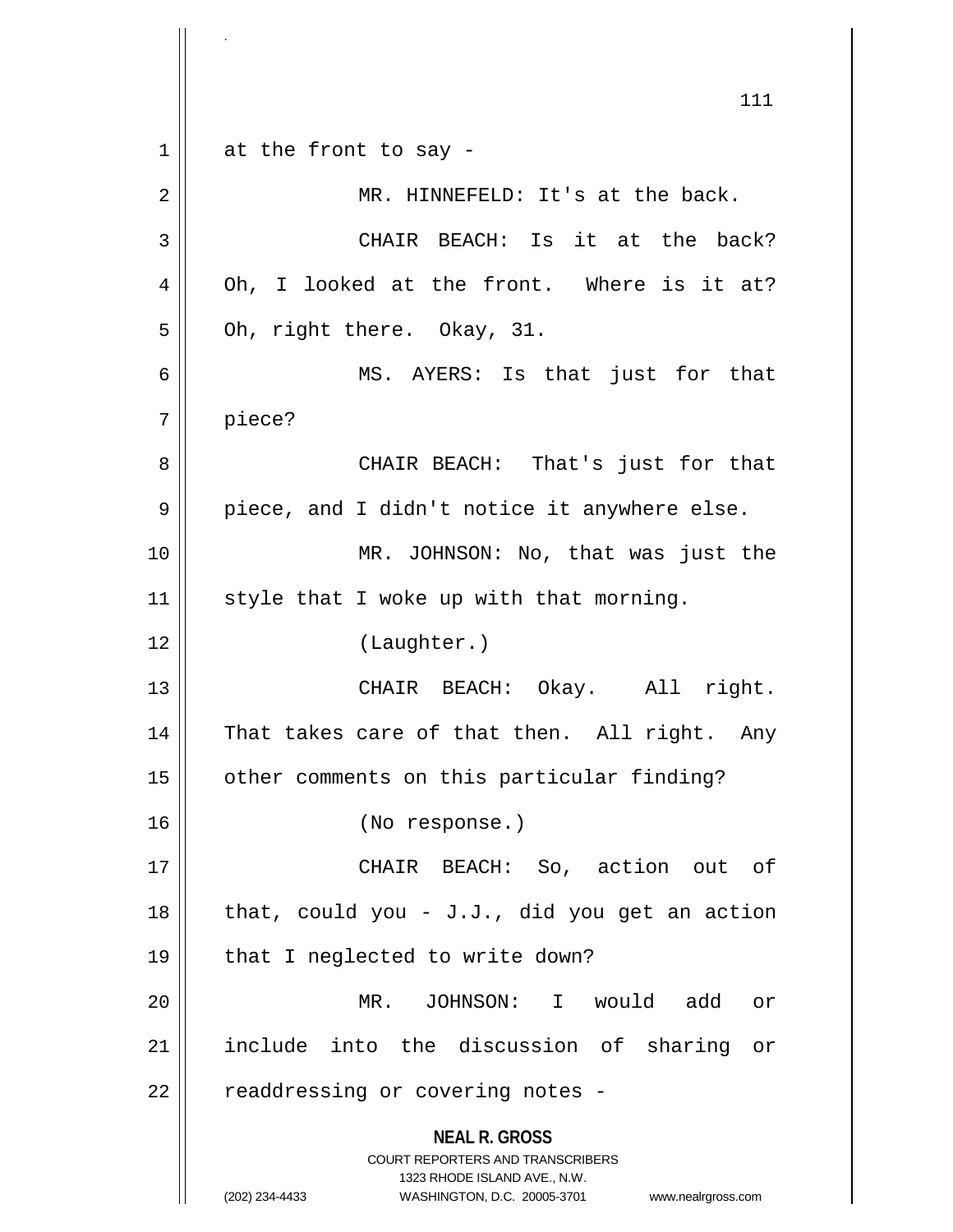|                | ⊥⊥∠                                                                 |
|----------------|---------------------------------------------------------------------|
| 1              | MR. HINNEFELD: Essentially, we                                      |
| $\overline{2}$ | verified with the attendees that the HP's                           |
| 3              | notes appropriately captured what was said.                         |
| 4              | CHAIR BEACH: Okay.                                                  |
| 5              | MR. HINNEFELD:<br>I think                                           |
| 6              | realistically the best time to do that is at                        |
| 7              | the meeting, at the end of the meeting.                             |
| 8              | CHAIR BEACH: Okay. Thank you.                                       |
| 9              | And the next section is on observations.                            |
| 10             | MS. AYERS: Observation 1, the                                       |
| 11             | procedure does not address the possibility                          |
| 12             | that sensitive or classified information could                      |
| 13             | be shared at worker outreach meetings. At a                         |
| 14             | minimum, the procedure should alert the staff                       |
| 15             | to submit the recordings, minutes and notes                         |
| 16             | for classification review if they have any                          |
| 17             | doubt.                                                              |
| 18             | So, that was probably something                                     |
| 19             | that was already being done and hadn't been                         |
| 20             | captured in the procedure.                                          |
| 21             | CHAIR BEACH: Yes, it was<br>in                                      |
| 22             | abeyance and we were waiting for it to come                         |
|                |                                                                     |
|                | <b>COURT REPORTERS AND TRANSCRIBERS</b>                             |
|                | 1323 RHODE ISLAND AVE., N.W.                                        |
|                | <b>NEAL R. GROSS</b>                                                |
|                |                                                                     |
|                | (202) 234-4433<br>WASHINGTON, D.C. 20005-3701<br>www.nealrgross.com |

.

 $\mathbf{\mathcal{H}}$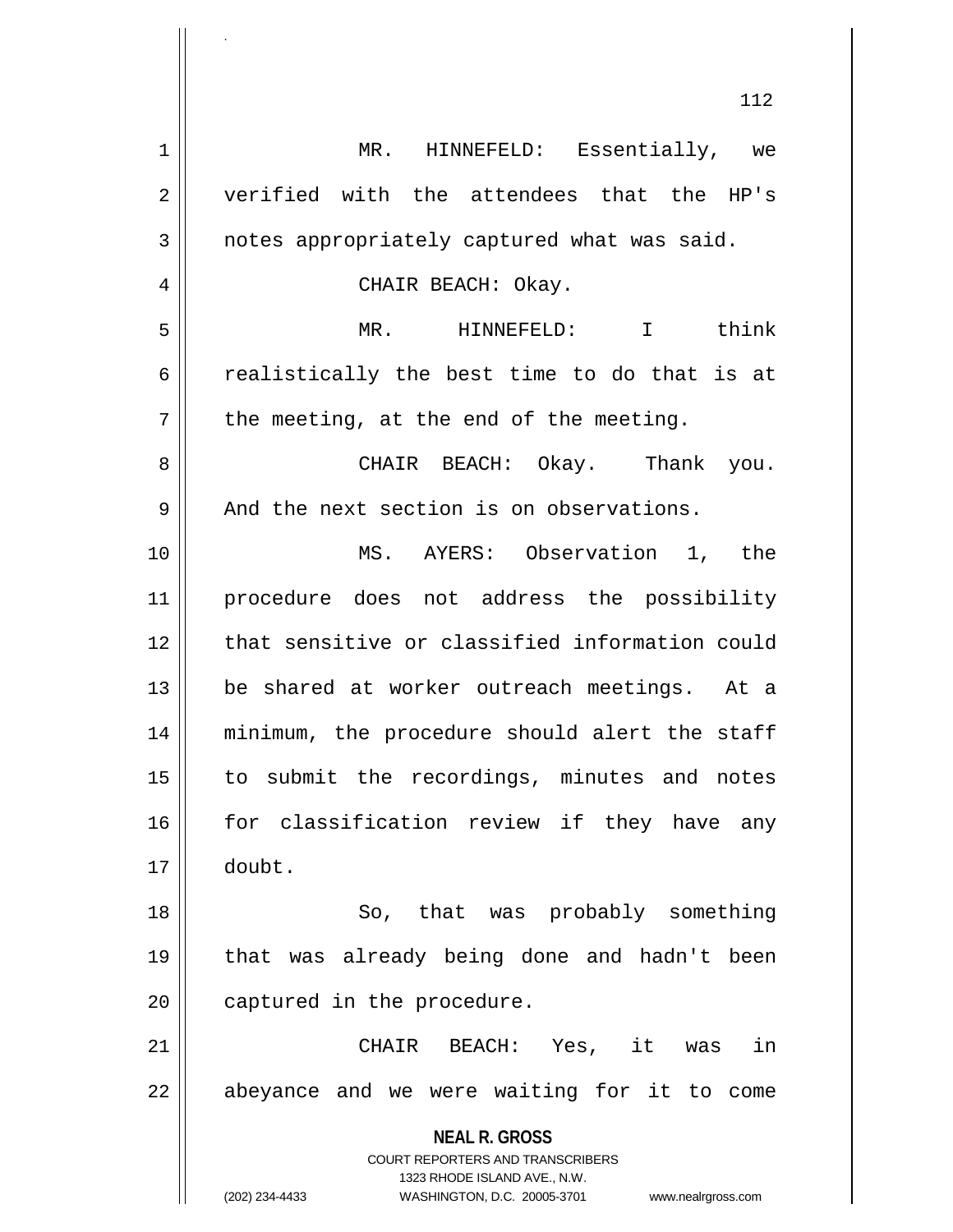**NEAL R. GROSS** COURT REPORTERS AND TRANSCRIBERS 1323 RHODE ISLAND AVE., N.W. (202) 234-4433 WASHINGTON, D.C. 20005-3701 www.nealrgross.com 113  $1 \parallel$  out in the procedure. 2 || MS. AYERS: Right. So, Number 1,  $3 \parallel$  add a reference and sentence in PR-012 to note 4 || the review of minutes by the Department of 5 | Energy. 6 That is mentioned in Section 5 and 7 || in Appendix G as a step in the development 8 || process for worker outreach minutes. So,  $9 \parallel$  that's been done. 10 || The Many concerns or questions on that 11 || one? 12 (No response.) 13 || MS. AYERS: Moving on. Number 2, 14 || address or reference the process in PR-012 for 15 the discussion of classified sensitive 16 material. References and information have 17 been added in Section 3 in Appendix A. 18 MR. FITZGERALD: That's Observation 19 || 1, which has been completed. 20 || CHAIR BEACH: Yes, Observation 1 is 21 completed. 22 || MS. AYERS: Oh, is that all of it?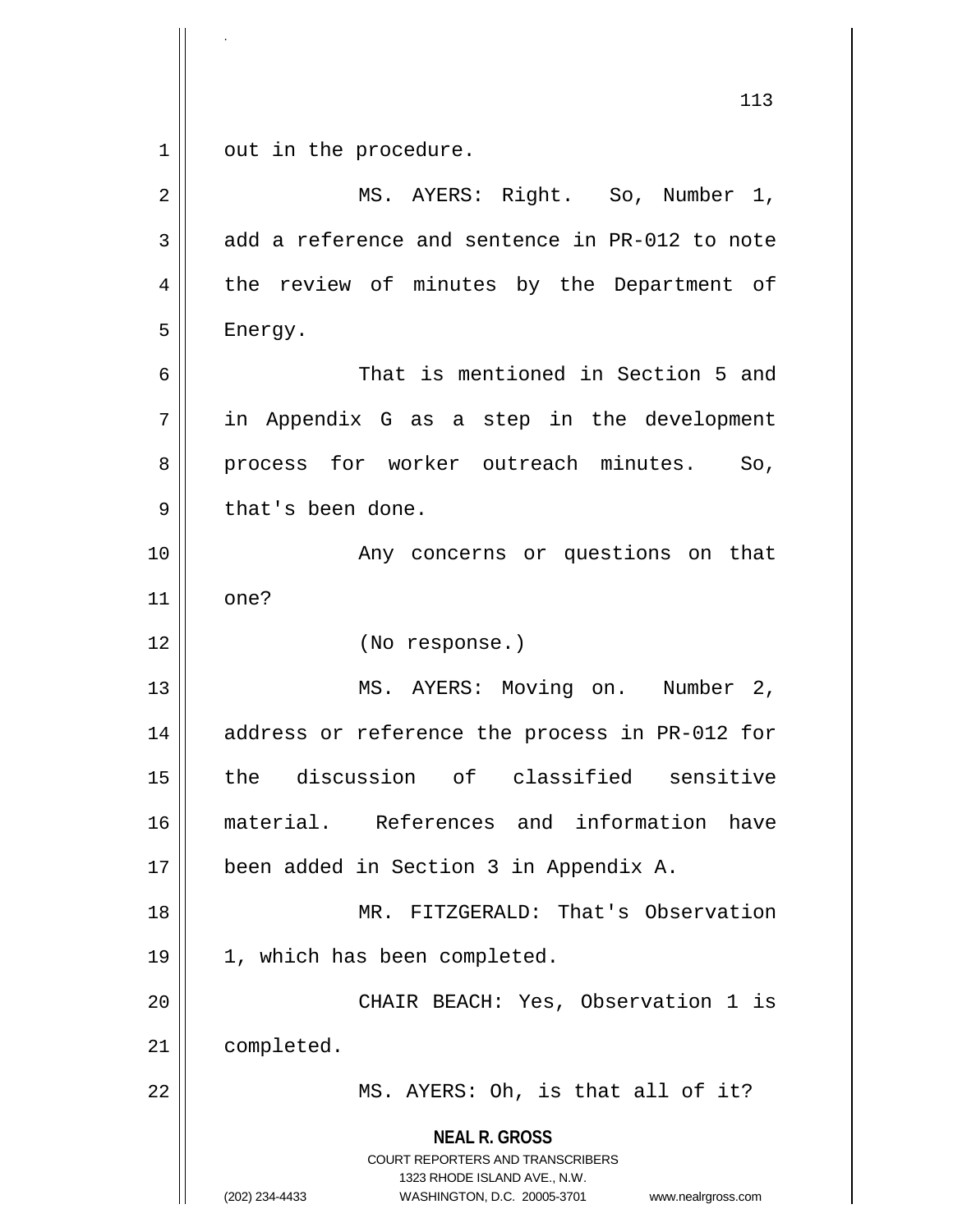|    | 114                                                                                                                                                                    |
|----|------------------------------------------------------------------------------------------------------------------------------------------------------------------------|
| 1  | CHAIR BEACH: Yes.                                                                                                                                                      |
| 2  | MR. FITZGERALD: Yes.                                                                                                                                                   |
| 3  | CHAIR BEACH: Okay.                                                                                                                                                     |
| 4  | MS. AYERS: So, that is complete.                                                                                                                                       |
| 5  | Observation 2, the procedure does                                                                                                                                      |
| 6  | not provide an opportunity for workers to                                                                                                                              |
| 7  | discuss potentially classified information.                                                                                                                            |
| 8  | The workers may be restricted from openly                                                                                                                              |
| 9  | discussing site-specific information due to                                                                                                                            |
| 10 | security concerns.                                                                                                                                                     |
| 11 | So, the procedure should describe                                                                                                                                      |
| 12 | a process for those who wish to share at a                                                                                                                             |
| 13 | discussion, to include an announcement that                                                                                                                            |
| 14 | they are not to discuss classified/sensitive                                                                                                                           |
| 15 | information and a separate interview can be                                                                                                                            |
| 16 | arranged.                                                                                                                                                              |
| 17 | That Number 1 has been added in                                                                                                                                        |
| 18 | Appendix A as discussed at the December 16th,                                                                                                                          |
| 19 | 2010 meeting. So, that's complete.                                                                                                                                     |
| 20 | Number 2, address or reference the                                                                                                                                     |
| 21 | process for the discussion<br>оf                                                                                                                                       |
| 22 | classified/sensitive materials. Complete a                                                                                                                             |
|    | <b>NEAL R. GROSS</b><br><b>COURT REPORTERS AND TRANSCRIBERS</b><br>1323 RHODE ISLAND AVE., N.W.<br>(202) 234-4433<br>WASHINGTON, D.C. 20005-3701<br>www.nealrgross.com |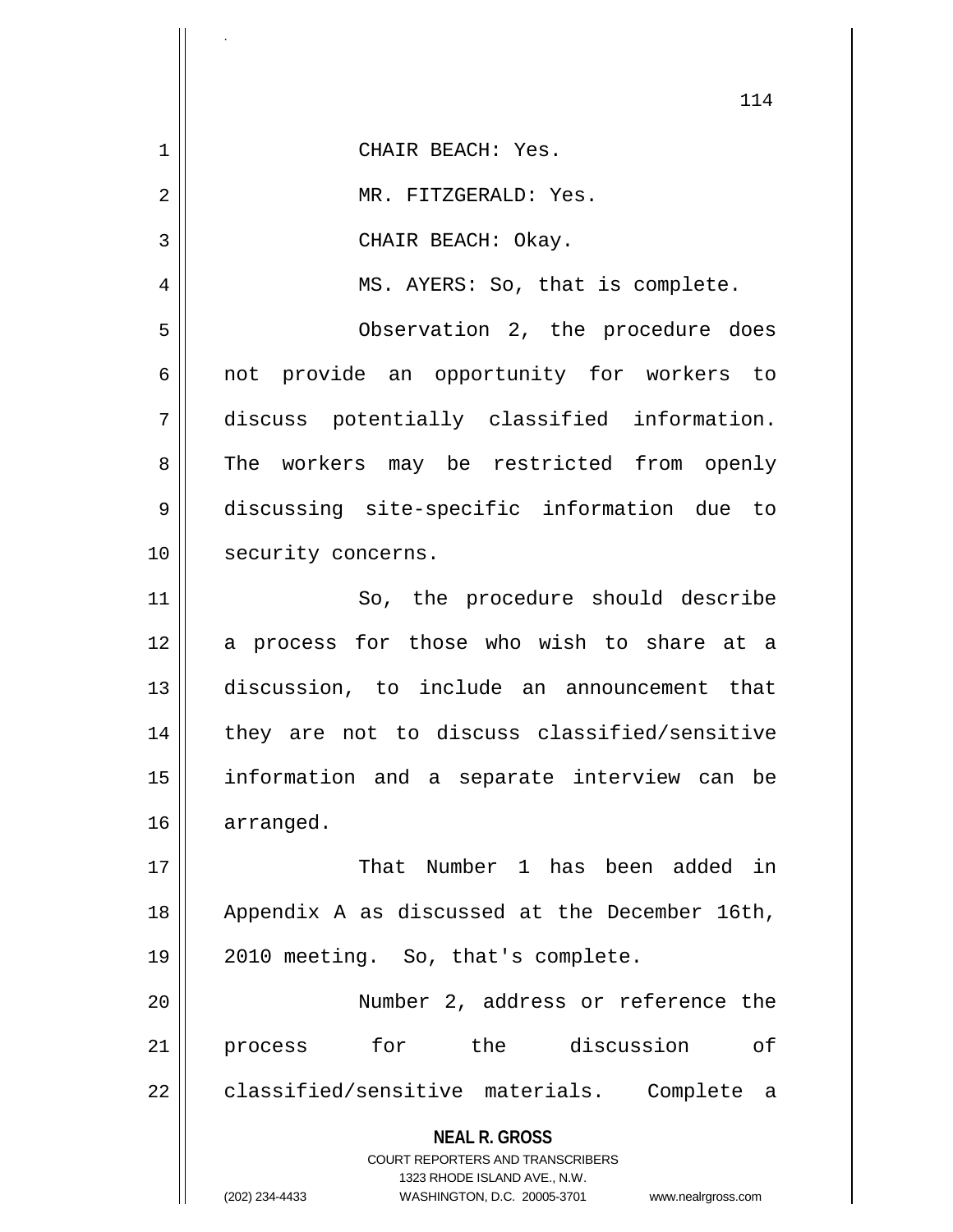**NEAL R. GROSS** COURT REPORTERS AND TRANSCRIBERS 1323 RHODE ISLAND AVE., N.W. (202) 234-4433 WASHINGTON, D.C. 20005-3701 www.nealrgross.com 1 || note in Appendix A, directs the staff to 2 || conduct and document special interviews in 3 accordance with Section 5.2 of PR-10 due to 4 access and interview procedures. So, the  $5 \parallel$  reference is there, and the tie-in to the 6 | procedure. 7 CHAIR BEACH: Okay. So, that one 8 | has been done and completed. Closed. 9 MS. AYERS: Complete. Okay. 10 Are you ready, Josie? 11 || CHAIR BEACH: Yes. 12 MS. AYERS: Okay. Observation 3, 13 there are no provisions for soliciting 14 comments from workers who are unable to 15 | physically attend meetings. 16 The action item was to address 17 independent interviews associated with the 18 || specific outreach meeting will be collated 19 with the minutes of the group meeting, the 20 | capture of special interviews in OTS. 21 || So, if someone could not attend 22 || and they were interviewed separately, that

.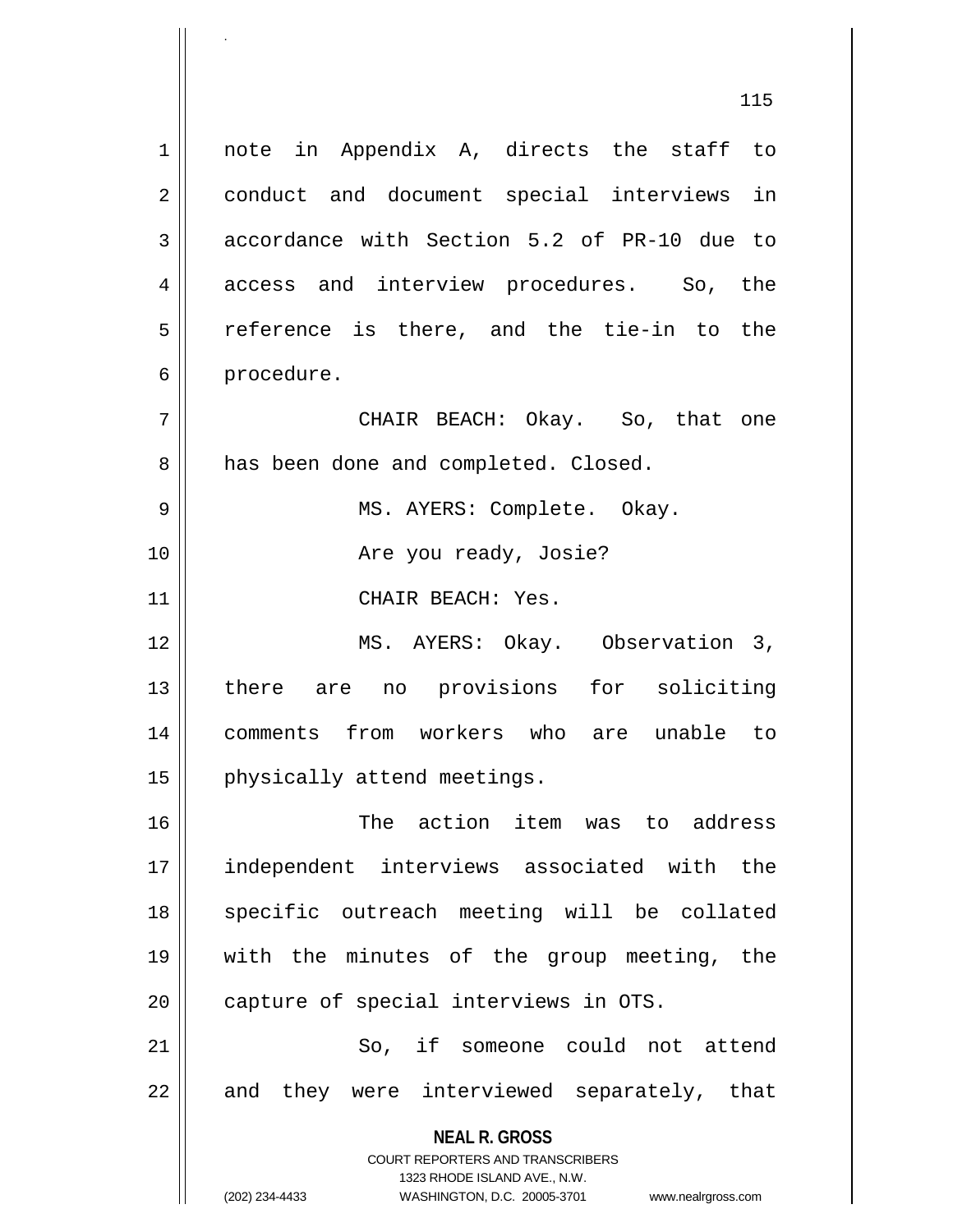**NEAL R. GROSS** COURT REPORTERS AND TRANSCRIBERS 1 would be added into OTS in conjunction with  $2 \parallel$  the meeting that it was associated with, 3 correct? 4 MR. JOHNSON: Well, what I need to 5 do is we need to back out of that a little  $6 \parallel$  bit, meaning that the interviews are done by  $7 \parallel$  ORAU and we - when we complete the minutes, we 8 || input those into the outreach tracking system. 9 Now, what I would have to do is 10 || obtain the interview, which is now already in 11 || the SRDB, Site Research Database, and put it 12 in OTS. 13 Once I put it in OTS, it 14 automatically goes back over to ORAU to 15 || reinsert back into the SRDB. So, there is  $16$  | that loop. 17 What we are doing is, we've made a 18 || connection between the minutes and separate 19 interviews. Meaning that on ORAU's side when 20 it comes to interviews associated with a 21 || particular SEC or outreach meeting, that they 22 We will have documented communication.

1323 RHODE ISLAND AVE., N.W.

.

(202) 234-4433 WASHINGTON, D.C. 20005-3701 www.nealrgross.com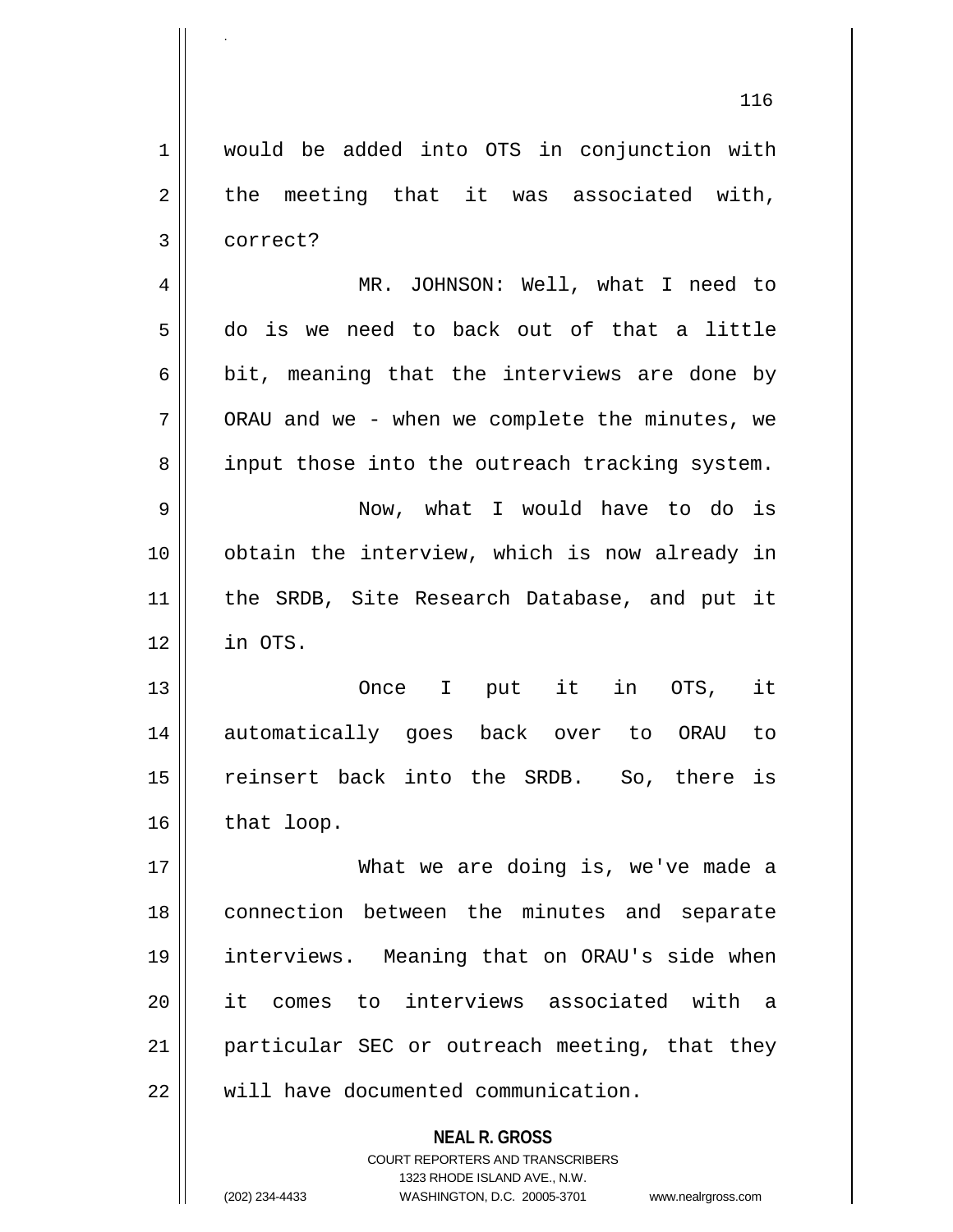**NEAL R. GROSS** COURT REPORTERS AND TRANSCRIBERS 1323 RHODE ISLAND AVE., N.W. 117 1 And if it's an SEC, SEC 00192, and 2 then some additional information, whatever  $3 \parallel$  ORAU wants to put on there as a trail for that 4 | particular documentation. 5 On our side, we're going to put in 6 documented communication SEC 00192, and our 7 identification of what it is, and they both go 8 into the SRDB. 9 They go in the SRDB on the ORAU 10 side, and then separate into ORAU and NIOSH's 11 || SRDB. 12 And then when we input our 13 minutes, they go to ORAU and they take those 14 minutes and classify them as the same name  $15$  | trail and input it. 16 || So, when somebody does a search, 17 || they do a search on SEC 00192 or documented 18 || communications, and they're tied together.  $19 \parallel$  So, they pull them up that way. 20 MEMBER MUNN: I hope nobody's 21 | motherboard fails. 22 || (Laughter.)

.

(202) 234-4433 WASHINGTON, D.C. 20005-3701 www.nealrgross.com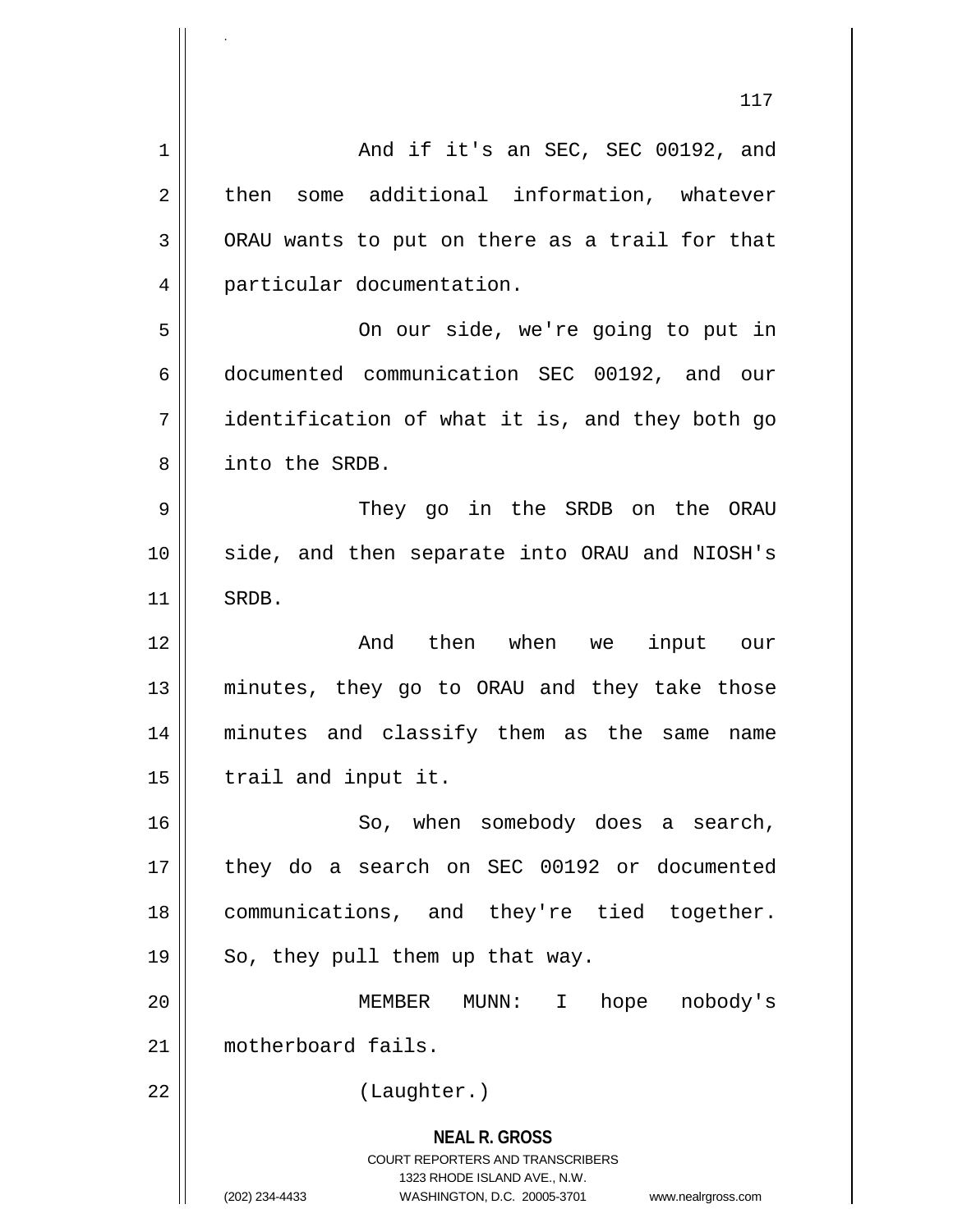**NEAL R. GROSS** COURT REPORTERS AND TRANSCRIBERS 1323 RHODE ISLAND AVE., N.W. (202) 234-4433 WASHINGTON, D.C. 20005-3701 www.nealrgross.com 118 1 MEMBER MUNN: I'm not sure I  $2 \parallel$  followed that completely, J.J., but -3 MR. KATZ: Wanda's motherboard 4 | failed. 5 (Laughter.) 6 MR. HINNEFELD: We have a fairly 7 complicated backup system. These are all 8 | running on our server systems. 9 || MEMBER MUNN: Right. 10 MR. HINNEFELD: And so, there's a 11 || fairly complicated backup for the servers. 12 MEMBER MUNN: I have a hard time 13 getting to the SRDB for some reason. I can 14 || get to the OTS easily, but I don't know why I  $15$ 16 MR. HINNEFELD: Really? 17 || MEMBER MUNN: Maybe I need help. 18 || MR. HINNEFELD: Yes, the thought 19 process behind the system is that ORAU's side 20 || and our side are used to working out of SRDB 21 || as the repository for information. 22 || The Contract And so, by putting the OTS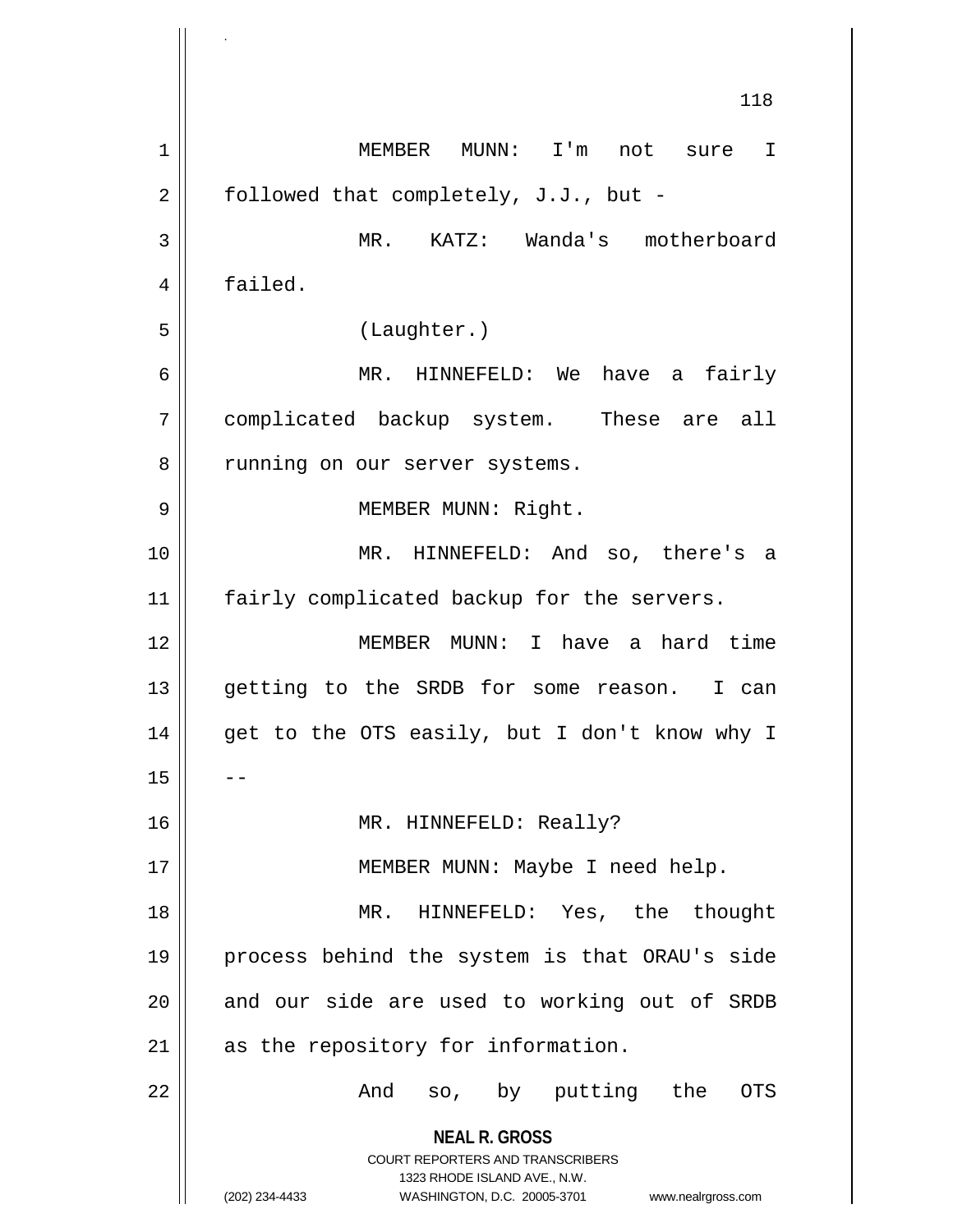**NEAL R. GROSS** COURT REPORTERS AND TRANSCRIBERS 1323 RHODE ISLAND AVE., N.W. (202) 234-4433 WASHINGTON, D.C. 20005-3701 www.nealrgross.com 1 || information automatically into SRDB, it gets 2 it automatically in front into the data  $3 \parallel$  collection that people are working from. 4 MEMBER MUNN: Where you want it. 5 MR. HINNEFELD: And by this -  $6 \parallel$  you're adopting - this is essentially a file- $7 \parallel$  naming convention that J.J. is talking about. 8 You then - the type of search that 9 you would use to find one, will find the 10 other. And so, that's the idea that you will 11 | then pull these things up. 12 This is also trying to sort out 13 || that dual-track issue with worker input kind 14 || of gets treated differently than interview 15 input, because this puts it all in the same  $16$  | place, it makes it all findable with the same 17 || kind of search you would do and brings it up 18 | together. 19 So, it's an attempt to try to  $20$  systematize what we intend to do, which is to 21 || get all this information in front of the  $22$  || technical people so they can weigh it all

.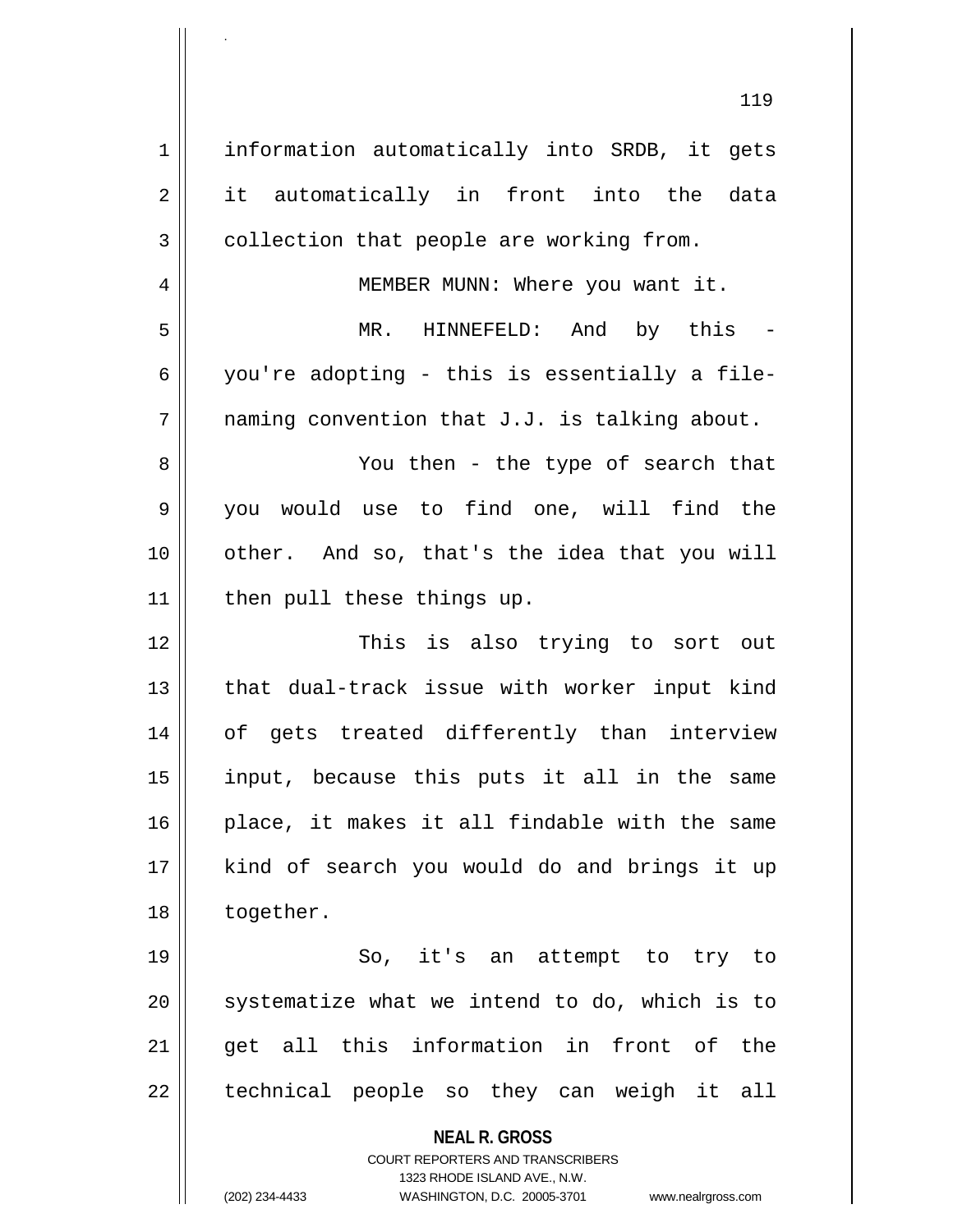1 || appropriately.

.

**NEAL R. GROSS** COURT REPORTERS AND TRANSCRIBERS 1323 RHODE ISLAND AVE., N.W. (202) 234-4433 WASHINGTON, D.C. 20005-3701 www.nealrgross.com 2 MEMBER SCHOFIELD: That's good. 3 CHAIR BEACH: Okay. So, J.J., the 4 second part of that is consider adding 5 documentation on special interviews as 6 || appropriate to the list of potential documents 7 || associated with the types of outreach meetings 8 | in Appendix F. 9 || Is that something that based on 10 what you just described that is covered or - 11 || MR. JOHNSON: Yes, yes. 12 CHAIR BEACH: So, we don't 13 || necessarily need to document that in F, unless 14 15 || MR. JOHNSON: No. 16 CHAIR BEACH: I guess I'm looking 17 just for some thoughts from you on that 18 comment. 19 MS. AYERS: So, that would make it 20 || similar to action items. It's just something 21  $\parallel$  that -22 MR. JOHNSON: If it's associated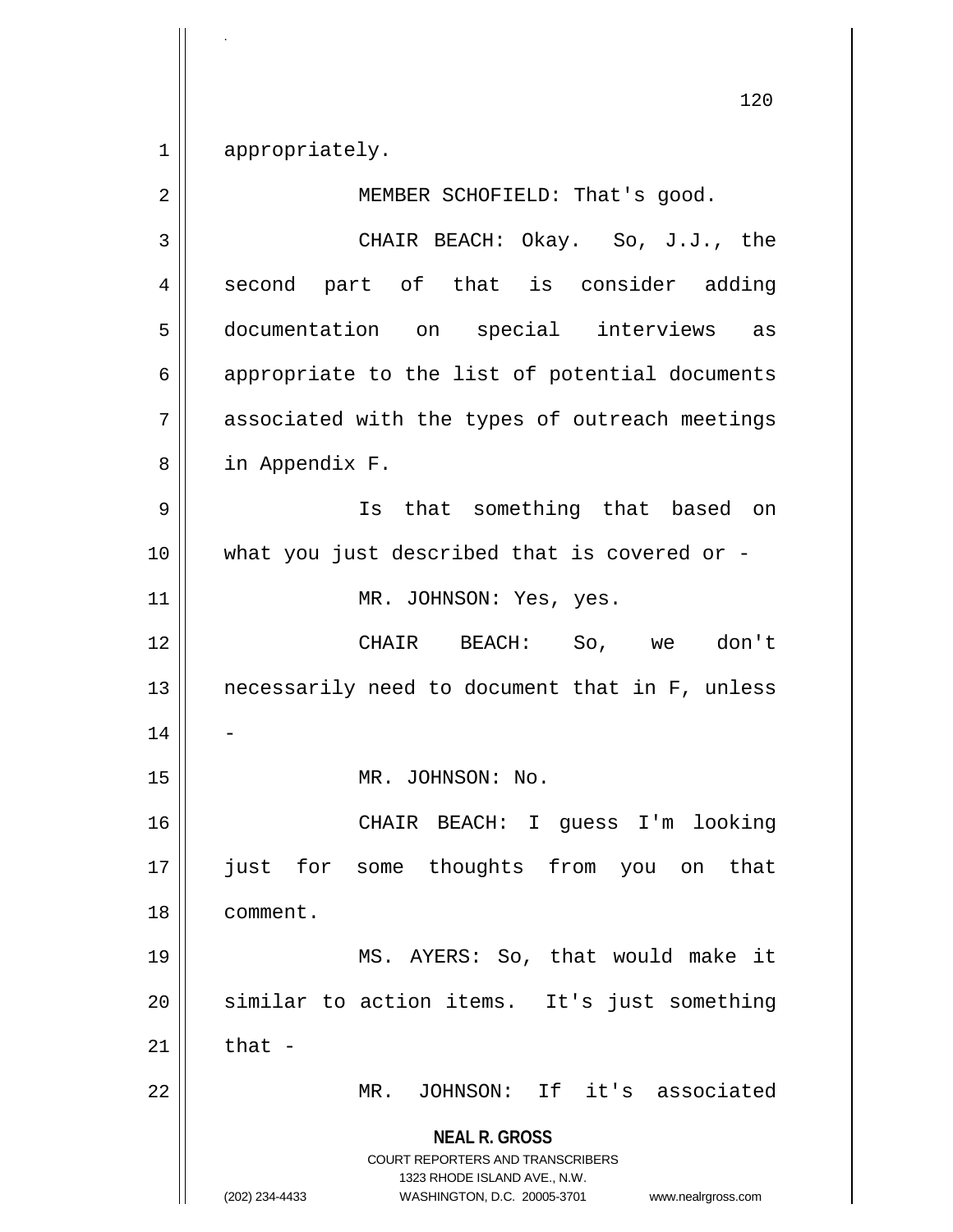|    | 121                                                                                                                                                                    |
|----|------------------------------------------------------------------------------------------------------------------------------------------------------------------------|
| 1  | with an outreach, it will be connected.                                                                                                                                |
| 2  | CHAIR BEACH: Yes, that's kind of                                                                                                                                       |
| 3  | what I gathered.                                                                                                                                                       |
| 4  | MR. JOHNSON: That was the intent.                                                                                                                                      |
| 5  | CHAIR BEACH: Right. It sounds                                                                                                                                          |
| 6  | like a good system. What's your thoughts on                                                                                                                            |
| 7  | it? Because this was an SC&A recommendation                                                                                                                            |
| 8  | there, I believe.                                                                                                                                                      |
| 9  | MS. AYERS: And that was just one                                                                                                                                       |
| 10 | of these procedural consistency sort of                                                                                                                                |
| 11 | things. Like, if we have an Appendix F that                                                                                                                            |
| 12 | says this is what we might find in OTS, then                                                                                                                           |
| 13 | should those go there as something we might                                                                                                                            |
| 14 | find?                                                                                                                                                                  |
| 15 | for<br>MR. FITZGERALD: Just                                                                                                                                            |
| 16 | clarification, though, it sounds like it's all                                                                                                                         |
| 17 | right the way it is.                                                                                                                                                   |
| 18 | MS. AYERS: Yes, I agree.                                                                                                                                               |
| 19 | CHAIR BEACH: Okay. Great.<br>So,                                                                                                                                       |
| 20 | the second part of this - let me catch<br>up                                                                                                                           |
| 21 | there.                                                                                                                                                                 |
| 22 | MS. AYERS: Page 12. Two, check                                                                                                                                         |
|    | <b>NEAL R. GROSS</b><br><b>COURT REPORTERS AND TRANSCRIBERS</b><br>1323 RHODE ISLAND AVE., N.W.<br>(202) 234-4433<br>WASHINGTON, D.C. 20005-3701<br>www.nealrgross.com |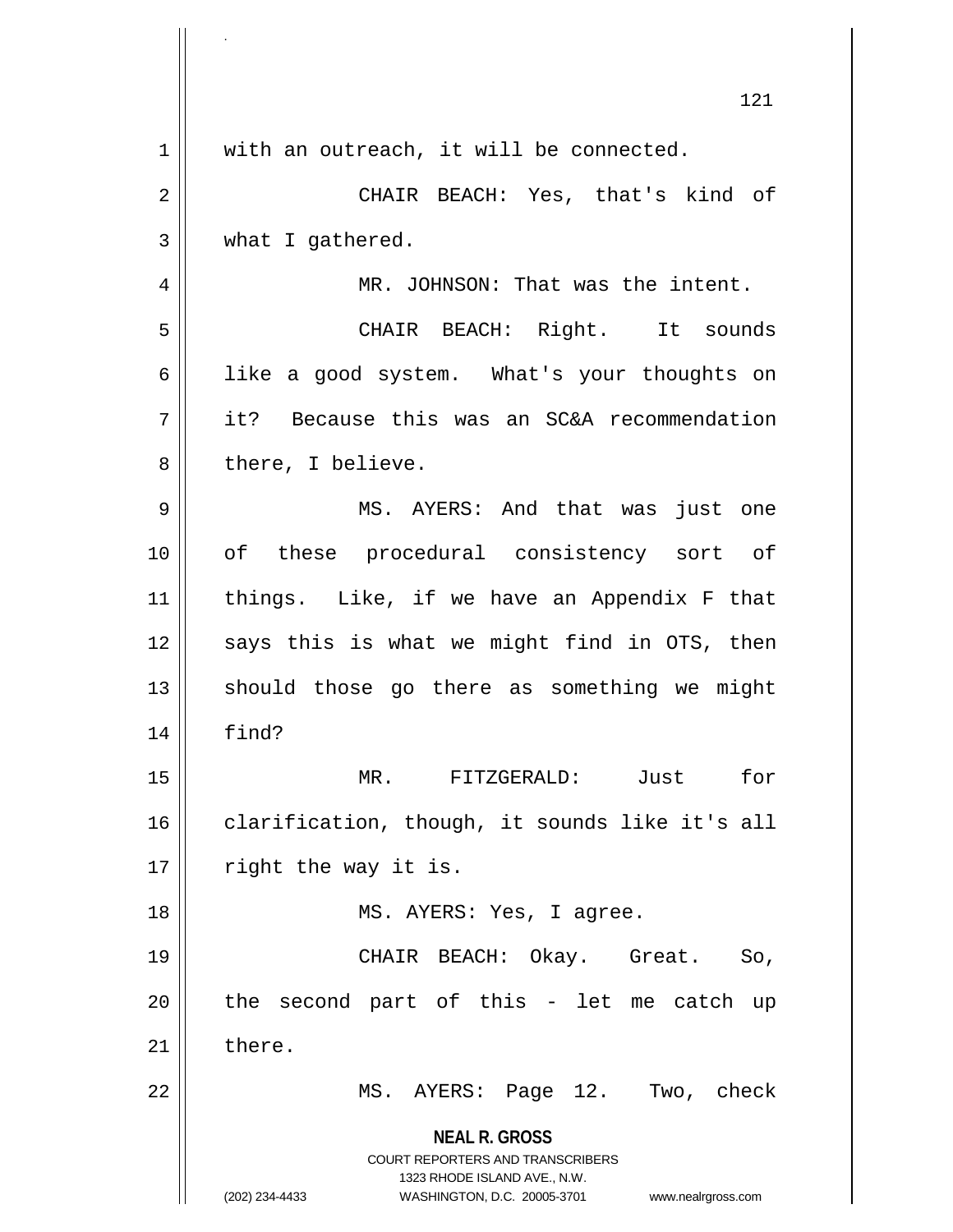**NEAL R. GROSS** COURT REPORTERS AND TRANSCRIBERS 1323 RHODE ISLAND AVE., N.W. (202) 234-4433 WASHINGTON, D.C. 20005-3701 www.nealrgross.com 1 || into posting the presentations from the worker 2 | outreach meeting on the NIOSH website. NIOSH  $3 \parallel$  was investigating the feasibility of posting 4 the outreach meeting presentations. But at  $5 \parallel$  the June 2011 meeting, we noted that the 6 || government is restricted from posting things 7 || if they aren't official numbered documents and 8 you would need to request special permission 9 to do so. 10 CHAIR BEACH: Stu, do you have any 11 updates on that or - 12 MR. HINNEFELD: I don't have any 13 updates on that. I don't know if Chris is on 14 || the phone now or not, because I think that 15 || she's the one who knows about the restrictions 16 || and requirements that are laid down on us for 17 || our website, you know. We're not completely 18 free to do what we want with our website. 19 || CHAIR BEACH: Right. 20 MR. HINNEFELD: And I am not 21 familiar with those and haven't talked to her 22 || about it. So, I don't have anything to add on

.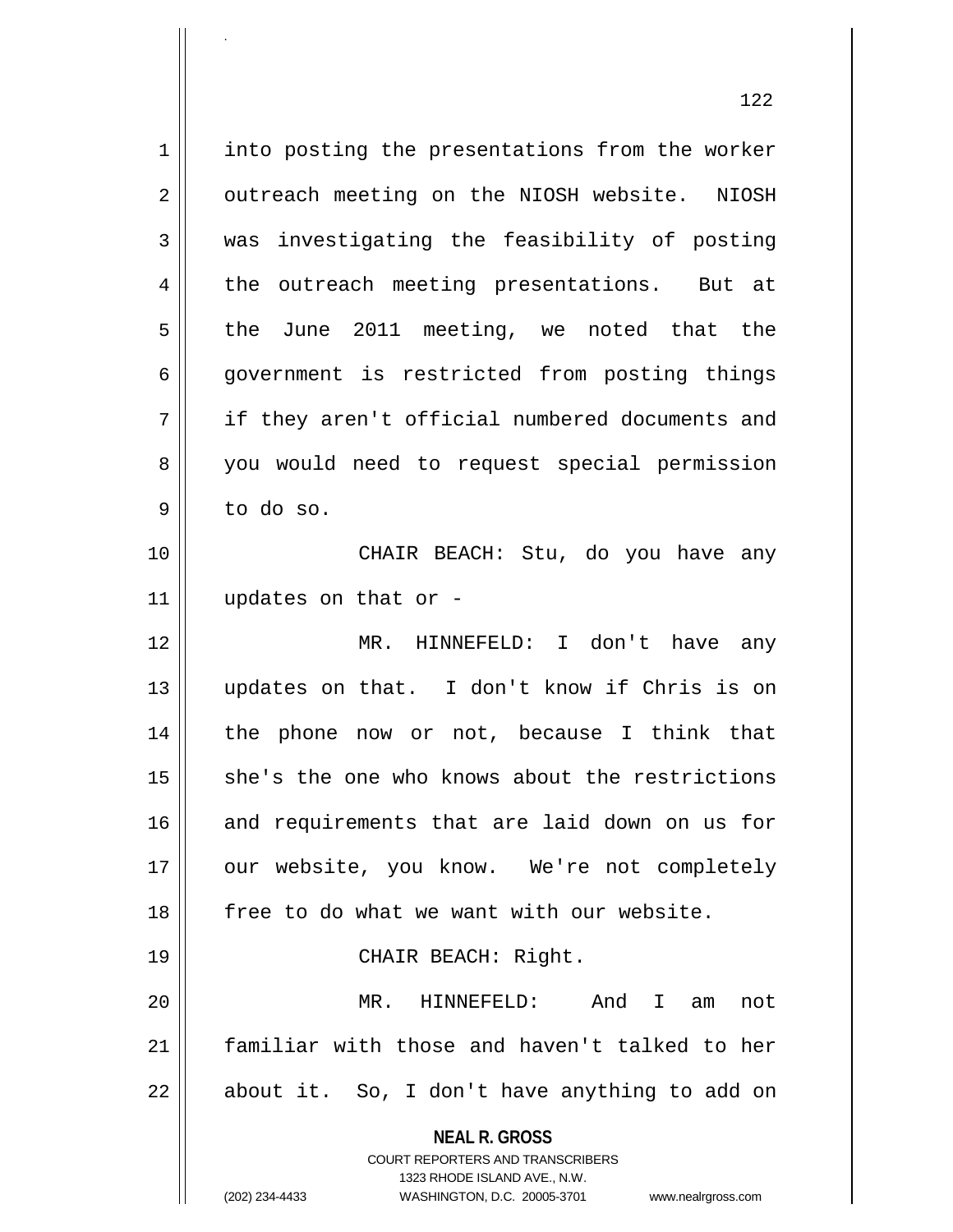$1 \parallel$  that.

| $\overline{2}$ | On the face of it, it seems like a                                                                                                                                     |
|----------------|------------------------------------------------------------------------------------------------------------------------------------------------------------------------|
| 3              | reasonable idea. But I don't know where the                                                                                                                            |
| 4              | agency is with respect to, you know, to say                                                                                                                            |
| 5              | this is, you know, if we're going to go to a                                                                                                                           |
| 6              | group of people and we're going to provide                                                                                                                             |
| 7              | this presentation, it's essentially our                                                                                                                                |
| 8              | product, you know.                                                                                                                                                     |
| 9              | Whether we put a number on it or                                                                                                                                       |
| 10             | not, it's essentially our product. So, I                                                                                                                               |
| 11             | don't really quite get it entirely especially                                                                                                                          |
| 12             | if we're going to put draft minutes up there,                                                                                                                          |
| 13             | you know.                                                                                                                                                              |
| 14             | So, I just - I'll have to do some                                                                                                                                      |
| 15             | more research. I'm not prepared to really say                                                                                                                          |
| 16             | much more about it.                                                                                                                                                    |
| 17             | CHAIR BEACH: No, that's okay.                                                                                                                                          |
| 18             | MEMBER MUNN: Does the Work Group                                                                                                                                       |
| 19             | really feel that strongly about it?                                                                                                                                    |
| 20             | CHAIR BEACH: Well, that was going                                                                                                                                      |
| 21             | to be my next question of how - what we think                                                                                                                          |
| 22             | about that.                                                                                                                                                            |
|                | <b>NEAL R. GROSS</b><br><b>COURT REPORTERS AND TRANSCRIBERS</b><br>1323 RHODE ISLAND AVE., N.W.<br>(202) 234-4433<br>WASHINGTON, D.C. 20005-3701<br>www.nealrgross.com |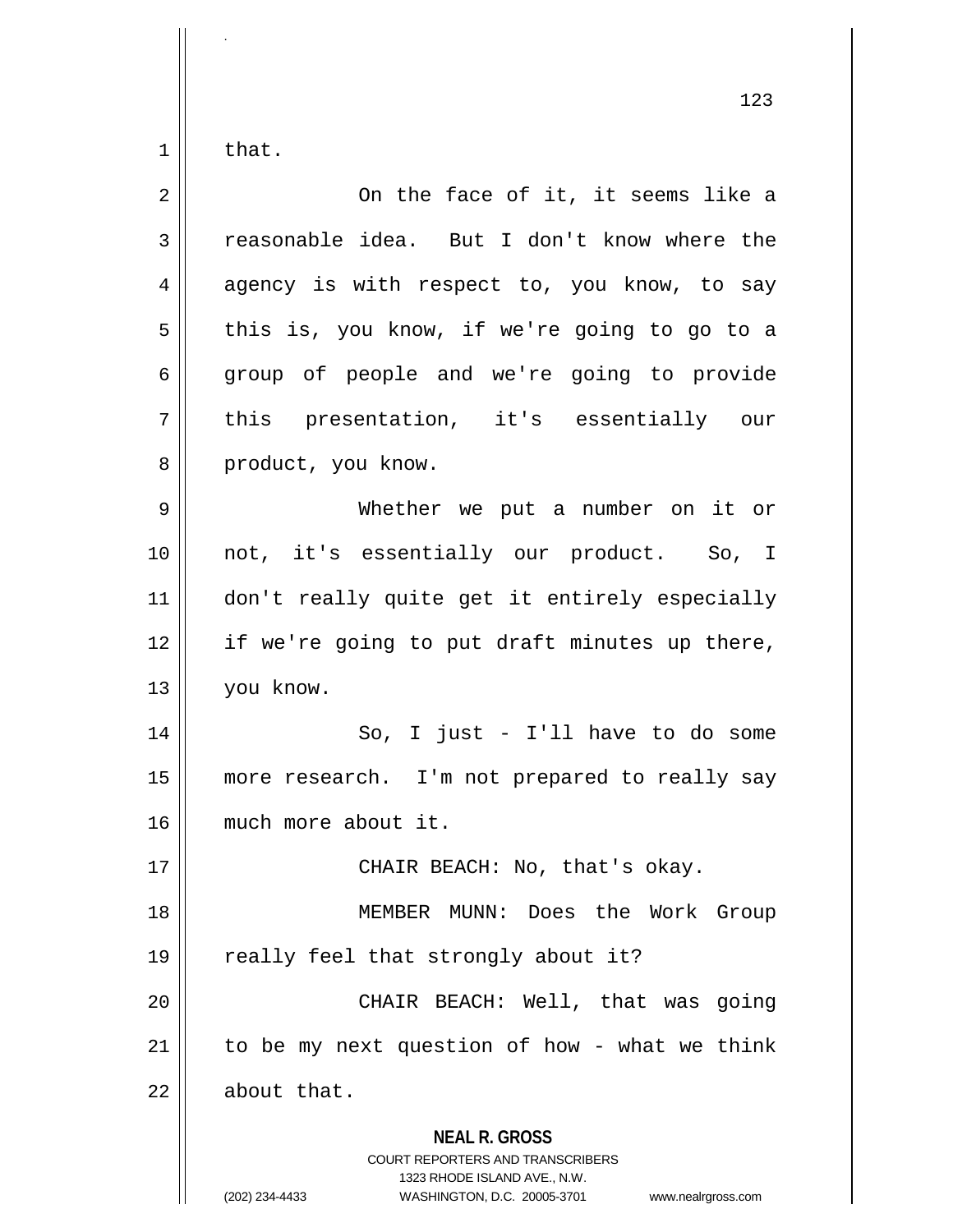**NEAL R. GROSS** COURT REPORTERS AND TRANSCRIBERS 1323 RHODE ISLAND AVE., N.W. (202) 234-4433 WASHINGTON, D.C. 20005-3701 www.nealrgross.com 124 1 | MEMBER MUNN: Isn't it one of those  $2 \parallel$  nice to have, but nobody is going to die if we  $3 \parallel$  don't do it? 4 MR. FITZGERALD: Yes, the context 5 was just checking into it. And I think the 6 initial reaction was that it may be harder  $7 \parallel$  than you think, and this is the reason why, 8 which was some ambiguity about whether or not 9 you could do it easily because of that 10 || restriction. 11 MEMBER MUNN: It sounds like 12 there's a barrier to doing that. And in my 13 personal view that's a nice to have, but not 14 | necessary. 15 MR. FITZGERALD: Yes. If it's not 16 easy to do or straightforward, it probably 17 isn't worth it. Or at least that's the 18 question. 19 CHAIR BEACH: Well, it's going to 20 be captured in Issue 3, one of the actions for  $21$  | the ten-year review also that that directly 22 || relates to posting. And so, I guess we can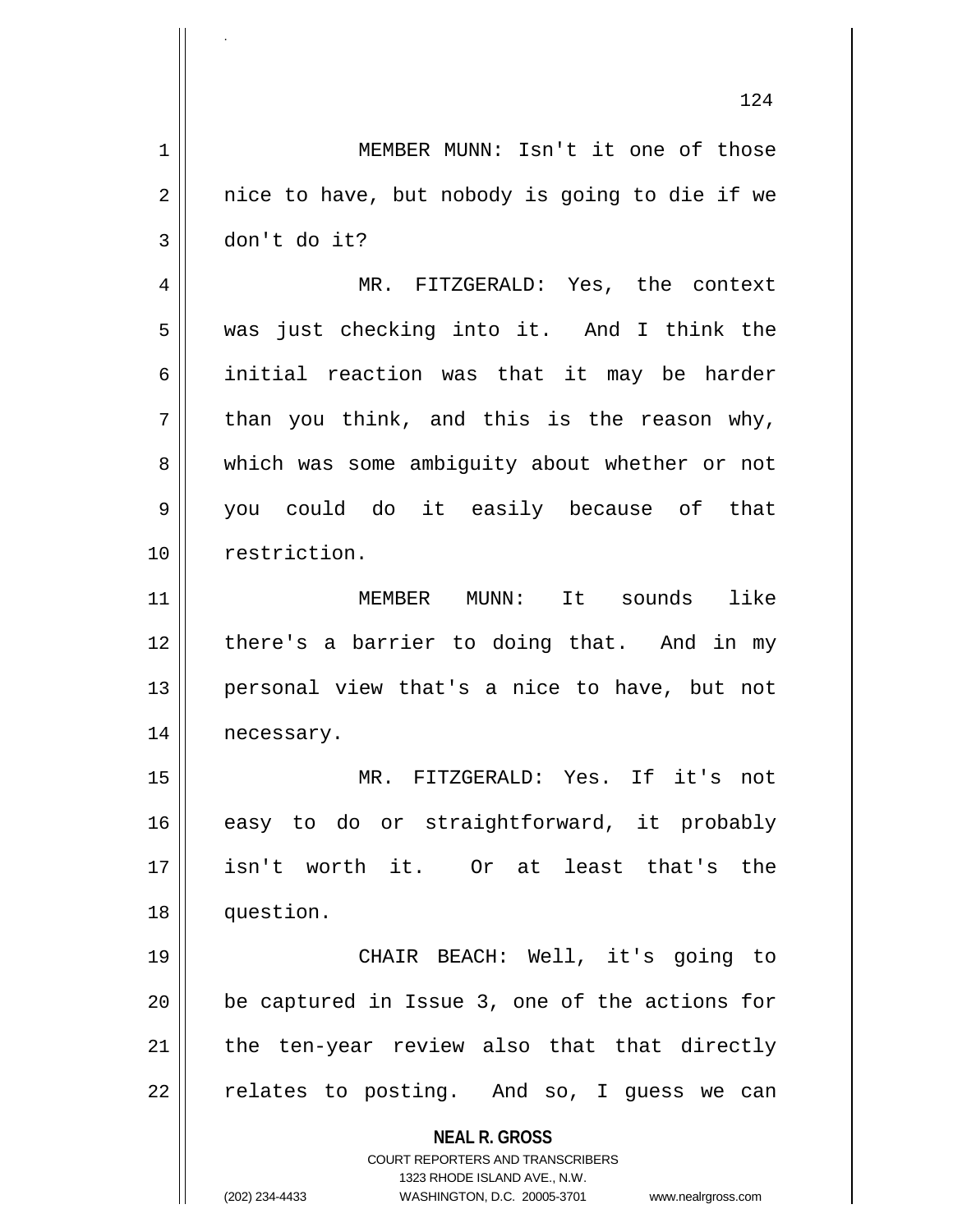**NEAL R. GROSS** COURT REPORTERS AND TRANSCRIBERS 125 1 || wait on that one for Chris. So, it is 2 | captured there. 3 What's your thoughts on should we 4 | complete this, close this? 5 MS. ELLISON: This is Chris. I'm 6 sorry. I just walked in and kind of missed 7 || part of the conversation. 8 CHAIR BEACH: Well, thanks. 9 || MEMBER MUNN: Good timing. 10 CHAIR BEACH: Yes, Chris, what 11 we're doing is we're looking at the 12 | observations of the matrix. 13 And one of the items - I don't 14 || know if you have the matrix in front of you or 15 not. The question was, we were checking into 16 posting the presentation from the worker 17 | outreach meetings on the NIOSH website. 18 || The Sund as of the June meeting, in 19 short, we were told that they would need a 20 || special request and permission to be able to 21 post that. And we were kind of wondering 22 where that was, or if it's anywhere at this

1323 RHODE ISLAND AVE., N.W.

.

(202) 234-4433 WASHINGTON, D.C. 20005-3701 www.nealrgross.com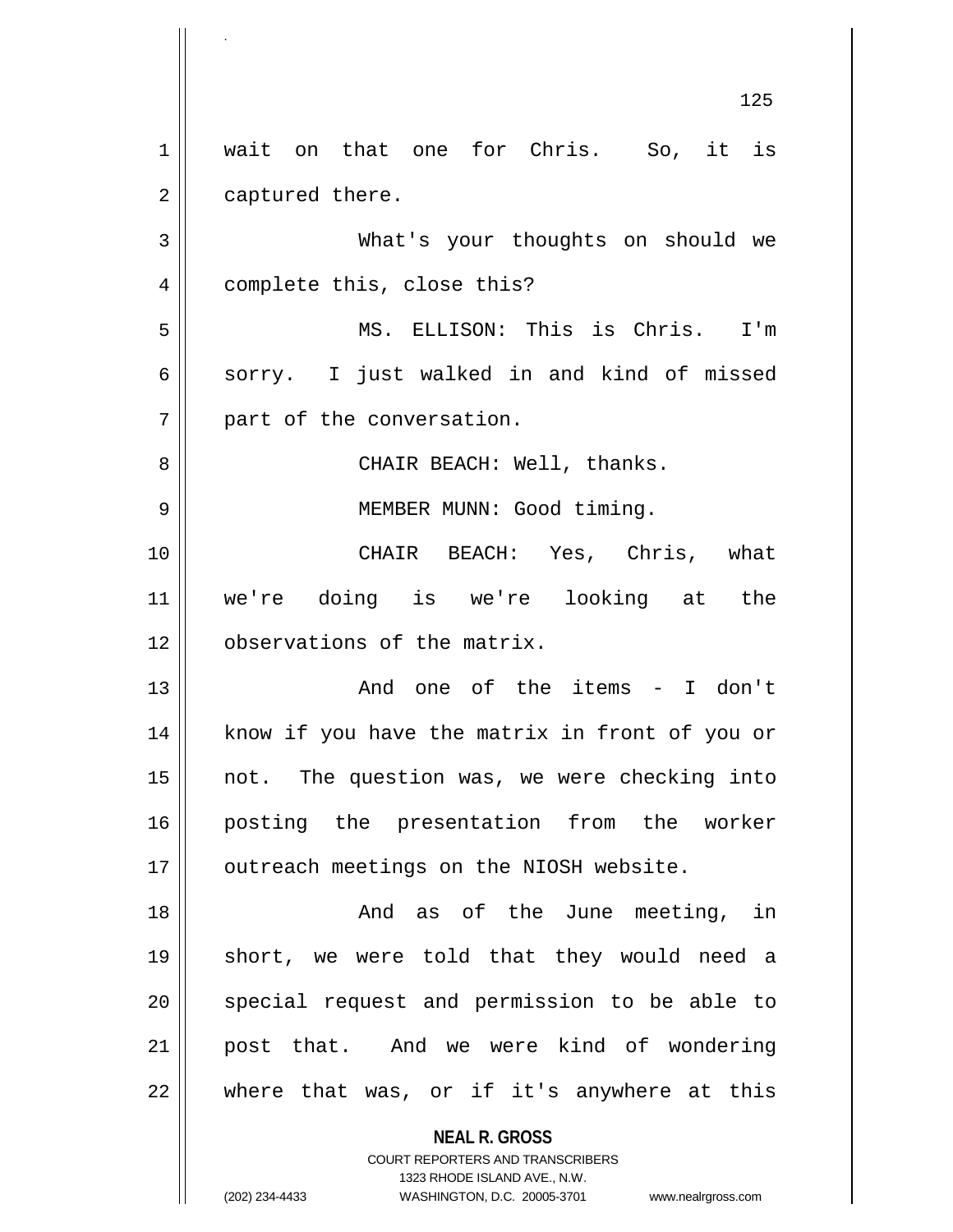|                | 126                                                                                                                                                                    |
|----------------|------------------------------------------------------------------------------------------------------------------------------------------------------------------------|
| $\mathbf 1$    | time, for informal presentation.                                                                                                                                       |
| $\overline{2}$ | MS. ELLISON: I think this is the                                                                                                                                       |
| 3              | item maybe that J.J. and I talked about the                                                                                                                            |
| 4              | other day.                                                                                                                                                             |
| 5              | MR. JOHNSON: Yes.                                                                                                                                                      |
| 6              | MS. ELLISON: And currently, I                                                                                                                                          |
| 7              | think we need to meet with Stu to discuss the                                                                                                                          |
| 8              | posting procedures for those presentations.                                                                                                                            |
| 9              | Because it's my understanding at the current                                                                                                                           |
| 10             | time, I'm not sure what clearance levels those                                                                                                                         |
| 11             | presentations go through prior to those worker                                                                                                                         |
| 12             | outreach meetings.                                                                                                                                                     |
| 13             | MEMBER MUNN: On that, it sounds as                                                                                                                                     |
| 14             | though that even if we were going to go the                                                                                                                            |
| 15             | clearance route, it would impose an additional                                                                                                                         |
| 16             | burden in preliminary preparations for a                                                                                                                               |
| 17             | meeting with regard to having to clear it more                                                                                                                         |
| 18             | so than -                                                                                                                                                              |
| 19             | MS. ELLISON: Right, things to                                                                                                                                          |
| 20             | consider. At the current time, I'm not exactly                                                                                                                         |
| 21             | sure. I don't see those presentations.<br>$\mathbf{I}$                                                                                                                 |
| 22             | don't know what information is contained in                                                                                                                            |
|                | <b>NEAL R. GROSS</b><br><b>COURT REPORTERS AND TRANSCRIBERS</b><br>1323 RHODE ISLAND AVE., N.W.<br>(202) 234-4433<br>WASHINGTON, D.C. 20005-3701<br>www.nealrgross.com |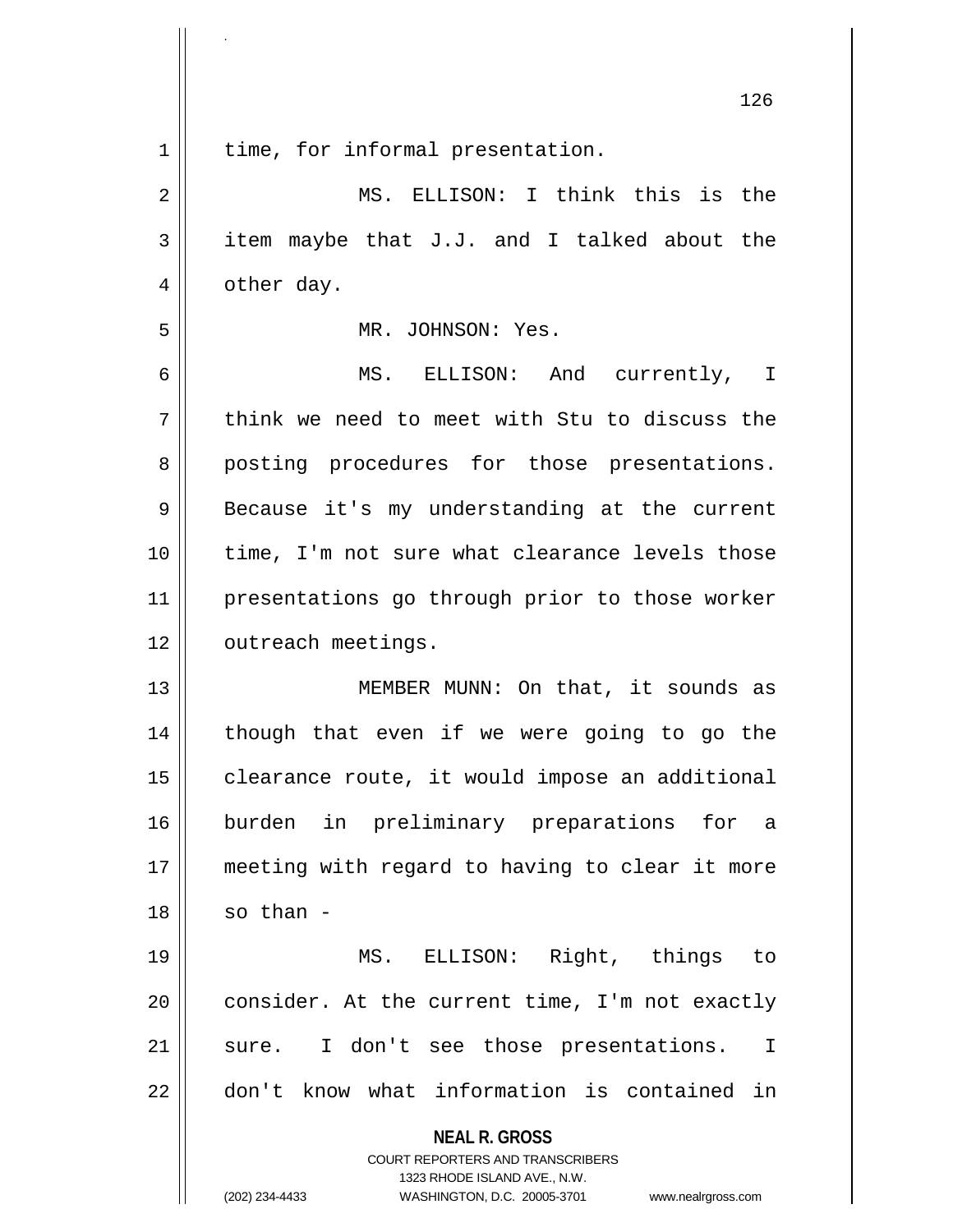$1 \parallel$  them and I'm sure there is some site-specific 2 | information.

3 || So, it might also even include DOE 4 clearances, you know, on what type of 5 || information, you know, is for those worker  $6 \parallel$  outreach meetings, because typically the 7 worker outreach meetings are for an invited 8 || set of audience.

## 9 MEMBER MUNN: Yes.

10 || **MEMBER SCHOFIELD:** Well, it runs in 11 || my mind, and of course this is going on faulty 12 memory, about five, six years back Larry 13 || Elliott addressed this issue publicly; that 14 these aren't posted, because they're not 15 | official transcripts.

16 and so, this is the reason they 17 weren't being posted to the site. I may be 18 wrong. Maybe Stu remembers - knows about that  $19 \parallel \quad \text{or not.}$ 

20 MR. HINNEFELD: I really don't 21 || recall. It seems like -

22 MS. ELLISON: This is Chris. I

**NEAL R. GROSS** COURT REPORTERS AND TRANSCRIBERS

1323 RHODE ISLAND AVE., N.W.

.

(202) 234-4433 WASHINGTON, D.C. 20005-3701 www.nealrgross.com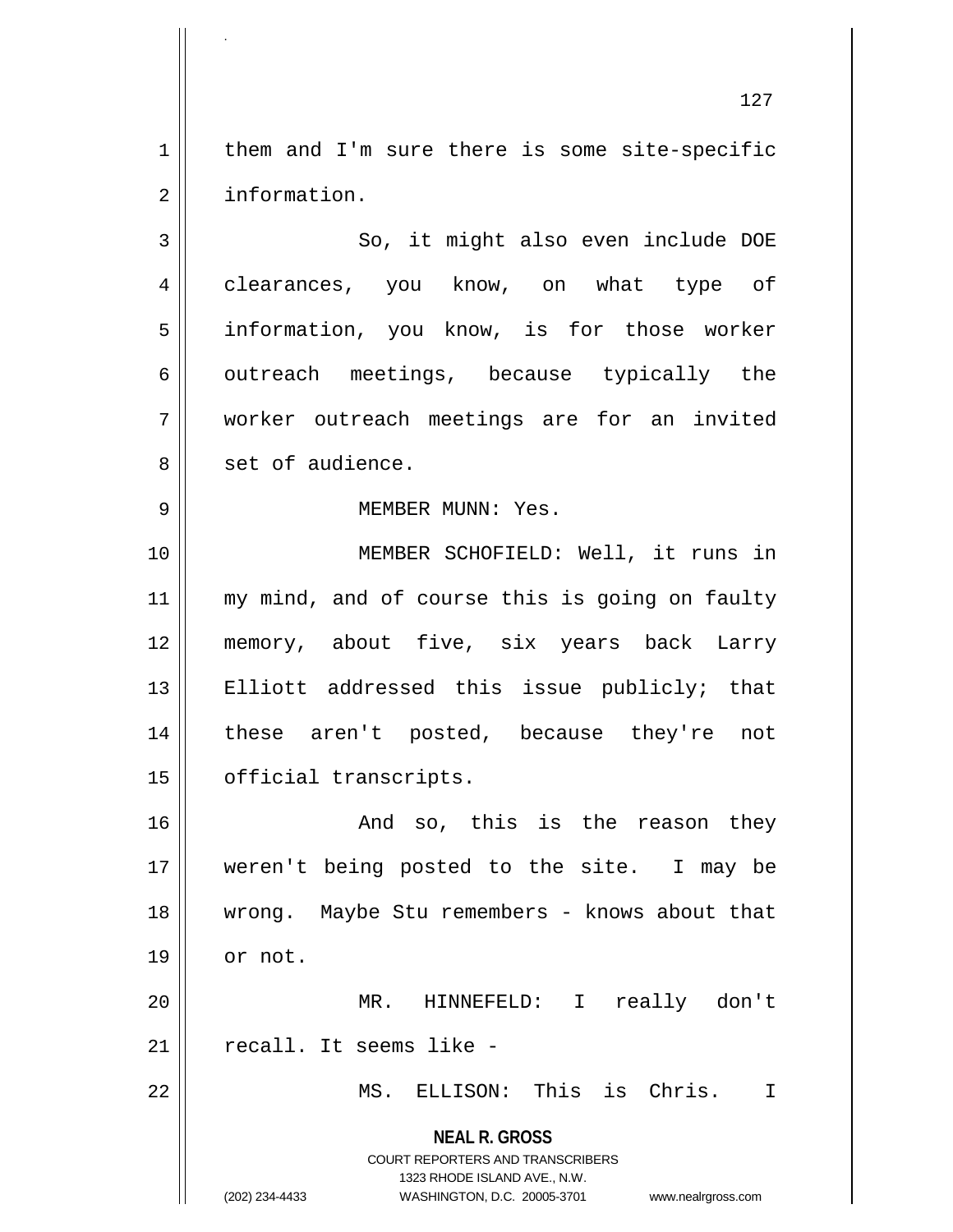**NEAL R. GROSS** COURT REPORTERS AND TRANSCRIBERS 1 | don't recall. And, you know, back when Larry  $2 \parallel$  was the director, at that time we were not  $3 \parallel$  posting any of the, like the presentations for 4 the Board meetings or anything. That's a 5 newer policy. 6 So, you know, things have changed 7 since then. So, I'm not aware of that 8 || statement that he made. 9 MEMBER SCHOFIELD: Well, this is 10 just addressing these worker outreach 11 || meetings, not the full Board meetings. 12 MEMBER MUNN: Well, and we're just 13 talking about presentations - slide 14 || presentations and things of that sort. 15 || Especially if it imposes a pre-16 || meeting burden on the presenters, then that's 17 not desirable either. 18 CHAIR BEACH: Okay. So, I would 19 suggest that we leave this open, allow Chris 20  $\parallel$  and Stu and J.J. to complete that, because I 21 || know there's been a lot of progress made in  $22$  | that area.

> 1323 RHODE ISLAND AVE., N.W. (202) 234-4433 WASHINGTON, D.C. 20005-3701 www.nealrgross.com

.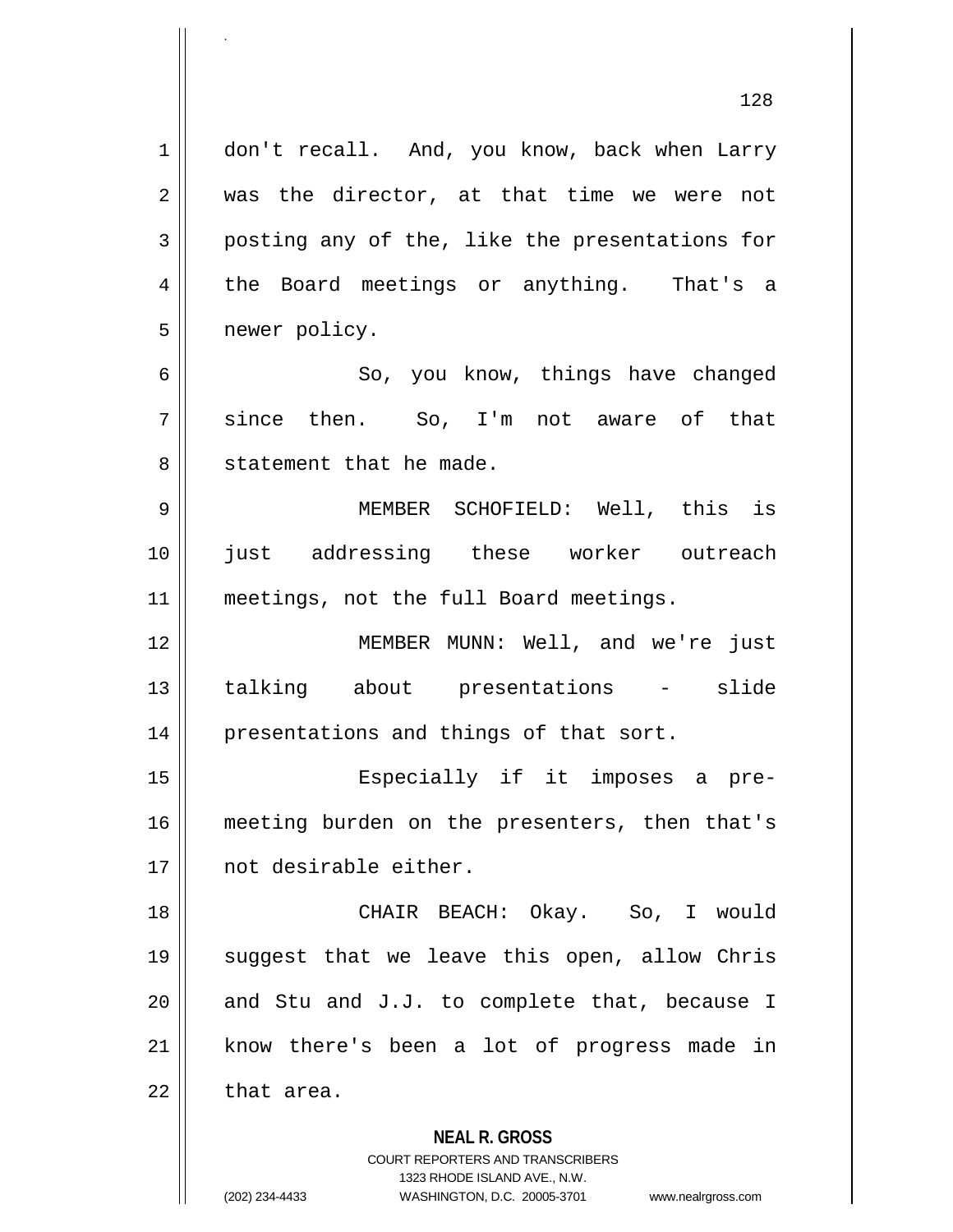1 || So, if that is okay with the rest  $2 \parallel$  of the Work Group -

.

3 MEMBER MUNN: If it's a matter of 4 they're just checking on it, my personal  $5$  feeling still is if the situation is, as one  $6 \parallel$  gathers from reading this statement here, that 7 || preliminary information must be cleared in the  $8 \parallel$  event that we're going to post it and that it 9 || requires additional numbering and things of 10 that sort, then I would propose that we 11 consider closing it at the time that NIOSH 12 || reports back on the current status, simply 13 because it is a nice to have, but not 14 | necessary thing.

15 CHAIR BEACH: Yes. If it's doable, 16 I think it's well worth pursuing. Because I 17 || know it is nice if you're not going to be able 18 to attend a meeting, to see what's posted, 19 what's being presented. And that's been  $20$  | handy.

21 MEMBER MUNN: There would be 22 || nothing to prevent a person from asking for

> **NEAL R. GROSS** COURT REPORTERS AND TRANSCRIBERS 1323 RHODE ISLAND AVE., N.W. (202) 234-4433 WASHINGTON, D.C. 20005-3701 www.nealrgross.com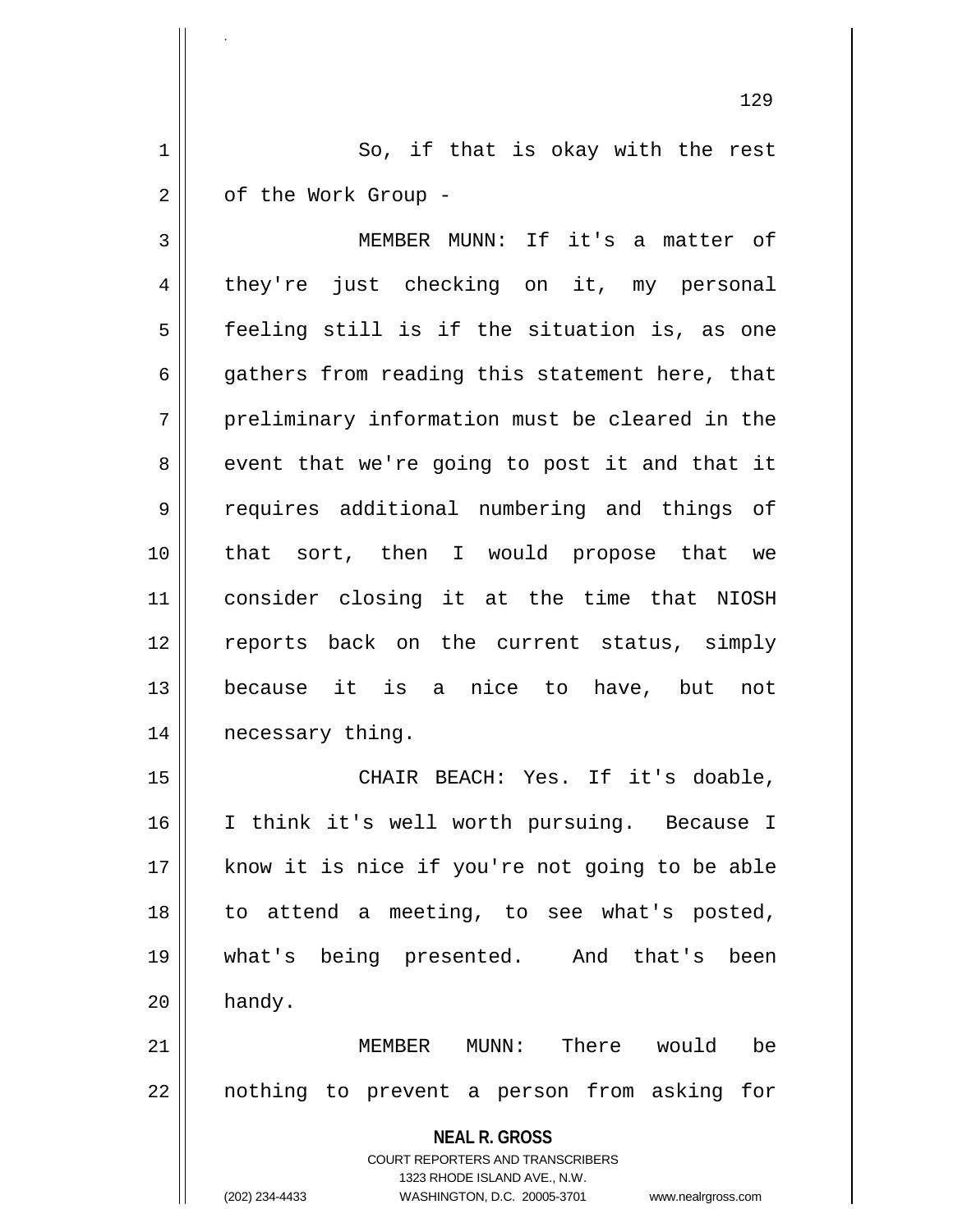.

 $\overline{\phantom{a}}$ 

| $\overline{2}$ | MS. AYERS: It sounds like there                                                                                                                                        |
|----------------|------------------------------------------------------------------------------------------------------------------------------------------------------------------------|
| 3              | might be a precedent at the Board meeting                                                                                                                              |
| 4              | presentations that are now able to<br>be                                                                                                                               |
| 5              | published. I didn't realize that.                                                                                                                                      |
| 6              | MEMBER MUNN: But everything about                                                                                                                                      |
| 7              | the Board is completely wide open. It's quite                                                                                                                          |
| 8              | different with the worker groups.                                                                                                                                      |
| 9              | MR. HINNEFELD: Anything that goes                                                                                                                                      |
| 10             | public has some kind of clearance process. I                                                                                                                           |
| 11             | think that's the issue here and it's just - it                                                                                                                         |
| 12             | may be fairly simple. It may be a simple                                                                                                                               |
| 13             | clearance process, but we'll talk about it                                                                                                                             |
| 14             | back in the office.                                                                                                                                                    |
| 15             | MS. AYERS: Okay. Other actions                                                                                                                                         |
| 16             | proposed or considered; A, NIOSH proposed                                                                                                                              |
| 17             | adding the following verbiage: Support efforts                                                                                                                         |
| 18             | where individuals - anyway, I don't need to                                                                                                                            |
| 19             | read the whole thing.                                                                                                                                                  |
| 20             | CHAIR BEACH: No.                                                                                                                                                       |
| 21             | MS. AYERS: They were going to add                                                                                                                                      |
| 22             | verbiage describing that ATL would support                                                                                                                             |
|                | <b>NEAL R. GROSS</b><br><b>COURT REPORTERS AND TRANSCRIBERS</b><br>1323 RHODE ISLAND AVE., N.W.<br>(202) 234-4433<br>WASHINGTON, D.C. 20005-3701<br>www.nealrgross.com |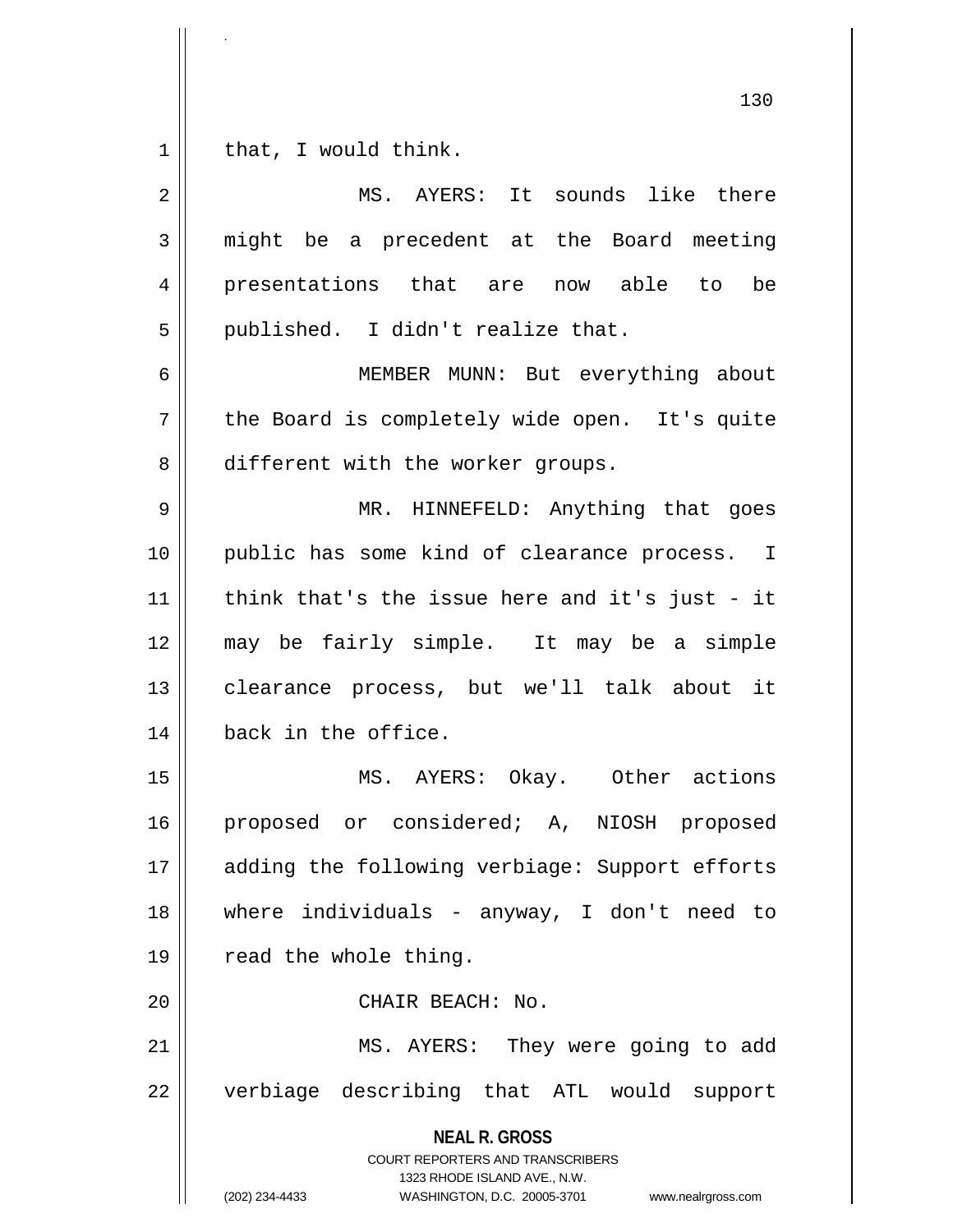**NEAL R. GROSS** COURT REPORTERS AND TRANSCRIBERS 1323 RHODE ISLAND AVE., N.W. (202) 234-4433 WASHINGTON, D.C. 20005-3701 www.nealrgross.com 131 1 | getting individuals a way in who can't attend 2 || the meeting. And that has been incorporated  $3 \parallel$  in Section 6.2.6, Page 7. 4 CHAIR BEACH: So, that's been 5 | completed. 6 MS. AYERS: Okay. Done with that 7 | one, Observation 3. 8 CHAIR BEACH: Yes. 9 MS. AYERS: Observation 4, there's 10 no requirement for disclosure of conflict of 11 interest during worker outreach meetings. 12 That has been added in Appendix A through just 13 discussing the double asterisk comment. 14 || CHAIR BEACH: Yes. So, that one is 15 | completed, and it runs on into Page 13. 16 MS. AYERS: Page 13, that's 17 | completed. Everybody give it up? 18 CHAIR BEACH: Yes. 19 || MS. AYERS: Observation 5, the Site 20 || Profile and TBD procedure references PROC-0097 21 | which has been replaced. 22 So, there was an email sent to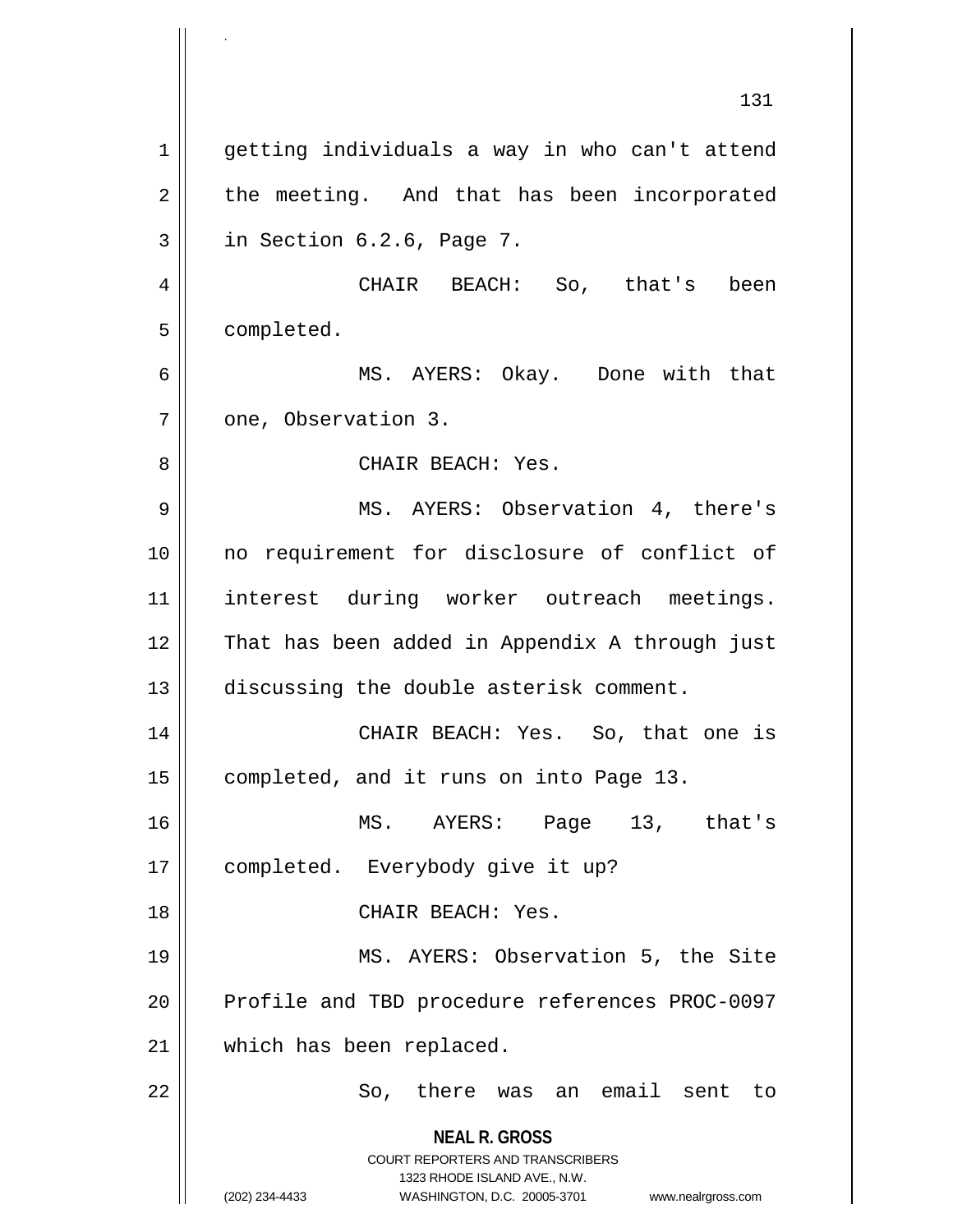**NEAL R. GROSS** COURT REPORTERS AND TRANSCRIBERS 1323 RHODE ISLAND AVE., N.W. (202) 234-4433 WASHINGTON, D.C. 20005-3701 www.nealrgross.com 1 | ORAU informing them that the reference should  $2 \parallel$  be updated or removed, and that would be done 3 during the next update to the procedure. 4 We don't know what the status of  $5$  || that procedure is, PROC-31. 6 MR. HINNEFELD: Yes, I moved that  $7 \parallel$  one up. That's been changed. What I did was 8 I did a word search on PROC-31. And the only 9 || reference, you know, for 0097 it only pops up 10 once and at the end of the record it changes 11 || where it says, "this was changed to remove  $12 \parallel 0097.$ " 13 || CHAIR BEACH: Oh, okay. 14 MR. HINNEFELD: One of the changes  $15$  | that was done. 16 MS. AYERS: So, it has been 17 | revised. All right. 18 CHAIR BEACH: Okay. 19 MR. HINNEFELD: Now, you say you  $20$  | got copies of it? 21 | MR. JOHNSON: I thought I had one. 22 MR. HINNEFELD: Okay. You can just

.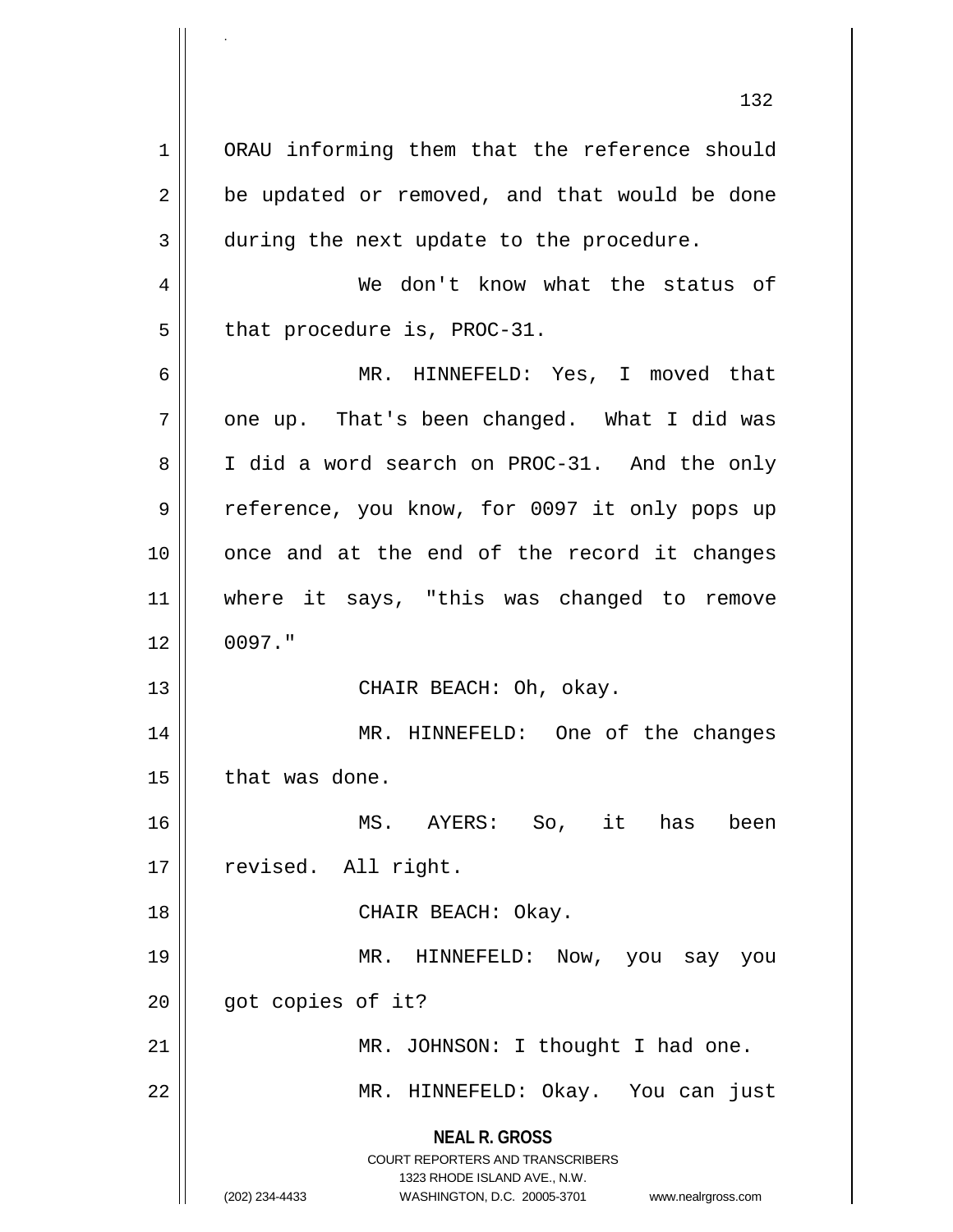**NEAL R. GROSS** COURT REPORTERS AND TRANSCRIBERS 1323 RHODE ISLAND AVE., N.W. (202) 234-4433 WASHINGTON, D.C. 20005-3701 www.nealrgross.com 133 1 || go ahead and give it to Josie. 2 | CHAIR BEACH: So, 31. 3 MR. HINNEFELD: Yes, if you just  $4 \parallel$  look in the - like, the first thing on the  $5 \parallel$  page has the publication record. For that  $6 \parallel$  revision, it should say that it was revised to 7 remove PROC-0097. It's one of the first 8 | pages. 9 MS. AYERS: Yes. 10 CHAIR BEACH: Okay, right here. 11 Cancellation of 0097. Okay, beautiful. 12 MR. HINNEFELD: Yes, that's the 13  $\parallel$  only place 0097 popped up when I did the word 14 | search on that. 15 CHAIR BEACH: Okay. So, that 16 | brings us to outstanding findings. 17 || MS. AYERS: This is a legacy issue 18 from the review - SC&A's review of PROC-0097 19 in 2007. And the procedure does not 20 || explicitly require worker outreach meetings  $21$  | for all sites - are being prepared. It refers 22 || to ORAU Plan 10, which has such a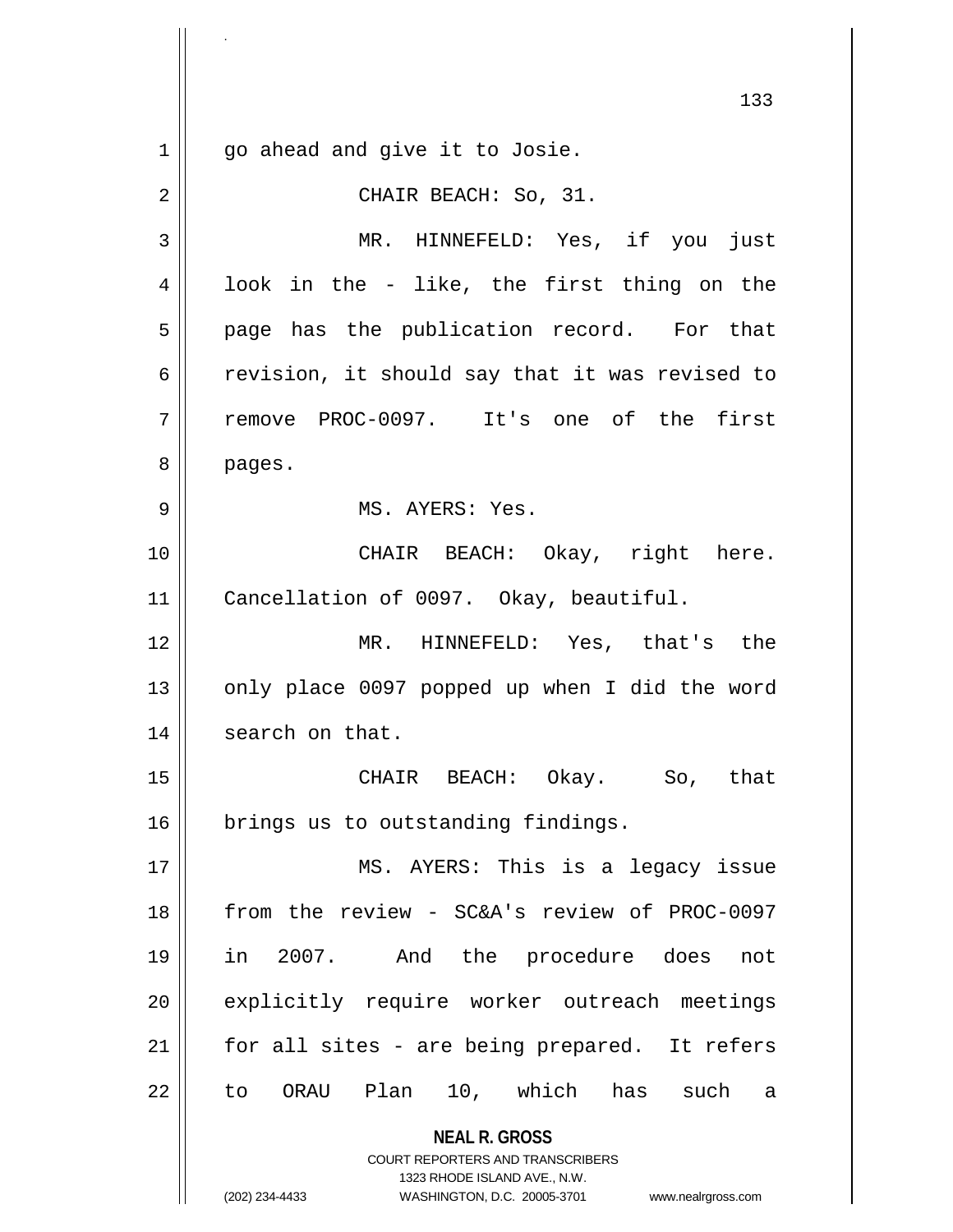$1$  specification.

.

| $\overline{2}$ | So, basically the observation was                                                                                                                                      |
|----------------|------------------------------------------------------------------------------------------------------------------------------------------------------------------------|
| 3              | old procedures did require worker<br>that                                                                                                                              |
| 4              | outreach meetings when a Site Profile was                                                                                                                              |
| 5              | being developed.                                                                                                                                                       |
| 6              | And SC&A had an action item to                                                                                                                                         |
| 7              | provide the Work Group with examples where                                                                                                                             |
| 8              | worker outreach meetings were not held during                                                                                                                          |
| 9              | the preparation of the Site Profile.                                                                                                                                   |
| 10             | That was done in June of 2011, and                                                                                                                                     |
| 11             | I think that was available for discussion at                                                                                                                           |
| 12             | the last outreach meeting - Work Group                                                                                                                                 |
| 13             | meeting.                                                                                                                                                               |
| 14             | CHAIR BEACH: I don't think we                                                                                                                                          |
| 15             | discussed it, though. I don't recall that                                                                                                                              |
| 16             | discussion on this.                                                                                                                                                    |
| 17             | MS. AYERS: June 16th -                                                                                                                                                 |
| 18             | MR. JOHNSON: I believe the ORAU                                                                                                                                        |
| 19             | procedure that discussed their desire to have                                                                                                                          |
| 20             | an outreach associated with a TBD or technical                                                                                                                         |
| 21             | document had been cancelled well before 2007.                                                                                                                          |
| 22             | And, therefore, wasn't used as a                                                                                                                                       |
|                | <b>NEAL R. GROSS</b><br><b>COURT REPORTERS AND TRANSCRIBERS</b><br>1323 RHODE ISLAND AVE., N.W.<br>(202) 234-4433<br>WASHINGTON, D.C. 20005-3701<br>www.nealrgross.com |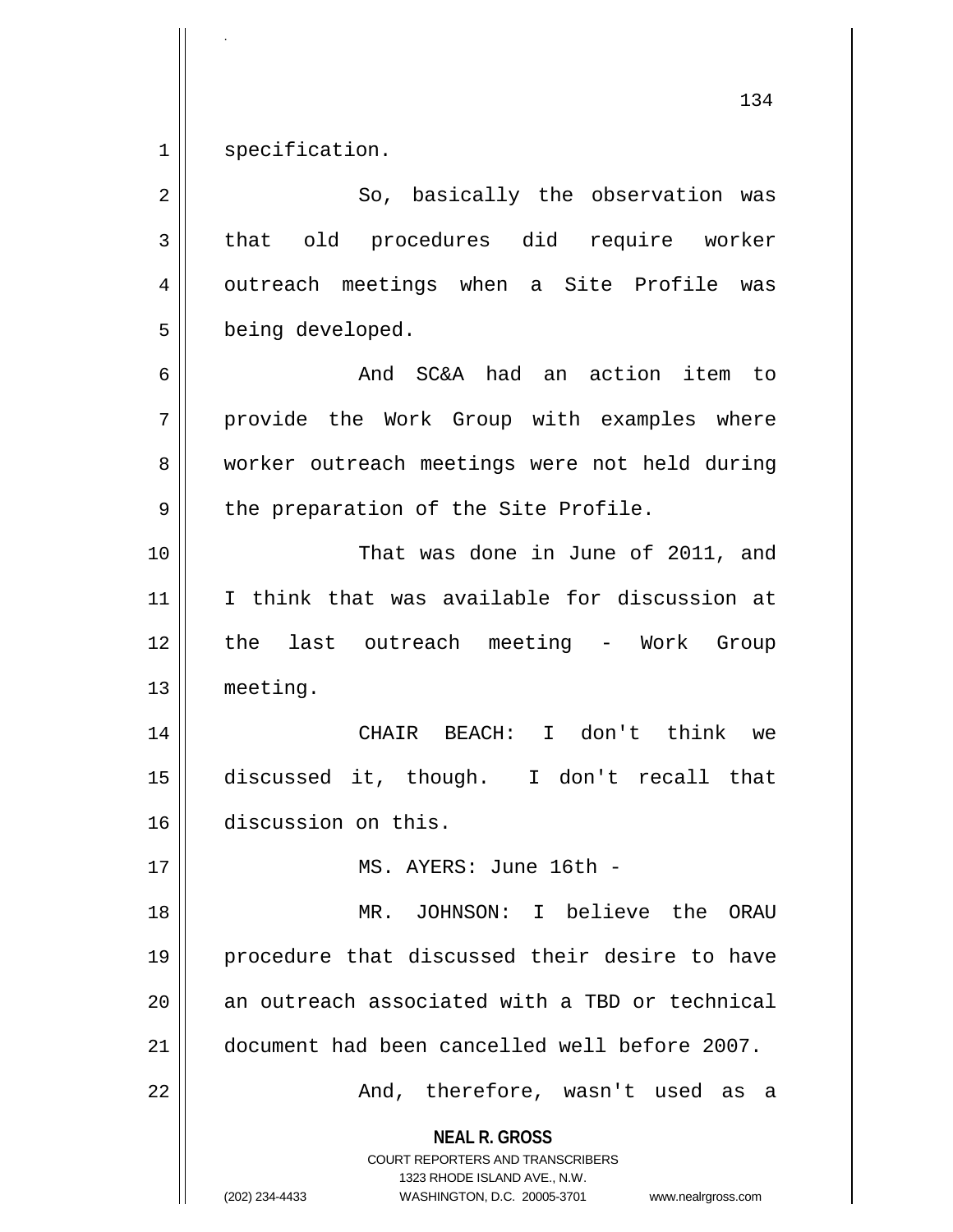**NEAL R. GROSS** COURT REPORTERS AND TRANSCRIBERS 1323 RHODE ISLAND AVE., N.W. (202) 234-4433 WASHINGTON, D.C. 20005-3701 www.nealrgross.com 135 1 | resource to follow through in development of 2 | needed TBDs out there. 3 MS. AYERS: So, you're saying this 4 Plan 10 after it was obsolete, then that 5 | guidance wasn't binding anymore? 6 MR. JOHNSON: Right, right. 7 MS. AYERS: Do you know when that 8 was? 9 MR. JOHNSON: I'd have to go back 10 || and look. I don't recall offhand. I can get 11 | that date for you. 12 MS. AYERS: Anyway, I guess the 13 || action item was to provide a written response  $14$  || for - oh, okay - a rationale for the lack of 15 worker outreach meetings. 16 MR. FITZGERALD: Well, it was a 17 two-part issue. I mean, it sounds like the 18 || first part is what you just mentioned: what is 19 the rationale for not hard-linking the worker 20 || outreach meetings to TBD development, you're  $21$  saying. 22 Well, that was dropped as a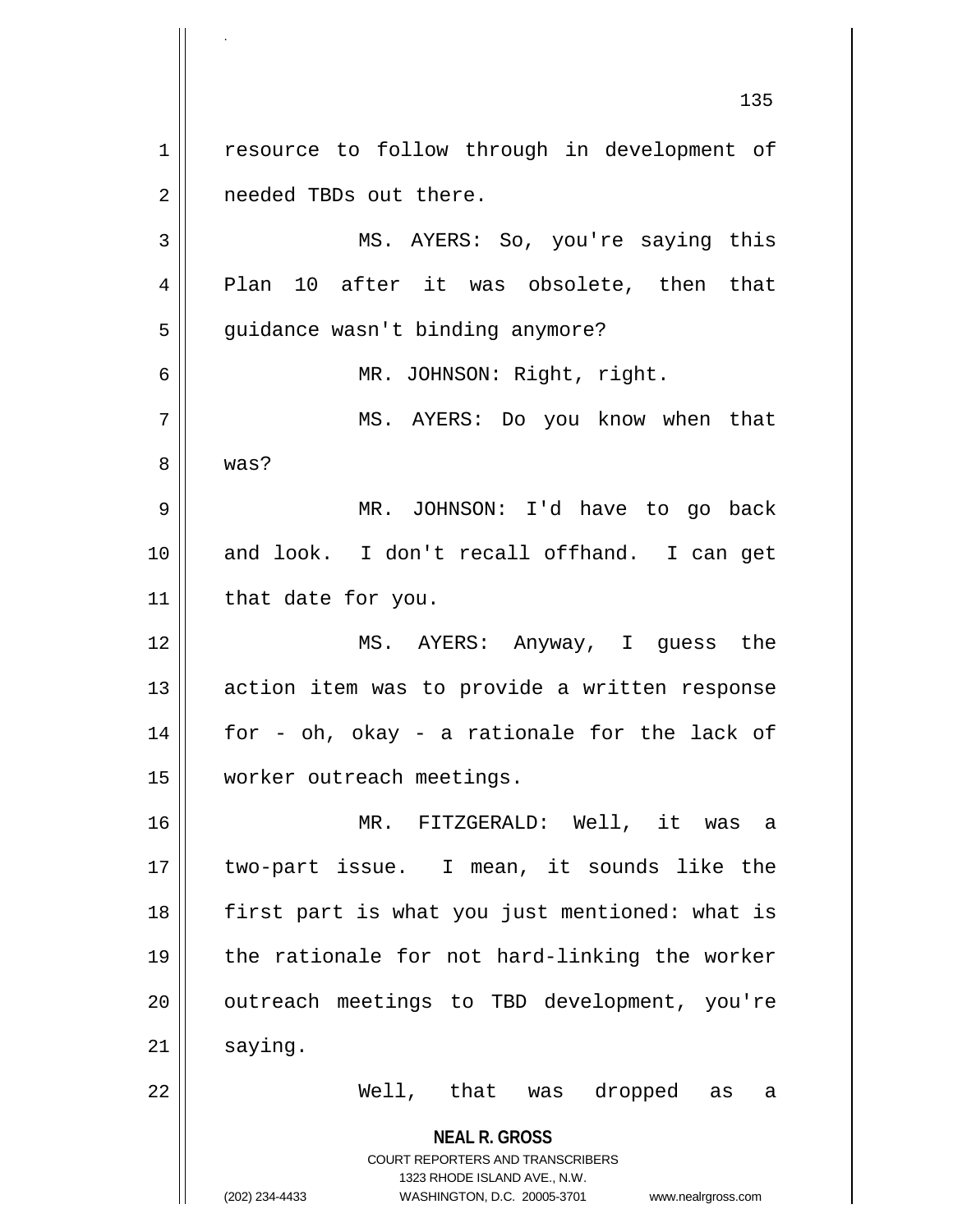**NEAL R. GROSS** COURT REPORTERS AND TRANSCRIBERS 1323 RHODE ISLAND AVE., N.W. (202) 234-4433 WASHINGTON, D.C. 20005-3701 www.nealrgross.com 136 1 necessary prerequisite - 2 | MR. JOHNSON: Right. 3 || MR. FITZGERALD: - back, actually, 4 | how long ago? It sounds like a long time ago. 5 MR. JOHNSON: Probably 2007. 6 MR. FITZGERALD: 2007, okay. And I  $7$  think that sort of provides the rationale that 8 || Number 1 provides for. 9 Number 2 is maybe a more 10 || substantive issue, which is even without that 11 hard-wiring, that prerequisite meeting, would 12 any of the Site Profiles, you know, benefit 13  $\parallel$  from - the ones that, you know, the Work Group  $14$  asked us just to come up with a list  $-$  is  $15$  | there any rationale or any basis for figuring 16 || out where worker outreach meetings would be 17 beneficial? Quite apart from whether it's 18 | required. 19 MR. JOHNSON: There were a list of 20 || sites that were identified by a memo from  $21$  SC&A. 22 || CHAIR BEACH: Is that the June 11th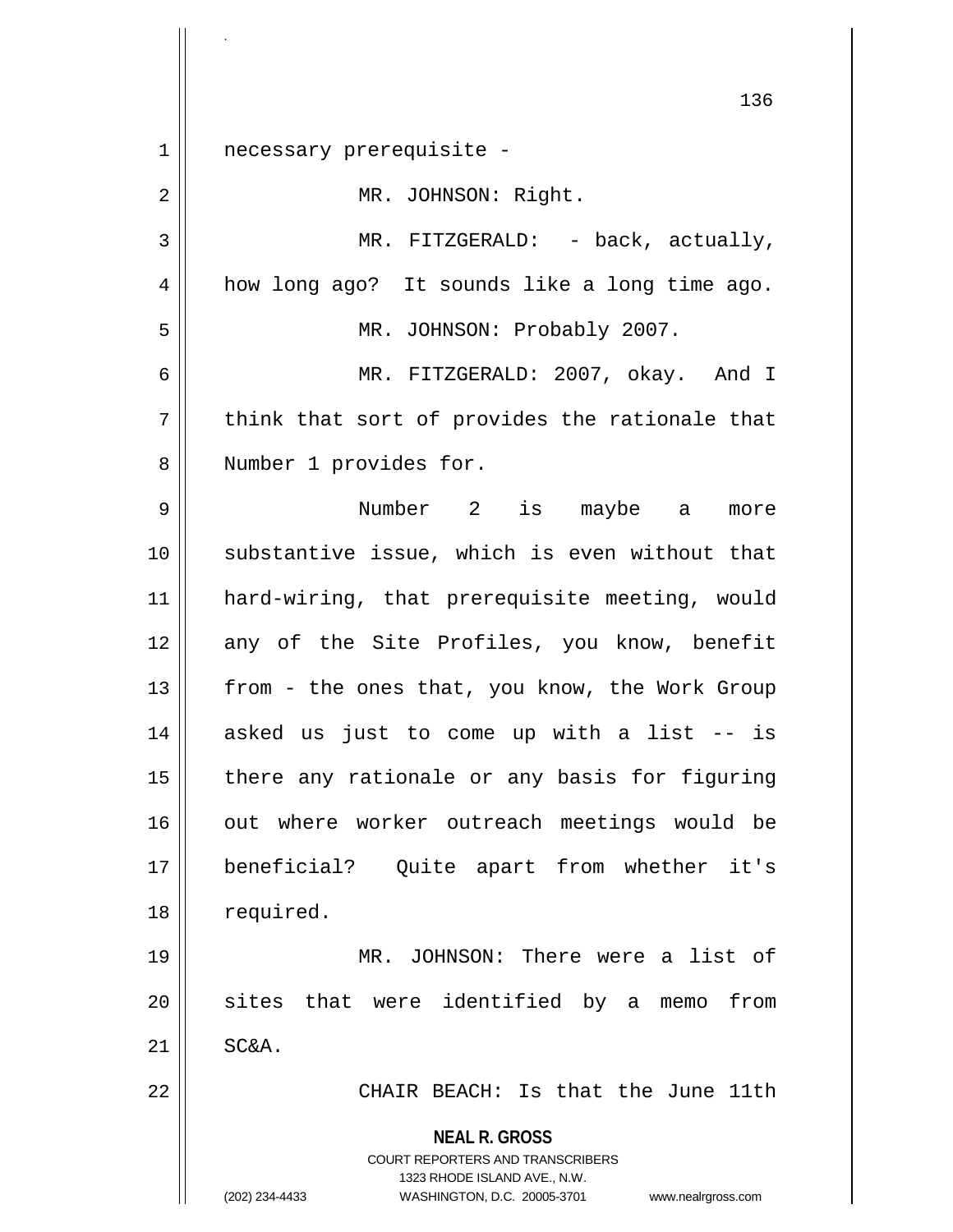$1 \parallel -$  or June  $16^{th}$ , 2011?

.

| $\overline{2}$ | MR. FITZGERALD: June 16th of last                                                                                                                                      |
|----------------|------------------------------------------------------------------------------------------------------------------------------------------------------------------------|
| $\mathfrak{Z}$ | year. And nothing more exotic than just                                                                                                                                |
| 4              | simply looking which ones had meetings and                                                                                                                             |
| 5              | which ones did not. Would there be any, you                                                                                                                            |
| 6              | know, even without that requirement from 2007,                                                                                                                         |
| 7              | would there be any, I guess, reason for                                                                                                                                |
| 8              | wanting to reach out to those workers or not?                                                                                                                          |
| $\mathsf 9$    | MR. HINNEFELD: Well, I guess we                                                                                                                                        |
| 10             | haven't prepared a written response. I can                                                                                                                             |
| 11             | talk about it in general. I mean, we can                                                                                                                               |
| 12             | still provide a written response at the                                                                                                                                |
| 13             | meeting sometime, but there are a number of                                                                                                                            |
| 14             | things on here that are Atomic Weapons                                                                                                                                 |
| 15             | Employers that would have some period of                                                                                                                               |
| 16             | operation, you know. Probably most of them                                                                                                                             |
| 17             | were either - were shaping uranium metal in                                                                                                                            |
| 18             | some fashion. That's what most of them did.                                                                                                                            |
| 19             | And from our viewpoint, in many                                                                                                                                        |
| 20             | cases, the people working with uranium weren't                                                                                                                         |
| 21             | even told they were working with uranium.                                                                                                                              |
| 22             | And so, the kind of information                                                                                                                                        |
|                | <b>NEAL R. GROSS</b><br><b>COURT REPORTERS AND TRANSCRIBERS</b><br>1323 RHODE ISLAND AVE., N.W.<br>(202) 234-4433<br>WASHINGTON, D.C. 20005-3701<br>www.nealrgross.com |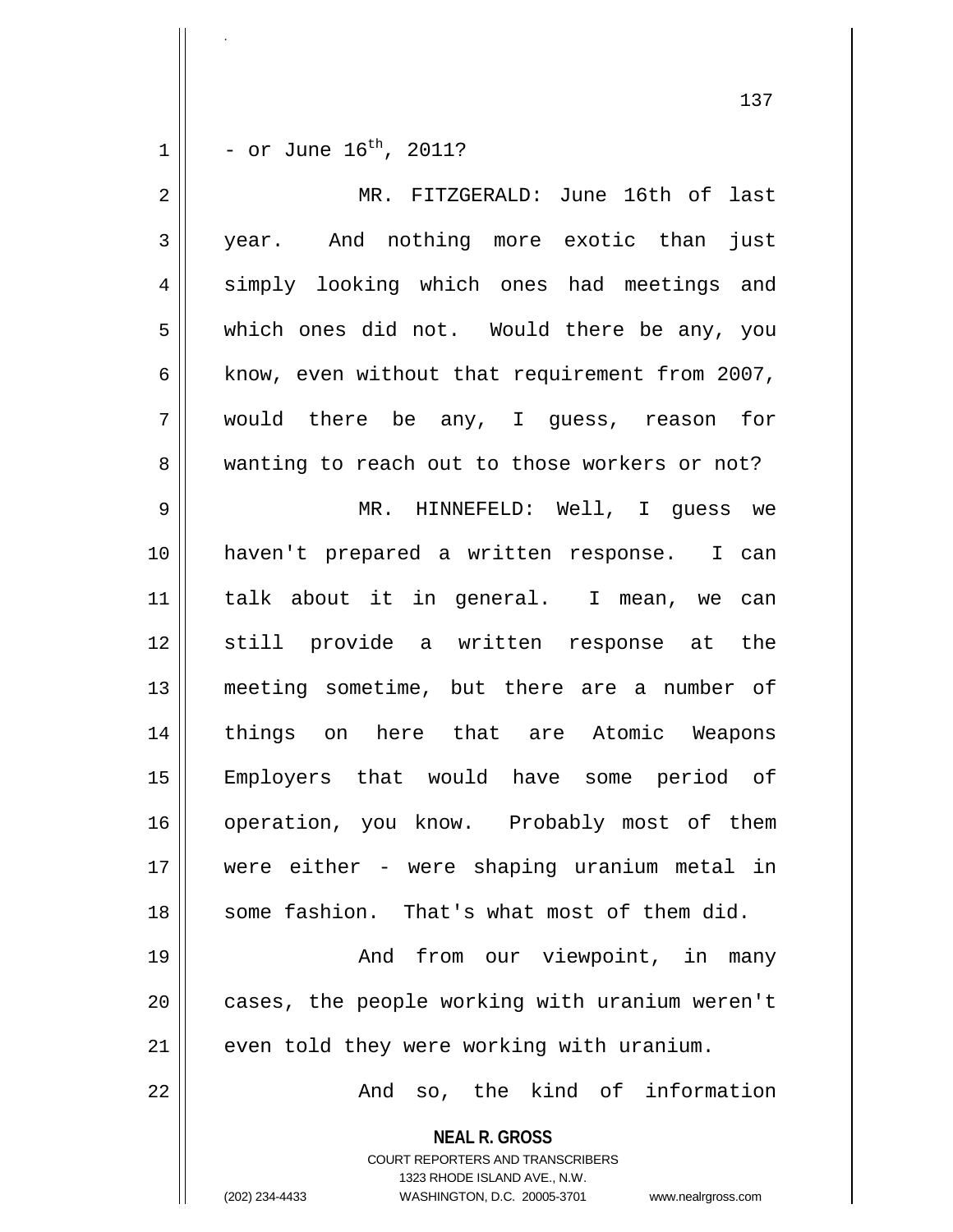**NEAL R. GROSS** COURT REPORTERS AND TRANSCRIBERS 1323 RHODE ISLAND AVE., N.W. (202) 234-4433 WASHINGTON, D.C. 20005-3701 www.nealrgross.com 1 you can gather in that instance from worker  $2 \parallel$  outreach meeting, I mean, they're going to  $3 \parallel$  tell you about the conditions they faced in 4 | their workplace. 5 And if you're talking about the  $6 \parallel$   $50s$ , those were not very pleasant conditions,  $7 \parallel$  but they can - so, they can talk to you about 8 || that, but the information you hear isn't 9 | necessarily specific to the uranium operation. 10 || The Monduiso, I question whether you're 11 going to get, you know, really a lot in some  $12 \parallel$  of those. 13 || Now, not every AWE is that way, 14 but a number of them kind of fall into that 15 category. Medina and Clarksville, I don't  $16$  really think there's a lot to be gained here. 17 || Since their SEC is for the entire operational 18 period, I don't think there's a lot to be 19 || gained for a Site Profile from those. 20 Hematite, I'm a little surprised 21 we haven't done anything. There's been a lot 22 || of work at Hematite. I don't know if we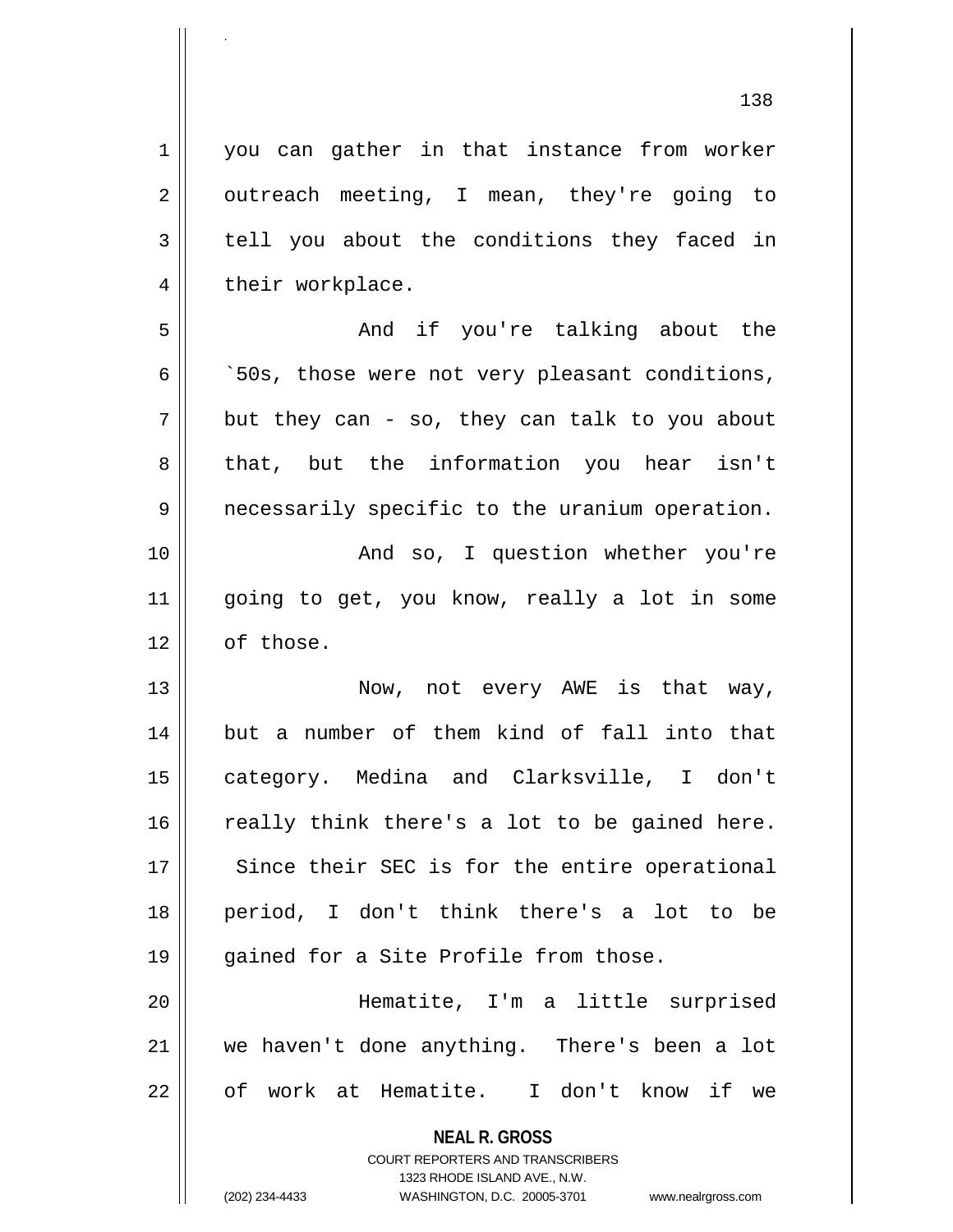**NEAL R. GROSS** COURT REPORTERS AND TRANSCRIBERS 1323 RHODE ISLAND AVE., N.W. (202) 234-4433 WASHINGTON, D.C. 20005-3701 www.nealrgross.com 139 1 || haven't done any public - because that's 2 United Nuclear. And that's in the midst of 3 discussion. 4 || MR. FITZGERALD: Well, this is as  $5$  || of -6 MR. HINNEFELD: A year ago. 7 MR. FITZGERALD: Well, not quite a 8 | year ago. 9 MEMBER MUNN: Yes, it was a year  $10 \parallel$  ago. 11 || MR. FITZGERALD: Well, yes, it was  $12 \parallel$  a year ago. 14 months ago. 13 || MEMBER MUNN: Yes. 14 MR. FITZGERALD: So, you know,  $15$  maybe -16 || MR. HINNEFELD: I think Metals and 17 Controls is an SEC, if I'm not mistaken. I 18 || think we'll have to go back and look maybe one 19 by one, and I apologize we don't have a 20 || written response yet, but there are a couple  $21$  | things at play here. 22 One is: I think for a number of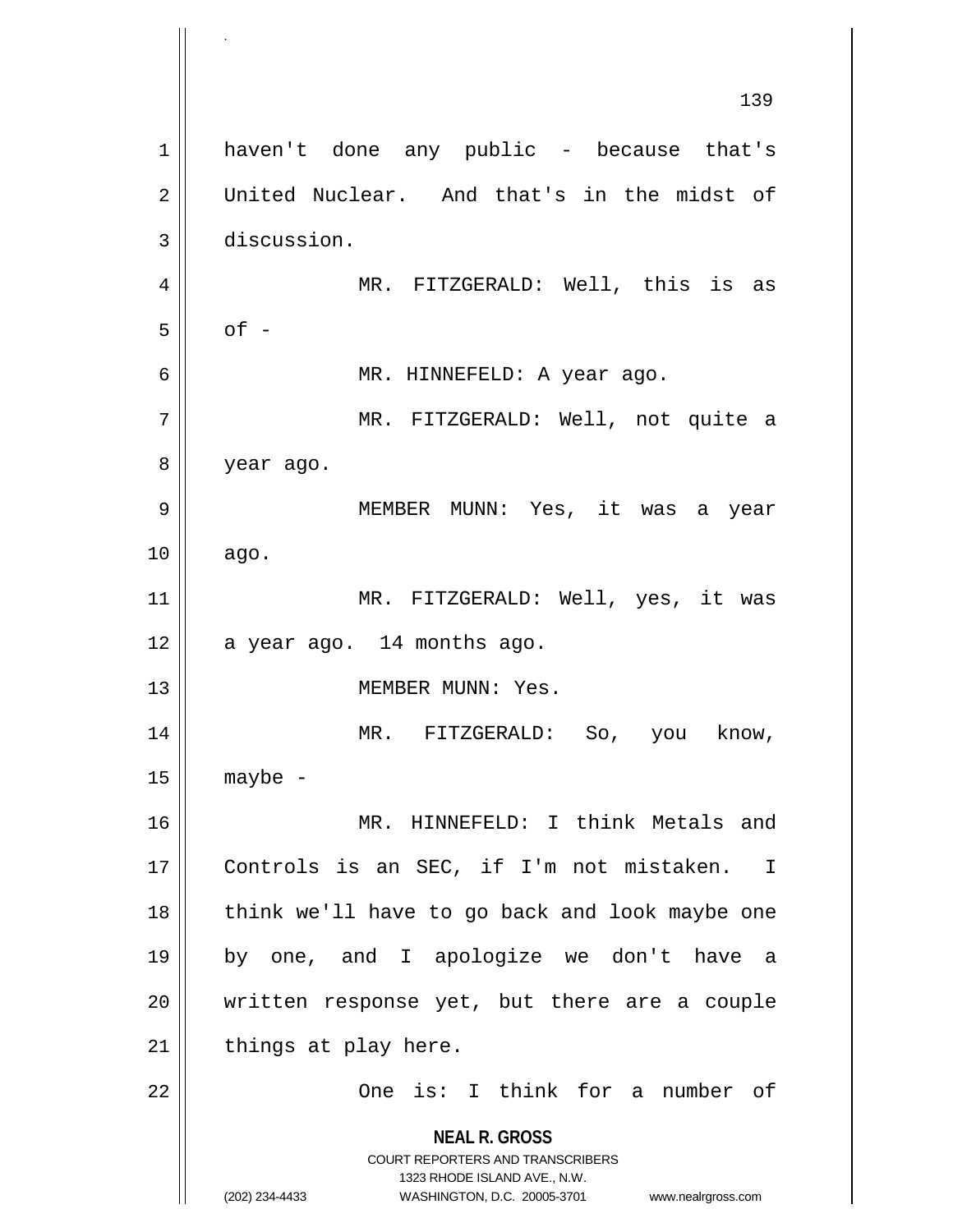**NEAL R. GROSS** COURT REPORTERS AND TRANSCRIBERS 1323 RHODE ISLAND AVE., N.W. (202) 234-4433 WASHINGTON, D.C. 20005-3701 www.nealrgross.com  $1 \parallel$  these sites it won't necessarily be terribly  $2 \parallel$  useful. And the second thing at play is that,  $3 \parallel$  again, it's a matter of resources and where do 4 | you apply your outreach resources. 5 We have a limited amount of money 6 that we can make available for outreach. And  $7 \parallel$  so, where do you apply it? So, that question 8 || is going to come up, too, but we'll provide a 9 || more complete response. 10 I would just suspect that we don't 11 really intend to go charging off and doing 12 || that. In fact, we've done Jessop Steel now. 13 || That's been done pretty recently. So, we've 14 || got one from there. 15 || So, but I don't, you know, and we 16 | did that because we got an SEC Petition. 17 || So, to me, it's going to be kind 18 || of a mixed bag of stuff. There might be some 19 on here that maybe might warrant one. I don't 20 || know. I'll have to go back and find more  $21 \parallel$  data. 22 Some, I don't know that we're

.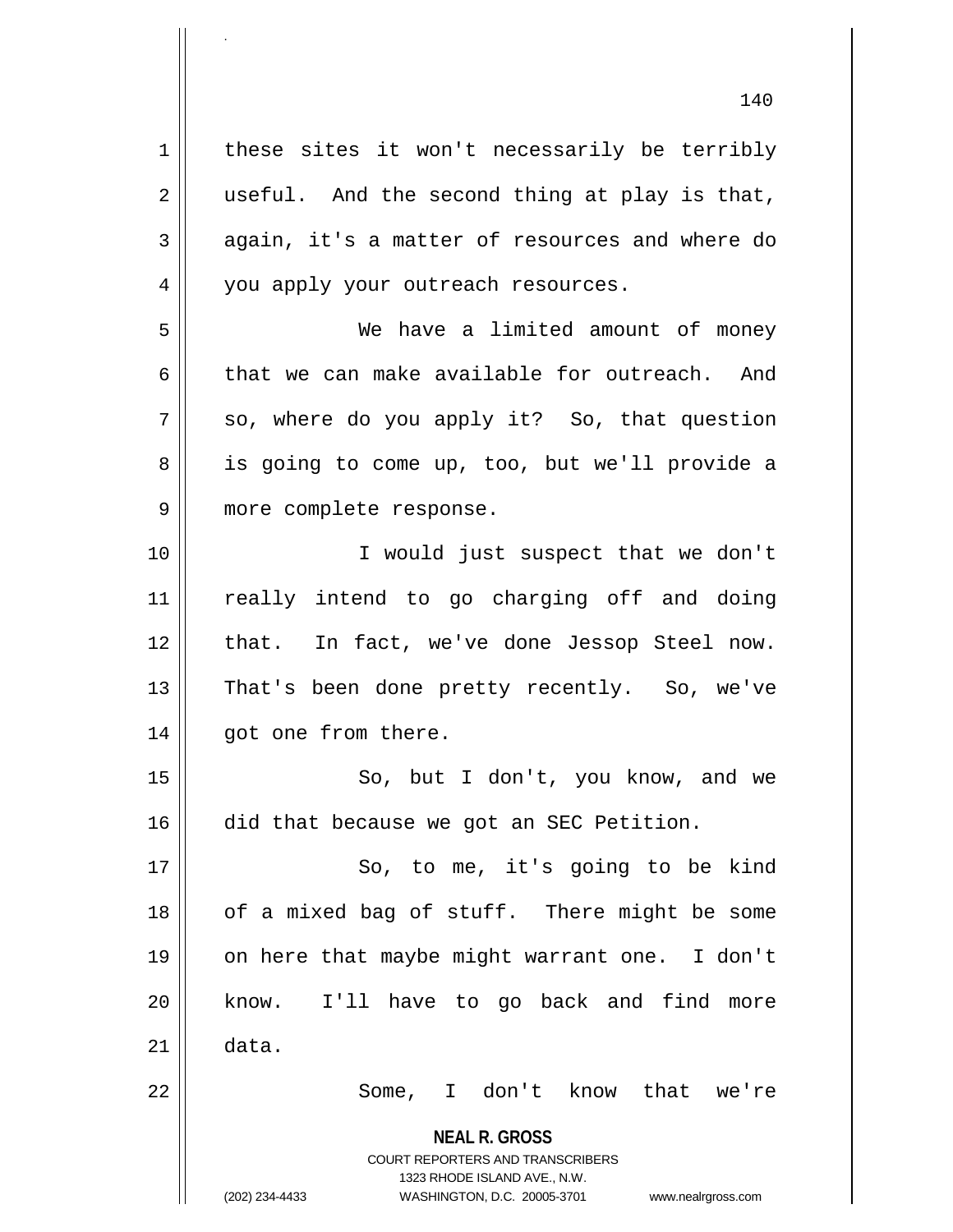**NEAL R. GROSS** COURT REPORTERS AND TRANSCRIBERS 1323 RHODE ISLAND AVE., N.W. (202) 234-4433 WASHINGTON, D.C. 20005-3701 www.nealrgross.com 141 1 || going to just go off broad scale and just to  $2 \parallel$  check - make a checkmark on the list that, 3 yes, we did one. 4 CHAIR BEACH: Right. No, I don't 5 think that was our intention. That was not  $6 \parallel$  our intention at all. 7 Okay. So, the action is for NIOSH  $8 \parallel$  to review the list and then report or just -9 MR. FITZGERALD: Well, I think one  $10$   $\parallel$  is  $-$ 11 MR. HINNEFELD: We'll provide a 12 | written report. 13 || MR. FITZGERALD: One is the updated 14 list. It's 14 months old. So, there's 15 | probably some -16 MR. HINNEFELD: Well, we may put  $17$  || this under the categories of, well, for these 18 || sites on the list, these meetings have 19 | occurred since. 20 MR. FITZGERALD: Yes. 21 MR. HINNEFELD: And for these  $22 \parallel$  sites, they have become SECs and so we don't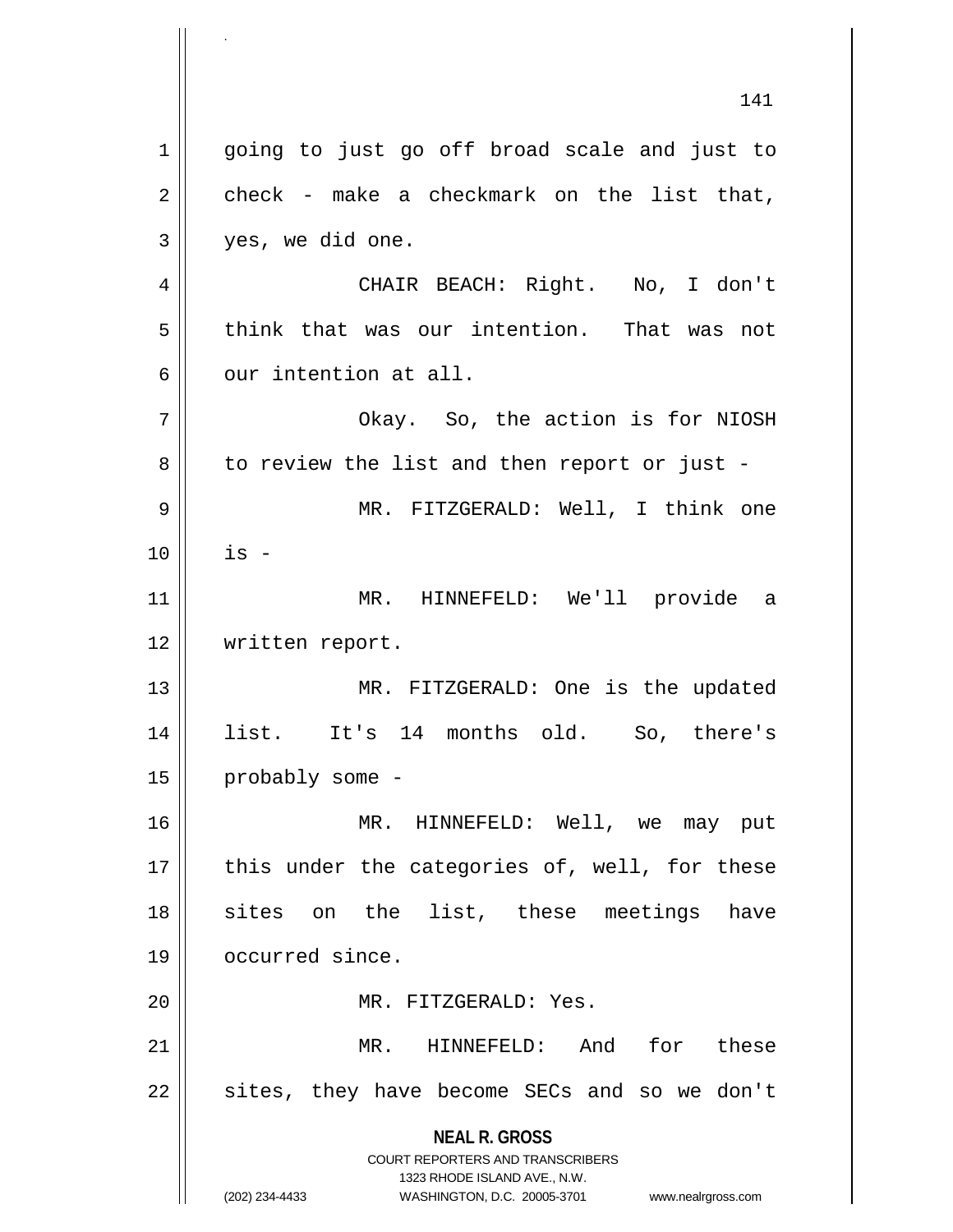1 || know the plot there. So, we'll put it in the  $2 \parallel$  category.

3 MR. KATZ: So, the comment itself 4 || needs a little bit of editing, because really  $5 \parallel$  the comment is, "is consideration given to 6 || doing a worker outreach for each site?" As 7 || opposed to: "why aren't you doing it for all 8 | sites?"

9 MR. FITZGERALD: The implication 10 isn't to judge that somehow these should be 11 done. It's to understand better -

12 MR. KATZ: But it makes sense to 13 || give consideration of that for each site.

14 MS. AYERS: Just to recommend a 15 || review of the Site Profiles, to be reevaluated 16 || to determine whether it would benefit.

17 || MR. KATZ: Yes, all right. So, you  $18$  | qot that. 19 || MS. AYERS: So, it's consistent. 20 MR. KATZ: Yes. 21 || CHAIR BEACH: Okay. So, that takes  $22$  || us through the matrix. And, J.J., next

> **NEAL R. GROSS** COURT REPORTERS AND TRANSCRIBERS 1323 RHODE ISLAND AVE., N.W.

.

(202) 234-4433 WASHINGTON, D.C. 20005-3701 www.nealrgross.com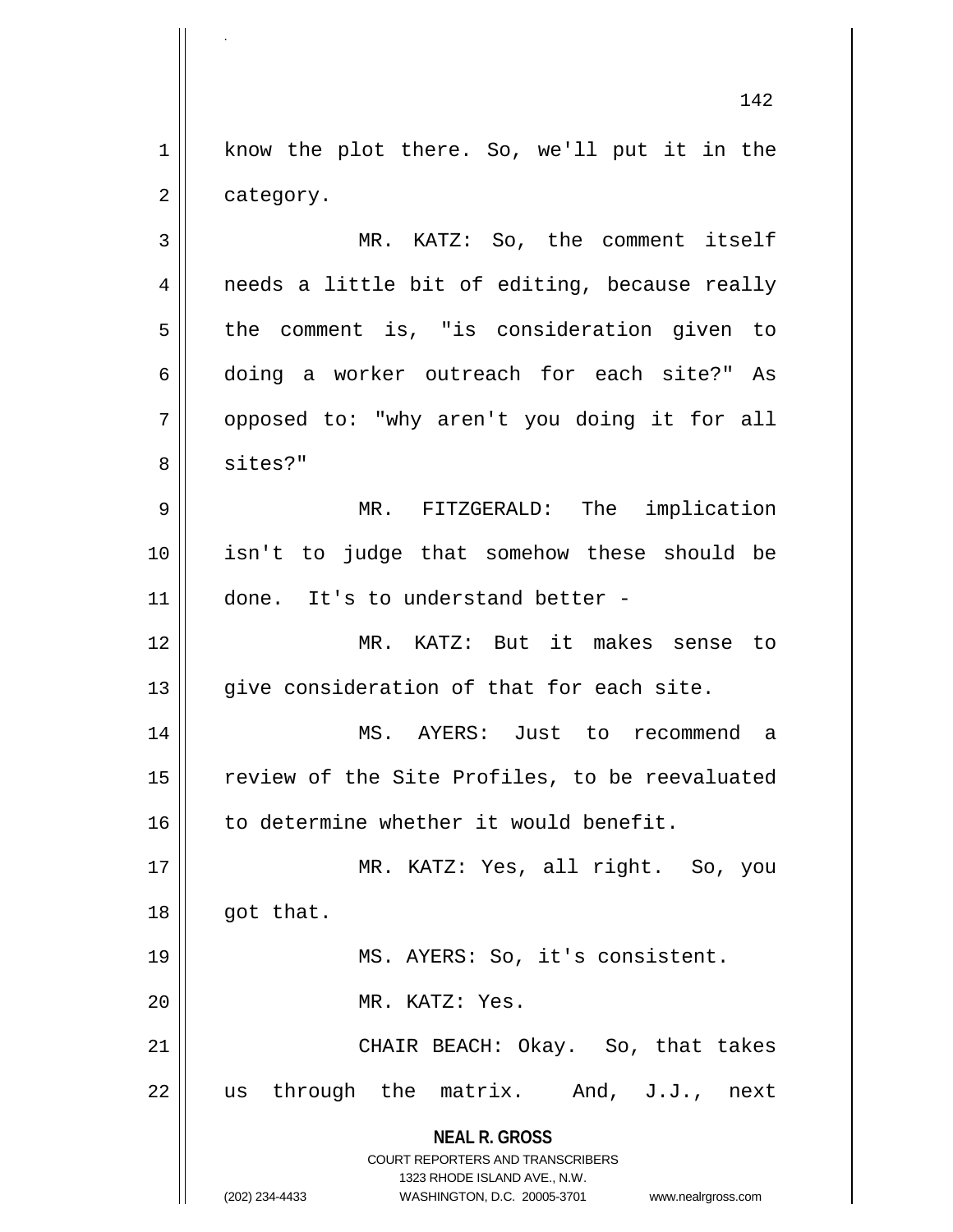**NEAL R. GROSS** COURT REPORTERS AND TRANSCRIBERS 1323 RHODE ISLAND AVE., N.W. (202) 234-4433 WASHINGTON, D.C. 20005-3701 www.nealrgross.com 143  $1 \parallel$  question is how long before - I mean, very  $2 \parallel$  small, slight items need to be incorporated, I 3 would say. 4 | And so, I'm looking for a timeline  $5 \parallel$  of completing those, and then actually - $6 \parallel$  because this is not in circulation, right? 7 You're holding this? 8 || MR. JOHNSON: I'm going to be gone  $9 \parallel$  starting this weekend for a week. I can work 10 on it the following week and get it out 11 Friday. 12 CHAIR BEACH: Okay. So, just  $13$  || through email and then - through email we can  $14$  | take a look at it and -15 || MR. JOHNSON: Sure. 16 CHAIR BEACH: Because, yes, I'd 17 || hate to hold this up till the next Work Group 18 meeting for the minor - 19 MR. JOHNSON: If I can get back  $20$  || with you no later than Friday the week after  $21$  next. 22 | CHAIR BEACH: Okay. So, the 8th.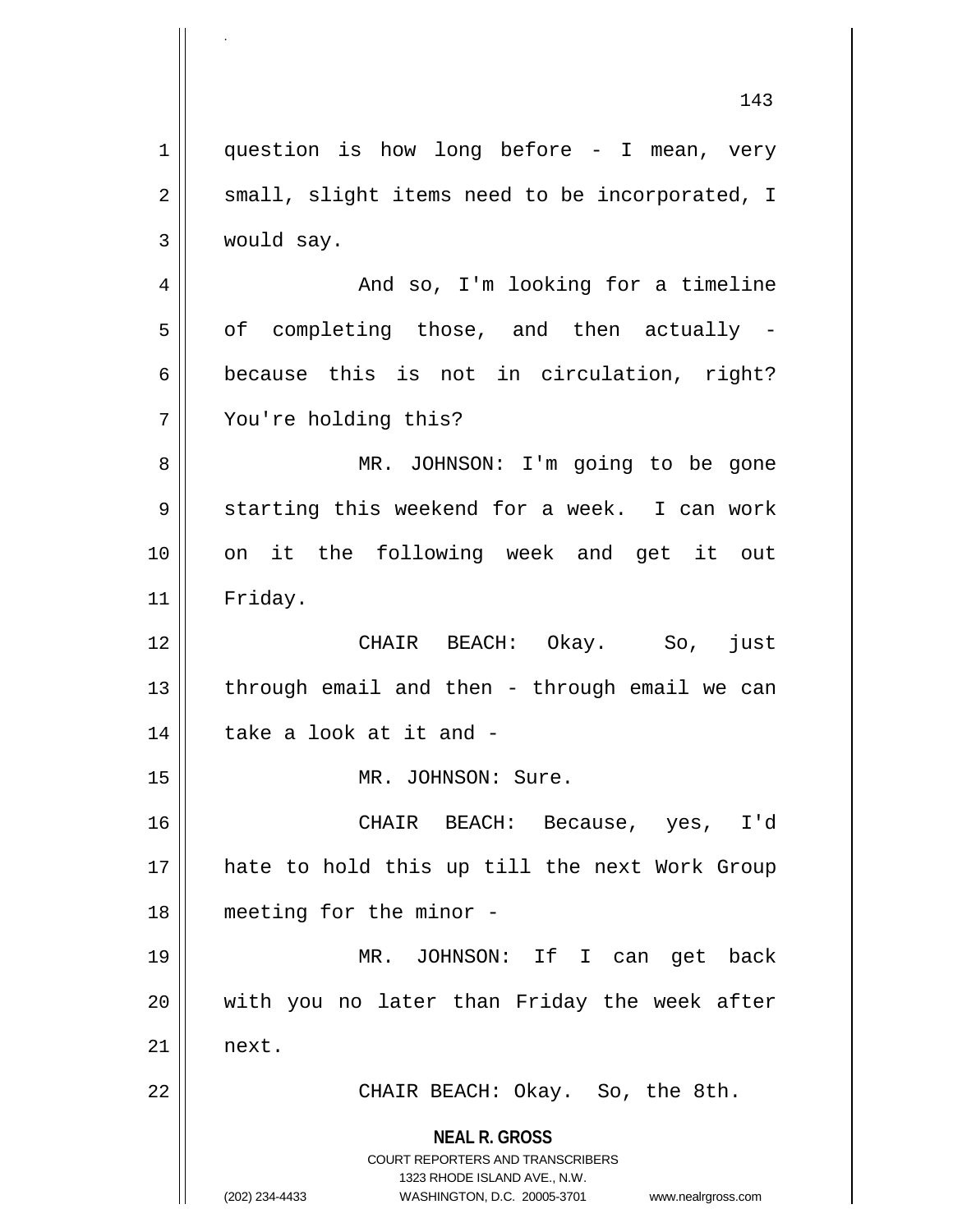|    | 144                                                                 |
|----|---------------------------------------------------------------------|
| 1  | MR. HINNEFELD: Yes, this Friday is                                  |
| 2  | - that would be the 15th - or the 14th. This                        |
| 3  | Friday is the 31st. Next week is the week                           |
| 4  | he's gone.                                                          |
| 5  | CHAIR BEACH: Oh, I got you.                                         |
| 6  | MR. HINNEFELD: The week after that                                  |
| 7  | being the 14th.                                                     |
| 8  | CHAIR BEACH: Okay, perfect. So,                                     |
| 9  | the 14th and then just circulate it. If                             |
| 10 | there's no comments, then I'm assuming you'd                        |
| 11 | be free to put it out on the drive then.                            |
| 12 | MR. JOHNSON: It would go through                                    |
| 13 | our review system for signatures.                                   |
| 14 | CHAIR BEACH: Okay, perfect.<br>Any                                  |
| 15 | other comments, questions, concerns?                                |
| 16 | (No response.)                                                      |
| 17 | CHAIR BEACH: Excellent. Good                                        |
| 18 | work. Okay. So, our next item is the Worker                         |
| 19 | Outreach Pilot.                                                     |
| 20 | And, Joe, are you ready for that?                                   |
| 21 | MR. FITZGERALD: Yes. Well, this                                     |
| 22 | has a fair amount of history, which it's                            |
|    | <b>NEAL R. GROSS</b><br><b>COURT REPORTERS AND TRANSCRIBERS</b>     |
|    | 1323 RHODE ISLAND AVE., N.W.                                        |
|    | (202) 234-4433<br>WASHINGTON, D.C. 20005-3701<br>www.nealrgross.com |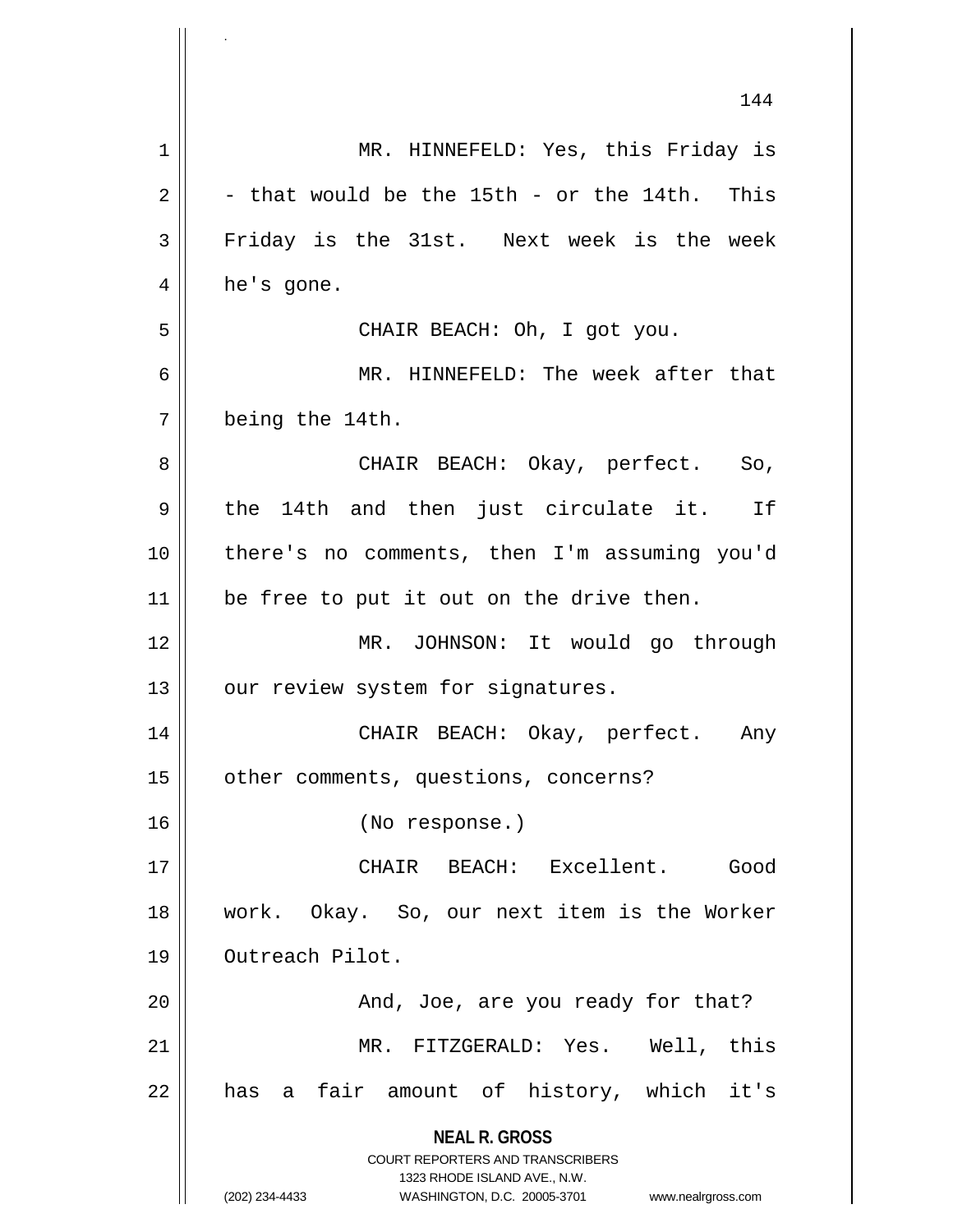1 || probably worth just outlining a little bit 2 Where it came from.

3 | The Work Group, and this is going 4 back almost 18 months ago, defined four 5 || objectives in its charter. One of which  $6 \parallel$  addressed whether "DCAS" - and this is a quote 7 from the paper - "is giving thorough 8 consideration to information received from 9 workers through worker outreach efforts, and 10 adequately communicating the impact of 11 substantive comments to those workers." 12 || That's a direct quote.

13 And I guess there was a lot of 14 discussion surrounding how one would go about 15 evaluating that question, the question of 16 whether or not sufficient consideration and 17 | responsiveness was evident.

18 || And what the Work Group proposed a 19 bit over a year ago was that perhaps what 20 would be useful is to have a pilot review, 21 || something that would test out an approach.

22 || In this case, it was an evaluation

**NEAL R. GROSS** COURT REPORTERS AND TRANSCRIBERS 1323 RHODE ISLAND AVE., N.W.

.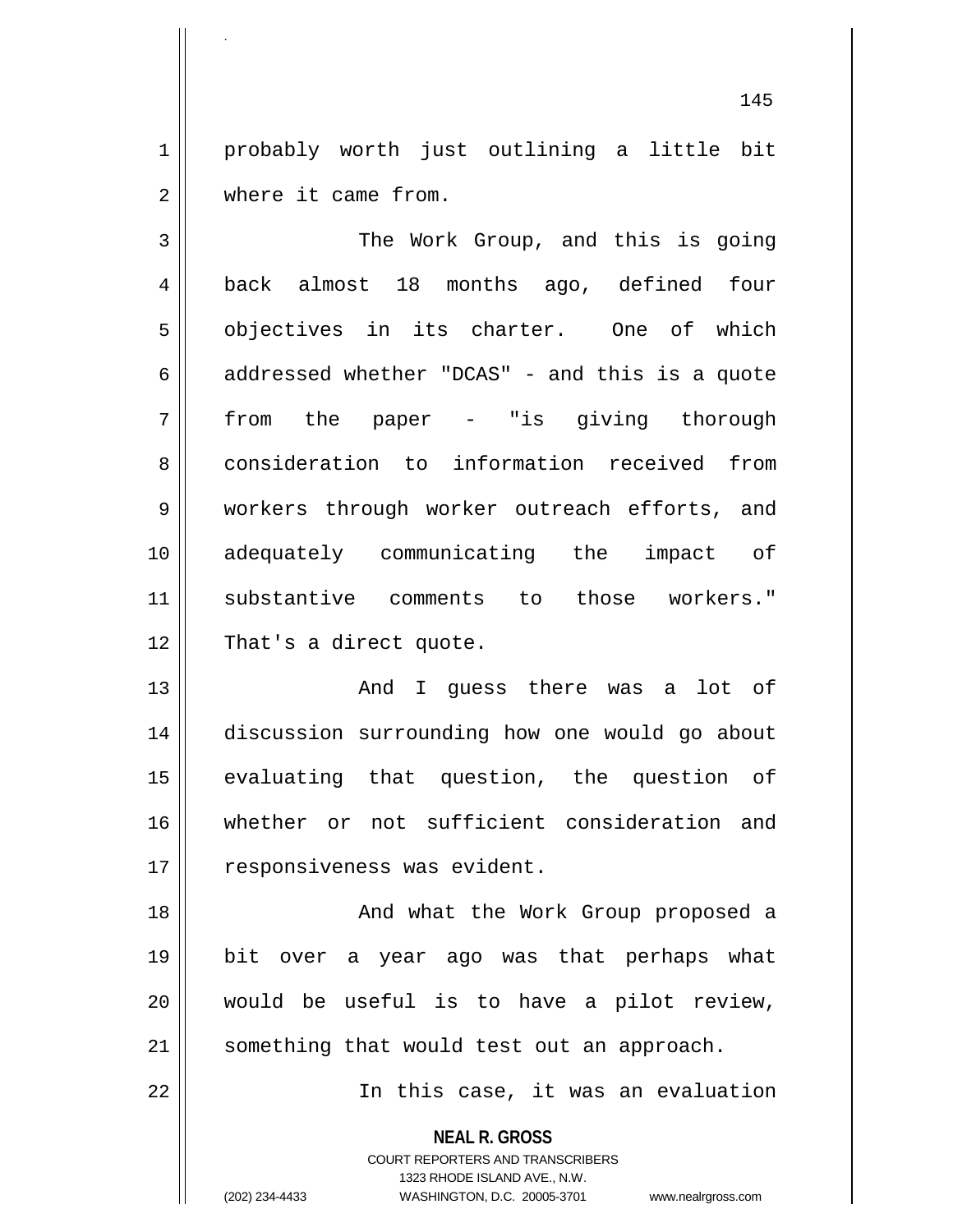1 of the comments at Rocky Flats during the 2 | active engagement time during the Site Profile  $3 \parallel$  and SEC, which was roughly 2004 to 2007. 4 || Although, there were a few comments that went 5 | beyond that.

6 But the idea was to do a pilot  $7 \parallel$  study to identify the comments that originated 8 || with workers from different venues. Not just 9 worker outreach, but also through Board 10 meetings, Work Group meetings, through direct, 11 || you know, correspondence, emails, and really 12 do a fairly wide-reaching review of what 13 comments were generated by the workers and 14 provided to NIOSH and to what extent - and 15  $\parallel$  this was, again, the parameters that the Work 16 Group defined - to what extent a direct 17 response was provided by NIOSH to these 18 comments, you know, to what extent the actual 19 comments themselves were reflected and 20 || considered in NIOSH's evaluation, and to what 21 extent that was evident in any documents or 22 || reports that were being addressed during that

## **NEAL R. GROSS**

COURT REPORTERS AND TRANSCRIBERS 1323 RHODE ISLAND AVE., N.W. (202) 234-4433 WASHINGTON, D.C. 20005-3701 www.nealrgross.com

.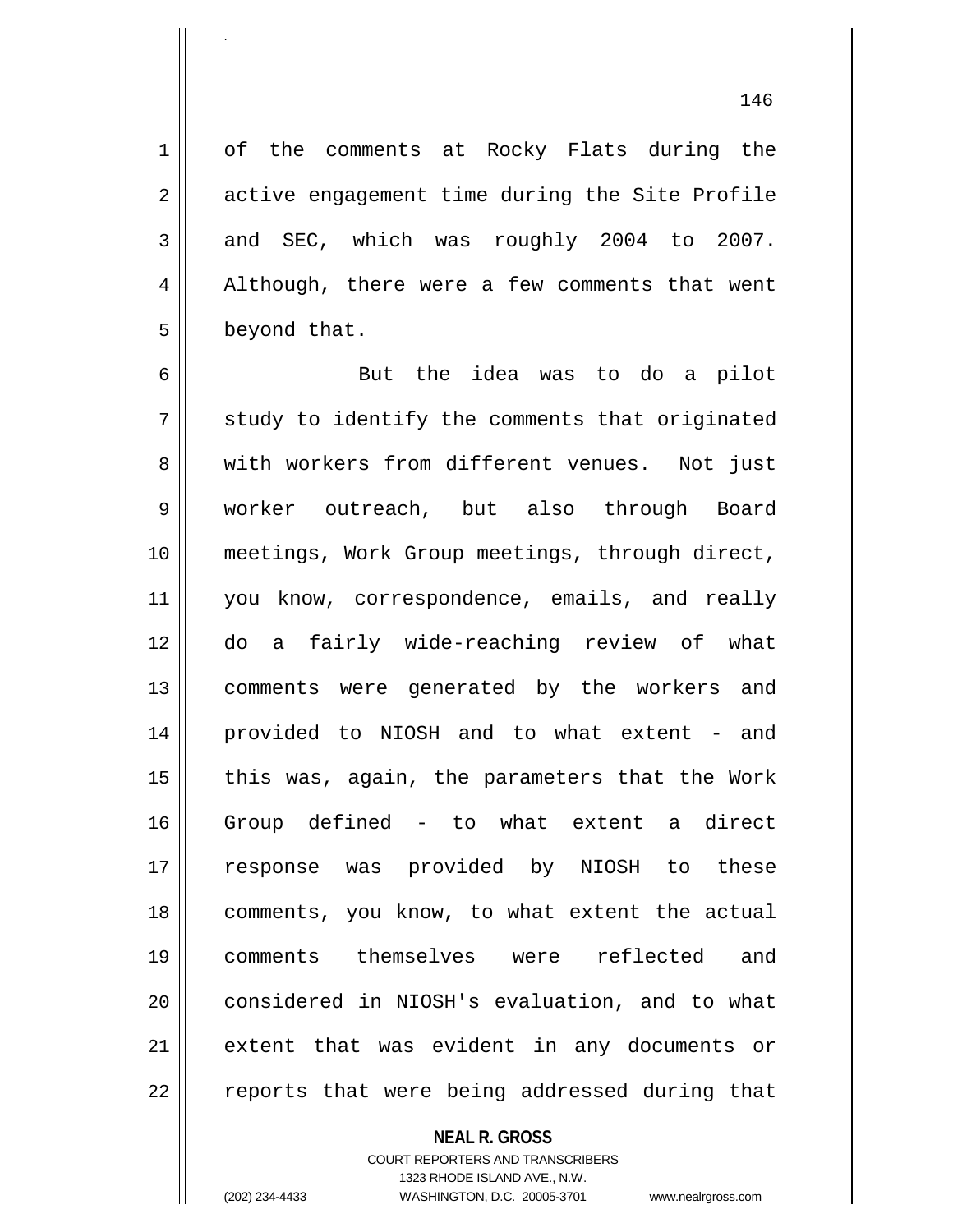1 Site Profile/SEC time frame, and how the 2 communication of that deliberation was 3 | communicated to the commoner.

.

4 || So, the issue is three-fold. 5 Identifying what the substantive worker  $6 \parallel$  comments were, the input process upstream, 7 determining or considering how to address 8 || those comments in the proceedings, in the 9 documentation that was important to those 10 proceedings, the SEC and Site Profile process 11 primarily, and to what extent did the 12 | organization get back to the worker providing, 13 || you know, acknowledgment, response, some sense 14 || of closure on those comments. So, that's kind 15 | of how we proceeded.

16 || The pilot review itself sought to 17 identify the substantive worker comments. 18 || Again, we used those as sources and we quickly 19 got into a scale issue.

20 || And I was involved with the Rocky 21 Flats SEC review, and I guess maybe I 22 || purposely have forgotten how extensive that

> **NEAL R. GROSS** COURT REPORTERS AND TRANSCRIBERS 1323 RHODE ISLAND AVE., N.W. (202) 234-4433 WASHINGTON, D.C. 20005-3701 www.nealrgross.com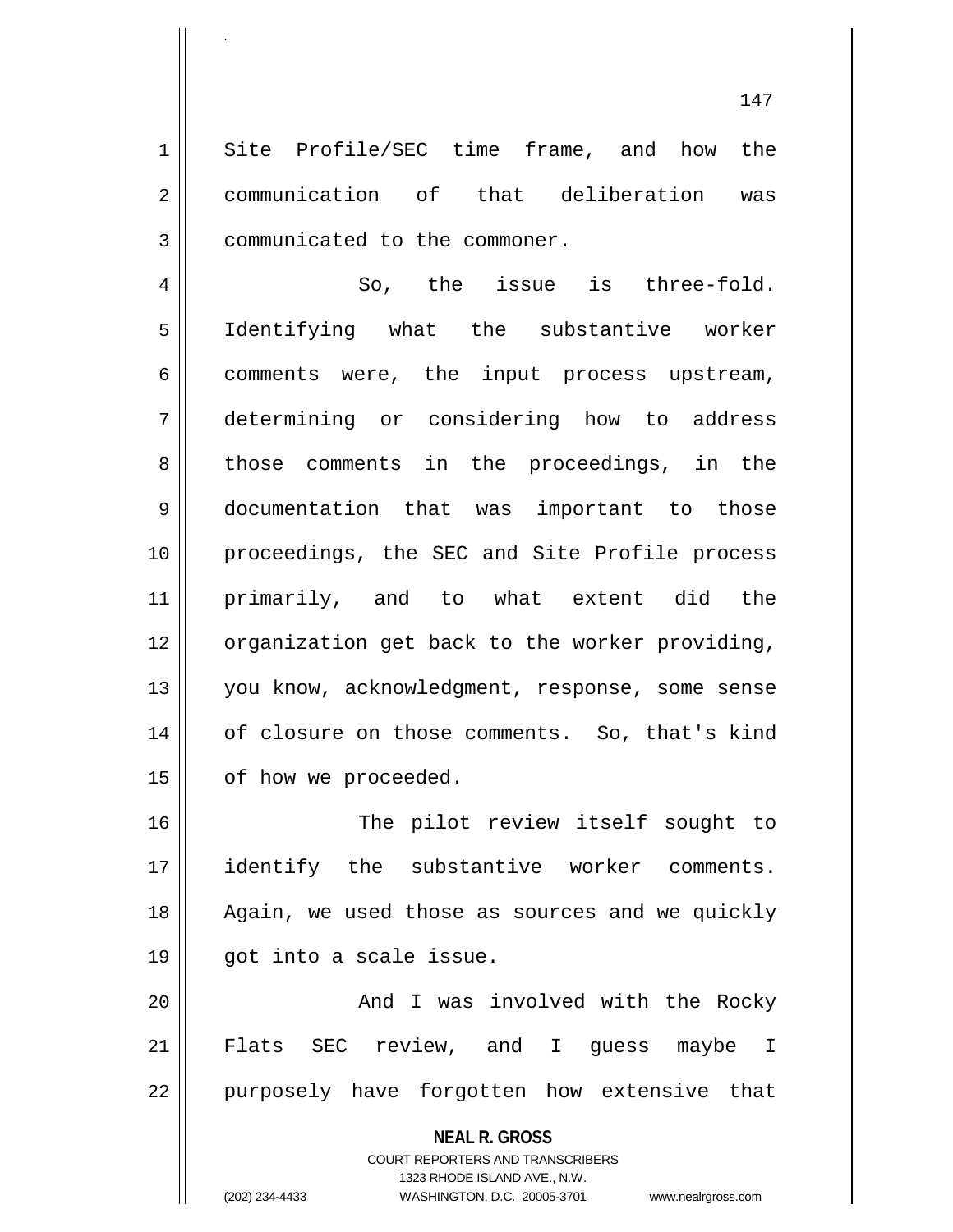**NEAL R. GROSS** COURT REPORTERS AND TRANSCRIBERS 1 was. But, nonetheless, once we waded into  $2 \parallel$  those waters, it was hard to wade back out. I 3 mean, it was literally, you know, over 500 4 comments. 5 And this doesn't really count, and 6 || we'll get into this a little later, this 7 doesn't really count comments that by virtue 8 || of the way they came in whether it be by  $9 \parallel$  email, in some cases by interview notes - or 10 || interviews, there wasn't necessarily a record. 11 || So, you know, if there wasn't a 12 || record, it wasn't included, because obviously 13 || we would need some objective source to review. 14 || So, this is just that which was 15 || recorded. There was documentation, something 16 for us to look at. And that was over 500 17 comments. 18 || The Work Group just again since 19 it's been so long and we did this in the 20 || report up front, but the Work Group set these 21 parameters. We would look at direct 22 || responses, not indirect responses. So, that

1323 RHODE ISLAND AVE., N.W.

.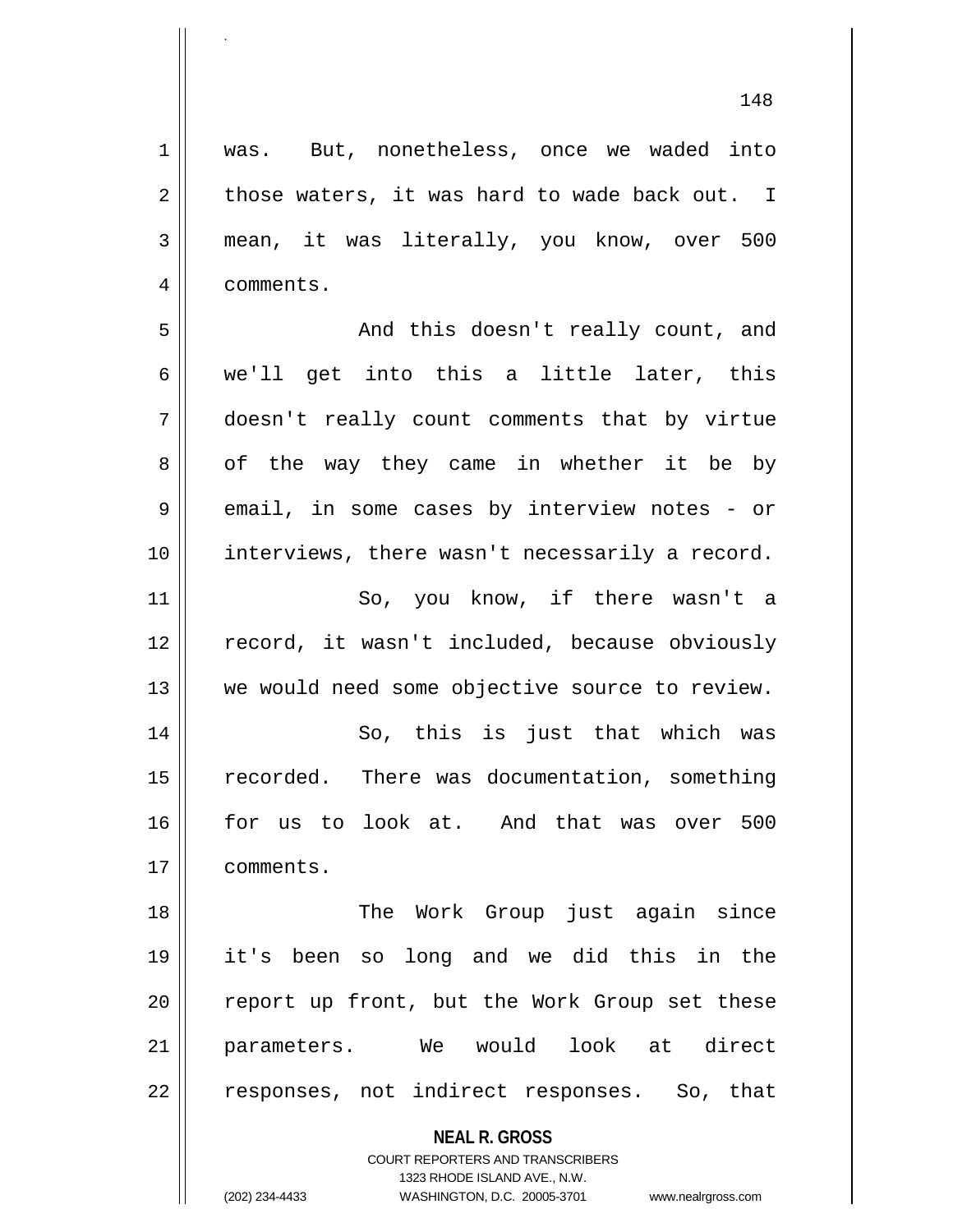$1 \parallel$  would be a very clear thing.

.

| $\overline{2}$ | We would look at the feedback in                                                                                                                                |
|----------------|-----------------------------------------------------------------------------------------------------------------------------------------------------------------|
| 3              | interviews and limit that to validation                                                                                                                         |
| 4              | reviews. In other words, as opposed to a                                                                                                                        |
| 5              | direct comment where you would look for a                                                                                                                       |
| 6              | direct response, for interviews, the measure                                                                                                                    |
| 7              | of response was whether or not the                                                                                                                              |
| 8              | organization got back to the interviewee to                                                                                                                     |
| 9              | validate what they had given. And that's how                                                                                                                    |
| 10             | it was framed by the Work Group.                                                                                                                                |
| 11             | The time frame for a response, and                                                                                                                              |
| 12             | this actually figured in some of the                                                                                                                            |
| 13             | discourse, I think, with NIOSH on this                                                                                                                          |
| 14             | question of what is a response and, you know,                                                                                                                   |
| 15             | whatnot.                                                                                                                                                        |
| 16             | A lot of the comments had to do                                                                                                                                 |
| 17             | with the, you know, as we just indicated, with                                                                                                                  |
| 18             | the SEC process and the Evaluation Report and                                                                                                                   |
| 19             | a lot of comments came in through that venue.                                                                                                                   |
| 20             | And I think in a number of cases,                                                                                                                               |
| 21             | NIOSH pointed out that, you know, it became                                                                                                                     |
| 22             | part of the deliberations and there was no,                                                                                                                     |
|                | <b>NEAL R. GROSS</b><br>COURT REPORTERS AND TRANSCRIBERS<br>1323 RHODE ISLAND AVE., N.W.<br>(202) 234-4433<br>WASHINGTON, D.C. 20005-3701<br>www.nealrgross.com |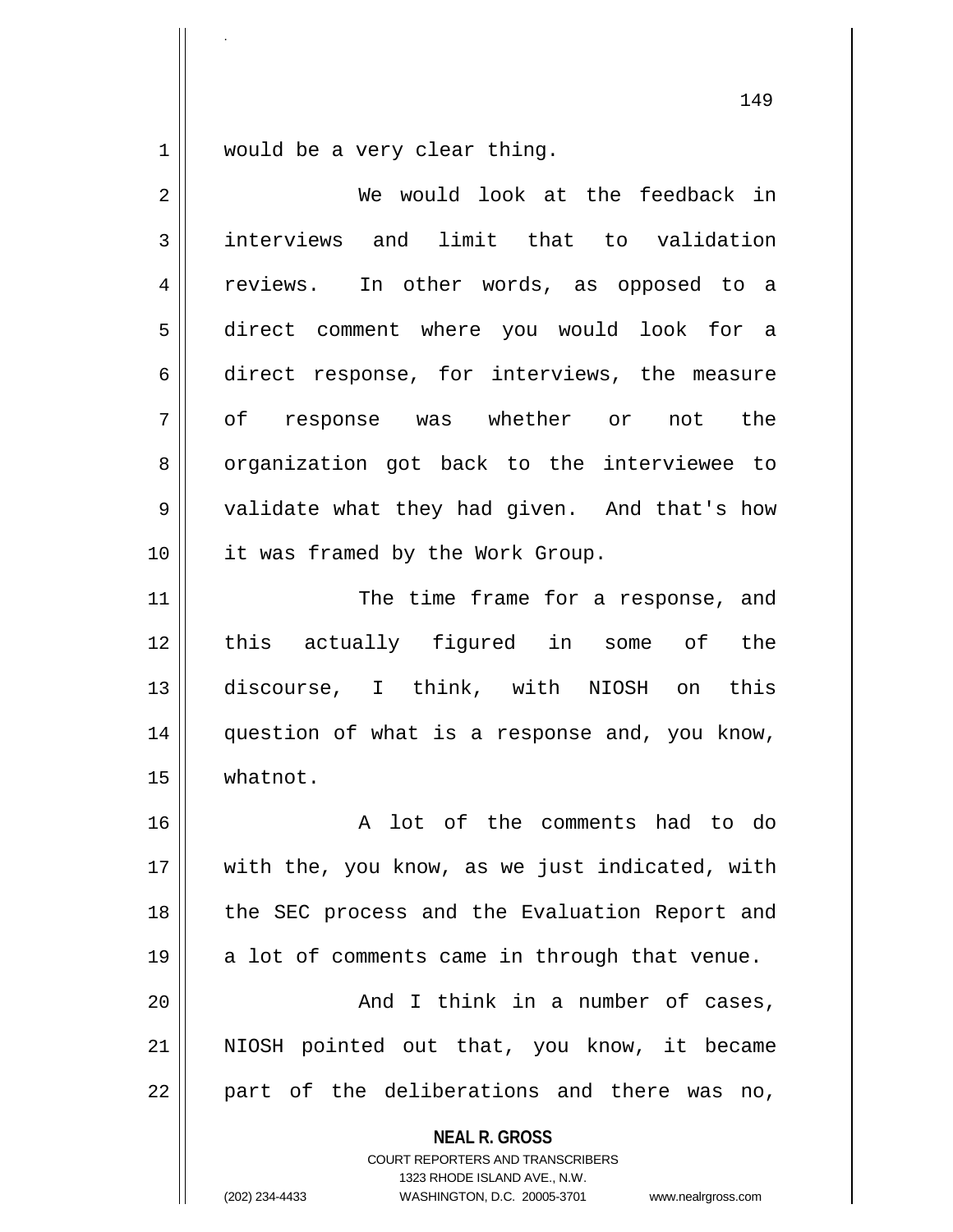**NEAL R. GROSS** COURT REPORTERS AND TRANSCRIBERS 1323 RHODE ISLAND AVE., N.W. 1 | you know, certainly no procedure or intent to 2 || respond to these as they were handled as 3 input. And eventually they would be addressed 4 || in the ER. 5 However, the Work Group wanted us 6 to truncate this at six months. Meaning that, 7 you know, looking for some responsiveness to  $8 \parallel$  the comment during that six-month time frame. 9 And the ER process, as we all know, went for 10 | several years. 11 || So, we flagged that, but with the 12 || acknowledgment that certainly NIOSH made that 13 || point that, you know, it was part of this 14 process, it was moving toward resolution, but 15 clearly there wasn't a sort of a quick 16 turnaround response to the individuals 17 || providing comments during that deliberation. 18 || Likewise, even though in a couple 19 cases, not very many cases, there was a sense 20 || that it was more or less a generic issue and 21 was addressed by putting it on the website as  $22$  || a frequently asked question, the Work Group

.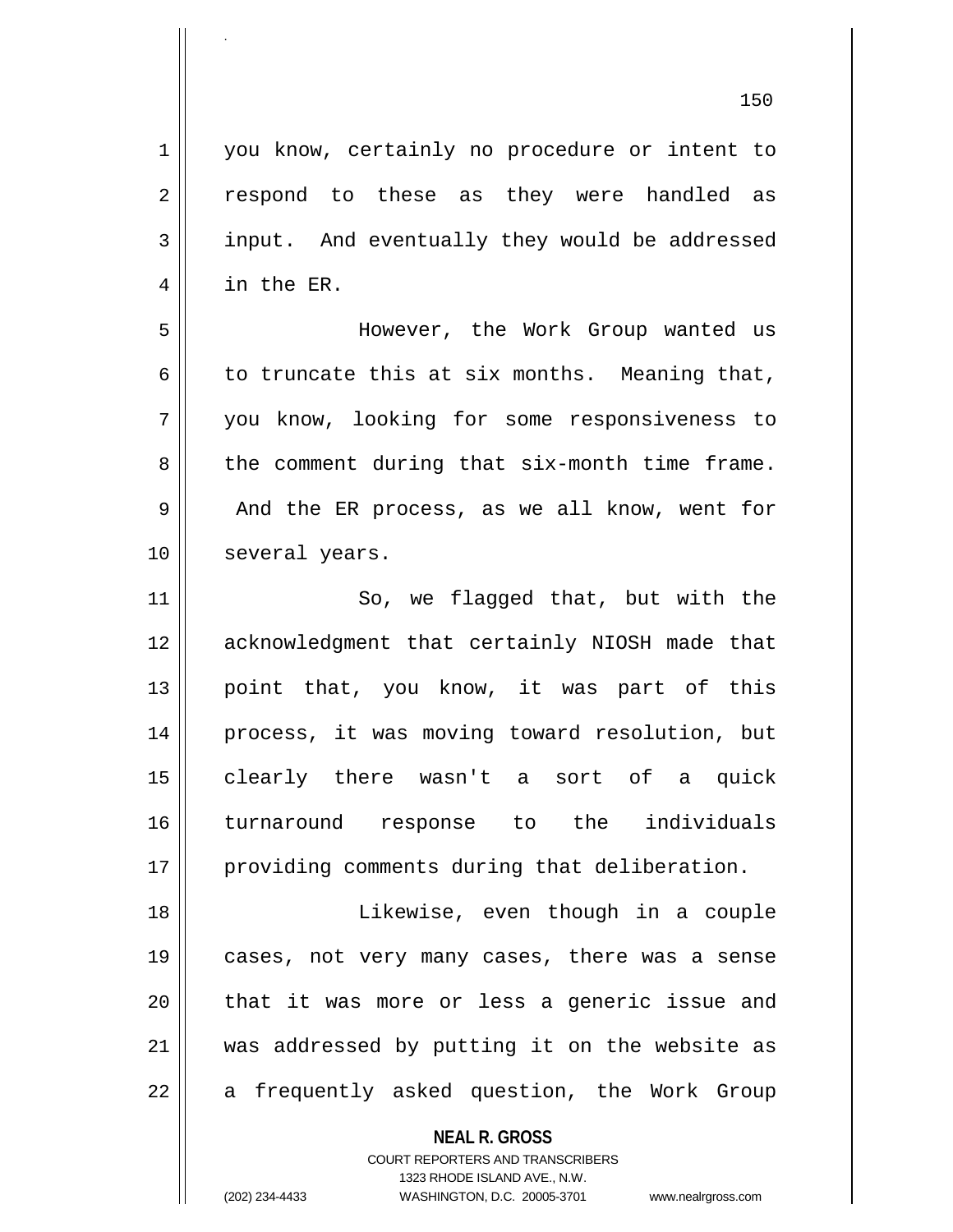1 asked us not to acknowledge that as a direct 2 response, and we did not. And we were 3 cautioned not to get into revisiting technical 4 | issues or trying to make technical judgments.

.

5 || Our context, frankly, was almost  $6 \parallel$  actuarial, you know. We wanted to provide the 7 Work Group, you know, the benefit of, you  $8 \parallel$  know, what the comments were in this sample, 9 || you know, what the, you know, what the measure 10 of response had been without getting into any 11 || value judgments, but here's the response, what 12 consideration could we find in technical 13 deliberations or documents, and what could we 14 || find in the way of how these comments were, in 15 | fact, evaluated.

16 Really, reporting to the Work 17 Group, but not getting into any value 18 judgments good, bad or indifferent per se, 19 but, I think, giving the Work Group the 20 information it needs to decide, you know, is  $21$   $\parallel$  this meeting expectations, does it raise 22 | issues or implications.

> **NEAL R. GROSS** COURT REPORTERS AND TRANSCRIBERS 1323 RHODE ISLAND AVE., N.W. (202) 234-4433 WASHINGTON, D.C. 20005-3701 www.nealrgross.com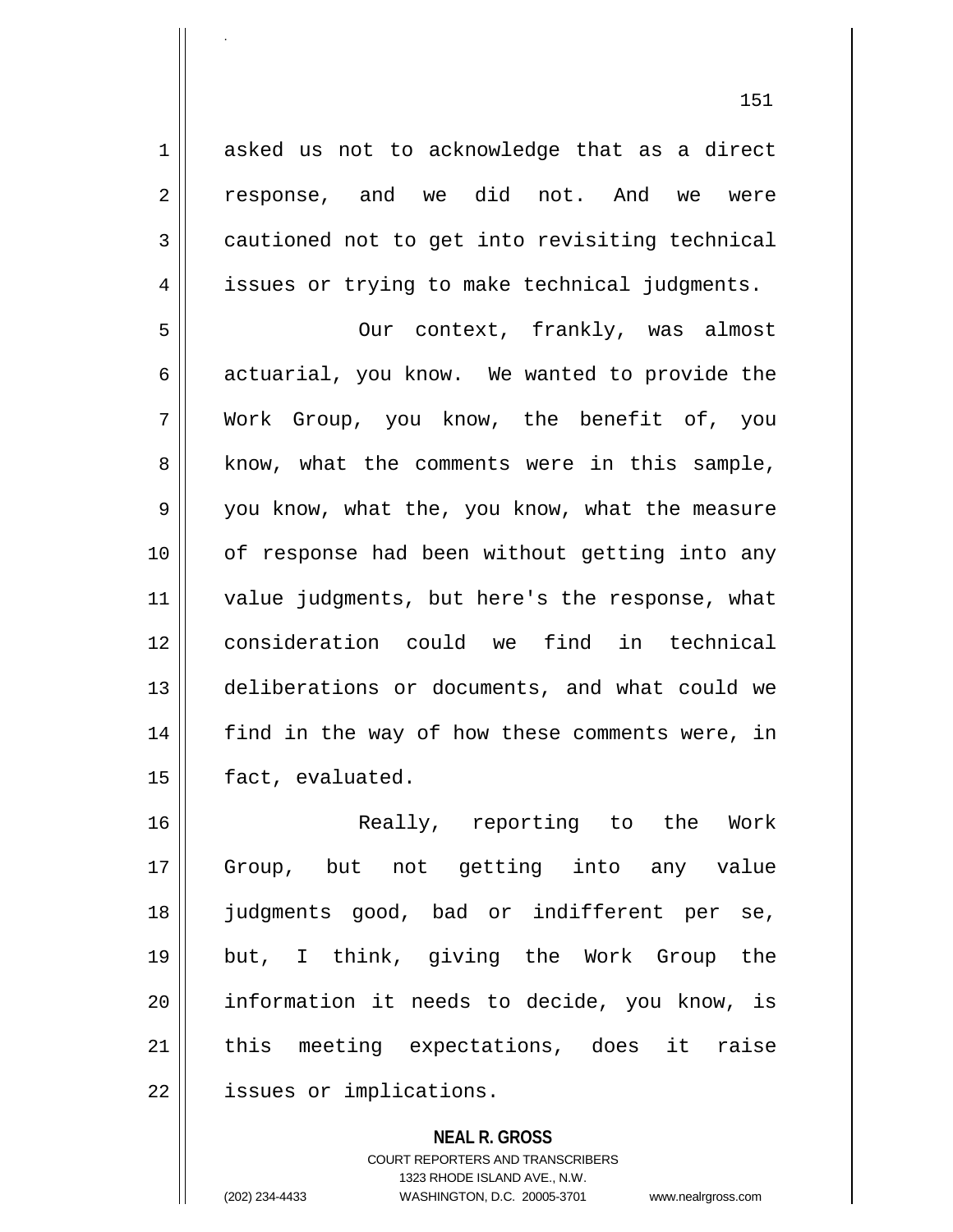|             | 152                                                                                             |
|-------------|-------------------------------------------------------------------------------------------------|
| $\mathbf 1$ | And I think this is important in                                                                |
| $\mathbf 2$ | the sense that it's easy, particularly given                                                    |
| 3           | the statistical, rather sophisticated                                                           |
| 4           | statistical sampling that we did, to forget                                                     |
| 5           | that this is a very subjective process, you                                                     |
| 6           | know. This is not scientific so much as it is                                                   |
| 7           | looking at comments, making some subjective                                                     |
| 8           | calls as to what the response may have been                                                     |
| 9           | and to what extent they were considered.                                                        |
| 10          | And I think what's gained<br>from                                                               |
| 11          | this is not the numbers, and we try to de-                                                      |
| 12          | emphasize that, although, we wanted to provide                                                  |
| 13          | some of those numbers in the report, but what                                                   |
| 14          | is important to gain is insight, you know.                                                      |
| 15          | Understanding why a particular                                                                  |
| 16          | comment or set of comments was handled the way                                                  |
| 17          | they were and what does that necessarily say                                                    |
| 18          | about how judgments are made in terms of                                                        |
| 19          | outreach and in terms of significance of                                                        |
| 20          | comments and why some comments may get more of                                                  |
| 21          | a response than others.                                                                         |
| 22          | So, it's really the insight into                                                                |
|             | <b>NEAL R. GROSS</b><br><b>COURT REPORTERS AND TRANSCRIBERS</b><br>1323 RHODE ISLAND AVE., N.W. |

1323 RHODE ISLAND AVE., N.W.

 $\prod_{i=1}^{n}$ 

.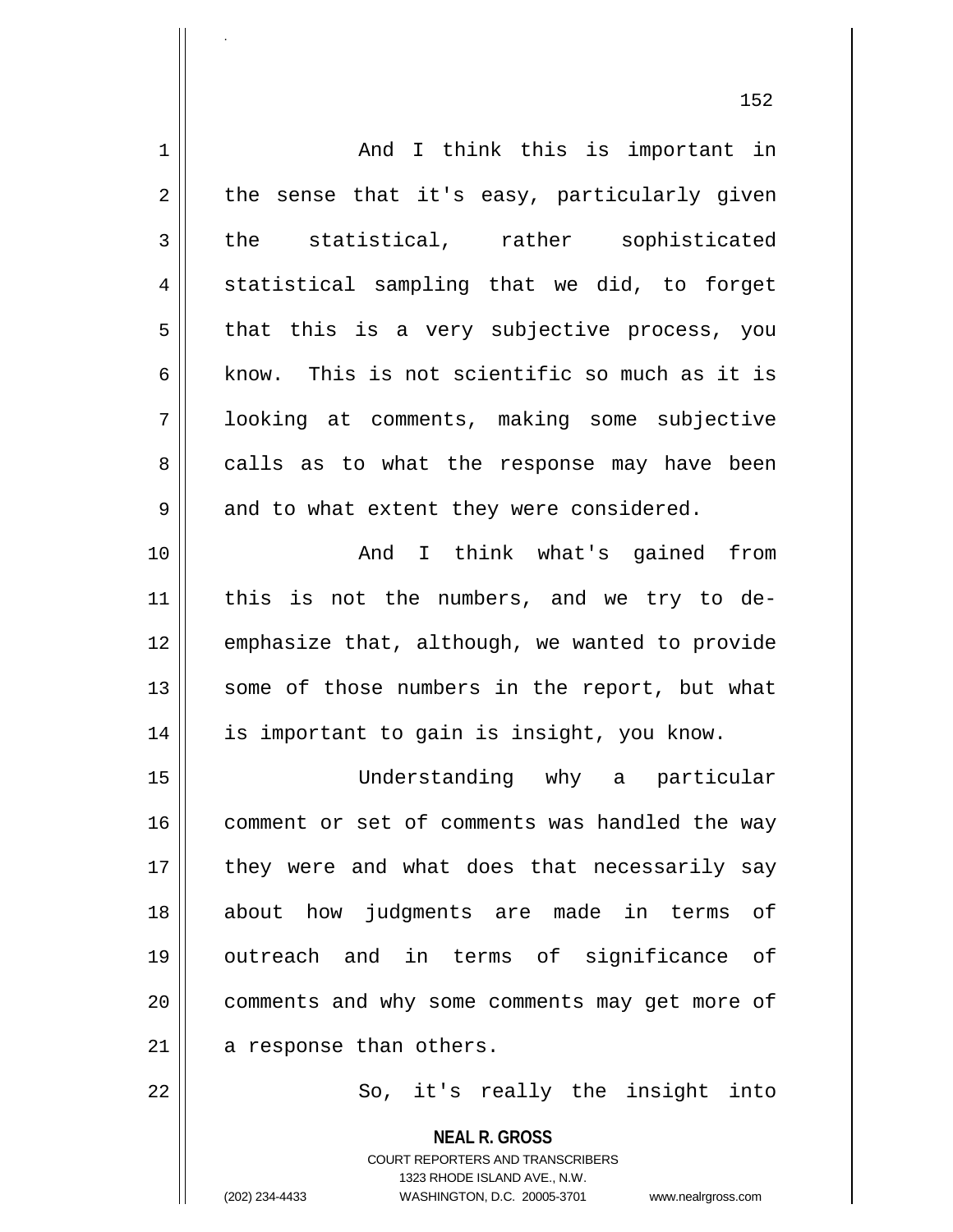153

1 | the thinking that goes on. And even though  $2 \parallel$  this is dated thinking, this goes back a 3 while, I think there's some insights which are 4 || pertinent to the present and may very well 5 || have been captured already in the current 6 approach. 7 And, you know, again, we don't  $8 \parallel$  know as much about that, but - so, I want to

9 make sure that, you know, we recognize that 10 || this is a very subjective process designed to  $11$  give, I think, all of us the gist of a certain 12 period of time, but with a lot of qualifiers  $13$  about what the individual - this is sort of an 14 || appeal to look at the forest and not the 15  $\parallel$  trees. Meaning that we're not trying to say, 16 yep, that one, Number 122, shows that 17 something went amiss. It's more the 18 || collective, you know, of all this that makes 19 || the difference.

20 MEMBER MUNN: How's the program 21 doing?

22 MR. FITZGERALD: Yes, how's the

**NEAL R. GROSS** COURT REPORTERS AND TRANSCRIBERS

1323 RHODE ISLAND AVE., N.W.

.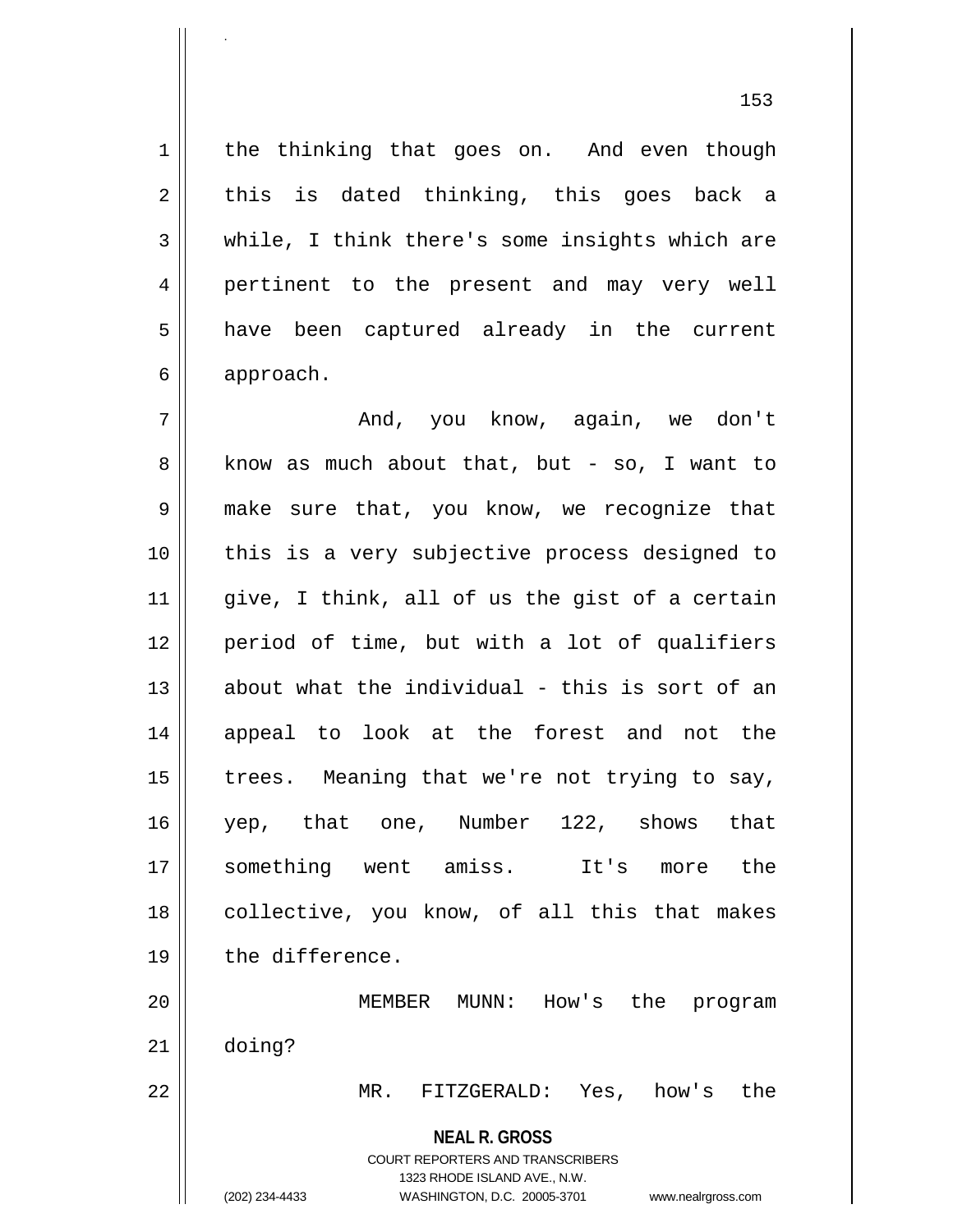1 || program doing, and is there any insights that 2 || would benefit both the Work Group and NIOSH.  $3 \parallel$  And that's kind of how we approached it. 4 Further, we did go through a, I  $5 \parallel$  think, a well-thought-out process of what 6 would not be included. And there were a  $7 \parallel$  number of non-relevant comment categories and, 8 | you know, we talked about time frames. 9 And that's all in there. I'm not 10 || going to go over that, but I think there was a 11 || lot of work by the Work Group with NIOSH and 12 with SC&A to sort of define this so it didn't  $13$  | qet to be an undoable exercise. 14 The sampling plan is in there. We 15 had worked on that. It was a way to make it 16 manageable. We had 546 comments. The 17 || prospect of going through 546 would kind of 18 make your head spin. 101 made my head spin. 19 So, this was a way to make it 20 manageable. It was a random sampling process, 21 || but one that was designed to assure there was

154

.

COURT REPORTERS AND TRANSCRIBERS 1323 RHODE ISLAND AVE., N.W. (202) 234-4433 WASHINGTON, D.C. 20005-3701 www.nealrgross.com

**NEAL R. GROSS**

 $22$  || some representativeness in what we selected.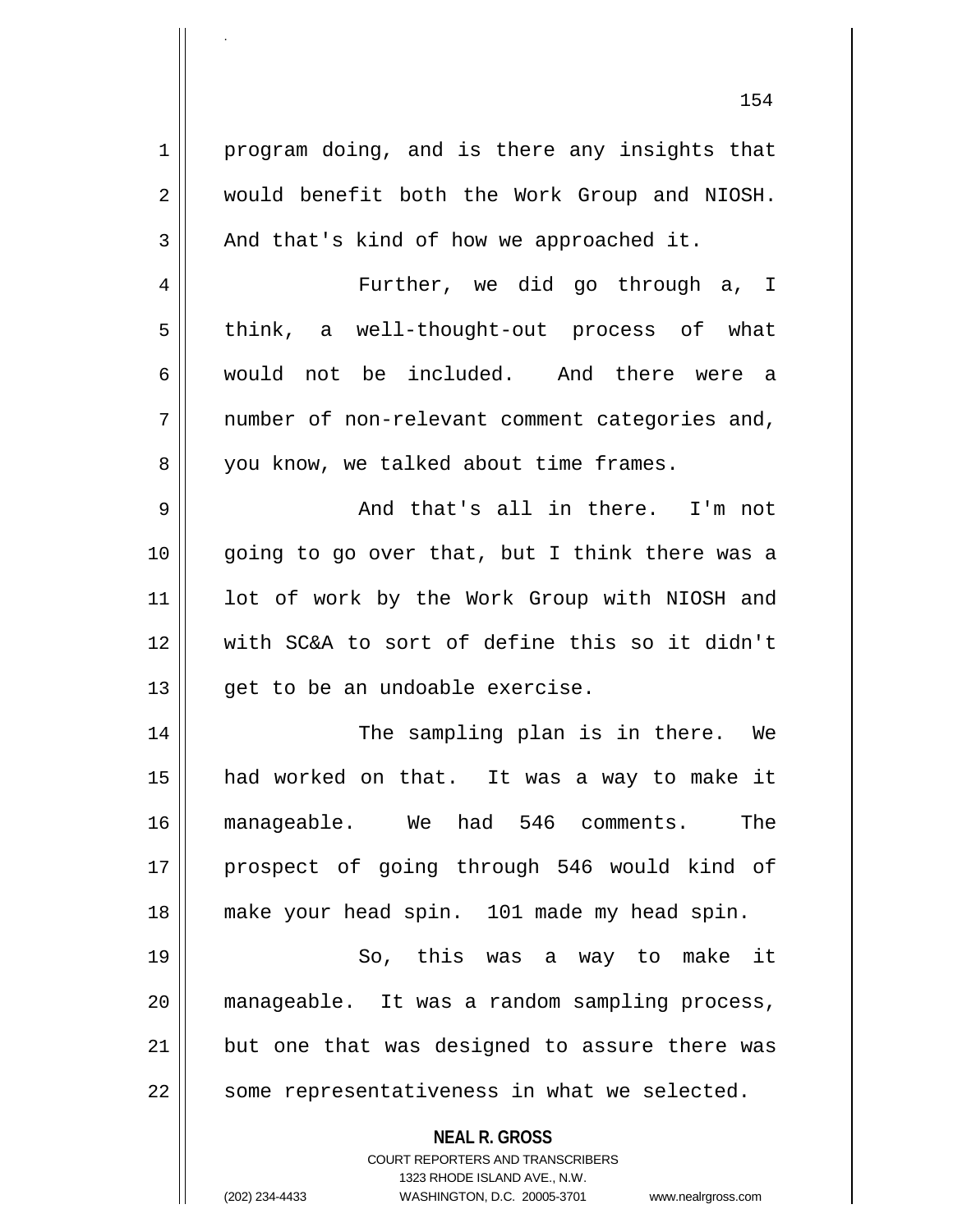1 And we did go out of our way to - 2 because I think one concern was, what about  $3 \parallel$  certain categories of comments, that because 4 they were small numbers, they might not get  $5 \parallel$  picked up in this sampling process. 6 We went back to the Work Group and  $7 \parallel$  said, you know, we need to make sure we don't 8 l lose those. And that's where we went from 75  $9 \parallel$  to 101 to make sure that wasn't lost. 10 In any case, and you do have some 11 of the details in the summary, the other 12 observation is again, I think the biggest bias 13 in this, and I want to make sure that's sort 14 || of on the table, is what I said earlier, was  $15$  | that we can only look at, you know, it's sort 16 || of like if a tree fell in the middle of the 17 woods and no one is there to hear it, would 18 you know it's - you know, that kind of issue 19 | relative to looking at worker outreach. 20 If a comment wasn't addressed, 21 wasn't documented, wasn't received and

 $22 \parallel$  accounted for, we would not have seen it in

**NEAL R. GROSS** COURT REPORTERS AND TRANSCRIBERS

1323 RHODE ISLAND AVE., N.W.

.

(202) 234-4433 WASHINGTON, D.C. 20005-3701 www.nealrgross.com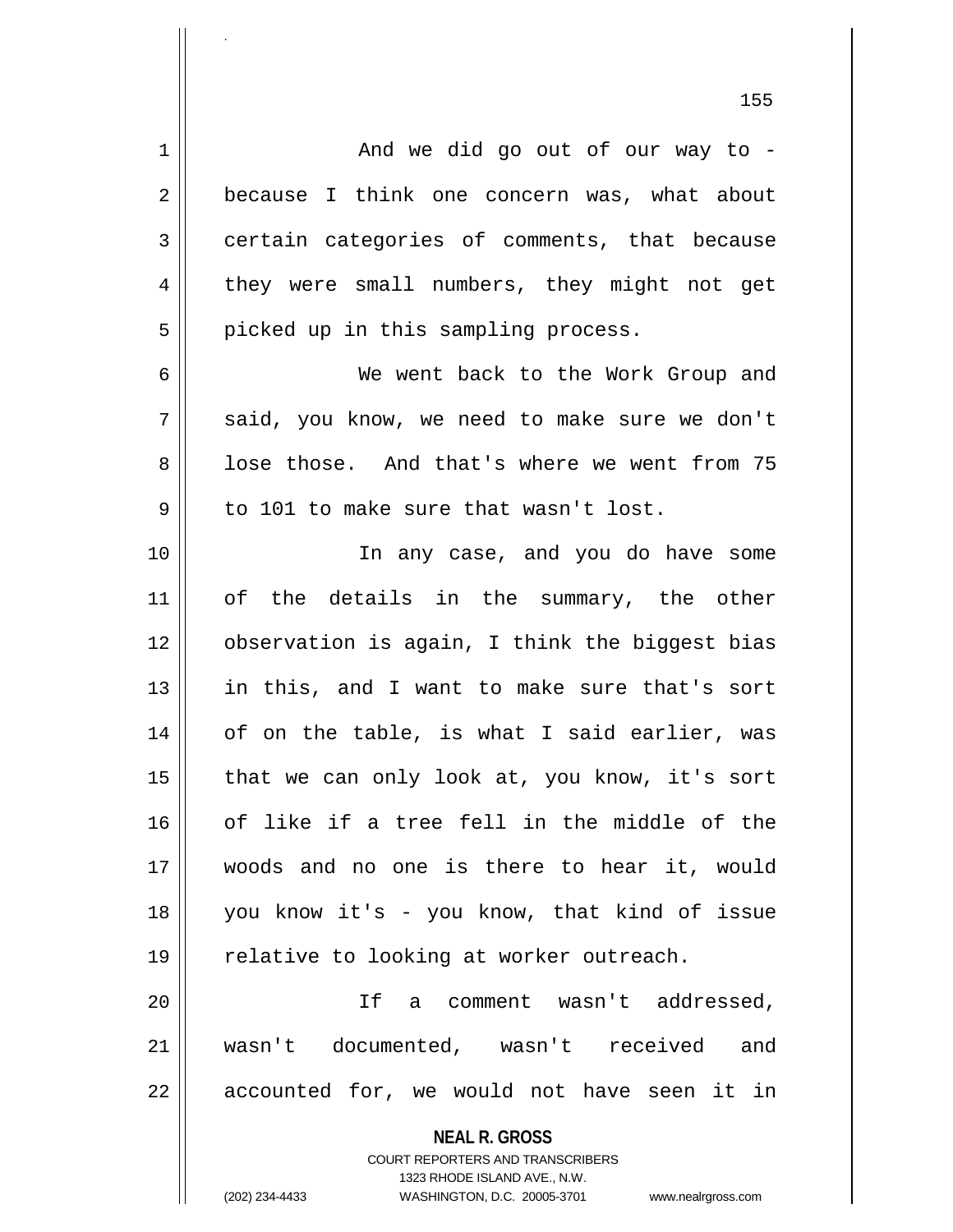$1 \parallel$  the first place.

.

| $\overline{2}$ | What we're seeing is the comments                                                                                                                               |
|----------------|-----------------------------------------------------------------------------------------------------------------------------------------------------------------|
| 3              | that were in fact identified, addressed and                                                                                                                     |
| 4              | seen as sufficiently important to be recorded                                                                                                                   |
| 5              | in the process and they were retrievable.                                                                                                                       |
| 6              | So, in a way, that's<br>the                                                                                                                                     |
| 7              | denominator we're working with. That<br>101                                                                                                                     |
| 8              | sample is really that which had passed muster                                                                                                                   |
| $\mathsf 9$    | or went through the first process.                                                                                                                              |
| 10             | The ones we would not have seen                                                                                                                                 |
| 11             | which may actually bear some significance on                                                                                                                    |
| 12             | the worker outreach side, there's no way of                                                                                                                     |
| 13             | knowing. So, I just want to make sure it's                                                                                                                      |
| 14             | clear.                                                                                                                                                          |
| 15             | We're looking at what showed up in                                                                                                                              |
| 16             | the process, in the system that was deemed,                                                                                                                     |
| 17             | you know, important enough to record, that was                                                                                                                  |
| 18             | retrievable and met the criteria we're talking                                                                                                                  |
| 19             | about. So, it's with that sample that we're                                                                                                                     |
| 20             | providing some perspective.                                                                                                                                     |
| 21             | So, if one gets away from the                                                                                                                                   |
| 22             | numbers, because, again, I think the numbers                                                                                                                    |
|                | <b>NEAL R. GROSS</b><br>COURT REPORTERS AND TRANSCRIBERS<br>1323 RHODE ISLAND AVE., N.W.<br>(202) 234-4433<br>WASHINGTON, D.C. 20005-3701<br>www.nealrgross.com |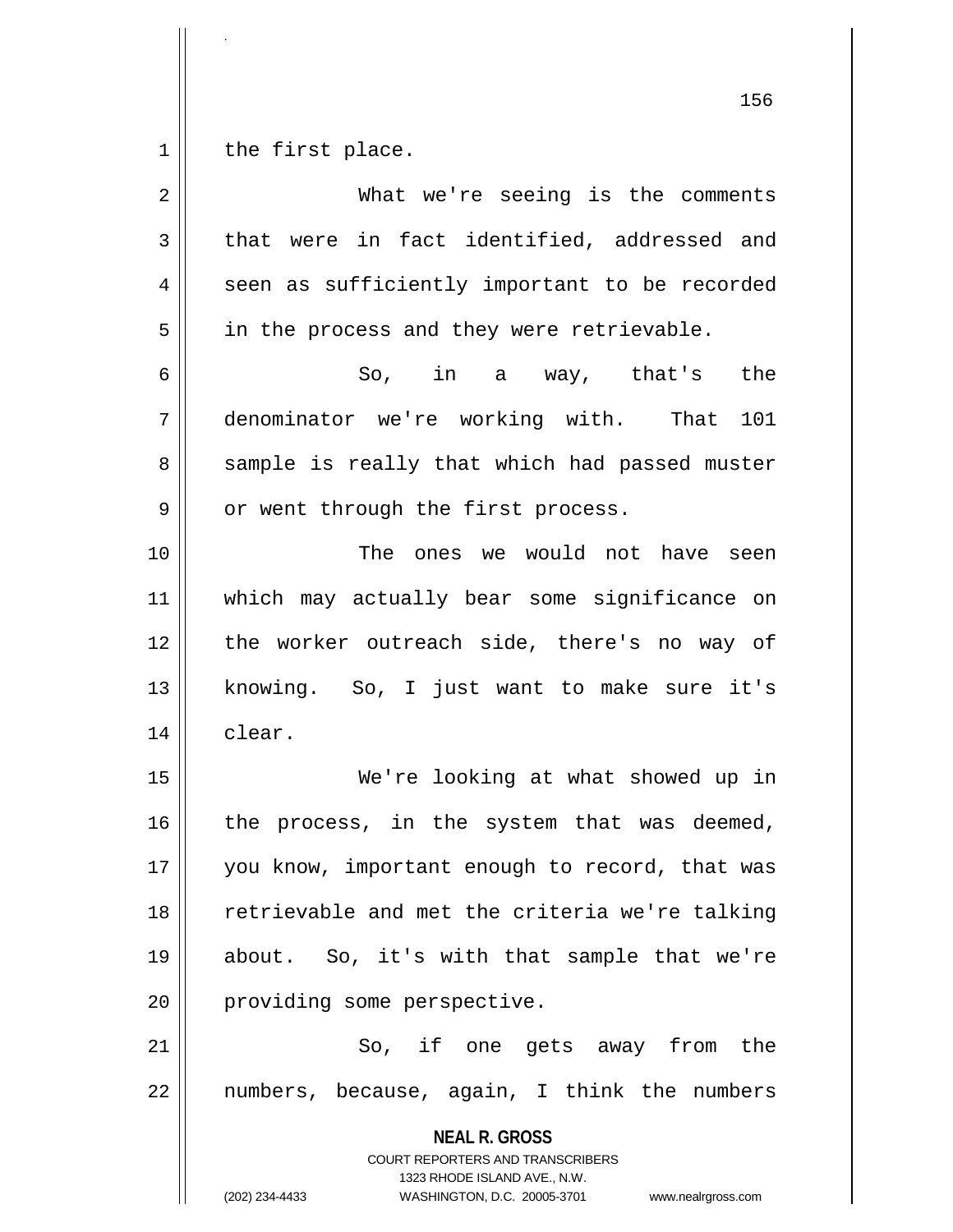$1 \parallel$  are interesting, but I think it's the insights  $2 \parallel$  that matter more than they do, I think that's 3 where the most can be gained from this kind of  $4 \parallel$  analysis.

5 And as I indicated before, we're 6 | talking about anywhere from eight years ago to 7 maybe five years ago. So, we're talking about  $8 \parallel$  a time frame that is pretty far back. And we 9 || recognize that going into it, and that 10 qualifies what we're saying.

11 And we recognize that things are 12 different now, but I think the notion was to  $13$  || go ahead and look at a very active site, a lot 14 || of worker comments, and see what one can learn 15 in the way of applying a pilot, a new way of 16 doing a review. So, it was a test.

17 MEMBER MUNN: That time period was 18 || also probably the premier developmental period 19 for this program, because it was past the 20 newborn stage and was fully active, but not 21 || yet fully developed, so that there was a great 22 || number of changes occurring during that period

> **NEAL R. GROSS** COURT REPORTERS AND TRANSCRIBERS

> > 1323 RHODE ISLAND AVE., N.W.

.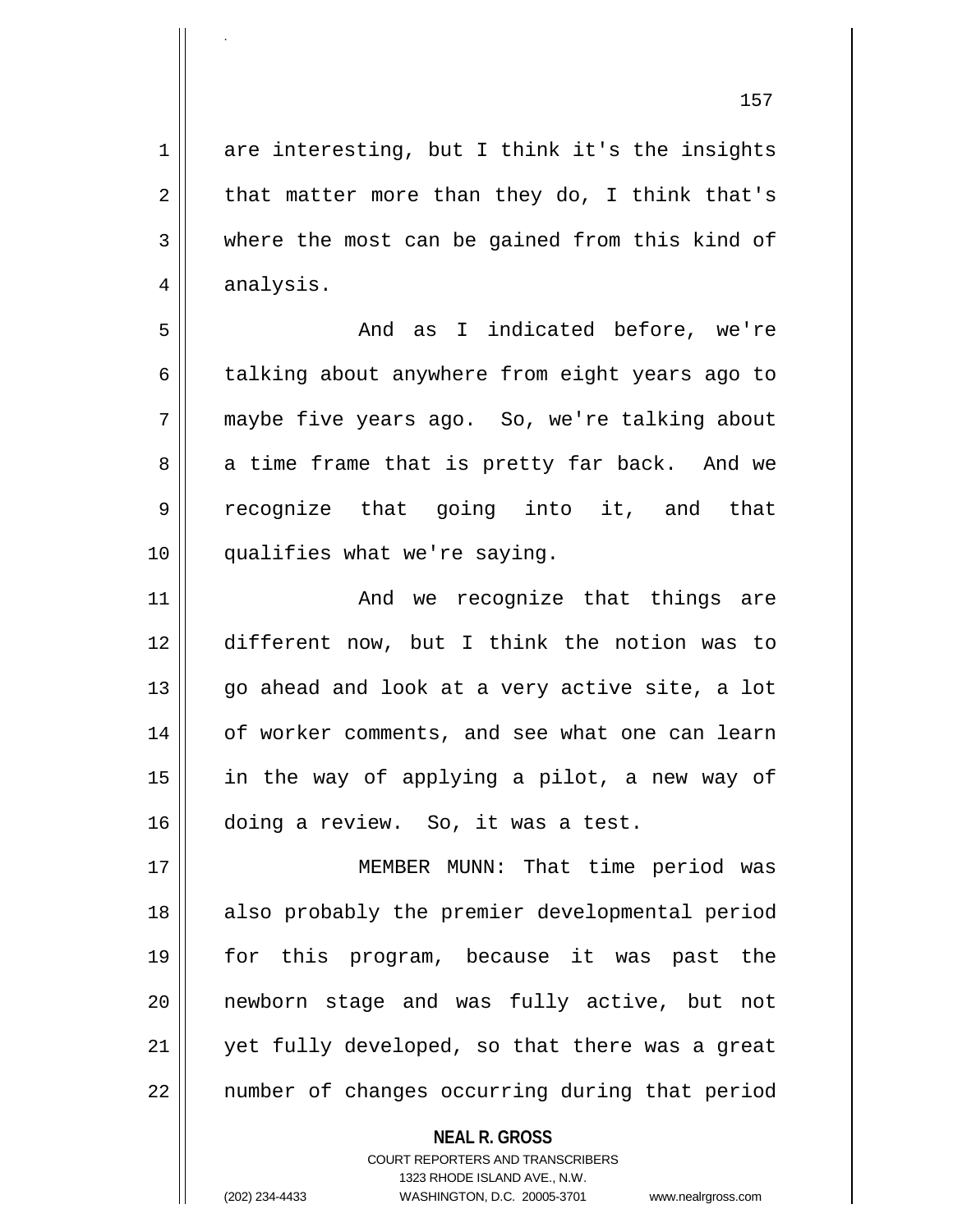$1$  in itself.

.

| $\overline{2}$ | And the fact that those limits                                                                                                                                         |
|----------------|------------------------------------------------------------------------------------------------------------------------------------------------------------------------|
| 3              | were what you had to work with still was very                                                                                                                          |
| 4              | revealing, because it managed to capture a key                                                                                                                         |
| 5              | period in the entire process that we've gone                                                                                                                           |
| 6              | through during the decade that the Board has                                                                                                                           |
| 7              | now operated.                                                                                                                                                          |
| 8              | MR. FITZGERALD: Right. And I                                                                                                                                           |
| 9              | think, you know, given the intensity of worker                                                                                                                         |
| 10             | involvement/engagement and the kinds of                                                                                                                                |
| 11             | complexity of the issues, I think, you know,                                                                                                                           |
| 12             | Rocky was a good test for this, even if we had                                                                                                                         |
| 13             | to narrow it down in terms of numbers.                                                                                                                                 |
| 14             | Okay. What we found, and that's                                                                                                                                        |
| 15             | laid out in the Executive Summary, but, you                                                                                                                            |
| 16             | know, nothing too surprising. We found in                                                                                                                              |
| 17             | general that NIOSH was responsive to direct                                                                                                                            |
| 18             | questions or concerns, okay.                                                                                                                                           |
| 19             | If there was a clear question or a                                                                                                                                     |
| 20             | concern that the worker raised in various                                                                                                                              |
| 21             | media, it didn't matter, and it was couched as                                                                                                                         |
| 22             | a concern or a question, generally we found a                                                                                                                          |
|                | <b>NEAL R. GROSS</b><br><b>COURT REPORTERS AND TRANSCRIBERS</b><br>1323 RHODE ISLAND AVE., N.W.<br>(202) 234-4433<br>WASHINGTON, D.C. 20005-3701<br>www.nealrgross.com |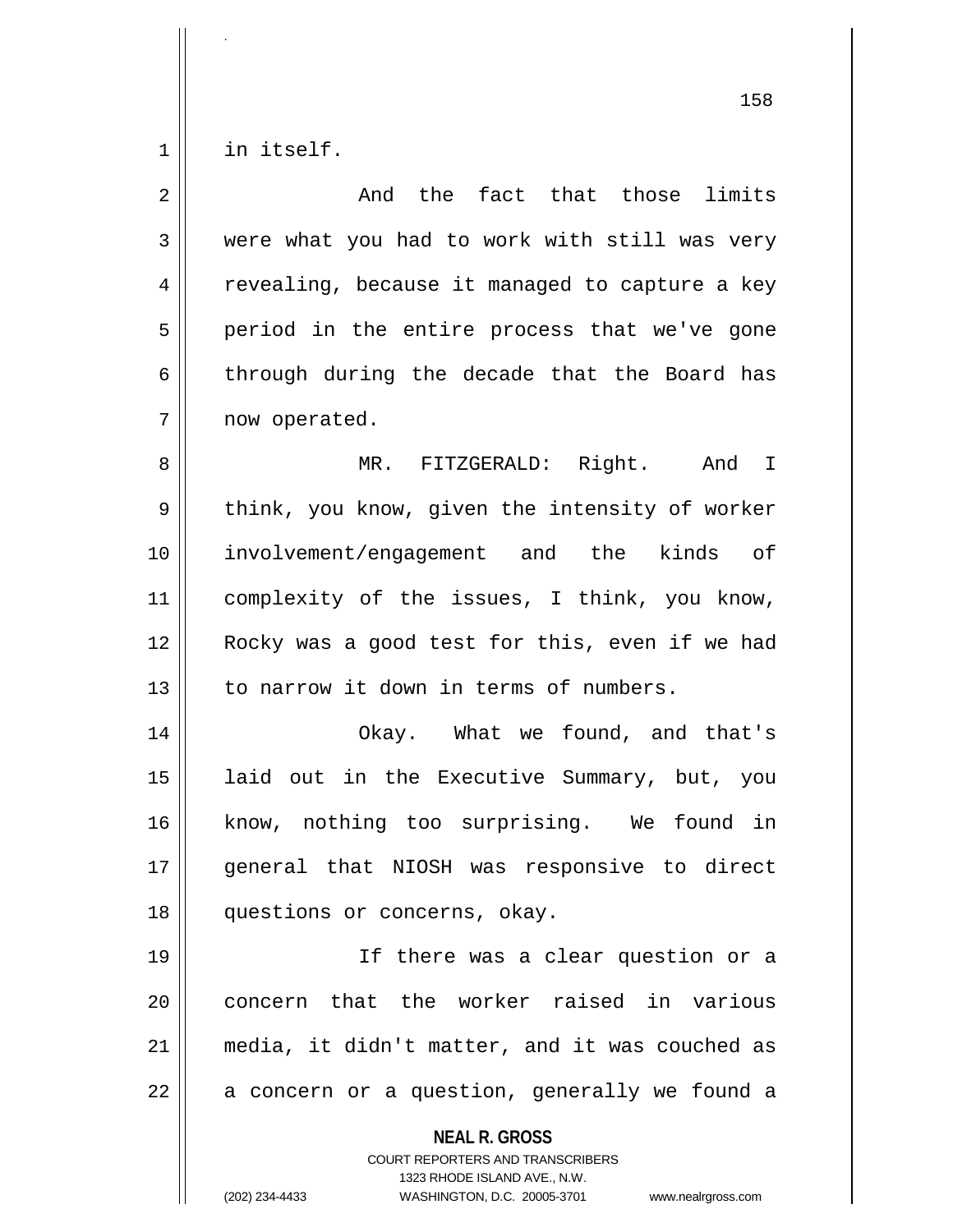1 || substantive response. Maybe not right away,  $2 \parallel$  but we found a response and typically found 3 | some consideration somewhere.

.

4 There are exceptions. We pointed  $5 \parallel$  to those exceptions. But in general, that's 6 what we found.

7 However, you know, there were two 8 variables that affected that, you know. One 9 Weas venue. And we found that certain venues 10 lent themselves much better for that kind of a 11 | timely, more direct response.

12 And we've all been in those venues 13 || whether they're worker outreach meetings -14 | clearly, you know, Vern and his crew and Mark, 15 you are there, questions are raised. 16 Typically you get back, and that's what we  $17$  | found, that the answers are fairly direct.

18 Board meetings, Work Group 19 meetings, similarly, a question is raised,  $20$  || typically a response is provided.

21 When you get sort of away from  $22$  || those, you know, face-to-face type of things

> **NEAL R. GROSS** COURT REPORTERS AND TRANSCRIBERS

1323 RHODE ISLAND AVE., N.W. (202) 234-4433 WASHINGTON, D.C. 20005-3701 www.nealrgross.com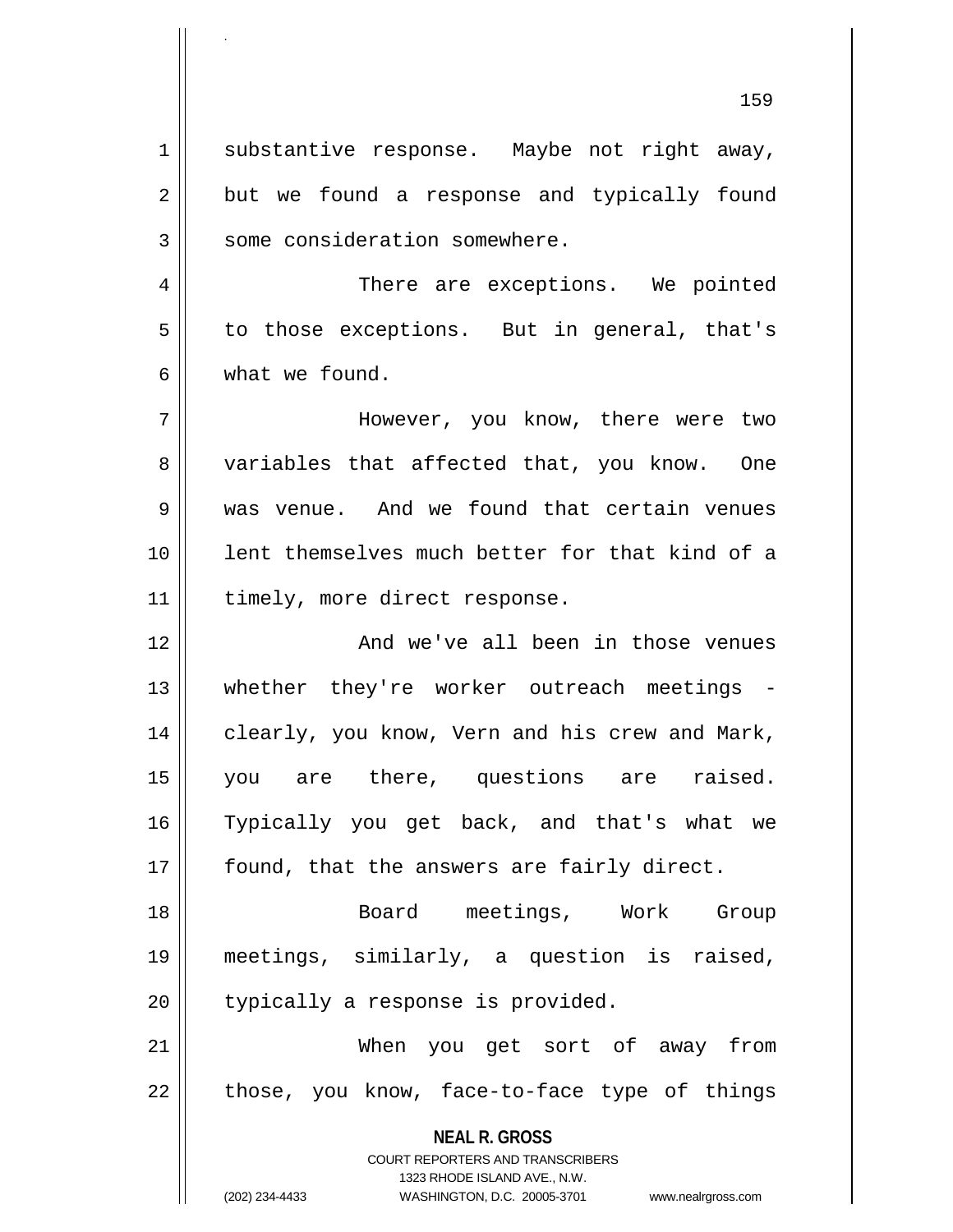1 whether they're more on the interview side or 2 || in letters, presentations, you know, maybe 3 petitioner comments, whatever, it gets a 4 || little fuzzier in terms of the responsiveness,  $5$  | not necessarily consideration.

.

6 But instead of very specific 7 questions or very specific concerns being 8 a raised, you might end up getting statements 9 for the record, you know. Operational 10 experience. I was working there and I, you 11 || know, experienced this and, you know, that's 12 provided in a Work Group meeting, that might 13 | be provided in a Board meeting.

14 || For those, I think the sense was, 15 you know, that's good input. That's 16 information as part of the proceedings whether 17 an SEC or Site Profile, but not really 18 || expressing an issue that suggested looking for 19 | a response.

20 || So, you know, aqain, we've found a 21 || number of comments that were very detailed,  $22$   $\parallel$  very useful and full of technical information.

**NEAL R. GROSS**

COURT REPORTERS AND TRANSCRIBERS 1323 RHODE ISLAND AVE., N.W. (202) 234-4433 WASHINGTON, D.C. 20005-3701 www.nealrgross.com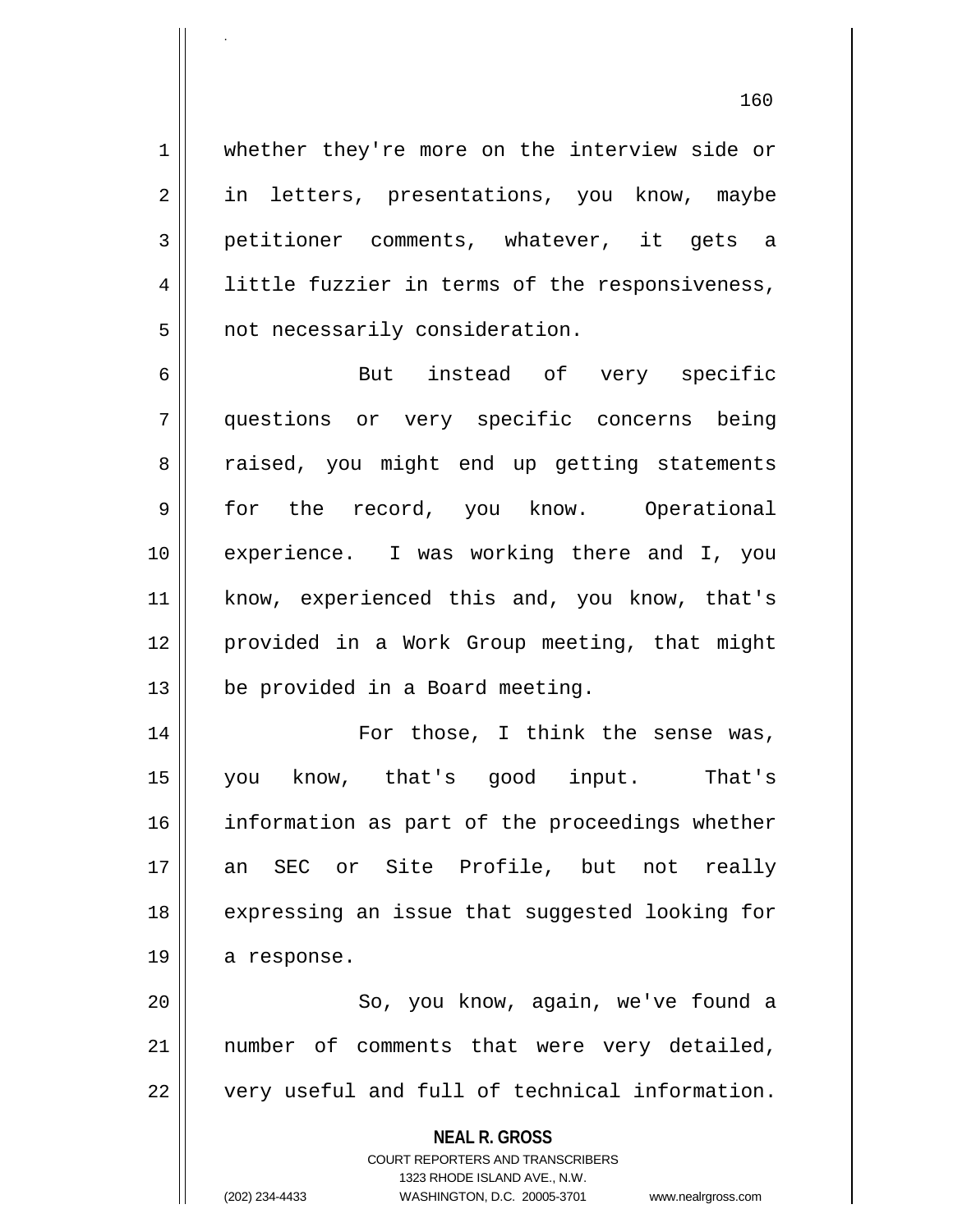**NEAL R. GROSS** COURT REPORTERS AND TRANSCRIBERS 1323 RHODE ISLAND AVE., N.W. (202) 234-4433 WASHINGTON, D.C. 20005-3701 www.nealrgross.com 1 But because they were couched more as 2 || statements, maybe more as input or 3 contributing information for the proceedings,  $4 \parallel$  they did not necessarily get a response in the  $5 \parallel$  same way that you would, maybe if the question 6 came up in a worker outreach meeting or 7 | something like that. 8 || So, you know, in the scope of what 9 || we were looking at, that counted as no direct 10 response. 11 || The Mand not surprisingly, you know, I 12 think NIOSH's position is, well, it didn't  $13$  || look like the commenter was expecting to hear  $14$  | a response, but wanted to be heard. 15 || So, you know, when we went through 16  $\parallel$  the - you will see that on the - I had to come 17 up with this just to keep my sanity. It's 18 || sort of a summary of each of the comments and 19 the disposition rather than the 200-page 20 version.  $21$   $\parallel$  and we kind of earmarked - it's 22 much better on screen because it's in color.

.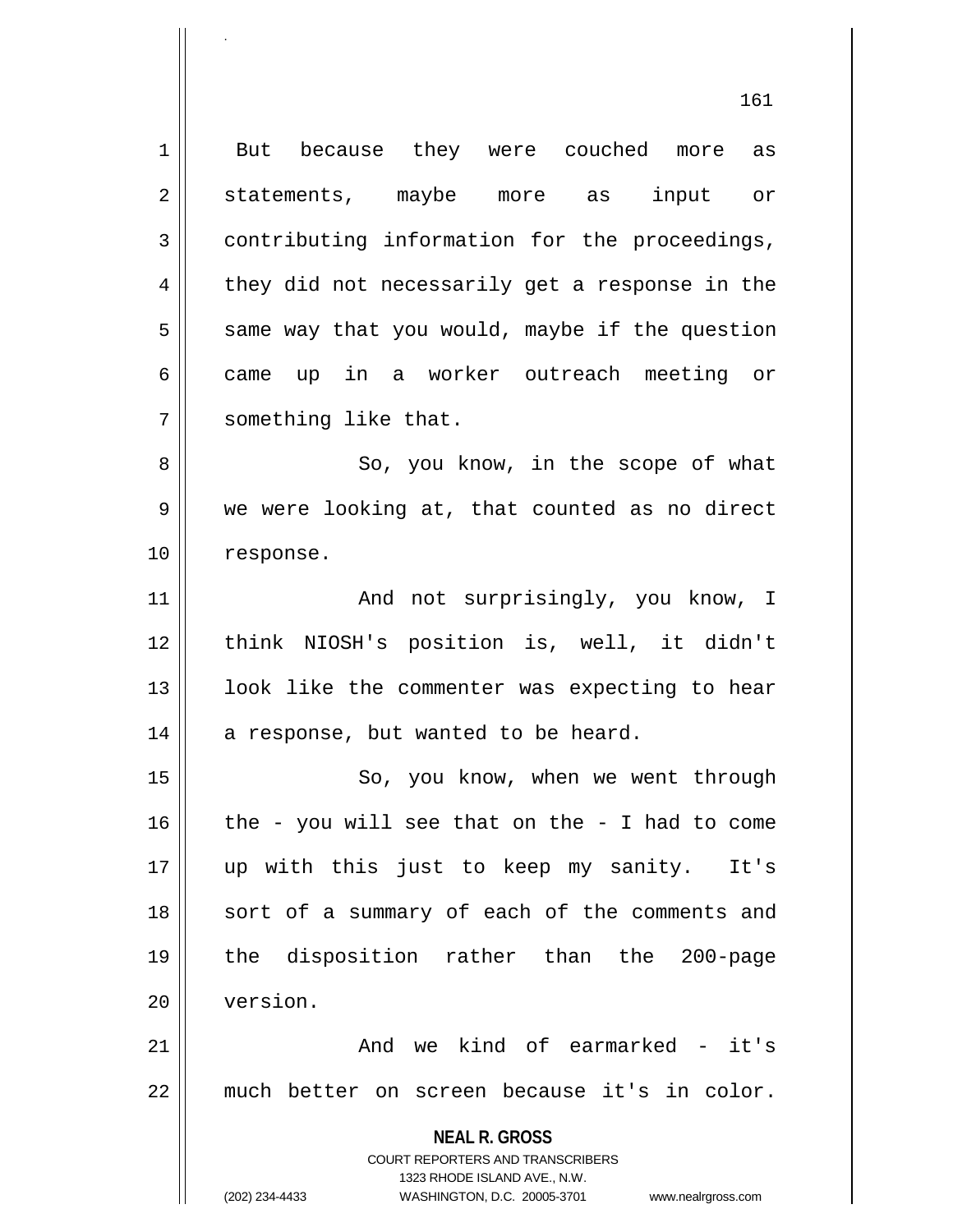1 The black-and-white version is - but we 2 earmarked certain of these issues for Work 3 | Group attention.

.

4 | But anyway, we indicated "Work  $5$  | Group" on some of these, because some of those 6 cally suggested some interesting questions or  $7 \parallel$  issues that, you know, that by virtue of the 8 || NIOSH response, I think the Work Group would 9 find useful to pursue a little further and 10 have a discussion at this table, for example, 11 today. And you'll see that in that summary 12 where I do have "WG" on the right-hand column.

13 || Not to say that there is a gap or 14 a problem, but so much that it raises an 15 interesting issue that may have relevance 16 today, that some of these reasons for a lack 17 || of response or maybe a lack of consideration 18 || raised some interesting process questions that 19 I think the Work Group could get into, but  $20$  || that's again more specific to the individual.

21 That's the trees versus the 22 || forest, and I just wanted to make sure that

> **NEAL R. GROSS** COURT REPORTERS AND TRANSCRIBERS

1323 RHODE ISLAND AVE., N.W. (202) 234-4433 WASHINGTON, D.C. 20005-3701 www.nealrgross.com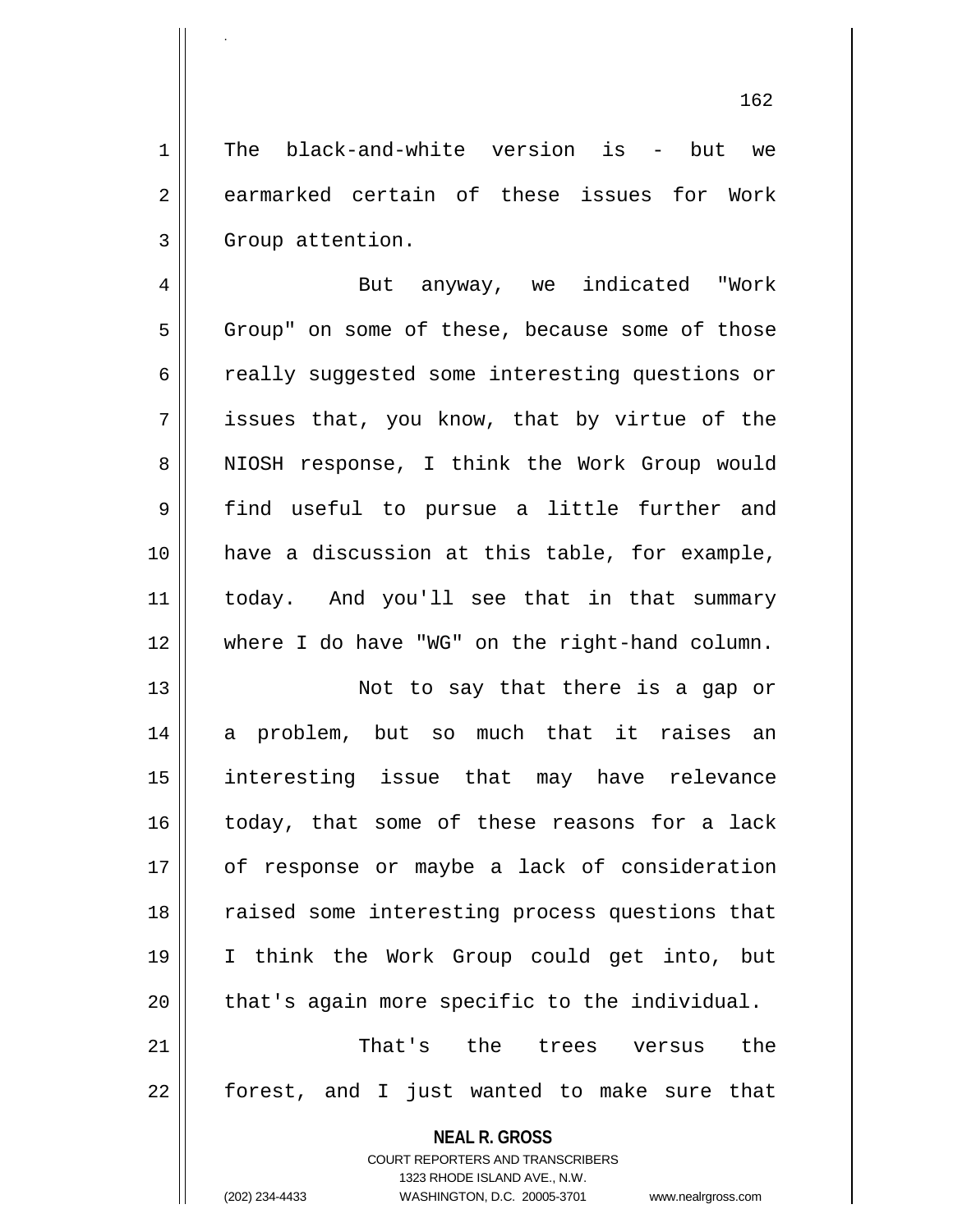1 | you're aware of that.

.

| $\overline{2}$ | In any case, you know, we went                |
|----------------|-----------------------------------------------|
| 3              | through and did provide a sense of level of   |
| 4              | response. And as I indicated, we found about  |
| 5              | half of the comments that were sampled had a  |
| 6              | direct response, you know, period. That there |
| 7              | was a clear response.                         |
| 8              | Most of those were associated with            |
| 9              | the venues that you would expect to have a    |
| 10             | direct response. About a quarter lacked the   |
| 11             | direct response. But as I indicated earlier,  |
| 12             | the form of the comment was such, whether a   |
| 13             | statement or input, that certainly NIOSH's    |
| 14             | response to that was: no response really was  |
| 15             | expected.                                     |
| 16             | And then there were - and this is             |
| 17             | in Table 4 of the report. There were<br>some  |
| 18             | instances where there was no response and no  |
| 19             | consideration, which, you know, was a bit     |
| 20             | troublesome. And we highlighted some of that  |
| 21             | and really it came down to two or three       |
| 22             | subject areas that, you know, in one case it  |

**NEAL R. GROSS** COURT REPORTERS AND TRANSCRIBERS

1323 RHODE ISLAND AVE., N.W.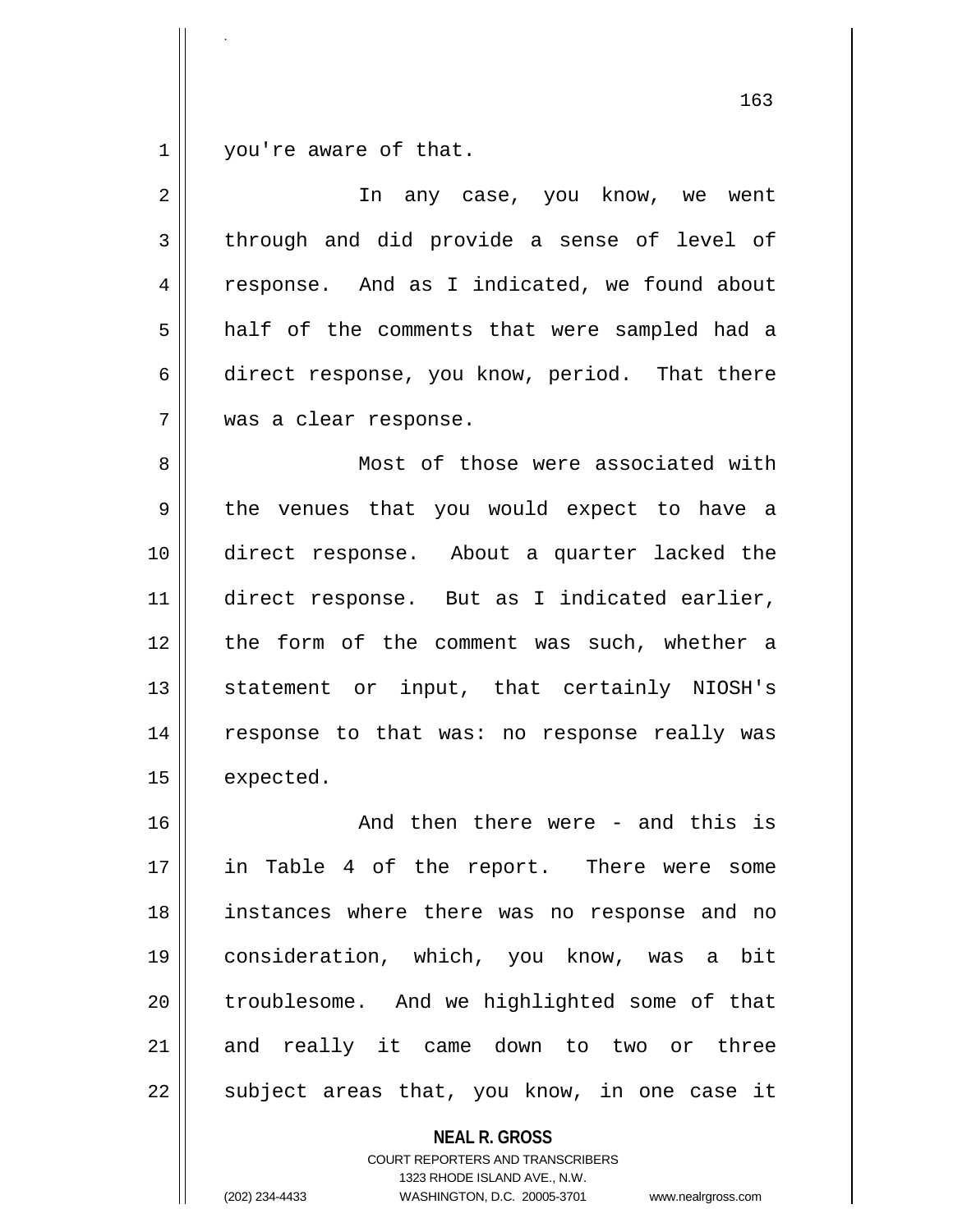1 || was an indoor radon question, which I think  $2 \parallel$  that was actually three comments, but the  $3$  | subject was one issue.

4 And there was a rationale for not 5 || providing a response. It was felt that, you 6 know, it wasn't a relevant issue for Rocky 7 Flats. And that was the rationale for not 8 addressing it. But again, we didn't find a 9 clear response to the worker that kind of made 10 it clear that was the position of the agency.

11 And I think that's one where in 12 || the last round of NIOSH review was pointed out 13 || that IG-003, which is a guideline, wouldn't 14 have the agency necessarily addressing this  $15$  | kind of an issue, because it's a technically -16 what's the word? Technically enhanced natural 17 radioactivity. It's not really an EEOICPA 18 || source term. It's a natural source term. 19 || MEMBER MUNN: Or its background.

20 MR. FITZGERALD: Yes. Now, that 21 || quide kind of postdated the comment. But 22 || nonetheless, you know, the issue there is

> **NEAL R. GROSS** COURT REPORTERS AND TRANSCRIBERS 1323 RHODE ISLAND AVE., N.W.

.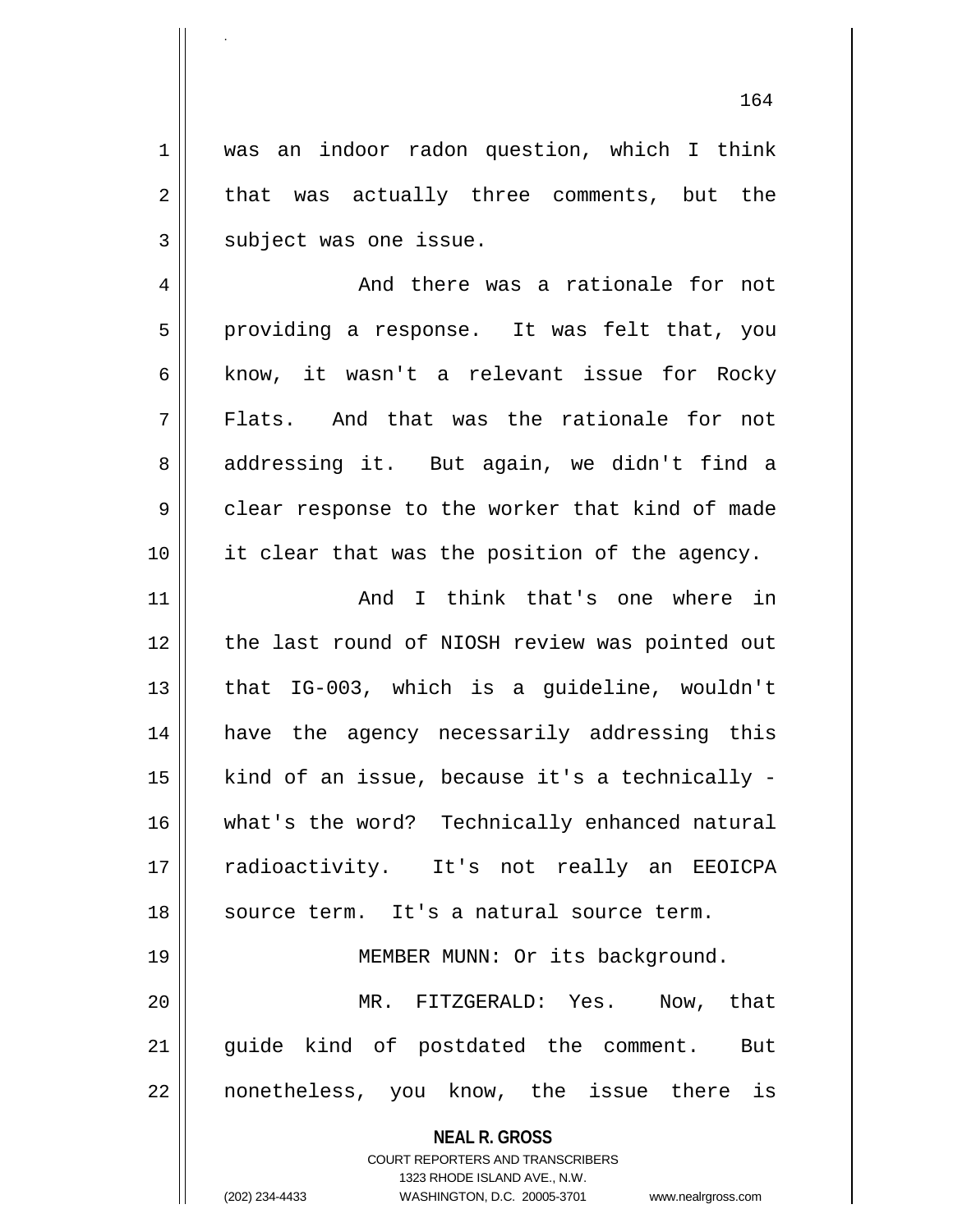165 1 || simply a response under those circumstances to 2 clarify the agency's posture would certainly 3 be warranted. 4 | And it's not even clear, you know, 5 what the implications of that comment might 6 | have been, because certainly indoor radon does 7 figure, but this seemed to be a natural source 8 | of indoor radon. So, there wasn't any uranium 9 in that building or radium-226 in that 10 building. 11 || And the other issue got into - and 12 || these were exceptional cases. I think we made 13 || it clear. I mean, this wasn't the overview,  $14$  | but certainly stood as exceptions to the other 15 involved chemical sources. 16 || The Mond we've seen this in other sites 17 where workers really don't distinguish being 18 Part E, Part B. And Loretta's familiar with 19 that. And what happens is, you know, we get 20 **chemical** issues raised.

.

21 || The this case, two of the comments 22 || dealt with chemical synergy questions which I

> **NEAL R. GROSS** COURT REPORTERS AND TRANSCRIBERS

1323 RHODE ISLAND AVE., N.W.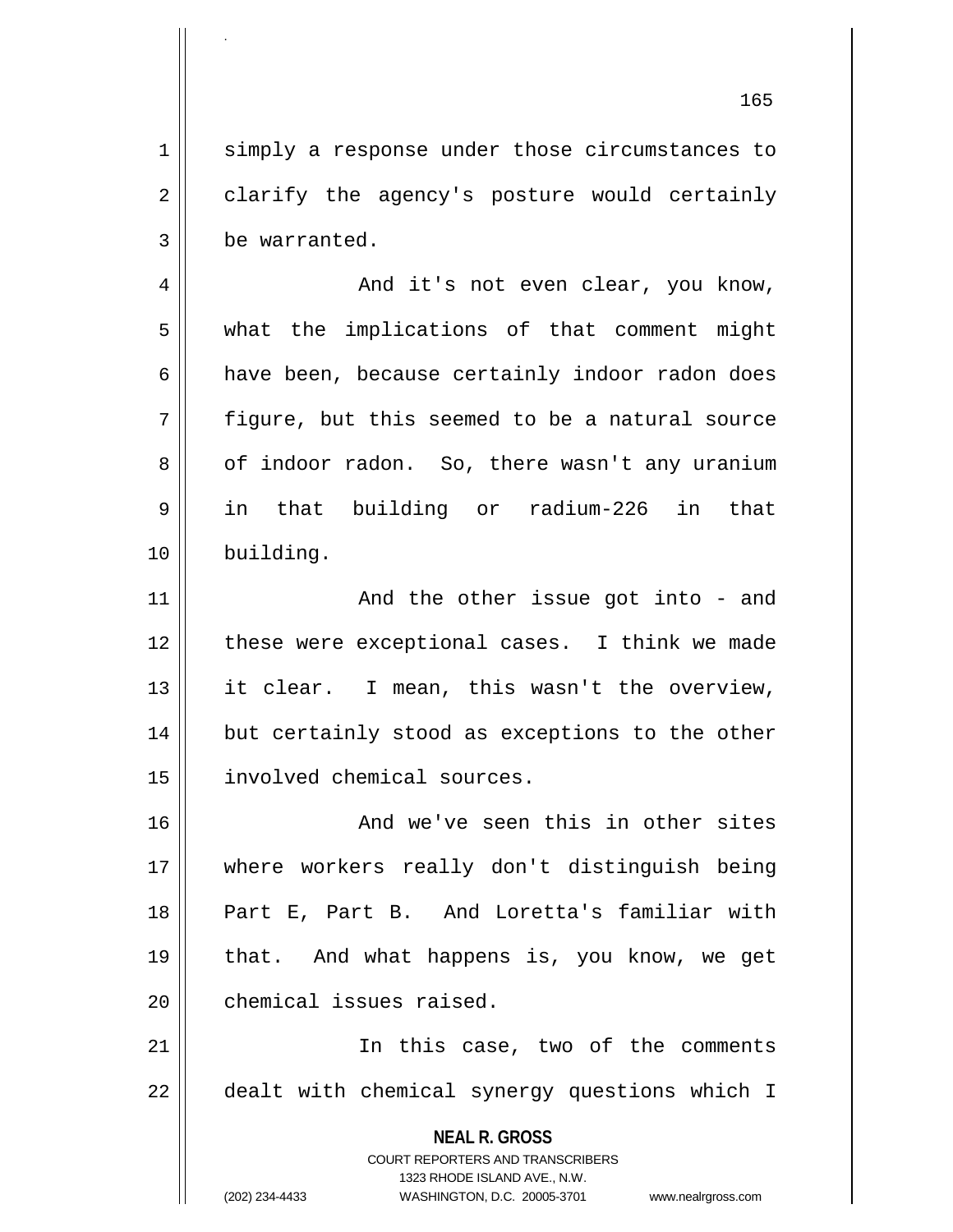$1$  think was highlighted originally in the Act,  $2 \parallel$  but NIOSH indicates, and has indicated in the  $3 \parallel$  past, that it's an ongoing research topic. 4 || But again, that didn't quite get 5 communicated back to the worker who raised  $6 \parallel$  that.  $7 \parallel$  and to clarify even further, these 8 comments were raised as part of the ER - I'm 9 Sorry, the SEC review process in open public 10 meetings that went on. 11 || So, again, I think the argument 12 is, you know, these were statements, these 13 were inputs. And likewise, it wasn't really a 14 | Part B issue. 15 || So, I think back, way back when 16 || there wasn't a real good feedback loop to the 17 workers. So, we highlighted that that 18 regardless of, you know, whether Part E or 19 Part B, certainly closing the loop with the 20 worker as far as the rationale would certainly  $21$  | be warranted just to, you know, not leave them 22 in the dark.

**NEAL R. GROSS**

COURT REPORTERS AND TRANSCRIBERS 1323 RHODE ISLAND AVE., N.W. (202) 234-4433 WASHINGTON, D.C. 20005-3701 www.nealrgross.com

.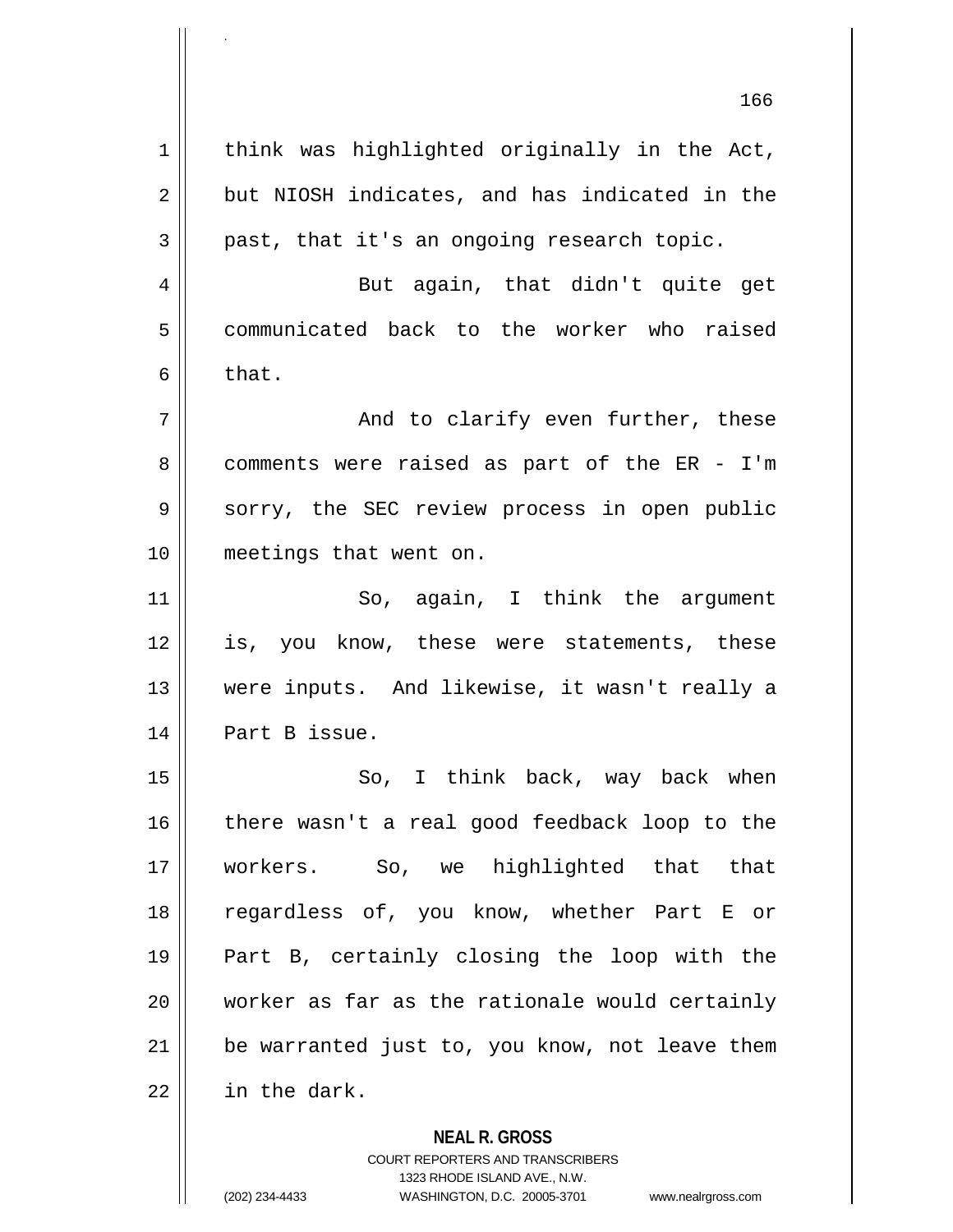| 1  | But those - that's the nature of                                        |
|----|-------------------------------------------------------------------------|
| 2  | the cases where we found, you know, not only                            |
| 3  | no direct responses, but really no sense that                           |
| 4  | it needed to be considered.                                             |
| 5  | And I think, by and large, those                                        |
| 6  | were the exceptions of the 100 we sampled -                             |
| 7  | the 101 we sampled.                                                     |
| 8  | There's some in the gray area, you                                      |
| 9  | know. The report says 94 percent. That only                             |
| 10 | - 94 percent were considered. That highlights                           |
| 11 | these three or four or five comments that I                             |
| 12 | just mentioned, but there's numbers in the                              |
| 13 | gray area.                                                              |
| 14 | If you look at Table 4 and do the                                       |
| 15 | arithmetic, you'll see that actually there's                            |
| 16 | some that were partially considered or that                             |
| 17 | would make it more like 88 percent.                                     |
| 18 | But I went back sheet - form by                                         |
| 19 | and there's some cases where there's<br>form                            |
| 20 | evidence of consideration, but<br>the                                   |
| 21 | consideration didn't address the worker's                               |
| 22 | complete comment.                                                       |
|    |                                                                         |
|    | <b>NEAL R. GROSS</b>                                                    |
|    | <b>COURT REPORTERS AND TRANSCRIBERS</b><br>1323 RHODE ISLAND AVE., N.W. |
|    | (202) 234-4433<br>WASHINGTON, D.C. 20005-3701<br>www.nealrgross.com     |

.

 $\mathsf{I}$ 

 $\mathsf{I}$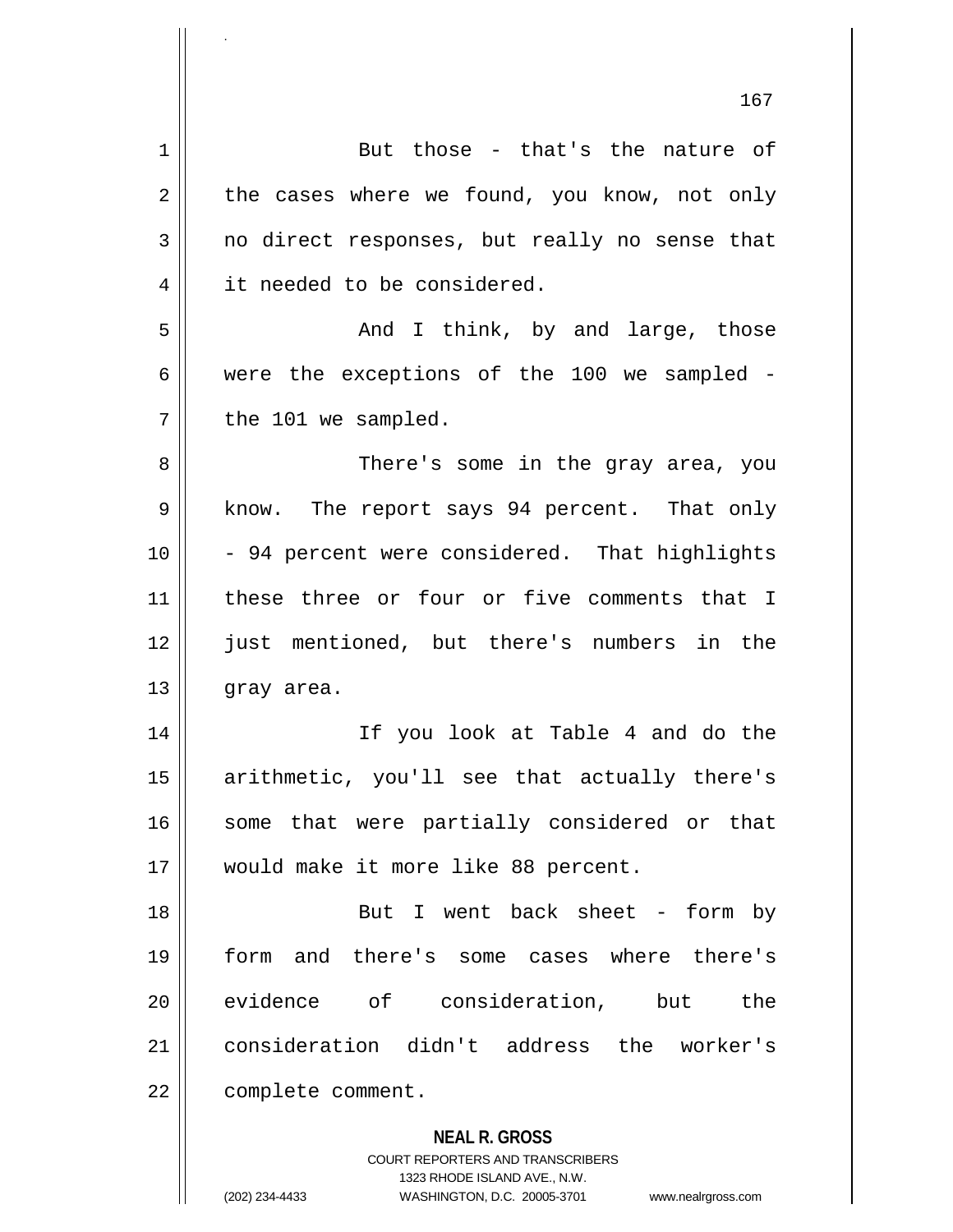**NEAL R. GROSS** COURT REPORTERS AND TRANSCRIBERS 1 | And, you know, my comment on the 2 || whole thing, too, is: this does not imply  $3 \parallel$  cause and effect. Meaning that we did not try 4 to evaluate whether the worker's comment  $5 \parallel$  actually, you know, induced the change in the 6 deliberations, the response by the agency. 7 We just said we looked at the 8 documents, and clearly that technical question 9 or that issue was addressed at some point 10 during the deliberations. And, therefore, you  $11$  | know, that issue was not lost. 12 Now, whether that issue was in 13 fact as a result of the comment, there was no 14 way to know that. So, we didn't get into 15 || trying to determine whether comments influence 16 the end result. We just looked at the end 17 | result. 18 || And we try to, in the report, and 19 I don't want to get into that now unless 20 || there's any specific interest of doing so, but 21 we did try to highlight these, you know, sort  $22 \parallel$  of these interesting pieces of information,

1323 RHODE ISLAND AVE., N.W.

.

(202) 234-4433 WASHINGTON, D.C. 20005-3701 www.nealrgross.com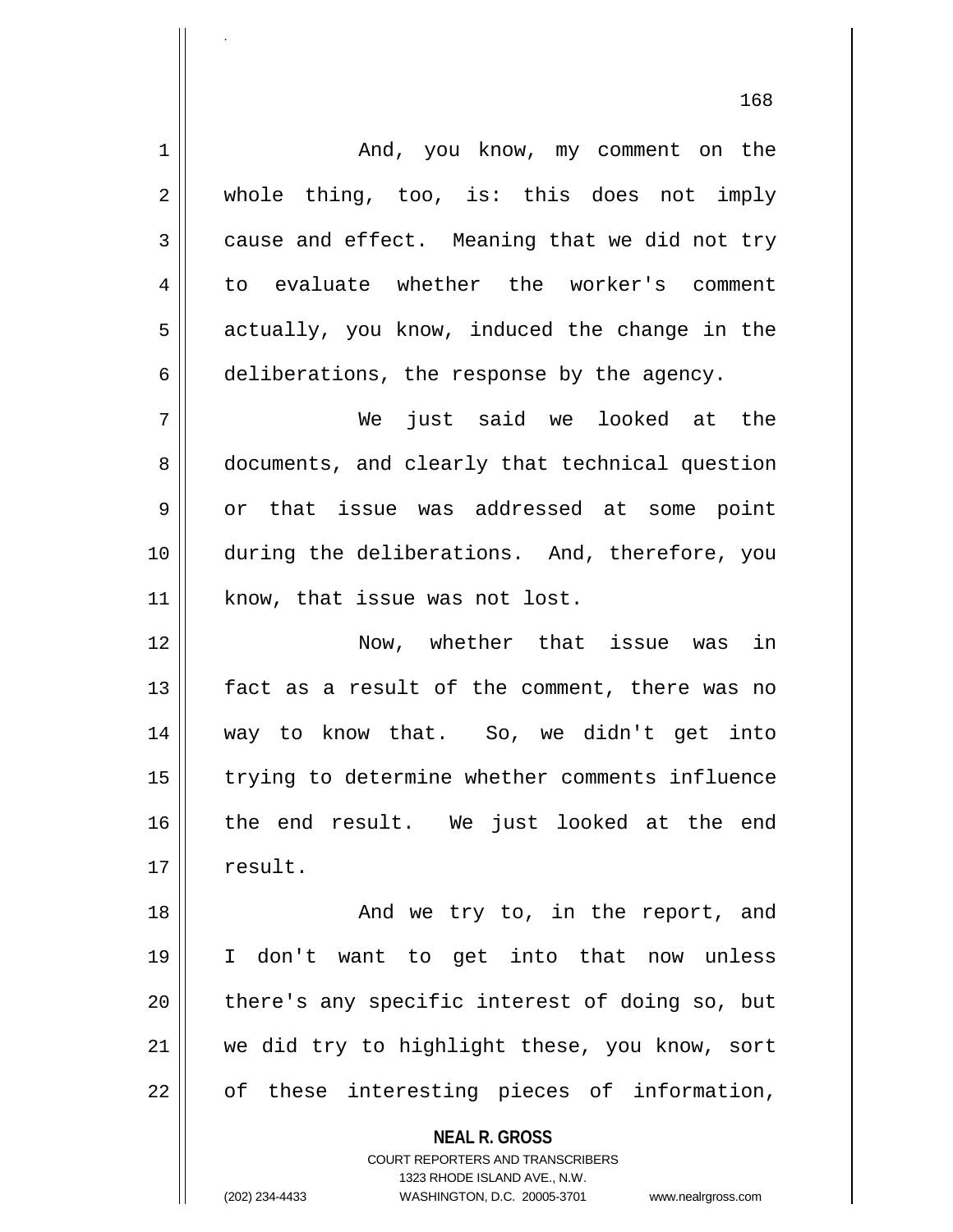1 || these insights I mentioned earlier and tied it 2 || to specific examples. We used the comment 3 number.

4 || So, as you go through in your 5 || report as you have read that, you can go back  $6 \parallel$  to those comments and say, you know, we have 7 Some issues of clarity going back and trying 8 || to, you know, in some cases would there be a 9 need to clarify the technical issue, for 10 example, to the worker because you're talking 11 about something that you have a response, but 12 it's on a complex issue. And maybe the Work 13 || Group might want to think about, you know, in 14 some cases would NIOSH - would it be useful to 15 not only have a response, but get into what 16 does it mean for more of a layperson, not a 17 health physicist? And that's certainly a 18 || question that could be considered.

19 And we looked at consistency and 20 || some other issues as well. So, there's 21 || specific examples in the report that ties to  $22$  || some of these things that we did find.

> **NEAL R. GROSS** COURT REPORTERS AND TRANSCRIBERS 1323 RHODE ISLAND AVE., N.W.

.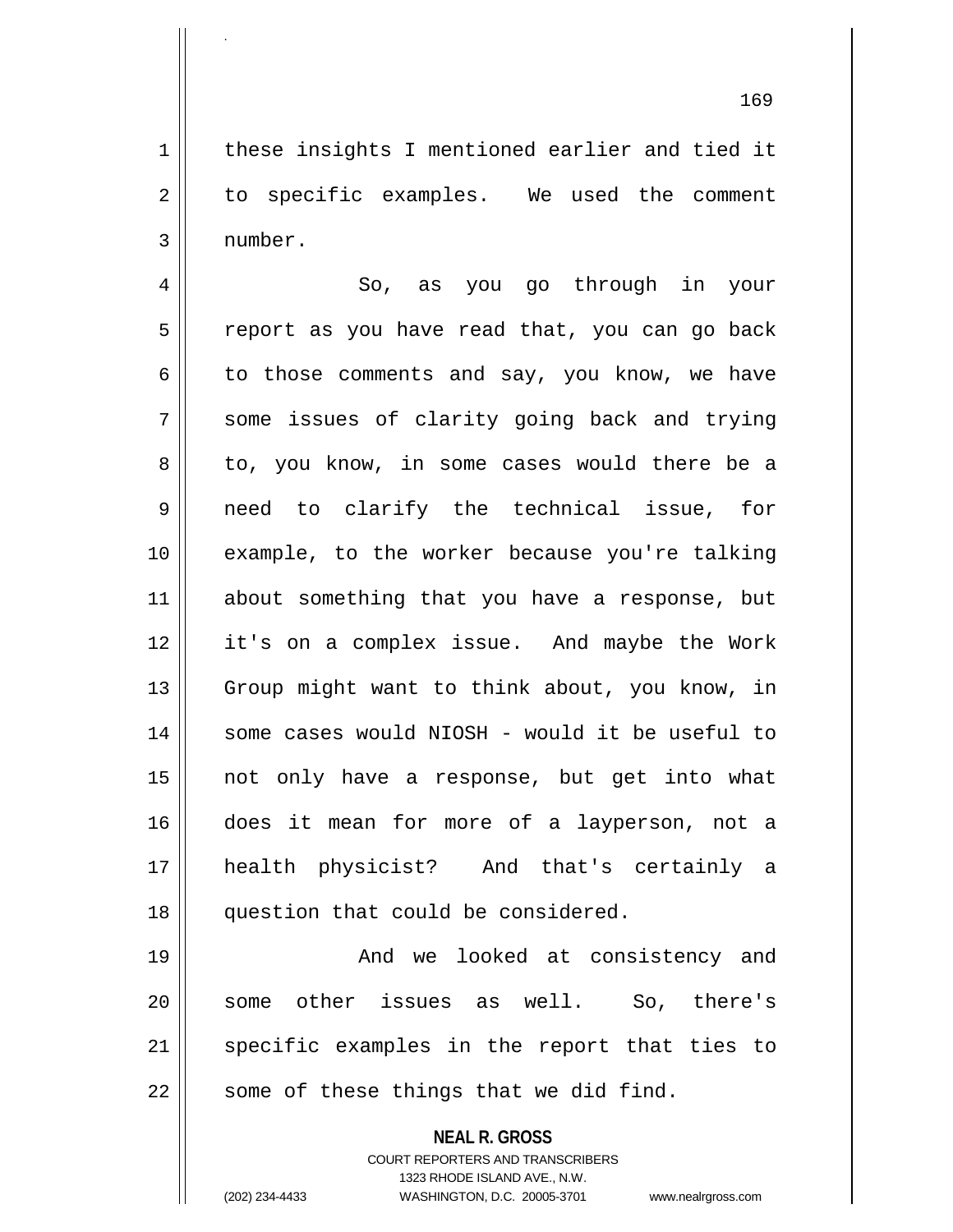**NEAL R. GROSS** COURT REPORTERS AND TRANSCRIBERS 1323 RHODE ISLAND AVE., N.W. (202) 234-4433 WASHINGTON, D.C. 20005-3701 www.nealrgross.com 1 | Now, beyond some consideration of,  $2 \parallel$  you know, what - how these comments were 3 dispositioned and what kind of response was 4 provided, we also understand, again, this is a  $5 \parallel$  pilot study. We wanted to test out, you know,  $6 \parallel$  how the process worked. 7 And, you know, this wasn't an easy 8 || birth. And all of you were, you know, there 9 in the beginning. It definitely was a hard  $10$  | thing to do. 11 || And granted, it's not a technical 12 || review. It's much more of a subjective review 13 | of process. 14 So, we also went into some of 15 || these lessons in terms of how the review was 16 || conducted and what some of the difficulties  $17$  may be. 18 I think Rocky is unique. I think 19 it was the toughest site that one could have  $20$  | tested this process out on, okay. 21 I think the Work Group, in terms  $22 \parallel$  of considering a path forward, there's other

170

.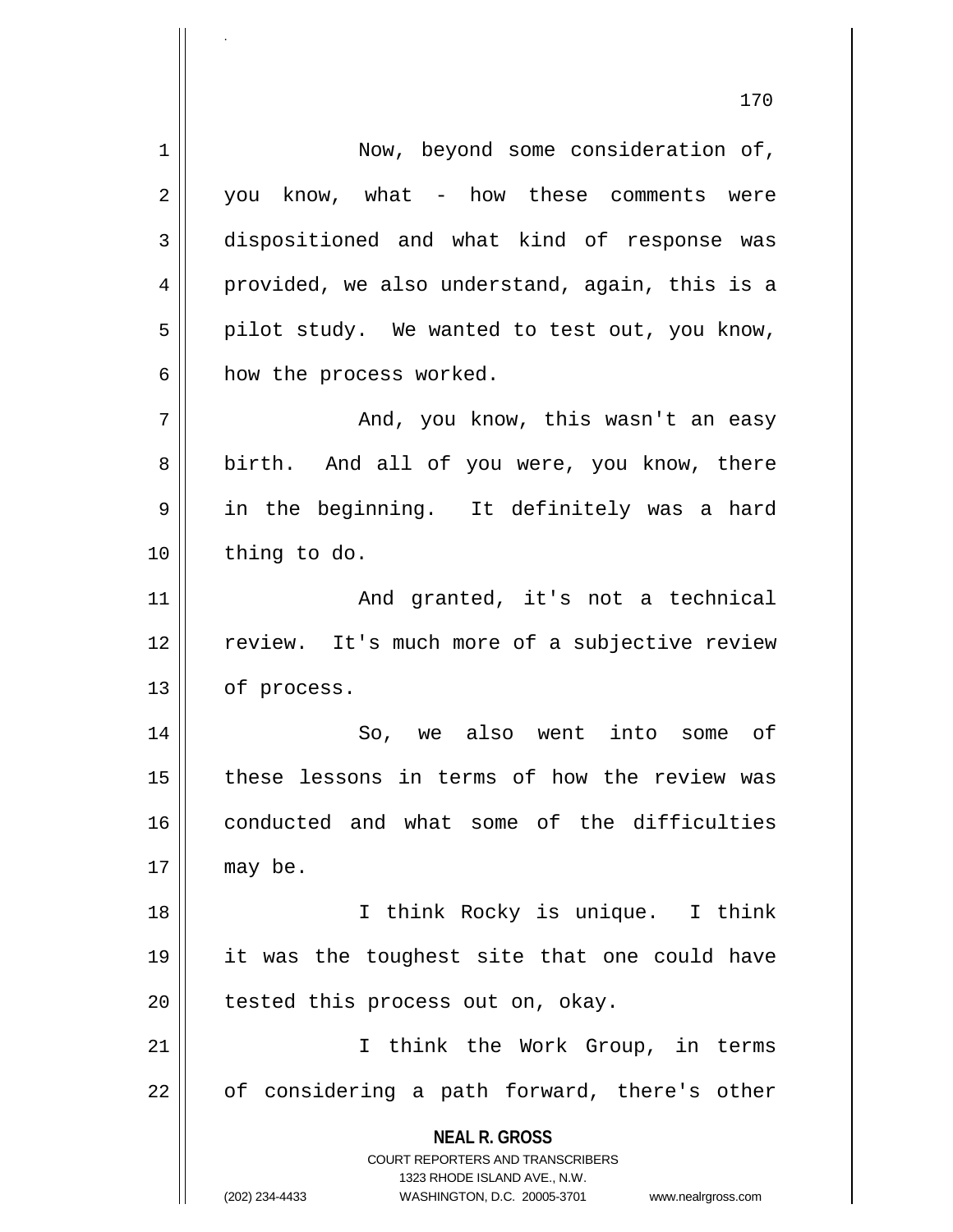1 sites where just the number of comments 2 || involved and the complexity is going to be 3 much different, not certainly up to that 4 | level. 5 And I think some of these - I

 $6 \parallel$  won't call them logistical, but maybe they're 7 | | logistical challenges, won't be nearly as much 8 || in terms of looking at the performance in a 9 | certain time period.

10 || T think the study, even though it 11 tackled a very difficult site and we went 12 || through a lot of process head-scratching with 13 || the Work Group, I think accomplished what it  $14$  | set out to do.

15 I mean, you know, what it set out  $16$  to do was: can one identify, you know, these 17 significant comments? Can one address the 18 || level of response to the worker? And can you 19 establish what degree of separation in the 20 deliberations and/or the documents of a 21 || particular site occurred to compare that with 22 worker input, deliberations and documents, and

## **NEAL R. GROSS** COURT REPORTERS AND TRANSCRIBERS 1323 RHODE ISLAND AVE., N.W.

.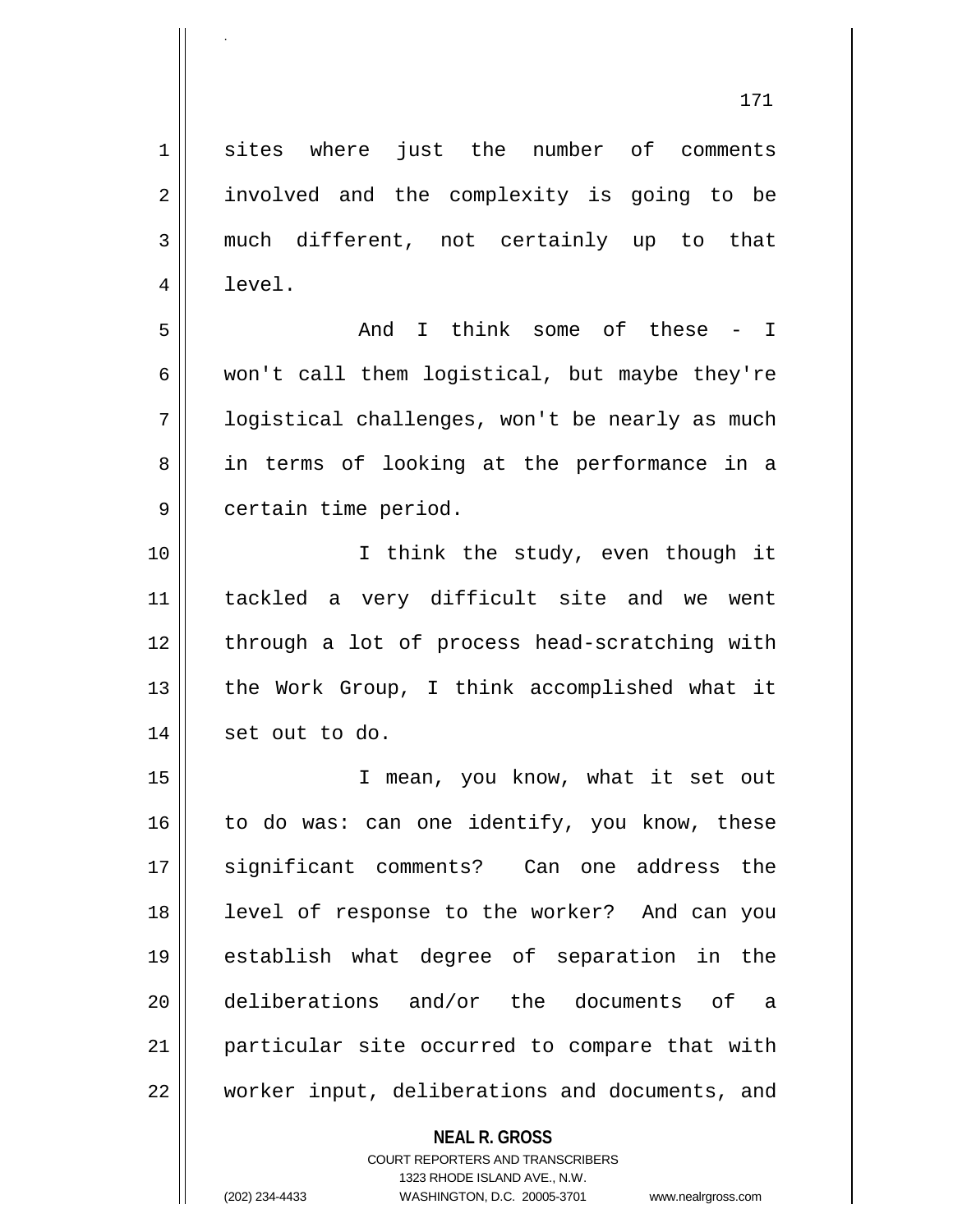|  |  | $1$ is there a major gap? |  |
|--|--|---------------------------|--|

.

| $\overline{a}$ | And I think from that standpoint,                                                                                                                                      |
|----------------|------------------------------------------------------------------------------------------------------------------------------------------------------------------------|
| 3              | I think this review was able to do that,                                                                                                                               |
| $\overline{4}$ | despite some logistical challenges.                                                                                                                                    |
| 5              | I think, you know, the - there's a                                                                                                                                     |
| 6              | lot of process lessons learned. There's                                                                                                                                |
| 7              | things that we can do much easier and better.                                                                                                                          |
| 8              | One of which, actually, is, you know, we                                                                                                                               |
| $\mathsf 9$    | spent an inordinate amount of time trying to                                                                                                                           |
| 10             | establish, you know, what disposition in terms                                                                                                                         |
| 11             | of documentation occurred within the agency.                                                                                                                           |
| 12             | And for a third party from the                                                                                                                                         |
| 13             | outside, that's a, you know, that requires a                                                                                                                           |
| 14             | lot of effort, a lot of interaction with                                                                                                                               |
| 15             | people like J.J. And it just seems like one                                                                                                                            |
| 16             | lesson would be, I think, the agency is in a                                                                                                                           |
| 17             | much better position to just simply, you know,                                                                                                                         |
| 18             | document, you know, what the disposition was,                                                                                                                          |
| 19             | what documents reflect, you know, that                                                                                                                                 |
| 20             | particular technical comment or issue.                                                                                                                                 |
| 21             | And that part of it would be more                                                                                                                                      |
| 22             | efficiently done that way, but that's                                                                                                                                  |
|                | <b>NEAL R. GROSS</b><br><b>COURT REPORTERS AND TRANSCRIBERS</b><br>1323 RHODE ISLAND AVE., N.W.<br>(202) 234-4433<br>WASHINGTON, D.C. 20005-3701<br>www.nealrgross.com |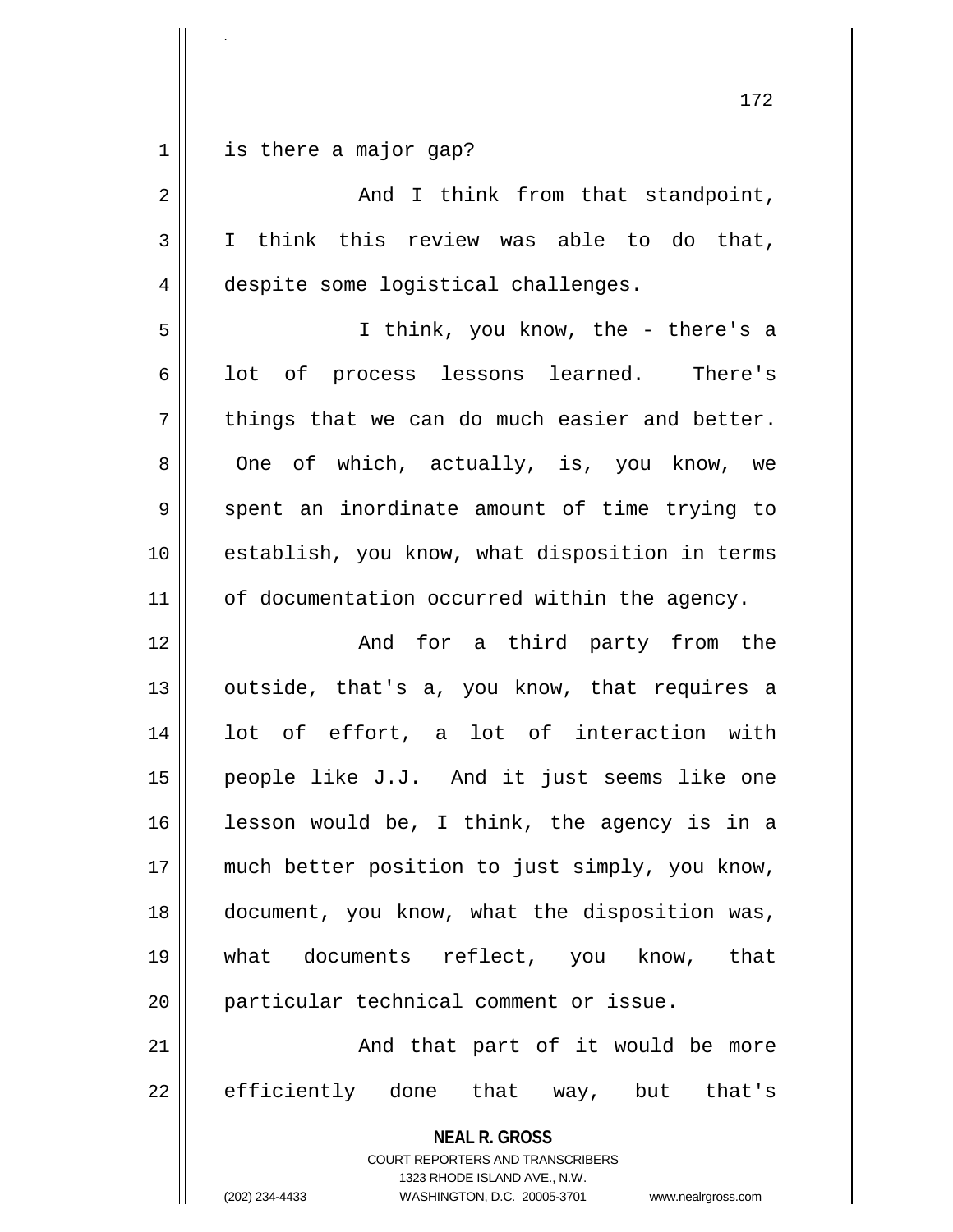1 || something the Work Group can consider. It  $2 \parallel$  just seems like that was a large part of what  $3$  turned out to be the effort.

.

4 We had a number of 5 | recommendations. And again, this sort of got 6 || into more of the process side. Let me see if  $7 \parallel$  I can tell you the page number here.

8 Are there any comments or any 9 || issues so far?

10 MEMBER MUNN: Well, I have to 11 observe, however, that your comment about a 12 difficult birth was not lost on us. It has 13 been a personal concern of mine from the 14 outset that this was almost too much of a 15 || challenge. Having to wrestle this sort of 16 statistical information to the ground without 17 any established or even possible digital 18 transcription from which to work is a 19 monumental task.

20 I expressed concerns over it from  $21$  | the outset, and continue to have concerns over  $22 \parallel$  it. I think you've done a yeoman's job just

> **NEAL R. GROSS** COURT REPORTERS AND TRANSCRIBERS

> > 1323 RHODE ISLAND AVE., N.W.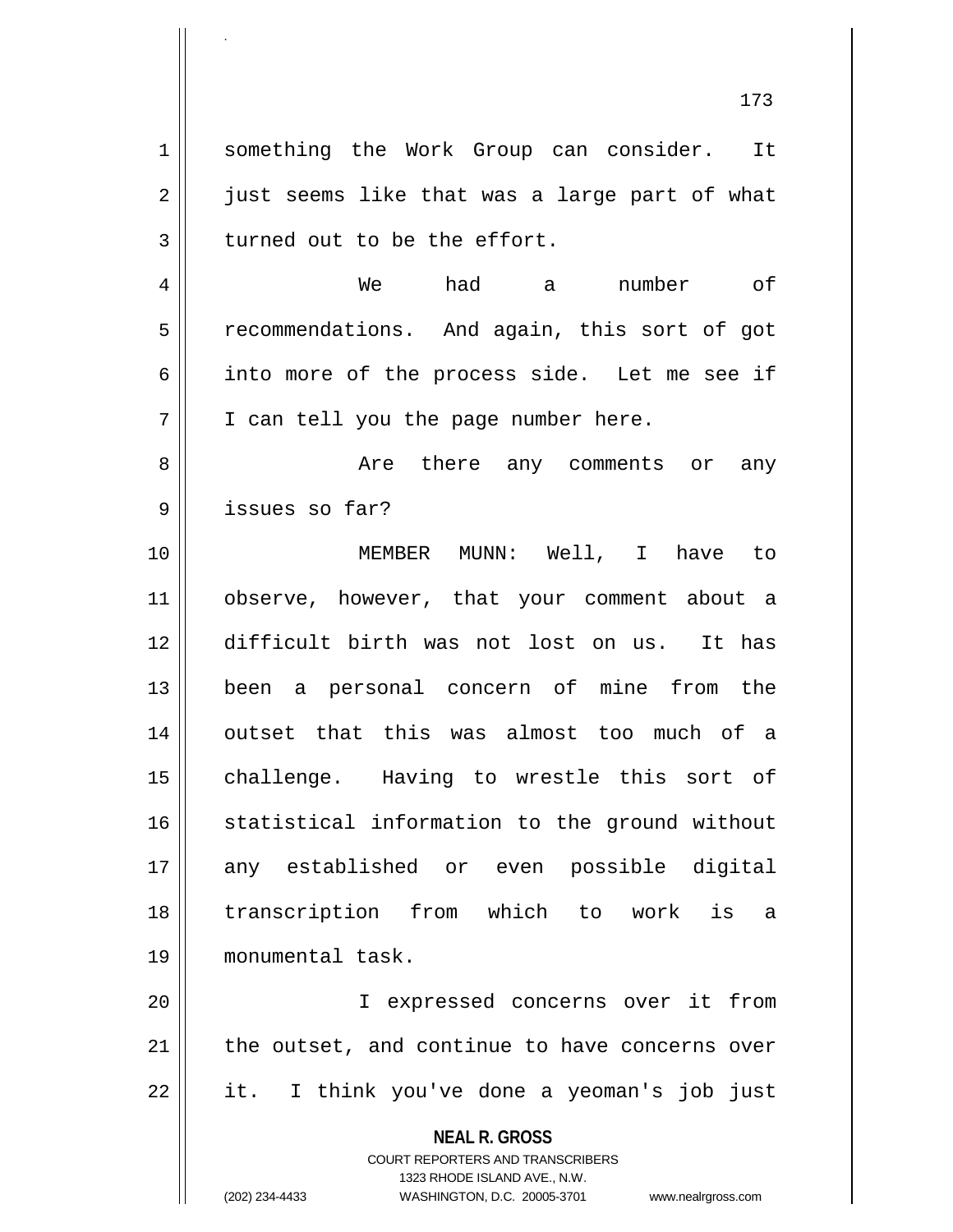1 | based on what we've seen here.

.

| $\overline{2}$ | I'm interested in knowing how much                                                                                                                              |
|----------------|-----------------------------------------------------------------------------------------------------------------------------------------------------------------|
| 3              | time SC&A had to put in on this in order to do                                                                                                                  |
| $\overline{4}$ | it. And that would give some reflection for                                                                                                                     |
| 5              | us of what the agency time had to be -                                                                                                                          |
| $\epsilon$     | MR. FITZGERALD: Right.                                                                                                                                          |
| 7              | MEMBER MUNN: - in response to                                                                                                                                   |
| 8              | your efforts. Because there is, I think,                                                                                                                        |
| $\mathsf 9$    | incumbent upon this Work Group the                                                                                                                              |
| 10             | responsibility of then assessing whether there                                                                                                                  |
| 11             | is truly a path forward for this kind of                                                                                                                        |
| 12             | thing, using the DOE term which I don't like.                                                                                                                   |
| 13             | But if this is the<br>kind of                                                                                                                                   |
| 14             | activity that's going to be considered by the                                                                                                                   |
| 15             | Work Group in the future, we definitely have                                                                                                                    |
| 16             | the responsibility of weighing the value of                                                                                                                     |
| 17             | the information we have, which is difficult to                                                                                                                  |
| 18             | assess against the cost to the taxpayer and                                                                                                                     |
| 19             | the program for what we've done.                                                                                                                                |
| 20             | MR. FITZGERALD: Yes, and I -                                                                                                                                    |
| 21             | MEMBER MUNN: So, I wouldn't expect                                                                                                                              |
| 22             | you to have that in your hip pocket.                                                                                                                            |
|                | <b>NEAL R. GROSS</b><br>COURT REPORTERS AND TRANSCRIBERS<br>1323 RHODE ISLAND AVE., N.W.<br>(202) 234-4433<br>WASHINGTON, D.C. 20005-3701<br>www.nealrgross.com |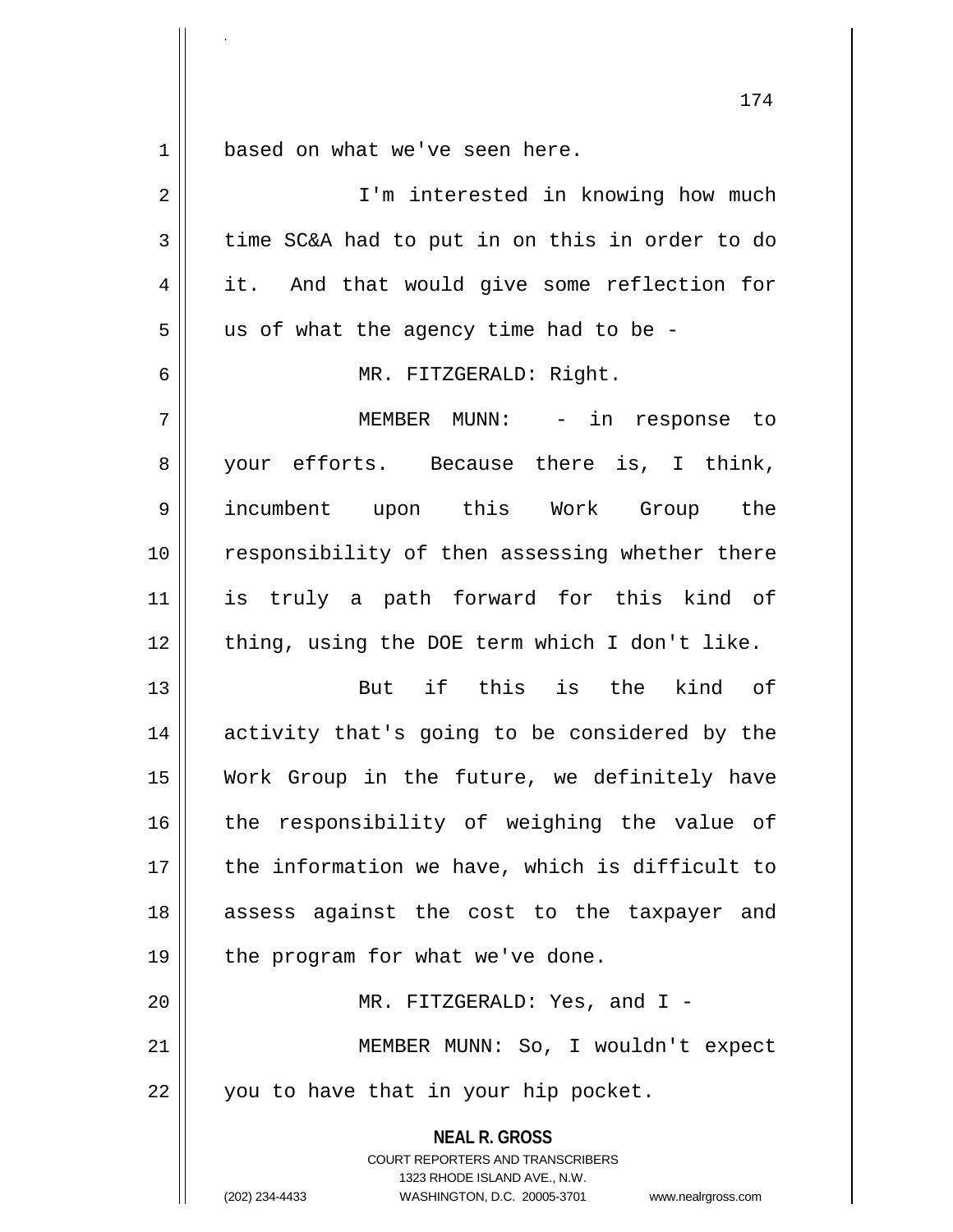| 175                                           |
|-----------------------------------------------|
|                                               |
| MEMBER MUNN: But I would hope                 |
| you'd have some concept of the time that SC&A |
|                                               |
| MR. FITZGERALD: Yes, there's two              |
| factors. Without getting into any of those    |
| specific details, and certainly that          |
| information is available. Two factors, which  |
| I think I touched on at least one of them.    |
| Rocky Flats is probably the                   |
| toughest site, from the standpoint of the     |
| scope of comment and worker involvement, to   |
|                                               |
| MEMBER MUNN: Well, yes and no.<br>I           |
| can think of four others I can throw at you   |
|                                               |
| MR. FITZGERALD: That would be<br>an           |
| interesting competition. I think Rocky in     |
| terms of comments, is right up there.         |
| the<br>So, one of                             |
|                                               |
| оf<br>the<br>One                              |
|                                               |
|                                               |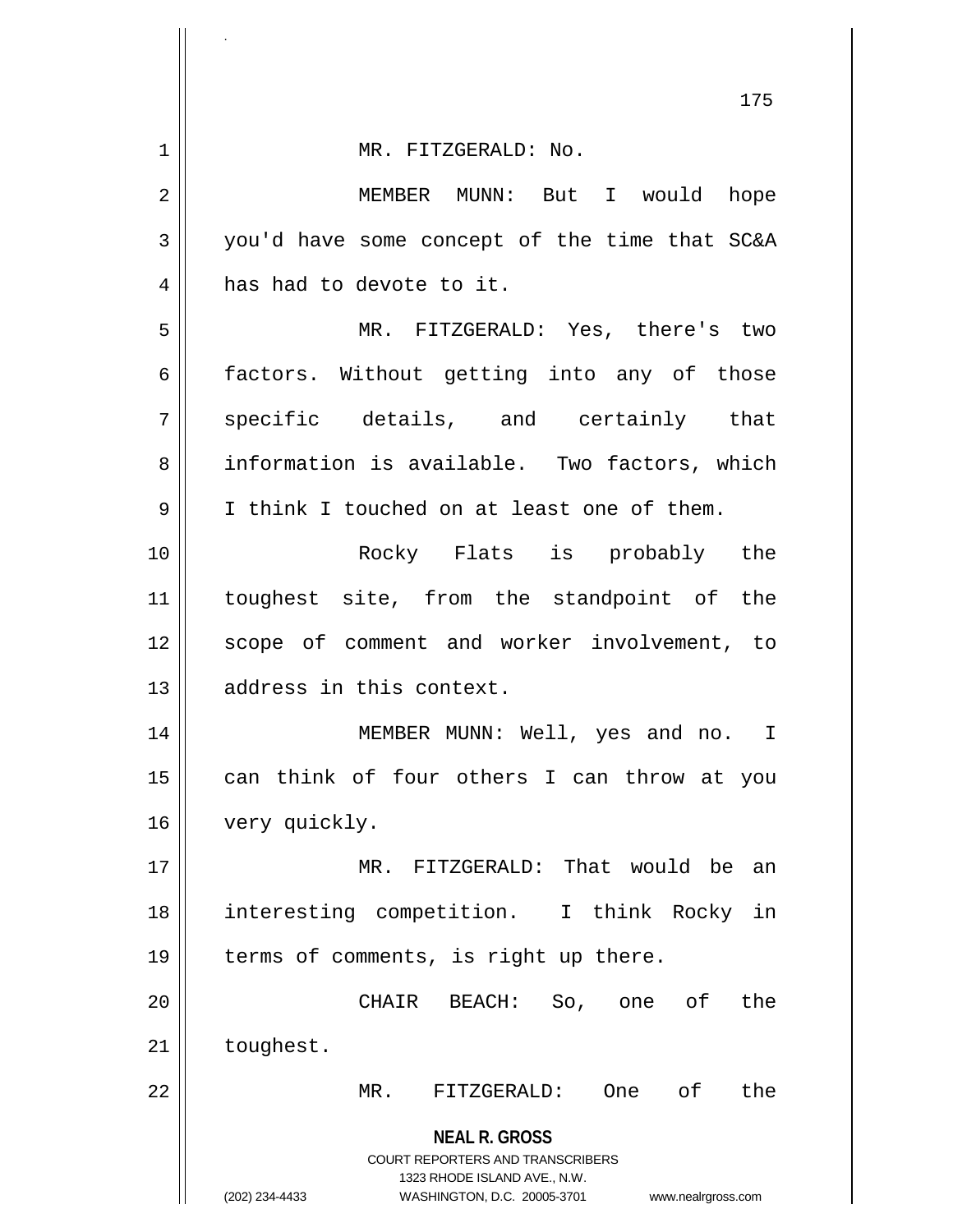$1 \parallel$  toughest.

.

| $\overline{2}$ | So, in terms of a pilot study, you                                                                                                                                     |
|----------------|------------------------------------------------------------------------------------------------------------------------------------------------------------------------|
| 3              | know, if one were to do it over again and you                                                                                                                          |
| 4              | knew the scope was over 500 comments and                                                                                                                               |
| 5              | counting, certainly I would immediately say                                                                                                                            |
| 6              | let's not gather up 500 comments off the bat,                                                                                                                          |
| 7              | because that's an inordinate amount of effort.                                                                                                                         |
| 8              | So, that part of it, certainly the                                                                                                                                     |
| 9              | scope and scale from a pilot study standpoint                                                                                                                          |
| 10             | is - was great.                                                                                                                                                        |
| 11             | The second thing is the one I                                                                                                                                          |
| 12             | mentioned a little earlier that by virtue of                                                                                                                           |
| 13             | the independent nature of the review, I think                                                                                                                          |
| 14             | the Work Group did want us to go ahead and                                                                                                                             |
| 15             | solicit the information from NIOSH, you know,                                                                                                                          |
| 16             | all the documentation and everything.                                                                                                                                  |
| 17             | MEMBER MUNN: Oh, yes.<br>It was                                                                                                                                        |
| 18             | necessary in order to do what you've been                                                                                                                              |
| 19             | charged with.                                                                                                                                                          |
| 20             | MR.<br>FITZGERALD: And, you know,                                                                                                                                      |
| 21             | having lived within the agency and outside the                                                                                                                         |
| 22             | agency, trying to, you know, identify and                                                                                                                              |
|                | <b>NEAL R. GROSS</b><br><b>COURT REPORTERS AND TRANSCRIBERS</b><br>1323 RHODE ISLAND AVE., N.W.<br>(202) 234-4433<br>WASHINGTON, D.C. 20005-3701<br>www.nealrgross.com |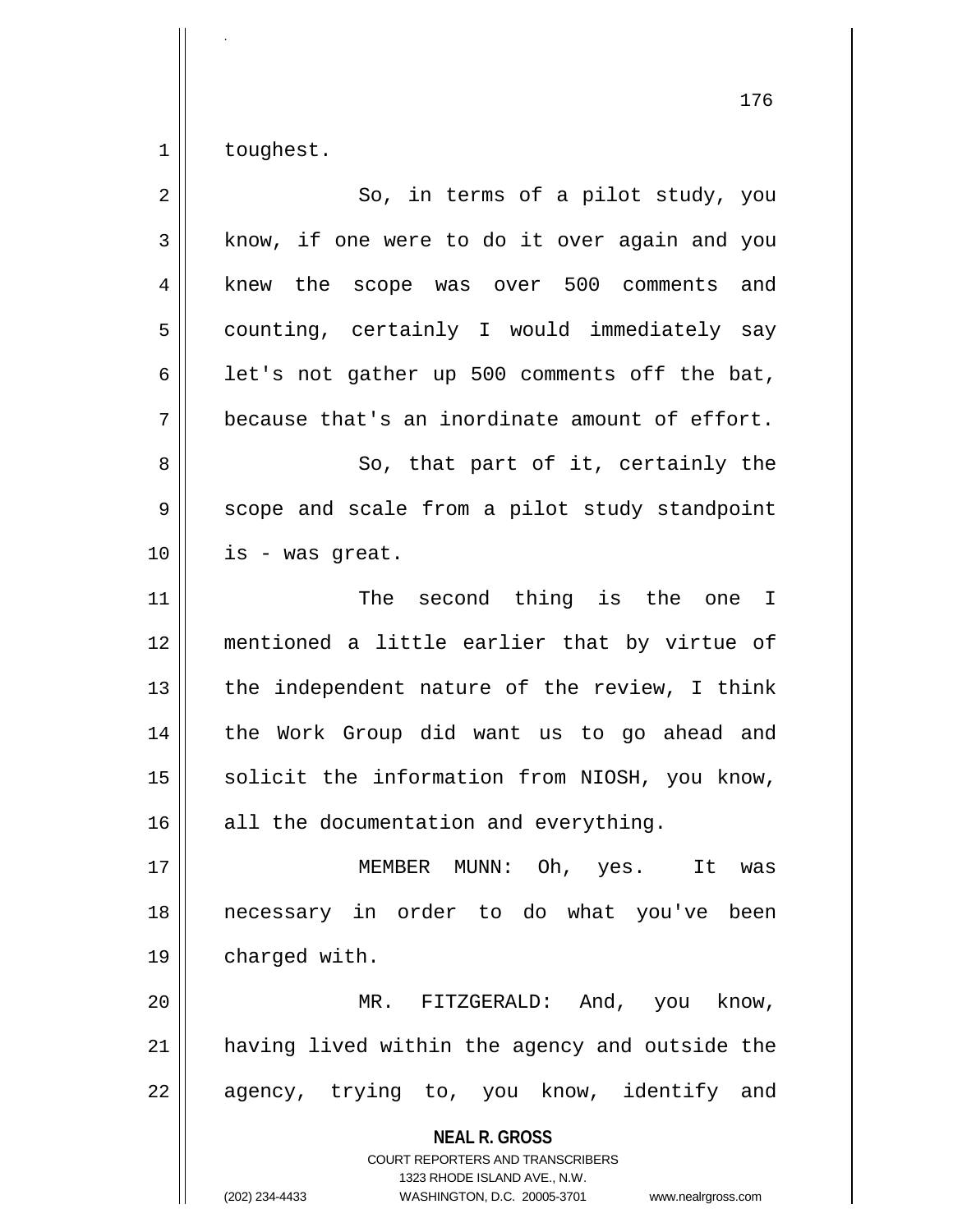177 1 | obtain all these various pieces of information 2 || whether they're memos, emails, interview 3 documentation, all sorts of documents, 4 || essentially going into the files of the agency 5 and trying to obtain this documentation to  $6 \parallel$  evaluate, and talking about the scale that 7 we're talking about, sort of makes your head  $8 \parallel$  spin. 9 || So, there's a number of scaling 10 issues that I think were apparent to me on the 11 process side and apparent to all of you, 12 obviously, too, that led to the sampling  $13$  | regime and some of the other things. 14 || Now, you know, this is the before 15 || and after. After all that, you get down to 16 the actual evaluation. You have documentation 17 || in front of you and you're doing, you know, 18 you're actually asking the obvious questions 19 about response and everything. I think it's a 20 different story. 21 Then, you're talking about, you 22 || know, looking at the documents, deciding if

.

1323 RHODE ISLAND AVE., N.W. (202) 234-4433 WASHINGTON, D.C. 20005-3701 www.nealrgross.com

**NEAL R. GROSS** COURT REPORTERS AND TRANSCRIBERS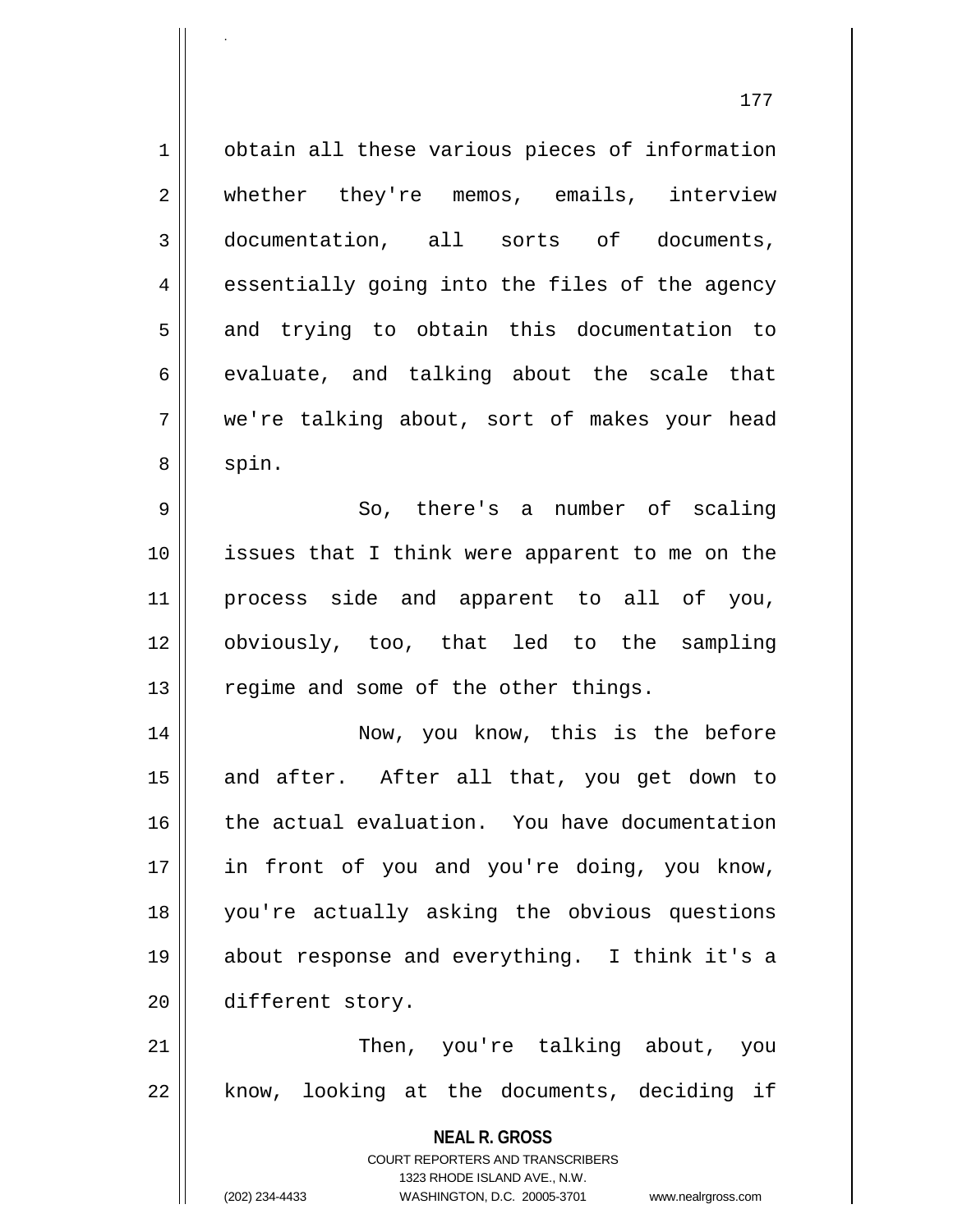**NEAL R. GROSS** COURT REPORTERS AND TRANSCRIBERS 1323 RHODE ISLAND AVE., N.W. (202) 234-4433 WASHINGTON, D.C. 20005-3701 www.nealrgross.com 1 it's covered, maybe asking some follow-up 2 questions of NIOSH and coming up with  $3 \parallel$  essentially the forms that you have. 4 I mean, and I actually did a 5 || number of those just not out of any desire for  $6 \parallel$  pain, but to really just understand it better.  $7 \parallel$  And it's not real hard. I mean, it's a 8 || question of judging responsiveness and what  $9 \parallel$  the basis of the responsiveness is and looking 10 at relevant documents for consideration. 11 || So, you know, certainly answering 12 || the questions once you do have the information 13 in front of you, isn't that intense. But 14 before that issue, it is. 15 MEMBER MUNN: It's a continual 16 decision-making process. 17 MR. FITZGERALD: It's a judgment  $18 \parallel$  call. 19 MEMBER MUNN: It's a judgment call 20 | constantly. 21 MR. FITZGERALD: It's a judgment  $22$   $\parallel$  call.

.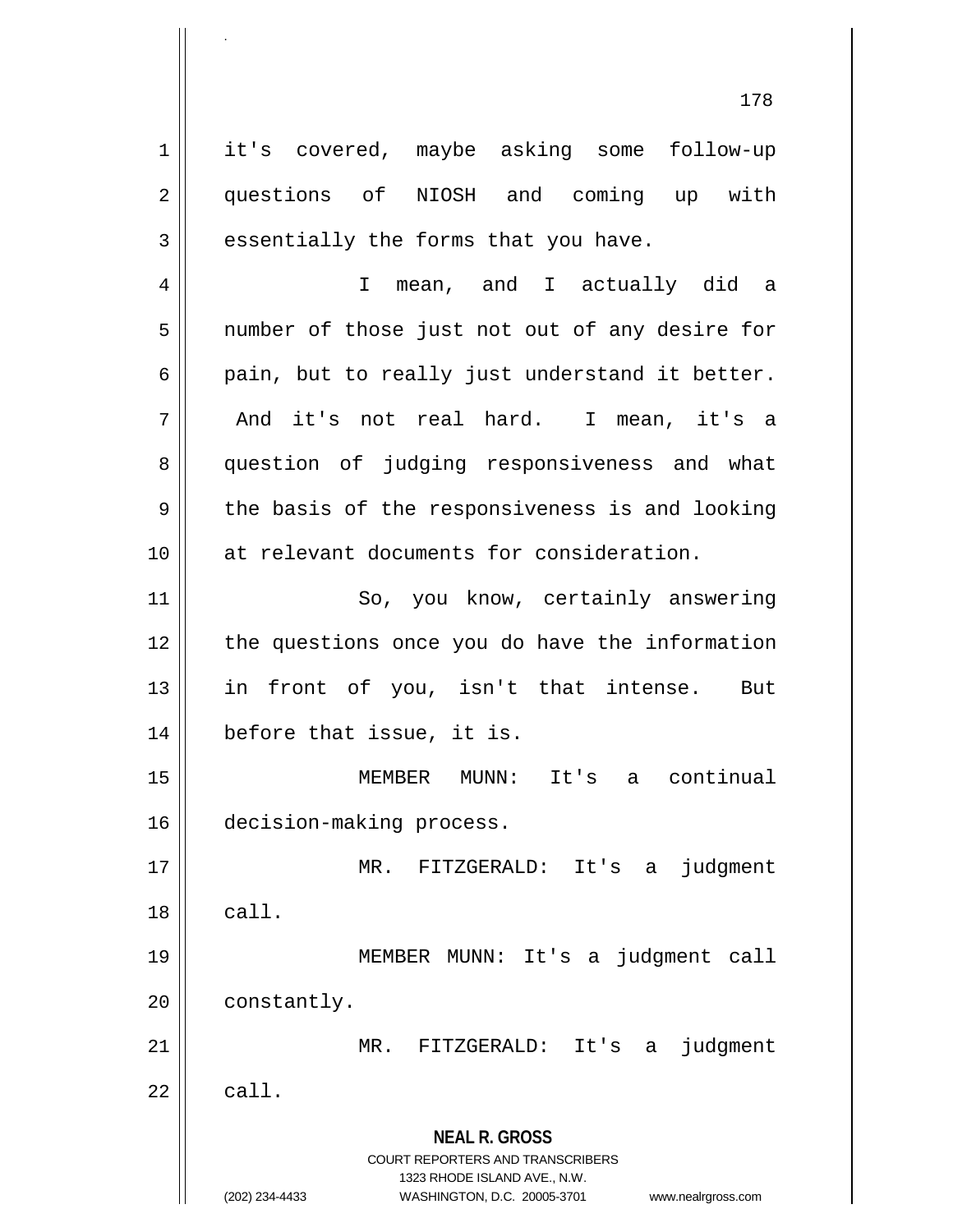**NEAL R. GROSS** COURT REPORTERS AND TRANSCRIBERS 1323 RHODE ISLAND AVE., N.W. (202) 234-4433 WASHINGTON, D.C. 20005-3701 www.nealrgross.com 179 1 | MEMBER MUNN: And that requires an  $2 \parallel$  enormous amount of expertise and a great deal  $3 \parallel$  of time and thought. 4 MR. FITZGERALD: Yes, and I thought  $5 \parallel -$ 6 MEMBER MUNN: You can't just say - 7 MR. FITZGERALD: I think we're in 8 || violent agreement. I think, you know, 9 || certainly the Work Group needs to look at this  $10$  || - this is a pilot not only of the results  $11$  | themselves, but a pilot of the process. 12 || So, that's one reason we included, 13 || you know, that experience in the report, 14 because I think that experience is very 15 || relevant. And what you're adding is the 16 resource issue, and all of that needs to be 17 | considered on the path forward. 18 || MEMBER MUNN: That term again. 19 MR. FITZGERALD: I'm sorry. Well, 20 I did work at DOE. 21 MEMBER MUNN: I know. It comes  $22$  || out. I don't think you can hide it.

.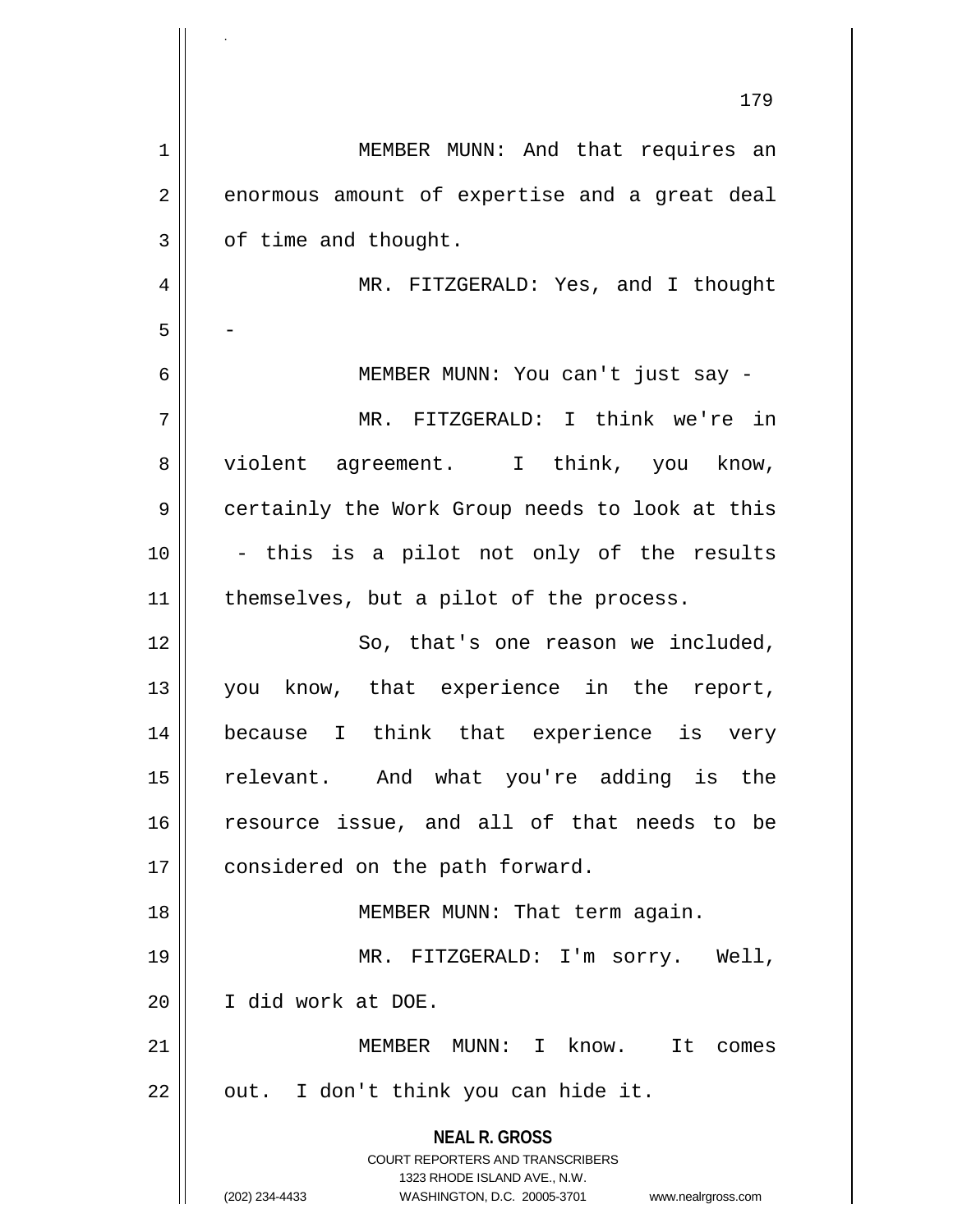**NEAL R. GROSS** COURT REPORTERS AND TRANSCRIBERS 1323 RHODE ISLAND AVE., N.W. (202) 234-4433 WASHINGTON, D.C. 20005-3701 www.nealrgross.com 1 || MR. FITZGERALD: Right. So in any  $2 \parallel$  case, you know, that may factor into what else  $3 \parallel$  one looks at, you know. 4 || It may be warranted that a site  $5 \parallel$  that has a lot less scope, a lot less  $6 \parallel$  complexity would make more sense if, in fact,  $7$  | the value was seen as being there. 8 So, that's the Work Group's 9 province and that's where we'll leave it, but 10 I did want to outline the recommendations 11 which you obviously have in the report 12 || already, which, you know, would be for some 13 | consideration. 14 One thing as we were going through  $15$  - and this is a dated snapshot, but it sort of 16 elicited some questions. And actually, some 17 of the discussions we've had today kind of 18 actually underscored some of the same 19 questions. 20 We felt that it would be very 21 helpful for the Work Group to clarify with 22 || DCAS management what the, you know, what the

.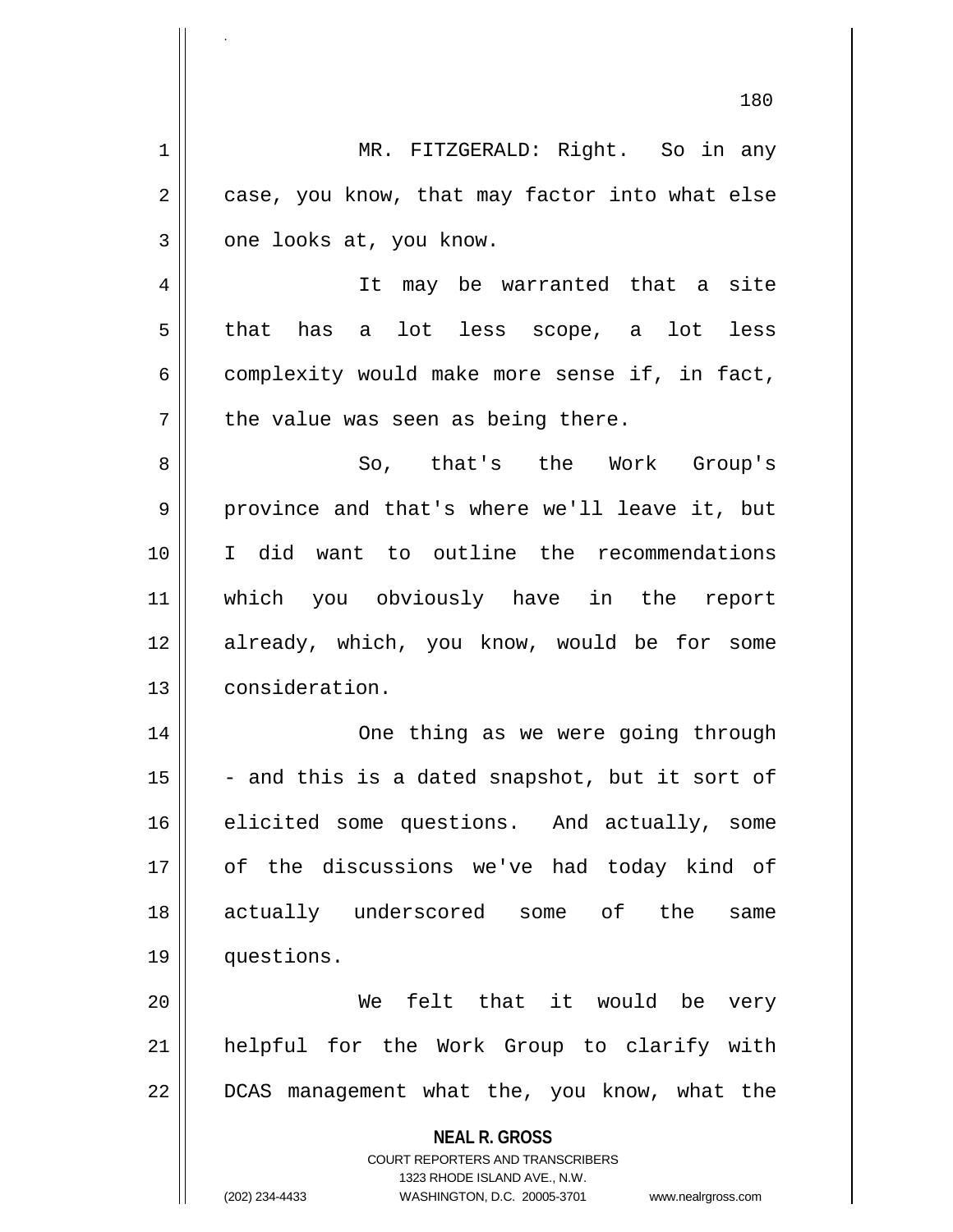1 current expectations are. And I think PR-012  $2 \parallel$  goes a long way of defining that.

.

3 and to what extent the current 4 || practices and the procedures would mitigate 5 the concerns, some of which were raised in the 6 | Rocky Flats study, you know, there was some  $7 \parallel$  there was certainly a subtext in the responses 8 || from NIOSH that, yes, okay, this was six or  $9 \parallel$  seven or eight years ago. We are certainly 10 doing better.

11 || The Mand, you know, if there were some 12 shortcomings, and I think you raised this 13 || earlier, Wanda, you know, this was the very 14 || beginning of the worker outreach program, and 15 a lot has been learned since. And that sort 16 | of has to be remembered.

17 || So, one thing that would be very 18 helpful, I think, for the Work Group is to 19 clarify. Things presumably are better. How 20 much better, given some of the issues that 21 we've raised?

22 I mean, with these issues not

**NEAL R. GROSS** COURT REPORTERS AND TRANSCRIBERS 1323 RHODE ISLAND AVE., N.W. (202) 234-4433 WASHINGTON, D.C. 20005-3701 www.nealrgross.com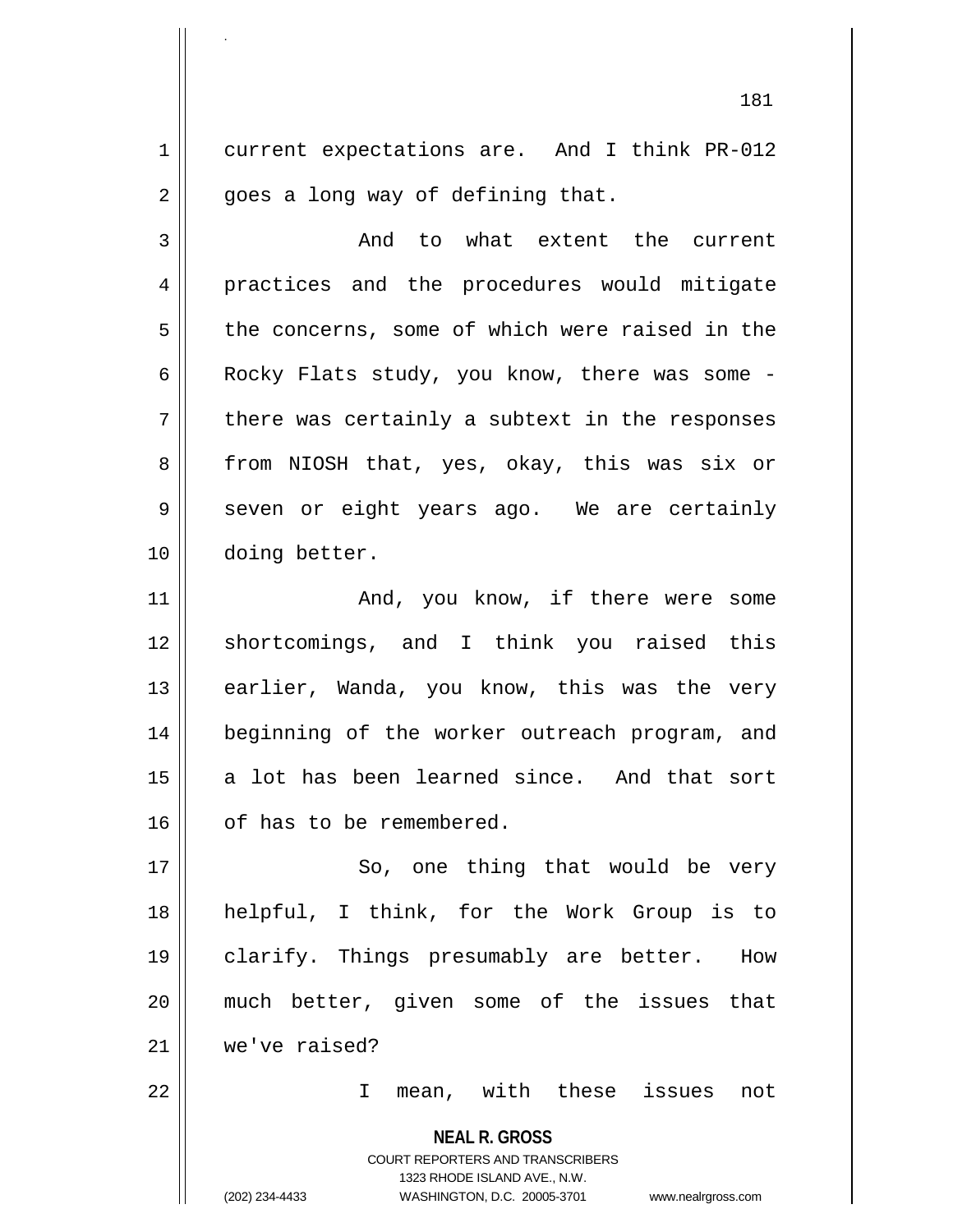**NEAL R. GROSS** 1 || likely to be questions in the current regime 2 and why is that so? How do you know, you  $3 \parallel$  know, things are better? I mean, it's kind of 4 an obvious question. 5 CHAIR BEACH: Well, we may not know  $6 \parallel$  that unless we do another study of a more 7 current site. 8 MR. FITZGERALD: Well, no, I was 9 just saying even beyond the Board, you know, I 10 think - I'll just look at the number of NIOSH 11 || responses. They were more crisp, Brant's 12 | version, with an exclamation point. 13 || But, you know, yes, NIOSH is and 14 || can do better. And my only question is at  $15$  | this point in time, how would you measure that 16 or how would you know it's better? And can 17 the Work Group understand how that is so, 18 without doing evaluation - I think your point 19 is well taken. 20 || It's not a very good tool to have 21 || people like us look from the outside and try 22 || to make judgments as far as how things are

> COURT REPORTERS AND TRANSCRIBERS 1323 RHODE ISLAND AVE., N.W.

(202) 234-4433 WASHINGTON, D.C. 20005-3701 www.nealrgross.com

.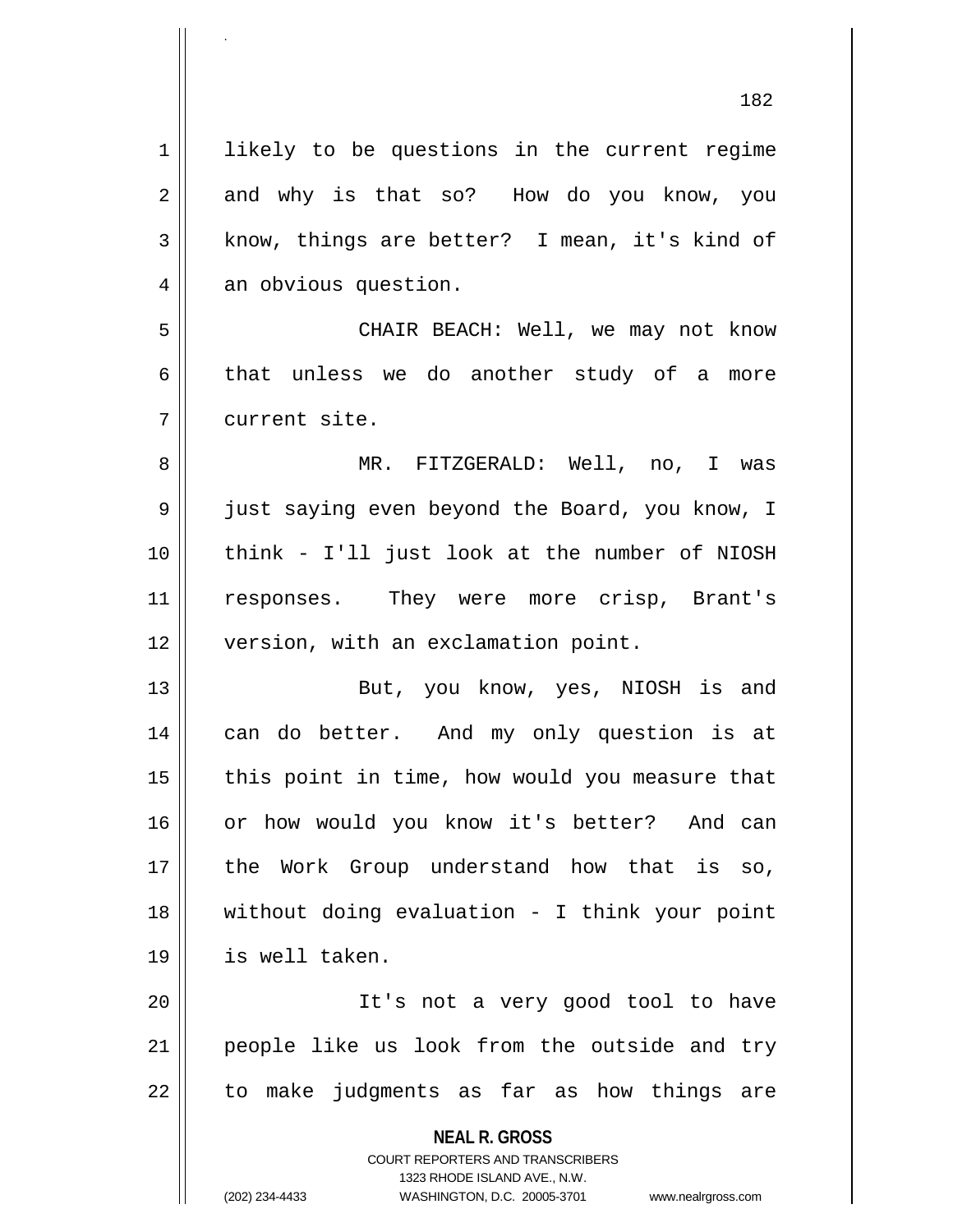$1 \parallel$  going.

.

| $\overline{2}$ | I mean, really the best judgments                                                                                                                                      |
|----------------|------------------------------------------------------------------------------------------------------------------------------------------------------------------------|
| 3              | are internal judgments. So, I'd like to know,                                                                                                                          |
| 4              | you know, we can do better or we are doing                                                                                                                             |
| 5              | better. How is that, you know, how would you                                                                                                                           |
| 6              | know that and how is that actually - how does                                                                                                                          |
| 7              | one determine that and what expectations are                                                                                                                           |
| 8              | there? I mean, so that if it's better, then                                                                                                                            |
| 9              | there must be some expectation so it defines                                                                                                                           |
| 10             | what it should be. So, I think PR-012 lays a                                                                                                                           |
| 11             | lot of that out, but maybe there's more than                                                                                                                           |
| 12             | that.                                                                                                                                                                  |
| 13             | The second thing, which sort of is                                                                                                                                     |
| 14             | coupled with that is, you know, is there any                                                                                                                           |
| 15             | way one internally evaluates or gauges how                                                                                                                             |
| 16             | worker outreach is going?                                                                                                                                              |
| 17             | And I'm sure contractually ATL is                                                                                                                                      |
| 18             | judged every year, but not even talking about                                                                                                                          |
| 19             | that, but just generally how does, you know,                                                                                                                           |
| 20             | DCAS management gauge worker outreach?                                                                                                                                 |
| 21             | And, you know, certainly there's                                                                                                                                       |
| 22             | conventional ways of doing that that the Work                                                                                                                          |
|                | <b>NEAL R. GROSS</b><br><b>COURT REPORTERS AND TRANSCRIBERS</b><br>1323 RHODE ISLAND AVE., N.W.<br>(202) 234-4433<br>WASHINGTON, D.C. 20005-3701<br>www.nealrgross.com |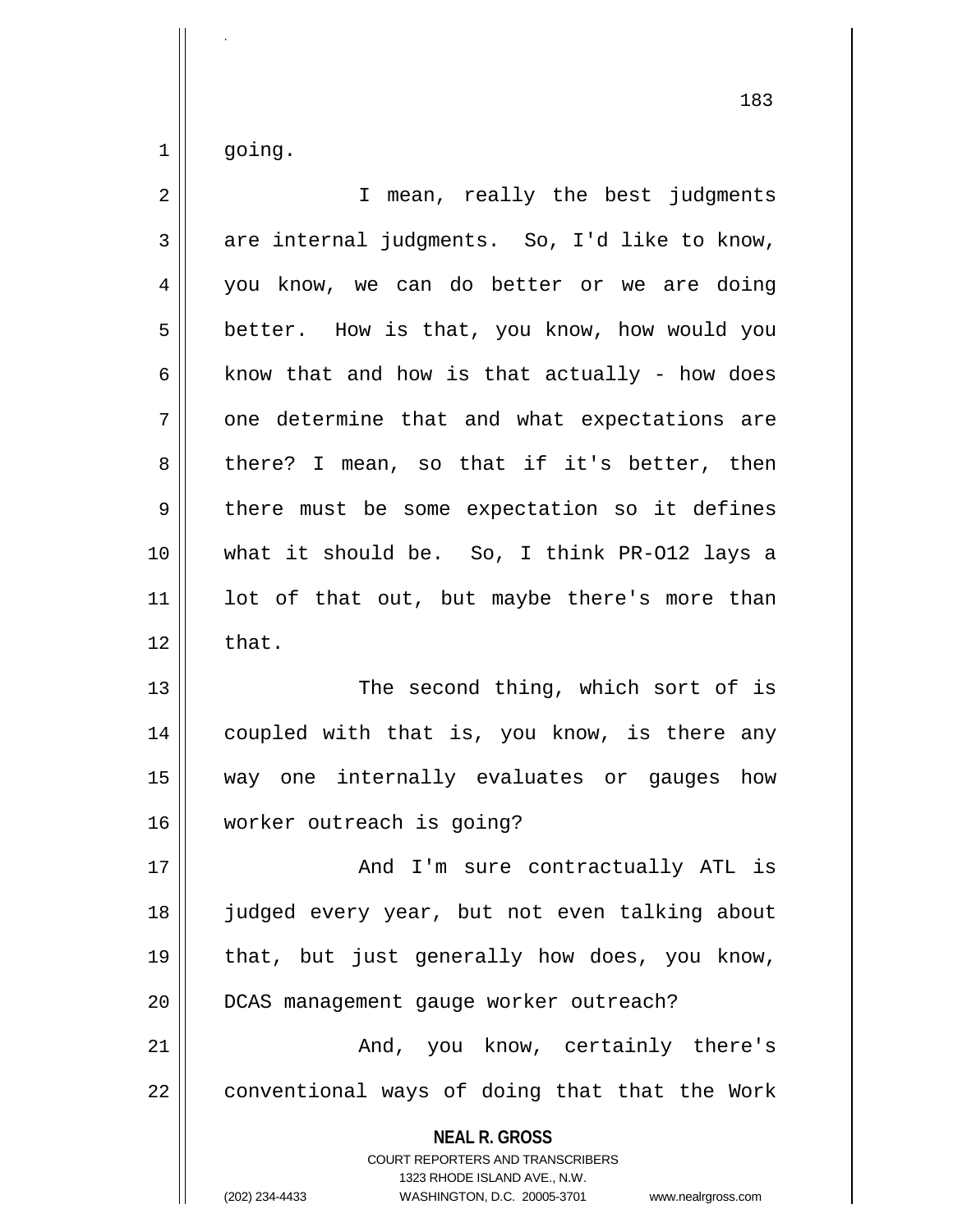1 Group is aware of, you know. You can survey  $2 \parallel$  the customer, you know, see how the workers 3 | feel. You can set certain metrics and see how 4 | those metrics are achieved. 5 I recall just struggling with that 6 when cost plus award fees were given out to  $7 \parallel$  all the contractors in DOE. And I had to look  $8 \parallel$  at all the safety portions of those cost plus 9 || award fees and put my two cents worth in. 10 || The Charas always the question, 11 || what's the performance metric for safety and 12 how do you know they've achieved it and how do  $13 \parallel$  you go in and gauge that? 14 Sort of like a personnel/staff  $15$  || thing too, the annual evaluations. You lay 16 out expectations and then you have to 17  $\parallel$  determine where those expectations fit. 18 So, to some extent the self-19  $\parallel$  evaluation is sort of - we can't ever from the 20 || outside, I think, provide a very good  $21$  analysis. We can provide a sampling, we can  $22$  || provide sort of a Gestalt judgment of here are

> **NEAL R. GROSS** COURT REPORTERS AND TRANSCRIBERS

> > 1323 RHODE ISLAND AVE., N.W.

(202) 234-4433 WASHINGTON, D.C. 20005-3701 www.nealrgross.com

.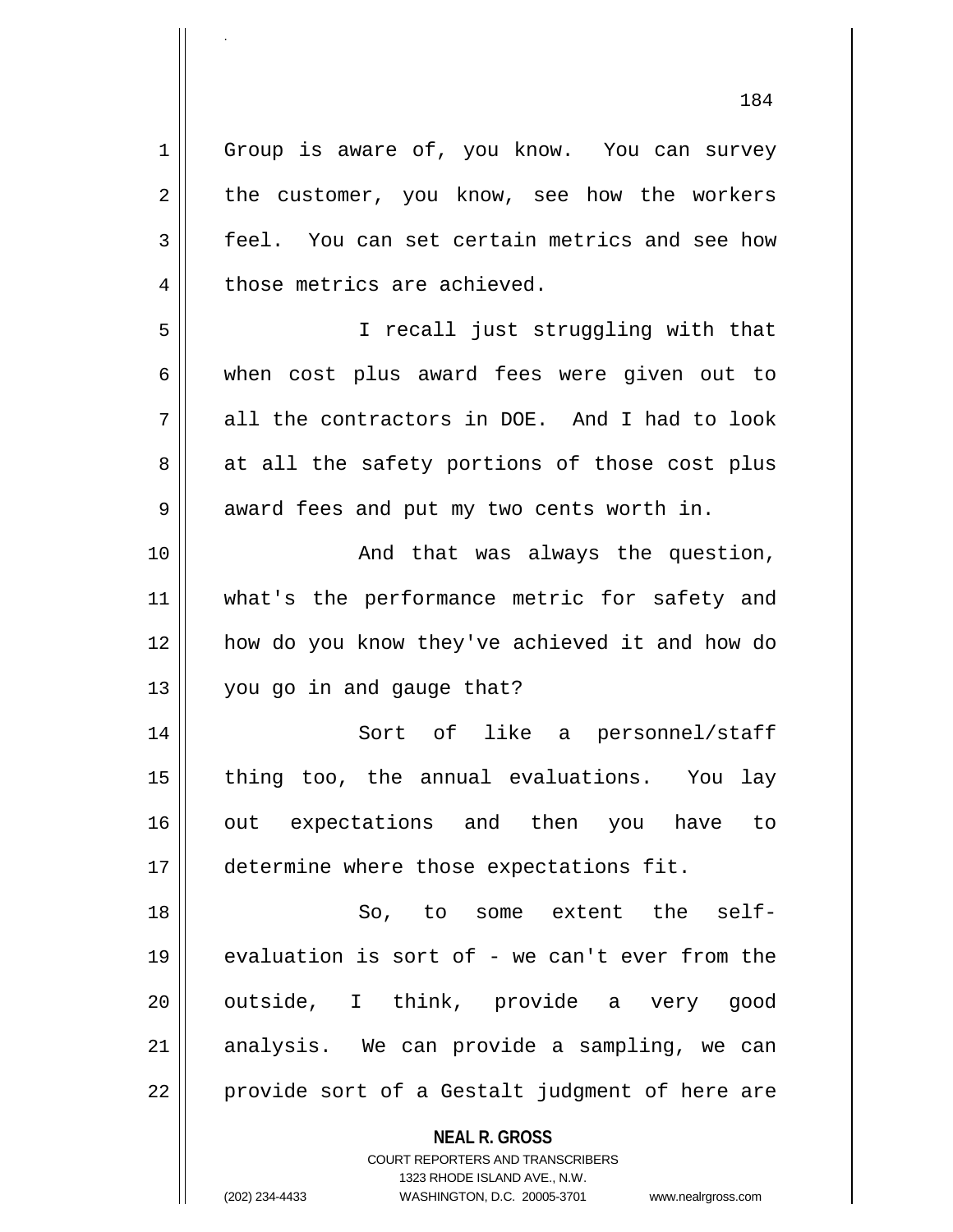**NEAL R. GROSS** COURT REPORTERS AND TRANSCRIBERS 1 || some of the things, but I said earlier it's 2 || more of an insight rather than - nothing 3 approaching a report card, nothing approaching  $4 \parallel$  any kind of thing with rigor. That really 5 | comes from the inside. 6 So, that's kind of the question I 7 would pose for the Work Group is, you know, is 8 | that done? 9 And Number 3, I think, has been 10 answered. I was kind of wondering whether it 11 was an integrated tracking approach, because 12 these comments seem to be coming from all 13 l these different venues. 14 And I think what we heard was, 15 yes, I think there was every intention to move 16 in that direction in some fashion. 17 The fourth item is outside of ATL, 18 you know, I know the HPs have to, you know, 19 shoulder a lot of the weight of worker 20 || response or worker comment response. 21 || T mean, I think a comment may come 22 || through worker outreach or come through worker

1323 RHODE ISLAND AVE., N.W.

.

(202) 234-4433 WASHINGTON, D.C. 20005-3701 www.nealrgross.com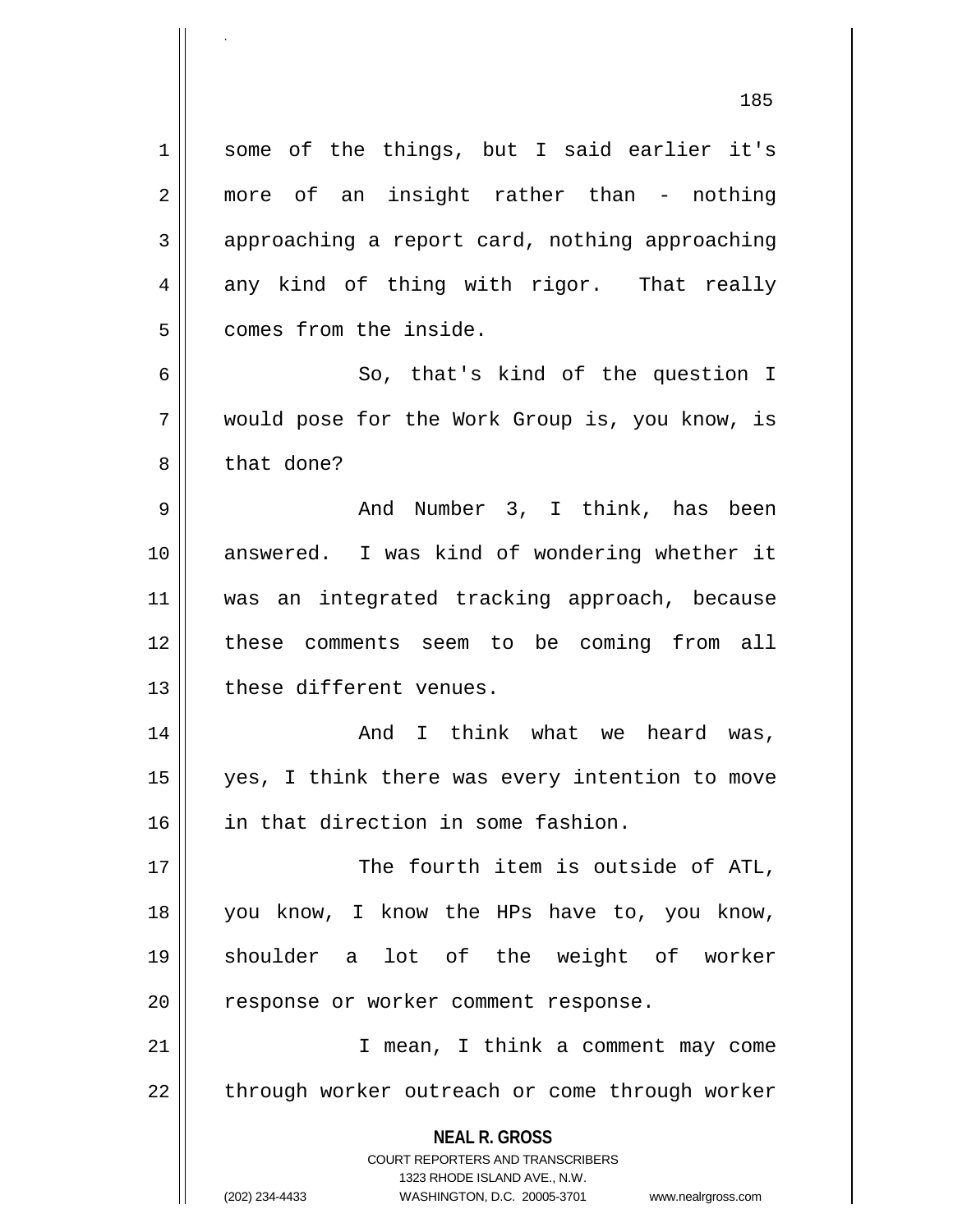1 | interviews or whatever, but in a sense the  $2 \parallel$  staff across the Board all are engaged in the 3 worker response.

4 || I think one comment was, we were 5 | looking through these individual 101 comments 6 and found, you know, sometimes Staff A  $7 \parallel$  responded this way, Staff B responded that  $8 \parallel$  way. And is there any kind of training, 9 || orientation, anything that would, you know, 10 put the word out or impress upon not just ATL  $11$  and the people that are on the front lines, 12 || but what worker outreach expectations mean for  $13 \parallel$  DCAS.

14 || **Number 5** is sort of going back to  $15$  || the feedback loop. And this is not feedback 16 on a worker outreach meeting. This is more or 17 less - I think there might be something like  $18$  || this. Maybe I don't - one thing we don't know 19 about is, you know, outside of the ten-year  $20$   $\parallel$  review, maybe that was the venue, how do the 21 workers feel about worker outreach?

22 And you already have served that

**NEAL R. GROSS** COURT REPORTERS AND TRANSCRIBERS 1323 RHODE ISLAND AVE., N.W.

.

(202) 234-4433 WASHINGTON, D.C. 20005-3701 www.nealrgross.com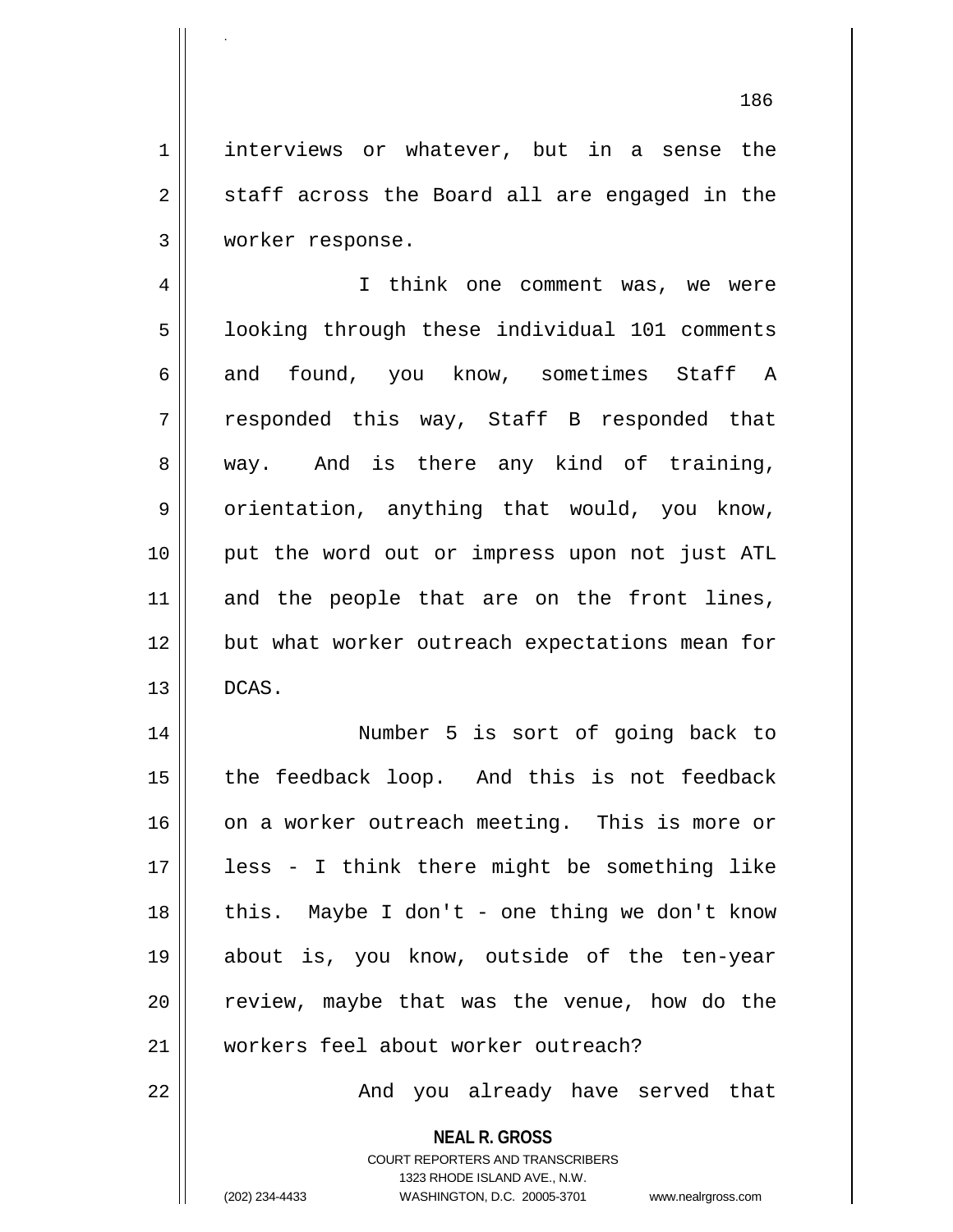**NEAL R. GROSS** COURT REPORTERS AND TRANSCRIBERS 1323 RHODE ISLAND AVE., N.W.  $1 \parallel$  survey or that feedback, but that's sort of a 2 || natural question quite apart from what we  $3 \parallel$  think. What do the workers think? 4 And I wasn't clear on that, but I 5 | thought it was something the Work Group, you  $6$  || know, might find appealing. 7 MEMBER MUNN: Although, not being a 8 || true survey wonk, but knowing a lot about 9 surveys, I have to observe that cases like 10 this do not lend themselves to the kind of end 11 || customer survey that one normally gets, 12 **because** the customer's view of how successful 13 || the program is depends entirely upon whether 14 or not they received the kind of end result  $15$  || that they anticipated, not on how they were 16 | treated in between that time. 17 MR. FITZGERALD: Yes, and I grant 18 || you that. 19 MEMBER MUNN: And as a result, I 20 || can't see that you could anticipate any 21 meaningful result from a survey of that type,  $22$  || an internal survey of the people who handled

.

(202) 234-4433 WASHINGTON, D.C. 20005-3701 www.nealrgross.com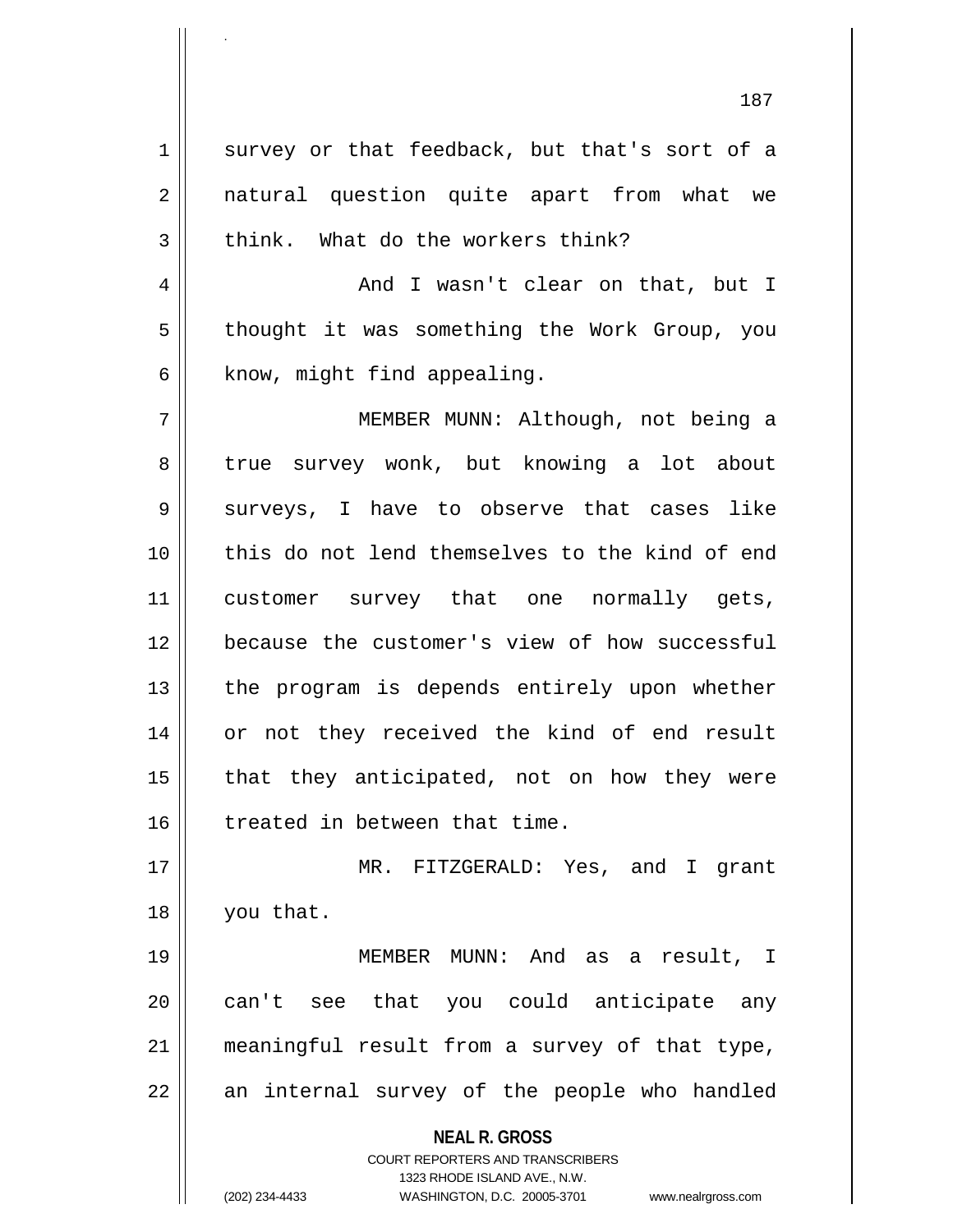1 || material.

.

| $\overline{2}$ | And a review, you know, you've                                                                                                                                         |
|----------------|------------------------------------------------------------------------------------------------------------------------------------------------------------------------|
| 3              | posed the proper questions, I think, here.                                                                                                                             |
| 4              | MR. FITZGERALD: Well, I was just                                                                                                                                       |
| 5              | going to say I think whether anyone does that,                                                                                                                         |
| 6              | I suspect, you know, this has come up a long                                                                                                                           |
| 7              | time ago and I agree. I think it's fraught                                                                                                                             |
| 8              | $with -$                                                                                                                                                               |
| 9              | MEMBER<br>$MUNN$ :<br>Not meaningful                                                                                                                                   |
| 10             | results.                                                                                                                                                               |
| 11             | MR. FITZGERALD: - fraught with                                                                                                                                         |
| 12             | issues of, you know, if I don't get, you know,                                                                                                                         |
| 13             | compensated, don't get this or that, you know,                                                                                                                         |
| 14             | I'm not happy. So, therefore, that colors the                                                                                                                          |
| 15             | process.                                                                                                                                                               |
| 16             | But even beyond that, just the                                                                                                                                         |
| 17             | question of that kind of feedback loop would                                                                                                                           |
| 18             | be something that would be relevant, I think,                                                                                                                          |
| 19             | to this whole thing.                                                                                                                                                   |
| 20             | MEMBER MUNN: Hmm.<br>I don't know                                                                                                                                      |
| 21             | what it would get for you.                                                                                                                                             |
| 22             | MR. FITZGERALD: Well, actually,                                                                                                                                        |
|                | <b>NEAL R. GROSS</b><br><b>COURT REPORTERS AND TRANSCRIBERS</b><br>1323 RHODE ISLAND AVE., N.W.<br>(202) 234-4433<br>WASHINGTON, D.C. 20005-3701<br>www.nealrgross.com |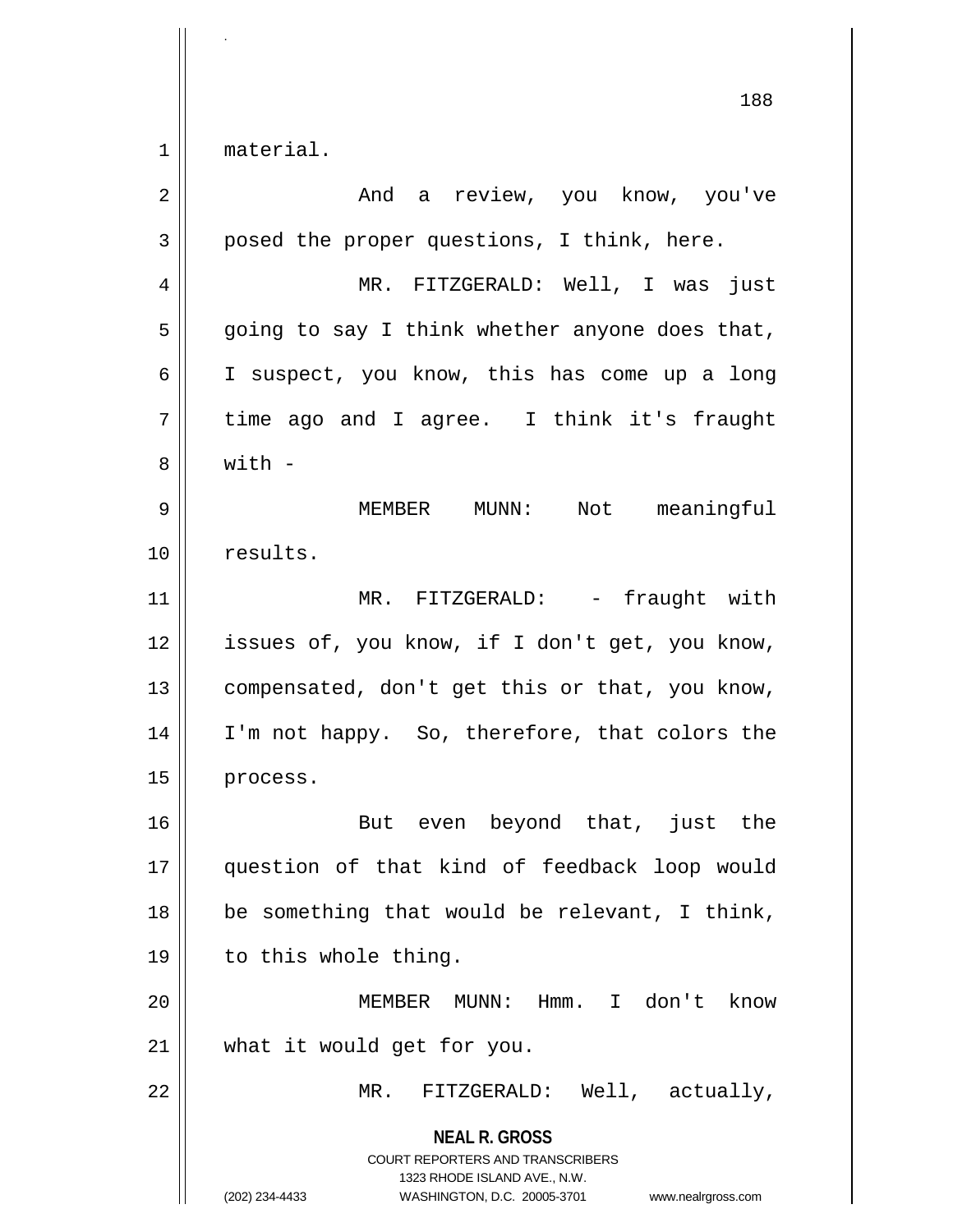**NEAL R. GROSS** COURT REPORTERS AND TRANSCRIBERS 1323 RHODE ISLAND AVE., N.W. 1 || part of it is informational. Is it done or  $2 \parallel$  has it been attempted, thought of, you know,  $3 \parallel$  that kind of thing is really part of it and 4 || not really suggesting anything specific. 5 Just sort of a question of 6 feedback and how it's addressed or whether it  $7 \parallel$  be worth addressing, that kind of thing. 8 MR. McDOUGALL: If I may, I think 9 Wanda is exactly right. If you ask 10 stakeholders was the worker outreach 11 | effective, they're going to view it completely  $12$  | through the prism of: did I get what I wanted 13  $\parallel$  out of it, did I get that, you know, if I was 14 making a specific argument, did they buy that 15 | argument completely? 16 || So, you know, to just do some kind 17 || of an opinion survey, you know, like a 18 || customer service survey, I don't think that's 19 || going to be effective. 20 I think this probably, if you were 21 going to continue to do this, might lend 22 itself better to a more social-science-

.

(202) 234-4433 WASHINGTON, D.C. 20005-3701 www.nealrgross.com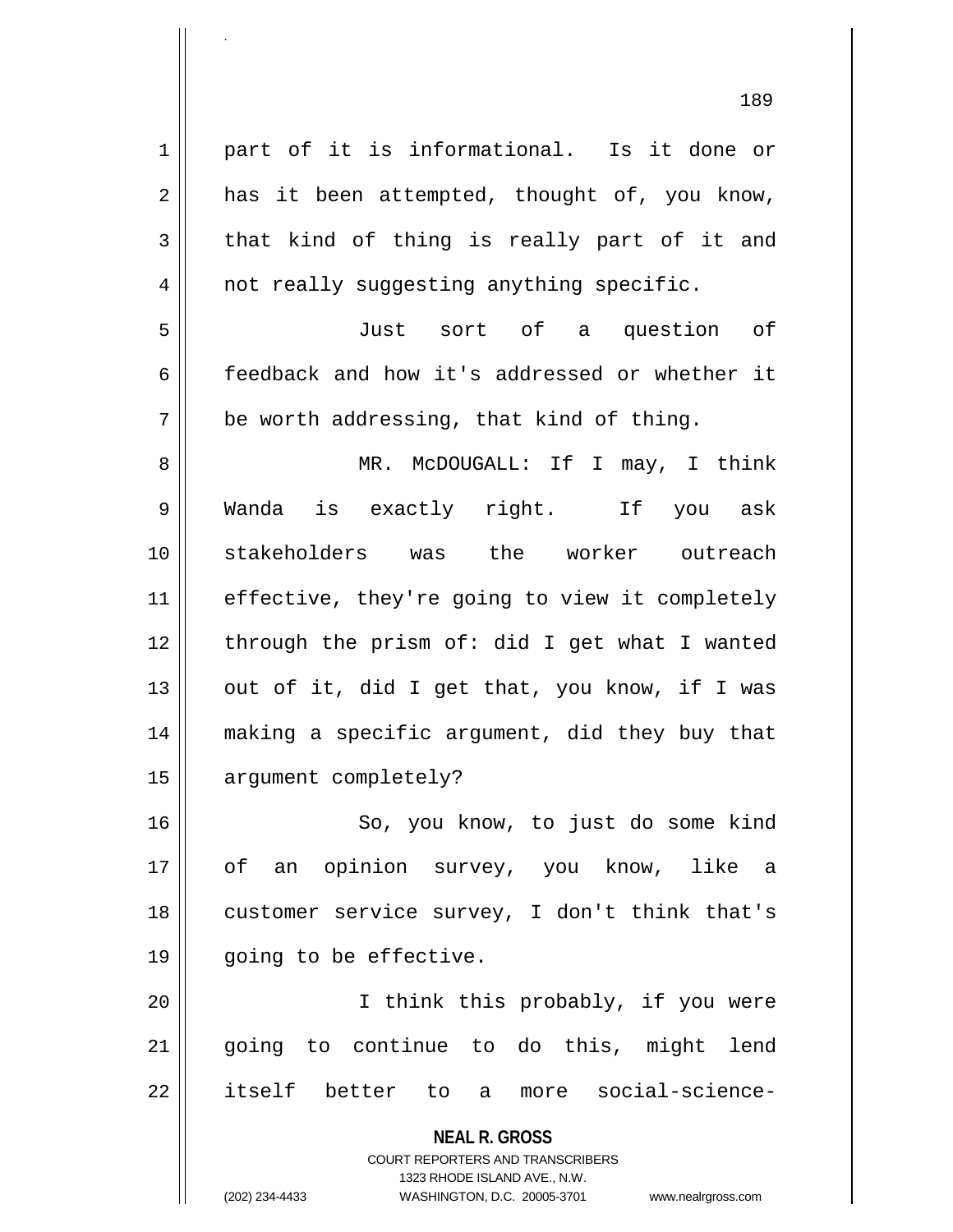**NEAL R. GROSS** COURT REPORTERS AND TRANSCRIBERS 1323 RHODE ISLAND AVE., N.W. (202) 234-4433 WASHINGTON, D.C. 20005-3701 www.nealrgross.com 190 1 | oriented process evaluation than to some kind  $2 \parallel$  of a statistical analysis. 3 || I think it would be better, faster  $4 \parallel$  and cheaper to do it that way. 5 CHAIR BEACH: I think the survey  $6 \parallel$  was a suggestion, but it's open to, you know, 7 different ideas of how to maybe answer that or 8 measure it. 9 MR. FITZGERALD: Well, the ten-year  $10$  | review, I think -11 CHAIR BEACH: Is one way, yes. 12 MR. FITZGERALD: - was probably 13 || the most prominent thing that's happened that 14 || tried to ask those kinds of questions and seek  $15$  || input. 16 MEMBER MUNN: And I'll go back to 17 || my original concern when we first started this 18 process, which is: and what are we going to  $19 \parallel$  get out of it? 20 || If what we expect to get out of it 21 is assurance inside this Work Group that the  $22 \parallel$  process that our agency has established is a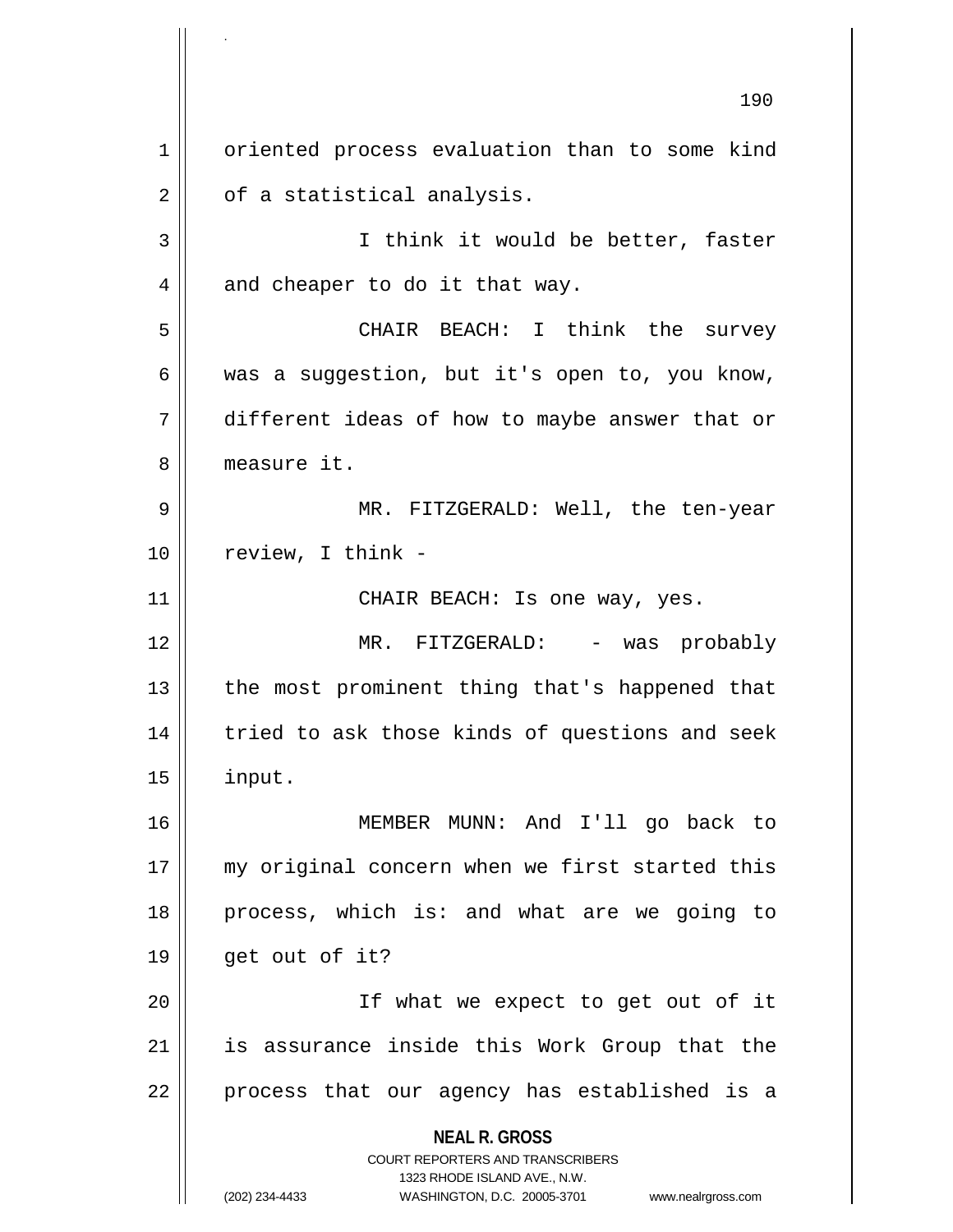**NEAL R. GROSS** COURT REPORTERS AND TRANSCRIBERS 1323 RHODE ISLAND AVE., N.W. (202) 234-4433 WASHINGTON, D.C. 20005-3701 www.nealrgross.com 191 1 || good one and it's working, then that's one  $2 \parallel$  point. 3 || But if we expect to get some other 4 || kind of statistical data for it, then my 5 | question remains: to what end? 6 CHAIR BEACH: Well, it's an 7 | important question. 8 MEMBER MUNN: It's an important 9 || question for the Work Group, but that is - if 10 we're going to recognize that this is 11 || specifically information for the Work Group -12 CHAIR BEACH: And the Board and the 13 agency. 14 MEMBER MUNN: By definition, the 15 Work Group is doing the work for the Board.  $16$  But if we have other purposes for it, then we 17 need to understand what our purposes are 18 before we think in terms of other similar 19 | programs or moving onward. 20 CHAIR BEACH: Right. And that 21 would be interesting to get NIOSH's input. 22 MEMBER MUNN: It will.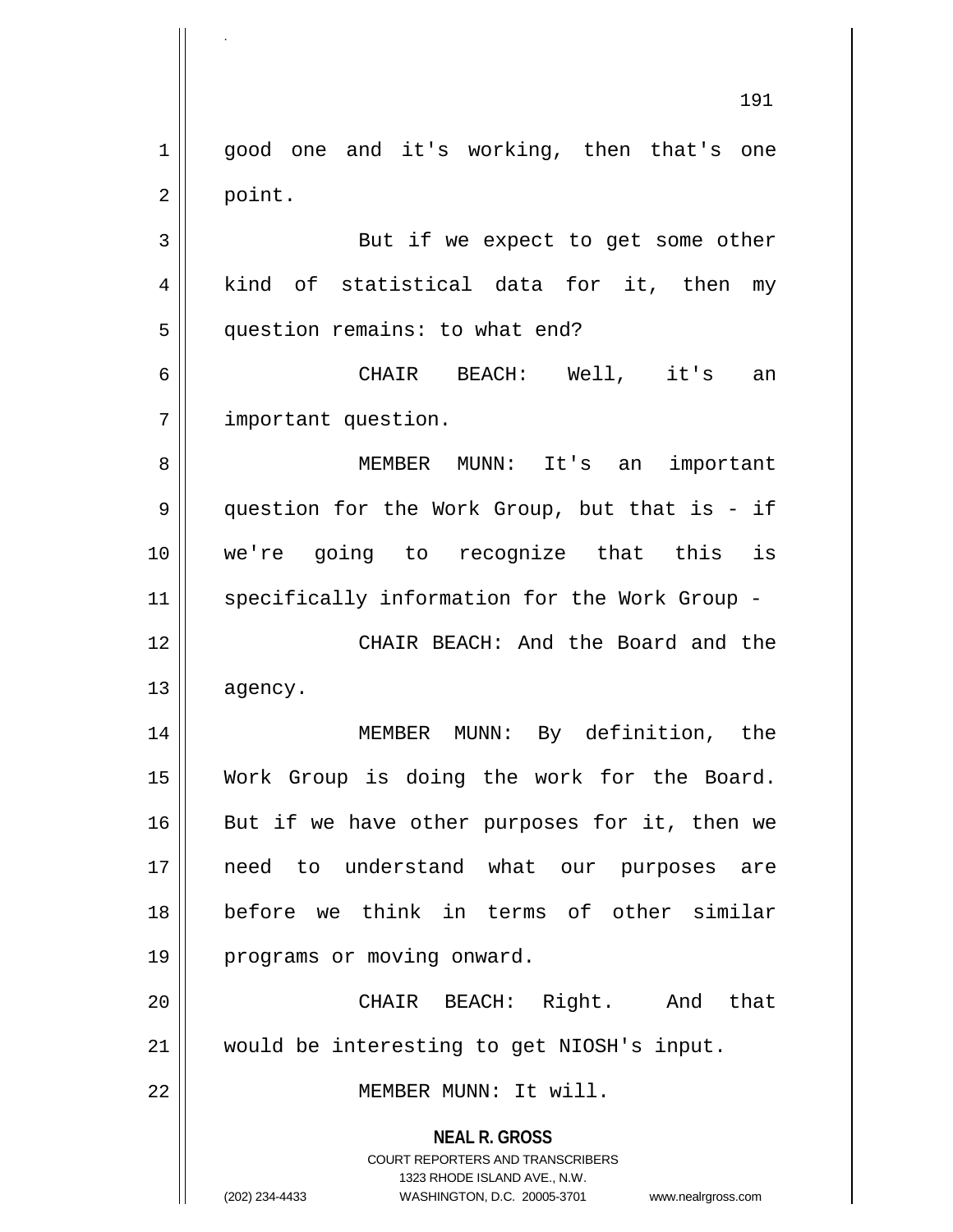1 CHAIR BEACH: So, you've got one 2 more, Joe?

3 MR. FITZGERALD: Well, no. Just to 4 || respond, I think, you know, going back to the  $5 \parallel$  origins of this, you know, the objective, the 6 Objective 3, you know, how can one gauge 7 whether consideration is being given to 8 information received from workers through the 9 worker outreach efforts and adequately 10 communicated and considered.

11 And this was one avenue that the 12 Work Group wanted to test as to whether one 13 || could answer the question how well were things 14 going.

15 And, you know, there's other ways 16 to do it, but this was the one that I think 17 was the desired test.

18 || So, and that's where we're at. I 19 mean, the test is done and these are the kinds 20 || of results. I think it's not, you know, again 21 I think I emphasized earlier it's not a  $22 \parallel$  statistical review. I mean, it's easy to see

> **NEAL R. GROSS** COURT REPORTERS AND TRANSCRIBERS

> > 1323 RHODE ISLAND AVE., N.W.

.

(202) 234-4433 WASHINGTON, D.C. 20005-3701 www.nealrgross.com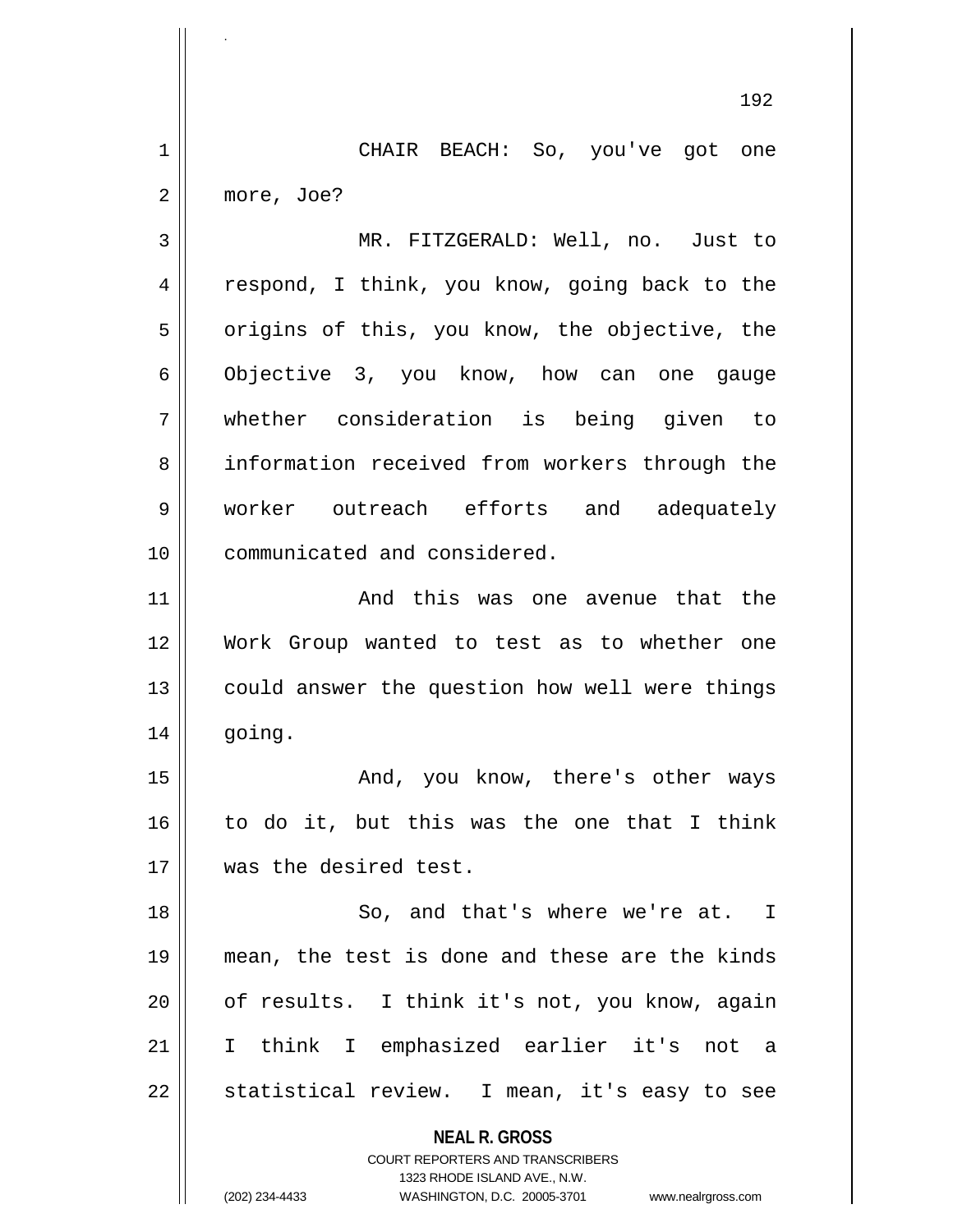$1$  it that way, but it isn't.

.

| 2  | I think where that sense may come                                                                                                                               |
|----|-----------------------------------------------------------------------------------------------------------------------------------------------------------------|
| 3  | from is that to narrow the scope, you know, we                                                                                                                  |
| 4  | had to come up with some kind of sampling                                                                                                                       |
| 5  | regime. And that had to be representative of                                                                                                                    |
| 6  | the different categories that were being                                                                                                                        |
| 7  | considered of comments.                                                                                                                                         |
| 8  | You didn't want to lose whole                                                                                                                                   |
| 9  | categories, so we did apply a random sampling                                                                                                                   |
| 10 | regime to that to narrow it down.                                                                                                                               |
| 11 | But beyond that, again, you're                                                                                                                                  |
| 12 | really taking a group of comments and using                                                                                                                     |
| 13 | the guidelines that the Work Group has                                                                                                                          |
| 14 | provided, judging the degree of response,                                                                                                                       |
| 15 | degree of response and degree to which the                                                                                                                      |
| 16 | substance of those comments were considered in                                                                                                                  |
| 17 | the review process and reflected in documents,                                                                                                                  |
| 18 | and that's it, you know.                                                                                                                                        |
| 19 | When you get right down to the                                                                                                                                  |
| 20 | core of what was done, that's it. It's not a                                                                                                                    |
| 21 | statistical analysis, it's very much<br>an                                                                                                                      |
| 22 | overview, you know. The forest, not the                                                                                                                         |
|    | <b>NEAL R. GROSS</b><br>COURT REPORTERS AND TRANSCRIBERS<br>1323 RHODE ISLAND AVE., N.W.<br>(202) 234-4433<br>WASHINGTON, D.C. 20005-3701<br>www.nealrgross.com |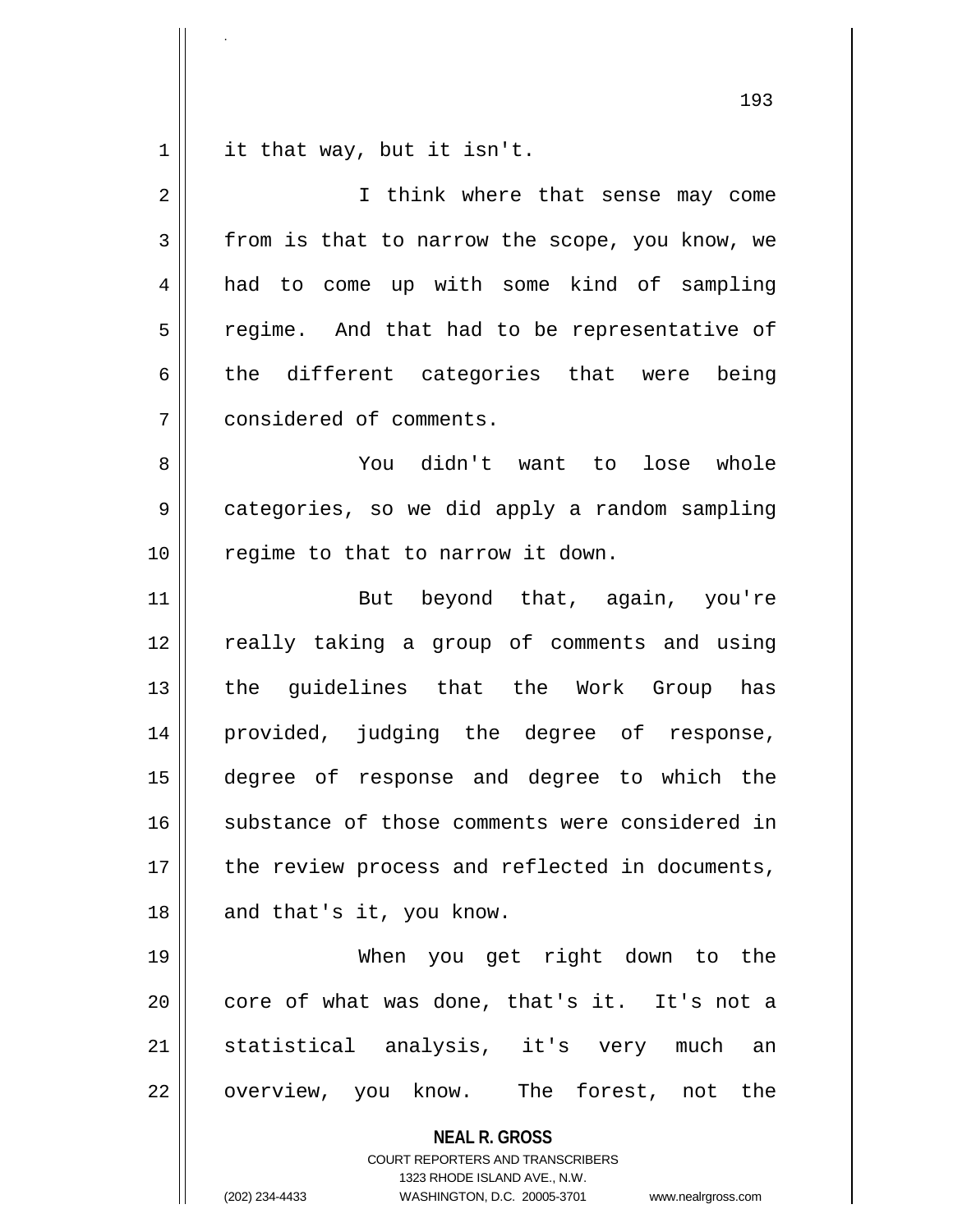$1 \parallel$  trees.

.

| $\overline{2}$ | And that's one thing I want to                                                                                                                                         |
|----------------|------------------------------------------------------------------------------------------------------------------------------------------------------------------------|
| 3              | emphasize. We wanted to be rigorous so that                                                                                                                            |
| 4              | this wasn't sort of a, you know, an off-the-                                                                                                                           |
| 5              | top-of-the-head type of thing.                                                                                                                                         |
| 6              | But on the other hand, didn't want                                                                                                                                     |
| 7              | to lose the reality that in a sense this is an                                                                                                                         |
| 8              | overview based on a collection of comments                                                                                                                             |
| 9              | that were large enough that this was                                                                                                                                   |
| 10             | representative.                                                                                                                                                        |
| 11             | And the results<br>speak for                                                                                                                                           |
| 12             | themselves that I was, to some extent,                                                                                                                                 |
| 13             | surprised that even as far back as 2004-2005                                                                                                                           |
| 14             | for direct questions and direct concerns, one                                                                                                                          |
| 15             | find in most almost all cases, a<br>can                                                                                                                                |
| 16             | substantive response and due consideration.                                                                                                                            |
| 17             | something this Work<br>And that's                                                                                                                                      |
| 18             | Group, I don't think, really had a handle on                                                                                                                           |
| 19             | and there wasn't any clear idea that that was                                                                                                                          |
| 20             | the case.                                                                                                                                                              |
| 21             | I think that's pretty significant                                                                                                                                      |
| 22             | to be able to at least come away with that                                                                                                                             |
|                | <b>NEAL R. GROSS</b><br><b>COURT REPORTERS AND TRANSCRIBERS</b><br>1323 RHODE ISLAND AVE., N.W.<br>(202) 234-4433<br>WASHINGTON, D.C. 20005-3701<br>www.nealrgross.com |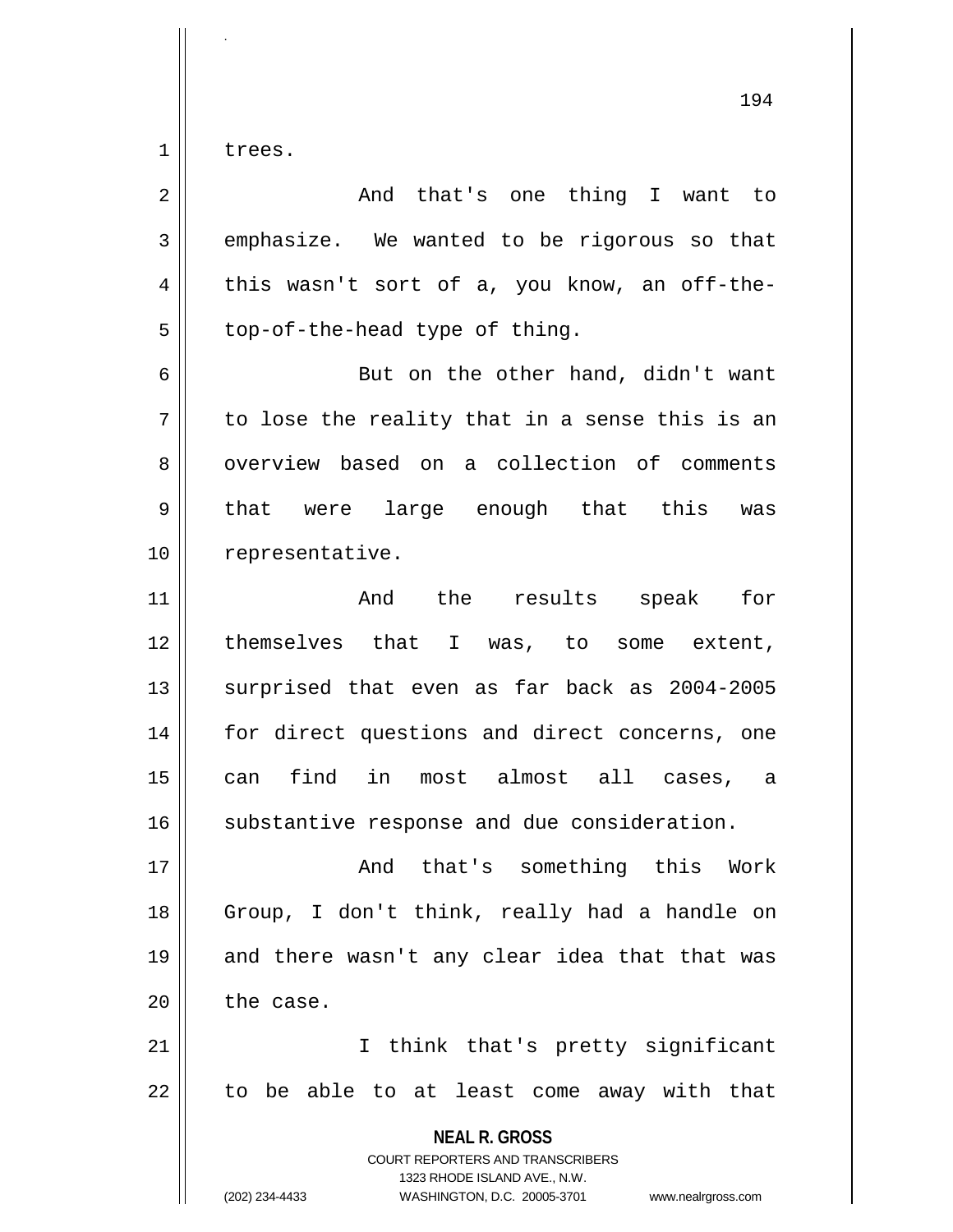$1$  kind of result.

| 2  | Now, you know, we did point out                                                                                                                                 |
|----|-----------------------------------------------------------------------------------------------------------------------------------------------------------------|
| 3  | that it's not pure. There's a number of, you                                                                                                                    |
| 4  | know, notable glitches, but not ones that you                                                                                                                   |
| 5  | wouldn't expect in that early time frame.                                                                                                                       |
| 6  | So, you know, I think that's a                                                                                                                                  |
| 7  | pretty bracing result that the Work Group                                                                                                                       |
| 8  | wanted to have, and has it.                                                                                                                                     |
| 9  | Now, the question of getting there                                                                                                                              |
| 10 | efficiently, I think, is a valid one. And                                                                                                                       |
| 11 | that's one that I think the Work Group has to                                                                                                                   |
| 12 | look at.                                                                                                                                                        |
| 13 | But I think what's, you know,                                                                                                                                   |
| 14 | after lunch we can, you know, bore into this,                                                                                                                   |
| 15 | but that's at the Work Group's, you know, your                                                                                                                  |
| 16 | discretion.                                                                                                                                                     |
| 17 | MUNN: We'll leave that to<br>MEMBER                                                                                                                             |
| 18 | Madam Chair.                                                                                                                                                    |
| 19 | MR. FITZGERALD: I was not going to                                                                                                                              |
| 20 | lead you on that one. It's up to you, but I                                                                                                                     |
| 21 | think the real question is, you know, is this                                                                                                                   |
| 22 | a tool that the Work Group would find useful                                                                                                                    |
|    | <b>NEAL R. GROSS</b><br>COURT REPORTERS AND TRANSCRIBERS<br>1323 RHODE ISLAND AVE., N.W.<br>(202) 234-4433<br>WASHINGTON, D.C. 20005-3701<br>www.nealrgross.com |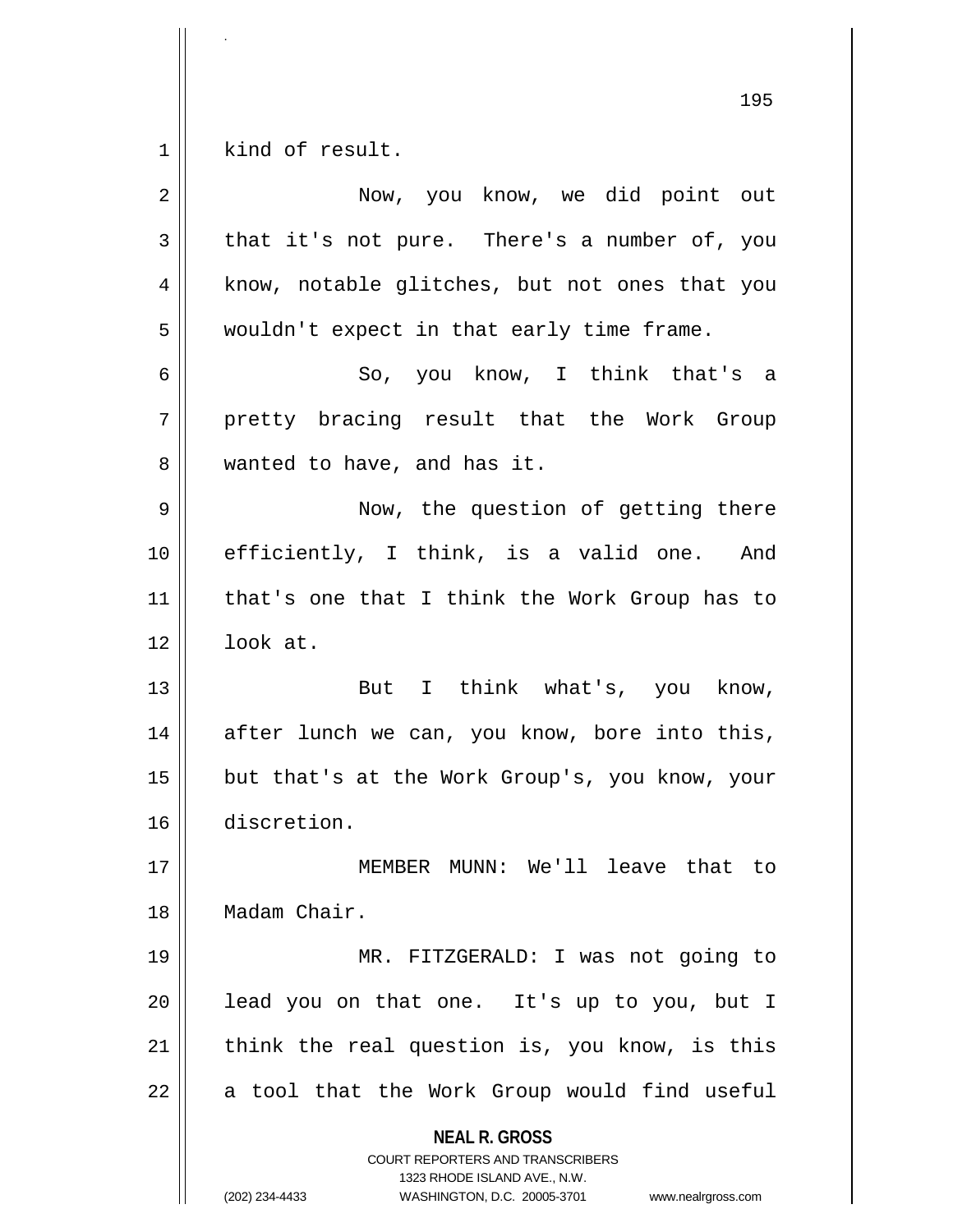196  $1 \parallel$  to bring up to date since this is such a dated  $2 \parallel$  review: six, seven, eight years ago. 3 || But not one to replace, I think,  $4 \parallel$  what the organization has to accomplish within 5 DCAS, which is the one that matters most and 6  $\parallel$  which is, how do you know it's going well, how 7 does DCAS know it's going well, and how do you 8 gauge the expectations and whether or not  $9 \parallel$  those expectations are being met. 10 And I think, you know, anything we 11 do is just a sampling no matter what. It's an 12 assurance which I think is what the Board is 13 || here for, but it's not going to replace, you 14 || know, the kind of management, commitment and 15 attention that would take place within the 16 | organization. 17 || So, this is just again keeping 18 || things in perspective. It's a rough sample, 19 something that gives you more assurance, but 20 it's not going to be so precise as to replace 21 what NIOSH management would need to do in any  $22 \parallel$  case.

**NEAL R. GROSS**

COURT REPORTERS AND TRANSCRIBERS 1323 RHODE ISLAND AVE., N.W. (202) 234-4433 WASHINGTON, D.C. 20005-3701 www.nealrgross.com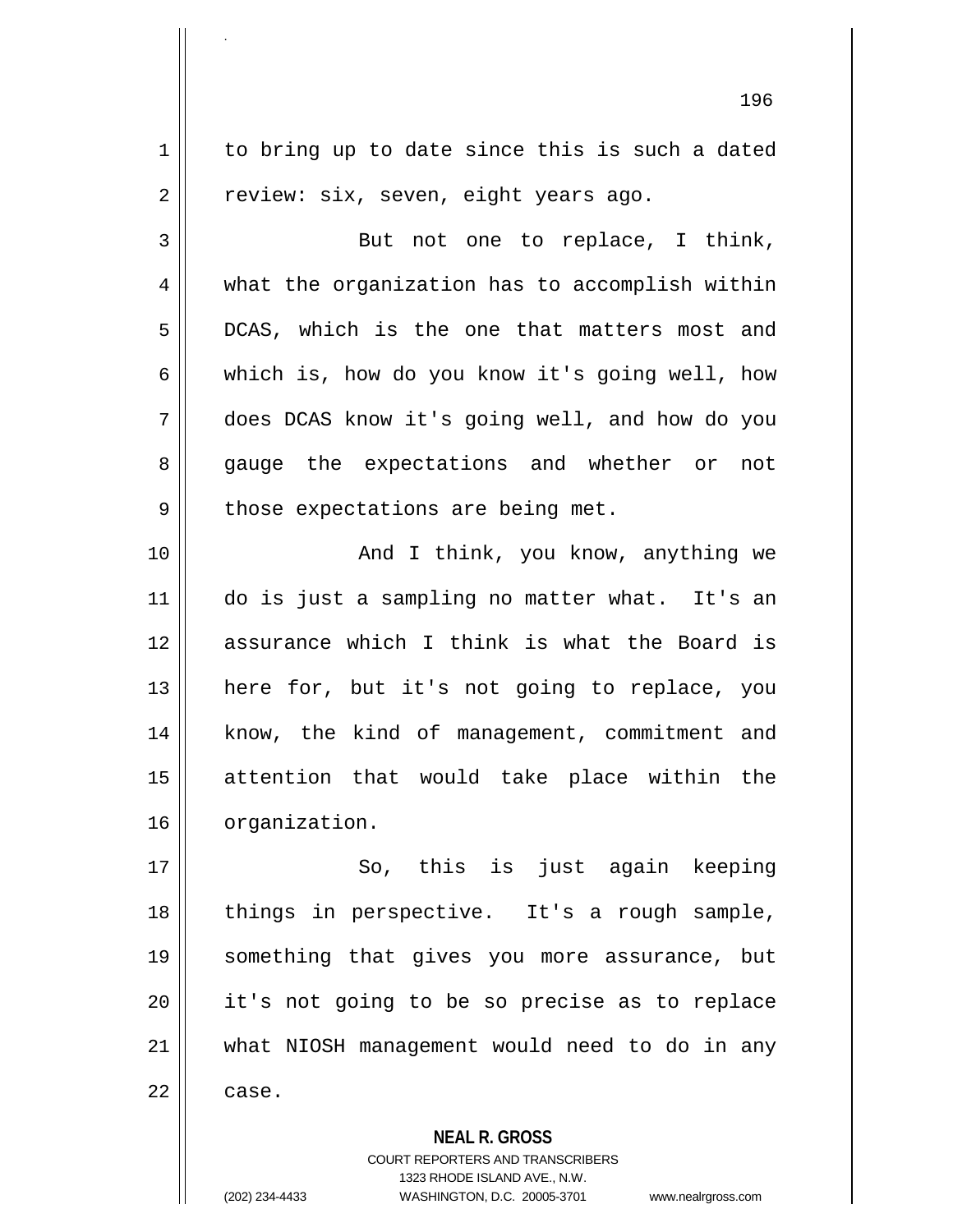**NEAL R. GROSS** COURT REPORTERS AND TRANSCRIBERS 1323 RHODE ISLAND AVE., N.W. (202) 234-4433 WASHINGTON, D.C. 20005-3701 www.nealrgross.com 197 1 | CHAIR BEACH: All right. Everybody 2 | ready for lunch? 3 || MEMBER MUNN: Oh, yes. 4 | CHAIR BEACH: Okay. So, let's take  $5$  an hour. Back at 1:30. 6 | (Whereupon, the above-entitled  $7$  matter went off the record at 12:26 p.m. and  $8 \parallel$  resumed at 1:33 p.m.) 9 10 11 12 13 14 15 16 17 18 19 20 21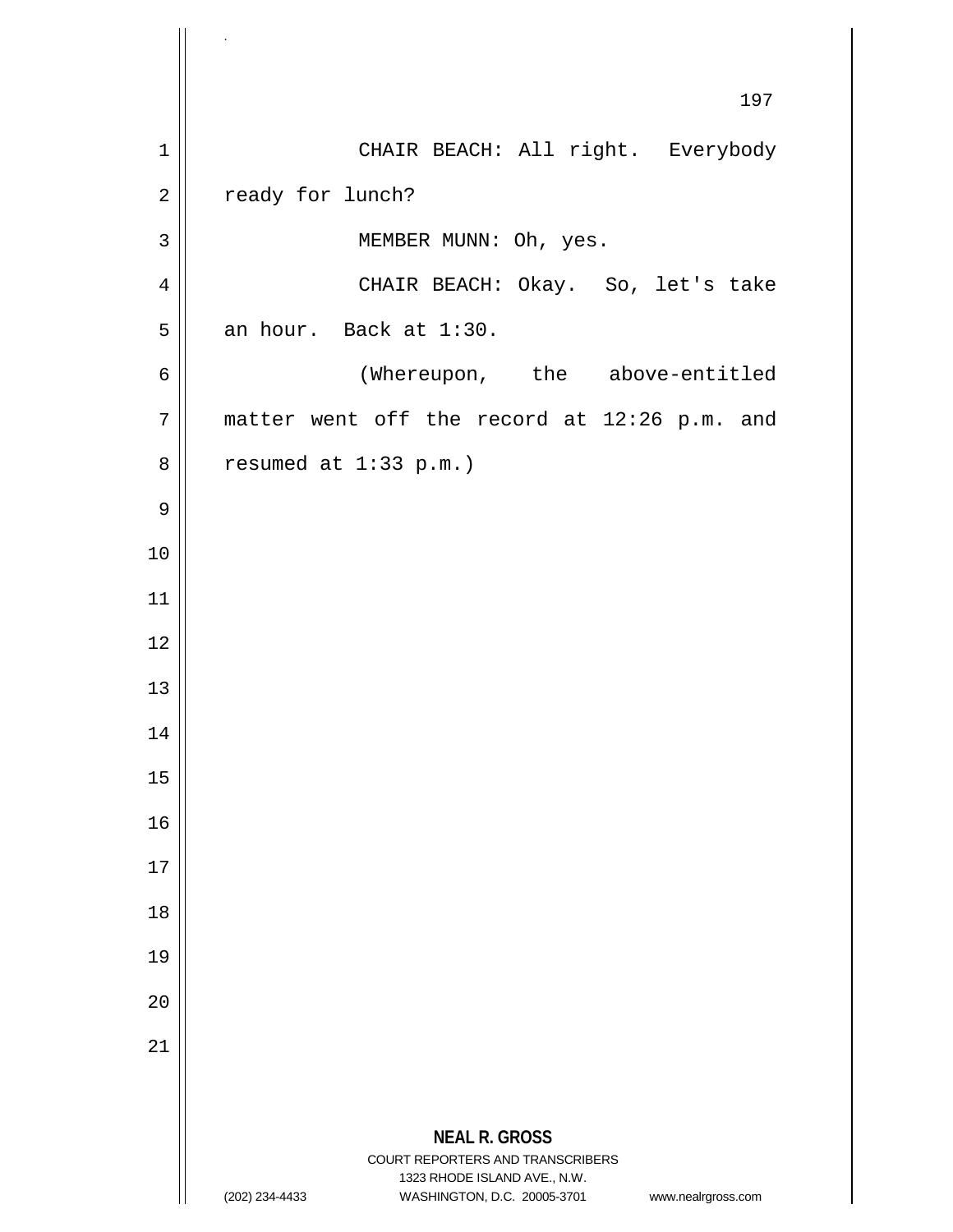**NEAL R. GROSS** COURT REPORTERS AND TRANSCRIBERS 198  $1$   $A-F-T-E-R-N-O-O-N$   $S-E-S-S-I-O-N$ 2  $\parallel$  1:33 p.m. 3 MR. KATZ: We are back. This is 4 the Advisory Board on Radiation and Worker 5 Health, Worker Outreach Work Group. We're 6 back after a lunch break. 7 CHAIR BEACH: Okay. So, we just 8 finished up SC&A's report on the Rocky Flats 9 pilot study. And I think at this time let's 10 go ahead before we get into any Work Group 11 discussion, let's go ahead and I'd like to 12 turn it over to NIOSH to kind of give us 13 || feedback, forward steps, kind of what you guys  $14$  | are feeling or thinking there. 15 MR. HINNEFELD: Okay. Well, this 16 is Stu. I think the recommendations here are 17 || pretty thoughtful and pretty well positioned. 18 I kind of have this general 19 feeling that, well, gee, we're doing better at 20 worker outreach and responsiveness than we 21 used to be, but, you know, how do I really  $22 \parallel$  know that, is a good question. So, what can

> 1323 RHODE ISLAND AVE., N.W. (202) 234-4433 WASHINGTON, D.C. 20005-3701 www.nealrgross.com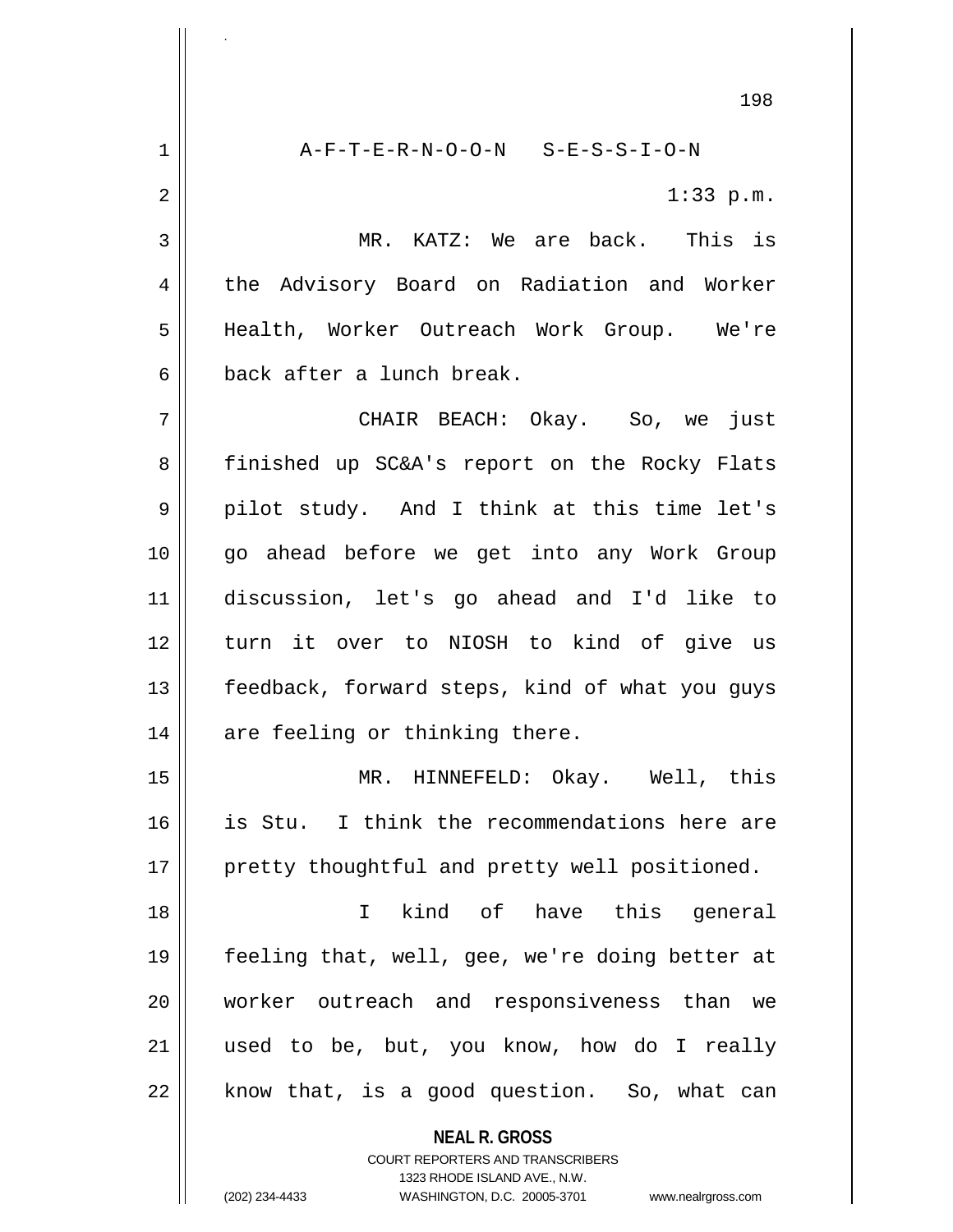$1 \parallel$  we do along those lines?

.

| $\overline{2}$ | I'm not particularly ready to                                                                                                                                          |
|----------------|------------------------------------------------------------------------------------------------------------------------------------------------------------------------|
| 3              | speak with any specificity here today, but I                                                                                                                           |
| 4              | think these are some worthwhile<br>do                                                                                                                                  |
| 5              | recommendations on whether we can really show                                                                                                                          |
| 6              | a concrete action going forward.                                                                                                                                       |
| 7              | And each one of them I'm not real                                                                                                                                      |
| 8              | sure, but I think it's a pretty good set of                                                                                                                            |
| 9              | things that we need to be thinking about as we                                                                                                                         |
| 10             | go forward.                                                                                                                                                            |
| 11             | There are ways, and I know there                                                                                                                                       |
| 12             | will be - there is a built-in bias when you                                                                                                                            |
| 13             | poll people about their satisfaction with the                                                                                                                          |
| 14             | program, because a lot of it depends on the                                                                                                                            |
| 15             | outcome of their claim if they're a claimant,                                                                                                                          |
| 16             | but there are ways to do things like gather                                                                                                                            |
| 17             | information about their perceptions perhaps in                                                                                                                         |
| 18             | a slightly different way like focus groups and                                                                                                                         |
| 19             | things like that.                                                                                                                                                      |
| 20             | And NIOSH has organizations that                                                                                                                                       |
| 21             | run - routinely run focus groups for various                                                                                                                           |
| 22             | issues. We might be able to enlist some help                                                                                                                           |
|                | <b>NEAL R. GROSS</b><br><b>COURT REPORTERS AND TRANSCRIBERS</b><br>1323 RHODE ISLAND AVE., N.W.<br>(202) 234-4433<br>WASHINGTON, D.C. 20005-3701<br>www.nealrgross.com |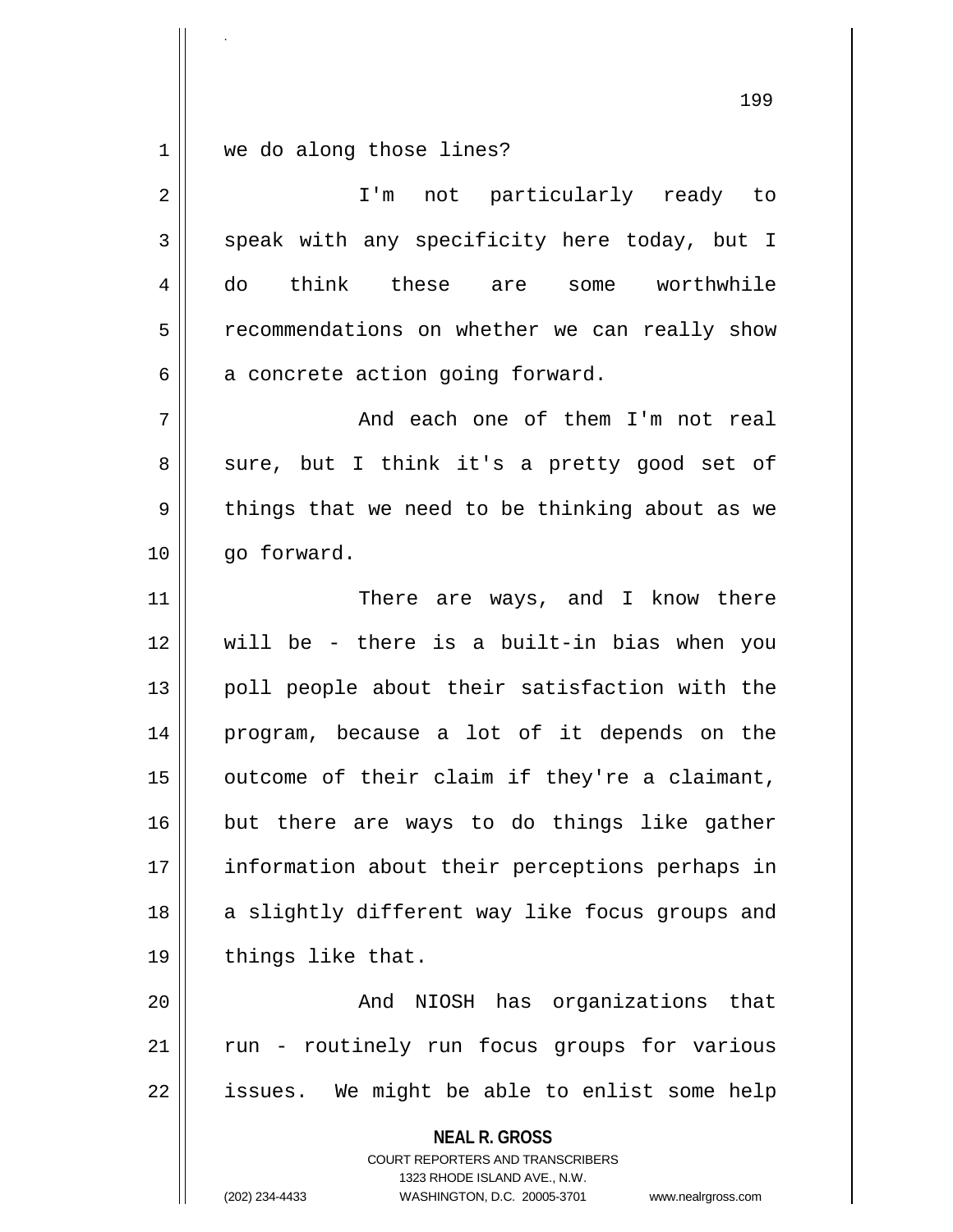$1 \parallel$  and do some things like that.

.

| $\overline{2}$ | But it certainly is, I think, a               |
|----------------|-----------------------------------------------|
| 3              | worthwhile set of recommendations and it      |
| 4              | speaks to the obligation of the management of |
| 5              | the organization to have some way to get the  |
| 6              | picture of how they're doing in this arena.   |
| 7              | So, other than that, other than               |
| 8              | saying I think the recommendations are done   |
| 9              | pretty well, I don't know that I have much    |
| 10             | else to offer.                                |
| 11             | CHAIR BEACH: I guess I would like             |
| 12             | to ask, do you see value in this?             |
| 13             | MR. HINNEFELD: Well, sure. The                |
| 14             | thing about this is it provides an outsider's |
| 15             | perspective. An outside organization has come |
| 16             | and taken what evidence they could find and   |
| 17             | provided this assessment, which is like - I   |
| 18             | don't have a similar internal assessment that |
| 19             | I can hand you. So, it's certainly valuable   |
| 20             | from that, because it provides some feedback  |
| 21             | that we've not gone out and, you know, we've  |
| 22             | not tried to do an assessment on our own and  |

**NEAL R. GROSS** COURT REPORTERS AND TRANSCRIBERS

1323 RHODE ISLAND AVE., N.W.

(202) 234-4433 WASHINGTON, D.C. 20005-3701 www.nealrgross.com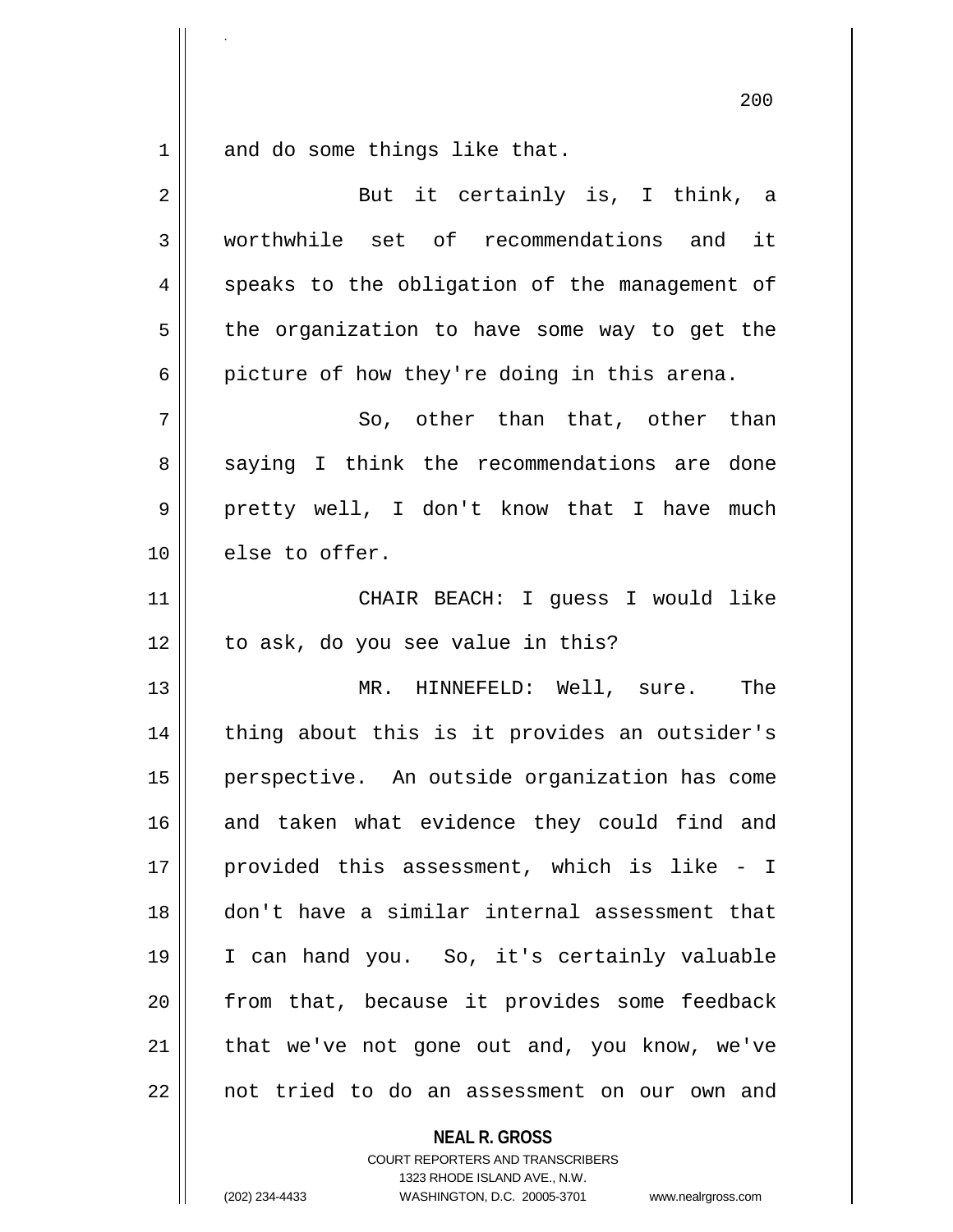1 | haven't really tried to structure one. So, I  $2 \parallel$  think it's really valuable from that  $3 \parallel$  standpoint.

.

4 Having been at one place, I guess  $5 \parallel$  the debate would be, is it valuable to go 6 || forward with something else, with another  $7 \parallel$  sample or another pilot or another, you know, 8 | other investigation, or is there more value in 9 fleshing out some of these recommendations 10 about how could this work?

11 || I mean, give us a shot first on 12 what we feel like might be possible and going  $13$  || through that in order to have sort of a more 14 || real-time, continuous monitoring of how we're 15 doing as opposed to some sort of snapshot.

16 I mean, that's kind of my first 17 impression. So, I guess I'll just leave it at  $18 \parallel$  that.

19 Certainly the Work Group can  $20$  evaluate how they want to evaluate, but I 21 think the recommendations about what we should 22 || be doing in terms of our becoming smarter

> **NEAL R. GROSS** COURT REPORTERS AND TRANSCRIBERS 1323 RHODE ISLAND AVE., N.W. (202) 234-4433 WASHINGTON, D.C. 20005-3701 www.nealrgross.com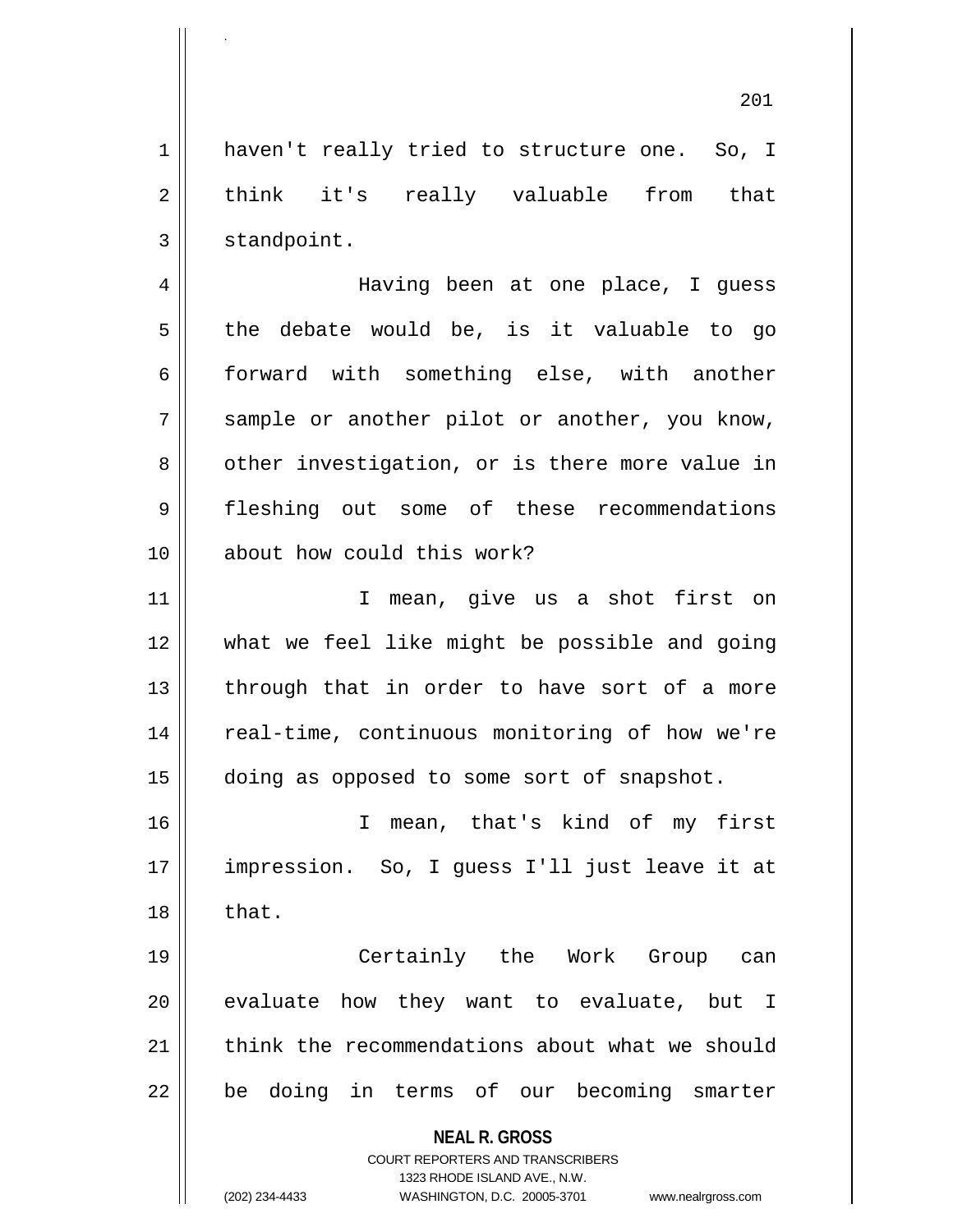**NEAL R. GROSS** COURT REPORTERS AND TRANSCRIBERS 1323 RHODE ISLAND AVE., N.W. 1 about how we're doing, you know, making it 2 || part of our routine operations to know how  $3 \parallel$  we're doing, I think that's a worthwhile set 4 | of recommendations. 5 CHAIR BEACH: And I don't want to  $6 \parallel$  lose any momentum either. So, that's another,  $7 \parallel$  you know, aspect of what I was thinking about. 8 MR. HINNEFELD: That implies that 9 we have some in any aspect of what we're 10 | trying to do. 11 CHAIR BEACH: Well, we're here, 12 we're talking about this. So, there's a 13 || little bit of momentum there, yes. 14 I mean, it's been a year since we 15 met and, you know, we've made progress. 16 || Hopefully the procedure will be put in place, 17 || but it's been languishing for years. So, some 18 of that, you know, we need to keep the 19 momentum going forward. 20 Work Group Members? 21 || MEMBER MUNN: Yes, surprise. Wanda  $22$  | has something to say.

.

<sup>(202) 234-4433</sup> WASHINGTON, D.C. 20005-3701 www.nealrgross.com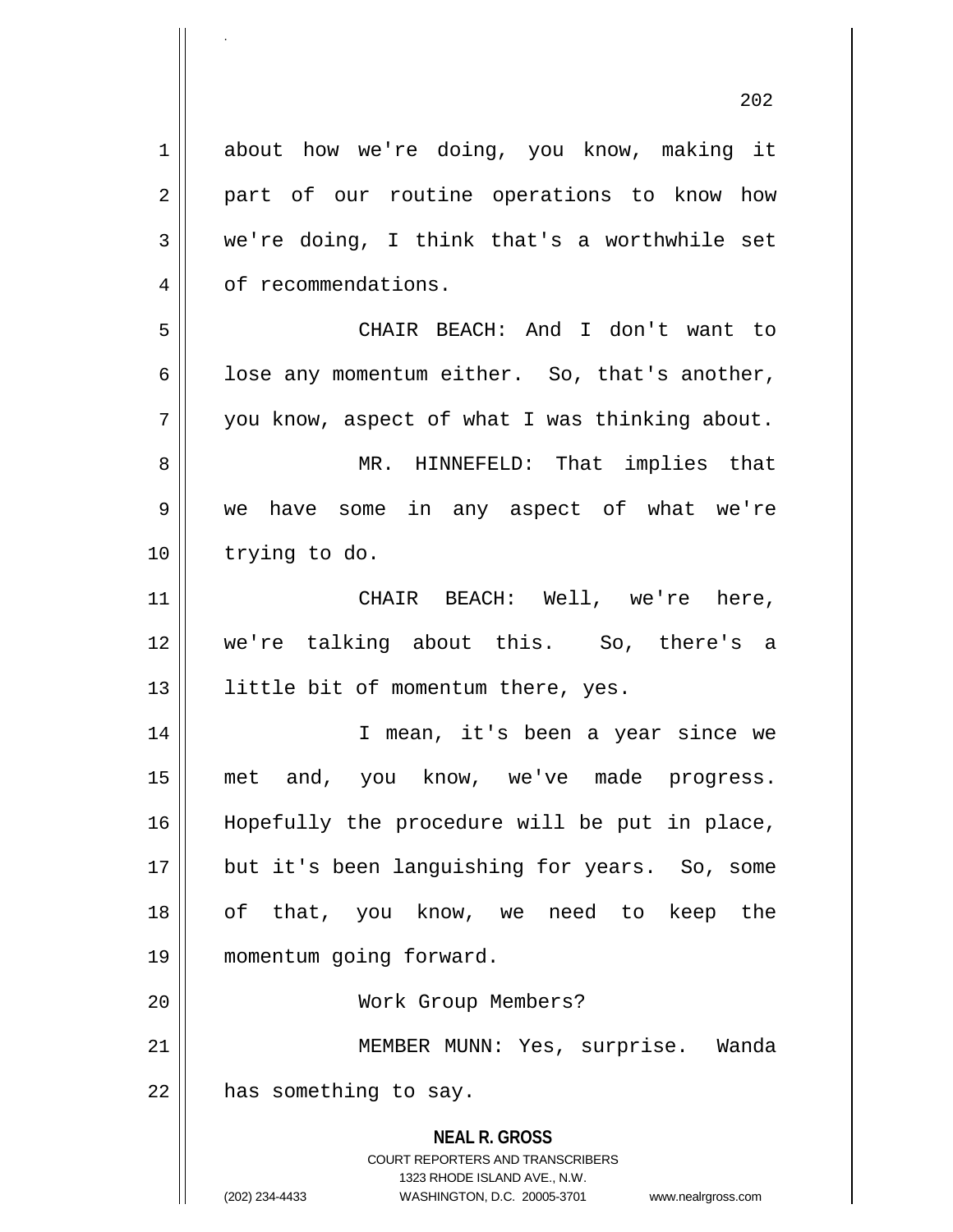**NEAL R. GROSS** 1 || I'm very pleased with the results 2 || of this review for several reasons. The 3 perception here has always been that DCAS and 4 all of the NIOSH people work very hard at  $5 \parallel$  attempting to see that worker outreach is a 6 || part of their culture. 7 Joe speaks to, is there a culture 8 of commitment, and I think that the culture of 9 continual improvement to their approach to 10 worker outreach is obvious to a person who 11 || works with them all the time. That's already 12 l there. 13 And in answer to the Number 4 14 question, yes, it is obvious that most of the 15  $\parallel$  staff members that we interact with as a Board 16 are oriented to effective outreach and they 17 || think that way and work that way, but it's 18 very nice to have SC&A say, yes, that does 19 || appear to be going on. 20 One of the things that would be 21 || really helpful - Stu has just said that 22 || there's no internal self-evaluation process

COURT REPORTERS AND TRANSCRIBERS

(202) 234-4433 WASHINGTON, D.C. 20005-3701 www.nealrgross.com

.

1323 RHODE ISLAND AVE., N.W.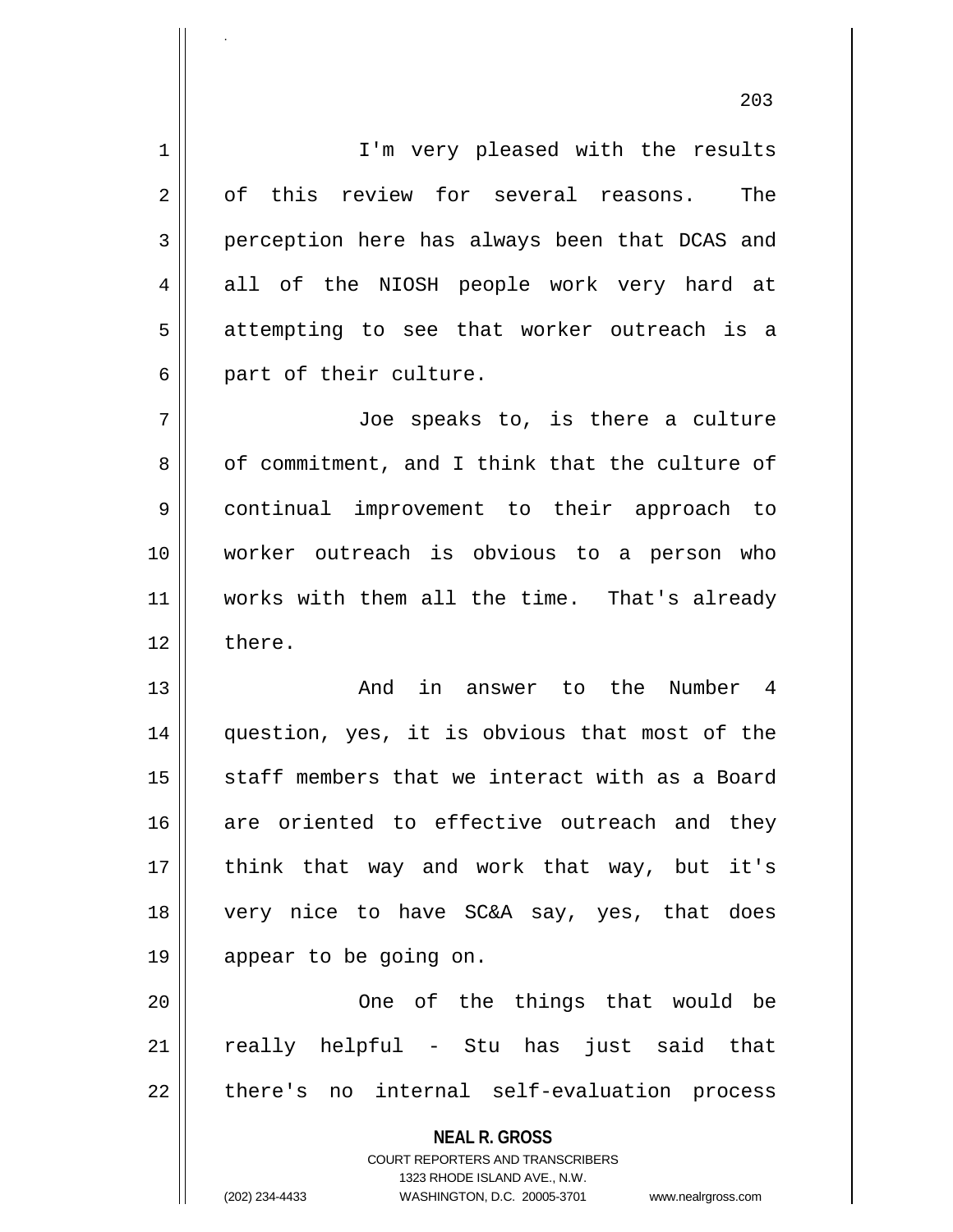$1 \parallel$  that's going on now.

.

| 2  | It seems that it would be very                 |
|----|------------------------------------------------|
| 3  | helpful if there were some thought given to    |
| 4  | the possibility of whether that's a meaningful |
| 5  | thing and -                                    |
| 6  | MR. HINNEFELD: Well, that's why                |
| 7  | we'll be going back. I mean, I think these     |
| 8  | recommendations, they seem, like I said,       |
| 9  | thoughtful and helpful. And I think I also     |
| 10 | said I'm not so sure I'll be able to show a    |
| 11 | concrete action on every one of them.          |
| 12 | MEMBER MUNN: No. Some of them are              |
| 13 | already answered. In my view, they're done.    |
| 14 | But the internal evaluation process is one     |
| 15 | that just, without thinking it all the way     |
| 16 | through, doesn't sound as though it would be a |
| 17 | major undertaking to establish at least some   |
| 18 | sort of a minor oversight of just once you     |
| 19 | think about it, there probably is something    |
| 20 | that is less strenuous than what we certainly  |
| 21 | have seen necessary that fits.                 |
| 22 | MR. HINNEFELD: Well, just some                 |
|    | <b>NEAL R. GROSS</b>                           |

COURT REPORTERS AND TRANSCRIBERS 1323 RHODE ISLAND AVE., N.W.

(202) 234-4433 WASHINGTON, D.C. 20005-3701 www.nealrgross.com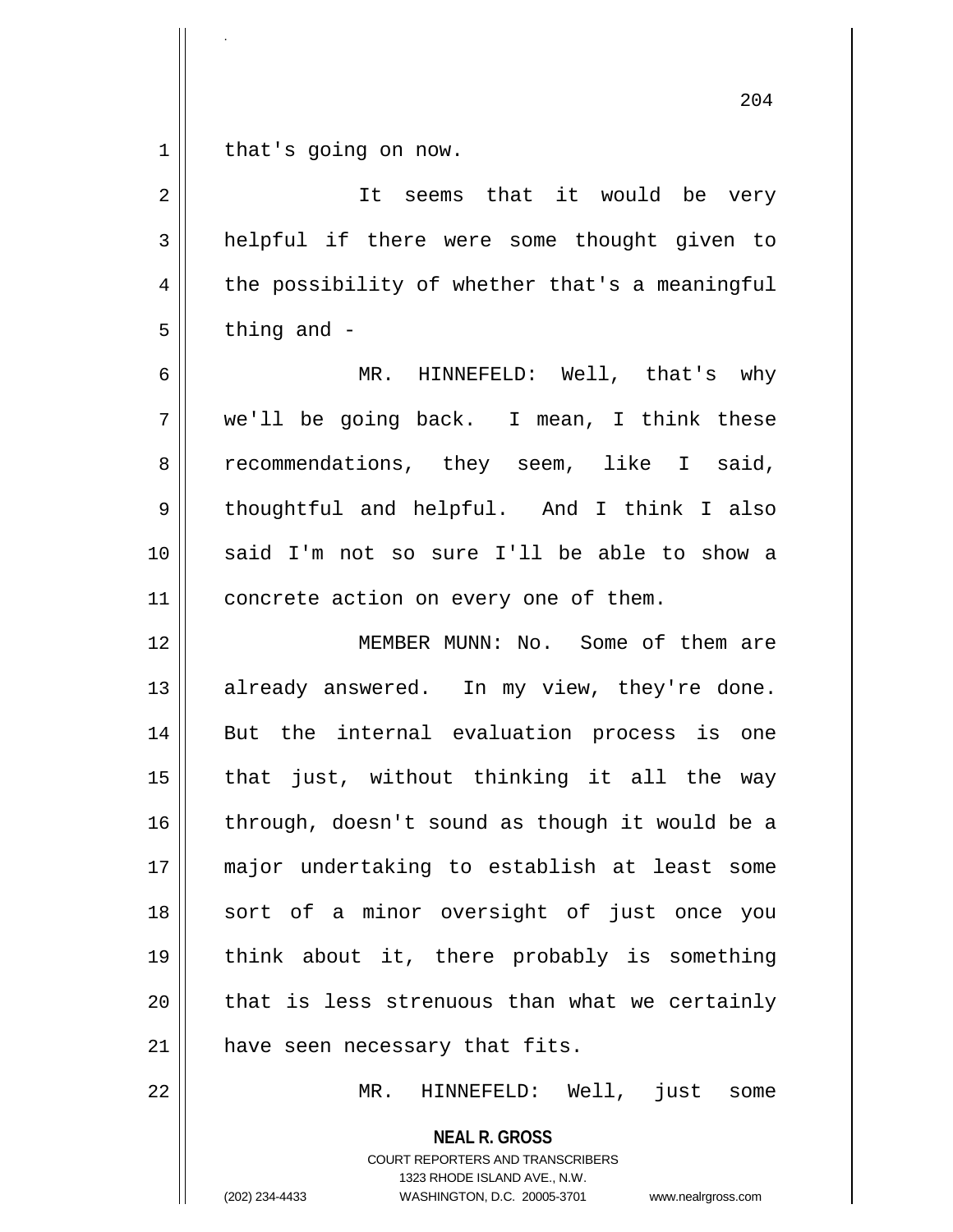$1 \parallel$  thinking and -

| $\overline{2}$ | MEMBER MUNN: Just some thought                                                                                                                                  |
|----------------|-----------------------------------------------------------------------------------------------------------------------------------------------------------------|
| 3              | whereas how that might be done without any                                                                                                                      |
| $\overline{4}$ | real rigor, but I don't believe anyone can                                                                                                                      |
| 5              | anticipate a major statistical breakthrough in                                                                                                                  |
| 6              | things of this sort, but an overview would be                                                                                                                   |
| 7              | very - seems like it might be helpful from an                                                                                                                   |
| 8              | agency viewpoint.                                                                                                                                               |
| 9              | CHAIR BEACH: Okay, Phil.<br>Any                                                                                                                                 |
| 10             | thoughts, comments?                                                                                                                                             |
| 11             | MEMBER SCHOFIELD: I think this                                                                                                                                  |
| 12             | whole process where NIOSH has been a constant                                                                                                                   |
| 13             | evolution of things, because I look back at it                                                                                                                  |
| 14             | before all the regulations were even finalized                                                                                                                  |
| 15             | thinking about some of the meetings we had                                                                                                                      |
| 16             | back then and the way they've done worker                                                                                                                       |
| 17             | outreach and things have progressed over the                                                                                                                    |
| 18             | years.                                                                                                                                                          |
| 19             | So, I think they're - without                                                                                                                                   |
| 20             | being a formal program in the sense of review,                                                                                                                  |
| 21             | I think they have taken what they learned out                                                                                                                   |
| 22             | in the field and have been applying that.                                                                                                                       |
|                | <b>NEAL R. GROSS</b><br>COURT REPORTERS AND TRANSCRIBERS<br>1323 RHODE ISLAND AVE., N.W.<br>(202) 234-4433<br>WASHINGTON, D.C. 20005-3701<br>www.nealrgross.com |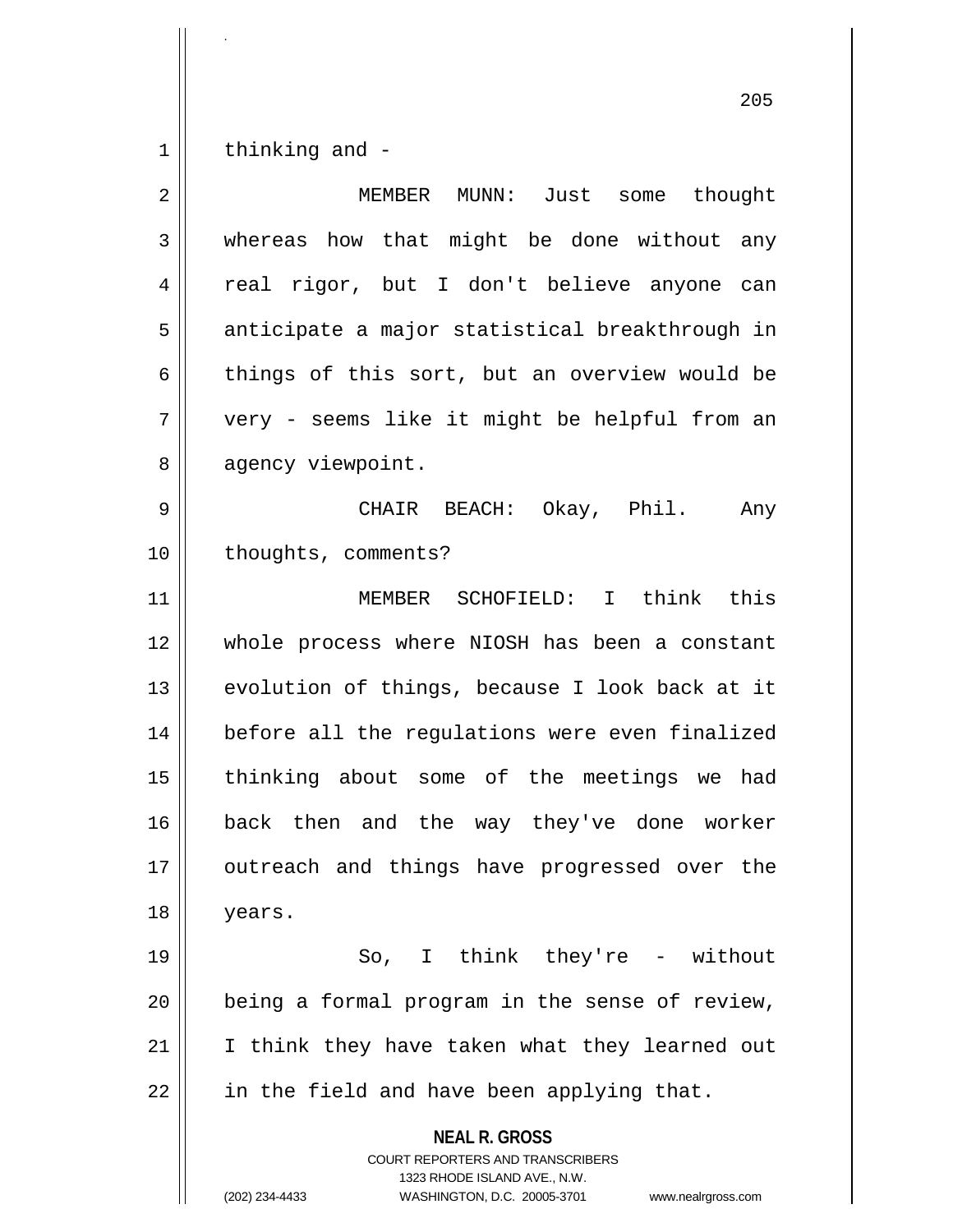|    | ⊿∪ຽ                                                                     |
|----|-------------------------------------------------------------------------|
| 1  | So, but you go back, and I think                                        |
| 2  | it would be hard to use a lot of that data                              |
| 3  | from the early days to really judge as far as                           |
| 4  | numbers or put a, you know, put a grade to it,                          |
| 5  | you might say.                                                          |
| 6  | So, I think they've actually done                                       |
| 7  | a lot of outreach over the years, you know,                             |
| 8  | and it has been a learning process<br>for                               |
| 9  | everybody.                                                              |
| 10 | CHAIR BEACH: Loretta, I know                                            |
| 11 | you're just brand new to this and just stepped                          |
| 12 | in at kind of the final hour.                                           |
| 13 | Any comments or questions?                                              |
| 14 | MEMBER VALERIO: Yes and no.<br>I am                                     |
| 15 | still learning a lot. I think that NIOSH and                            |
| 16 | ATL have done a lot of outreach. It's been                              |
| 17 | very interesting reading through the Rocky                              |
| 18 | Flats pilot program.                                                    |
| 19 | I just - my only concern is that                                        |
| 20 | the concerns that they addressed in<br>this                             |
| 21 | review were older concerns and I'm<br>just                              |
| 22 | wondering how many of those concerns still                              |
|    | <b>NEAL R. GROSS</b>                                                    |
|    | <b>COURT REPORTERS AND TRANSCRIBERS</b><br>1323 RHODE ISLAND AVE., N.W. |
|    | WASHINGTON, D.C. 20005-3701<br>(202) 234-4433<br>www.nealrgross.com     |

.

 $\mathsf{I}$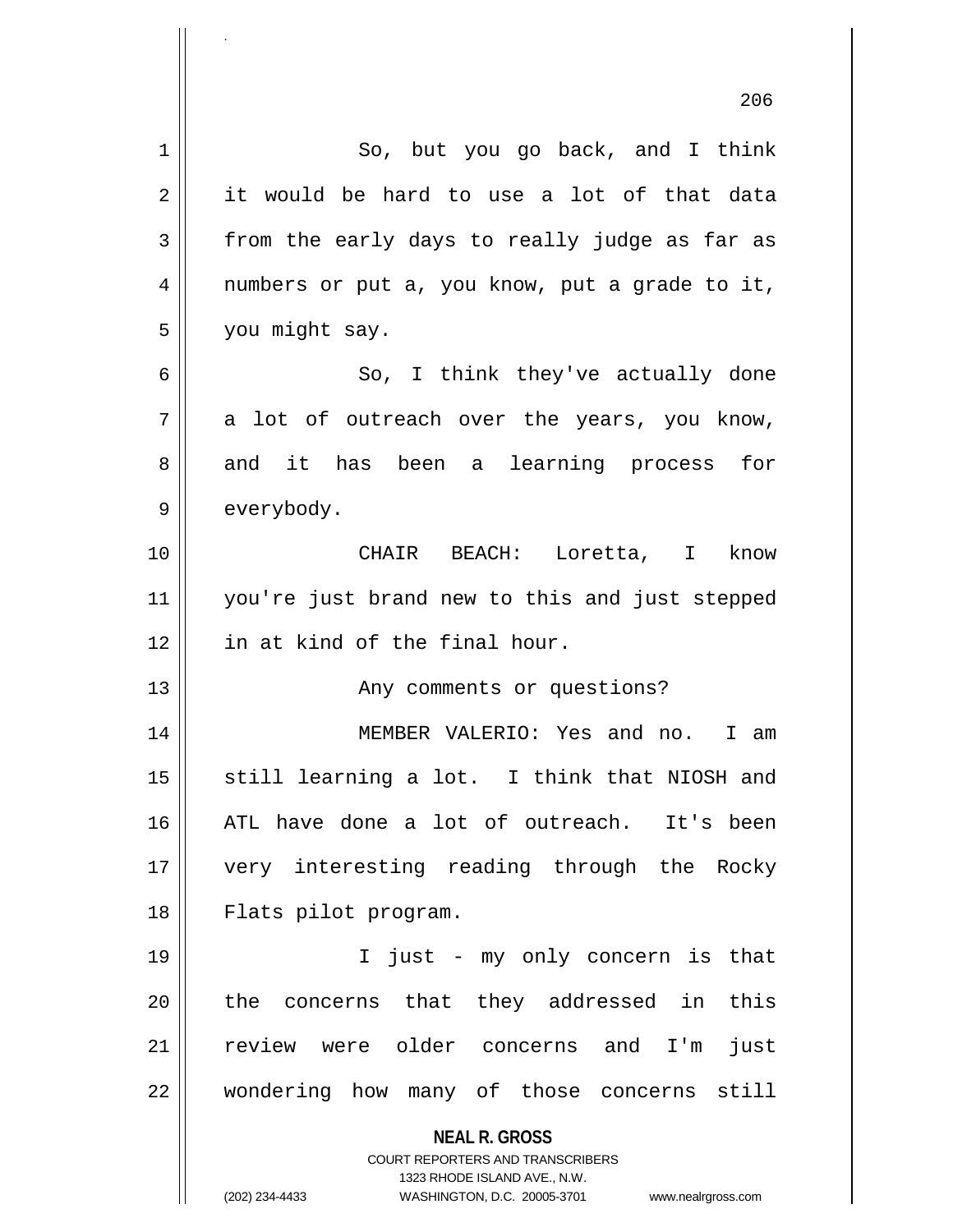$1 \parallel$  exist, you know, more recently.

.

| $\overline{2}$ | CHAIR BEACH: Yes, and we knew that                                                                                                                              |
|----------------|-----------------------------------------------------------------------------------------------------------------------------------------------------------------|
| 3              | going in that we were taking a look back. And                                                                                                                   |
| 4              | part of the forward process will be, you know,                                                                                                                  |
| 5              | given time to digest this, is maybe choosing                                                                                                                    |
| 6              | another site that's more current, engaging,                                                                                                                     |
| 7              | but we'll decide that as a Work Group if we're                                                                                                                  |
| 8              | going to go that route.                                                                                                                                         |
| 9              | MEMBER VALERIO: Would it be at all                                                                                                                              |
| 10             | possible maybe to do a follow-up review on                                                                                                                      |
| 11             | Rocky Flats?                                                                                                                                                    |
| 12             | CHAIR BEACH: Yes, honestly I would                                                                                                                              |
| 13             | say that we would probably go with something a                                                                                                                  |
| 14             | little smaller, a little less cumbersome, to                                                                                                                    |
| 15             | be real honest with you, at this time. That's                                                                                                                   |
| 16             | just my sense.                                                                                                                                                  |
| 17             | Other Work Group Members can weigh                                                                                                                              |
| 18             | in, but I think we'd like to maybe take a                                                                                                                       |
| 19             | chunk of something that's much smaller next.                                                                                                                    |
| 20             | Something way more current.                                                                                                                                     |
| 21             | MEMBER VALERIO: Okay.                                                                                                                                           |
| 22             | CHAIR BEACH: So, the other thing                                                                                                                                |
|                | <b>NEAL R. GROSS</b><br>COURT REPORTERS AND TRANSCRIBERS<br>1323 RHODE ISLAND AVE., N.W.<br>(202) 234-4433<br>WASHINGTON, D.C. 20005-3701<br>www.nealrgross.com |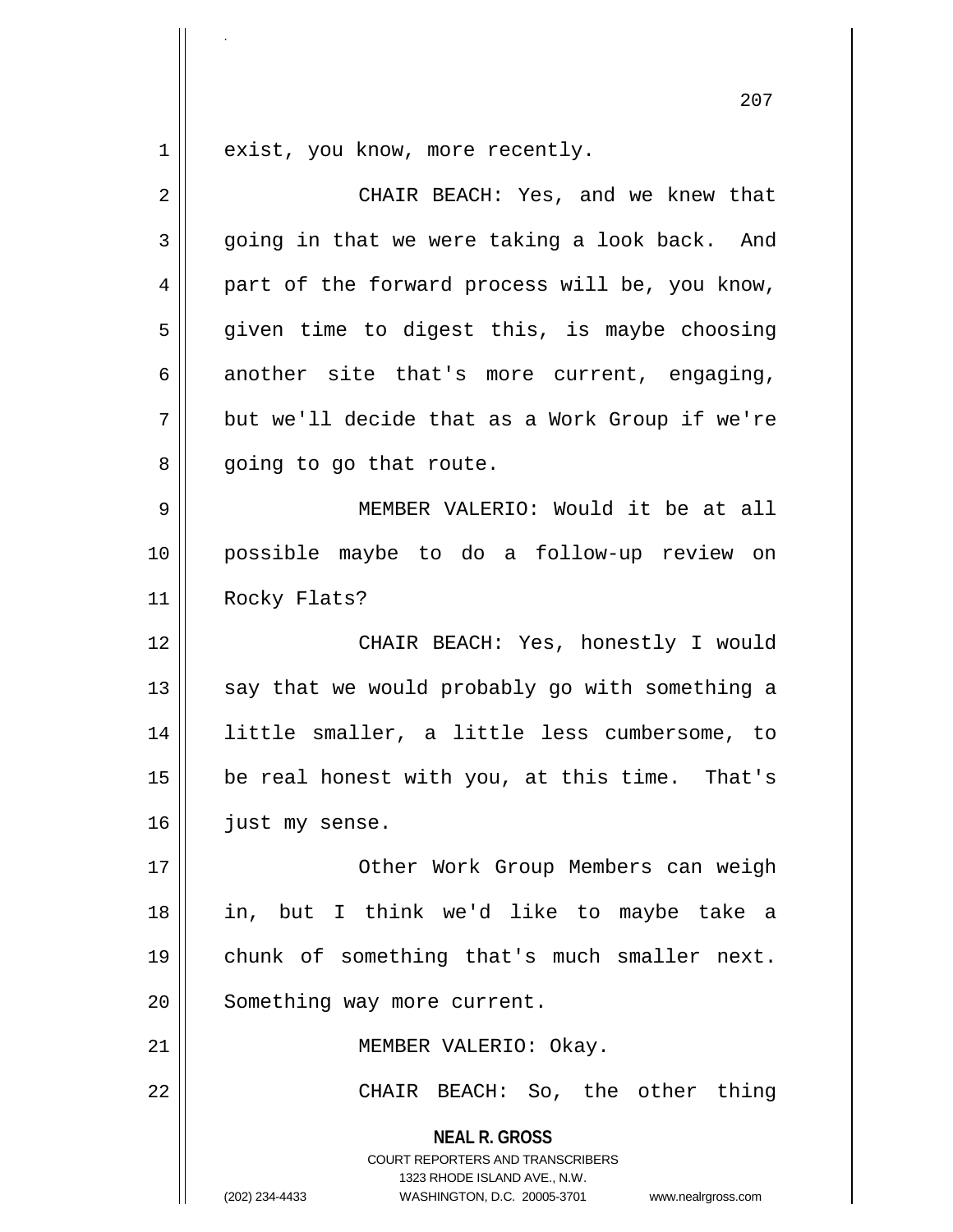$1 \parallel$  that I - Vern pointed out that early on we had 2 || invited ATL to kind of share with the Work 3 Group who they are and what they do. And 4 they've been with us of course this entire  $5$  | process. 6 So, not to go back and have you  $7 \parallel$  rehash what you do and everything, I quess I'm 8 | just looking for comments from ATL on how you  $9 \parallel$  think the process is going and evolved and -10 MR. McDOUGALL: And I mentioned 11 that some time ago Mike had talked to us about 12 basically kind of explaining our process. And 13 || I haven't really had a lot of time to prepare 14 something - 15 CHAIR BEACH: I don't expect you to 16 | be prepared. 17 MR. McDOUGALL: - but I do want to 18 bring you up to date a little bit. And I 19 think that Stu, not just because he pays my 20 bills, but Stu deserves a lot of credit for  $21$  really what has happened in the last year, I  $22$   $\parallel$  think.

**NEAL R. GROSS**

COURT REPORTERS AND TRANSCRIBERS 1323 RHODE ISLAND AVE., N.W. (202) 234-4433 WASHINGTON, D.C. 20005-3701 www.nealrgross.com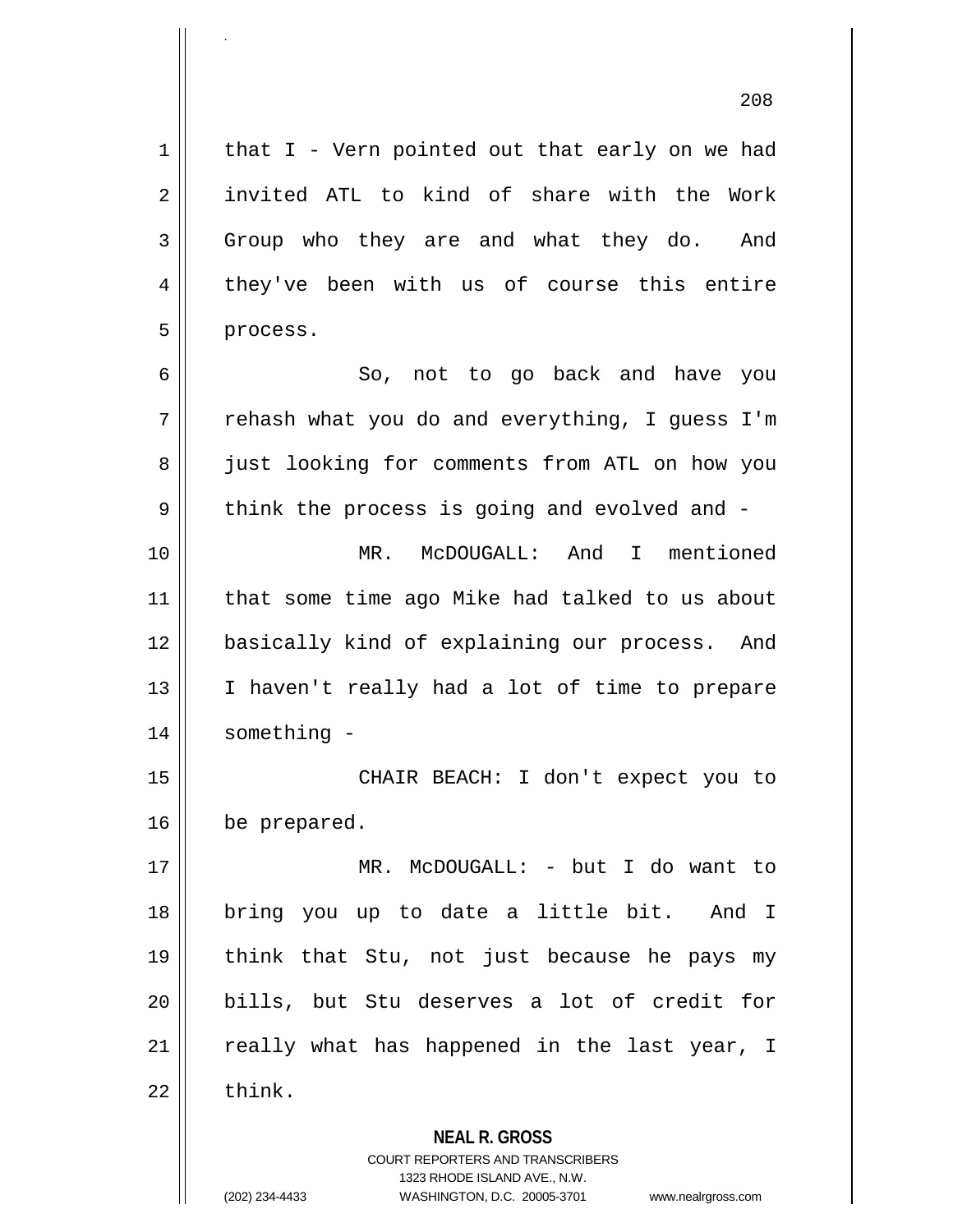|                | 209                                                                 |
|----------------|---------------------------------------------------------------------|
| 1              | And that has - and when you speak                                   |
| $\overline{2}$ | about the culture of worker outreach, I think                       |
| 3              | that has really materially changed the way                          |
| 4              | that specifically SEC Petition Evaluations are                      |
| 5              | done.                                                               |
| 6              | About December-January, somewhere                                   |
| 7              | around the beginning of the year -                                  |
| 8              | MR. HINNEFELD: Something like                                       |
| 9              | that. I don't remember when.                                        |
| 10             | MR. McDOUGALL: Okay. Basically,                                     |
| 11             | NIOSH built in - DCAS built into the                                |
| 12             | evaluation process getting us involved really                       |
| 13             | in their first meetings.                                            |
| 14             | So, we had a heads up. We could                                     |
| 15             | start thinking about worker outreach when it                        |
| 16             | started to look like a petition was going to                        |
| 17             | be qualified, okay.                                                 |
| 18             | And one of the things that has                                      |
| 19             | always been kind of a constraint on worker                          |
| 20             | outreach and petition evaluation is the time                        |
| 21             | frame, but that gave us an opportunity to                           |
| 22             | start thinking sooner, to start planning.                           |
|                | <b>NEAL R. GROSS</b><br><b>COURT REPORTERS AND TRANSCRIBERS</b>     |
|                | 1323 RHODE ISLAND AVE., N.W.                                        |
|                | (202) 234-4433<br>WASHINGTON, D.C. 20005-3701<br>www.nealrgross.com |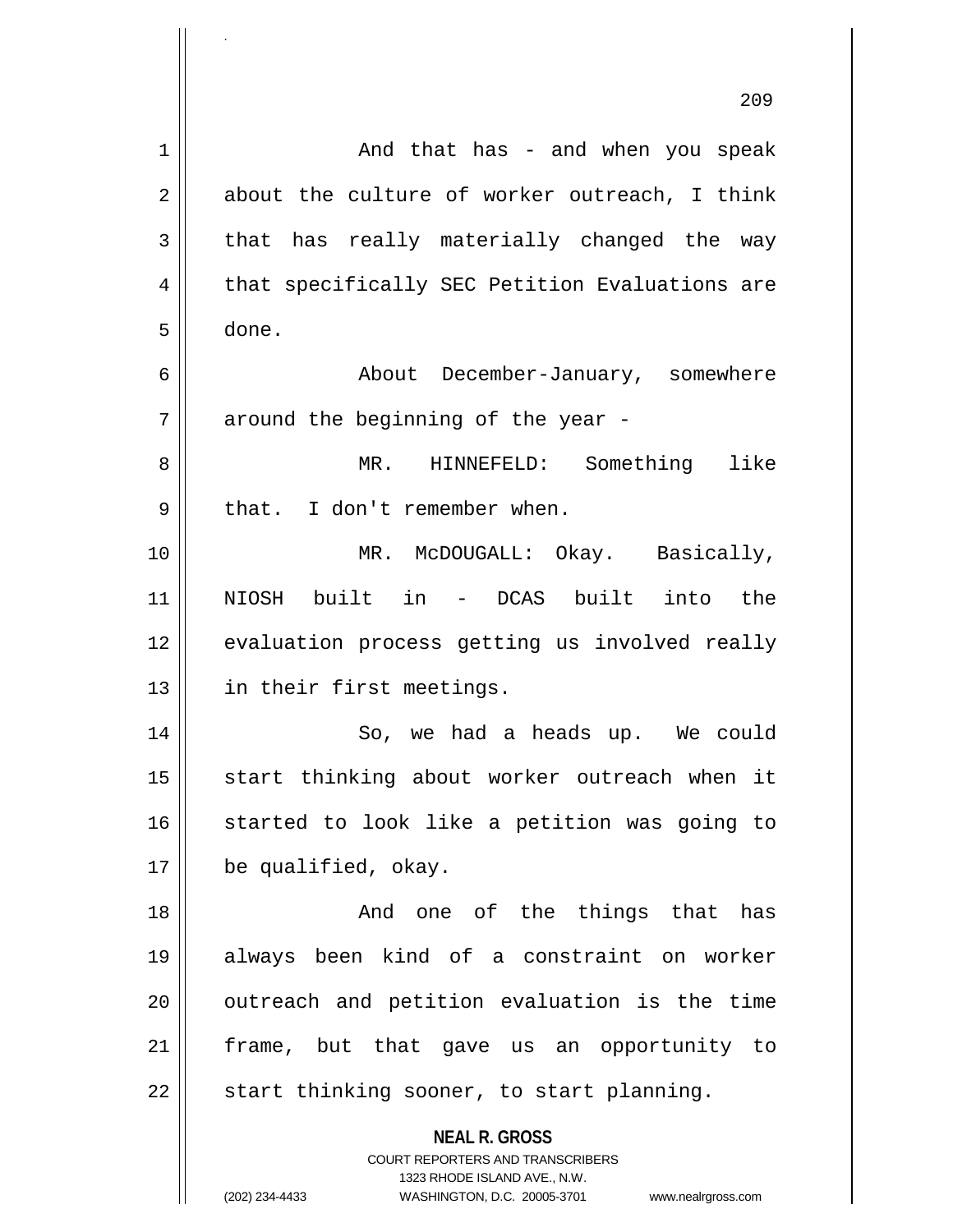**NEAL R. GROSS** COURT REPORTERS AND TRANSCRIBERS 1 And once the petition was 2 || qualified, to really kind of jump into action, 3 work with the health physicists and arrange 4 for outreach that was timely and fit and got  $5 \parallel$  them information that they could digest within 6 b the time frame.  $7 \parallel$  and I think that - and I think 8 that is really reflected in the behavior of a 9 || number of the health physicists that have been 10 || leading some of these evaluations. That they 11 actually are looking for - they are looking to 12 workers for information to flesh out what they  $13$  || see as the holes. 14 And, actually, that's the process 15  $\parallel$  that they're going through. When we do one of  $16$  | these SEC focus group meetings now, the health 17 || physicists basically establish the agenda. 18 They identify, basically, the 19 || issues where they want to hear from workers. 20 || And they kind of bullet-point it out and come 21 || to the meetings with that and work through  $22$   $\parallel$  those issues with the former workers.

1323 RHODE ISLAND AVE., N.W.

.

(202) 234-4433 WASHINGTON, D.C. 20005-3701 www.nealrgross.com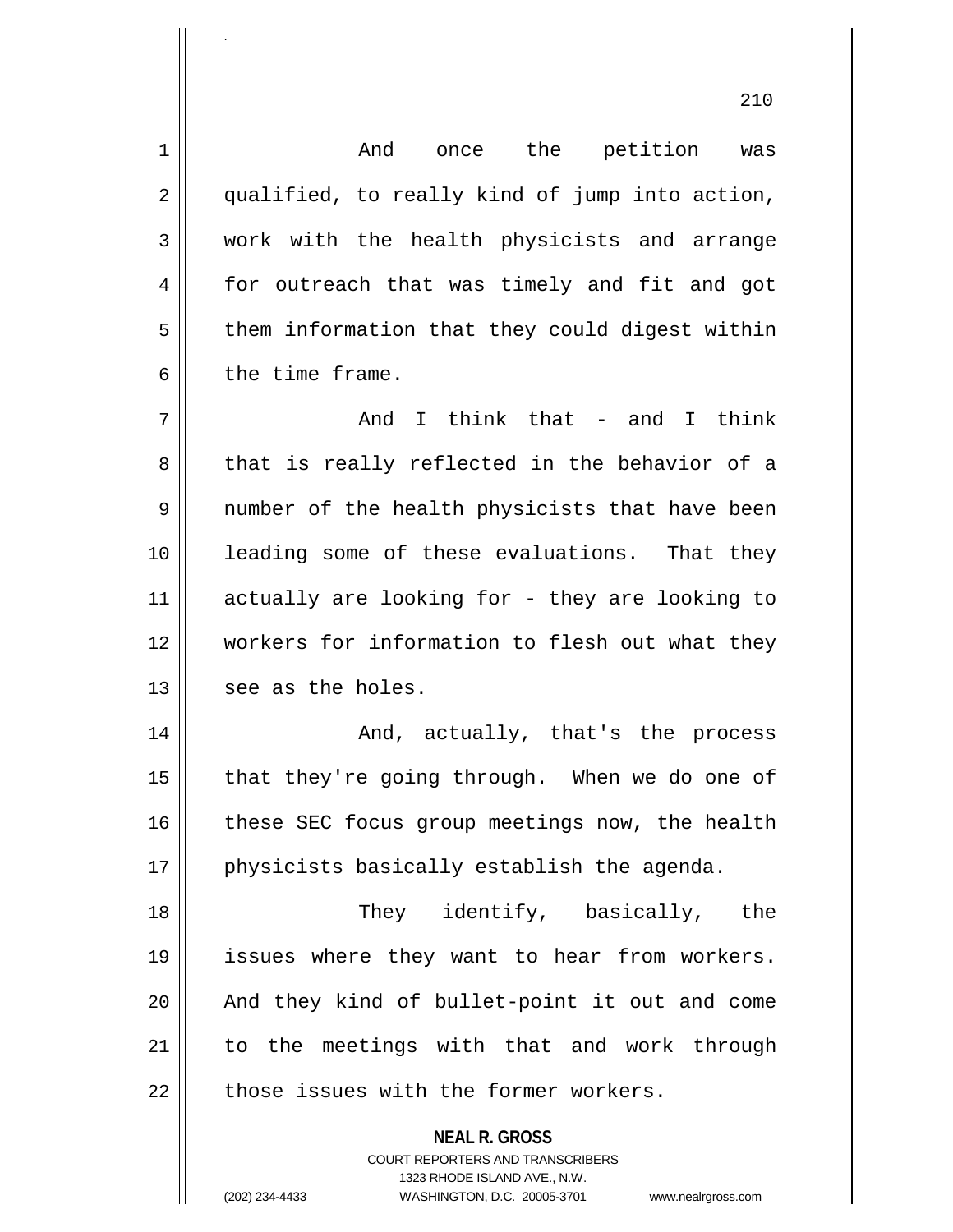**NEAL R. GROSS** COURT REPORTERS AND TRANSCRIBERS 1323 RHODE ISLAND AVE., N.W. (202) 234-4433 WASHINGTON, D.C. 20005-3701 www.nealrgross.com 1 And I really think it has made a  $2 \parallel$  significant difference both in the - I think 3 both in the atmosphere and in some of the 4 || tangible results that you're seeing in these 5 | Evaluation Reports.  $6 \parallel$  But someday I'd like to - someday,  $7 \parallel$  but not today, I probably would like to share 8 with you just what some of the skill sets are 9 || that are involved in doing some of this 10 | outreach. 11 || Think Joslyn is a good 12 example where Mark used some of his - he 13 || called upon some of his old union organizing 14 skills to - because you're really talking 15 about a lot of varied patient telephone work  $16$  and not in the case of Joslyn did we have home 17 visits, but sometimes it gets down to that 18 way. 19 You're explaining a totally new 20 || concept especially with these AWE sites. 21 Unlike workers at DOE sites, a lot of these 22 | former workers at AWE sites barely know what

.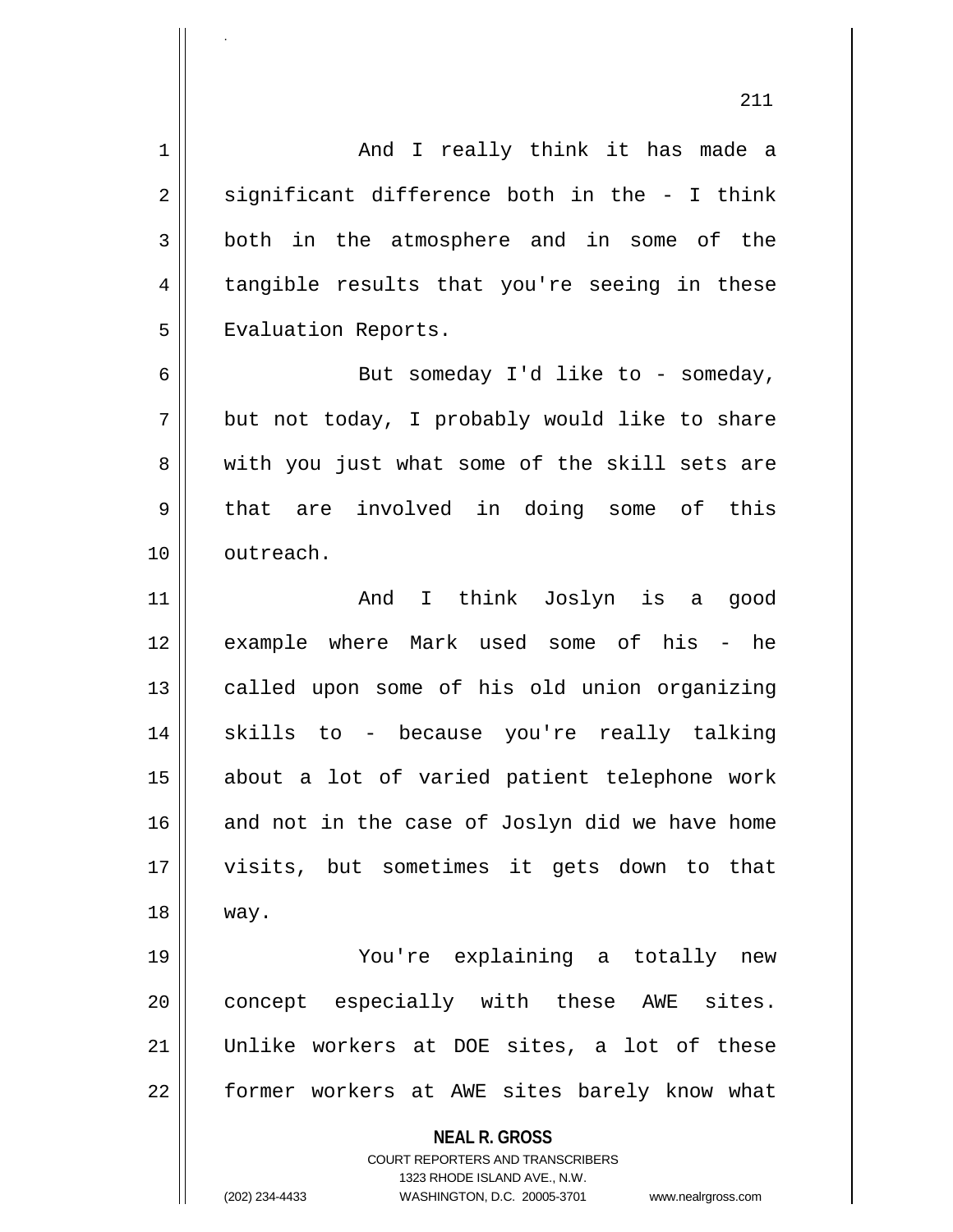1 | radiation is and, as you said earlier, much 2 | less what EEOICPA is.

3 So, you have to kind of imagine 4 Mark's task in trying to explain to a 90-year- $5 \parallel$  old why it's important to get information.

6 CHAIR BEACH: Right, exactly.  $7 \parallel$  Thanks. I noted that as an agenda item for 8 the next meeting to give you some time to do 9 || that. And not to get too far off subject, 10 || Stu, can we get some kind of a timeline?

11 || T know you're not ready to respond 12 to these items, these recommendations today. 13  $\parallel$  But like I said, I want to keep the momentum 14 up and I'm hoping to plan the next Work Group 15 meeting within the next three to four months 16 if that's doable.

17 MR. HINNEFELD: A timeline on - 18 CHAIR BEACH: On - 19 || MR. HINNEFELD: - when we might be

 $20$  | able to -

.

21 CHAIR BEACH: Address the 22 || recommendations and - that were put forth in

**NEAL R. GROSS**

COURT REPORTERS AND TRANSCRIBERS 1323 RHODE ISLAND AVE., N.W. (202) 234-4433 WASHINGTON, D.C. 20005-3701 www.nealrgross.com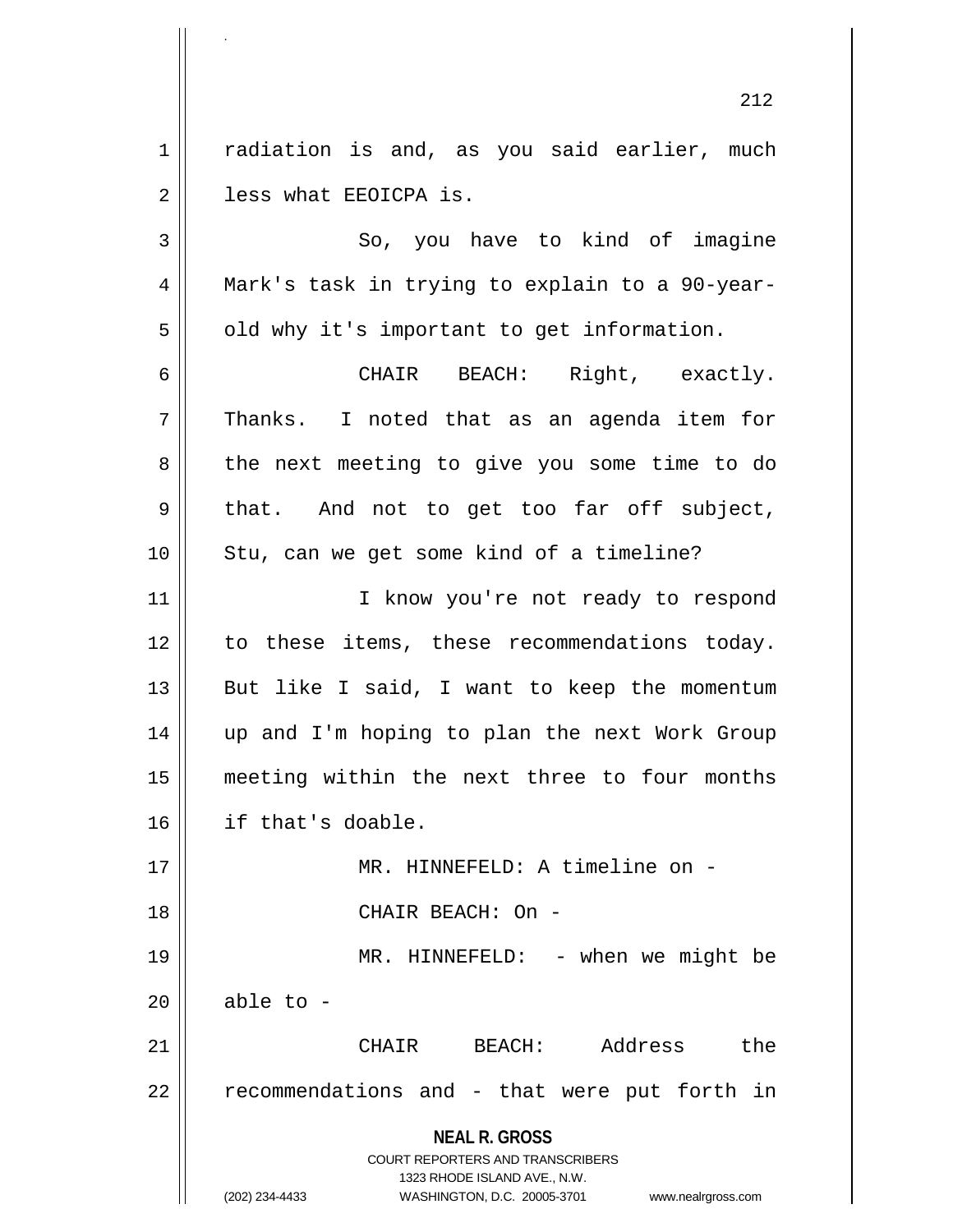$1 \parallel$  this pilot.

| $\overline{2}$ | MR. HINNEFELD: Well, if you                                                                                                                                            |
|----------------|------------------------------------------------------------------------------------------------------------------------------------------------------------------------|
| 3              | schedule another Work Group in three months,                                                                                                                           |
| 4              | we should be able to say something by then.                                                                                                                            |
| 5              | And in advance, might be able to provide                                                                                                                               |
| 6              | something in advance of the meeting so people                                                                                                                          |
| 7              | can read it before that and then discuss.                                                                                                                              |
| 8              | CHAIR BEACH: Okay. Because I                                                                                                                                           |
| 9              | would like to talk about choosing another                                                                                                                              |
| 10             | pilot or another study group, but I don't want                                                                                                                         |
| 11             | to do that until you have the time, obviously,                                                                                                                         |
| 12             | to go through this and -                                                                                                                                               |
| 13             | MR. HINNEFELD: Yes, recognize that                                                                                                                                     |
| 14             | we're almost shot until the end of September,                                                                                                                          |
| 15             | because of -                                                                                                                                                           |
| 16             | CHAIR BEACH: Correct, yes.                                                                                                                                             |
| 17             | MR. HINNEFELD: - preparations for                                                                                                                                      |
| 18             | the Board meeting and the Board meeting.                                                                                                                               |
| 19             | CHAIR BEACH: And I wouldn't<br>even                                                                                                                                    |
| 20             | propose -                                                                                                                                                              |
| 21             | MR. HINNEFELD: Yes.                                                                                                                                                    |
| 22             | CHAIR<br>BEACH:<br>- to do anything                                                                                                                                    |
|                | <b>NEAL R. GROSS</b><br><b>COURT REPORTERS AND TRANSCRIBERS</b><br>1323 RHODE ISLAND AVE., N.W.<br>(202) 234-4433<br>WASHINGTON, D.C. 20005-3701<br>www.nealrgross.com |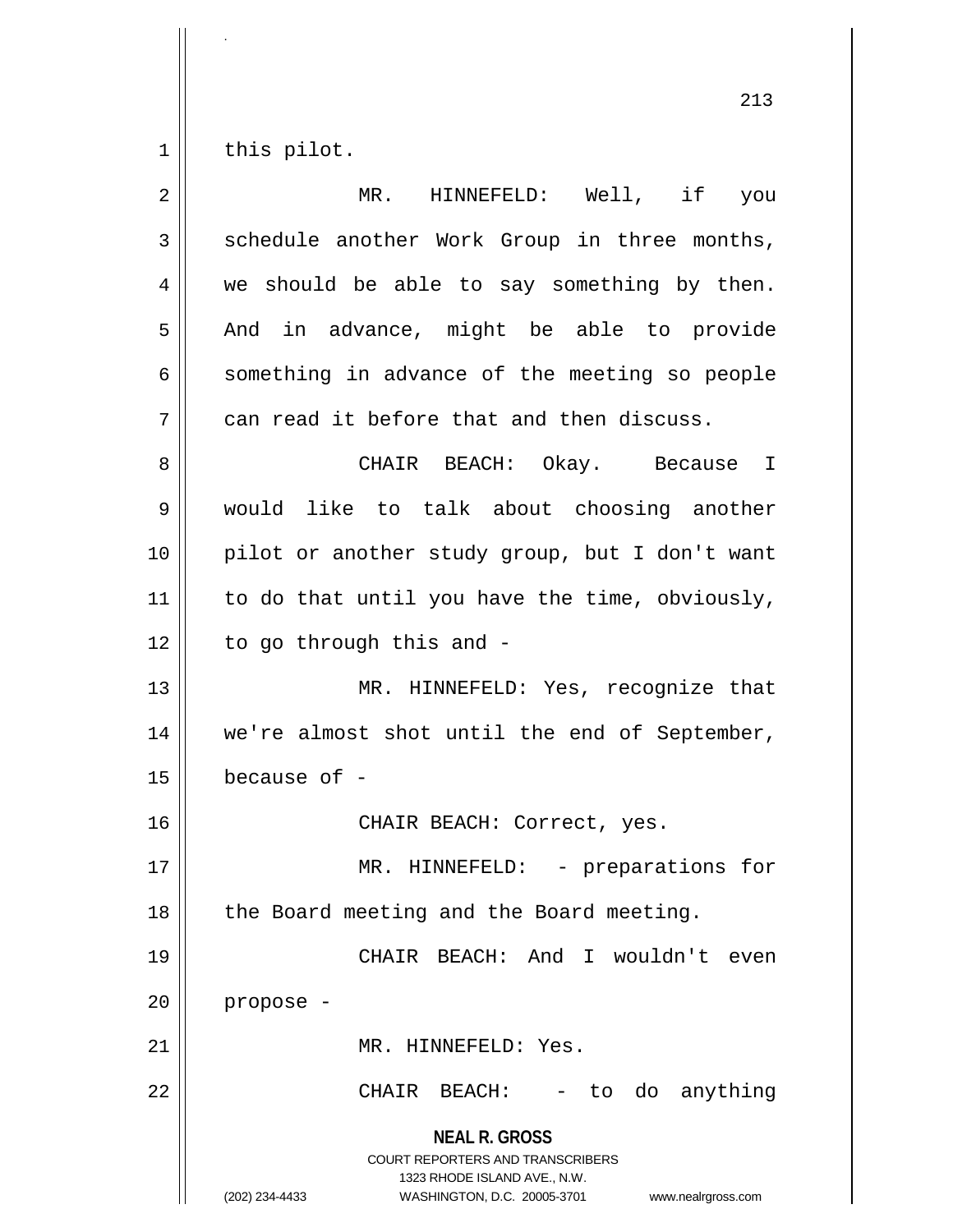$1 \parallel$  that soon.

.

**NEAL R. GROSS** COURT REPORTERS AND TRANSCRIBERS 1323 RHODE ISLAND AVE., N.W. (202) 234-4433 WASHINGTON, D.C. 20005-3701 www.nealrgross.com 2 MR. HINNEFELD: So, I'm thinking  $3 \parallel$  after that we can maybe, you know, or maybe 4 || some of us during the interim can start  $5 \parallel$  thinking about some of these things. 6 But before we really will be able  $7 \parallel$  to, it's probably going to be the end of 8 | September before we can really focus on really  $9 \parallel$  trying to do something with it. 10 || CHAIR BEACH: Okay. 11 MR. HINNEFELD: But if you have 12 another Work Group meeting in about three 13 months, I would hope that we would be able to 14 at least be able to say some things along 15 | these lines. 16 CHAIR BEACH: How much time would 17 || you need to do like an in-depth -18 MR. HINNEFELD: Oh, gee. I don't 19 know. Until I kind of - until I got some time  $20$  || to think about it and talk about it with some 21 people, I don't even know what in-depth will  $22 \parallel$  be.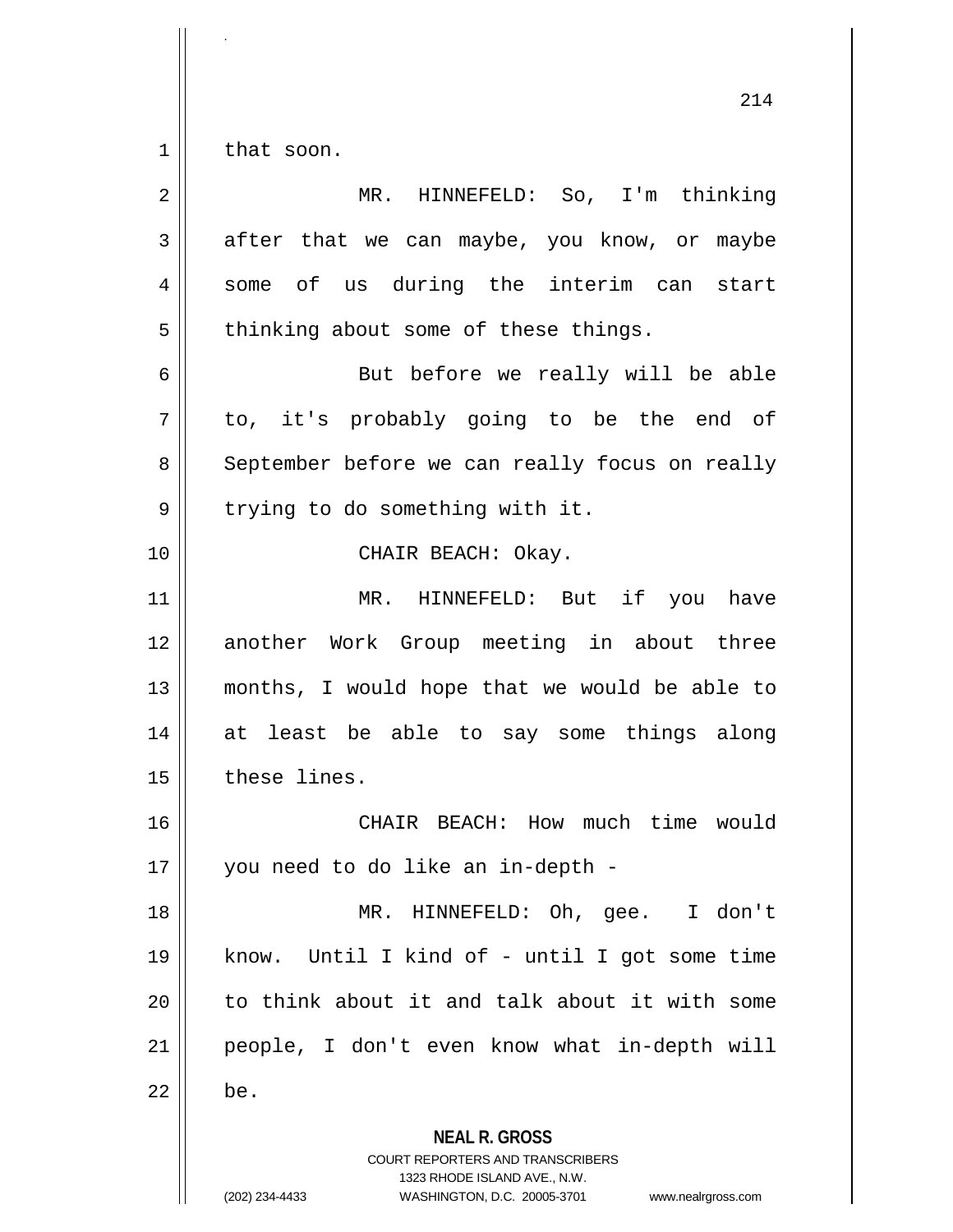|                | 215                                                                                                                                                             |
|----------------|-----------------------------------------------------------------------------------------------------------------------------------------------------------------|
| $\mathbf 1$    | CHAIR BEACH: Okay.                                                                                                                                              |
| $\overline{2}$ | MR. HINNEFELD: You know, what's                                                                                                                                 |
| 3              | in-depth really amount to?                                                                                                                                      |
| 4              | CHAIR BEACH: Yes.                                                                                                                                               |
| 5              | MR. HINNEFELD: So, I would think                                                                                                                                |
| 6              | that I'm just going to have to stick with what                                                                                                                  |
| 7              | I said. We'll be able to say something about                                                                                                                    |
| 8              | some of these things probably -                                                                                                                                 |
| 9              | CHAIR BEACH: Okay.                                                                                                                                              |
| 10             | MR. HINNEFELD: - before three                                                                                                                                   |
| 11             | months are up.                                                                                                                                                  |
| 12             | CHAIR BEACH: And then beyond that,                                                                                                                              |
| 13             | kind of more of a -                                                                                                                                             |
| 14             | MR. HINNEFELD: Beyond that, you                                                                                                                                 |
| 15             | know, once we've gotten into it a little bit,                                                                                                                   |
| 16             | you know, we can maybe go from there into more                                                                                                                  |
| 17             | details after that. I don't know.                                                                                                                               |
| 18             | Doing the first part may give us                                                                                                                                |
| 19             | an idea of what's involved in doing the second                                                                                                                  |
| 20             | step and really digging into the ones we're                                                                                                                     |
| 21             | going to do then.                                                                                                                                               |
| 22             | CHAIR BEACH: Okay. And I guess                                                                                                                                  |
|                | <b>NEAL R. GROSS</b><br>COURT REPORTERS AND TRANSCRIBERS<br>1323 RHODE ISLAND AVE., N.W.<br>(202) 234-4433<br>WASHINGTON, D.C. 20005-3701<br>www.nealrgross.com |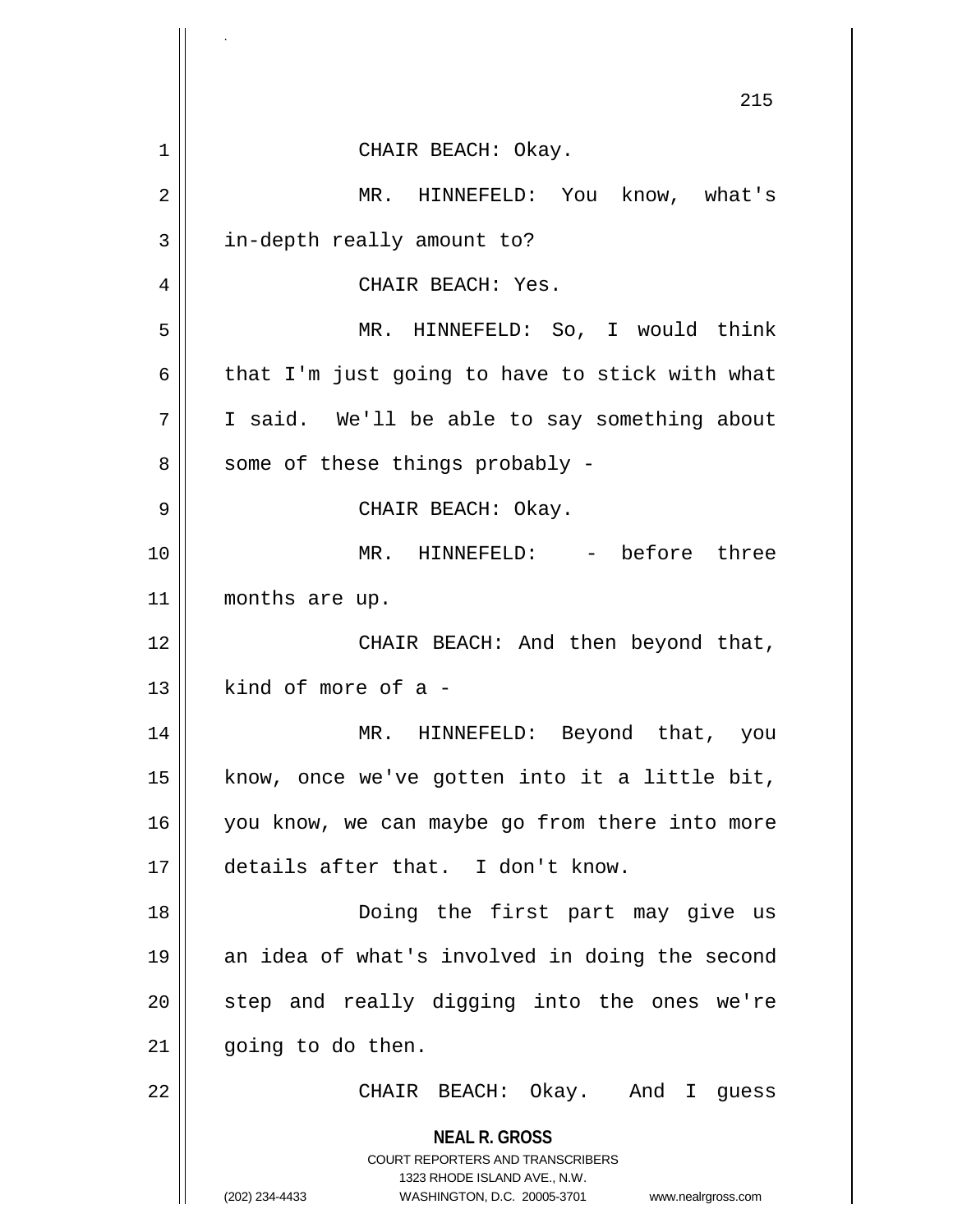1 || I'm going to ask the Work Group, do you see  $2 \parallel$  any value of going through these comments step  $3 \parallel$  by step as a group around the table and kind 4 of looking at especially the ones that Joe  $5 \parallel$  pointed out, or what's your thoughts on that? 6 I mean, I've read the responses 7 and most of the comments as much as I could

8 possibly keep straight, but Joe pointed out, 9 you know, a half a dozen or a dozen, or would 10 you rather wait for NIOSH to come back with 11 || some answers to the recommendations?

12 What do you guys think?

13 MEMBER MUNN: I'm not at all sure 14 what we would take away or add to the process. 15 || But by looking at these individual cases, 16 unless there is some specific topic that's of 17 more than general interest to one of the Work 18 || Group Members -

19 MR. FITZGERALD: Maybe I can  $20$  | clarify a little bit.

21 || CHAIR BEACH: Oh, thank you.

22 MR. FITZGERALD: You know, I

**NEAL R. GROSS** COURT REPORTERS AND TRANSCRIBERS

1323 RHODE ISLAND AVE., N.W.

.

(202) 234-4433 WASHINGTON, D.C. 20005-3701 www.nealrgross.com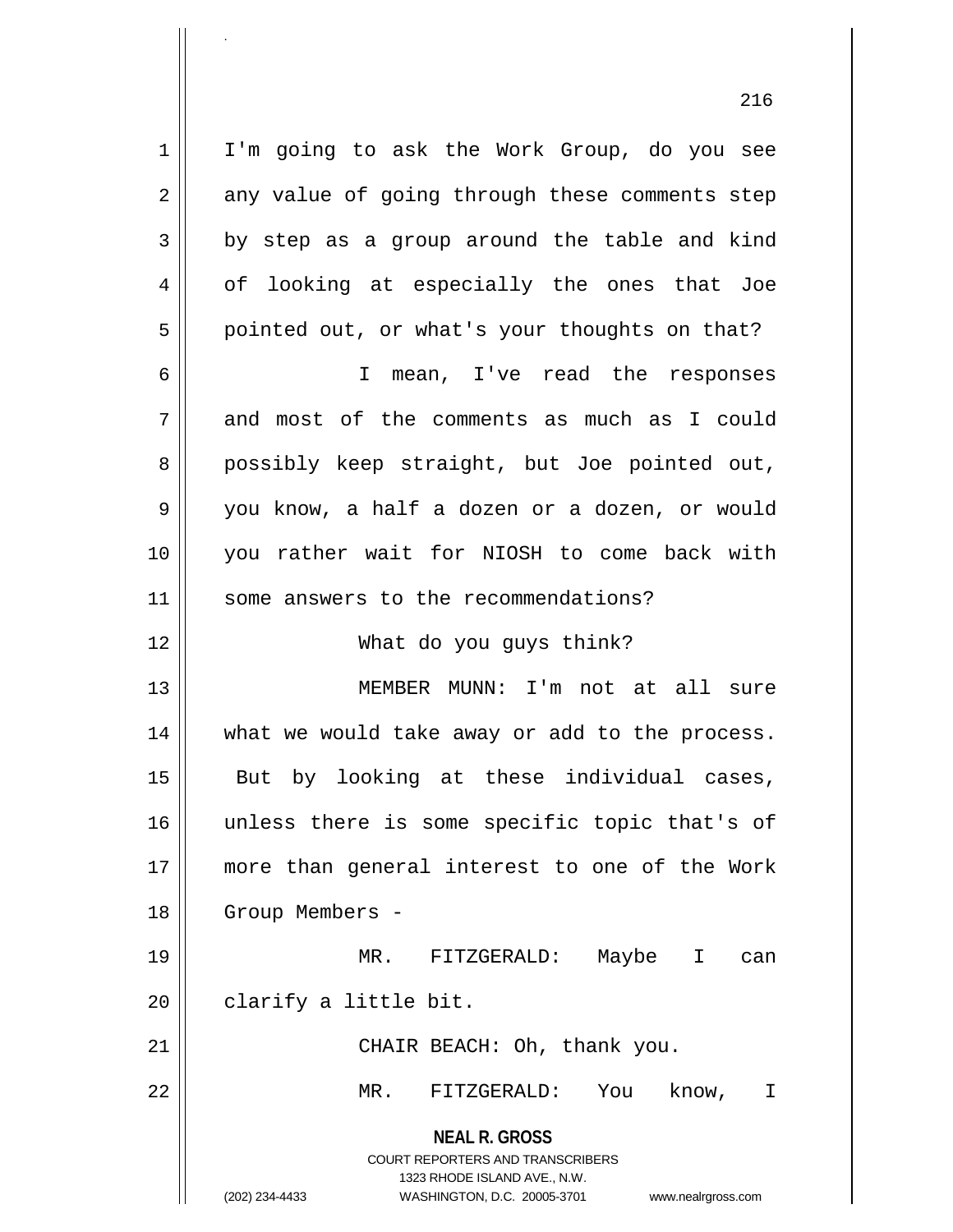1 | highlighted these not necessarily because they  $2 \parallel$  were a burning issue that had to be resolved,  $3 \parallel$  but more of a - in terms of the NIOSH 4 || response, I thought it would be of interest to  $5 \parallel$  the Work Group just to be aware and to focus  $6 \parallel$  in on that particular item. 7 For example, I think the first one 8 || here is you have this little colorful guide as 9 Number 19, conflict of interest. I think, you 10 || know, we - that was a comment that was raised. 11 || And of course it's not a technical comment, 12 || but, you know, certainly one that was a pretty 13 major issue at Rocky Flats, for obvious 14 reasons, and there really was no direct 15 | response. 16 || And I think the NIOSH response was  $17 \parallel$  - well, there was a, you know, conflict of 18 interest policy that was not in place at the 19 time. That came a little later. But 20 || certainly it was incumbent on the Board to  $21$  | identify any situations where there was a COI- $22$  || based omission, because we're part of the -

> **NEAL R. GROSS** COURT REPORTERS AND TRANSCRIBERS

> > 1323 RHODE ISLAND AVE., N.W.

.

(202) 234-4433 WASHINGTON, D.C. 20005-3701 www.nealrgross.com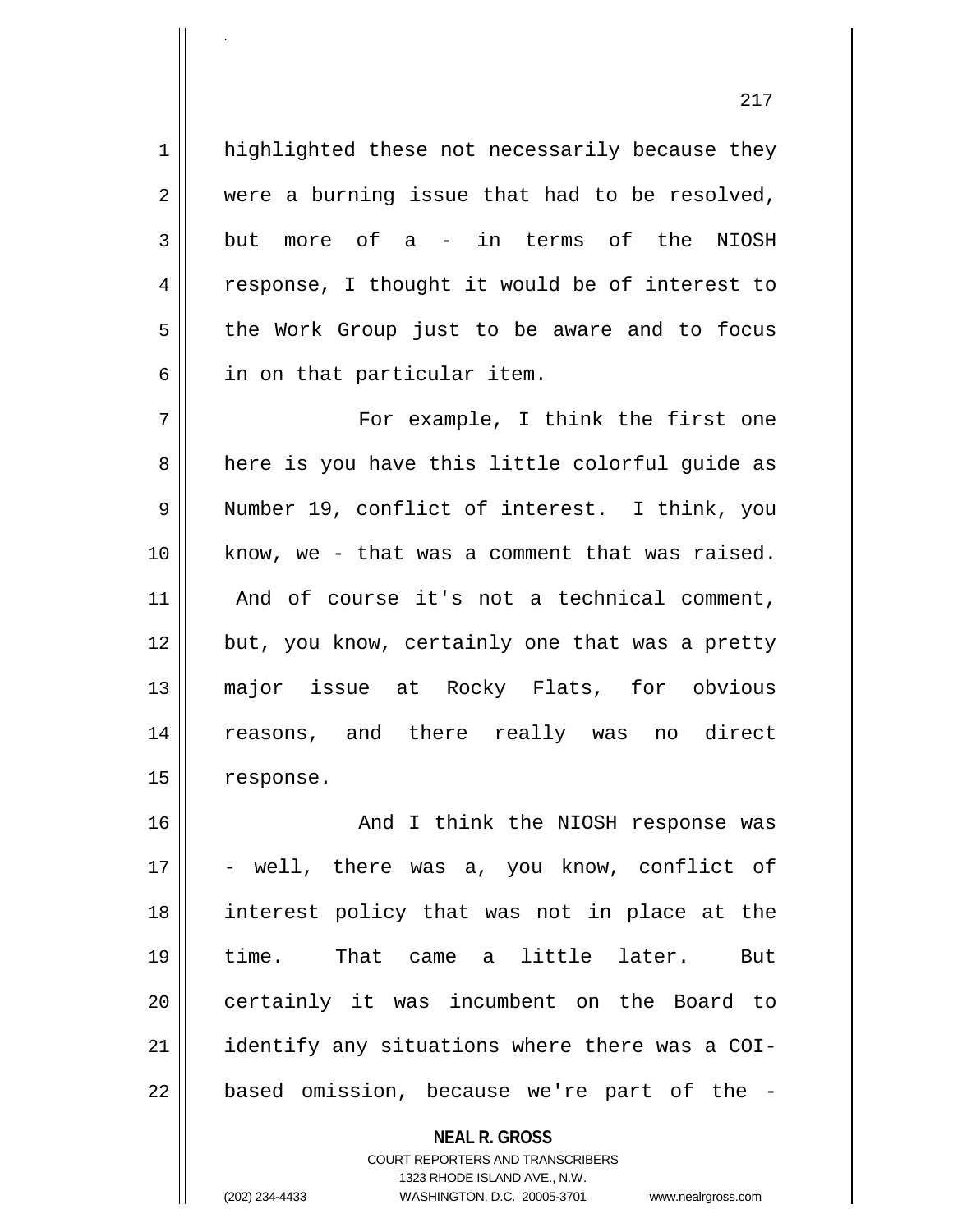**NEAL R. GROSS** COURT REPORTERS AND TRANSCRIBERS 1323 RHODE ISLAND AVE., N.W. (202) 234-4433 WASHINGTON, D.C. 20005-3701 www.nealrgross.com  $1 \parallel$  the Board is part of the proceedings. 2 So, if one felt there was a COI 3 issue, certainly it's incumbent upon the Board 4 | to raise its hand and point out the COI issue, 5 || you know. In other words, the ownership of  $6 \parallel$  that kind of concern is not just NIOSH's. 7 || Thought that was a perspective I 8 wasn't quite clear on in my experience. And I 9 just wanted to make sure that you had a chance 10 to be aware of and, not to solve it so much,  $11$  as just be aware that that was one where this 12 || issue came up and that was the response. 13 MEMBER MUNN: This is water so far 14 under the bridge. 15 MR. FITZGERALD: Well, everything 16 | is under the bridge. 17 MEMBER MUNN: But this one is - 18 MR. FITZGERALD: Yes. 19 MEMBER MUNN: - a particularly 20 || burning issue that is so far under the bridge  $21$  | that it's difficult to see how revisiting it  $22$  and looking at it would be applicable to

.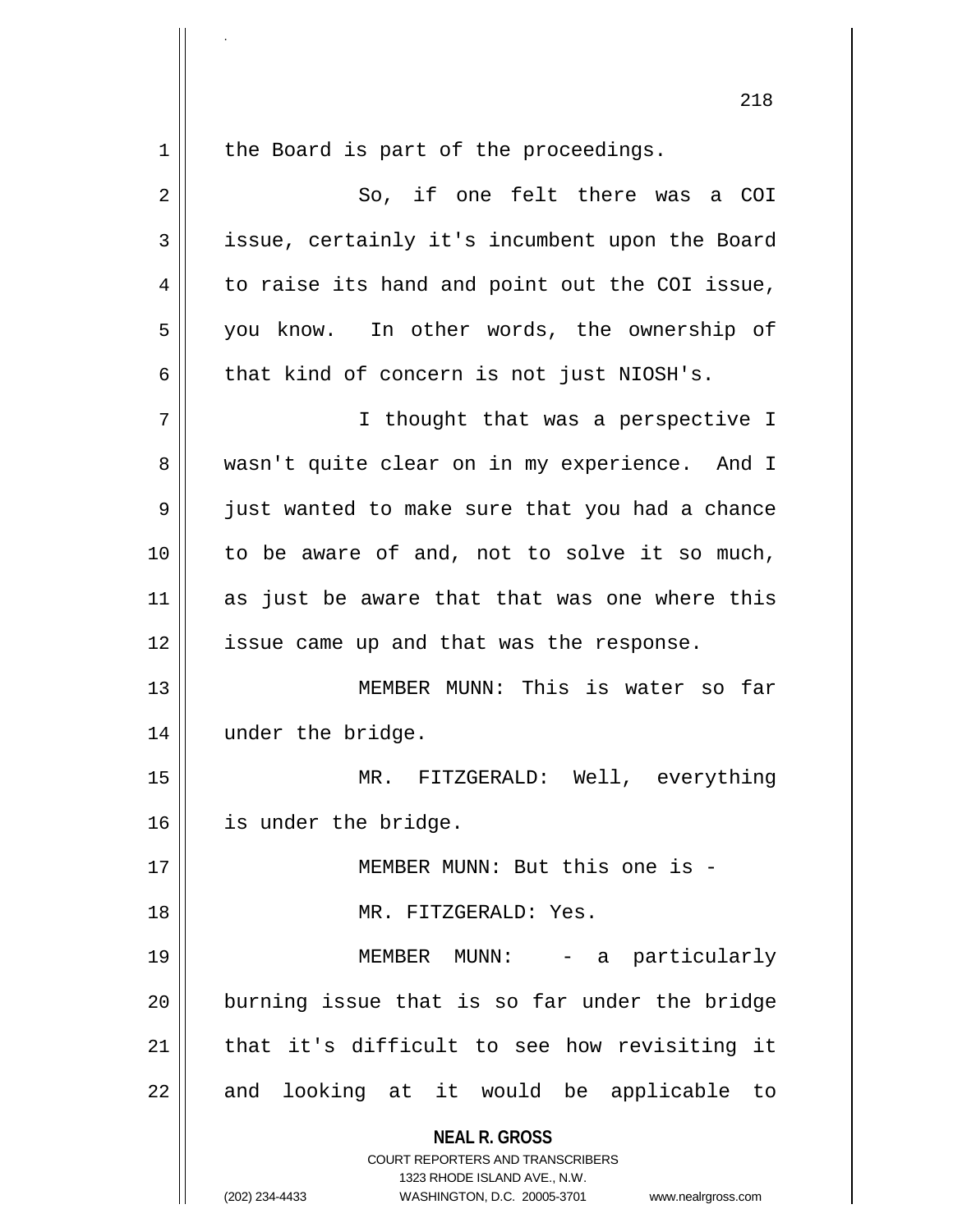1 current practices.

| $\overline{2}$ | MR. FITZGERALD: Well, I think the                                                                                                                                      |
|----------------|------------------------------------------------------------------------------------------------------------------------------------------------------------------------|
| 3              | question is sort of shared responsibility when                                                                                                                         |
| $\overline{4}$ | one is in these SEC forums on issues whether                                                                                                                           |
| 5              | it's COI or other issues. It's not just                                                                                                                                |
| 6              | NIOSH.                                                                                                                                                                 |
| 7              | MEMBER MUNN: No, it isn't.                                                                                                                                             |
| 8              | MR. FITZGERALD: And certainly the                                                                                                                                      |
| $\mathsf 9$    | Board has a responsibility to, you know, if                                                                                                                            |
| 10             | you're a part of that discourse, to raise                                                                                                                              |
| 11             | these questions as they arise.                                                                                                                                         |
| 12             | And I thought that was<br>an                                                                                                                                           |
| 13             | interesting perspective that I wanted to flag                                                                                                                          |
| 14             | at least saying that in terms of the response                                                                                                                          |
| 15             | to that particular comment/issue, why there                                                                                                                            |
| 16             | wasn't a direct response from NIOSH.                                                                                                                                   |
| 17             | The comment was that, well, we are                                                                                                                                     |
| 18             | going back over and certainly if we felt there                                                                                                                         |
| 19             | a COI issue at the time, the Board<br>was                                                                                                                              |
| 20             | certainly was in a position to raise it as                                                                                                                             |
| 21             | well.                                                                                                                                                                  |
| 22             | MEMBER MUNN: Well, having<br>read                                                                                                                                      |
|                | <b>NEAL R. GROSS</b><br><b>COURT REPORTERS AND TRANSCRIBERS</b><br>1323 RHODE ISLAND AVE., N.W.<br>(202) 234-4433<br>WASHINGTON, D.C. 20005-3701<br>www.nealrgross.com |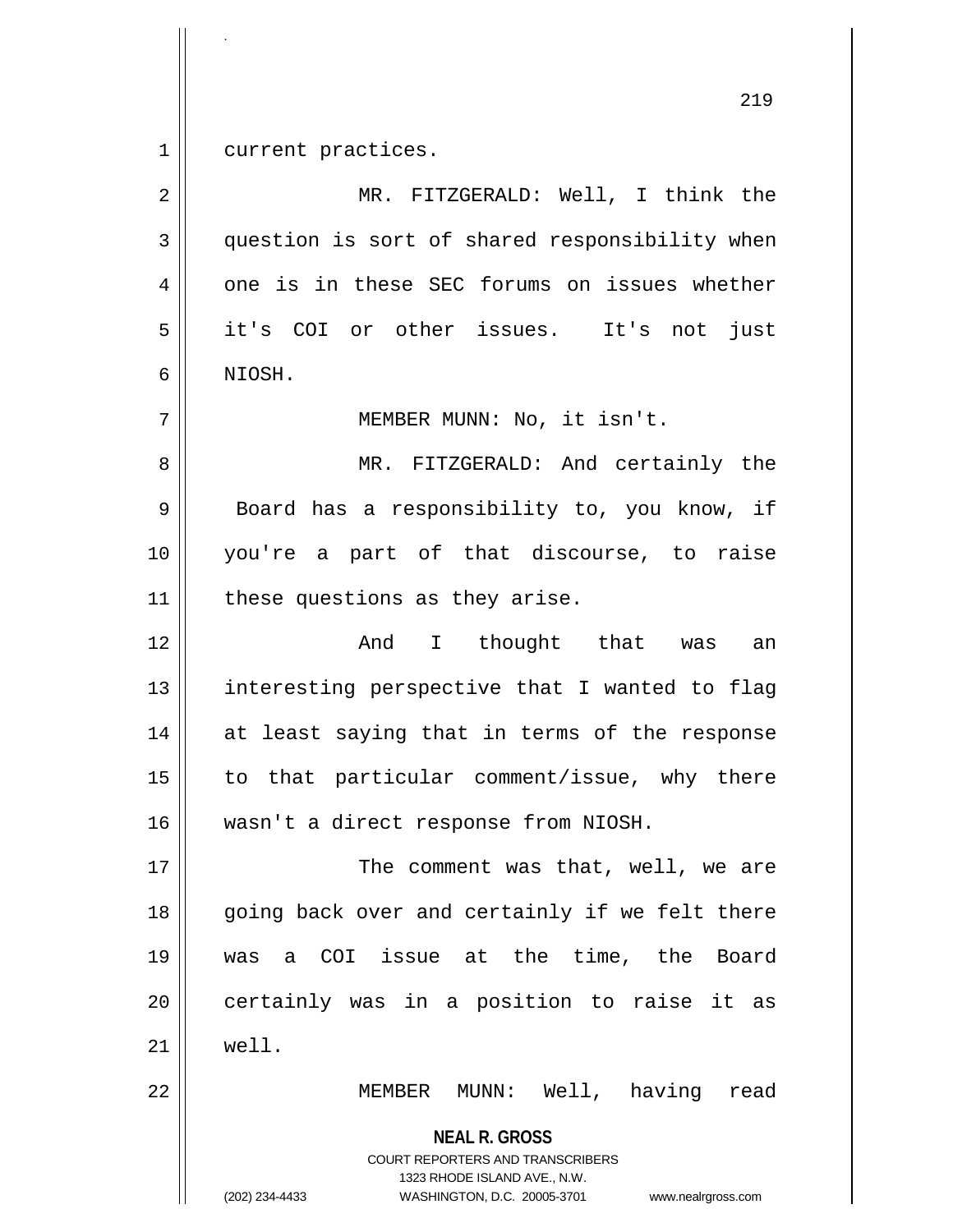**NEAL R. GROSS** COURT REPORTERS AND TRANSCRIBERS 1323 RHODE ISLAND AVE., N.W. 220 1 || some of the specific cases that you had given  $2 \parallel$  us there, I think, I mean, I can't imagine  $3 \parallel$  that we could add any more to it than you've 4 already incorporated in the material you gave  $5$  || us. 6 Having read that, I thought, yes, 7 I remember that. Yes, that's - boy, things 8 are different now. 9 But if, you know, it's the Chair's 10 | prerogative. 11 CHAIR BEACH: No, that's why I 12 asked the Work Group if they felt there was  $13$  any value in going through any of these. And 14 || I highlighted the ones that Joe pointed out.  $15 \parallel$  So -16 MR. FITZGERALD: It's not action. 17 || CHAIR BEACH: No, it's not action. 18 It's just discussion. 19 MR. FITZGERALD: It's awareness or 20 || attention that, you know, there may be an 21 || implication that goes beyond sort of the rote 22 which is sort of response, no response, you

.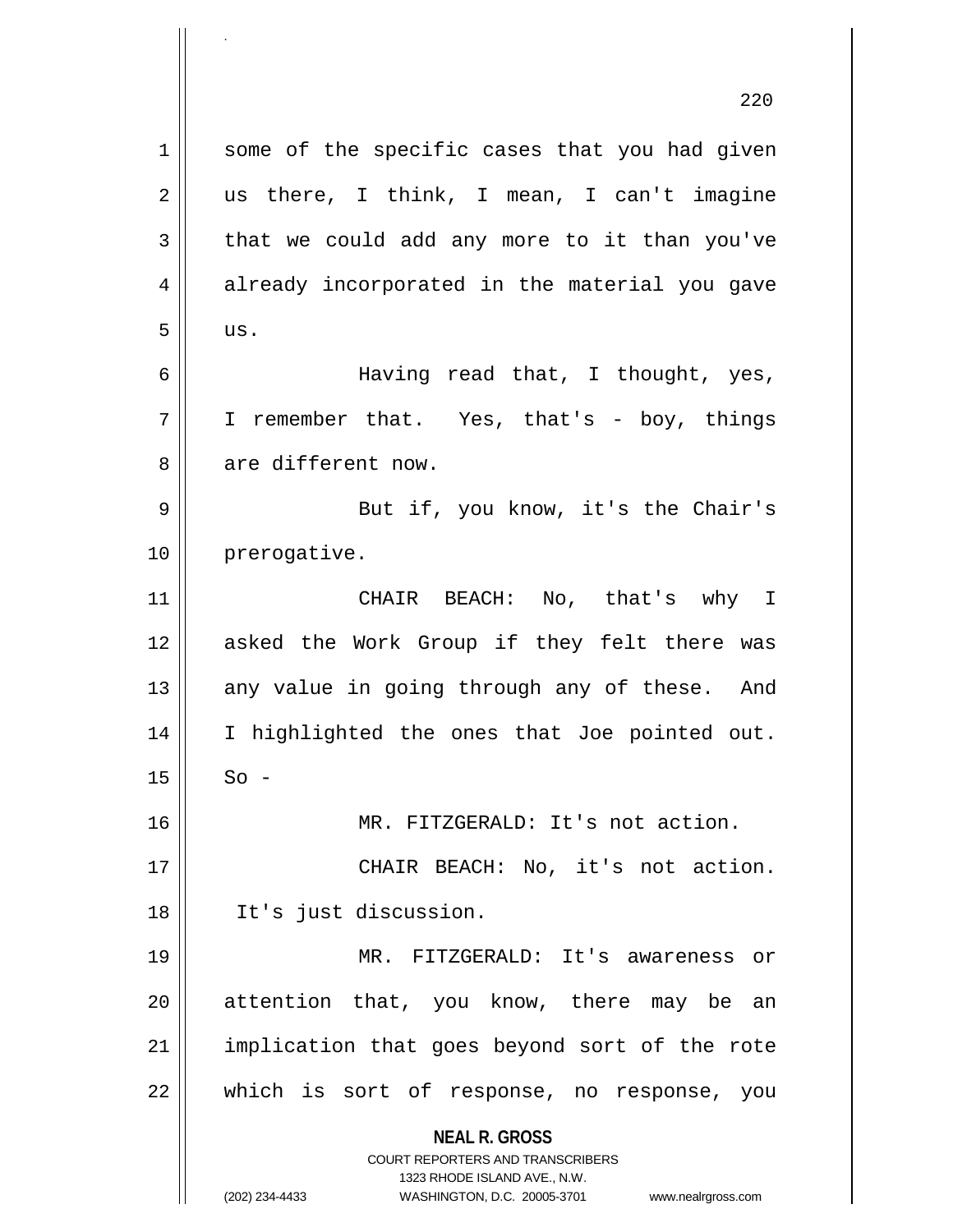**NEAL R. GROSS** COURT REPORTERS AND TRANSCRIBERS 1323 RHODE ISLAND AVE., N.W. (202) 234-4433 WASHINGTON, D.C. 20005-3701 www.nealrgross.com 221  $1 \parallel$  know. 2 These were kind of responses that 3 carried with them a little bit more 4 || information or implication than some of the  $5$  || more rote, R-O-T-E, ones. 6 MEMBER MUNN: Yes. But I look at  $7 \parallel$  things like internal dose and I think, yes, we 8 || know. And worker protection and monitoring,  $9 \parallel$  yes. 10 || CHAIR BEACH: Okay. 11 MEMBER MUNN: I guess I don't know  $12$ 13 MR. FITZGERALD: Well, that's the 14 question. 15 || MEMBER MUNN: - aside from your -16 || what you've already done. 17 || MR. FITZGERALD: Right. 18 || MEMBER MUNN: Which, by the way, 19 thank you for including the individual sheets  $20$  || on these things, because it was - I found it 21 || instructive to read through the individual 22 || cases that you provided for us. That was most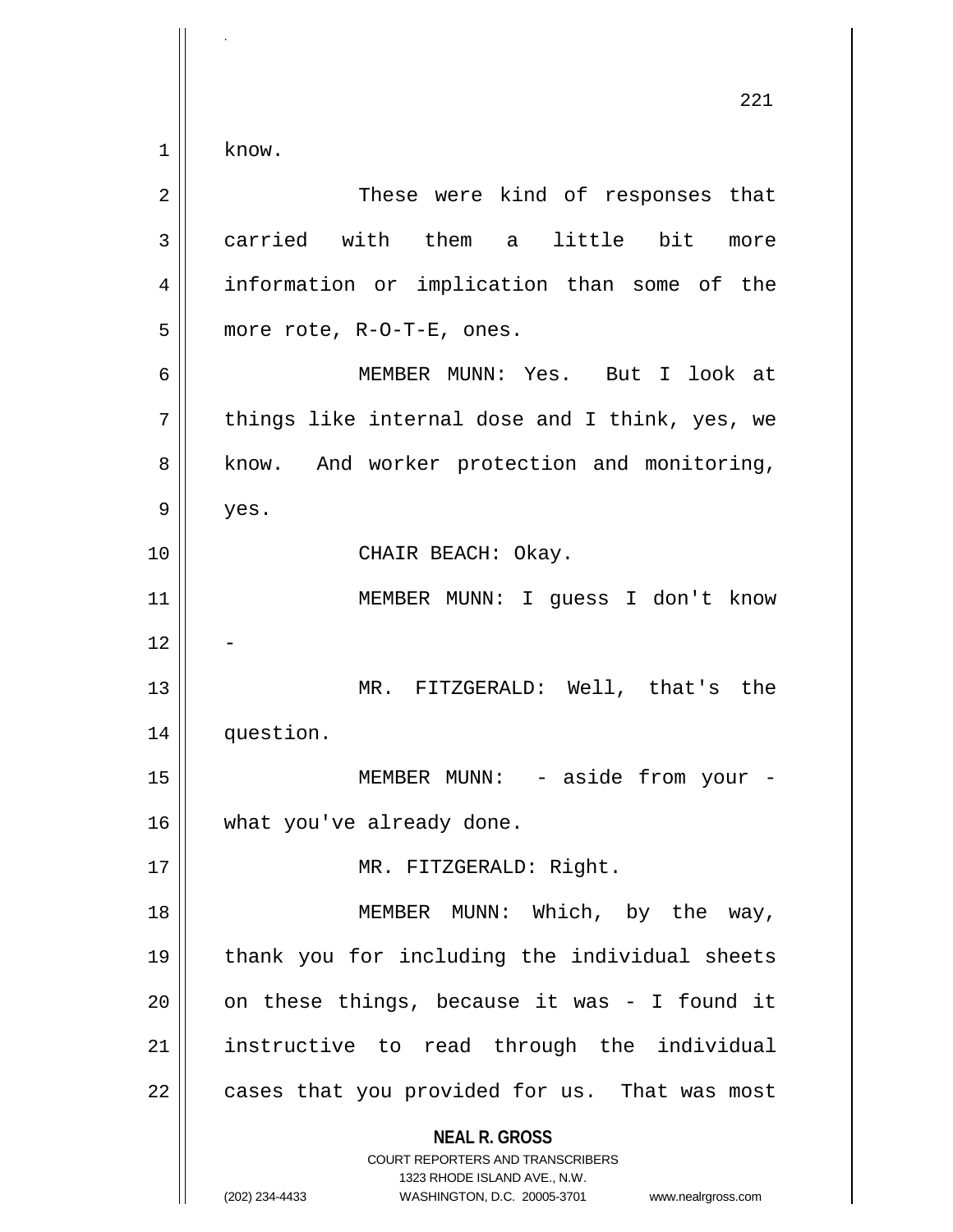1 | informative. Thank you.

.

| $\overline{2}$ | MR. KATZ: I think, Joe, I mean, if             |
|----------------|------------------------------------------------|
| 3              | there are some of these that you think will be |
| 4              | stimulating for DCAS in terms of considering   |
| 5              | how they do outreach in the future, how they   |
| 6              | work on these matters, evaluation or actually  |
| 7              | doing outreach, I mean, call it out. This is   |
| 8              | a good opportunity to -                        |
| 9              | MR. FITZGERALD: Well, you know, I              |
| 10             | think we have. And, actually, these were kind  |
| 11             | of called out in the report.                   |
| 12             | CHAIR BEACH: Yes.                              |
| 13             | MR. FITZGERALD: And the items                  |
| 14             | point to the examples, these very examples.    |
| 15             | MR. KATZ: Yes.                                 |
| 16             | MR. FITZGERALD: And, you know,                 |
| 17             | anything from back in the ancient days when    |
| 18             | something came up that, say, was a chemical    |
| 19             | issue or maybe was a DOL question, it seemed   |
| 20             | like, you know, not us, was more or less the   |
| 21             | stance. And I don't think that would be        |
| 22             | nearly the case now.                           |
|                | <b>NEAL R. GROSS</b>                           |

COURT REPORTERS AND TRANSCRIBERS 1323 RHODE ISLAND AVE., N.W. (202) 234-4433 WASHINGTON, D.C. 20005-3701 www.nealrgross.com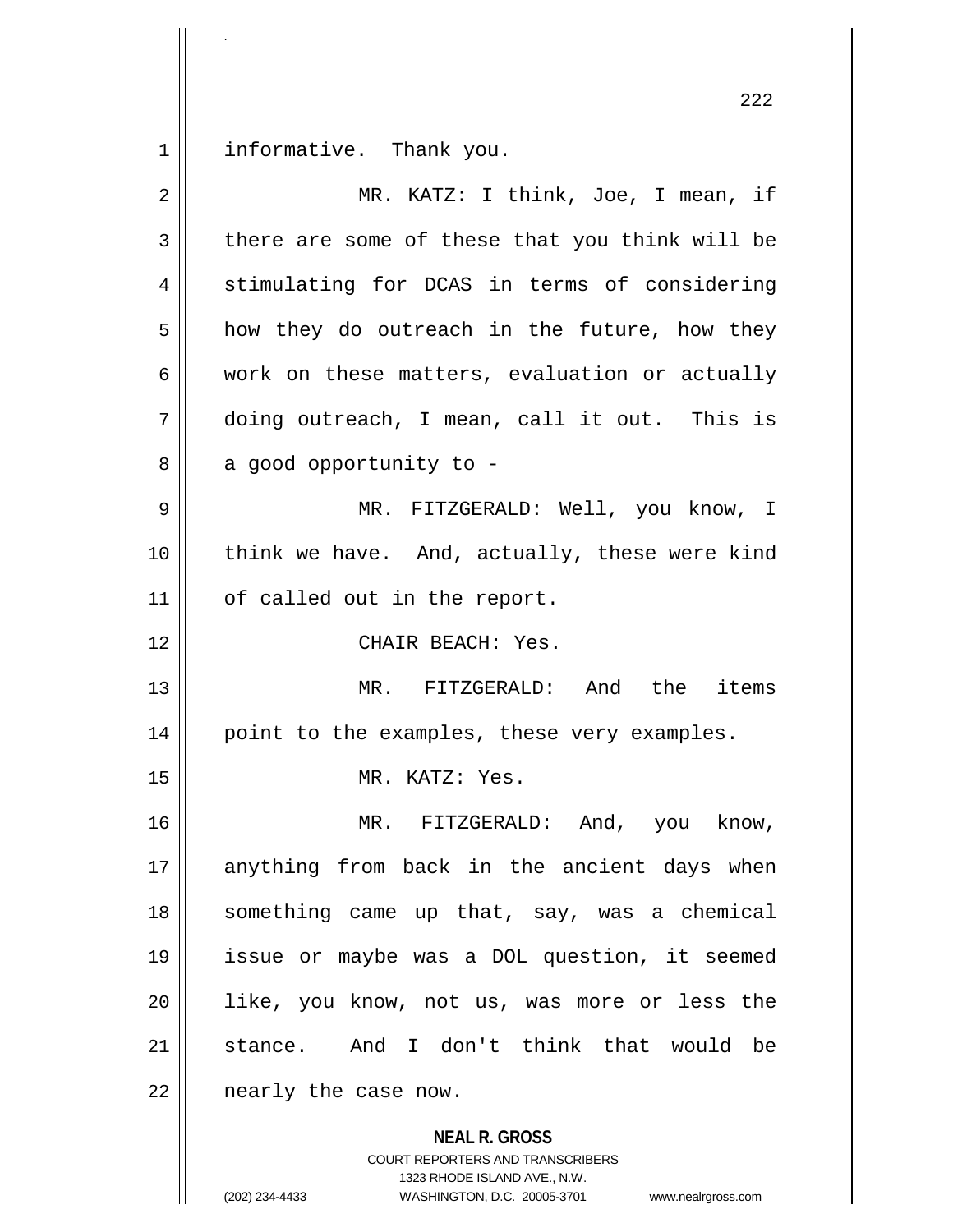1 | I | I've been at enough Board meetings 2 where the DOL rep is usually there. But if  $3 \parallel$  the DOL rep isn't there, I think there's great 4 pains taken to say that we're going to make  $5 \parallel$  sure it gets to DOL. Back in 2004, it was 6 | obviously not the case. 7 || So I, you know, I don't think - $8 \parallel$  and I think this is what you're saying, too, 9 Wanda. These aren't issues for resolution, 10 but just sort of flagging those that are 11 || indicators of something that might have been a 12 practice, might have been a lesson that 13 || probably more than likely is resolved now, but 14 || one that certainly between NIOSH and the Board 15 || you would want to see resolved by now. 16 || So, without knowing the actual  $17$  || practice, I wanted to flag the things that, 18 you know, if there wasn't an improvement, 19 there wasn't something that would mitigate 20 against something like that happening. In 21 || this case, COI, of course COI has gone eons 22 | from where it was in 2004.

> **NEAL R. GROSS** COURT REPORTERS AND TRANSCRIBERS 1323 RHODE ISLAND AVE., N.W. (202) 234-4433 WASHINGTON, D.C. 20005-3701 www.nealrgross.com

.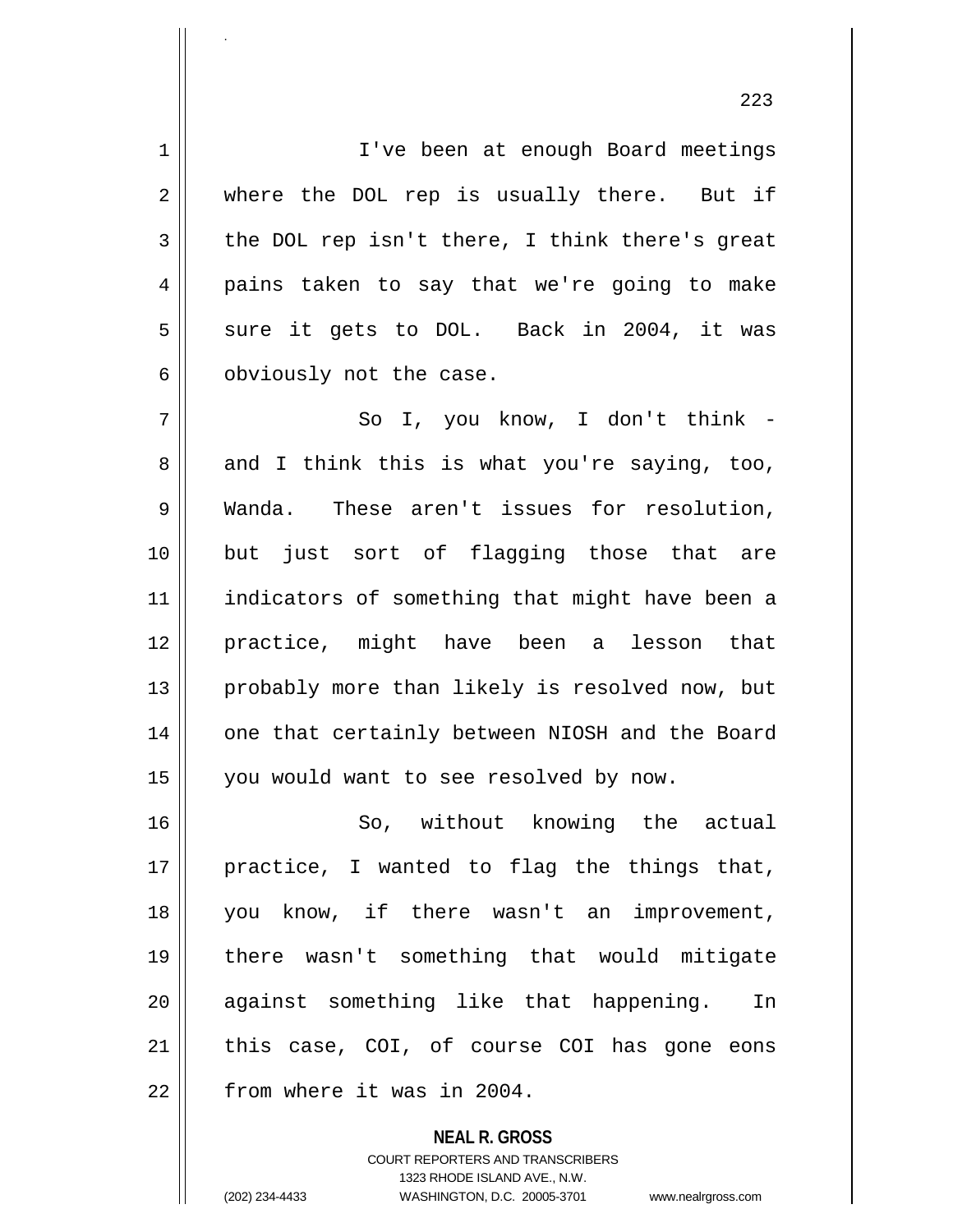1 || But these are places where it 2 didn't go probably as well as we would want  $3 \parallel$  them to go now. It is something that if you  $4 \parallel$  want to cross the T, you would want to say, 5 || yes, any of these instances would not be 6 | likely now because; one, we would pass things  $7 \parallel$  to DOL; two, we have a very, very tight COI 8 || policy on all regards; three, you know, 9 || chemical synergy, clearly that's under 10 research, but we will certainly provide 11 perhaps a clearer response to the worker so 12 || that that would be obvious that that's 13 || something that's not being brushed under the 14 || rug, but is being addressed actively, you 15 | know, so forth and so on. 16 || So, the rest of it is kind of cut 17 and dry. The rest of it is there was a 18 || response and it was considered. There was a

19 response, but maybe the documents, you know, 20 || to me those are not particularly helpful. 21 || There's no insights other than the fact that  $22$   $\parallel$  we establish what the status was.

> **NEAL R. GROSS** COURT REPORTERS AND TRANSCRIBERS 1323 RHODE ISLAND AVE., N.W. (202) 234-4433 WASHINGTON, D.C. 20005-3701 www.nealrgross.com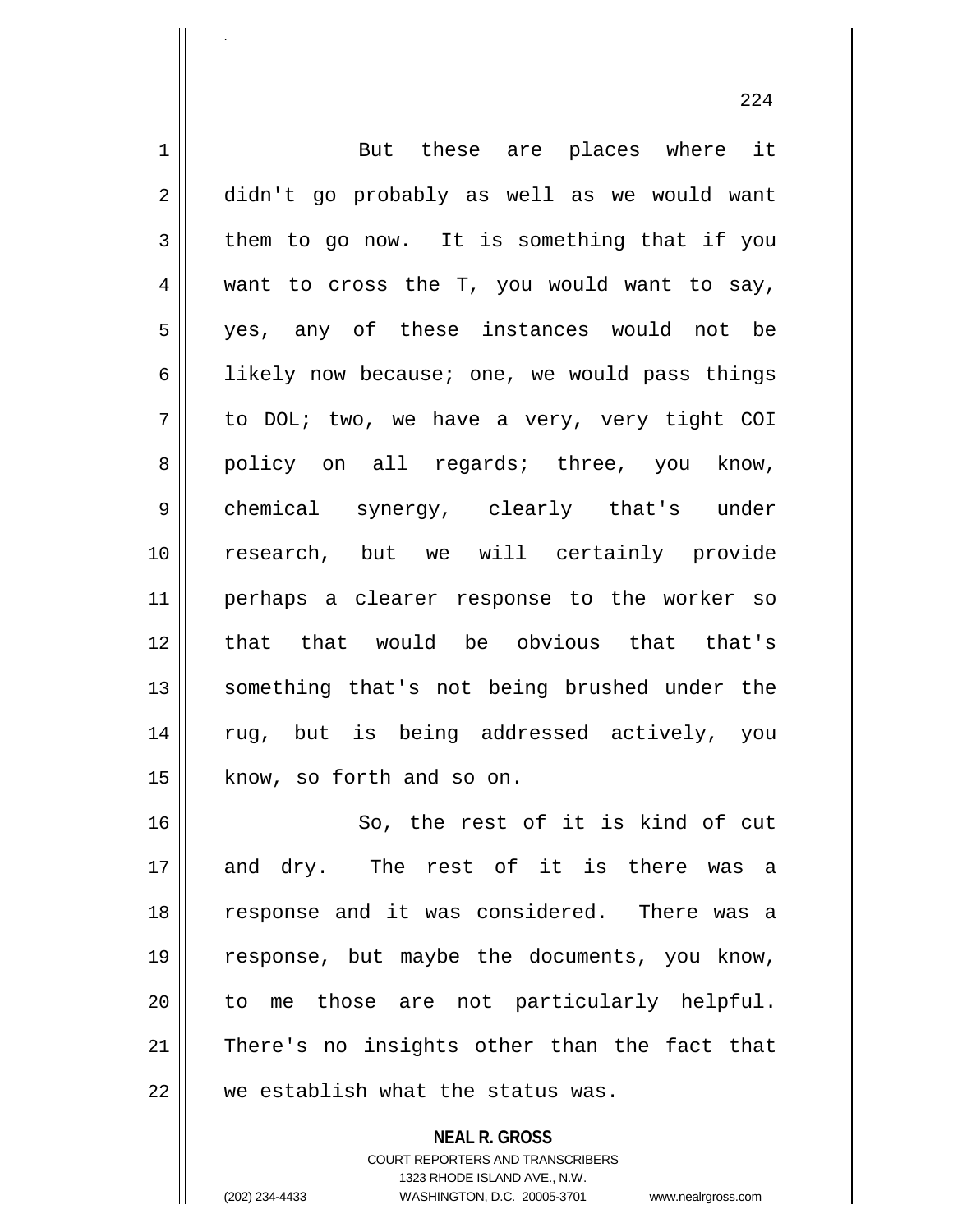**NEAL R. GROSS** COURT REPORTERS AND TRANSCRIBERS 1 So, these others are a little 2 different. These are things that you would  $3 \parallel$  want to be aware of and figure out, you know, 4 yes, that must be different now, you know,  $5 \parallel$  that kind of thing. 6 CHAIR BEACH: On the other end of  $7 ||$  that, some of these - in fact, a number of 8 | them have the comment that NIOSH will attempt 9 to improve at providing responses to the 10 commenters. 11 || That in itself is great, but I 12 guess based on your responses, how? How is  $13$  || that going to happen in reporting that out? 14 || And not every case will have a how, but I  $15$  || think those, to me, are as important as some 16 of the other ones Joe was just referring to  $17 \parallel$  also. 18 MR. FITZGERALD: And I would say, 19 you know, if there's not a lot of value in 20 || qoing through and dissecting these individual 21 || cases, then maybe it would be appropriate to 22 || give, you know, DCAS some breathing room to

1323 RHODE ISLAND AVE., N.W.

225

.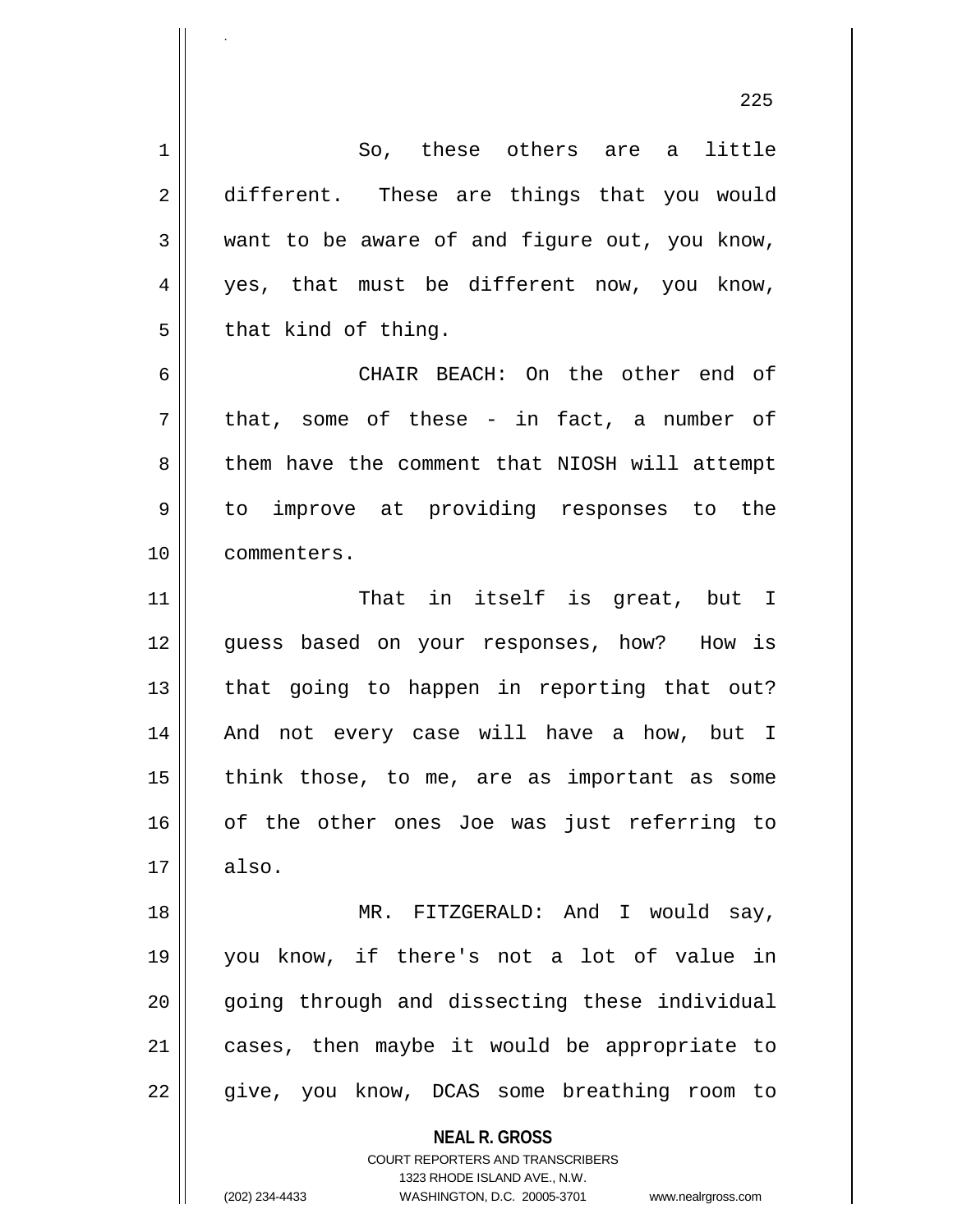**NEAL R. GROSS** 1 | collect their thoughts and just, you know, in 2 terms of the Work Group, provide some 3 perspective of the question that seems to be  $4 \parallel$  on the table. Are things better, and how do 5 you know? 6 And I think that would be 7 something that would be helpful to read in  $8 \parallel$  terms of a response. 9 || A lot of work went into this thing 10 and I think a thoughtful response to some of 11 these points might be useful to the Work  $12$  | Group. That might be a better way to do it. 13 || T was going to say today would be 14 helpful if either the Work Group or NIOSH 15 would benefit from any clarification where 16 we're coming from. 17 || You've read the report. Is there 18 || anything that, you know, perhaps is unclear, 19 sticks in your craw, is not obvious? You 20  $\parallel$  know, that kind of thing, I think, would be 21 || helpful for us to do if you want. 22 CHAIR BEACH: Did you have

.

1323 RHODE ISLAND AVE., N.W. (202) 234-4433 WASHINGTON, D.C. 20005-3701 www.nealrgross.com

COURT REPORTERS AND TRANSCRIBERS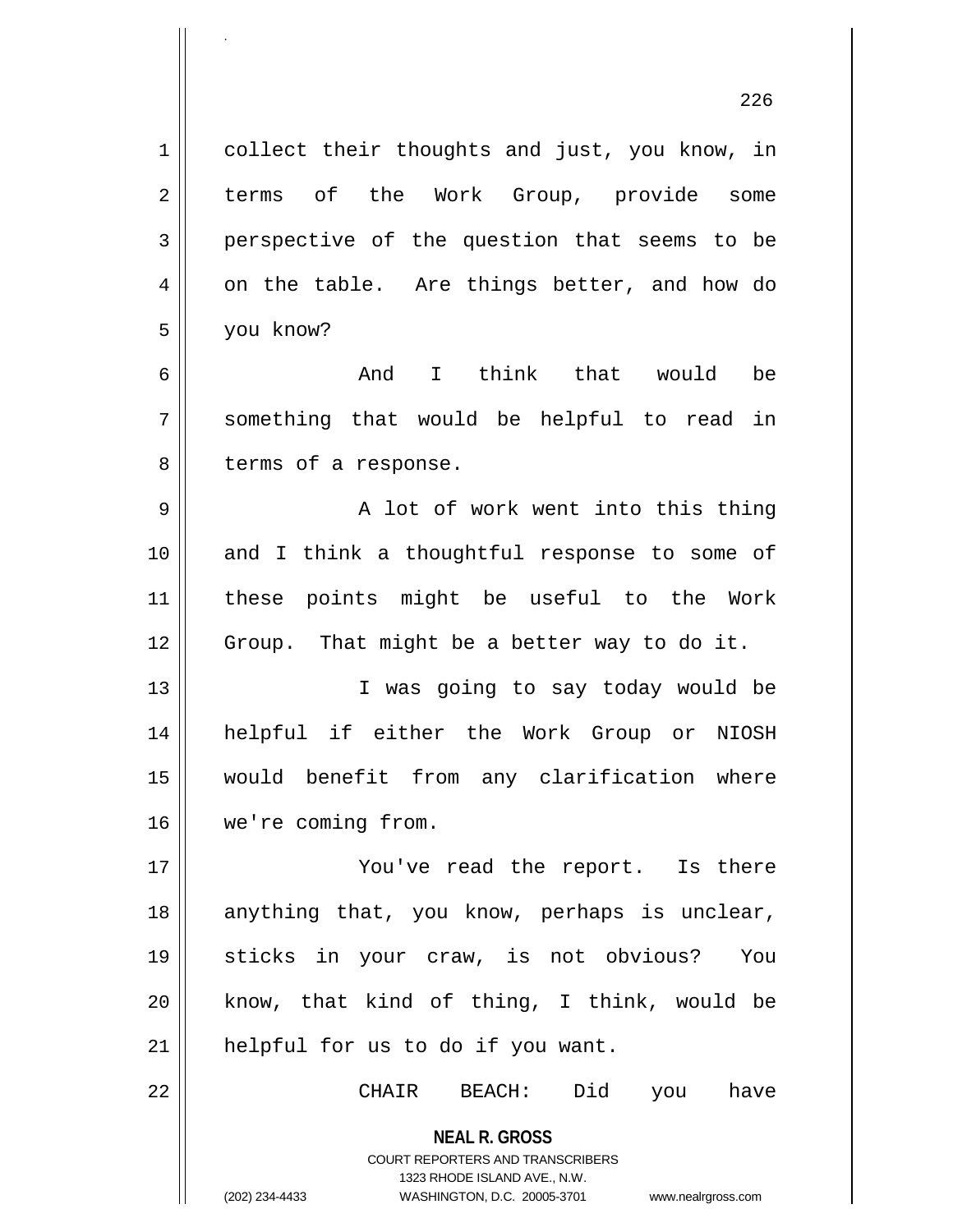**NEAL R. GROSS** 227 1 || something, Mark? 2 || MR. LEWIS: Can I say something? 3 || CHAIR BEACH: Yes. 4 | MR. LEWIS: Now, what you mentioned  $5 \parallel$  a while ago, the synergistic effect, what 6 would be an appropriate response? What would 7 be one, because we're not, you know, we're 8 doing these things. I'm not going to tell the 9 guys to go lobby their congressman or 10 || something, because it's not in the Act. 11 || Although, that's what - my gut 12 feeling, I know the response, what I would 13  $\parallel$  say, but it's not addressed at this time. 14 I would tell them that I'm not 15 supposed to tell them to go talk to their  $16$  congressman or lobby, because I'm on the dime 17 | anyway. 18 || So, what would be if someone asked 19 me about the effects of radiation and  $20$  chemicals together, what would be the 21 || response? That NIOSH get back with them or 22 || something? What do I say?

> COURT REPORTERS AND TRANSCRIBERS 1323 RHODE ISLAND AVE., N.W.

.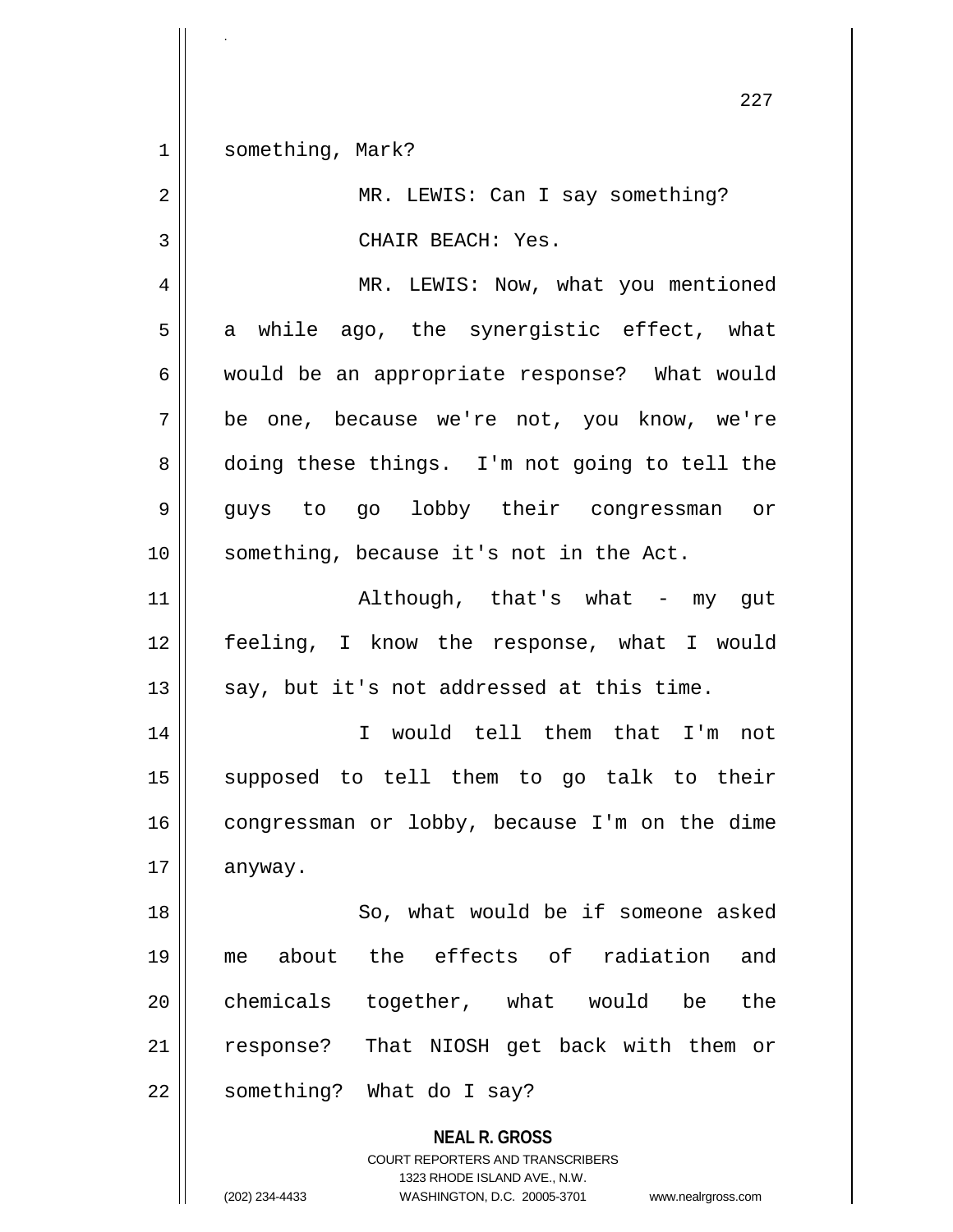**NEAL R. GROSS** COURT REPORTERS AND TRANSCRIBERS 1323 RHODE ISLAND AVE., N.W. (202) 234-4433 WASHINGTON, D.C. 20005-3701 www.nealrgross.com 228 1 MR. FITZGERALD: Well, a response 2 || was provided, I think, to those three 3 comments. 4 MR. HINNEFELD: NIOSH's response to  $5 \parallel$  a question like that is that the science is 6 || not well enough developed to make a 7 quantitative judgment about what - and so,  $8$  | there's nothing to do with that. 9 The chemical exposure is it's 10 booted from Part B anyway. 11 || MR. LEWIS: Subtitle E, yes. 12 MR. HINNEFELD: So, it's a Subtitle 13 || E thing, and the Department of Labor chooses 14 how it tends to go about, you know, dealing 15 with that question, which is essentially what 16 I said. Well, the science isn't well enough 17 || developed to deal with that question. 18 || MR. LEWIS: That's what we've been 19 doing anyway. But I just, you know, I don't  $20$  || think a lot of - that doesn't get it with 21 || people, you know. 22 || MR. FITZGERALD: I have no problem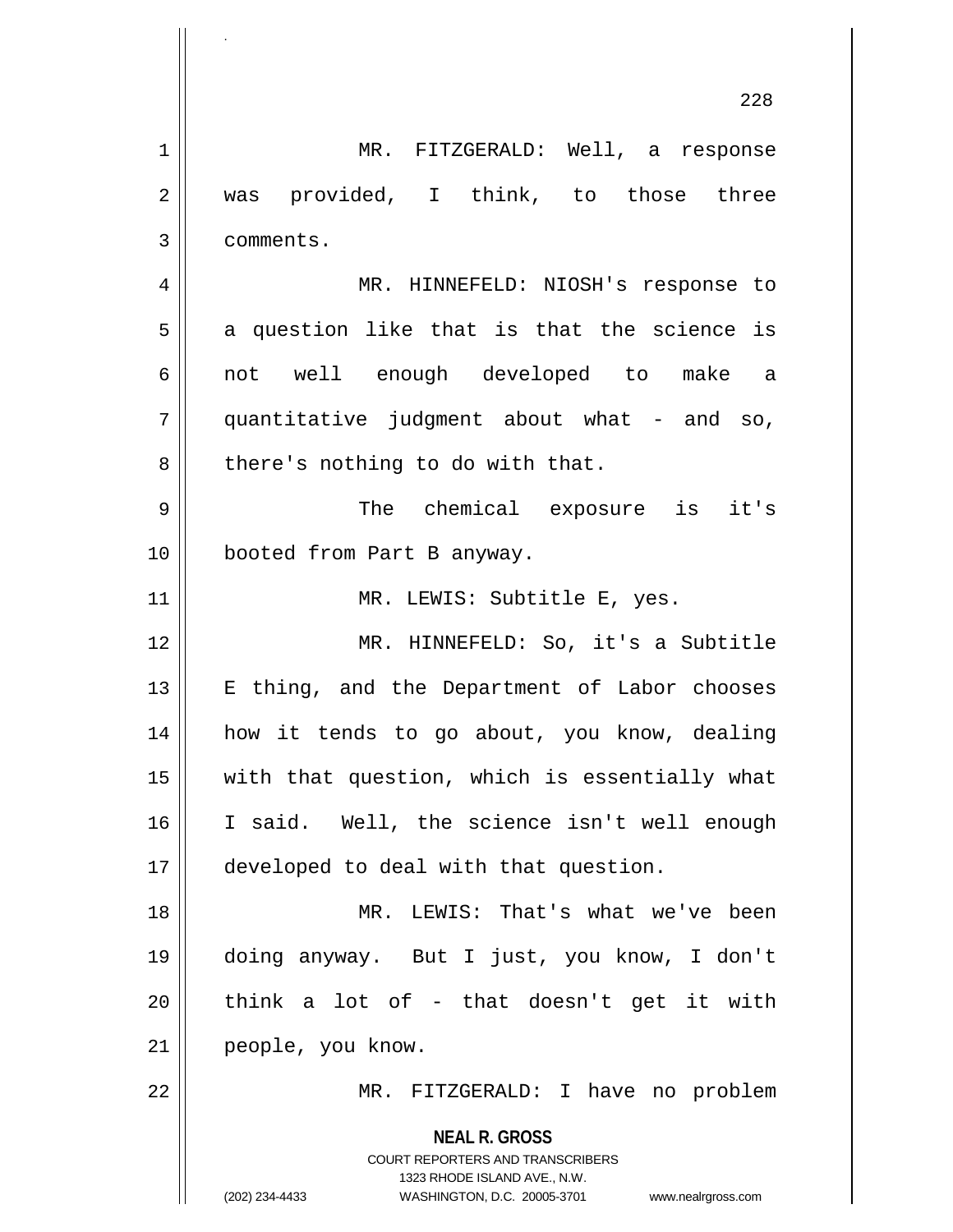**NEAL R. GROSS** COURT REPORTERS AND TRANSCRIBERS 1323 RHODE ISLAND AVE., N.W. (202) 234-4433 WASHINGTON, D.C. 20005-3701 www.nealrgross.com  $1 \parallel$  with the issue. It's just that the comment, 2 || you know, our direction was, you know, does  $3 \parallel$  the worker get any satisfaction in terms of 4 || the direct response? 5 And in this case even though there  $6 \parallel$  is an explanation, that response wasn't - no  $7$  | response was provided. 8 MR. LEWIS: Okay. 9 || MR. FITZGERALD: And, again, going 10 back that far in the past, you know, it was - 11 MR. LEWIS: It was just something 12 || that was like rolling around in my brain and 13 || the only good question was the one I didn't  $14 \parallel$  ask. 15 || MR. FITZGERALD: Right. There 16 wasn't a good answer. So, no answer was 17 || qiven. 18 I think today you would provide 19 that answer that we, you know, that Stu just  $20$  did. And that - I think that would satisfy  $21$  | it. There isn't anything else you can say. 22 || So, you know, without putting too

.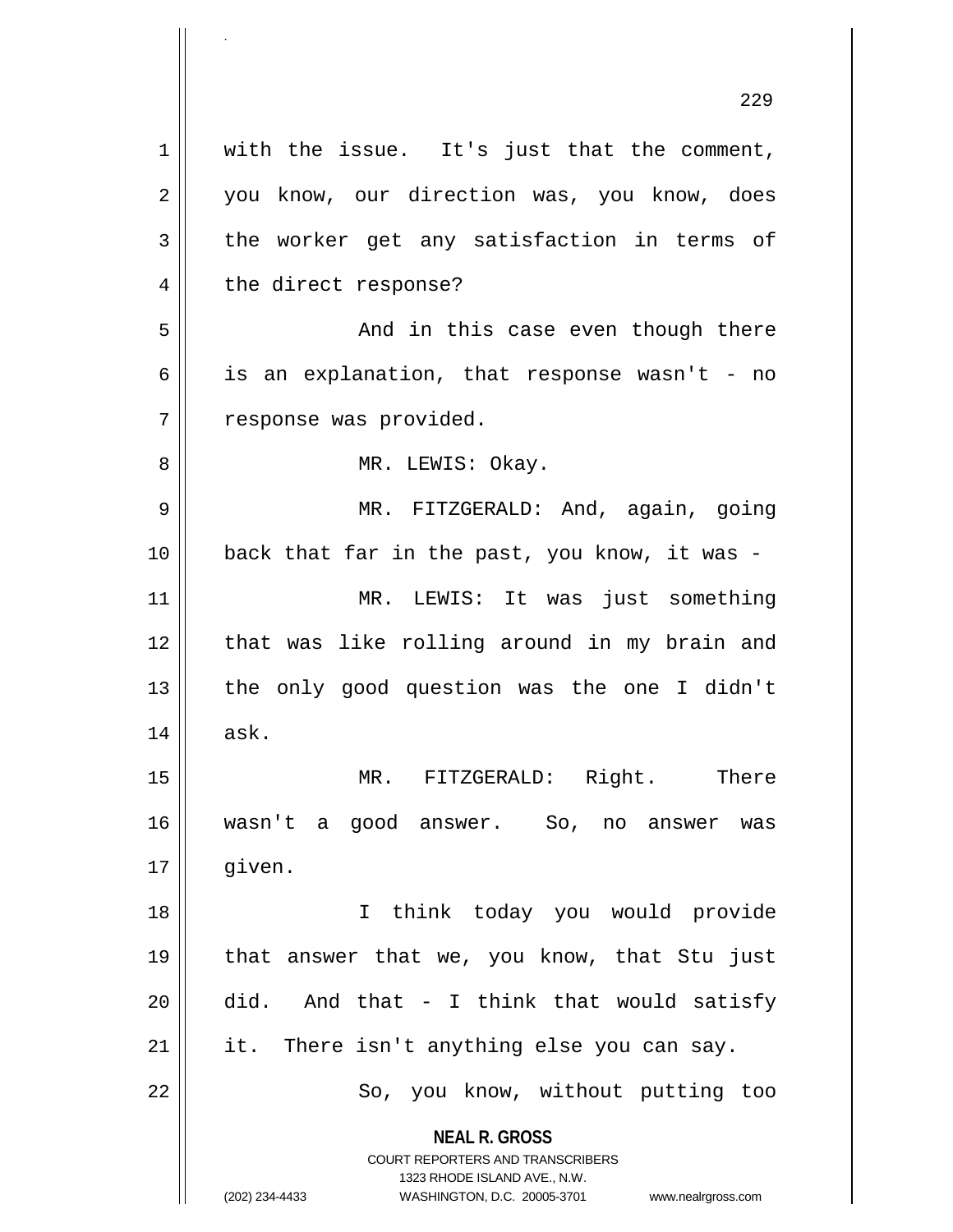**NEAL R. GROSS** COURT REPORTERS AND TRANSCRIBERS 1323 RHODE ISLAND AVE., N.W. (202) 234-4433 WASHINGTON, D.C. 20005-3701 www.nealrgross.com 230  $1 \parallel$  much on it, that was kind of the - that was  $2 \parallel$  the only finding there that was sort of left 3 unspoken. 4 || MR. LEWIS: All right. 5 CHAIR BEACH: Okay. Anything else 6 on this? 7 || MEMBER MUNN: One other thing. 8 || CHAIR BEACH: Okay. 9 MEMBER MUNN: Joe's going to give  $10$  || us a scoping value of -11 MR. KATZ: I'll get back to you. I 12 have that. 13 || CHAIR BEACH: Oh, good. 14 MR. KATZ: That's not a big deal to 15  $\parallel$  get to you. I mean, you actually all have it,  $16$  because you get the reports that I get. 17 || CHAIR BEACH: Yes. 18 MR. KATZ: All I would be telling 19 || you is what the totals are. 20 | CHAIR BEACH: Yes. 21 || MR. KATZ: And they're actually in  $22$  || the latest - well, they should be in the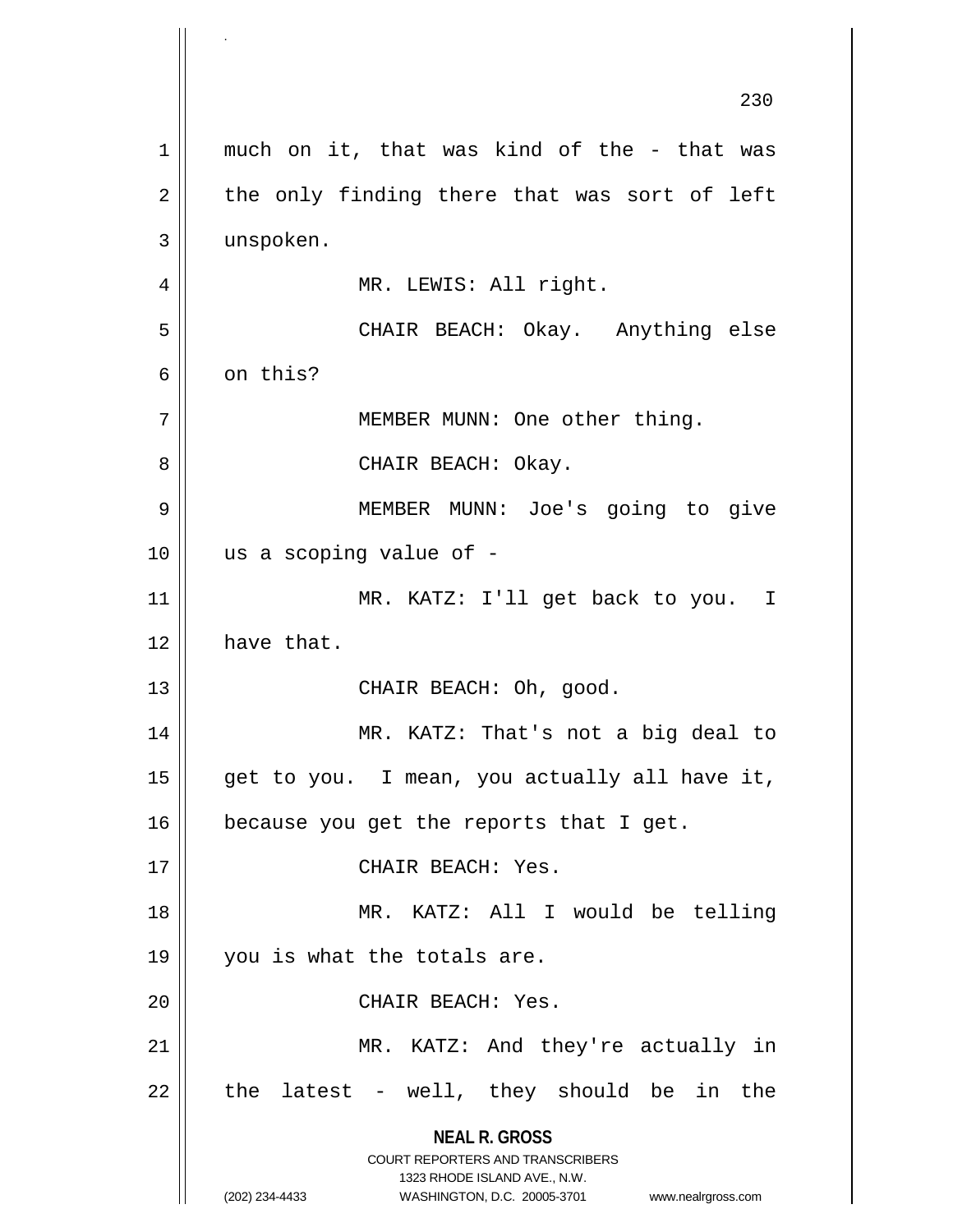**NEAL R. GROSS** COURT REPORTERS AND TRANSCRIBERS 1323 RHODE ISLAND AVE., N.W. (202) 234-4433 WASHINGTON, D.C. 20005-3701 www.nealrgross.com 231 1 | latest reports. You may have an easier time  $2 \parallel$  finding it if we need it, but -3 MR. FITZGERALD: Oh, the progress 4 | report. 5 MR. KATZ: Yes. The progress  $6 \parallel$  report is giving the budgets for this item. 7 CHAIR BEACH: All right. 8 || (Simultaneous speaking.) 9 MS. AYERS: I think when that topic 10 || came up earlier, the thought that came in my 11 || mind was the total expenditure resources might 12 not be as illuminating as some sort of 13 || breakdown of the process points. 14 Because as you mentioned in your 15 || review of room for improvement of the process 16 itself, there were definitely areas that 17 consumed an enormous amount of resources. The 18 first two stages in particular tried to 19 capture all the comments, trying to identify 20 what documents we wanted to specifically 21 | request from NIOSH.  $22$  ||  $\qquad \qquad$  And then we really did - didn't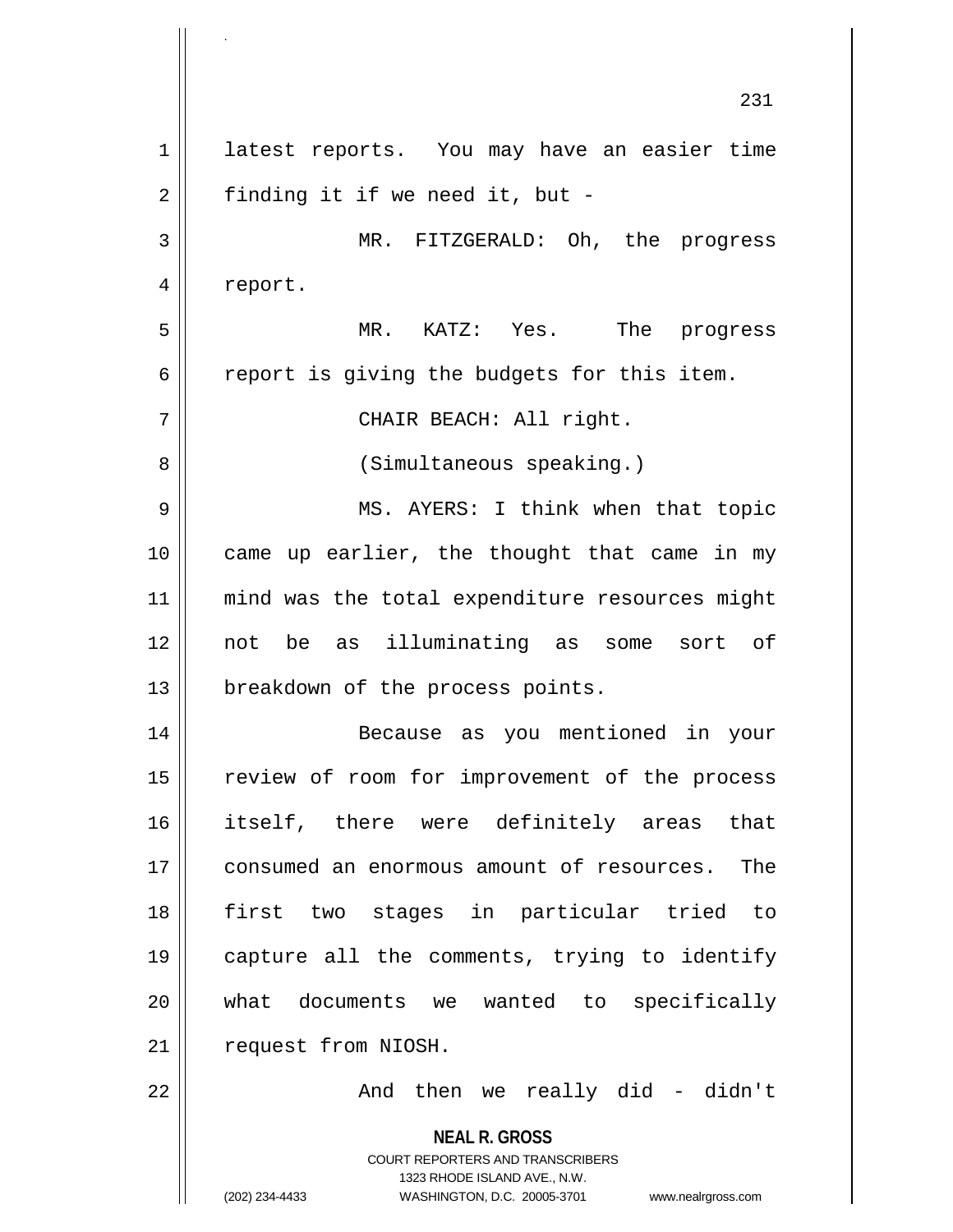1 || necessarily anticipate from the beginning that  $2 \parallel$  we would go back to the agency who has better  $3 \parallel$  access to memories of how these things were 4 | addressed.

.

5 And so, we were literally, you  $6 \parallel$  know, trying to dig up any evidence we could 7 find in any sort of broad range of documents 8 trying to look for is there an answer, you  $9 \parallel$  know, is there evidence that this was dealt 10 With or considered.

11 || The Mand so, those two pieces, I would 12 say, probably consumed the bulk of the 13 || resources that were expended. And they might 14 not necessarily be done that way the second 15 | time around.

16 MR. KATZ: I mean, I can pull the 17 || figures, but why don't I get with Lynn and she 18 may be able to just sort of frame that figure 19 in terms of just roughly the proportions of 20 || the resources that went to the different 21 elements of the effort.

22 MEMBER MUNN: Even a rough

COURT REPORTERS AND TRANSCRIBERS 1323 RHODE ISLAND AVE., N.W.

**NEAL R. GROSS**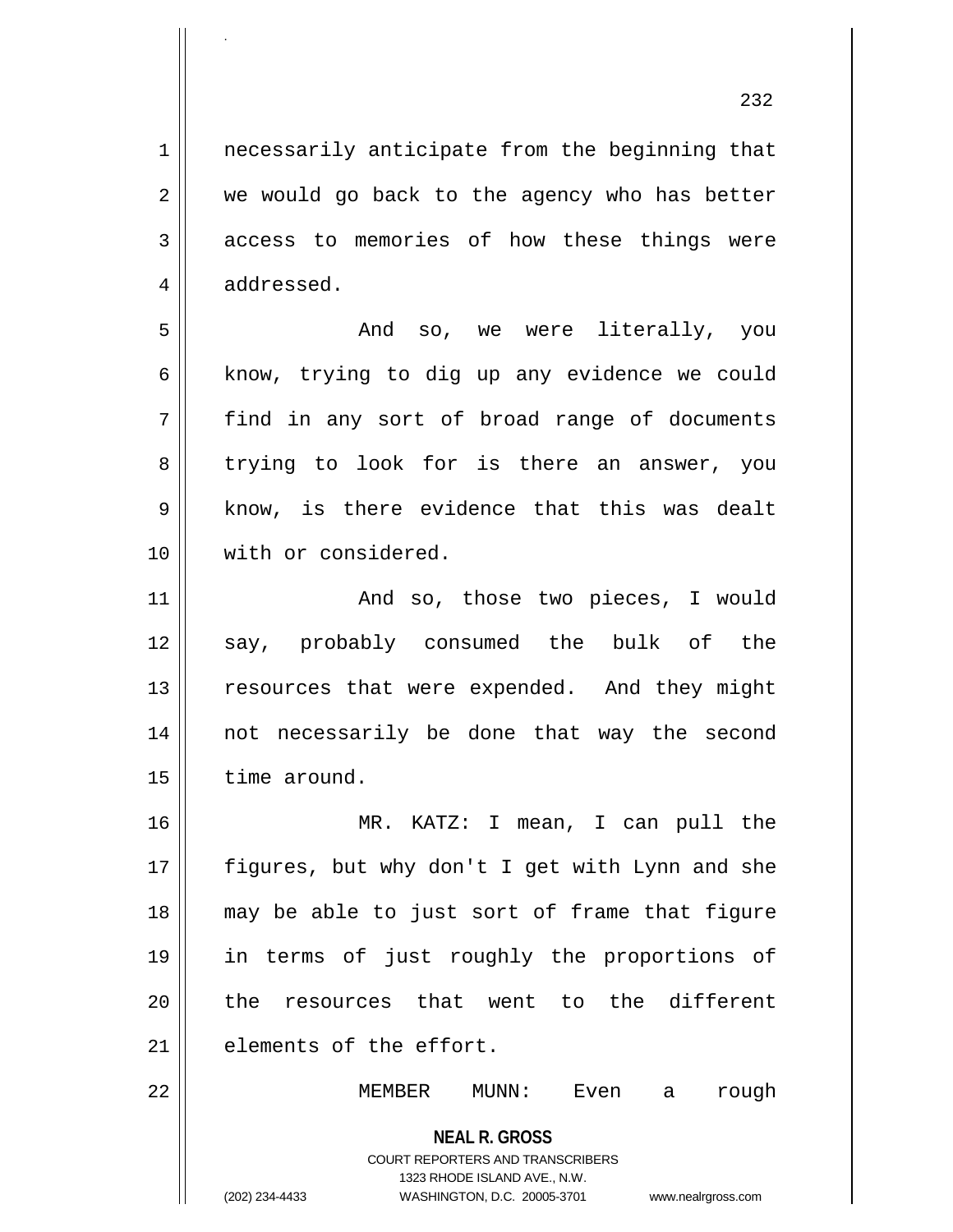**NEAL R. GROSS** COURT REPORTERS AND TRANSCRIBERS 1323 RHODE ISLAND AVE., N.W. (202) 234-4433 WASHINGTON, D.C. 20005-3701 www.nealrgross.com 233 1 assessment would be helpful, I think. 2 CHAIR BEACH: Can we just send that  $3 \parallel$  around in email? 4 MR. KATZ: Yes. Oh, absolutely. 5 CHAIR BEACH: Okay. Perfect. 6 MR. KATZ: No problem. 7 CHAIR BEACH: Okay. Could you 8 check and see if Chris is on the line?  $9 \parallel$  Because the next agenda item is the ten-year 10 review and I think she's a big part of that. 11 MS. ELLISON: Yes, I am on the  $12 \parallel$  line. 13 CHAIR BEACH: Hi, Chris. Thank 14 you. 15 || MS. ELLISON: Not a problem. 16 || So, what I had planned to do is I 17 have the list of the action items for the 18 quality of service. So, I was just going to 19  $\parallel$  run down through them, if that's okay. 20 CHAIR BEACH: Okay. Could you just 21 do a quick background just so everybody 22 || understands what it is and maybe where it came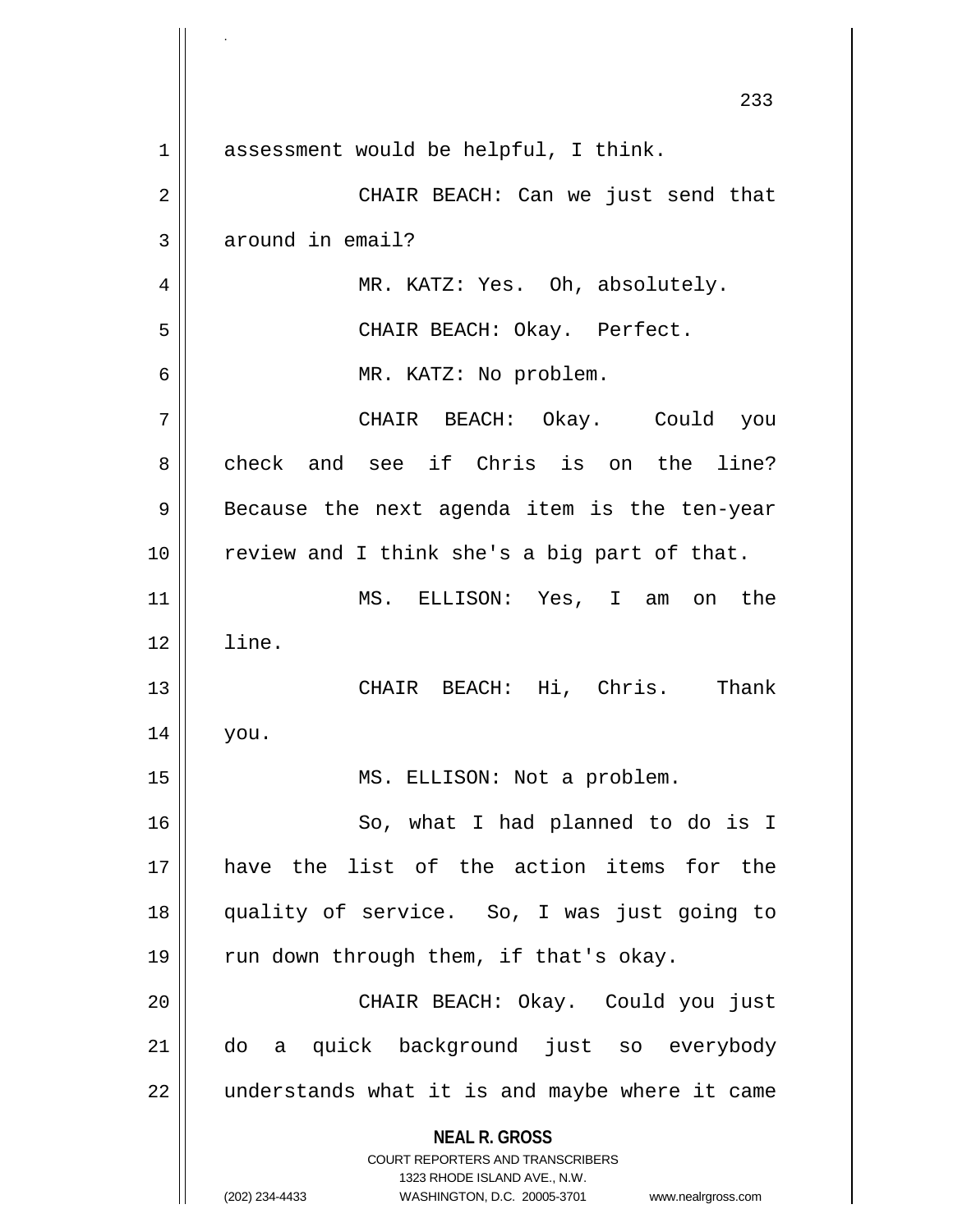$1$  from?

.

| $\sqrt{2}$     | MS. ELLISON: This is part of the                                                                                                                                       |
|----------------|------------------------------------------------------------------------------------------------------------------------------------------------------------------------|
| $\mathbf{3}$   | results from the ten-year review and what was                                                                                                                          |
| $\overline{4}$ | done. The report on the quality of service,                                                                                                                            |
| 5              | it was reviewed. And out of that, the quality                                                                                                                          |
| 6              | of service review piece, there are four issues                                                                                                                         |
| 7              | that relate to levels of service. And with                                                                                                                             |
| 8              | each one of them, there is one action item.                                                                                                                            |
| $\mathsf 9$    | The first issue is related to the                                                                                                                                      |
| 10             | using of customer-supplied information. And                                                                                                                            |
| 11             | the action item says that DCAS will review                                                                                                                             |
| 12             | current communication vehicles and where                                                                                                                               |
| 13             | appropriate, will make improvements in such                                                                                                                            |
| 14             | vehicles.                                                                                                                                                              |
| 15             | One of the things we have started                                                                                                                                      |
| 16             | working on in looking into this, there's a                                                                                                                             |
| 17             | wide array and variety of ways that we can                                                                                                                             |
| 18             | receive comments on the various sites and the                                                                                                                          |
| 19             | technical documents and such.                                                                                                                                          |
| 20             | And I've been working a little bit                                                                                                                                     |
| 21             | with our technical team. And we've looked at                                                                                                                           |
| 22             | all of the different avenues anywhere from a                                                                                                                           |
|                | <b>NEAL R. GROSS</b><br><b>COURT REPORTERS AND TRANSCRIBERS</b><br>1323 RHODE ISLAND AVE., N.W.<br>(202) 234-4433<br>WASHINGTON, D.C. 20005-3701<br>www.nealrgross.com |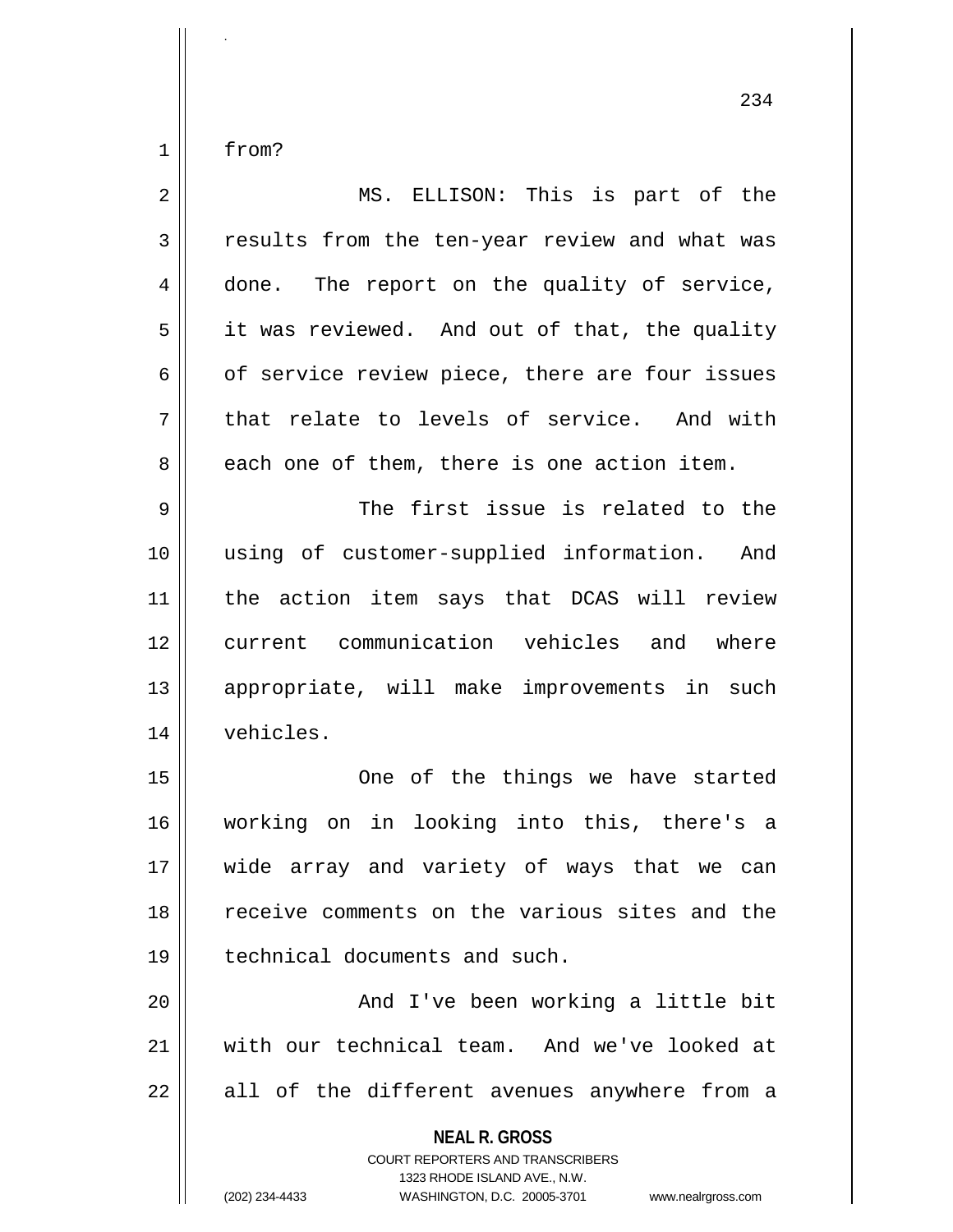1 || CATI interview we could get information about  $2 \parallel$  a site, it could come through via email, phone 3 | call, worker outreach meetings, Advisory Board 4 meetings. So, there's a wide array of places  $5$  || that information can come in to us.

.

6 And they're looking into currently 7 formatting and sketching out some sort of 8 database-type program where we can track all  $9 \parallel$  of this. And hopefully in the future then 10 once a comment comes in and it gets entered 11 into the system, be able to assign it to an 12 individual. But unfortunately, this is only  $13$  || at the beginning stages for that action item.

14 Would you like me to continue the 15 next action item, or do you want to discuss  $16$  any of that?

17 || CHAIR BEACH: Are you talking about 18 within the first action item one, or going to  $19$  | the next one under -

20 MS. ELLISON: That was the first  $21$   $\parallel$  issue.

22 || CHAIR BEACH: Okay.

**NEAL R. GROSS** COURT REPORTERS AND TRANSCRIBERS 1323 RHODE ISLAND AVE., N.W. (202) 234-4433 WASHINGTON, D.C. 20005-3701 www.nealrgross.com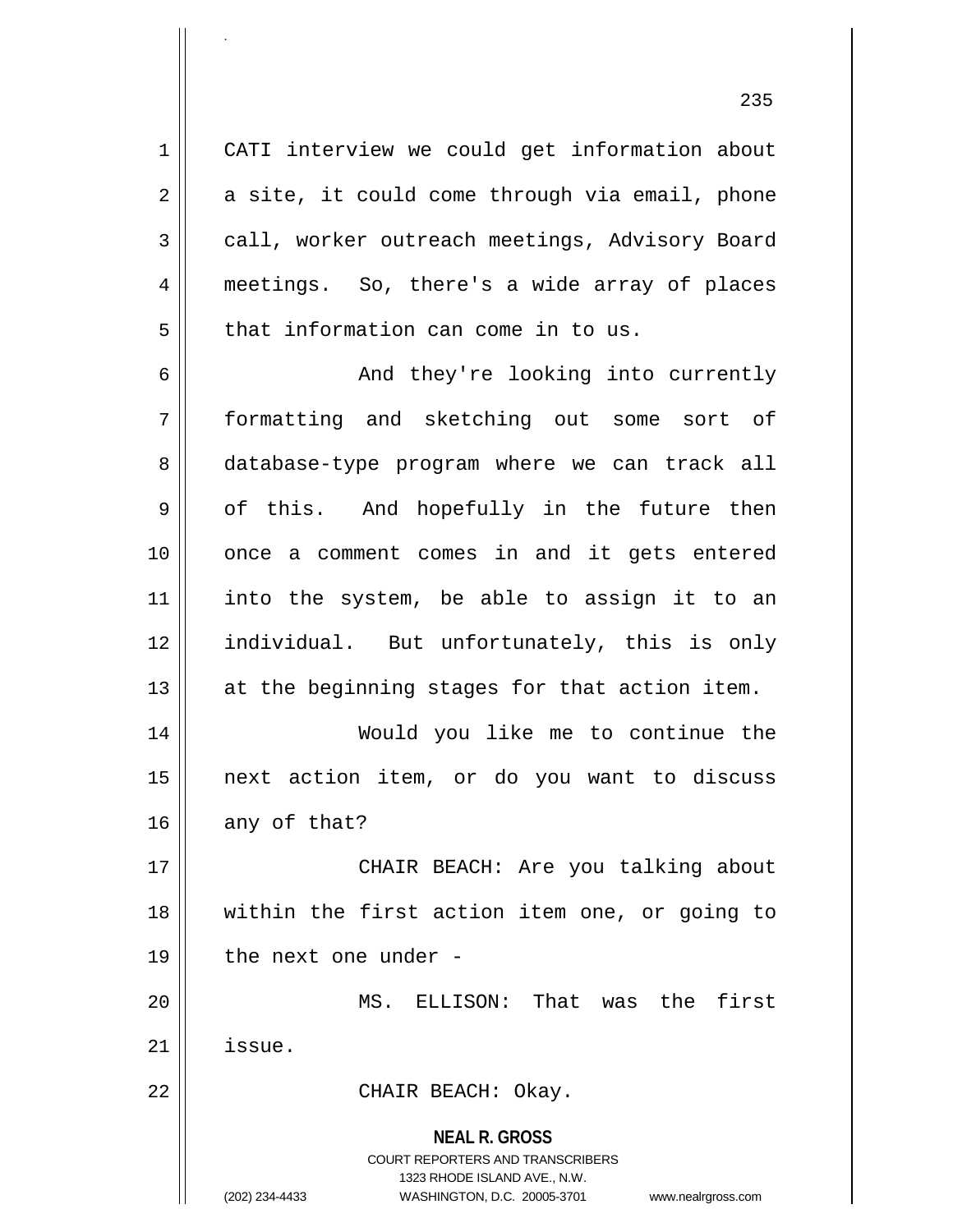**NEAL R. GROSS** COURT REPORTERS AND TRANSCRIBERS 1323 RHODE ISLAND AVE., N.W. (202) 234-4433 WASHINGTON, D.C. 20005-3701 www.nealrgross.com 236 1 | MS. ELLISON: Customer-supplied 2 | information. 3 CHAIR BEACH: Comments, questions. 4 || And realize nothing was prepared other than 5 || just asking Chris to kind of gauge where 6 they're at and what the future looks like. 7 (No response.) 8 CHAIR BEACH: All right. Go ahead, 9 || Chris. There's nothing. 10 MS. ELLISON: Excellent. The 11 second issue was related to the 12 understandability and quality of information. 13 || And the action that we were asked to take on 14 || that was DCAS will continue ongoing efforts to 15 || evaluate and improve the understandability and 16 quality of DCAS communication vehicles. 17 There has been a lot going on in 18 || this arena, and a lot of it starting prior to 19 || this ten-year review. 20 The things that occurred, one  $21$  | thing was the requirement for accessibility.  $22 \parallel$  And so, one of the things we've been tackling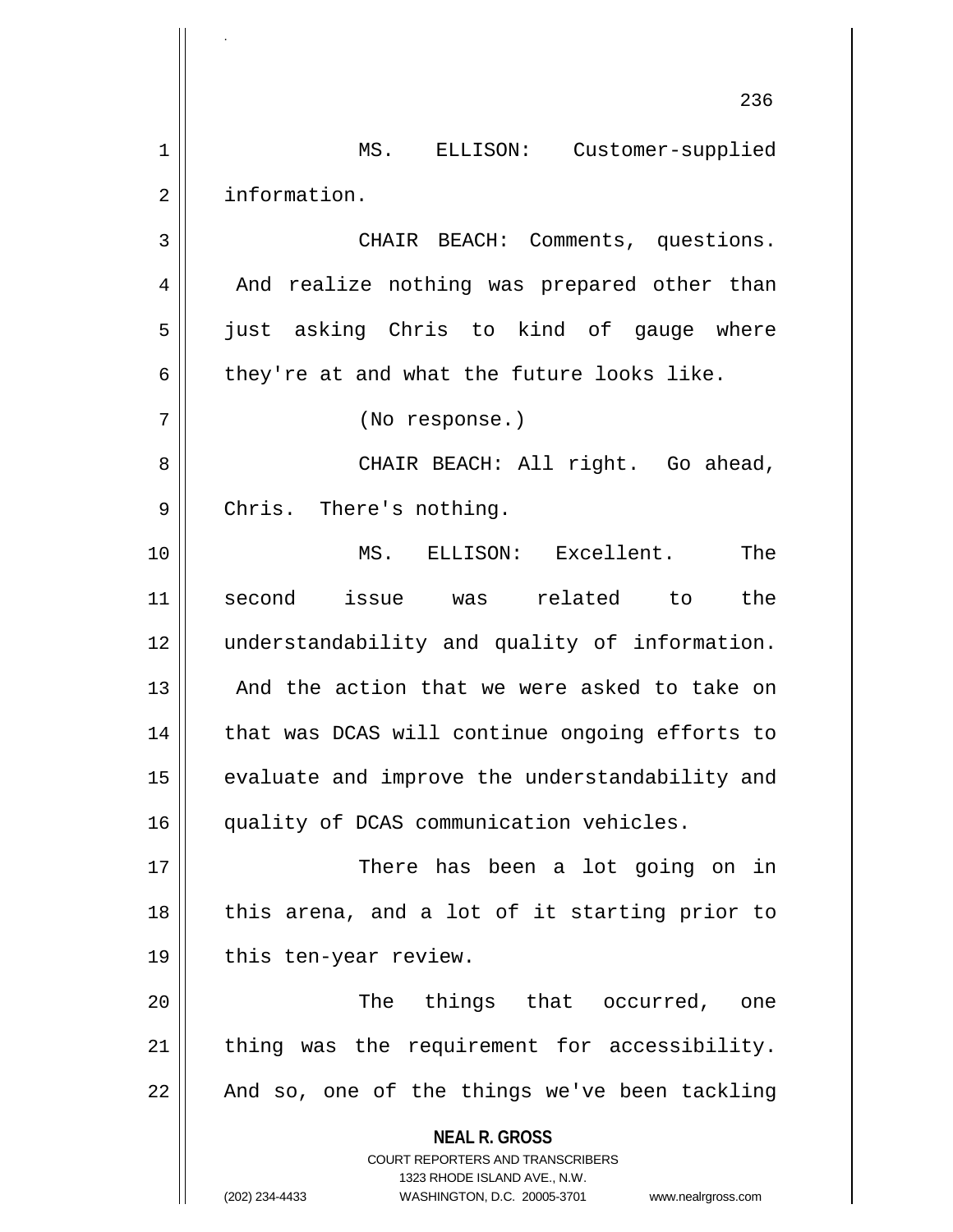**NEAL R. GROSS** COURT REPORTERS AND TRANSCRIBERS 1323 RHODE ISLAND AVE., N.W. (202) 234-4433 WASHINGTON, D.C. 20005-3701 www.nealrgross.com 1 is that all of our documents that we put out  $2 \parallel$  on the web, the PDFs are in a 508-compliant 3 format. 4 This means that if someone has a  $5 \parallel$  screen reader, they can accurately use the  $6 \parallel$  screen reader to read those documents. 7 || That's one of the things that is 8 || required government-wide that we've had to 9 adhere to. And, therefore, at this time we 10 are not allowed to post anything to the 11 || website that is not 508-compliant. 12 || And I will commend SC&A, you know, 13 || once that came across, they now send me 14 || everything - all the PDFs are 508-compliant.  $15 \parallel$  So, I have no problems there and it's been 16 very easy getting things on the web and not 17 having to tackle that issue. 18 || The Sand the other thing that has 19 occurred under the quality and understanding 20 || of our information is there's a Plain Language  $21$  | Act that was recently passed. 22 || And that requires your information

.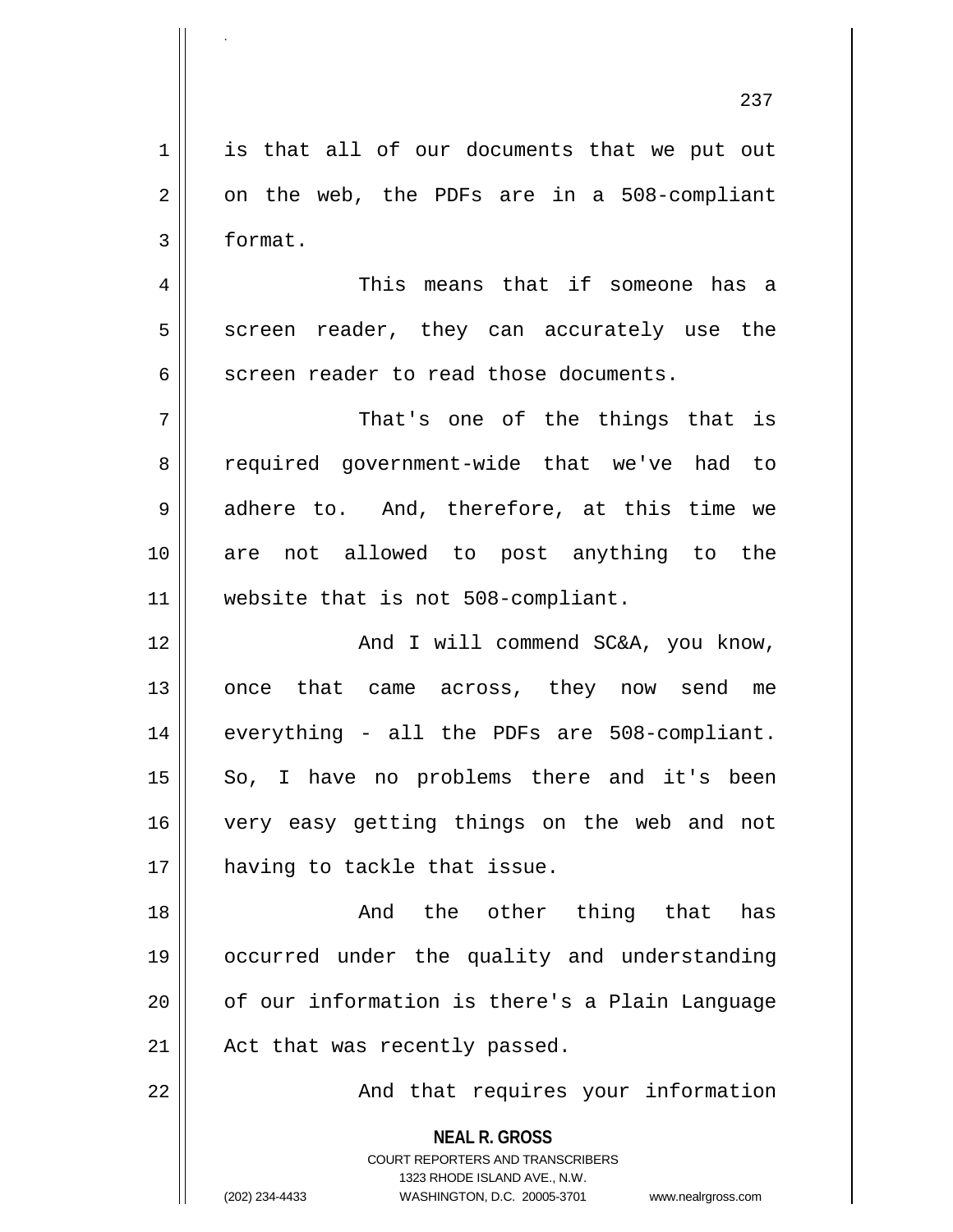**NEAL R. GROSS** COURT REPORTERS AND TRANSCRIBERS 1323 RHODE ISLAND AVE., N.W. (202) 234-4433 WASHINGTON, D.C. 20005-3701 www.nealrgross.com 1 | to be at a level where the general public can 2 understand it. And that's kind of rolled into  $3$  | this action item also. 4 | And what we have currently done in  $5 \parallel$  that effort, we've reviewed all of the - what 6 || we call process letters, the acknowledgment  $7 \parallel$  letter, the CATI letter and those things, and 8 || made appropriate changes and reviewed them to 9 || make sure that they're understandable and made 10 || any updates. 11 || The two - the one letter, that 12 || process letter that had quite a bit of change 13 || done to it is the CATI letter. 14 And then, also, some of our SEC 15 || letters we changed quite extensively there  $16 \parallel$  also. 17 And I don't know if everyone saw 18 || the email yesterday I had sent, because Josie 19 had asked for some examples. And I had sent a 20 | couple examples. 21 || Thelieve I sent the previous CATI  $22$  || letter, and then the new, revised one. And

.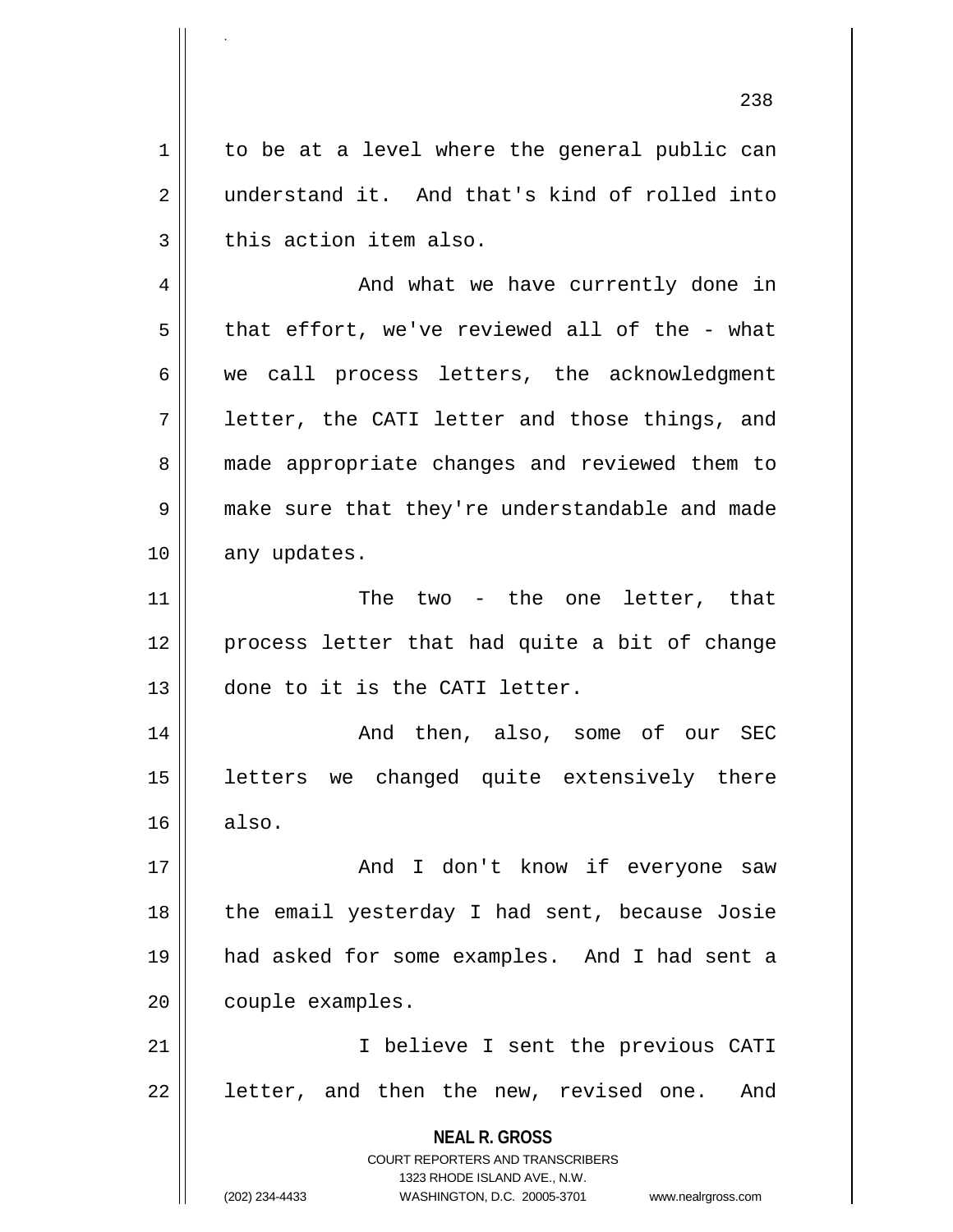239 1 | then I had also sent a copy of a revised SEC 2 || letter. It was when we sent out the 3 | Evaluation Report. 4 And that one, the former letter 5 pretty much said we've completed the  $6 \parallel$  evaluation, here's the Evaluation Report, the  $7 \parallel$  next thing that will happen is the Board will 8 discuss it, and very little information. 9 Our new, revised letter tells 10 them, you know, we state the Class, we make 11 some statements that are found in the 12 Evaluation Report as to the key points that 13 are found in it. And then we kind of break 14 || down and point out separately the next steps, 15 what the Advisory Board will do with this 16 Evaluation Report, what will happen after  $17 \parallel$  that. 18 || So, then hopefully the petitioner 19 knows this is where my petition is at and 20 here's some of the future things to expect. 21 || And that's kind of what we've done with all of  $22$  || the SEC letters that we not only are giving

> **NEAL R. GROSS** COURT REPORTERS AND TRANSCRIBERS

> > 1323 RHODE ISLAND AVE., N.W.

.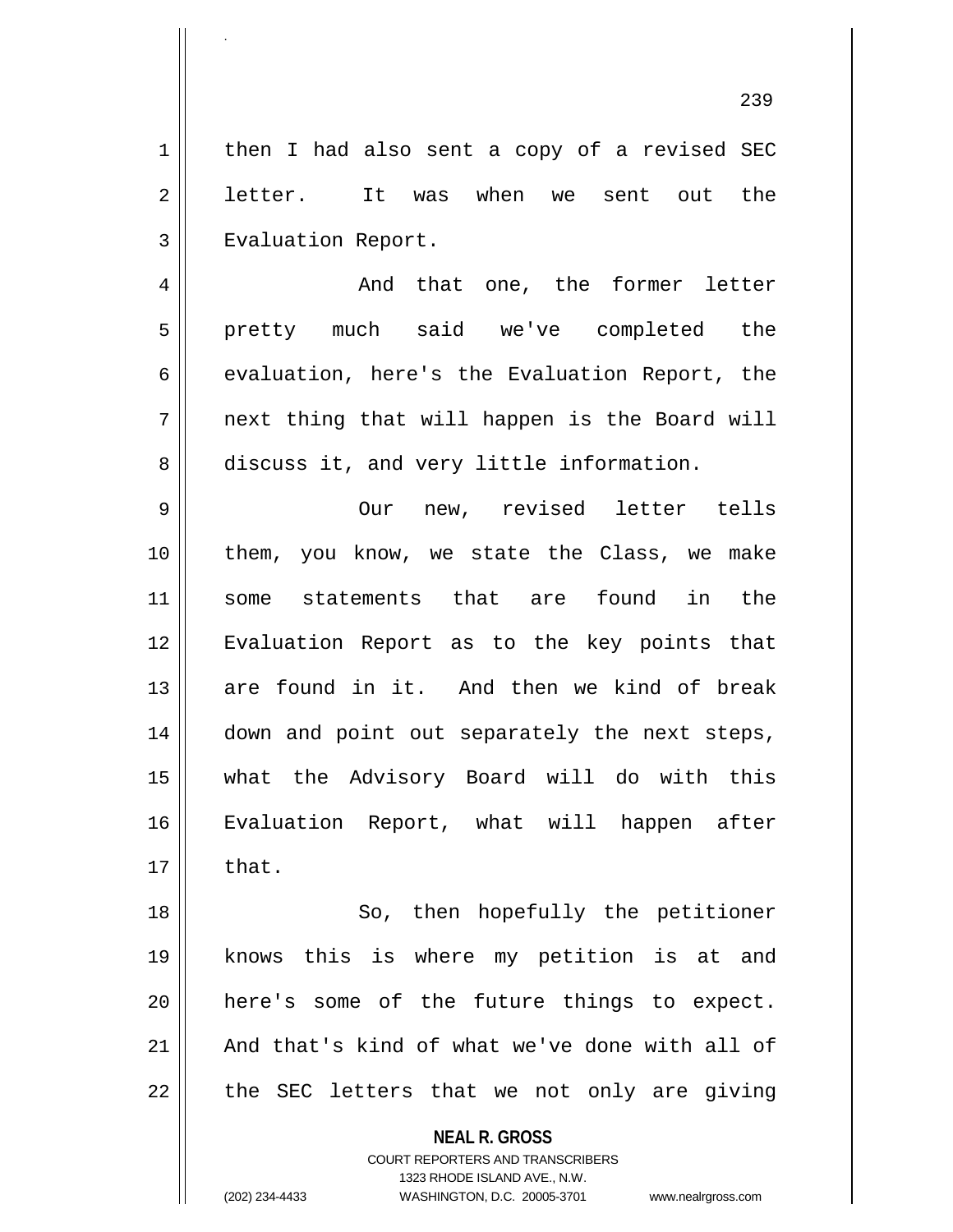**NEAL R. GROSS** COURT REPORTERS AND TRANSCRIBERS 1323 RHODE ISLAND AVE., N.W. (202) 234-4433 WASHINGTON, D.C. 20005-3701 www.nealrgross.com  $1 \parallel$  them the information, but we're telling them  $2 \parallel$  what's the next steps, what can I expect next. 3 || So, I think that's hopefully 4 helping increase their understandability of  $5$  | especially the SEC petitioning process. 6 Other things that we've done to 7 help with the understandability of the 8 information, is ease of the information. I 9 don't know if anyone has noticed, and I think 10 that we sent emails out about it, but we 11 revised the Advisory Board page on the 12 website. 13 And I don't know if anyone prior  $14$  to us revising it had tried to print the page, 15 but the page if you printed the previous 16 || Advisory Board page, it was probably about 80 17 | pages long. 18 || CHAIR BEACH: Right. 19 MEMBER MUNN: Yes, you couldn't 20 || stop it no matter what you tried to do. 21 MS. ELLISON: There was a lot of 22 || information on that one page. And so, what we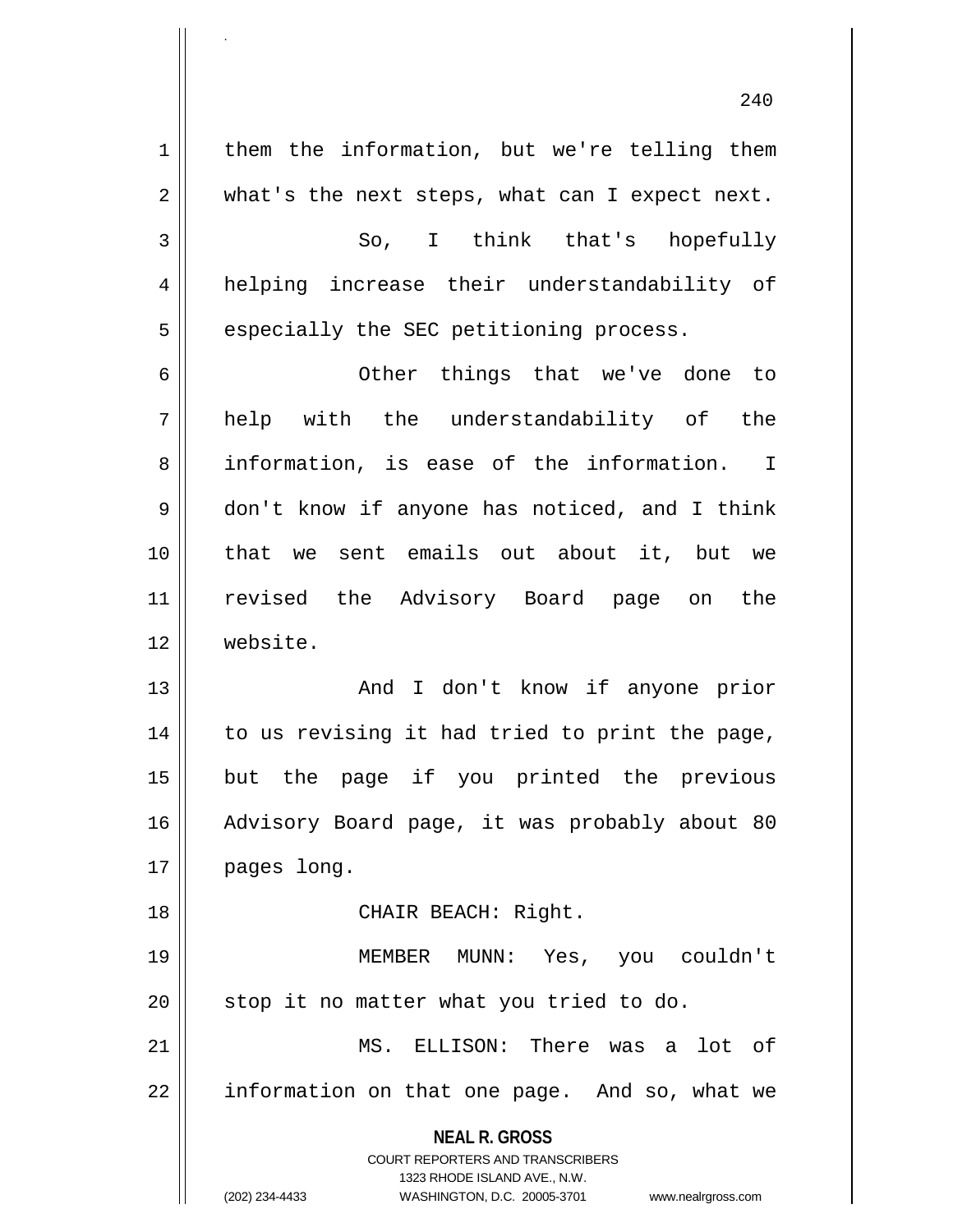1 did was we broke that out and put things on  $2 \parallel$  their own pages just to help people be able to 3 find it. And then if they needed to print  $4 \parallel$  something, not to have to print so many pages. 5 And the other thing that was 6 helpful to us was prior to that, we listed 7 Advisory Board meetings and notices on the 8 || Advisory Board page, plus, then, on a public 9 || meeting page. 10 Well, that was all collapsed into 11 || one page. So, you know, we try to, if at all 12 possible, not double-post things to make it

13 || easier on us so we can remember where we need 14 to post stuff and not forget to post it in 15 || certain places. So, hopefully that's helped 16 also the public, but then it also has helped  $17 \parallel$  us.

18 || The other major thing that's kind 19 of going on with the website is reformatted - 20 started reformatting the SEC petition 21 sections.

22 And I think - I don't know if

**NEAL R. GROSS** COURT REPORTERS AND TRANSCRIBERS

1323 RHODE ISLAND AVE., N.W.

.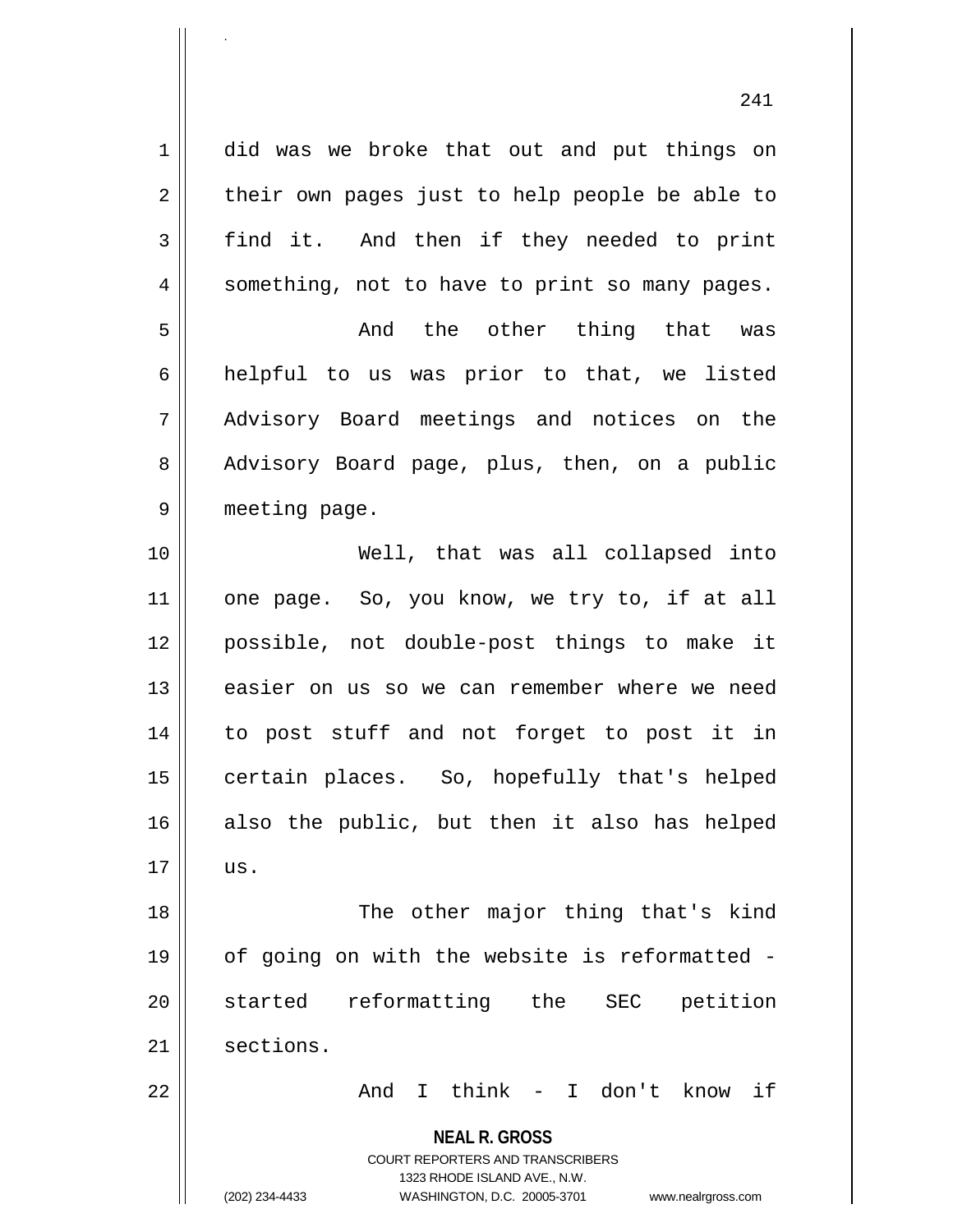1 anyone has looked at this. Some of the pages  $2 \parallel$  that are currently completed are the newer 3 petitions, Winchester, the Hanford page has 4 || been updated, Nuclear Metals, Ventron. I 5 think we even did the GSI, Electro Met. But 6 it breaks down - there are tables now with  $7 \parallel$  each petition.

.

8 And I think the new format helps 9 considerably when there are multiple petitions 10 from one site. Because instead of having a 11 bulleted list and all the petitions listed 12 under one little piece in that bulleted list, 13 || you now have a table that goes through all the 14 || various steps, the SEC petitioning process, 15 || and it's only for that petition. There is a 16 | separate table for each petition.

17 || So, I encourage you if you haven't 18 looked at some of those SEC pages, to give 19  $\parallel$  them a - look at them and just see how they've 20  $\parallel$  changed with that table in there, but I think 21 it makes the SEC information a little bit 22 || clearer. And that seems to be a lot of

> **NEAL R. GROSS** COURT REPORTERS AND TRANSCRIBERS 1323 RHODE ISLAND AVE., N.W. (202) 234-4433 WASHINGTON, D.C. 20005-3701 www.nealrgross.com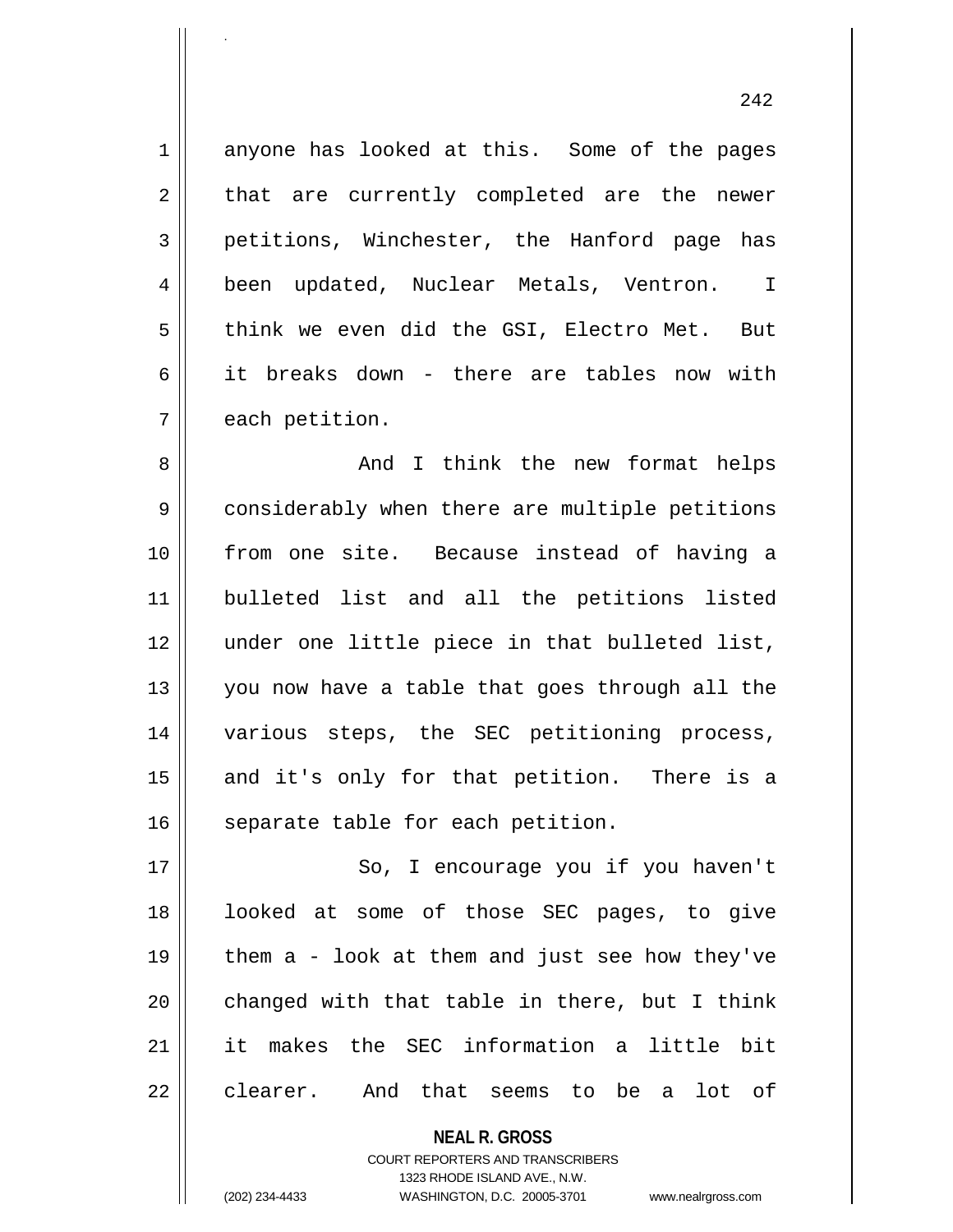**NEAL R. GROSS** COURT REPORTERS AND TRANSCRIBERS 1323 RHODE ISLAND AVE., N.W. (202) 234-4433 WASHINGTON, D.C. 20005-3701 www.nealrgross.com 243 1 | everyone's emphasis of what they want to know 2 | about. 3 I think that's a lot of what's 4 || been going on with the understandability of  $5$  || the communication pieces. 6 So, are there any questions on  $7 \parallel$  that? 8 CHAIR BEACH: Well, it sounds like 9 you've made a lot of progress and I wasn't 10 || able to copy all that down. 11 || So, if you have that in a written 12 form, I would really like to have that sent 13 || out as an email just so I can kind of keep 14 || track of all the different things you just 15 mentioned. 16 MS. ELLISON: Well, one thing I'm 17 working on is also trying to put together some 18 || summary reports or final reports on some of 19 | these action items. 20 || CHAIR BEACH: Right. Great. 21 MS. ELLISON: It would be in the - 22 || CHAIR BEACH: Okay.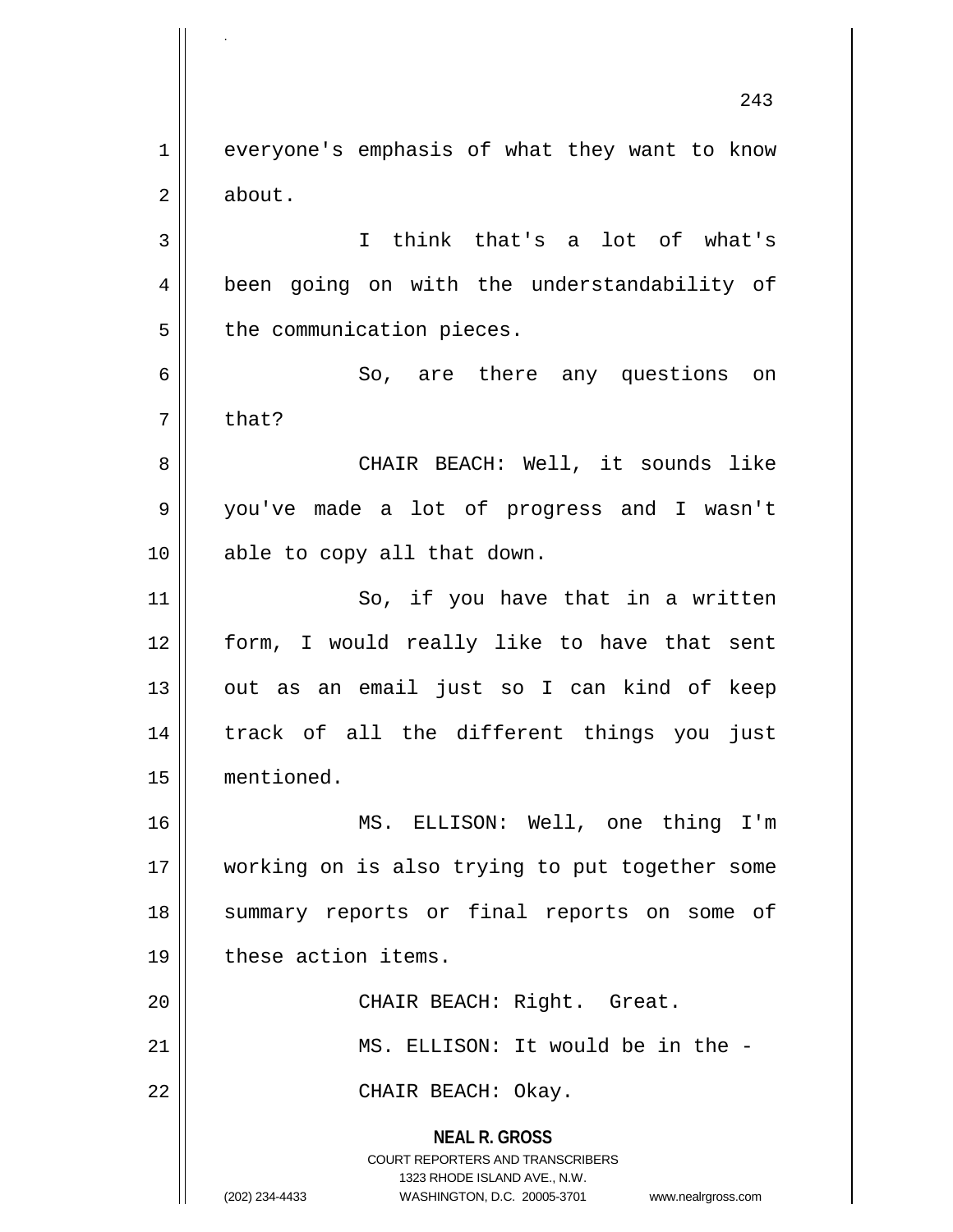**NEAL R. GROSS** COURT REPORTERS AND TRANSCRIBERS 1323 RHODE ISLAND AVE., N.W. (202) 234-4433 WASHINGTON, D.C. 20005-3701 www.nealrgross.com 244 1 || MS. ELLISON: Anything else on that 2 | issue? 3 || MEMBER MUNN: Chris, this is Wanda. 4 You've certainly done a great job with the 5 || webpage. Everything that I've looked at has 6 been very nice indeed. 7 I am really sorry that you took 8 || the Board's picture off. I wish you had Photo  $9 \parallel$  shopped our new Members in and left it there. 10 || But other than that, it's looking 11 very good. 12 MS. ELLISON: Well, I think you all 13 || need to update your picture. There are some 14 || new additions to the Board. 15 MEMBER MUNN: We would like to do  $16$  | that, but who's going to bring their camera? 17 || MR. KATZ: We brought it actually  $18$  || the last time I was in attendance with you. 19 MS. AYERS: Sounds like individual 20 pictures. 21 MEMBER MUNN: Going to have to  $22$  Photoshop them in. That's all there is to it.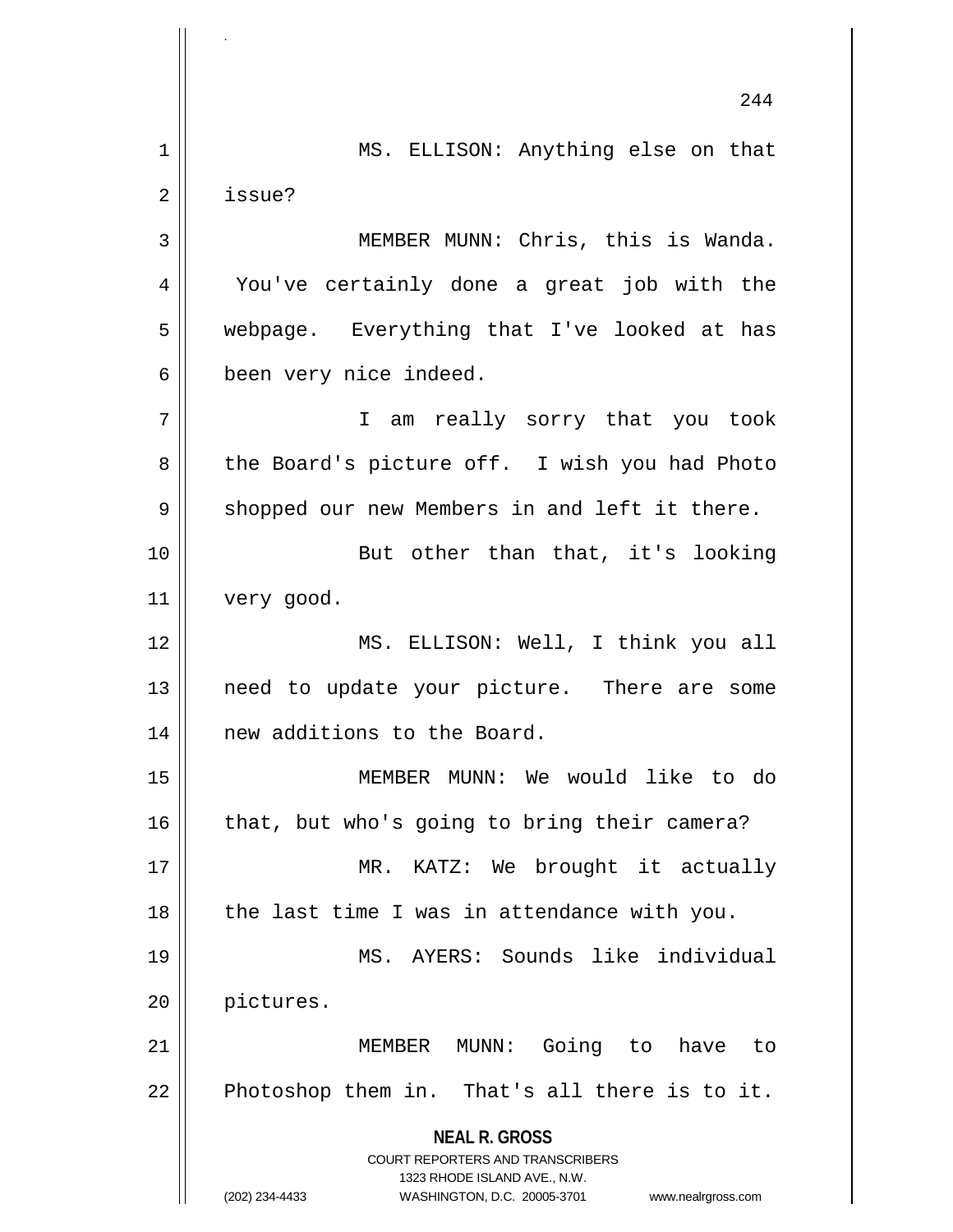**NEAL R. GROSS** COURT REPORTERS AND TRANSCRIBERS 1323 RHODE ISLAND AVE., N.W. (202) 234-4433 WASHINGTON, D.C. 20005-3701 www.nealrgross.com 245 1 || DR. MAKHIJANI: This is Arjun. 2 Josie, this is Arjun Makhijani. 3 CHAIR BEACH: Hi, Arjun. Nice to 4 | hear from you. 5 DR. MAKHIJANI: Yes, with this  $6 \parallel$  comment on what Chris just said, you know,  $7 \parallel$  besides the petitioners and so on, I use that 8 || page quite a lot because I review SEC 9 petitions. And I've found the changes to be 10 || generally very helpful. 11 || Specifically, I found, you know, 12 all the old versions of the TBDs to be on the 13 || same page as the SEC. And now I'm reviewing 14 Nevada Test Site to go over the Special 15 || Exposure Cohort stuff, like from the point of 16 View of locating the Site Profile issues. 17 And I found that having all the 18 || old versions of the Site Profiles on the same  $19 \parallel$  - in the same place to be really, really 20 useful. 21 || It saved a lot of time and 22 || resources and I didn't have to go hunting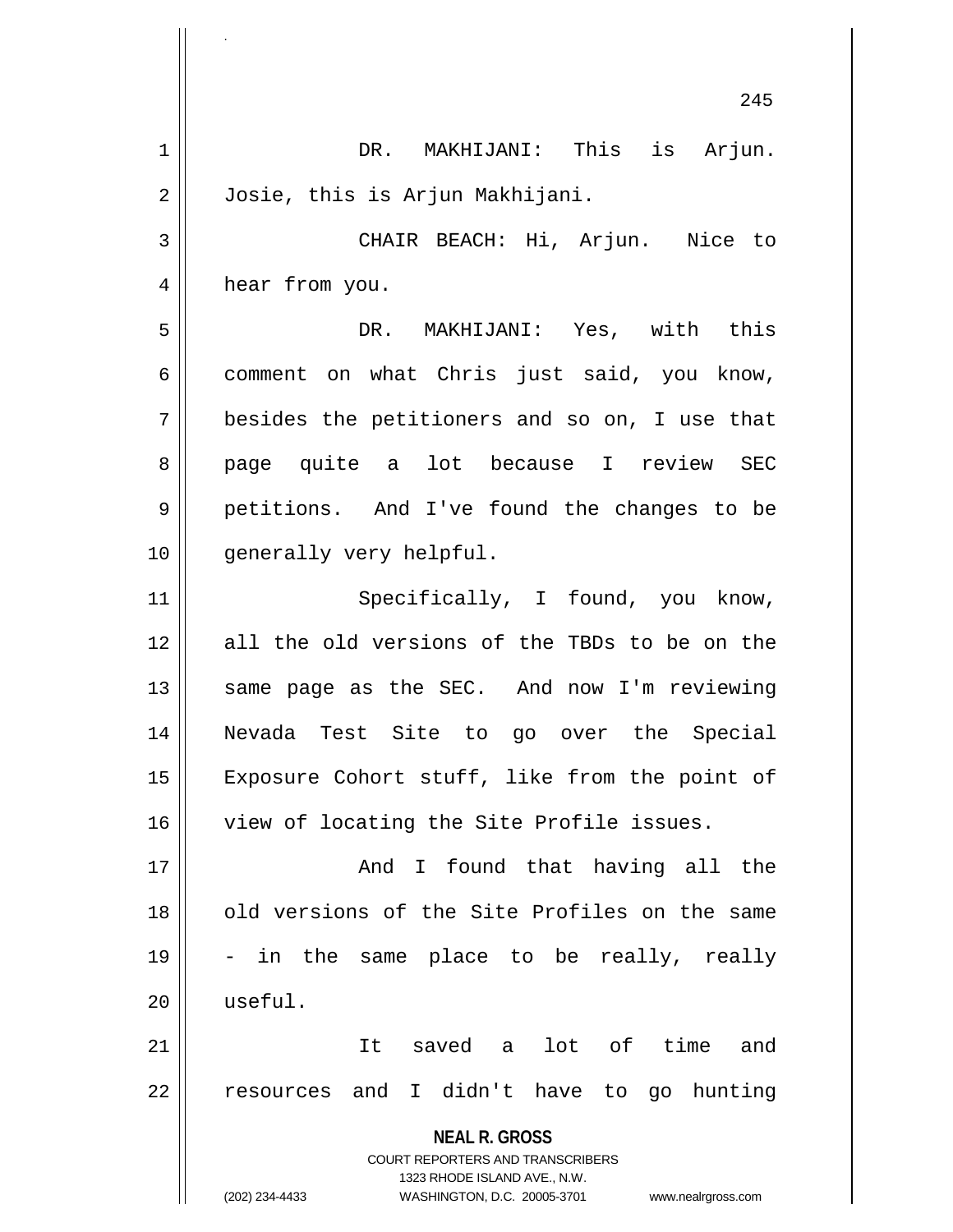**NEAL R. GROSS** COURT REPORTERS AND TRANSCRIBERS 246 1 | everywhere for them, you know. They are in my 2 | computer and various places, because this goes 3 | back many, many years. 4 So, I just wanted to thank NIOSH 5 | for having made these changes. It made my 6 ll life much easier. 7 MS. ELLISON: Well, good. Thank 8 you very much. Anything else before I 9 continue? 10 (No response.) 11 || MS. ELLISON: Well, nothing said, 12 | then I will continue. 13 The third issue regarding the 14 quality of service is related to the access of 15 || information. And the action item states that 16 the DFO and staff will continue efforts to see 17 || that Board and Work Group work products are 18 || posted on the website as soon as practical. 19 And just as a policy, we do, once 20 we receive information, make every attempt 21  $\parallel$  that we can to post information within a 24-22 || hour period. And we really need to, just as

1323 RHODE ISLAND AVE., N.W.

.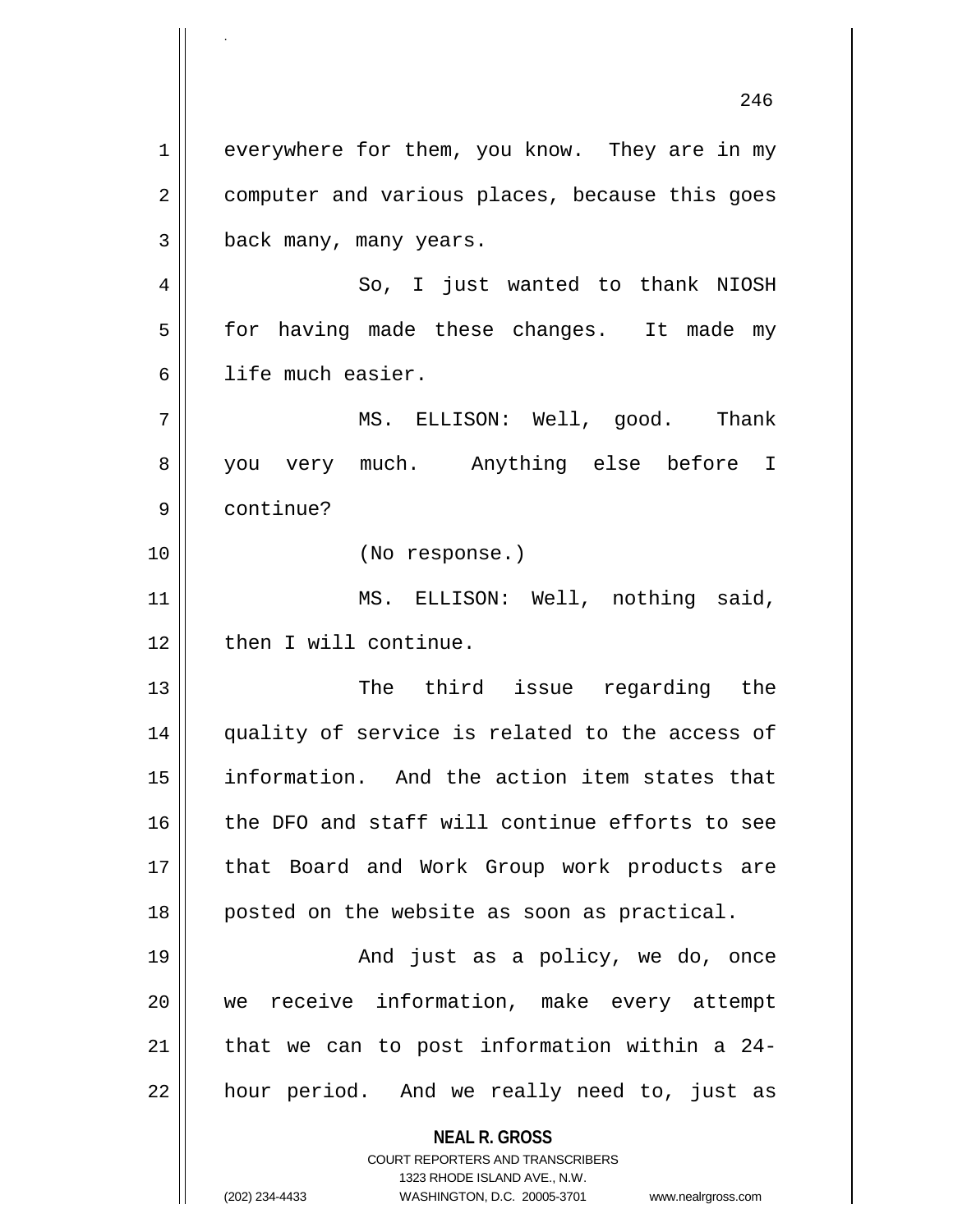|              | 247                                                                 |
|--------------|---------------------------------------------------------------------|
| 1            | an FYI, we have until about two o'clock.                            |
| $\mathbf{2}$ | And it seems like anything after                                    |
| 3            | two o'clock is hard to get posted on that day.                      |
| 4            | So, it usually falls to the next day.                               |
| 5            | But we have been working and as                                     |
| 6            | you all probably know, there's been a lot more                      |
| 7            | information posted regarding the Work Group                         |
| 8            | meetings in addition to the agendas there, the                      |
| 9            | discussion papers and everything.                                   |
| 10           | I don't recall when it<br>was                                       |
| 11           | started, you know, as you know now posting the                      |
| 12           | draft White Papers and the discussion papers.                       |
| 13           | And so, there's been a large influx of                              |
| 14           | information that we are posting to the website                      |
| 15           | regarding the Work Groups and the Advisory                          |
| 16           | Board.                                                              |
| 17           | And the other addition that is                                      |
| 18           | fairly new that we have started doing is                            |
| 19           | posting the presentations for the full Board                        |
| 20           | meetings. And there might be some out there                         |
| 21           | for the Work Group meetings.                                        |
| 22           | don't really recall<br>right<br>$\mathbf{I}$                        |
|              | <b>NEAL R. GROSS</b><br><b>COURT REPORTERS AND TRANSCRIBERS</b>     |
|              | 1323 RHODE ISLAND AVE., N.W.                                        |
|              | (202) 234-4433<br>WASHINGTON, D.C. 20005-3701<br>www.nealrgross.com |

.

 $\begin{array}{c} \hline \end{array}$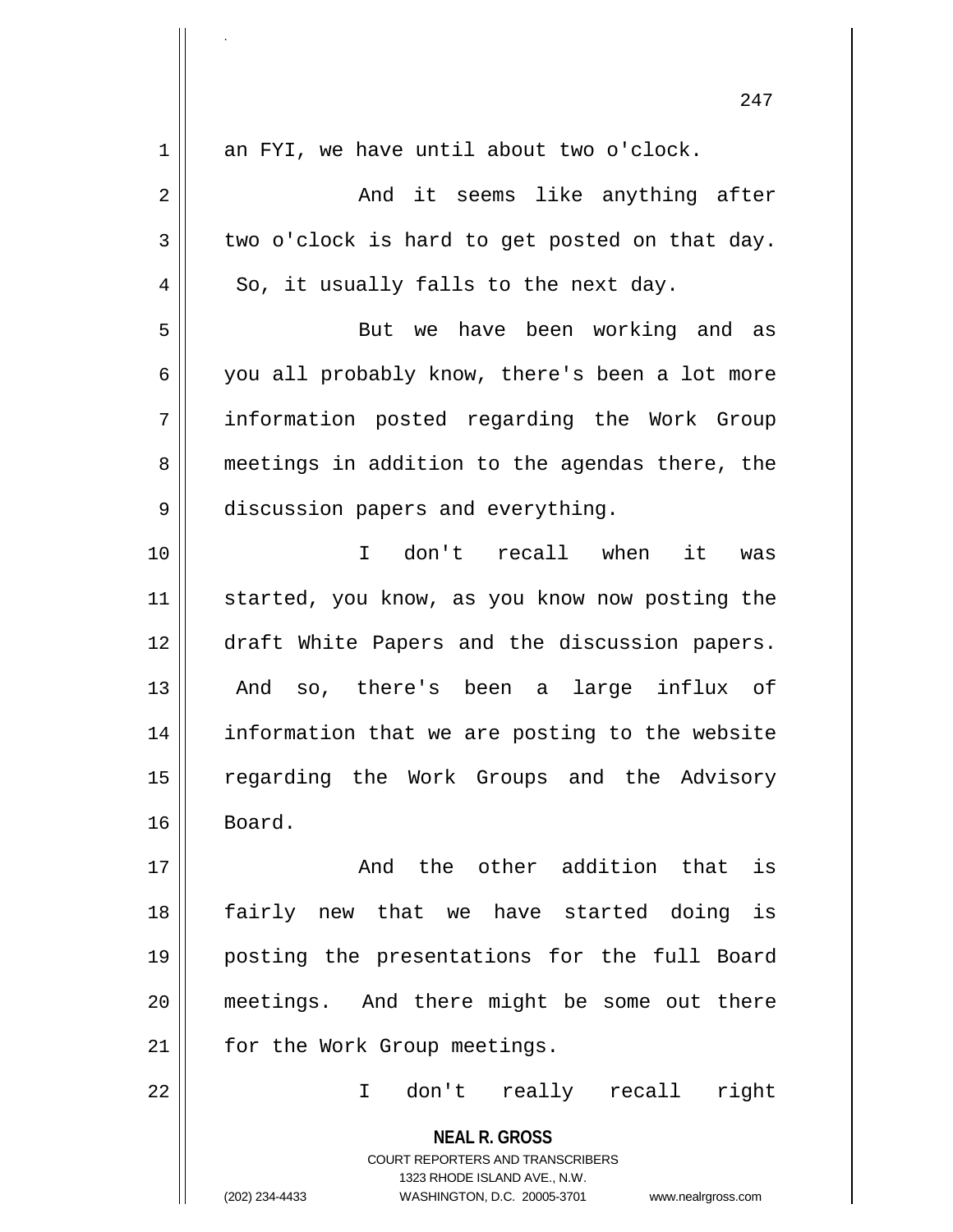1 | offhand. I'm sorry, but I know definitely for  $2 \parallel$  the full Board meetings we have been posting  $3$  | the presentations.

 $4 \parallel$  and, also, there are - there's a 5 || huge list of documents that, prior to us 6 posting the older, you know, prior to us 7 posting a lot of this Work Group information 8 || that wasn't up there before, we are trying to 9 || backfill and post all of those older documents 10 that weren't out there. So, work is 11 | continuing on that.

 $12 \parallel$  and I do want to thank Ted.  $13$  Because when you send your emails telling us, 14 || oh, this needs to go with - this document 15 || needs to go with this Work Group meeting, that 16 does help just so we can ensure that we 17 associate the proper discussion papers with  $18$  || the proper - the appropriate meeting.

19 || And that's pretty much all I have  $20$  |  $\circ$  on that item.

21 CHAIR BEACH: Any comments, 22 questions?

> **NEAL R. GROSS** COURT REPORTERS AND TRANSCRIBERS 1323 RHODE ISLAND AVE., N.W.

.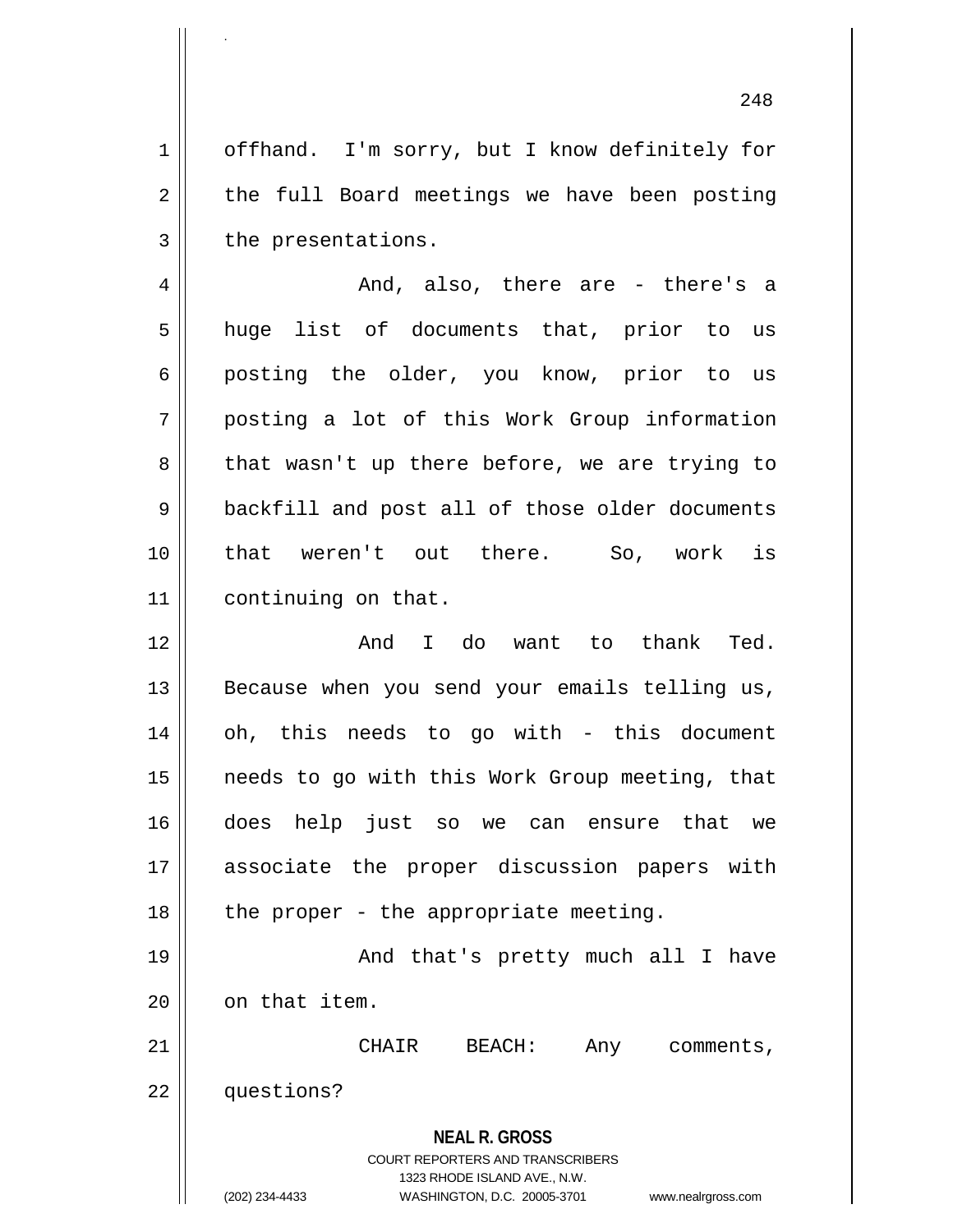|    | 249                                                                     |
|----|-------------------------------------------------------------------------|
| 1  | (No response.)                                                          |
| 2  | CHAIR BEACH: Hearing none, Chris,                                       |
| 3  | you can go ahead and take us through the last                           |
| 4  | one.                                                                    |
| 5  | MS. ELLISON: The last one relates                                       |
| 6  | to the perceived burden on claimants and                                |
| 7  | petitioners.                                                            |
| 8  | The action item states that DCAS                                        |
| 9  | will consider its current communication                                 |
| 10 | strategies as they might present perceived                              |
| 11 | burdens to claimants and petitioners                                    |
| 12 | particularly in light of the real burdens felt                          |
| 13 | individuals<br>those<br>through their<br>by                             |
| 14 | interactions with DOL.                                                  |
| 15 | I spoke a little bit about the                                          |
| 16 | changes that we've made to the SEC letters,                             |
| 17 | which, you know, hopefully that will help.                              |
| 18 | We also have Josh Kinman, our SEC                                       |
| 19 | petitioner, and I know he's quite involved and                          |
| 20 | talks a lot with the petitioners.                                       |
| 21 | And the other big thing I kind of                                       |
| 22 | skimmed over when we were talking about the                             |
|    | <b>NEAL R. GROSS</b>                                                    |
|    | <b>COURT REPORTERS AND TRANSCRIBERS</b><br>1323 RHODE ISLAND AVE., N.W. |
|    | (202) 234-4433<br>WASHINGTON, D.C. 20005-3701<br>www.nealrgross.com     |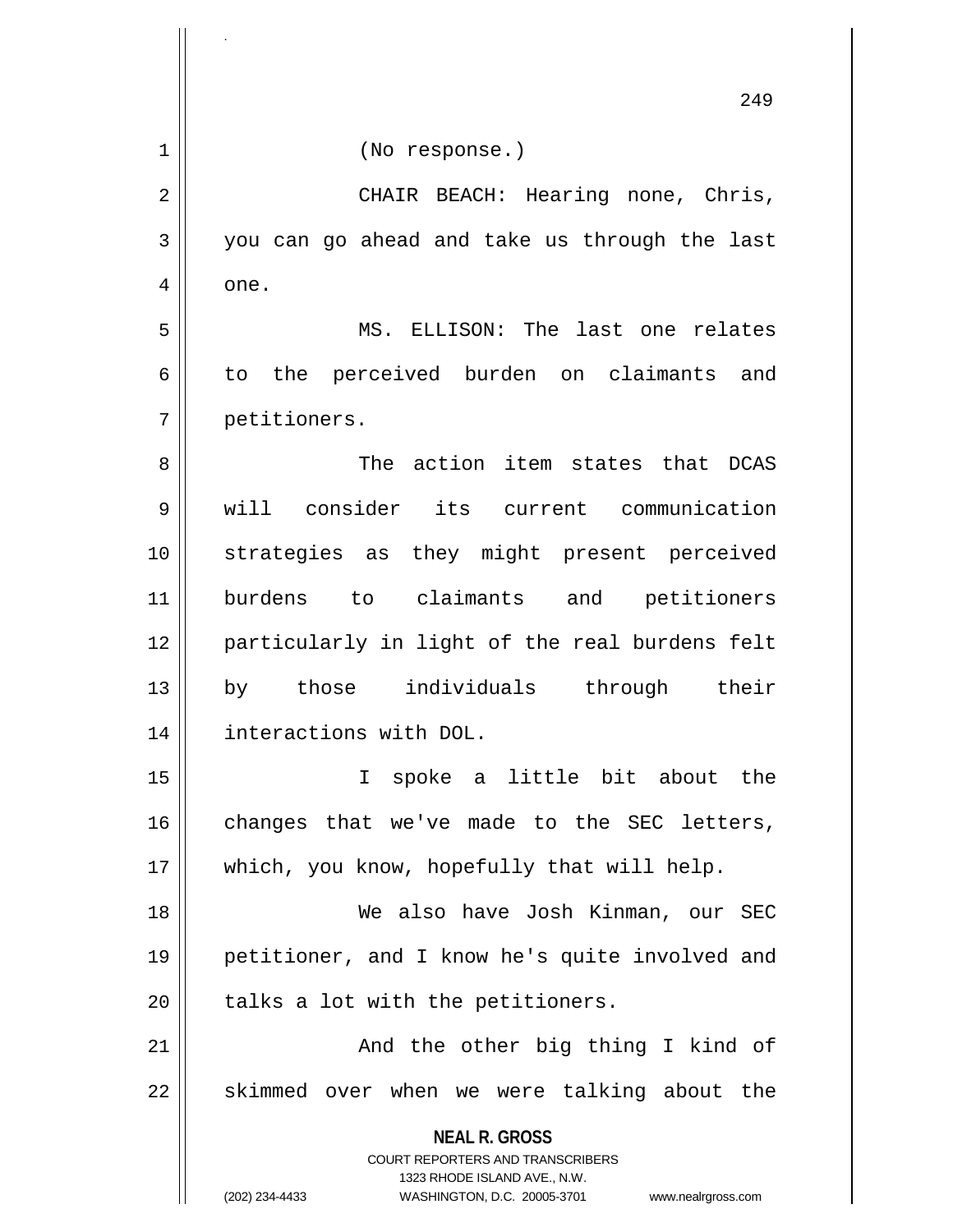1 understandability of our information, the  $2 \parallel$  other big change that occurred was with the 3 CATI and primarily just the CATI letter and  $4 \parallel$  the cover sheet to the questions. 5 And in dealing with the perceived

.

6 | burden on individuals, one of the things I was 7 concerned about and wondering and that has 8 || changed is that we're changing a little bit  $9 \parallel$  how we perceive and convey this information to 10 | the claimants.

11 || We are no longer in the letter, 12 and hopefully they're trying on the phone, to 13 || not call it an interview, you know.

14 If I say to you, I want to 15 interview you, you think one thing. You think 16 || reporter and you have a different stress level  $17$  || than if you say, I'd like to talk to you about 18 your work history.

19 || So, the one big change that was 20 made in the letter is that we don't say that 21 we're interviewing them. We say that we'd  $22$  || like to talk to them, you know, we'd like to

**NEAL R. GROSS**

COURT REPORTERS AND TRANSCRIBERS 1323 RHODE ISLAND AVE., N.W. (202) 234-4433 WASHINGTON, D.C. 20005-3701 www.nealrgross.com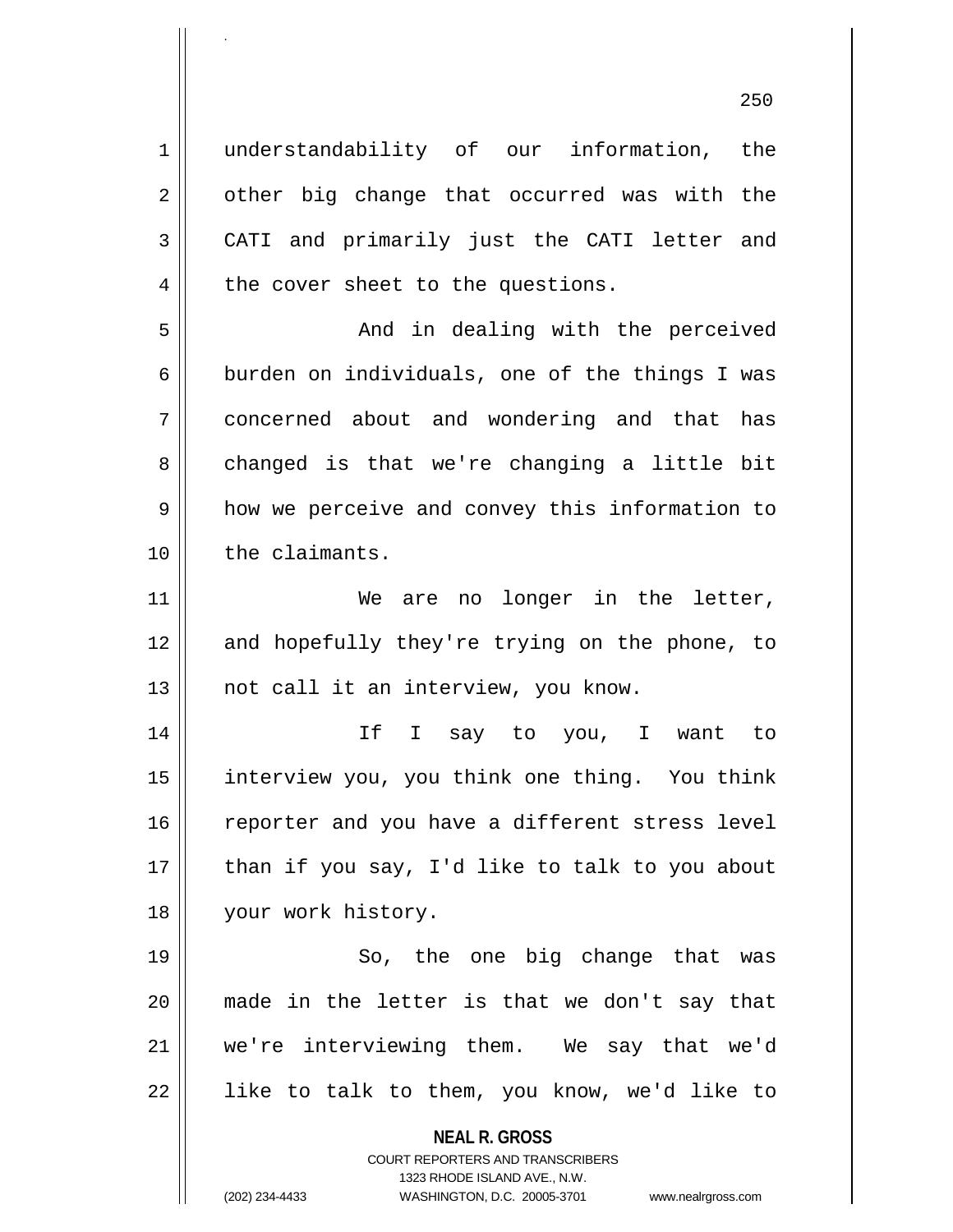1 discuss their work history with them. 2 And we've tried to point out very  $3 \parallel$  clearly that this is voluntary, that we don't 4 expect them to know all the answers, we don't  $5 \parallel$  expect them to go looking for the information. 6 This is just a conversation to  $7 \parallel$  qather some information, to pick their brain, 8 || you know, that sort of thing. 9 And I did send a copy of the old 10 CATI letter yesterday in my email and then the 11 | new format with the new information. 12 And a lot of that information 13 || that's in the letter, we reinforced it then 14 again on the cover sheet that goes with the 15 questions. 16 So, you know, it will be 17 interesting after this has been implemented 18 for a year or so to see if it's helped and, 19 you know, if it's relieved some of that 20 || perceived burden, that perceived stress over  $21$  this CATI. 22 || And I think that's pretty much all

.

**NEAL R. GROSS** COURT REPORTERS AND TRANSCRIBERS 1323 RHODE ISLAND AVE., N.W. (202) 234-4433 WASHINGTON, D.C. 20005-3701 www.nealrgross.com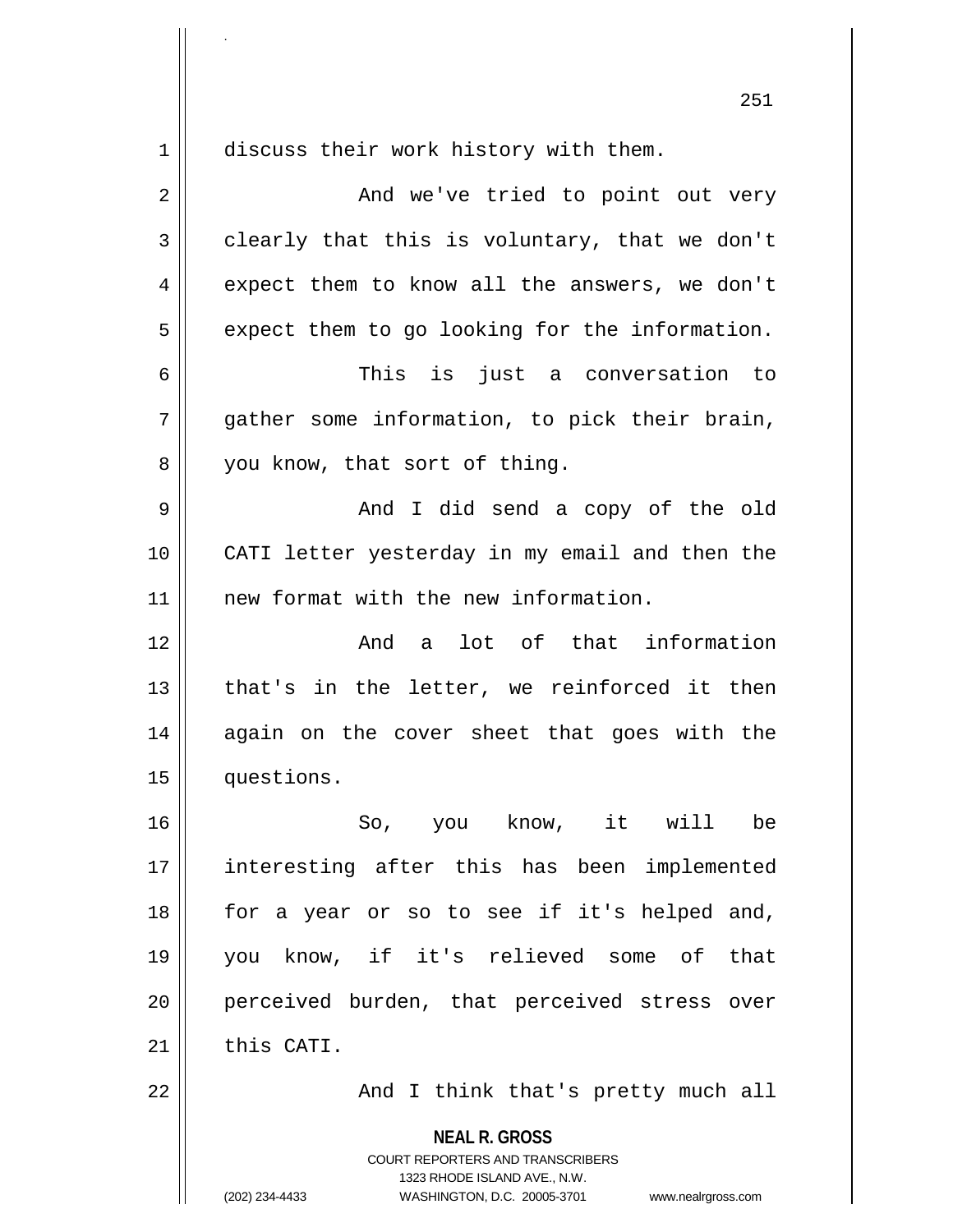|                | 252                                                                 |
|----------------|---------------------------------------------------------------------|
| $\mathbf 1$    | that I have.                                                        |
| $\overline{2}$ | CHAIR BEACH: Thank you, Chris.                                      |
| 3              | Anybody have any questions,                                         |
| $\overline{4}$ | comments?                                                           |
| 5              | (No response.)                                                      |
| 6              | CHAIR BEACH: Chris, you've done a                                   |
| 7              | really - an excellent job in kind of telling                        |
| 8              | us kind of where you're at and what you're                          |
| 9              | doing.                                                              |
| 10             | guess I'm wondering what your<br>I.                                 |
| 11             | next steps are and then I know you said you                         |
| 12             | sent out the example of the CATI, which I did                       |
| 13             | not get this morning, but I will have it                            |
| 14             | obviously on my computer.                                           |
| 15             | MS. ELLISON: And let me, Josie,                                     |
| 16             | while you're talking about that, I sent it to                       |
| 17             | everyone's CDC account.                                             |
| 18             | CHAIR BEACH: Okay, yes. And I                                       |
| 19             | have not looked at CDC yet today with as busy                       |
| 20             | as we have been, but what's next for you,                           |
| 21             | Chris? I know you're busy.                                          |
| 22             | MS. ELLISON: One of the things I'm                                  |
|                | <b>NEAL R. GROSS</b><br><b>COURT REPORTERS AND TRANSCRIBERS</b>     |
|                | 1323 RHODE ISLAND AVE., N.W.                                        |
|                | (202) 234-4433<br>WASHINGTON, D.C. 20005-3701<br>www.nealrgross.com |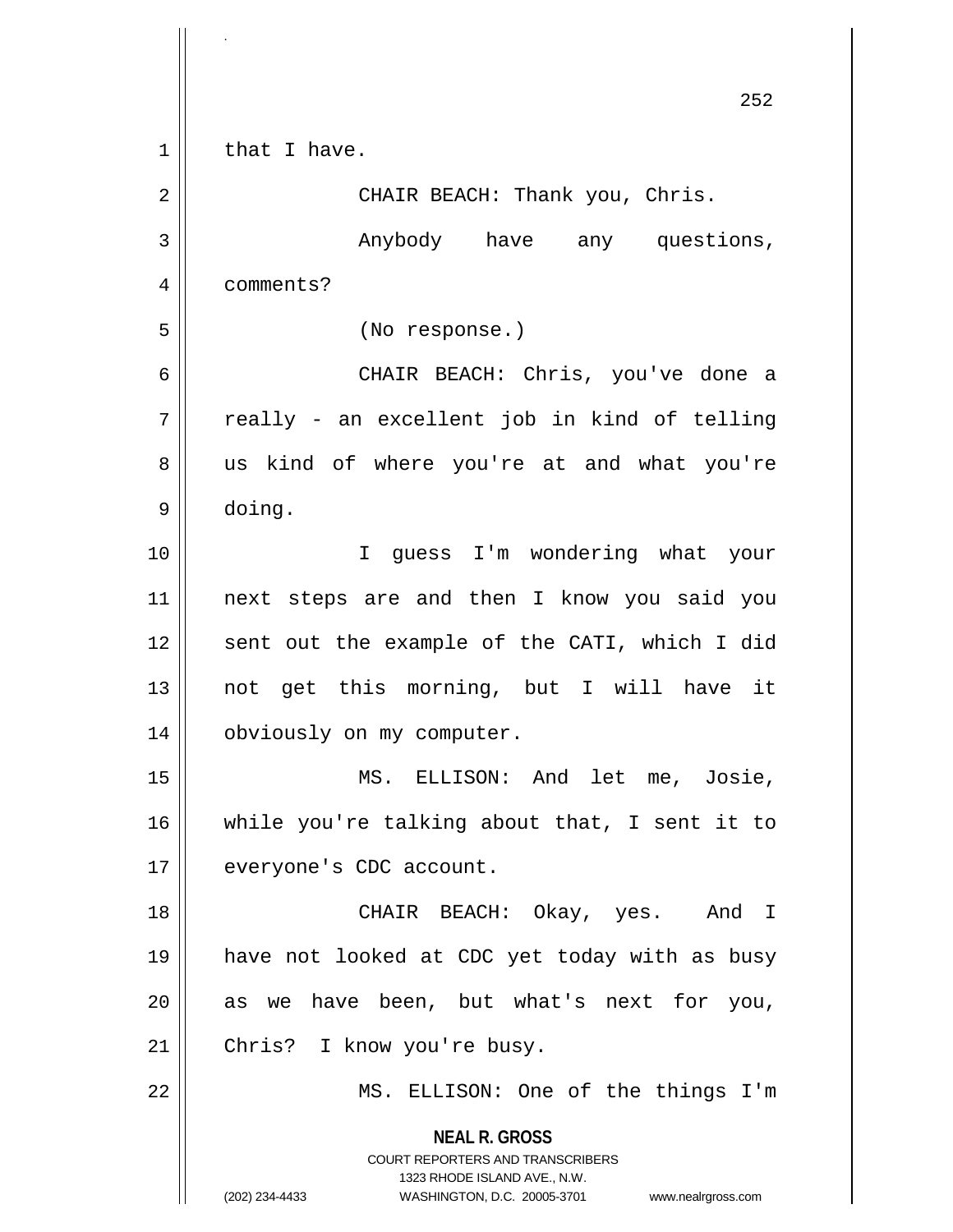1 | working on and trying to wrap up with a lot of  $2 \parallel$  these action items is putting together some  $3 \parallel$  final - a final report for each action item, 4 || obviously, except for the one that's open with  $5 \parallel$  the customer-supplied information, you know.

.

6  $\parallel$  Because a lot of this stuff, you 7 know, we've made great strides, but it's an 8 || ongoing thing that it's something continual  $9 \parallel$  that we always - we're always reviewing the 10 web pages, we're always reviewing the 11 || communication pieces to make sure that, one, 12 || they say the most current thing that they 13  $\parallel$  should be saying and that there is, you know, 14 not a better way to say it.

15 So, you know, we are always 16 considering that and that is an ongoing piece 17 | of our work.

18 || CHAIR BEACH: Right. And I think 19 || for us, we're going to have to look at some of 20 || the products and kind of just do a review and  $21$  a report-out on some of the things you've done  $22$  || and the improvements you've made.

> **NEAL R. GROSS** COURT REPORTERS AND TRANSCRIBERS 1323 RHODE ISLAND AVE., N.W. (202) 234-4433 WASHINGTON, D.C. 20005-3701 www.nealrgross.com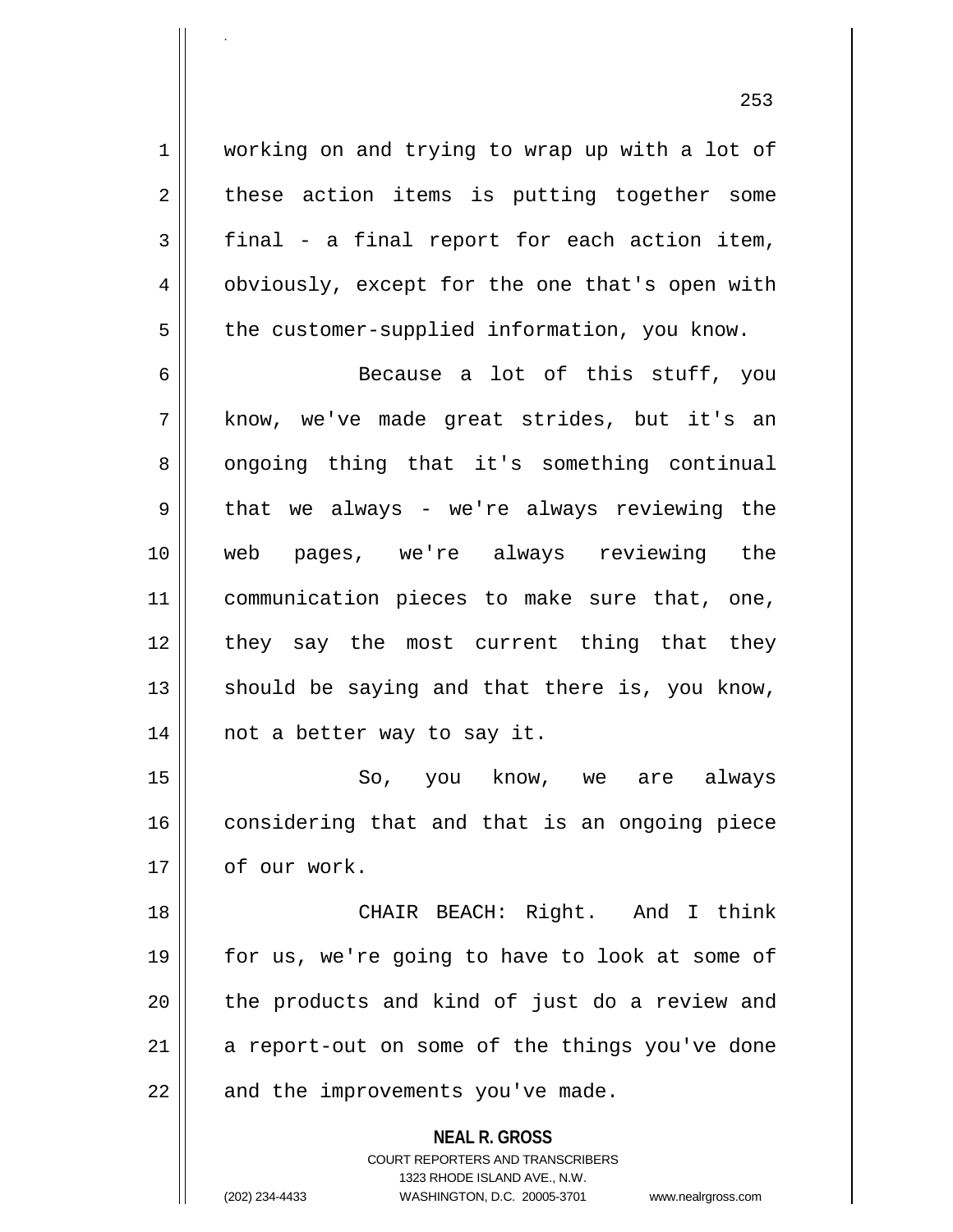**NEAL R. GROSS** COURT REPORTERS AND TRANSCRIBERS 1323 RHODE ISLAND AVE., N.W. (202) 234-4433 WASHINGTON, D.C. 20005-3701 www.nealrgross.com 254 1 So, those are some of the things  $2 \parallel$  we're going to have to look to for this Work 3 | Group. 4 MS. ELLISON: Essentially, what  $5 \parallel$  will happen is when the - I've put together 6 the reports. I'm sure they will be sent to 7 | you all for comments. 8 CHAIR BEACH: Okay. Any other 9 comments, questions? 10 (No response.) 11 || CHAIR BEACH: Yes, and if you could  $12$  | just send me the list of all the stuff, Chris, 13 || that would be helpful for me when I prepare 14 || just to report out at the next Board meeting, 15 || I'm sure, just to kind of give some examples. 16 MS. ELLISON: Sure, I can do that. 17 CHAIR BEACH: That would be 18 || excellent. Thank you. 19 Anybody else? 20 (No response.) 21 || CHAIR BEACH: All right. Thanks,  $22$   $\parallel$  Chris.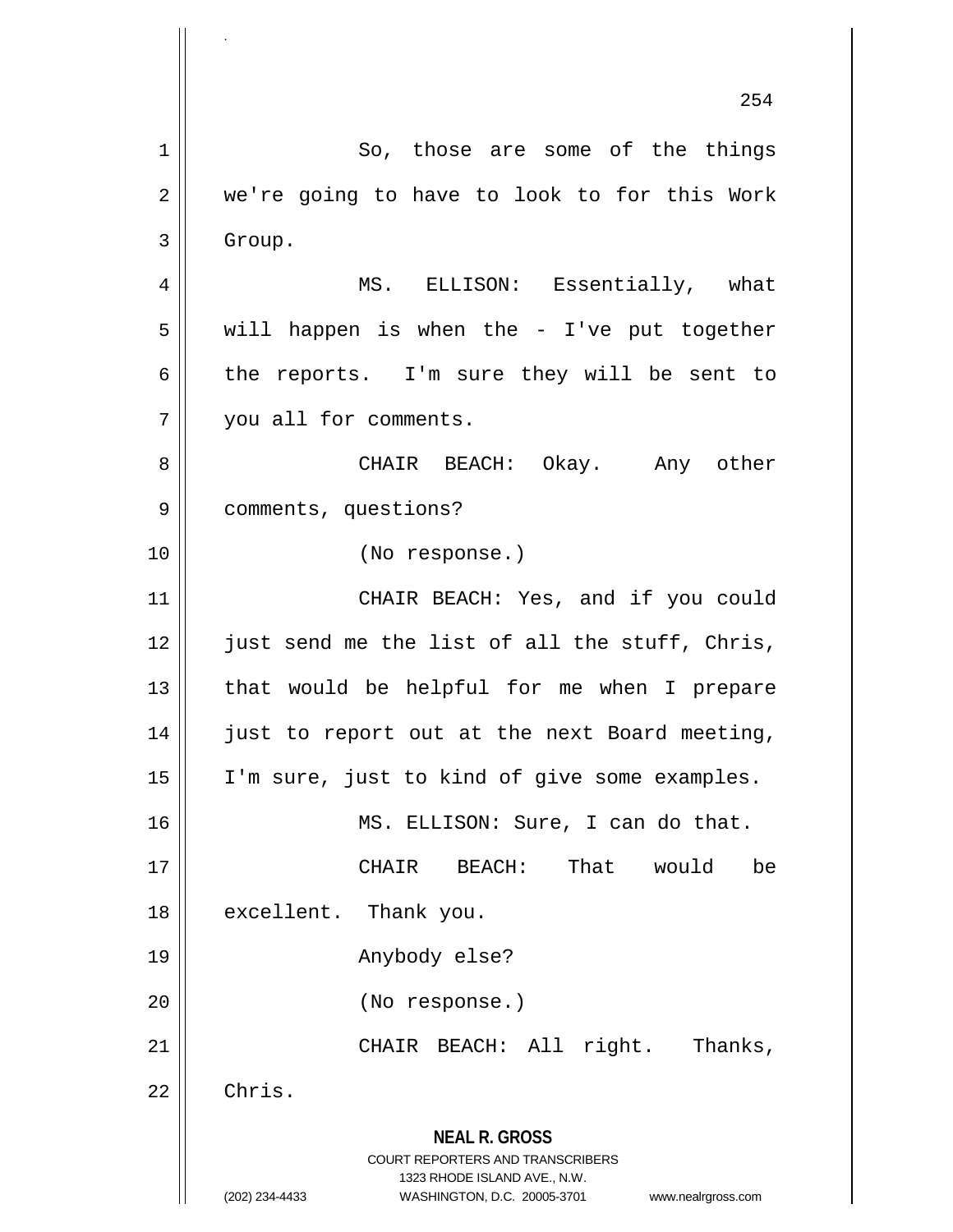**NEAL R. GROSS** COURT REPORTERS AND TRANSCRIBERS 1323 RHODE ISLAND AVE., N.W. (202) 234-4433 WASHINGTON, D.C. 20005-3701 www.nealrgross.com 1 || So, our next item is worker - just 2 || anybody have any comments online? Earlier we 3 didn't have anybody on the line and are there 4 any workers, worker representatives or  $5 \parallel$  advocates on the line that would like to make 6 | comments at this time? 7 (No response.) 8 CHAIR BEACH: Okay. So, since we  $9 \parallel$  are fairly far ahead, I would suggest that we 10 take an afternoon break for ten minutes and 11 maybe look at - think about individually next 12 || steps and forward. And then we'll come back  $13$  and discuss that. 14 Does that work? 15 || MR. KATZ: Sounds good. 16 CHAIR BEACH: Okay. 17 || (Whereupon, the above-entitled 18 matter went off the record at 2:28 p.m. and 19  $\vert$  resumed at 2:41 p.m.) 20 || MR. KATZ: All right. We're back 21 from our break. Josie. 22 CHAIR BEACH: Okay. So, once again

255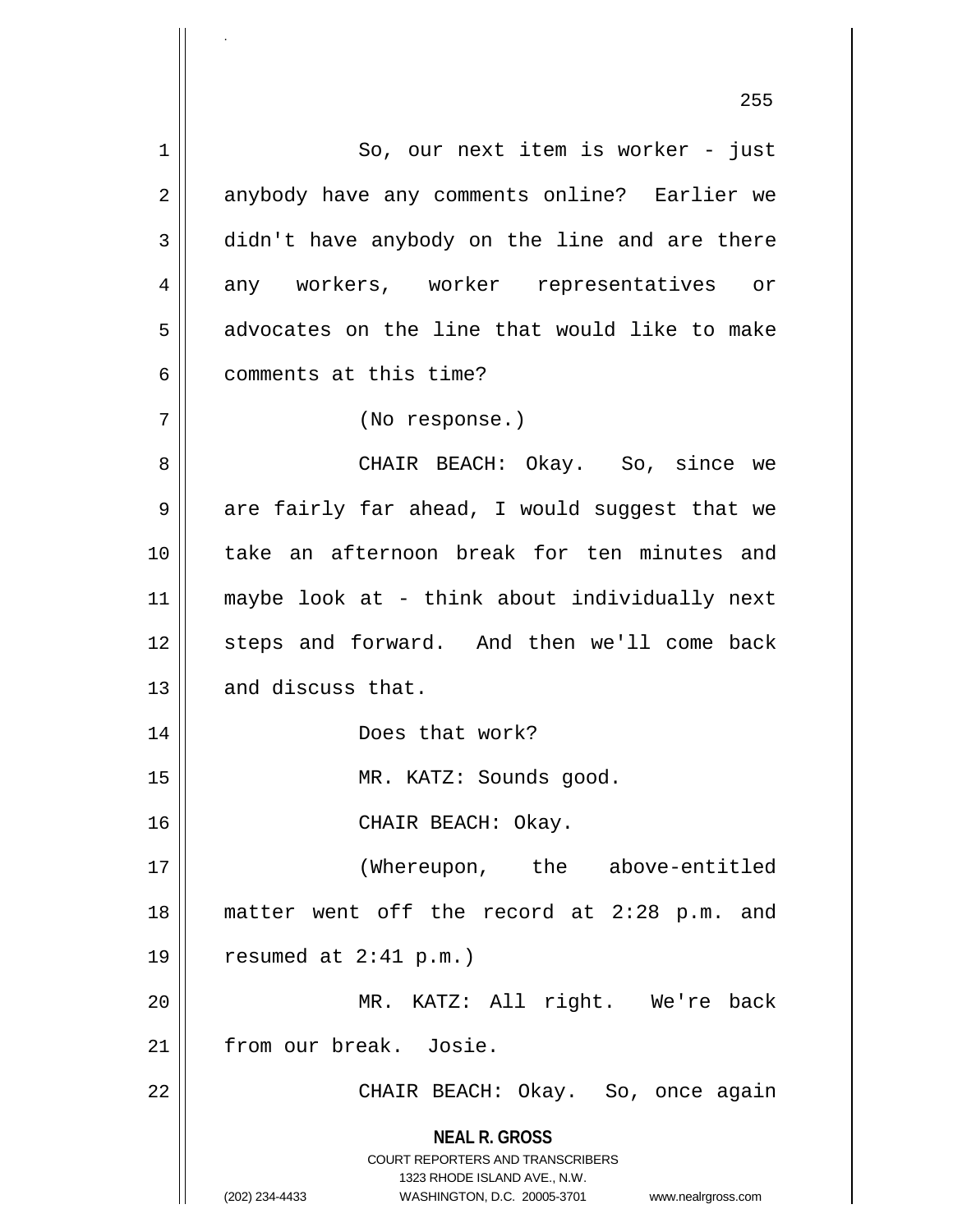**NEAL R. GROSS** COURT REPORTERS AND TRANSCRIBERS 1323 RHODE ISLAND AVE., N.W. (202) 234-4433 WASHINGTON, D.C. 20005-3701 www.nealrgross.com 1 I wanted to give the workers or worker  $2 \parallel$  advocates a chance to comment if they wish to 3 do so. And we'll give you a couple extra 4 minutes if you're on mute, to get off mute and 5 | address the Working Group. 6 || Anybody out there? 7 (No response.) 8 CHAIR BEACH: Okay. So, the next 9 part of the agenda, Step 5, was next steps for 10 worker outreach. 11 | And Joe, SC&A, sent around a memo, 12 || I think most everybody got it, on August 21st 13 improving efficiency of an internal 14 documentation process. 15 And Joe's going to go ahead and 16 || talk about that memo for the procedure and 17 || just some of his ideas. 18 MR. FITZGERALD: Yes, I'm going to 19 ask Lynn to weigh in as well. But process-20 || wise, you know, looking at the interview 21 process and we've had some years to go through 22 || this, it became more and more apparent

.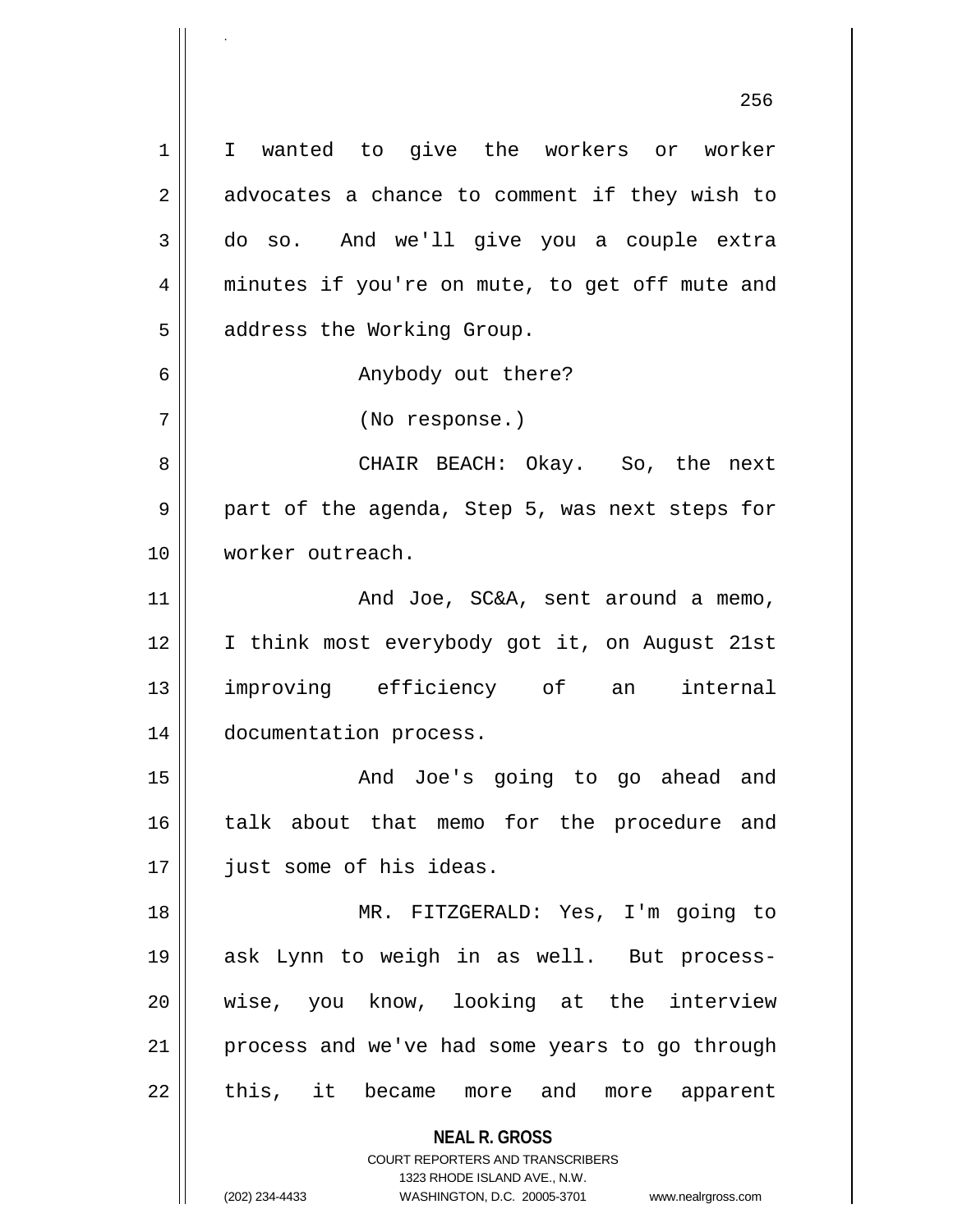1 || particularly, you know, when Kathy was doing  $2 \parallel$  that job being the - sort of the omnibus go-to 3 person for coordinating interviews and doing 4 documentation and everything else, it sort of 5 || ran pretty smoothly just because it was all  $6 \parallel$  integrated that way.

7 But ever since we've been doing 8 this, it became clear that there was an extra 9 || loop that had become more apparent where we 10 had to, by virtue of collecting the workers' 11 validation of their interviews and if they 12 made any changes, we were compelled and needed 13 to go back through DOE for classification 14 | review.

15 That doesn't sound like much, but 16 for some sites the cycle time for a loop 17 through the classification process, it 18 literally could cost you four, five or six 19 months. So, it's not trivial.

20 || And so, that came up and we talked 21 about, is there a process way that we could 22 make this more efficient, avoid unnecessary

> **NEAL R. GROSS** COURT REPORTERS AND TRANSCRIBERS 1323 RHODE ISLAND AVE., N.W.

.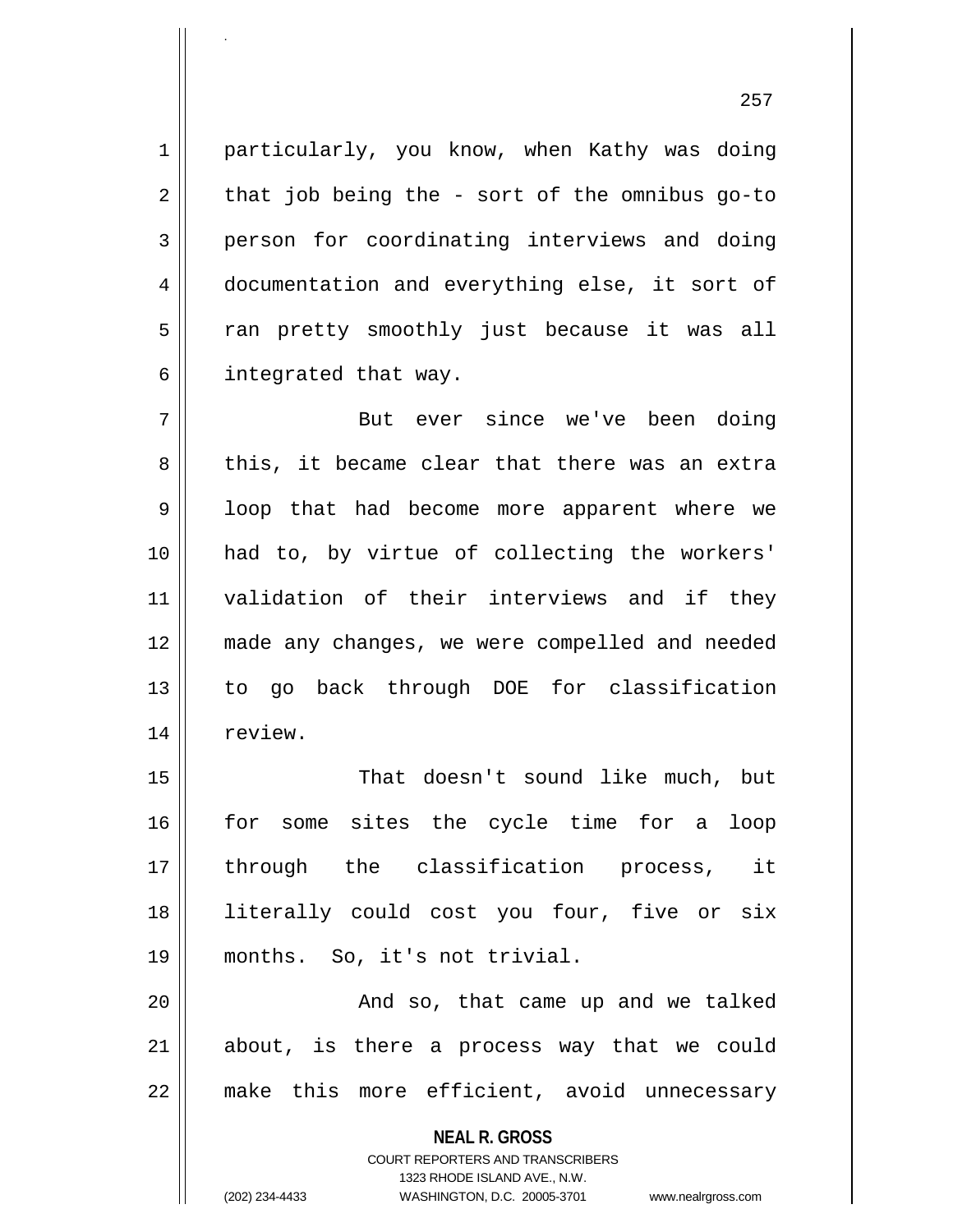| 1  | loops through DOE. And it certainly would be   |
|----|------------------------------------------------|
| 2  | a savings for them, because, again, every      |
| 3  | classification review is pretty resource-      |
| 4  | intensive.                                     |
| 5  | And what we presented in this one-             |
| 6  | pager was essentially, yes, there's a definite |
| 7  | issue that affects timeliness and efficiency   |
| 8  | and the quality of information.                |
| 9  | The quality issue comes in because             |
| 10 | if you have a six-month delay in terms of      |
| 11 | being able to access notes that can be used in |
| 12 | a review, you very well might not get very     |
| 13 | good use of it.                                |
| 14 | And on the other hand, the person              |
| 15 | who actually did the interview, maybe so much  |
| 16 | time elapsed that it's hard to put two and two |
| 17 | together and make heads of it.                 |
| 18 | So, there's a real downside to a               |
| 19 | significant lag time involved. And that's      |
| 20 | what we've experienced in a couple cases where |
| 21 | we had to send interview notes back to the     |

 $22$  | interviewee.

.

## **NEAL R. GROSS**

COURT REPORTERS AND TRANSCRIBERS 1323 RHODE ISLAND AVE., N.W. (202) 234-4433 WASHINGTON, D.C. 20005-3701 www.nealrgross.com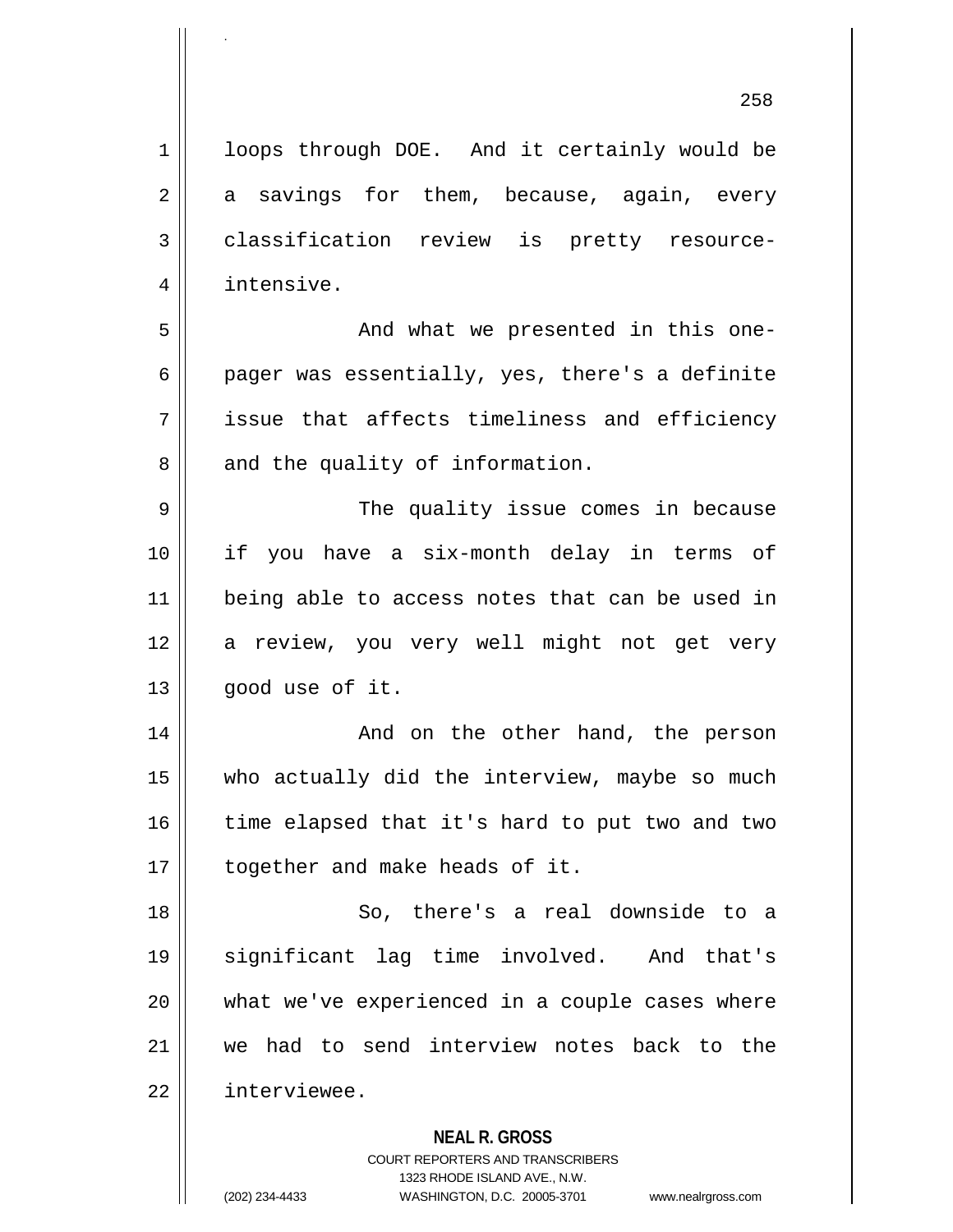1 And if the interviewee makes any 2 || changes, we're obliged to cycle that back  $3$  | through the classification office to make sure 4 || that none of those changes have any 5 | implications from a security standpoint, which 6 we can't make that call. 7 || So, anyway, what's proposed here, 8 you know, it's not anything very complex or  $9 \parallel$  profound. We just came up with a process that 10 || says we can do this in real-time in terms of, 11 || onsite, making sure that interviewees have the 12 opportunity to see our notes to actually 13 discuss how we have reported their interview,  $14$  and to try to take out a loop where we have to 15 go back to them and offer them a chance to 16 make changes and have that as another cycle in  $17$  | the process. 18 And the reason we're certainly

19 going through this and outlining this in some 20 detail to you, this is in PROC-10. This is in 21 | our procedure. It mirrors, I think, something 22 || similar that's in the NIOSH procedure.

> **NEAL R. GROSS** COURT REPORTERS AND TRANSCRIBERS 1323 RHODE ISLAND AVE., N.W. (202) 234-4433 WASHINGTON, D.C. 20005-3701 www.nealrgross.com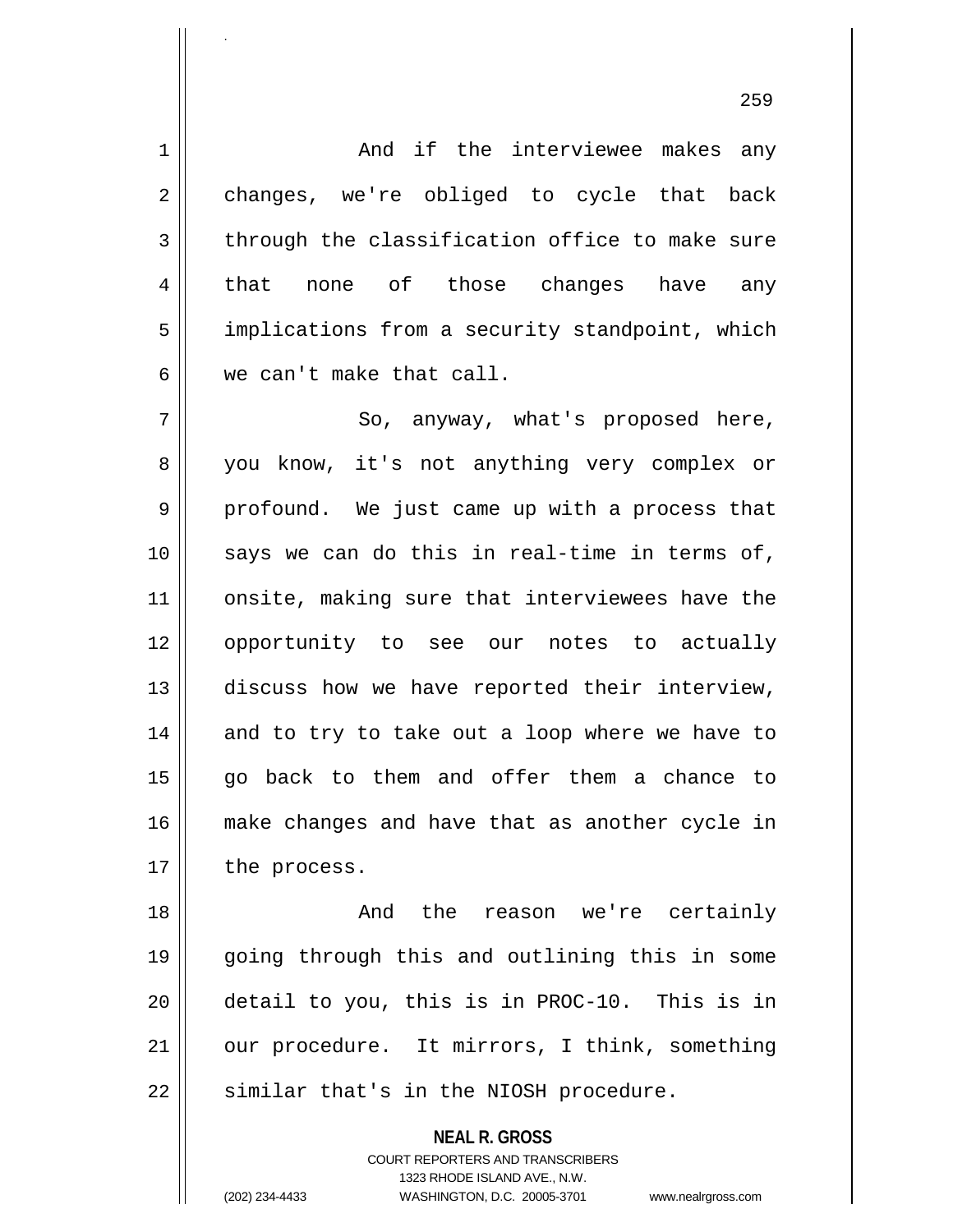| 1  | And before we actually propose                                      |
|----|---------------------------------------------------------------------|
| 2  | some changes to the Board's PROC-10 procedure,                      |
| 3  | we wanted to at least identify the issue, talk                      |
| 4  | about the fact that it's driven by question                         |
| 5  | sufficiency and timeliness and see if the Work                      |
| 6  | Group and the Board would agree with moving                         |
| 7  | forward and proposing some wording changes.                         |
| 8  | Wouldn't be major. In fact, we've been                              |
| 9  | playing with it a little bit and it's just                          |
| 10 | some minor tweaking of some of the provisions                       |
| 11 | in that.                                                            |
| 12 | If the Work Group would support                                     |
| 13 | that, we would then propose some language                           |
| 14 | change in that. We want to do it in                                 |
| 15 | coordination with NIOSH.                                            |
| 16 | interviewee doesn't make a<br>The                                   |
| 17 | distinction much in who is interviewing them.                       |
| 18 | So, clearly we would want NIOSH and ORAU and                        |
| 19 | ATL to take a look at what we're proposing.                         |
| 20 | And it's outlined in this, but,                                     |
| 21 | you know, you can certainly also provide the                        |
| 22 | provisions, the PROC-10 language and see if                         |
|    | <b>NEAL R. GROSS</b><br>COURT REPORTERS AND TRANSCRIBERS            |
|    | 1323 RHODE ISLAND AVE., N.W.                                        |
|    | (202) 234-4433<br>WASHINGTON, D.C. 20005-3701<br>www.nealrgross.com |

.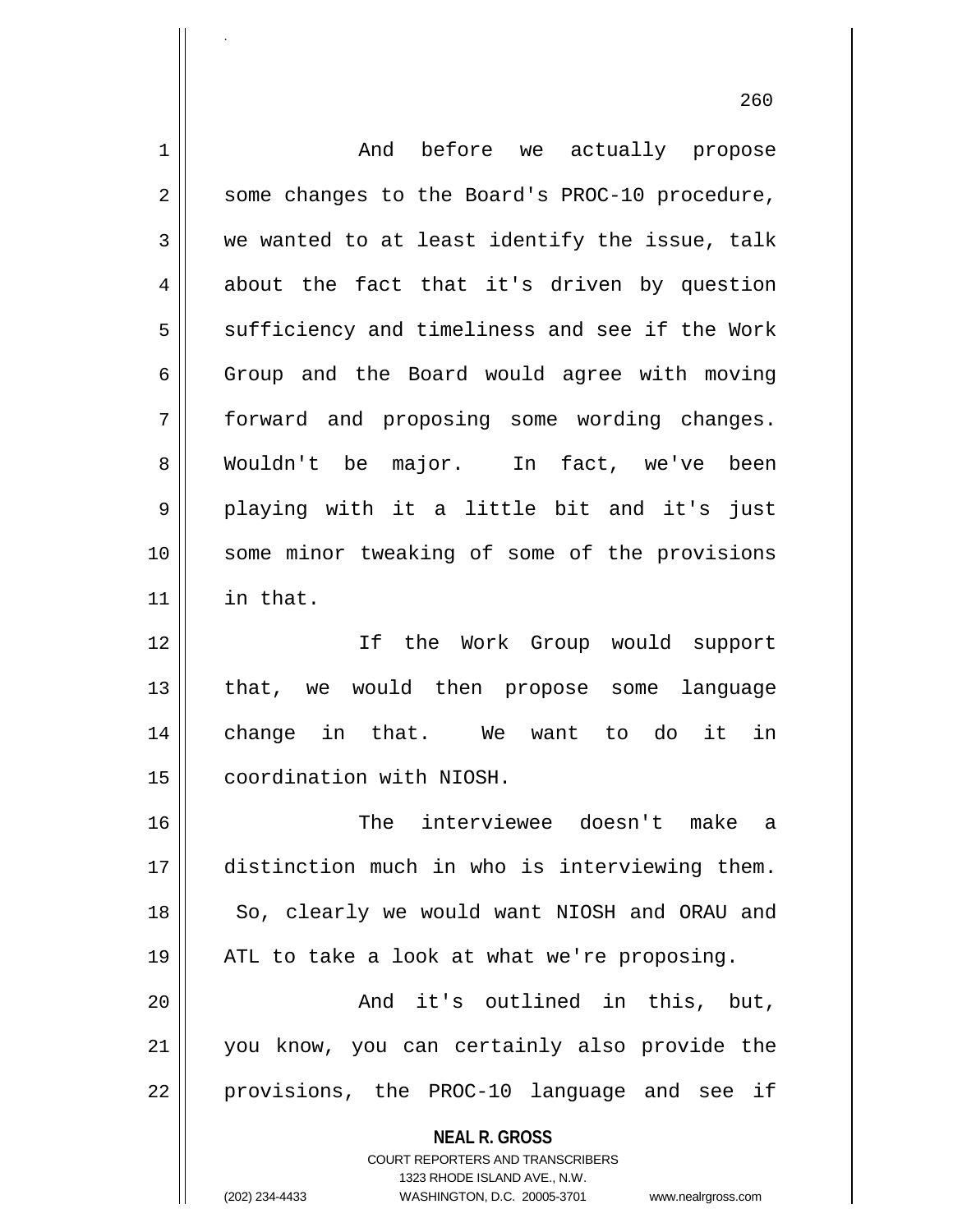**NEAL R. GROSS** COURT REPORTERS AND TRANSCRIBERS 1323 RHODE ISLAND AVE., N.W. 261 1 | that is going to be a problem or pose some  $2 \parallel$  issues that we're not aware of that you may be 3 || more aware of. 4 You certainly do more interviews, 5 I think, than we do. But nonetheless, so it's  $6 \parallel$  a coherent process that the interviewee is not 7 going to see a different approach to how 8 || that's conducted or not.  $9 \parallel$  So, this is really kind of a 10 broad, you know, here's what we are thinking 11 || and here's why. And we don't need, obviously, 12 | an answer today. 13 || But what I would suqqest to the 14 Work Group is that we've given you the one-15 pager which kind of lays it out. If the Work 16 Group wants, we can also provide -17 || (Telephone interruption.) 18 MR. FITZGERALD: So, anyway, what I 19 was going to suggest is that you sort of have 20 || the one-pager. We can certainly talk about  $21$  | this more, I'm not sure how much time - but  $22$  || it's really just a process efficiency issue

.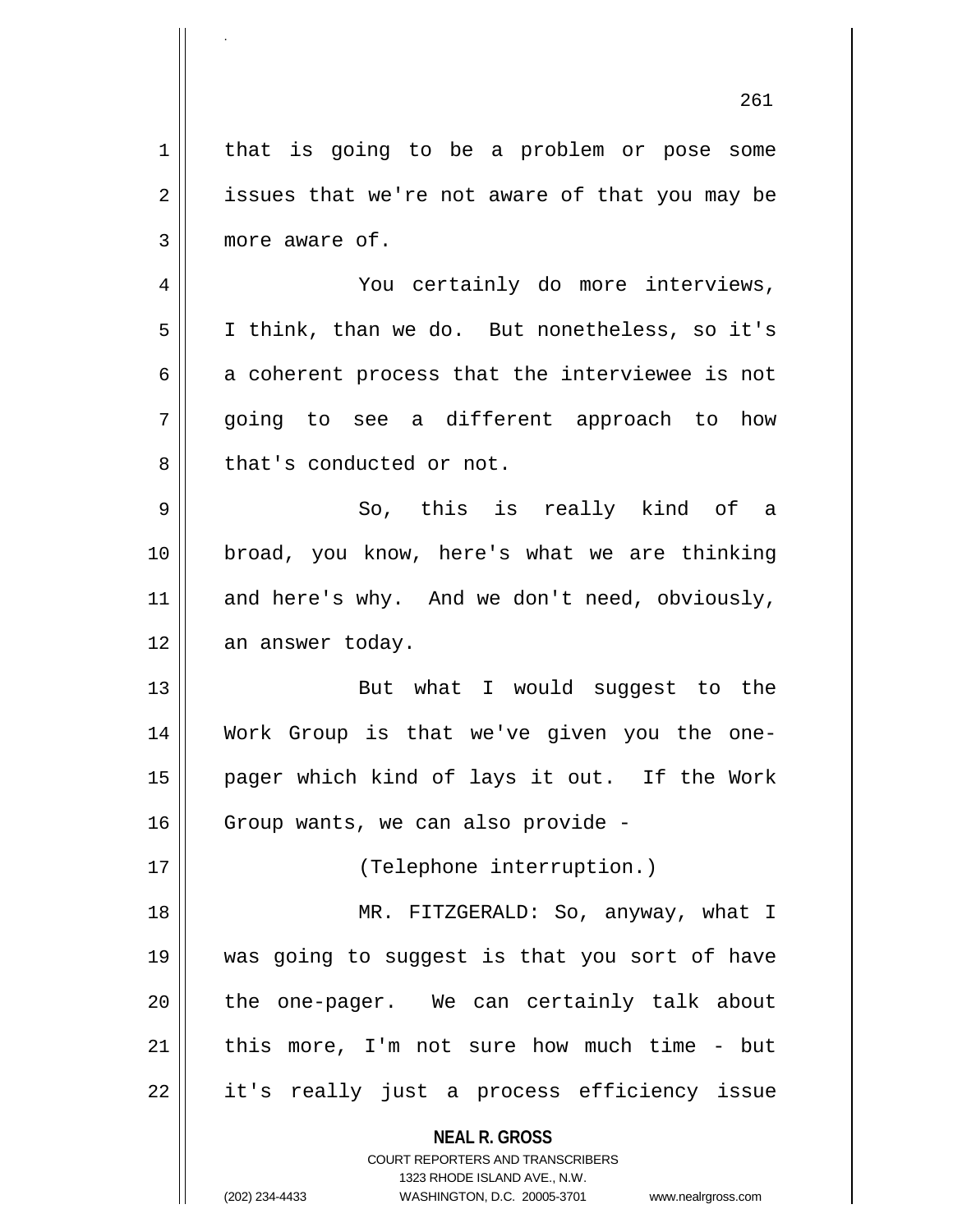1 and this is where it comes from, but it does 2 | require us to revise PROC-10.

.

3 And that PROC-10 mirrors NIOSH's 4 PROC-10. So, we want to do this rather 5 || carefully and deliberately and get feedback 6 from all parties.

7 || So, if you want, I don't know if 8 || people are ready to talk about this or not, 9 || but, you know, you certainly have the one-10 pager. We can provide a sort of a straw man 11 markup of our PROC-10, the Advisory Board 12 PROC-10. And this doesn't have to be resolved 13 || today, but maybe get feedback from the Board, 14 Work Group and from NIOSH as to whether  $15$  | there's any issues or objections to, you know, 16 maybe pursuing this further.

17 I wouldn't raise this, because 18 process issues sometimes are bedeviling, but 19 we are experiencing some real delays on the 20 classification loop. And I think it was for 21 || Pinellas that literally cost us five or six 22 months on that one loop of just simply taking

> **NEAL R. GROSS** COURT REPORTERS AND TRANSCRIBERS 1323 RHODE ISLAND AVE., N.W. (202) 234-4433 WASHINGTON, D.C. 20005-3701 www.nealrgross.com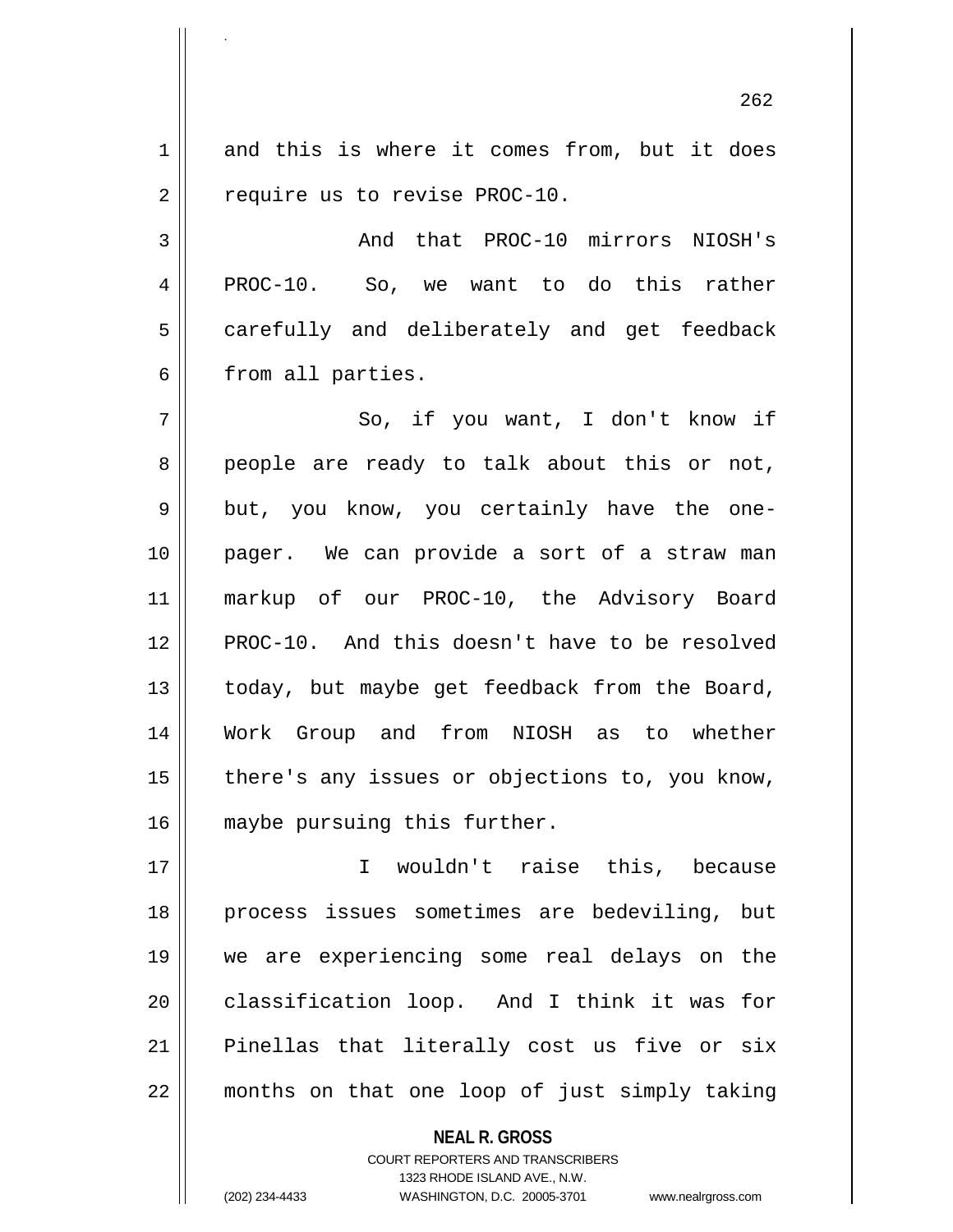**NEAL R. GROSS** COURT REPORTERS AND TRANSCRIBERS 1323 RHODE ISLAND AVE., N.W. (202) 234-4433 WASHINGTON, D.C. 20005-3701 www.nealrgross.com 263 1 | the interview notes and cycling it back  $2 \parallel$  through DOE. 3 CHAIR BEACH: There's several 4 | examples of that. 5 MR. FITZGERALD: Yes, and it's not 6 trivial. 7 MS. AYERS: DOE didn't have it that  $8 \parallel$  long. But by the time the notes got back and 9 if the individuals who went don't have 10 particularly informative notes, then by the 11 time the notes come back to them, the 12 interviewers can't reconstruct what was said. 13 I don't know. I'm sure DCAS has a 14 || lot of experience with - between focus groups 15 || and interviews, how do you make sure that you 16 can capture the substance? 17 MR. HINNEFELD: I think in general 18 we're supportive of what you're describing 19 here for non-classified interviews. That's 20 what we're talking about. 21 In particular, because we're  $22$  || asking, you know, I think the process is to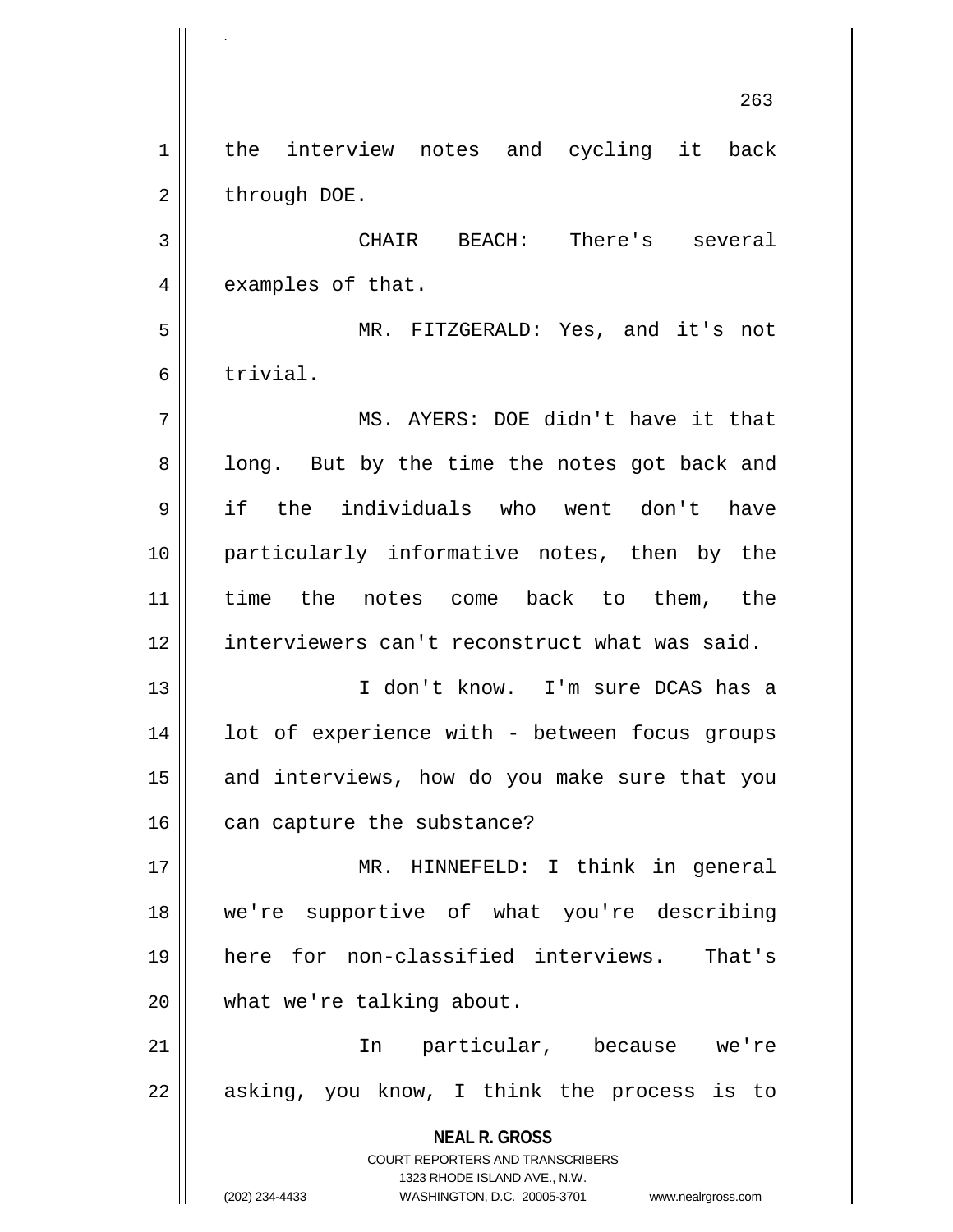**NEAL R. GROSS** COURT REPORTERS AND TRANSCRIBERS 1323 RHODE ISLAND AVE., N.W. 264 1 send like some questions in advance, having 2 | people answer those questions in advance. 3 As long as we're comfortably in a 4 non-classified arena, you know, I think this  $5 \parallel$  is going to be working fine. 6 If we're in at a Nuclear Safety, 7 NNSA site where we don't think we're in a  $8 \parallel$  classified area and we ask a set of questions, 9 || that doesn't prevent the responder from 10 filling out, you know, writing something 11 that's classified in response in their 12 preparation in their house where they  $13$  shouldn't be writing those things down. 14 || So, I think we need to be a little 15 || cautious about pursuing this at an NNSA site 16 even if we don't think we're going to be 17 || qetting into classified areas, because we're 18 not really qualified to judge in all cases. 19 And so, we have to be a little  $20$  careful about that, but that leaves quite a 21 number of sites where this process could be 22 || used, we think, at first blush. Now, we've

.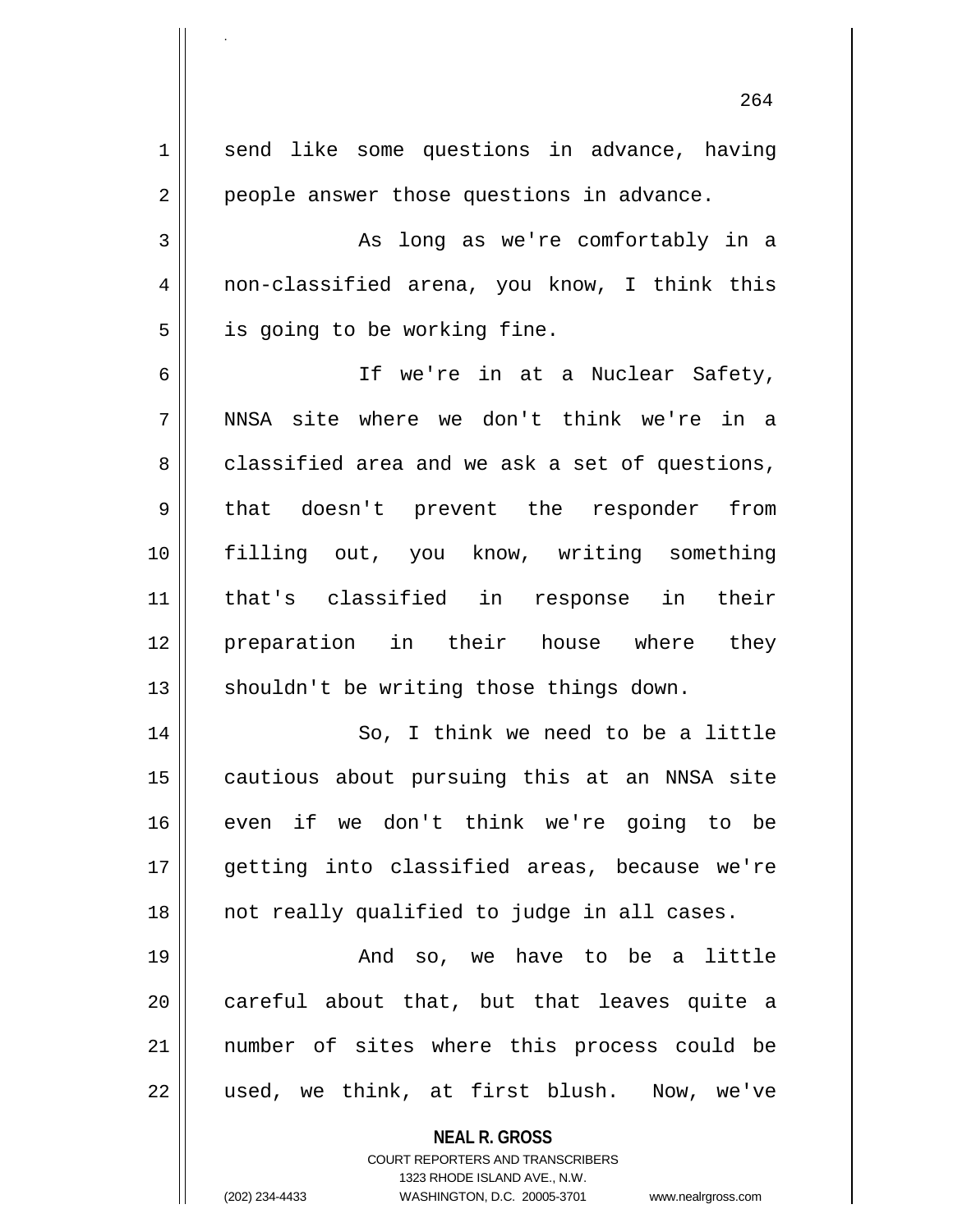$1 \parallel$  only had it a little bit. We've taken a look  $2 \parallel$  at it.

.

 $3 \parallel$  and then the other, this is best 4 || suited for like a one-on-one interview 5 || situation as opposed to preparation for a 6 | focus group.

7 The reason being that when you 8 || start asking the same information for a group 9 || of people, then you very quickly run into, you 10 know, information-gathering review approval 11 | items from OMB.

12 And so, as long as we're talking 13 about I'm going to go interview Joe Smith 14 || about Weldon Springs or something like that,  $15$  | then it seems like this would probably work.

16 And we agree with you that the 17 || review cycle can be really long at the sites. 18 Headquarters is usually pretty quick, but 19 headquarters only reviews a few places.

20 If you're at an active site, the 21 || review occurs at the site and some of them are  $22$  | not very prompt. We agree with that.

> **NEAL R. GROSS** COURT REPORTERS AND TRANSCRIBERS 1323 RHODE ISLAND AVE., N.W. (202) 234-4433 WASHINGTON, D.C. 20005-3701 www.nealrgross.com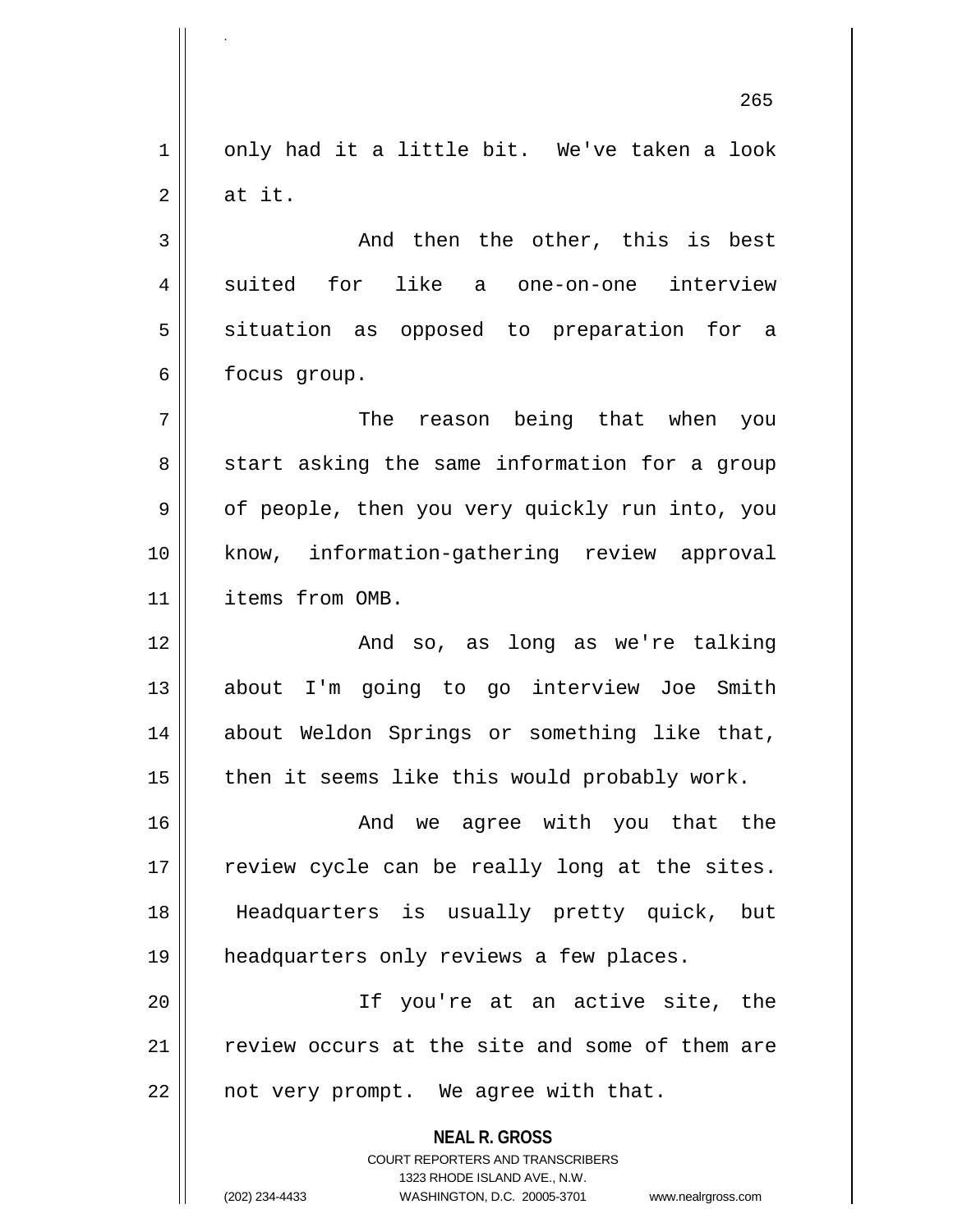**NEAL R. GROSS** COURT REPORTERS AND TRANSCRIBERS 1323 RHODE ISLAND AVE., N.W. (202) 234-4433 WASHINGTON, D.C. 20005-3701 www.nealrgross.com 1 MR. FITZGERALD: Yes, and the key 2 difference is do the validation with the  $3$  interviewee in real-time at the site. And  $4 \parallel$  then take that through declassification. 5 MR. HINNEFELD: That can be done 6 either way, you know. Whether or not you send 7 the advance questions, you can verify your 8 || notes and the accuracy of your notes with the 9 | interviewee regardless. 10 || MR. FITZGERALD: Right. 11 || MR. HINNEFELD: In fact, if you're 12 doing the interview in a classified area, you 13 || can still do that, you know. Have I captured 14 the essence of what you wanted to say 15 | correctly? 16 You should still be able to do 17 || that there, because you're going to leave your 18 notes. And then the ADC at that site is going 19 to let you know what you can have from your 20 || notes. 21 MR. FITZGERALD: Well, I think 22 what's been going on is that we've done the

.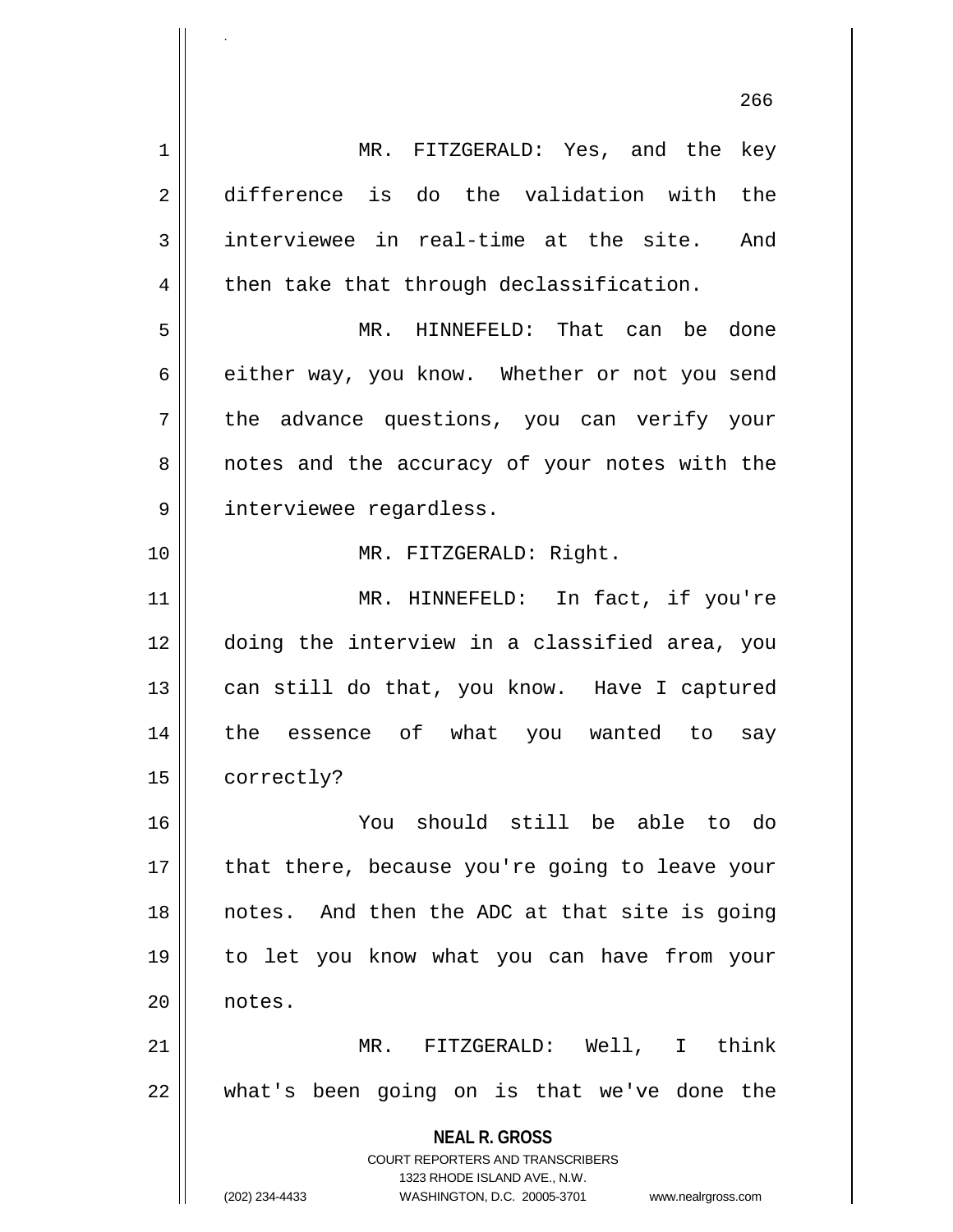**NEAL R. GROSS** 1 | interview and have brought the notes back  $2 \parallel$  through declassification, and then sent them 3 unclassified for validation to the 4 interviewee. 5 And if the interviewee makes any 6 changes, it has to go back through. And we're  $7 \parallel$  saying, well, if you can make those changes in 8 Teal-time at the site, that the declassifier 9 || sees it once and you're done, then you don't 10 have to send it back to the interviewee. 11 MR. HINNEFELD: I think the 12 verification at the location, at the interview  $13$  site, I think that can absolutely work. I 14 || think that should be able to absolutely work 15 | in every case. 16 I think the advance questionnaire  $17 \parallel$  is going to be -18 MR. FITZGERALD: In a perfect 19 world, the other process would work, too. 20 MR. HINNEFELD: Yes. 21 MR. FITZGERALD: But we're finding  $22 \parallel$  it's just that that loop that we're - that

> COURT REPORTERS AND TRANSCRIBERS 1323 RHODE ISLAND AVE., N.W.

.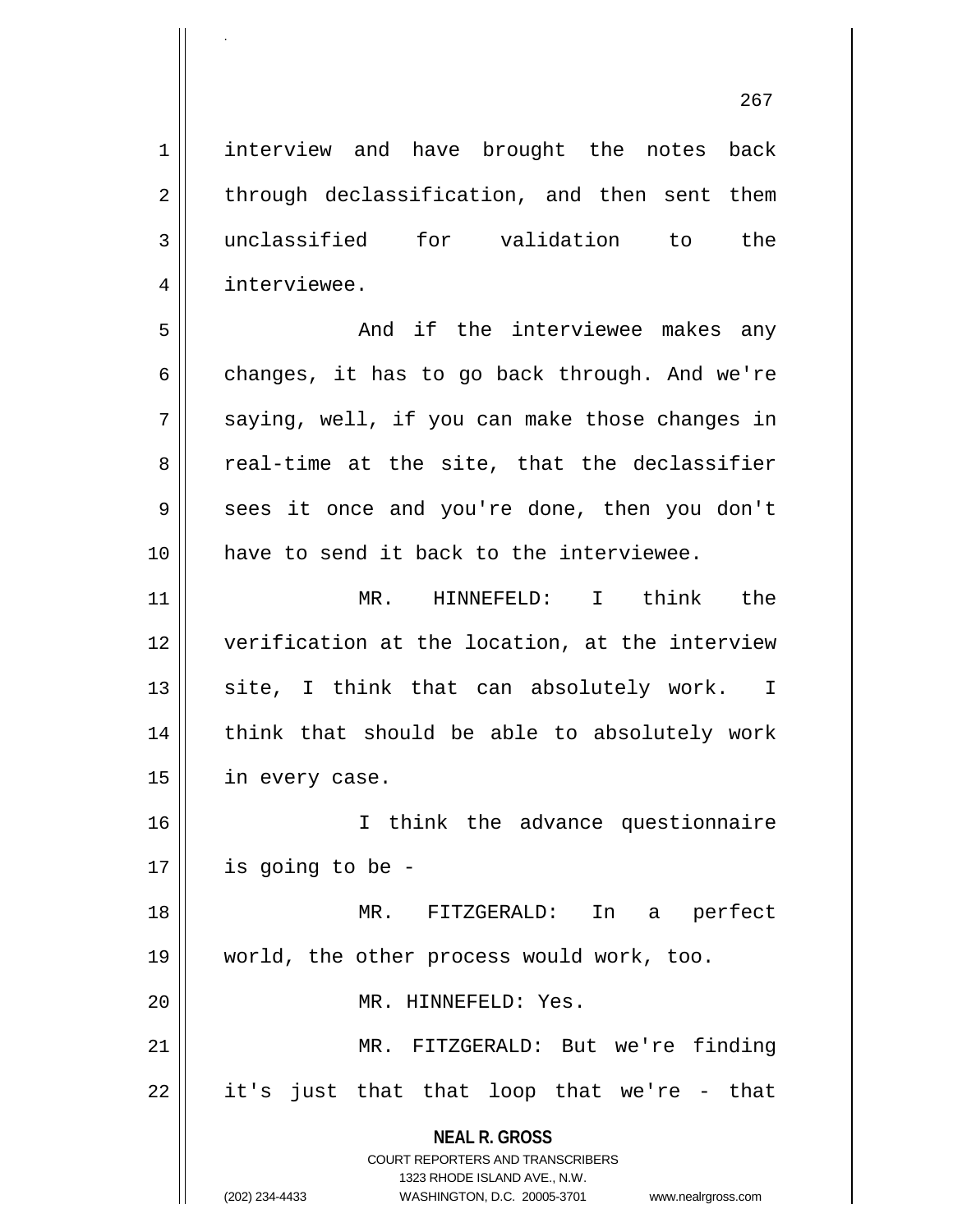**NEAL R. GROSS** COURT REPORTERS AND TRANSCRIBERS 1 actually we have in our procedures is 2 | inefficient and it's costing a lot of time and 3 delay. 4 MR. HINNEFELD: Yes. 5 MR. FITZGERALD: So, we're going to  $6 \parallel$  propose a change, minor change, but a change  $7 \parallel$  to the PROC-10 that says that we'll, you know, 8 || unless it is an exceptional case, do the 9 validation with the notes and not send them 10 back after they're declassified back to the 11 interviewee. 12 || So, that's kind of in a nutshell,  $13 \parallel$  but -14 | MEMBER MUNN: And it makes sense. 15 MR. FITZGERALD: Yes, I don't think 16 it's very major. And what we'll do is if the 17 Work Group wants, we can make that, you know, 18 what the change would be. It's really minor. 19 A sentence or a word change in the - but we 20 didn't want to do it and be out of step with 21 || NIOSH's PROC-10. 22 MR. HINNEFELD: Well, we would make

1323 RHODE ISLAND AVE., N.W.

268

.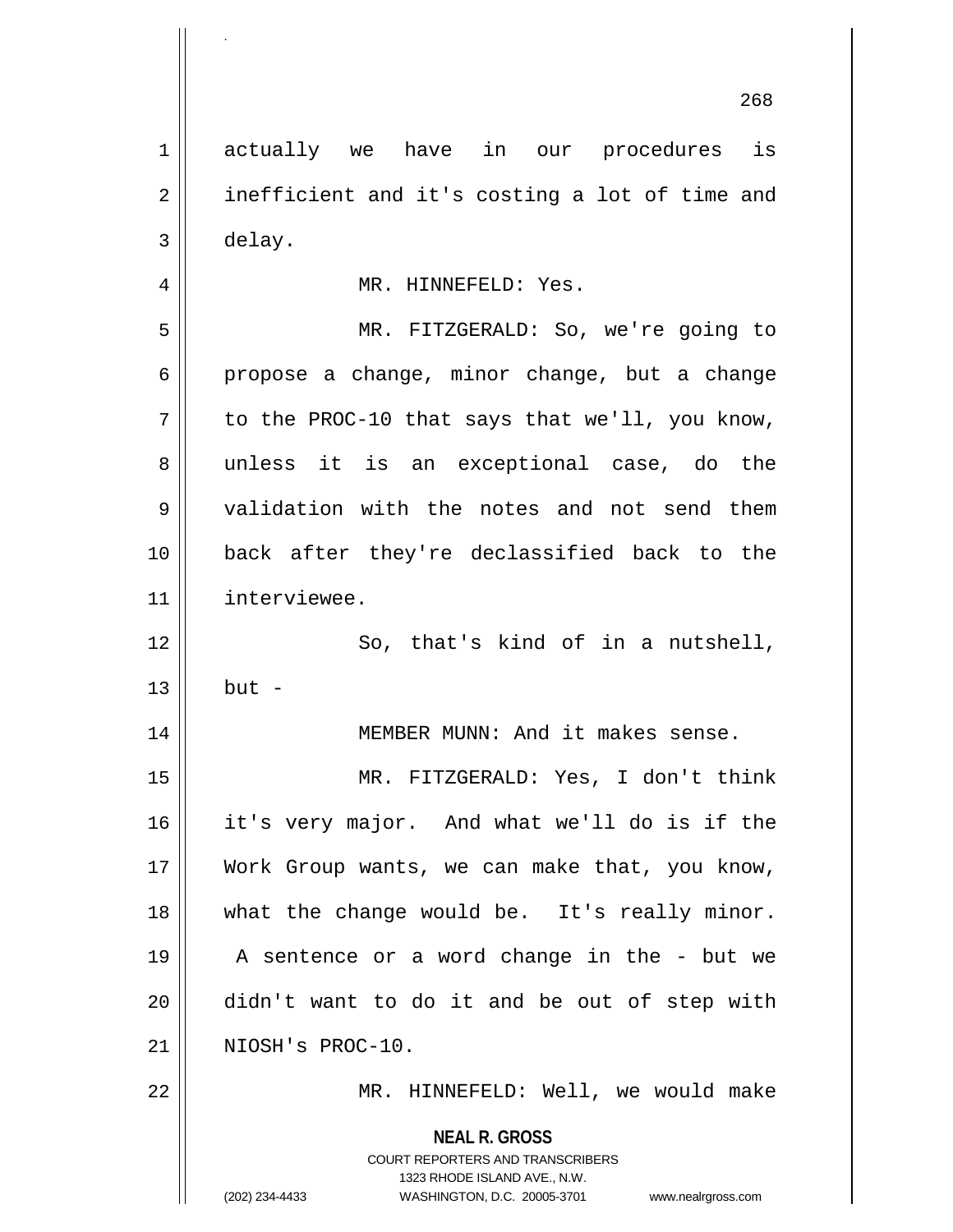1 a similar one. Yes, we would make that 2 similar.

**NEAL R. GROSS** COURT REPORTERS AND TRANSCRIBERS 1323 RHODE ISLAND AVE., N.W. 3 MR. FITZGERALD: We'll take the  $4 \parallel$  action to forward - well, you have the one-5 || pager, but forward what would be a markup of 6  $\parallel$  sorts of what would change in PROC-10 if we  $7 \parallel$  were to do this. And it will be very minor,  $8 \parallel$  but just to make sure the Work Group has it. 9 CHAIR BEACH: That's good. Okay. 10 MEMBER MUNN: Logical thing to do. 11 CHAIR BEACH: Okay, that sounds  $12 \parallel$  good. 13 So, I've got two items left, 14 || tasking and then ideas for the next meeting. 15 Let's go ahead and go through the  $16$  | tasking, just to make sure everybody is on the  $17$  | same page. 18 The first one I have is to issue 19 || PR-012. We've agreed on the changes, they're 20 minor, and I guess I would think that NIOSH 21 || can go ahead and issue that procedure. I don't 22 || know how everybody else feels, instead of

.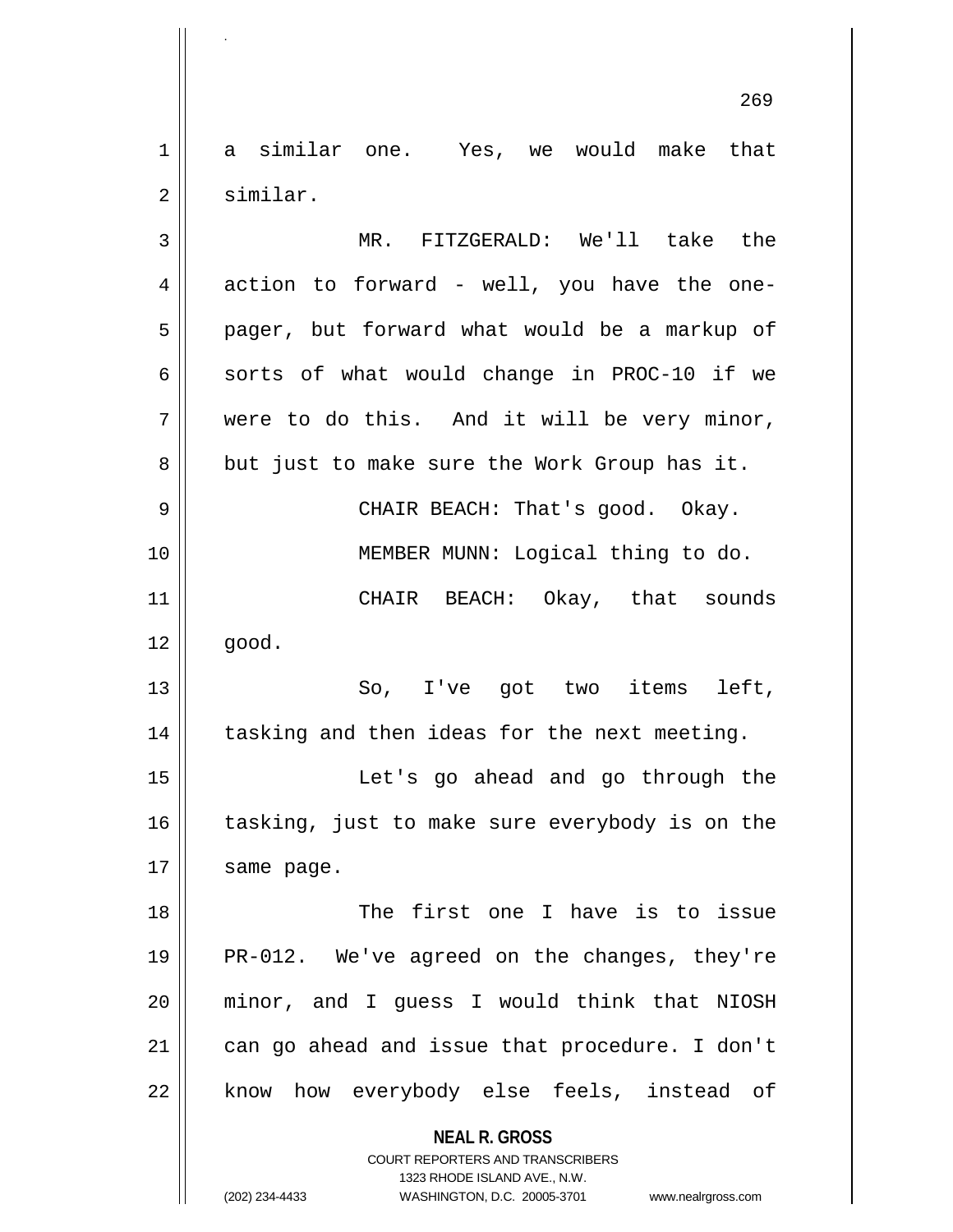**NEAL R. GROSS** COURT REPORTERS AND TRANSCRIBERS 1323 RHODE ISLAND AVE., N.W. (202) 234-4433 WASHINGTON, D.C. 20005-3701 www.nealrgross.com 270 1 || waiting for us to review those small changes  $2 \parallel$  that we talked about today. 3 MS. AYERS: Didn't we plan to send 4 || it to you in a couple weeks? 5 CHAIR BEACH: Yes, we talked about  $6 \parallel$  sending it to us in a couple of weeks. 7 || MR. JOHNSON: Right. 8 CHAIR BEACH: So, would you prefer 9 to have us look at it and then hear back from 10 || everybody and then issue it? 11 MR. JOHNSON: Yes, I think that 12 would be good. I would not want to miss a  $13$  small part and then have to recycle it back 14 | through again. 15 CHAIR BEACH: Then I guess my 16 || request would be for the Work Group Members to  $17$  | review it and try to make timely changes or, 18 you know, if you have anything, to get that 19 back to J.J., because this procedure has been  $20$  | sitting on the shelf a while. 21 MR. JOHNSON: What I'll do is I'll 22 make the changes. I'll have a cover sheet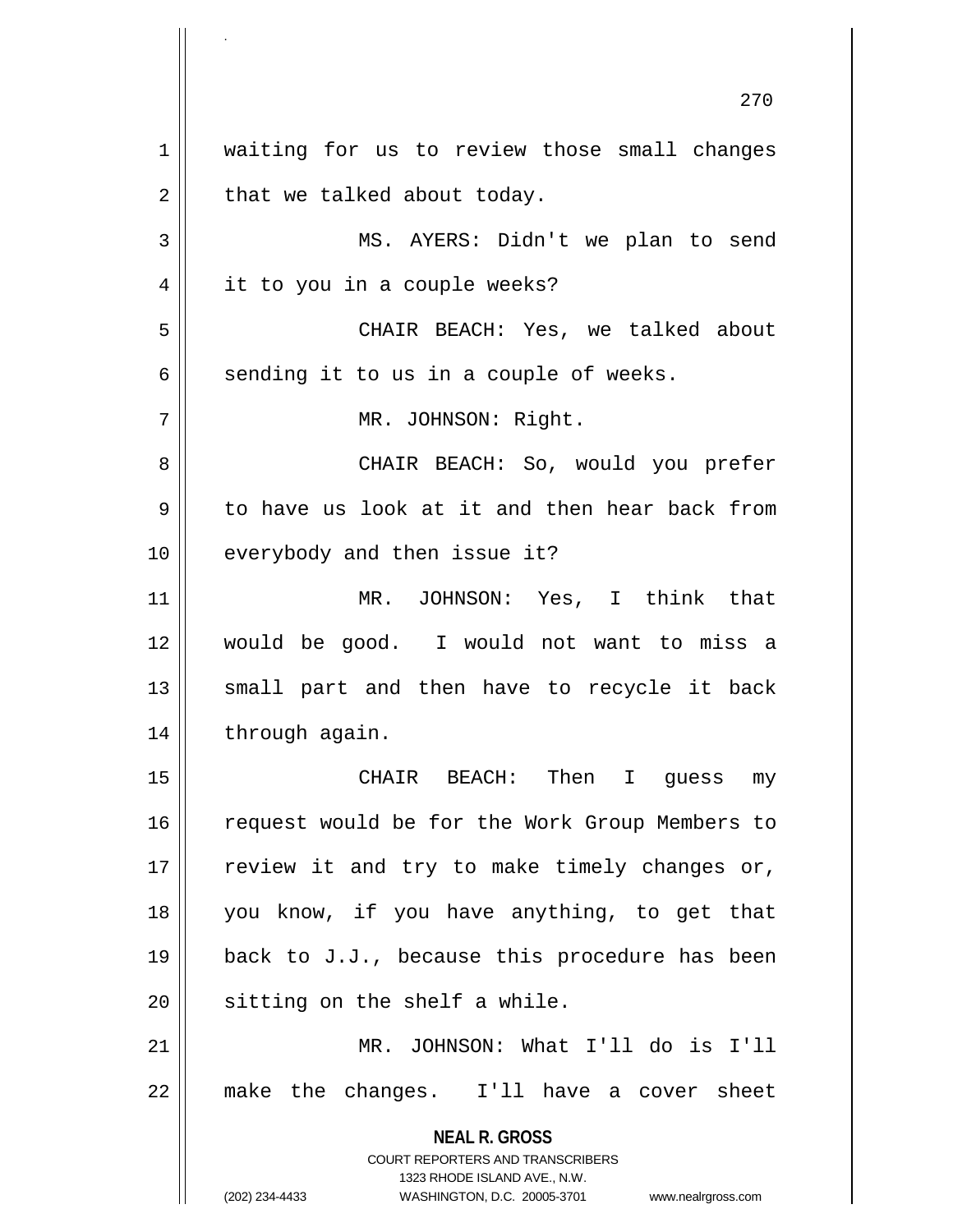**NEAL R. GROSS** COURT REPORTERS AND TRANSCRIBERS 1323 RHODE ISLAND AVE., N.W. (202) 234-4433 WASHINGTON, D.C. 20005-3701 www.nealrgross.com 271 1 || indicating the page changed and what was  $2 \parallel$  changed. And then that way you can easily 3 | Teview, see, review, see, review. 4 CHAIR BEACH: Okay. So, go through  $5 \parallel$  and update everything to a new review and,  $6 \parallel$  yes, that would be great. 7 || MR. JOHNSON: Right. 8 CHAIR BEACH: Compared to what we 9 | have now. 10 MR. JOHNSON: And so, everything 11 that's in it right now, all the bold print 12 | will go away. 13 CHAIR BEACH: All black, okay. 14 || MR. JOHNSON: And then everything 15 new will be bold print. 16 CHAIR BEACH: Okay, nice. That 17 || sounds great and efficient. Okay. So, that's 18 the first one and that of course is on NIOSH. 19 || The other one is to respond to the 20 || pilot study. And we talked about the 21 || recommendations, but also the findings that 22 were listed on Page 14.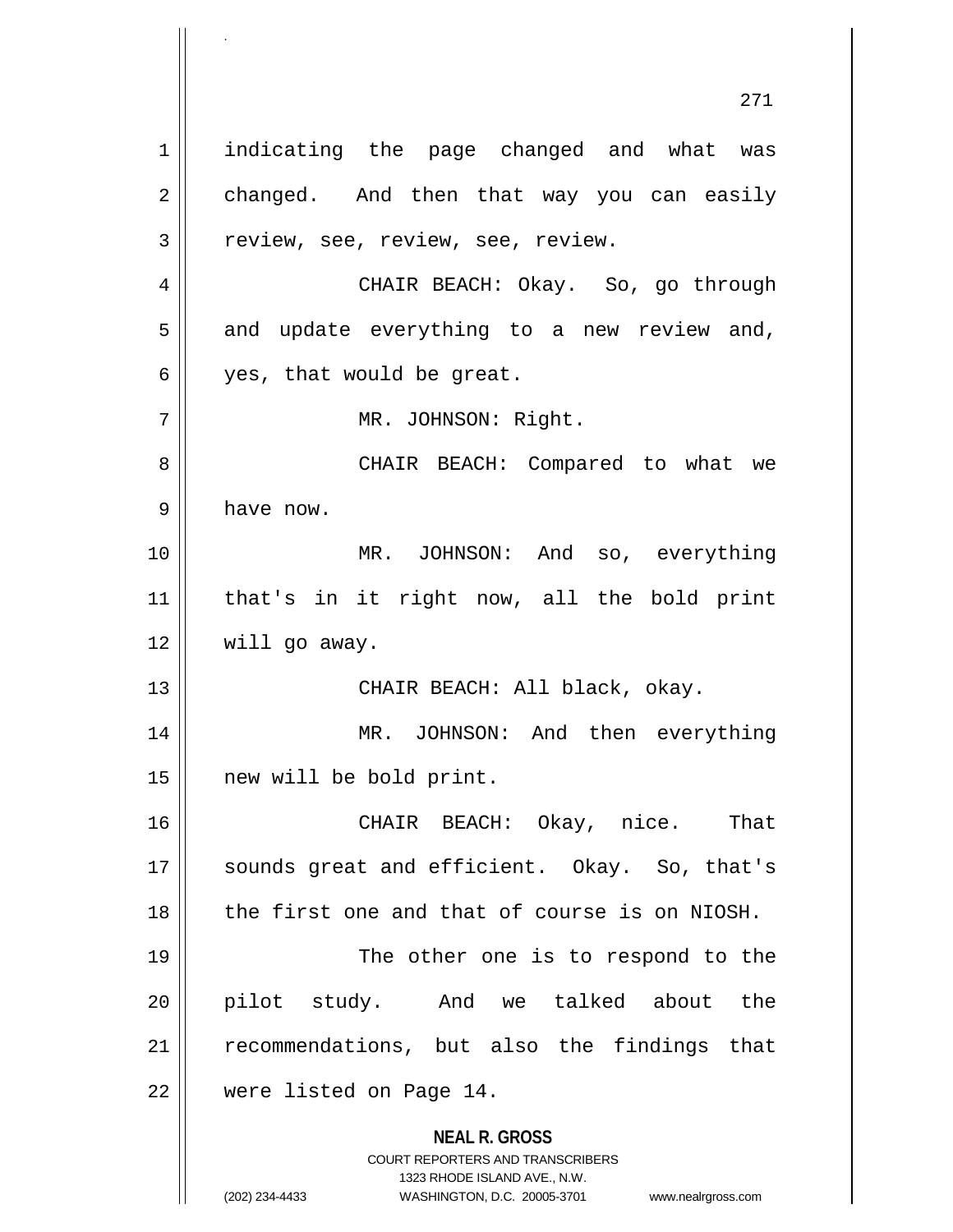**NEAL R. GROSS** COURT REPORTERS AND TRANSCRIBERS 1323 RHODE ISLAND AVE., N.W. (202) 234-4433 WASHINGTON, D.C. 20005-3701 www.nealrgross.com 1 | And I know, Stu, you said you'd 2 give us kind of an outline, because it would  $3 \parallel$  be a little too cumbersome to do in four 4 months, but at least give us an idea of a 5 response on the findings and the 6 recommendations and the path forward from  $7 \parallel$  there. 8 The next one I have is the 9 || progress report or plan on - if you remember 10 from Issue F4 in the matrix, the tracking 11 system - and I realize you need to talk to 12 Chris about that. And I don't really have a 13 || good sense of what you're going to do there as  $14$  | far as a path forward or a task. 15 Okay. I just put open NIOSH 16 action. So, I guess an outline on that as 17 || well, of where that's going to be or what your 18 || plans are for that timeline. 19 || The other two I have for SC&A, we 20 didn't talk about this, but SC&A to update the 21 || matrix that we just went over today, and then  $22$   $\parallel$  the draft of PROC-10 and forward that out.

.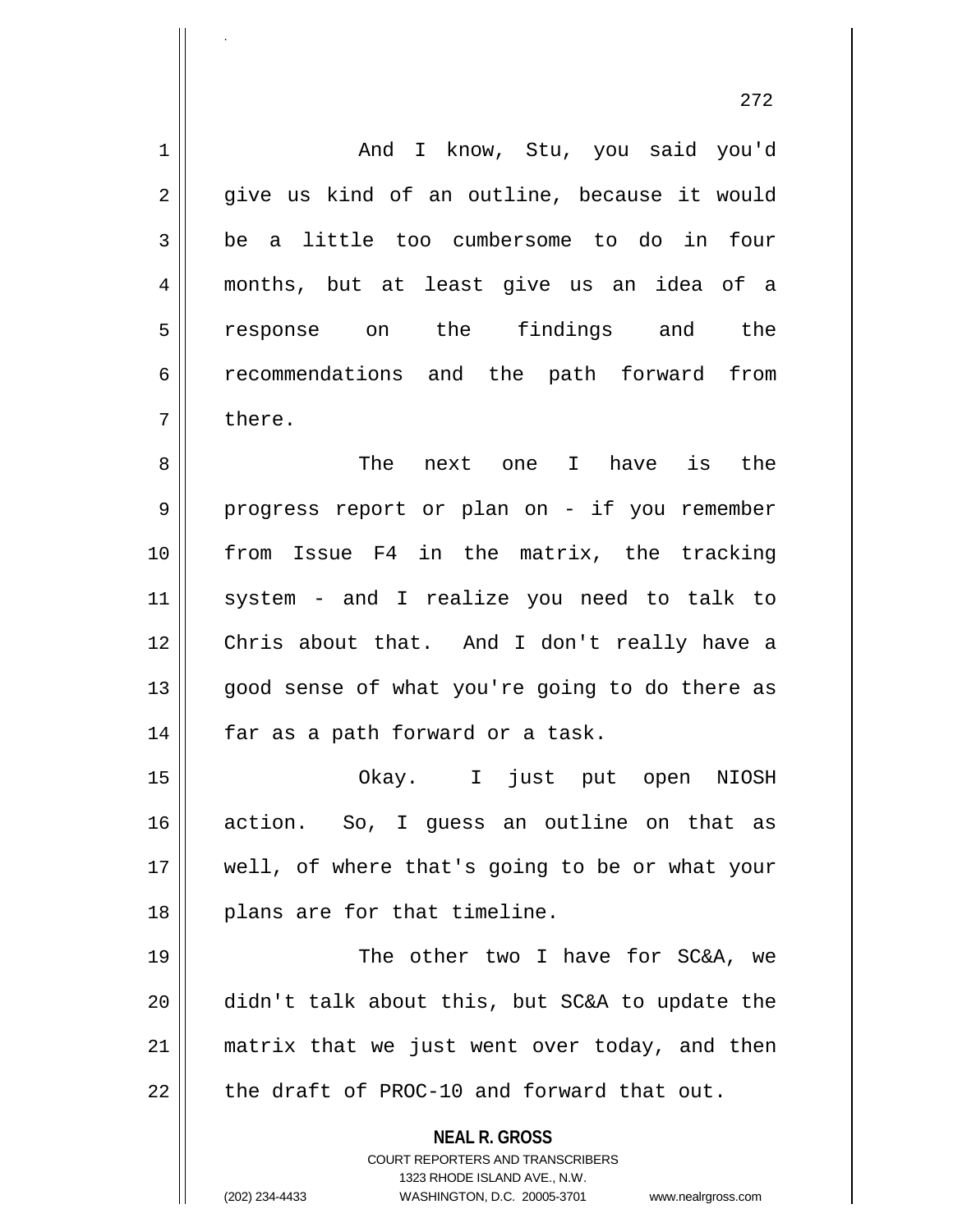|             | 273                                                                 |
|-------------|---------------------------------------------------------------------|
| $\mathbf 1$ | Any other tasks other than I know                                   |
| 2           | J.J. has tasks that I didn't mention. He's                          |
| 3           | aware of those for the slight changes in the                        |
| 4           | procedure.                                                          |
| 5           | Anybody have anything else that I                                   |
| 6           | didn't note?                                                        |
| 7           | (No response.)                                                      |
| 8           | CHAIR BEACH: Okay. So, future                                       |
| 9           | meetings. We talked about maybe meeting in                          |
| 10          | three to four months. Some of the things I                          |
| 11          | wrote down for next steps, this is just stuff                       |
| 12          | we've talked about and some of it's my vision                       |
| 13          | open for discussions, of course.                                    |
| 14          | So, ATL to give us a briefing what                                  |
| 15          | they do. So, we'll give them time to kind of                        |
| 16          | go over that, and, not necessarily in this                          |
| 17          | order, NIOSH to report out on the responses                         |
| 18          | for Rocky. And then, again, an update of the                        |
| 19          | ten-year review.                                                    |
| 20          | And then, the next one we haven't                                   |
| 21          | talked about, but the implementation plan that                      |
| 22          | we wrote a couple of years ago and over the                         |
|             | <b>NEAL R. GROSS</b><br><b>COURT REPORTERS AND TRANSCRIBERS</b>     |
|             | 1323 RHODE ISLAND AVE., N.W.                                        |
|             | (202) 234-4433<br>WASHINGTON, D.C. 20005-3701<br>www.nealrgross.com |

.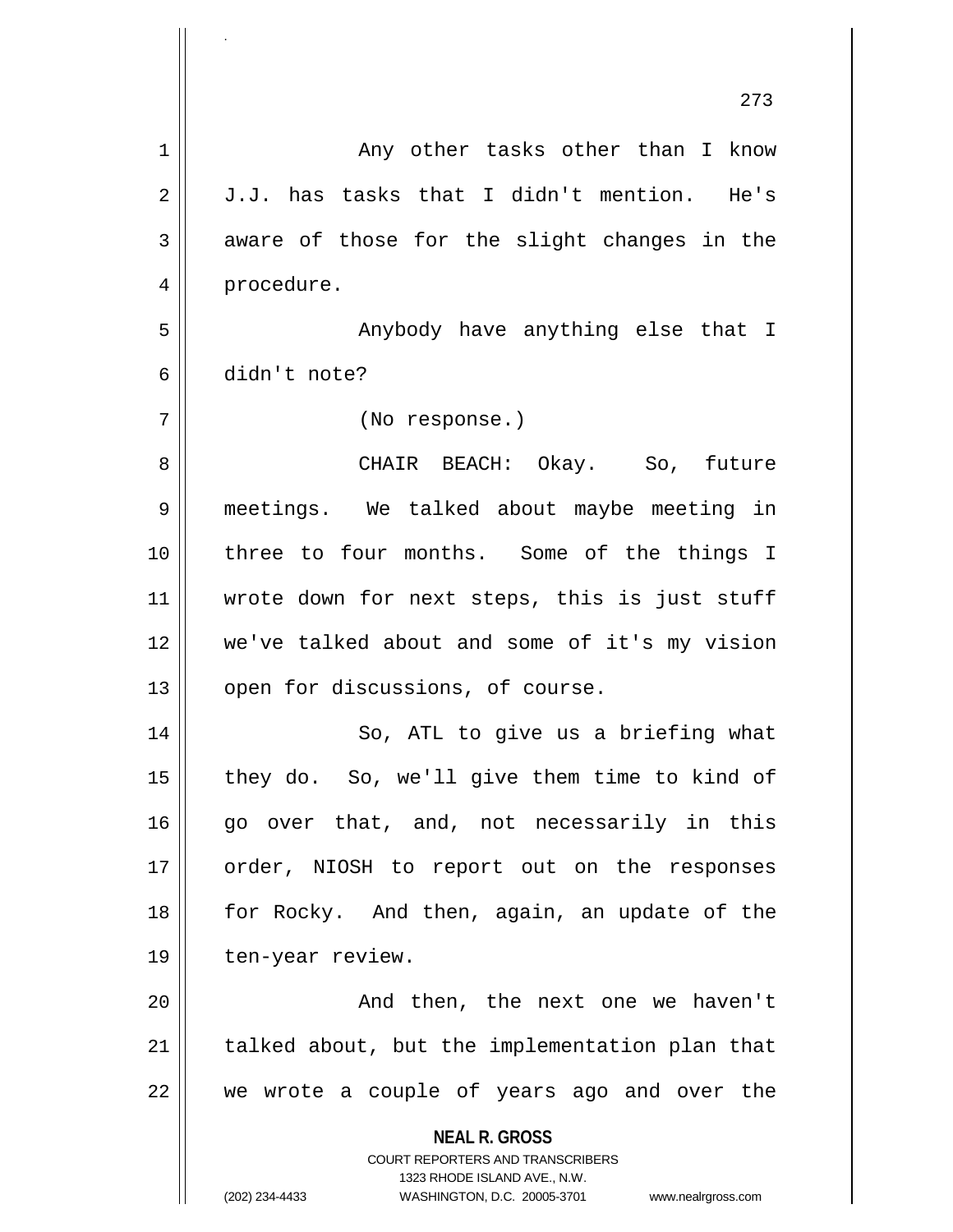$1 \parallel$  last couple of years.

.

| $\overline{2}$ | I kind of want to spend some time                                                                                                                                      |
|----------------|------------------------------------------------------------------------------------------------------------------------------------------------------------------------|
| 3              | as a Work Group going over this plan and the                                                                                                                           |
| 4              | mission statement and making sure it's what we                                                                                                                         |
| 5              | want, where we want to be and steps forward                                                                                                                            |
| 6              | and changing what we need to change.                                                                                                                                   |
| 7              | And I realize it was very labor-                                                                                                                                       |
| 8              | intense to write this, but I think we need to                                                                                                                          |
| 9              | revisit it and make sure that it still does                                                                                                                            |
| 10             | what we want this Work Group - or does what we                                                                                                                         |
| 11             | want it to do, I quess, for lack of better                                                                                                                             |
| 12             | words.                                                                                                                                                                 |
| 13             | And then I think we should look at                                                                                                                                     |
| 14             | what - I mean, we've looked at three. We need                                                                                                                          |
| 15             | to pick another work site, but I also want to                                                                                                                          |
| 16             | go back to the other issues and see what we're                                                                                                                         |
| 17             | going to do and how we're going to move                                                                                                                                |
| 18             | forward on some of these plans as well.                                                                                                                                |
| 19             | And then Joe did come up with a                                                                                                                                        |
| 20             | list of sites. So, I'll have him email that                                                                                                                            |
| 21             | out to everybody so that you can be thinking                                                                                                                           |
| 22             | of that for the next Work Group meeting to                                                                                                                             |
|                | <b>NEAL R. GROSS</b><br><b>COURT REPORTERS AND TRANSCRIBERS</b><br>1323 RHODE ISLAND AVE., N.W.<br>(202) 234-4433<br>WASHINGTON, D.C. 20005-3701<br>www.nealrgross.com |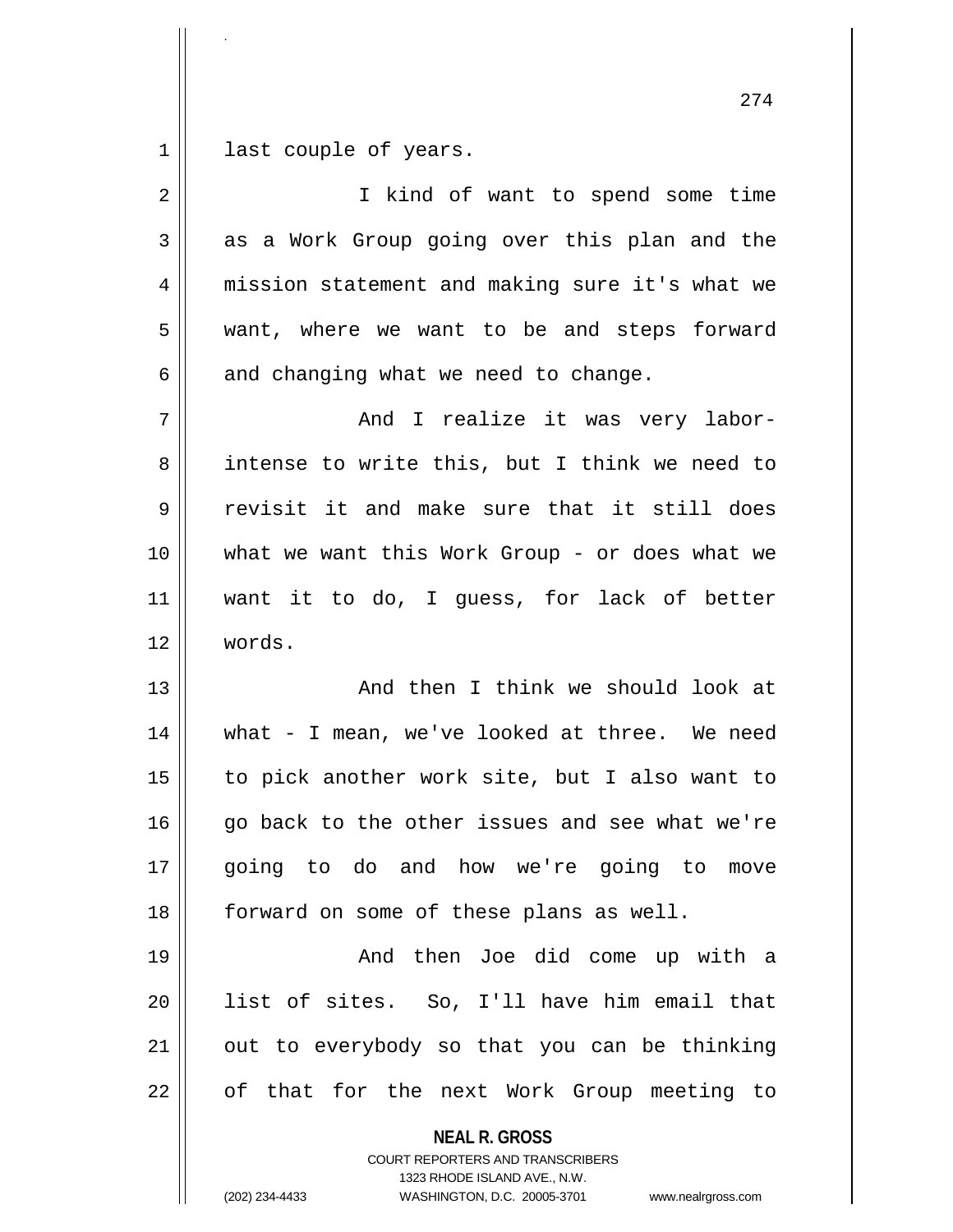**NEAL R. GROSS** COURT REPORTERS AND TRANSCRIBERS 1323 RHODE ISLAND AVE., N.W. (202) 234-4433 WASHINGTON, D.C. 20005-3701 www.nealrgross.com 275 1 decide if we're going to choose another site  $2 \parallel$  after we work out some of the logistics of  $3 \parallel$  that. 4 || Comments for future - those are 5 | just some of my ideas. 6 MEMBER MUNN: That ought to keep us  $7 \parallel$  busy for a day. 8 CHAIR BEACH: You think? 9 MEMBER MUNN: I think. 10 MS. AYERS: I guess there was 11 another action that you gave us to report on 12 || the resource investment in -13 CHAIR BEACH: Oh, yes. I thought 14 | you and Ted were going to work on that. 15 || MS. AYERS: Right. 16 MR. KATZ: Yes, but that will be - 17 we'll just respond via email soon. 18 || CHAIR BEACH: Okay. Perfect. 19 MR. HINNEFELD: There was one other 20 || action for us, too, and that was to provide 21 || our reaction to the list of sites that have 22 || Site Profiles, but have not had an outreach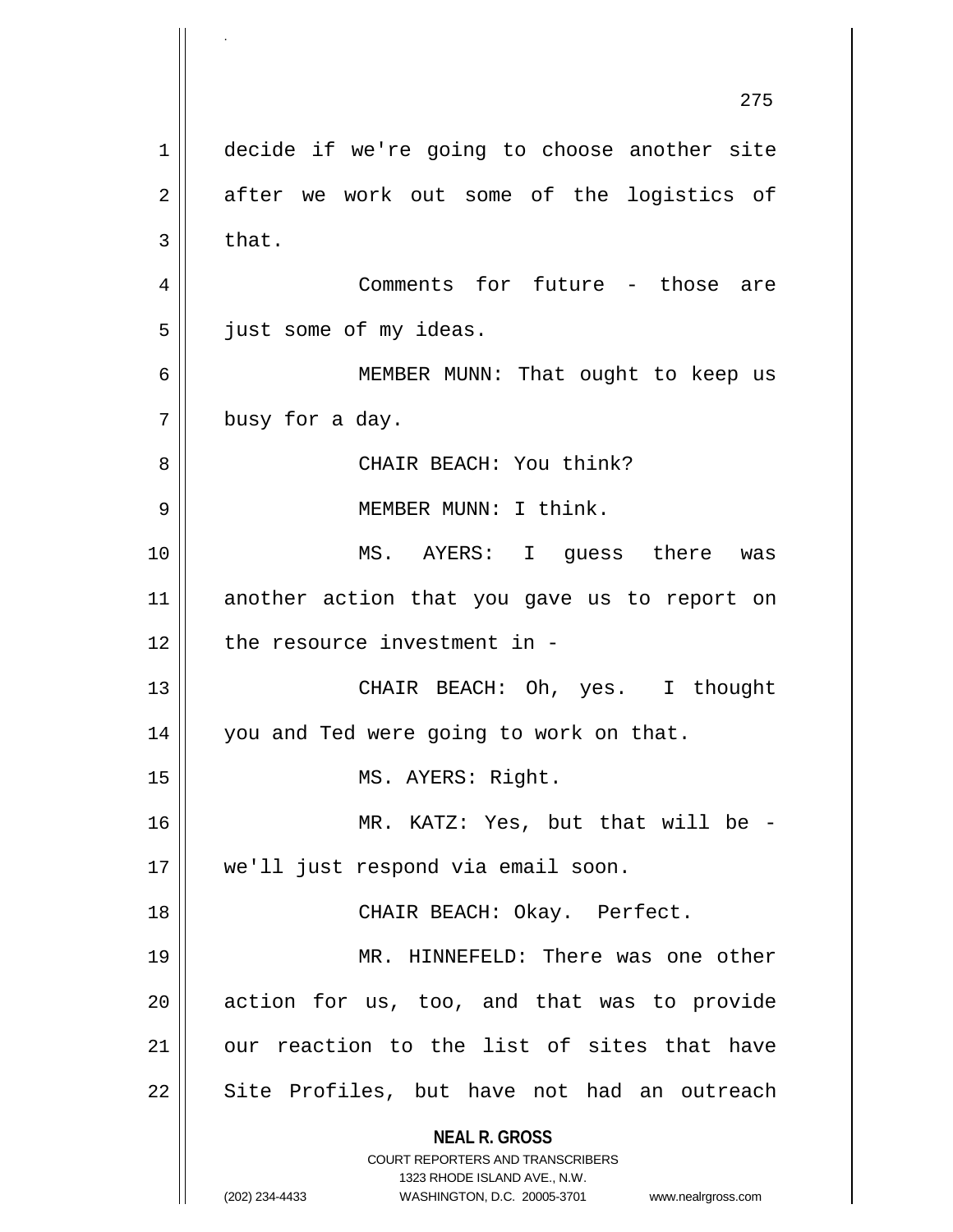**NEAL R. GROSS** COURT REPORTERS AND TRANSCRIBERS 1323 RHODE ISLAND AVE., N.W. (202) 234-4433 WASHINGTON, D.C. 20005-3701 www.nealrgross.com 276 1 || meeting. 2 CHAIR BEACH: Very good. Thank  $3 \parallel$  you. Yes, that was in the matrix. 4 || MR. HINNEFELD: Right. 5 CHAIR BEACH: Okay. Thank you. 6 MS. AYERS: There was some stuff  $7 \parallel$  you asked Chris to do, too, regarding her 8 information. 9 CHAIR BEACH: Yes. I don't believe 10 Chris is on the phone, but I know she'll take 11 care of that. 12 || So, Joe worked out different sites 13 to think about. And since I have it in front  $14$  | of me, I'll just go over them. 15 The sites he chose are more - are 16 up to date. How many copies do you have of  $17 \parallel$  this? 18 MR. FITZGERALD: I was just 19 checking. I think I might, but - 20 CHAIR BEACH: It might be easier if 21 || it's in front of you to look. Anyway, he 22 || chose four sites. Much smaller number of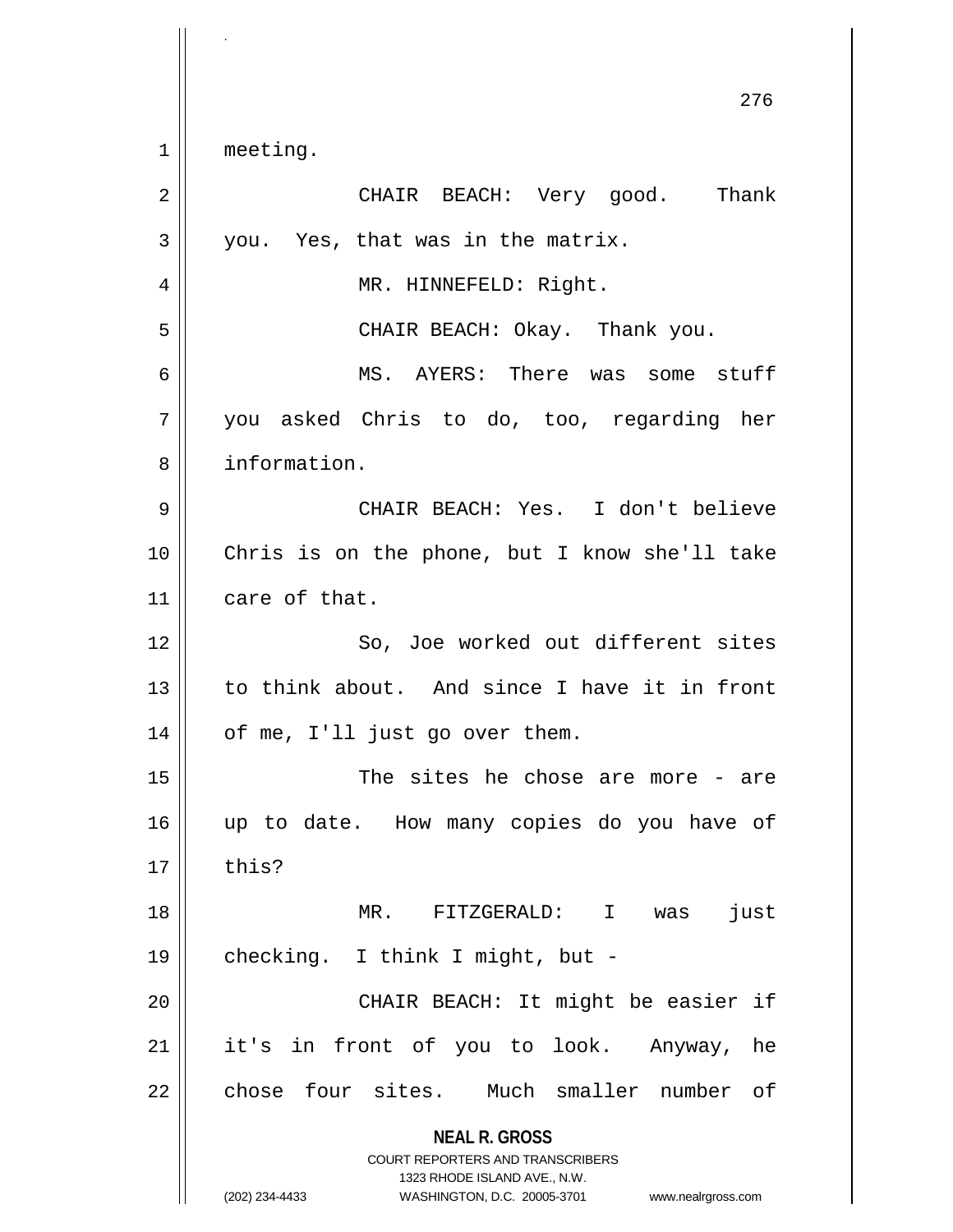$1 \parallel$  claims.

| $\overline{2}$ | MR. FITZGERALD: This borrows from,                                                                                                                                     |
|----------------|------------------------------------------------------------------------------------------------------------------------------------------------------------------------|
| $\mathfrak{Z}$ | I think, some of the discussions we had today                                                                                                                          |
| $\overline{4}$ | that, you know, one, Rocky was dated looking                                                                                                                           |
| 5              | at a snapshot that's six, seven, eight years                                                                                                                           |
| 6              | old.                                                                                                                                                                   |
| 7              | Two, it's a big site. Scale is                                                                                                                                         |
| 8              | very, very large and would seem to be more                                                                                                                             |
| 9              | manageable to go for something with a lot less                                                                                                                         |
| 10             | scale, but still offer the attributes of                                                                                                                               |
| 11             | having worker involvement, having a reasonable                                                                                                                         |
| 12             | number of claims and timeframe-wise, having                                                                                                                            |
| 13             | the status of SES actions either complete or                                                                                                                           |
| 14             | near completion.                                                                                                                                                       |
| 15             | So, what - this is pending some of                                                                                                                                     |
| 16             | the analysis that we've talked about relative                                                                                                                          |
| 17             | to the experience on the pilot study.                                                                                                                                  |
| 18             | So, this is just looking ahead for                                                                                                                                     |
| 19             | the next Work Group session. Let me see how                                                                                                                            |
| 20             | many copies I have.                                                                                                                                                    |
| 21             | But these are relatively small                                                                                                                                         |
| 22             | sites. They're more current sites if we look                                                                                                                           |
|                | <b>NEAL R. GROSS</b><br><b>COURT REPORTERS AND TRANSCRIBERS</b><br>1323 RHODE ISLAND AVE., N.W.<br>(202) 234-4433<br>WASHINGTON, D.C. 20005-3701<br>www.nealrgross.com |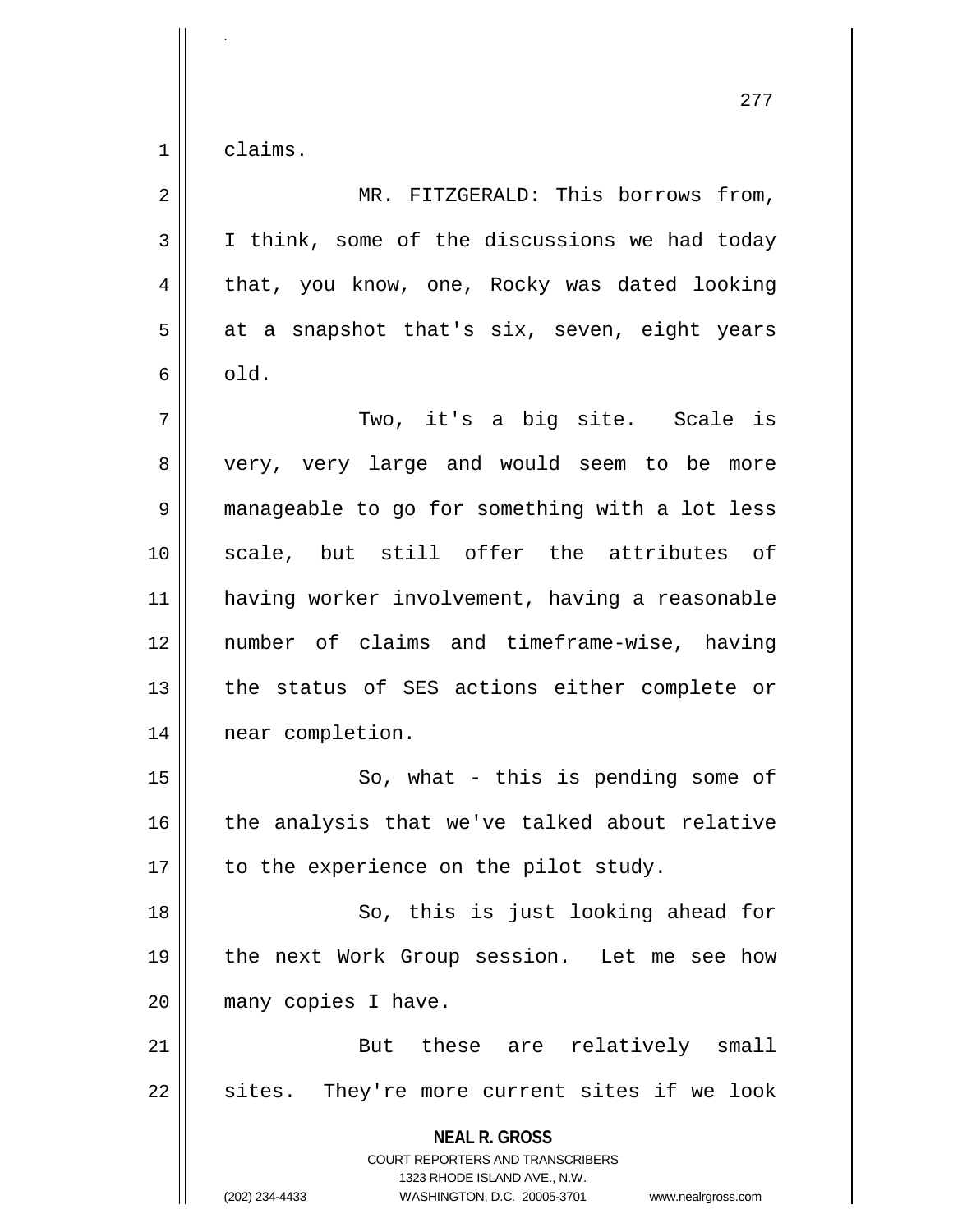| $\mathbf 1$ | at the dates. They do have a modicum of        |
|-------------|------------------------------------------------|
| 2           | claims, not, you know, there's certainly       |
| 3           | enough claims that there's enough activity     |
| 4           | going on.                                      |
| 5           | And the SEC activity is such                   |
| 6           | where, you know, anything we would do would    |
| 7           | not necessarily get in the way, I don't think. |
| 8           | And this is the reason I sort of               |
| 9           | throw this out as candidates, because, you     |
| 10          | know, you may have a different perspective.    |
| 11          | There may be things going on or issues going   |
| 12          | on that may mitigate against one of these      |
| 13          | being an actual candidate for a future look,   |
| 14          | but all of them have the same characteristic   |
| 15          | of being relatively - I wouldn't call them     |
| 16          | tiny. They're not AWEs, but they're smaller.   |
| 17          | They are more current. And the Board has       |
| 18          | recently acted on them in some fashion so that |
| 19          | they're either done or close to being done.    |
| 20          | But, again, there may be some                  |
| 21          | other implications that I may not be aware of, |
| 22          | but I wanted to at least give you something to |
|             | <b>NEAL R. GROSS</b>                           |

COURT REPORTERS AND TRANSCRIBERS 1323 RHODE ISLAND AVE., N.W.

.

(202) 234-4433 WASHINGTON, D.C. 20005-3701 www.nealrgross.com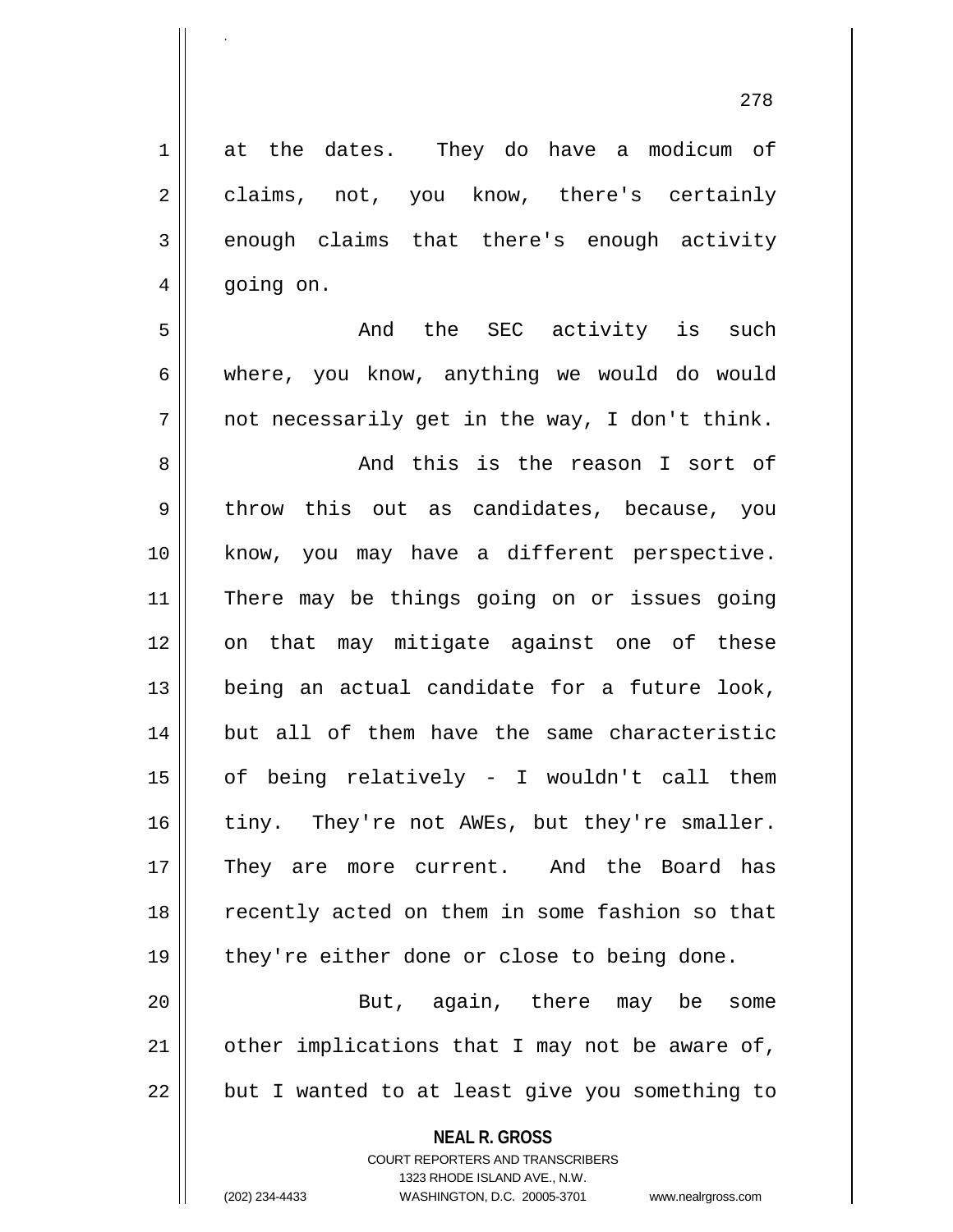$1$  chew on as far as possibilities.

.

| $\overline{2}$ | MR. KATZ: One thing I would                                                                                                                                            |
|----------------|------------------------------------------------------------------------------------------------------------------------------------------------------------------------|
| 3              | suggest be a factor and which DCAS can provide                                                                                                                         |
| 4              | input on is it would be good to choose one                                                                                                                             |
| 5              | where there's been substantial input from                                                                                                                              |
| 6              | workers, since that what we're looking at                                                                                                                              |
| 7              | here.                                                                                                                                                                  |
| 8              | We wouldn't want one where the                                                                                                                                         |
| $\mathsf 9$    | workers were relatively silent.                                                                                                                                        |
| 10             | CHAIR BEACH: Right.                                                                                                                                                    |
| 11             | MR. FITZGERALD: Right. And that                                                                                                                                        |
| 12             | would be something that may be based on your                                                                                                                           |
| 13             | OTS - I didn't go through and try to catalog                                                                                                                           |
| 14             | the level of comment activity.                                                                                                                                         |
| 15             | But, you know, I think that's a                                                                                                                                        |
| 16             | good suggestion, if you can advise the Work                                                                                                                            |
| 17             | Group if - these are four possibilities, which                                                                                                                         |
| 18             | one seems to have the highest level of worker                                                                                                                          |
| 19             | comment activity, or if none of them do.                                                                                                                               |
| 20             | MEMBER<br>MUNN: There's a lot<br>from                                                                                                                                  |
| 21             | Santa Susana.                                                                                                                                                          |
| 22             | FITZGERALD: I've been involved<br>MR.                                                                                                                                  |
|                | <b>NEAL R. GROSS</b><br><b>COURT REPORTERS AND TRANSCRIBERS</b><br>1323 RHODE ISLAND AVE., N.W.<br>WASHINGTON, D.C. 20005-3701<br>(202) 234-4433<br>www.nealrgross.com |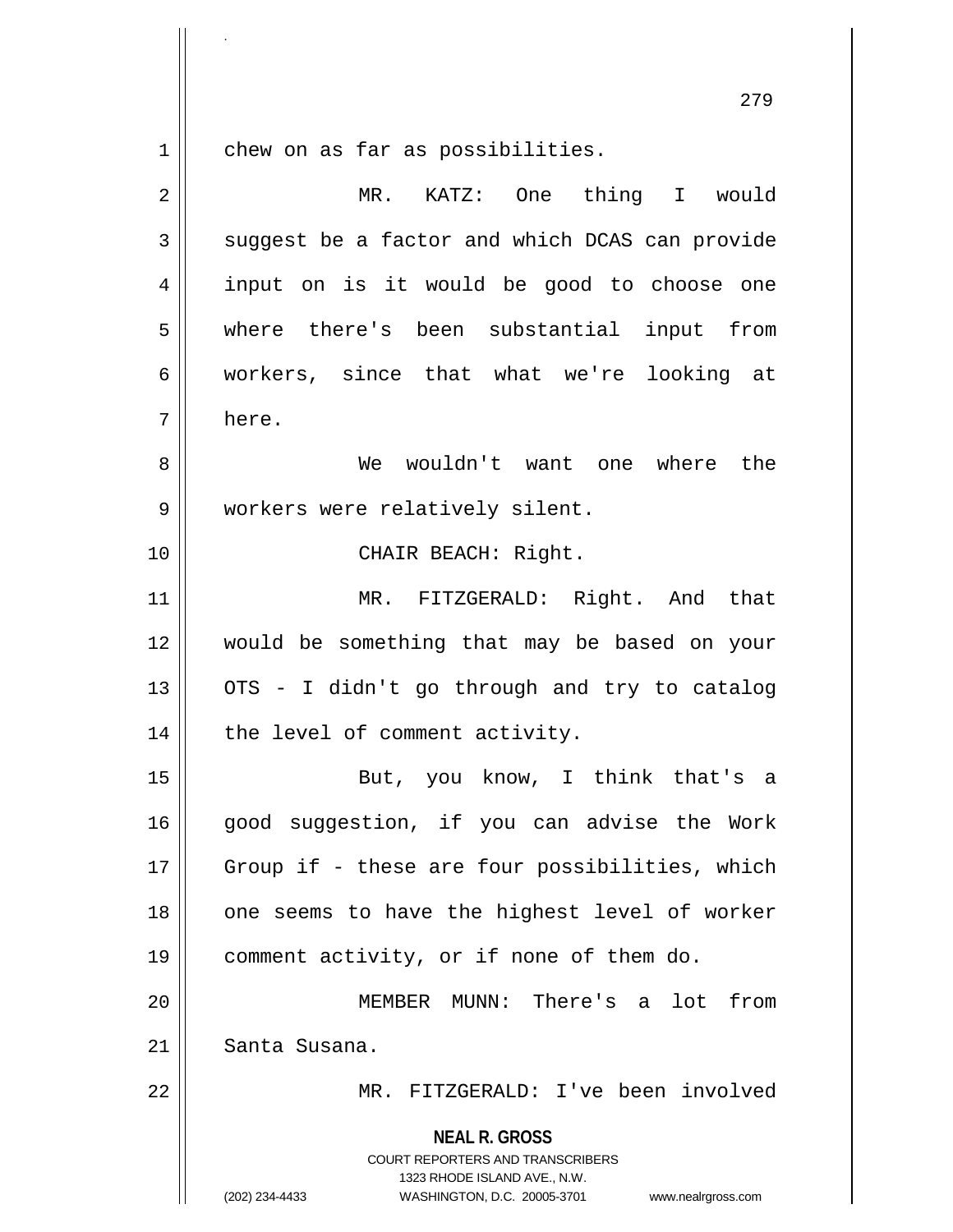**NEAL R. GROSS** COURT REPORTERS AND TRANSCRIBERS 1323 RHODE ISLAND AVE., N.W. (202) 234-4433 WASHINGTON, D.C. 20005-3701 www.nealrgross.com 1 at least in the periphery, and I think Weldon, 2 | Santa Susana, I believe Chapman, too, have had  $3 \parallel$  a level of activity. But, you know, whether  $4 \parallel$  that activity is fairly high or not, I think  $5$  | that would help to hear that from NIOSH. 6 CHAIR BEACH: Well, and I thought 7 Weldon Spring might be a good candidate, too,  $8 \parallel$  but that - will you take that on as an action, 9 || NIOSH, to look at that and review the list and  $10$  || see if there are -11 MR. HINNEFELD: Yes. We'll see what 12 we can find out in terms of what we can gather 13 14 CHAIR BEACH: Okay. 15 MR. HINNEFELD: - of worker 16 | comments in these various areas. 17 || MR KATZ: The other thought I have 18 in looking at these and thinking particularly 19 like Weldon Spring, which is still in the 20 works. 21 || CHAIR BEACH: Pending, yes. 22 MR. KATZ: Not only I think for

.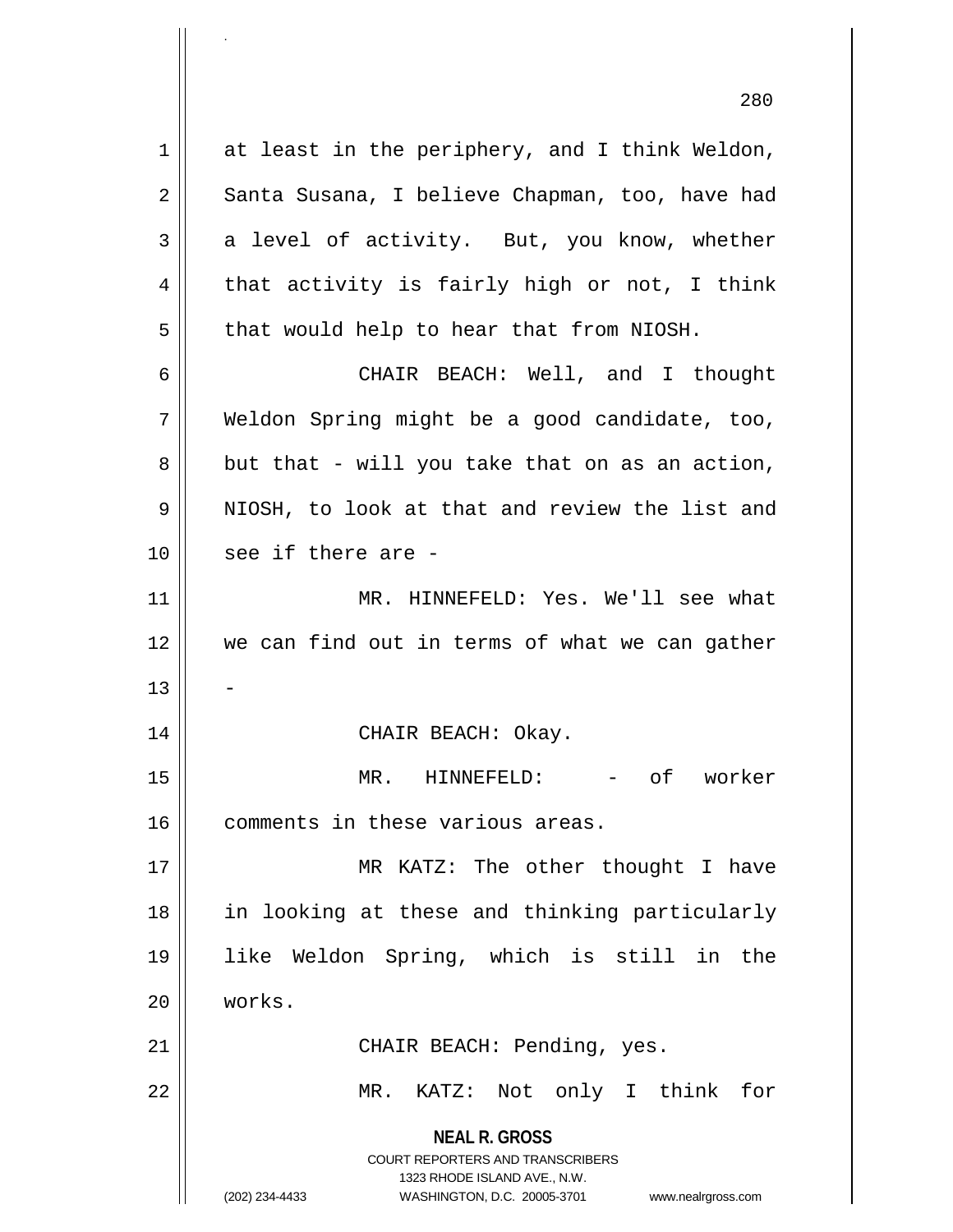**NEAL R. GROSS** COURT REPORTERS AND TRANSCRIBERS 1323 RHODE ISLAND AVE., N.W. (202) 234-4433 WASHINGTON, D.C. 20005-3701 www.nealrgross.com 281 1 | SC&A's evaluative purposes would you want the  $2 \parallel$  SEC to be put to bed so that you can look at 3 what filing was done by DCAS with respect to  $4 \parallel$  the SEC Evaluation since those get amended,  $5 \parallel$  but you'd also want related TBD matters to be 6 | put to bed, too, ideally, so that you can see  $7 \parallel$  that, again, that -8 CHAIR BEACH: That might be a tall 9 order. 10 MR. KATZ: - that there were 11 || considerations. Yes, I know that raises other 12 || hurdles for some sites, for sure. 13 CHAIR BEACH: Yes. 14 MR. HINNEFELD: Santa Susana is not 15 | entirely complete. 16 CHAIR BEACH: No. We haven't had a 17 meeting. 18 MR. HINNEFELD: There are years 19 still under consideration. Been under 20 | consideration for a while. 21 MEMBER POSTON: That's why we  $22$  | haven't had a meeting yet.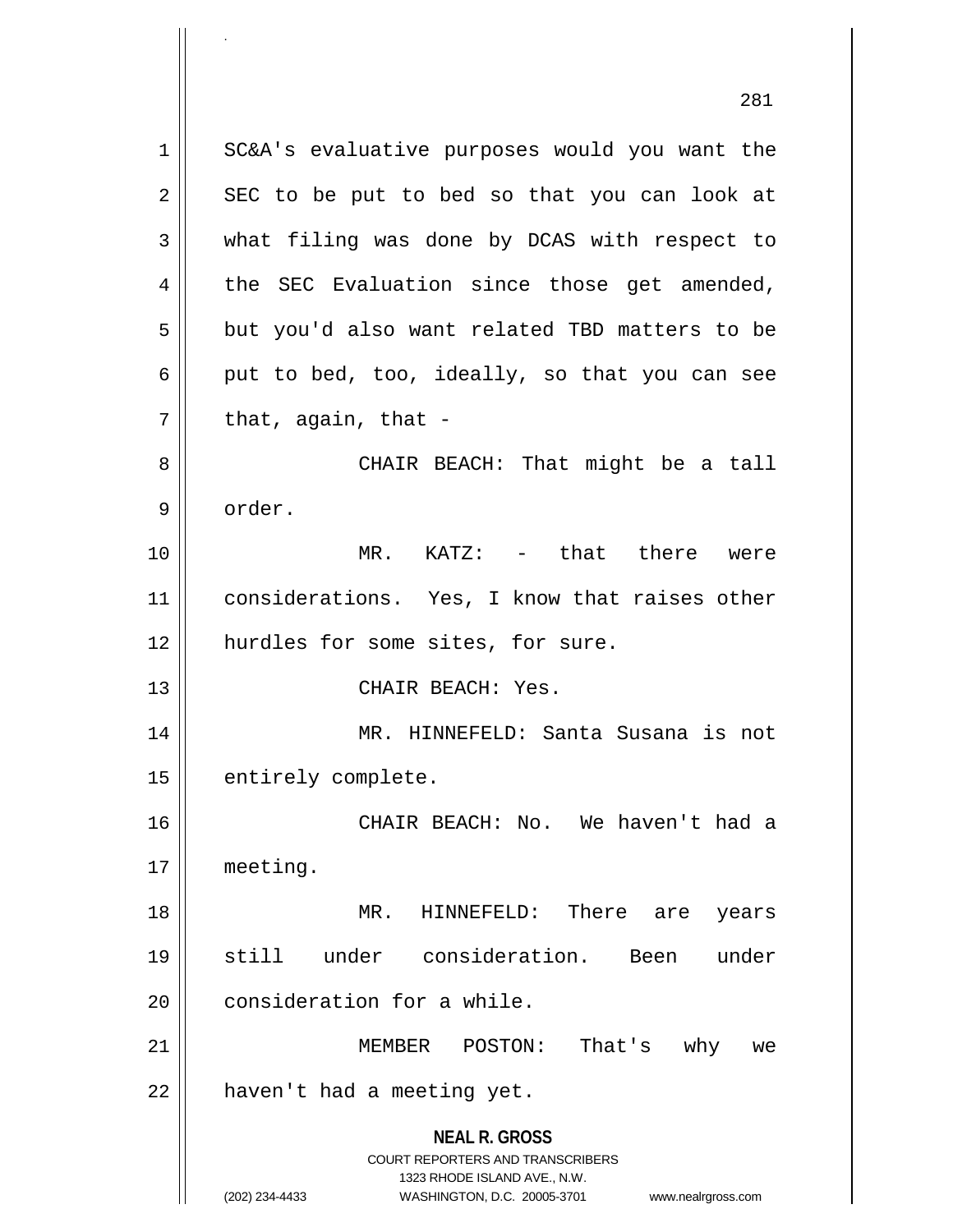| 1  | CHAIR BEACH: Yes.                                                                                |
|----|--------------------------------------------------------------------------------------------------|
| 2  | MR. HINNEFELD: There are going to                                                                |
| 3  | be - I don't remember the schedule now, but I                                                    |
| 4  | think something is going to be -                                                                 |
| 5  | MR. FITZGERALD: Yes, it's sort of                                                                |
| 6  | a sorting process of looking at, you know,                                                       |
| 7  | active, I mean, you know, the Fernald's and                                                      |
| 8  | the Hanford's, you know, sort of staying away                                                    |
| 9  | from that, looking at, you know, larger sites                                                    |
| 10 | that are dated. Ones that go back as far as                                                      |
| 11 | Rocky, like Pantex and Fernald. And then                                                         |
| 12 | looking at the smaller sites, not AWEs, that                                                     |
| 13 | have some activity that's more current than                                                      |
| 14 | Rocky.                                                                                           |
| 15 | It doesn't seem to make much sense                                                               |
| 16 | to go back and do something four or five years                                                   |
| 17 | old. So, it's interesting. You do end up                                                         |
| 18 | with a relatively short list of what would be                                                    |
| 19 | candidate sites, but I may have missed one or                                                    |
| 20 | two.                                                                                             |
| 21 | MR. KATZ: But the one thing I                                                                    |
| 22 | would suggest in relation to what you just                                                       |
|    | <b>NEAL R. GROSS</b><br><b>COURT REPORTERS AND TRANSCRIBERS</b>                                  |
|    | 1323 RHODE ISLAND AVE., N.W.<br>(202) 234-4433<br>WASHINGTON, D.C. 20005-3701 www.nealrgross.com |

.

 $\mathbf{I}$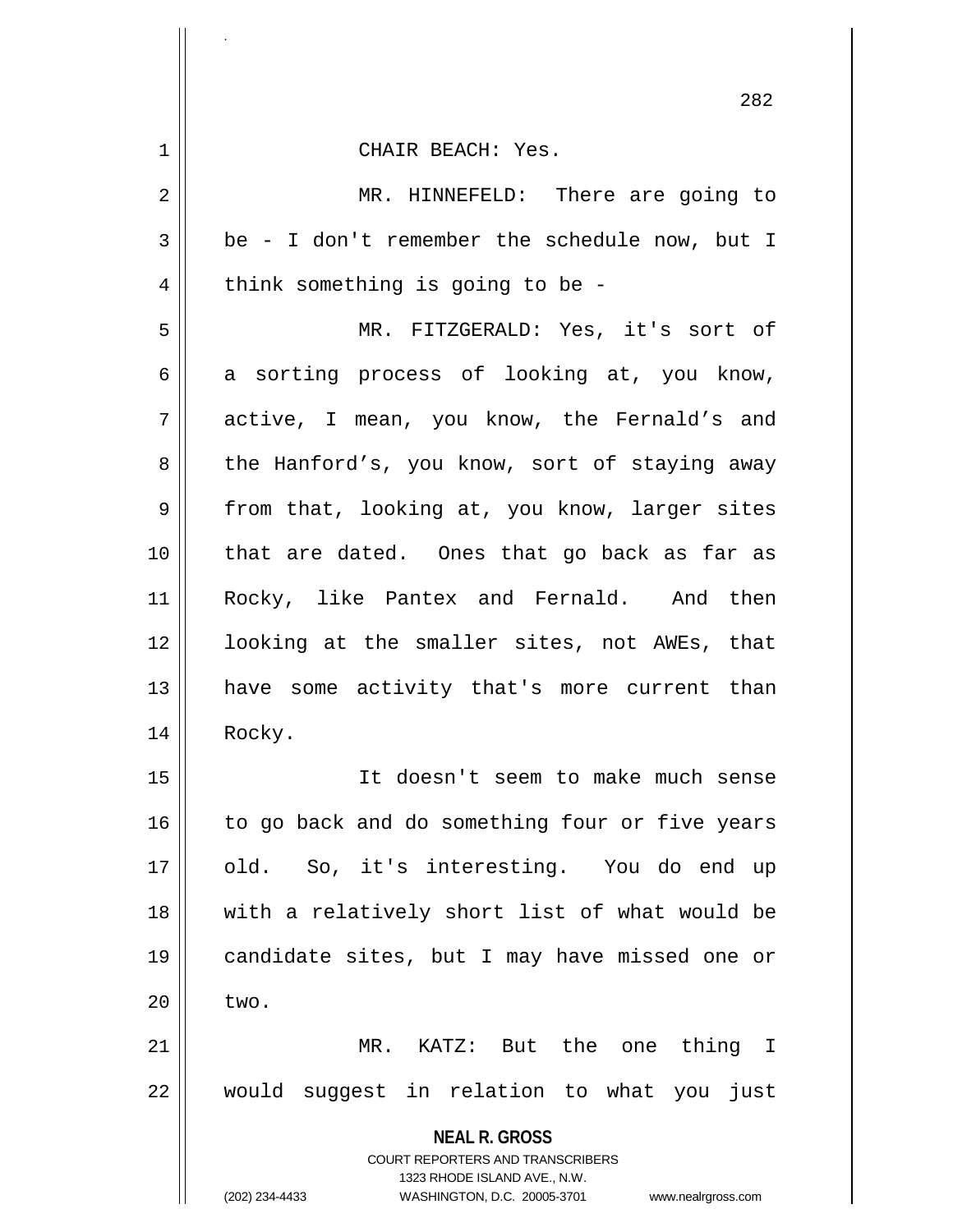**NEAL R. GROSS** 1 || raised is even if you were to, for example, 2 || Fernald. Sure, it goes back a long way. But 3 you could just parcel out recent years, 4 because there's been a lot of activity on 5 || Fernald over recent years. 6 And so, I mean, you could take a  $7 \parallel$  three-year snapshot and then you're getting a 8 || current picture of how things are being 9 | handled. 10 I'd just say Fernald, because 11 there has been a lot of interaction on 12 || Fernald. That's just one example. 13 || MR. FITZGERALD: Well, I think this 14 is kind of why I wanted to stir the pot a 15 little bit. 16 I mean, I think there's agreement  $17$   $\parallel$  that it should be bite-size and I think that's 18 || a perfectly good way to make it bite-size. 19 CHAIR BEACH: A snapshot, yes. 20 MR. FITZGERALD: A snapshot and  $21$  || also not necessarily complicate an active SEC. 22 I think that was one of the

> COURT REPORTERS AND TRANSCRIBERS 1323 RHODE ISLAND AVE., N.W.

.

(202) 234-4433 WASHINGTON, D.C. 20005-3701 www.nealrgross.com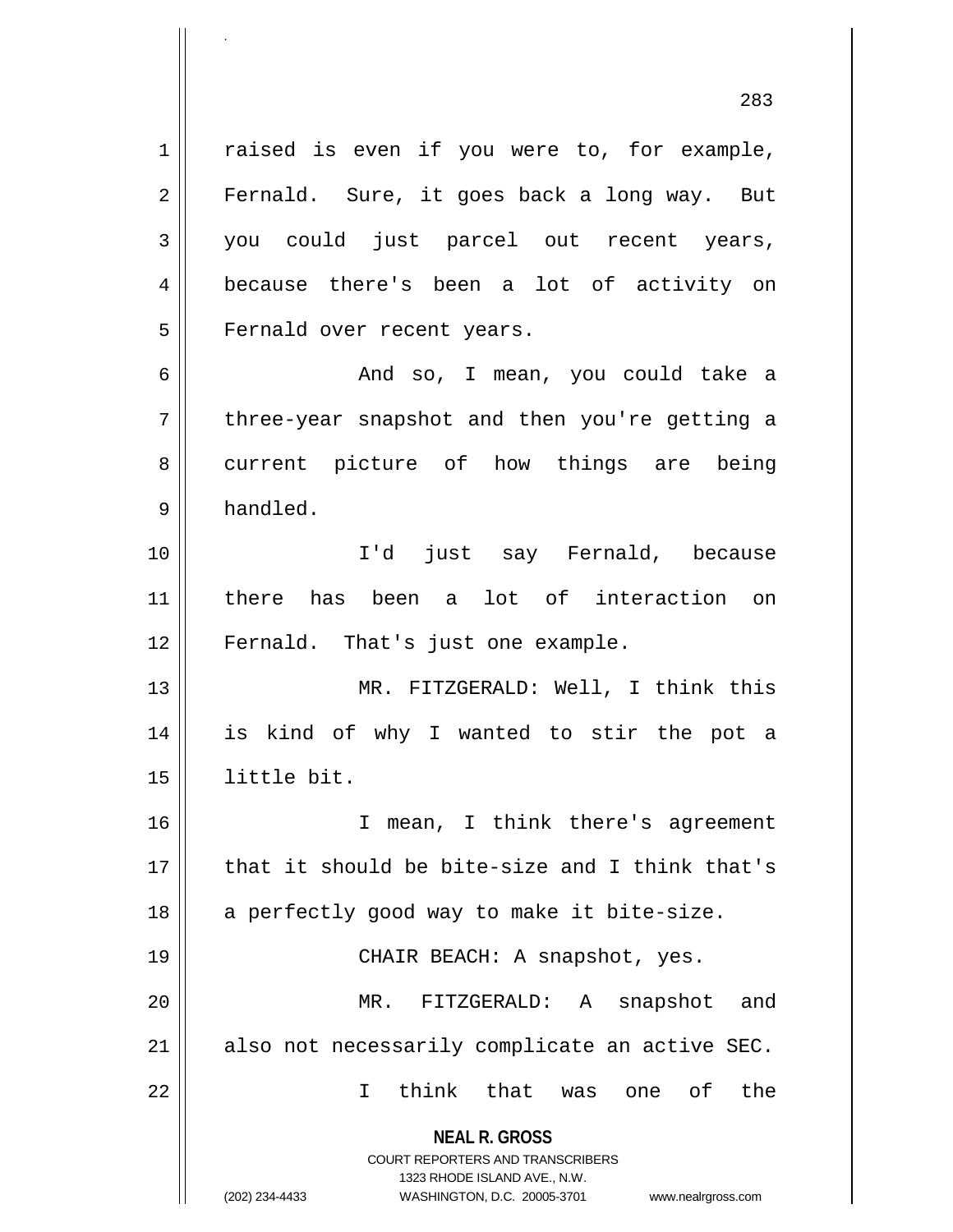1 | reasons that Rocky was a candidate, but I 2 || don't know, you know, if you applied these 3 different criteria, what tends to fall out.

4 I think maybe if you did two or 5 || three years, Fernald would be back on the 6 || list. Maybe another site or two would be as 7 well.

8 || So, anyway, it doesn't have to be 9 || solved today, but I think maybe NIOSH's input 10 and any Work Group Member feedback or 11 commentary would be helpful for the next 12 meeting.

13 || MR. KATZ: So, another one to think 14 about, like Fernald, if you're going to take a 15 reasonable chunk of years as opposed to the 16 whole thing, LANL might even be put to bed and  $17$   $\parallel$  a lot of interaction there.

18 MR. FITZGERALD: Yes. So, that's 19 definitely a good suggestion. So, different  $20$  || ways to go, but certainly the key criteria is  $21$   $\parallel$  relatively current and bite-sized. Those two,  $22$  || and then go from there.

**NEAL R. GROSS**

COURT REPORTERS AND TRANSCRIBERS 1323 RHODE ISLAND AVE., N.W. (202) 234-4433 WASHINGTON, D.C. 20005-3701 www.nealrgross.com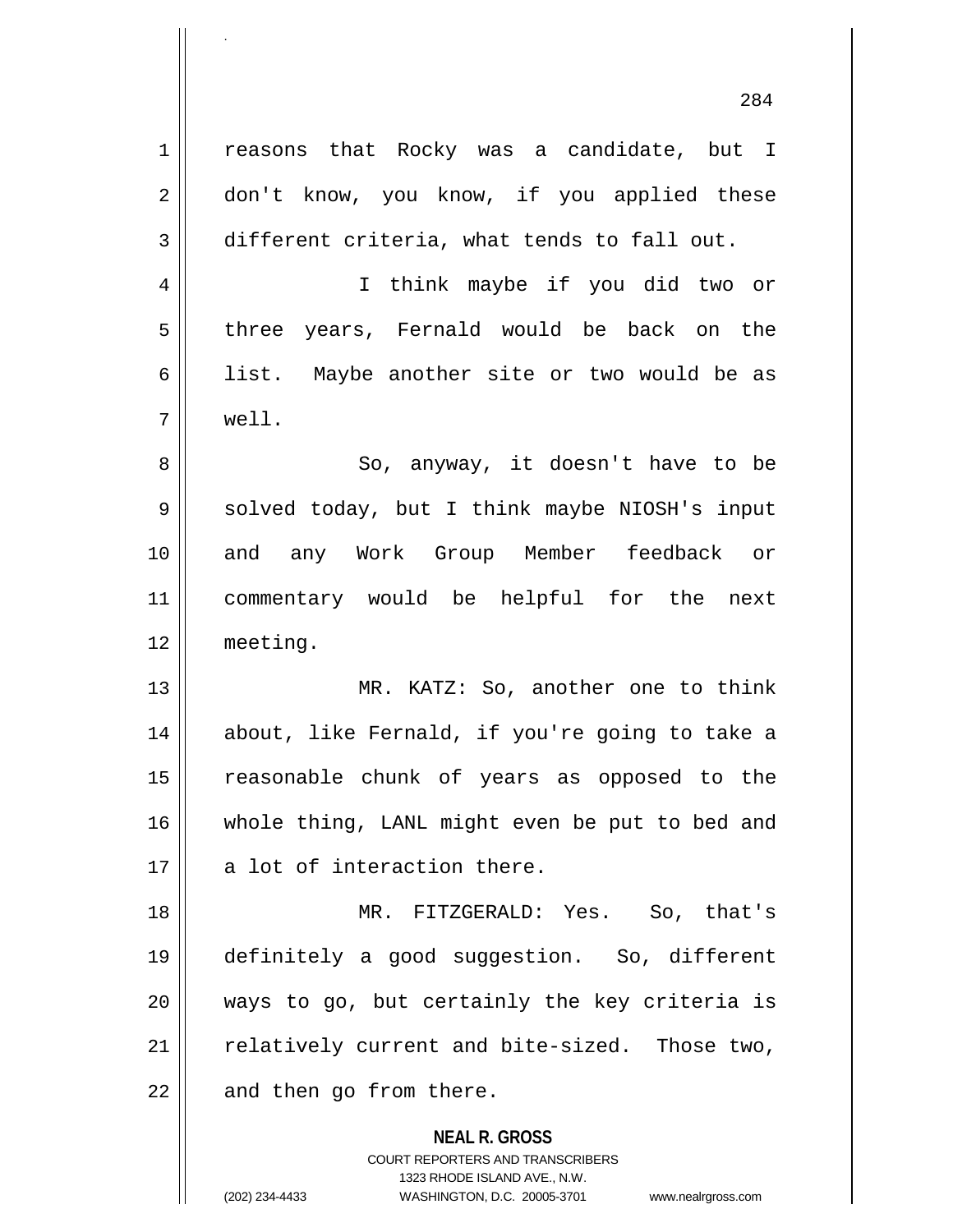**NEAL R. GROSS** COURT REPORTERS AND TRANSCRIBERS 1323 RHODE ISLAND AVE., N.W. 1 CHAIR BEACH: Okay. So, I guess I 2 || want to open it up before we look at our 3 calendars. You might be getting your  $4 \parallel$  calendars out for the next meeting. 5 Work Group Member thoughts, 6 direction, path forward, anything that comes  $7 \parallel$  to mind for how we're doing, the Work Group? 8 Now, I'm not talking about 9 calendars yet. I'm just talking about the 10 agenda, the tasking, the next Work Group 11 || meeting. Any thoughts? 12 Looking at the mission statement  $13$  and our steps, anything that we need to look 14 at? 15 || MEMBER MUNN: Lot of work. 16 MEMBER VALERIO: Three months out 17 would put us at the December Board meeting, 18 wouldn't it? 19 CHAIR BEACH: No, I'm looking at 20 November, yes. Okay. So, I guess we're at 21 | our calendars now. 22 MR. KATZ: Well, the Work Group

.

(202) 234-4433 WASHINGTON, D.C. 20005-3701 www.nealrgross.com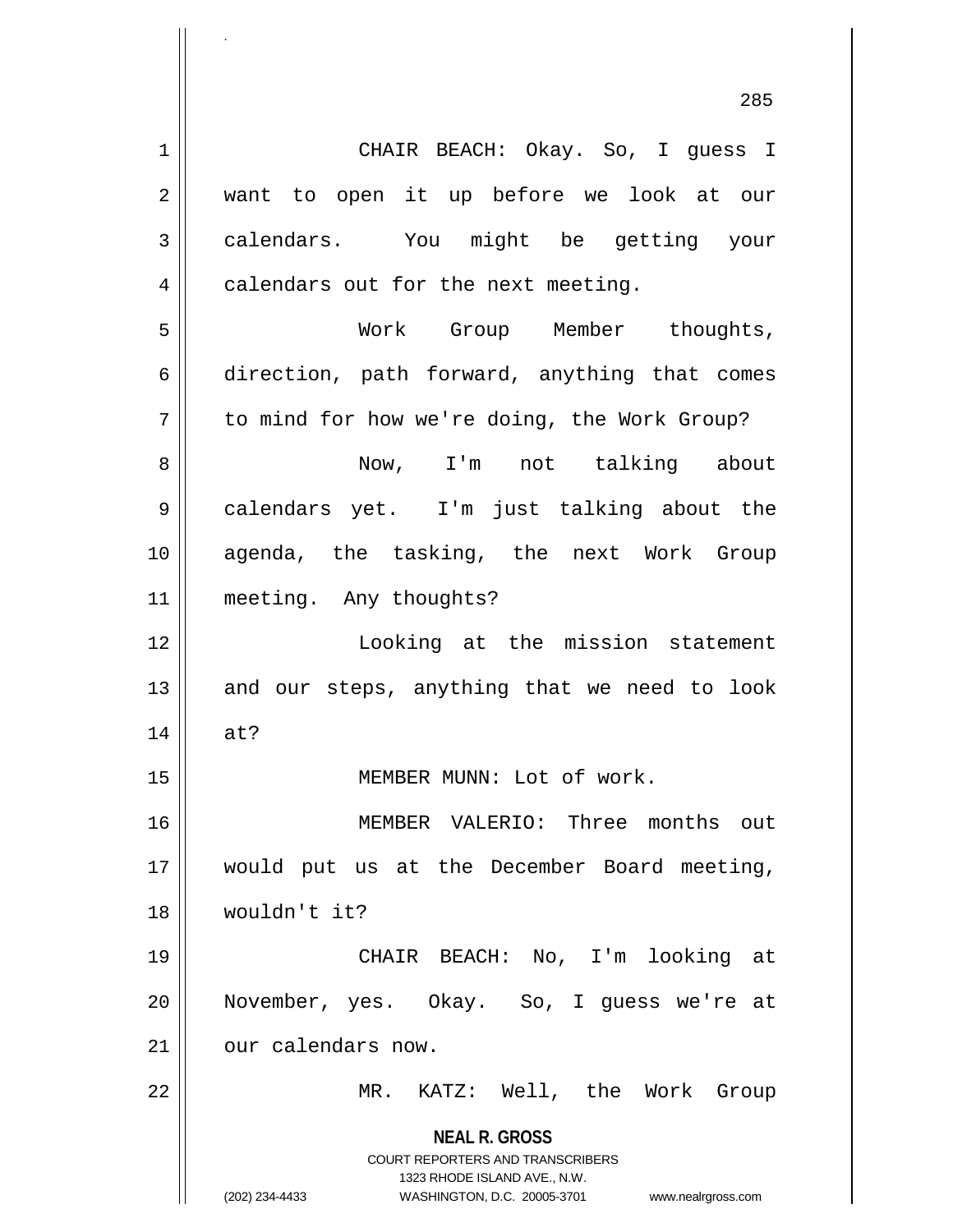**NEAL R. GROSS** COURT REPORTERS AND TRANSCRIBERS 1323 RHODE ISLAND AVE., N.W. (202) 234-4433 WASHINGTON, D.C. 20005-3701 www.nealrgross.com 286 1 | itself probably giving some consideration to  $2 \parallel$  the products that Chris has turned over in 3 || response to the ten-year review so that you 4 can discuss - 5 || CHAIR BEACH: Oh, for next meeting? 6 MR KATZ: Yes, for next meeting. 7 CHAIR BEACH: Yes, I mentioned  $8 \parallel$  that, yes. 9 MR. KATZ: Discuss your view of how 10 || those products meet the needs. 11 CHAIR BEACH: Yes, I put that on  $12$  | the list. 13 MR. KATZ: Yes. 14 CHAIR BEACH: So, thank you, yes.  $15$  | That's a good plan. 16 || So, I was looking at November as a 17 || time frame. And it's enough time, maybe 18 towards the end of November, and it's still a 19 couple weeks before the December Board 20 meeting. 21 || So, maybe, you know, the week of  $22$  || the 12th. How's that look for people? And,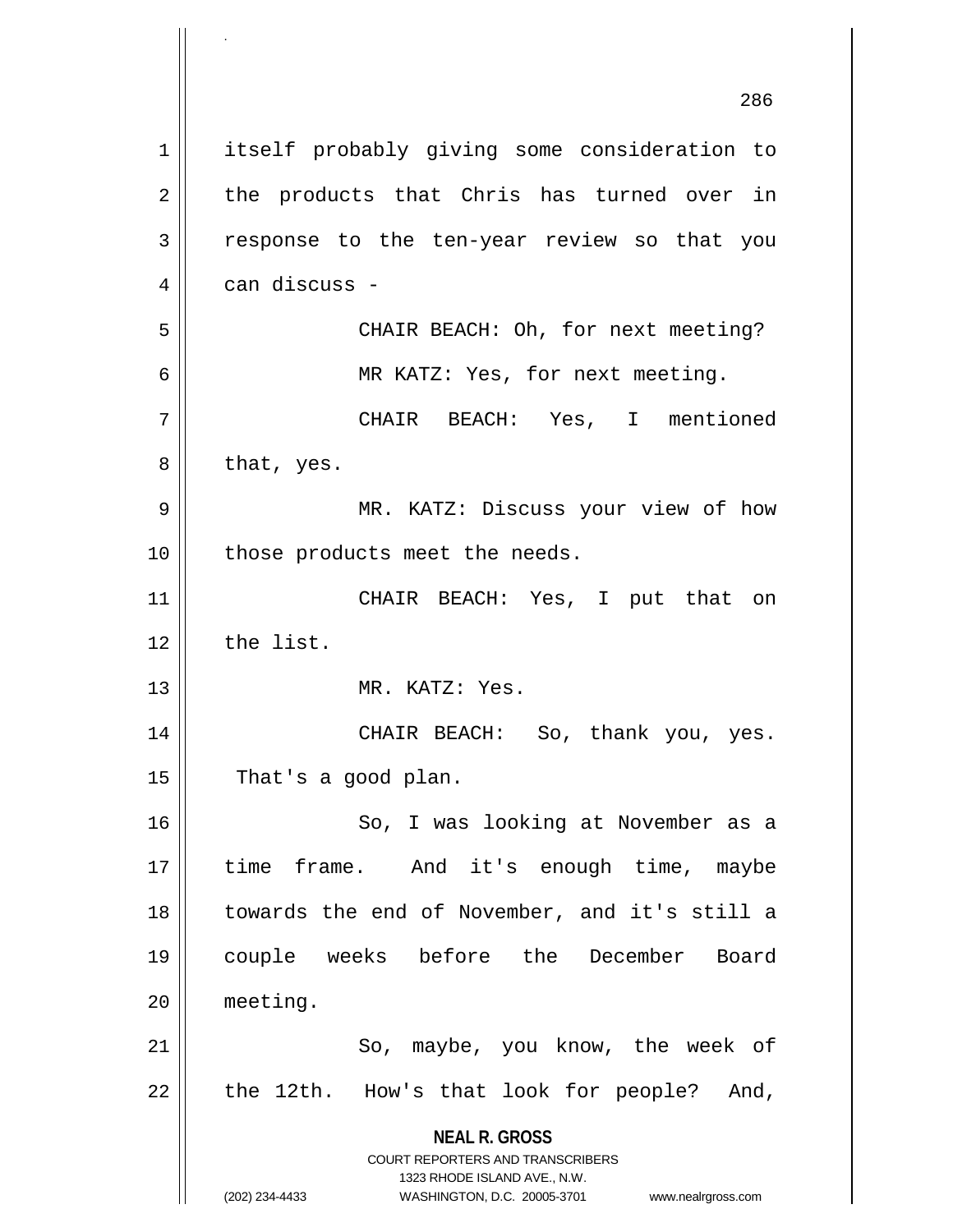**NEAL R. GROSS** COURT REPORTERS AND TRANSCRIBERS 1323 RHODE ISLAND AVE., N.W. (202) 234-4433 WASHINGTON, D.C. 20005-3701 www.nealrgross.com 287 1 || NIOSH, of course, that gives you a deadline  $2 \parallel$  for -3 || MEMBER MUNN: That's possible. 4 || CHAIR BEACH: Or the week of the  $5 \parallel 19th.$ 6 MEMBER MUNN: As an FYI, Procedures 7 meets on Thursday the 1st. 8 CHAIR BEACH: Yes, I knew that. 9 MR. FITZGERALD: And the week of 10 || the 19th is Thanksgiving. 11 CHAIR BEACH: The week of the 19th 12 | is Thanksgiving week. 13 MEMBER MUNN: Yes, so you want to  $14$  || try to stay away from that, I think. 15 CHAIR BEACH: Well, I don't want to  $16$  - I was thinking the week of the 1st or 2nd,  $17$  || but then I want to give NIOSH as much time as 18 possible to - 19 || MEMBER MUNN: Well, that gives them  $20$ 21 MR. FITZGERALD: How about the end  $22$  | of that week of the 12th, maybe like Wednesday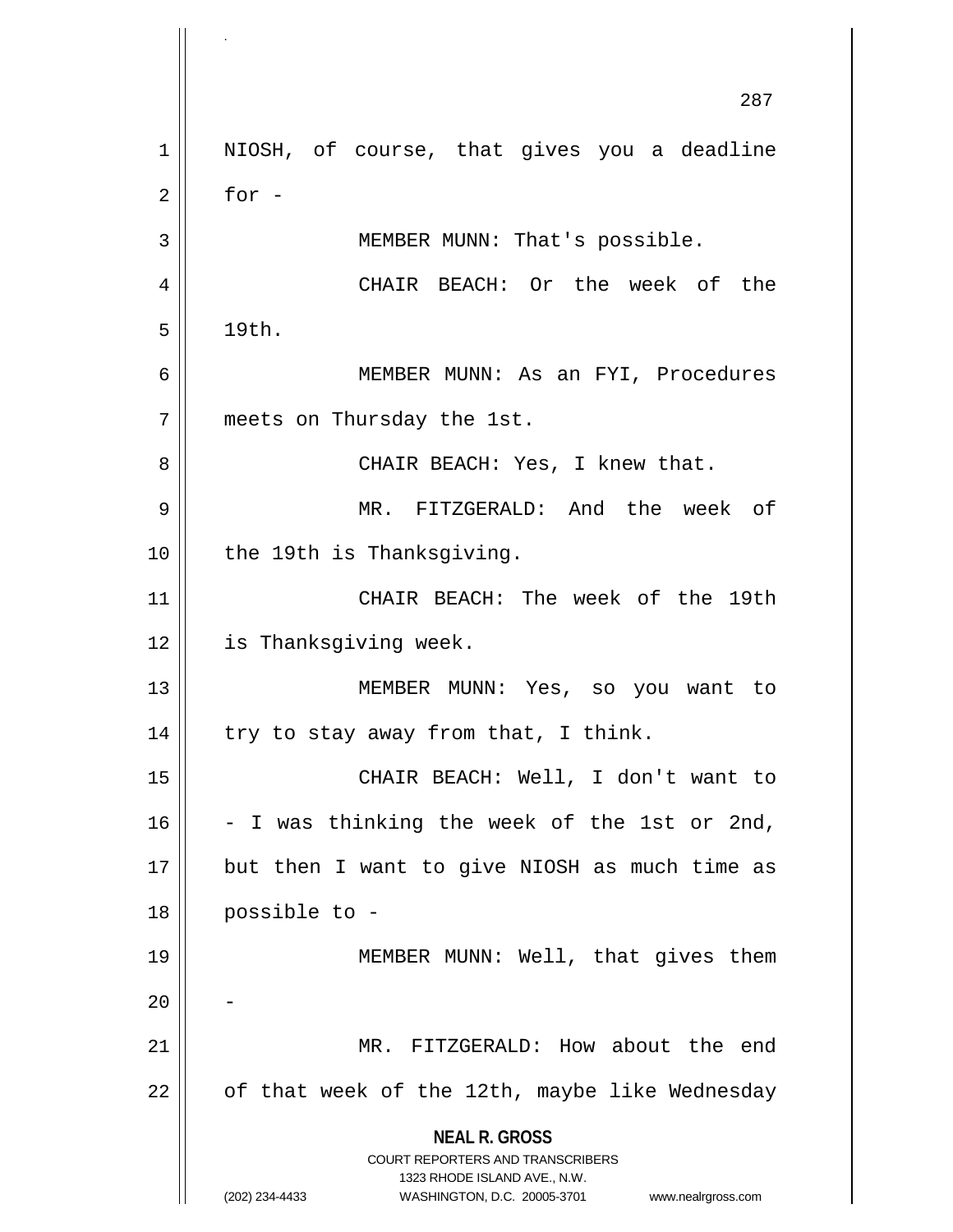**NEAL R. GROSS** COURT REPORTERS AND TRANSCRIBERS 1323 RHODE ISLAND AVE., N.W. (202) 234-4433 WASHINGTON, D.C. 20005-3701 www.nealrgross.com 288 1 | or Thursday? 2 || CHAIR BEACH: Yes, no, that's fine. 3 || That whole week. 4 || MR. FITZGERALD: 14th or 15th. 5 CHAIR BEACH: Or the 16th even. 6 MR. FITZGERALD: Or the 16th. 7 CHAIR BEACH: Yes, that's - 8 MR. KATZ: The 14th I've got a 9 | conflict. 10 CHAIR BEACH: How about the 15th, 11 16th? 12 || MR. KATZ: And the 15th and 16th,  $13$  || the only catch is that 15th and 16th have been 14 || blocked off. OGC is not available then, but I 15 don't - Michael, are you on the line? Michael  $16$  Rafky? 17 MR. RAFKY: I'm here, Ted. 18 MR. KATZ: Ah. So, I think I have 19 from you folks that you're not available the 20 14th. I think OGC has some sort of function. 21 MR. RAFKY: I'm sorry, this is 22 | September you're talking about?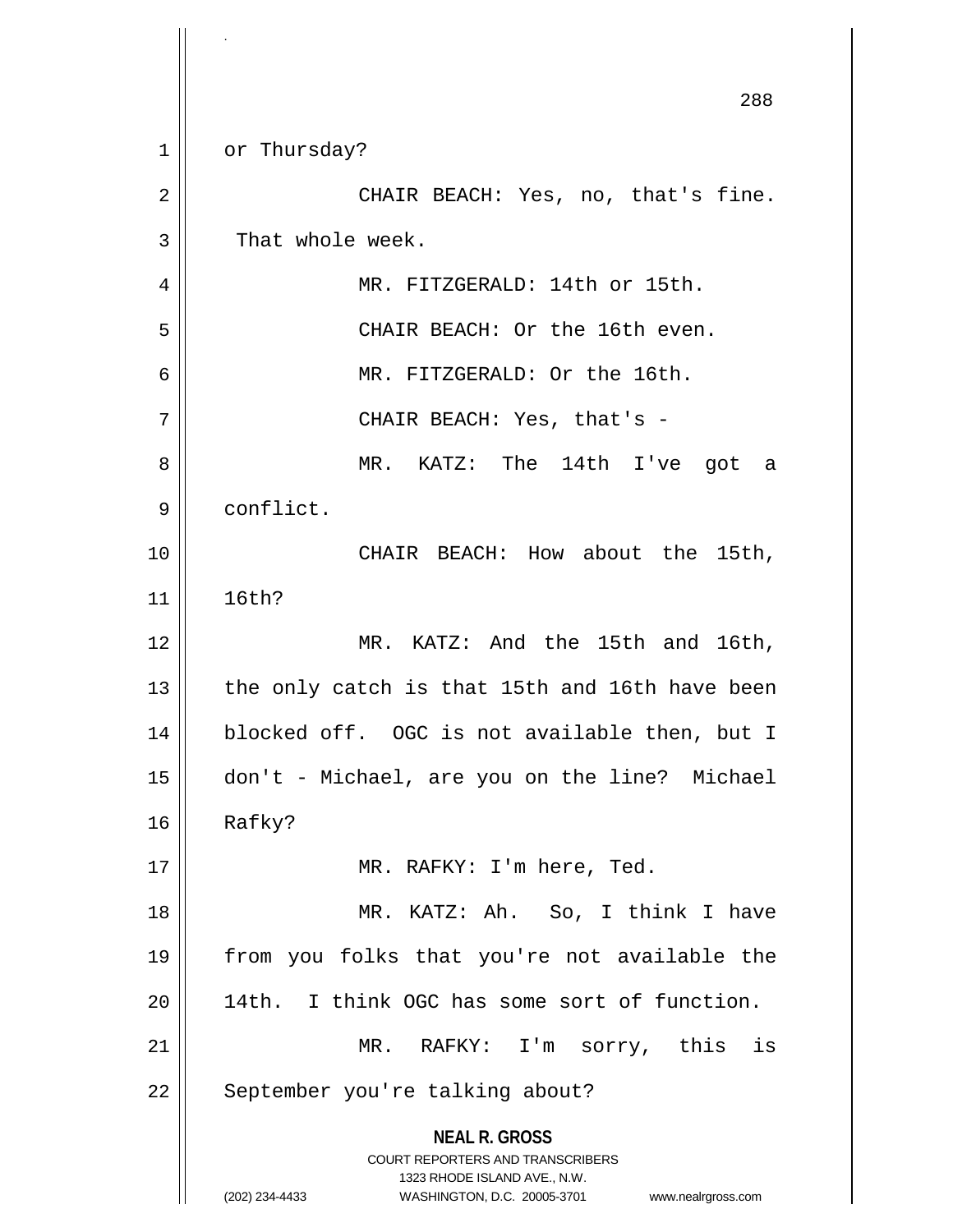**NEAL R. GROSS** COURT REPORTERS AND TRANSCRIBERS 1323 RHODE ISLAND AVE., N.W. (202) 234-4433 WASHINGTON, D.C. 20005-3701 www.nealrgross.com 289 1 MR. KATZ: This is November. 2 | November 14th and 15th OGC has some sort of -3 MR. RAFKY: That's when we have our 4 | branch annual meetings. 5 || MR. KATZ: Right. 6 MR. RAFKY: It's generally sort of 7 | a command performance for us. 8 MR. KATZ: Right. So, we generally 9 like to have them available to monitor the  $10 \parallel$  call. 11 || MEMBER MUNN: Earlier that week, or 12 || are Fridays just completely out of everybody's  $13$   $\parallel$   $-$ 14 CHAIR BEACH: Not mine. Fridays  $15$  are good. 16 MR. KATZ: Well, that Friday's not  $17 \parallel$  great. 18 CHAIR BEACH: That Friday's not 19 great. The 9th? 20 MR. KATZ: The 16th is not good.  $21$  | The 9th is fine for me. 22 MEMBER MUNN: And the 2nd? What

.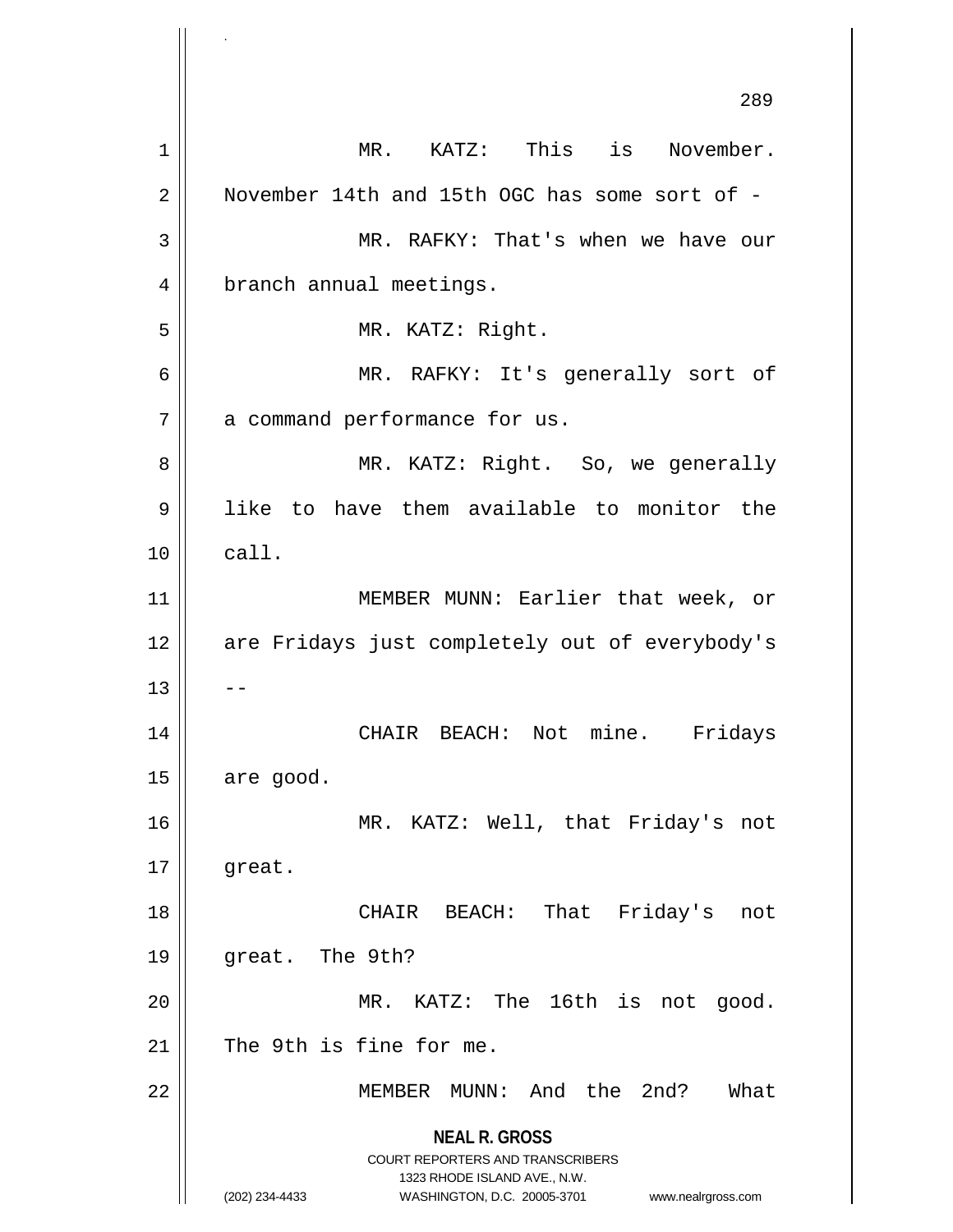**NEAL R. GROSS** COURT REPORTERS AND TRANSCRIBERS 1323 RHODE ISLAND AVE., N.W. (202) 234-4433 WASHINGTON, D.C. 20005-3701 www.nealrgross.com 290 1 about the 2nd? 2 | CHAIR BEACH: 2nd is fine with me. 3 MR. HINNEFELD: That's getting 4 | earlier. 5 CHAIR BEACH: That's getting 6 earlier for NIOSH. 7 MR. KATZ: Yes, the 2nd's not great 8 || for me either. 9 CHAIR BEACH: The 2nd's not great? 10 How about like the 20th? I know that's the 11 holiday week - oh, never mind. Let's stay 12 | away from that week. 13 || MR. KATZ: What's wrong with - how 14 about the 8th? 15 || CHAIR BEACH: The 8th is fine with 16 me. 17 || MR. KATZ: The 2nd is Election Day, 18 but - 19 CHAIR BEACH: Yes, I'm fine on the  $20 \parallel 8th.$ 21 || MR. KATZ: By then everybody will  $22$  | be over the trauma, whatever it is.

.